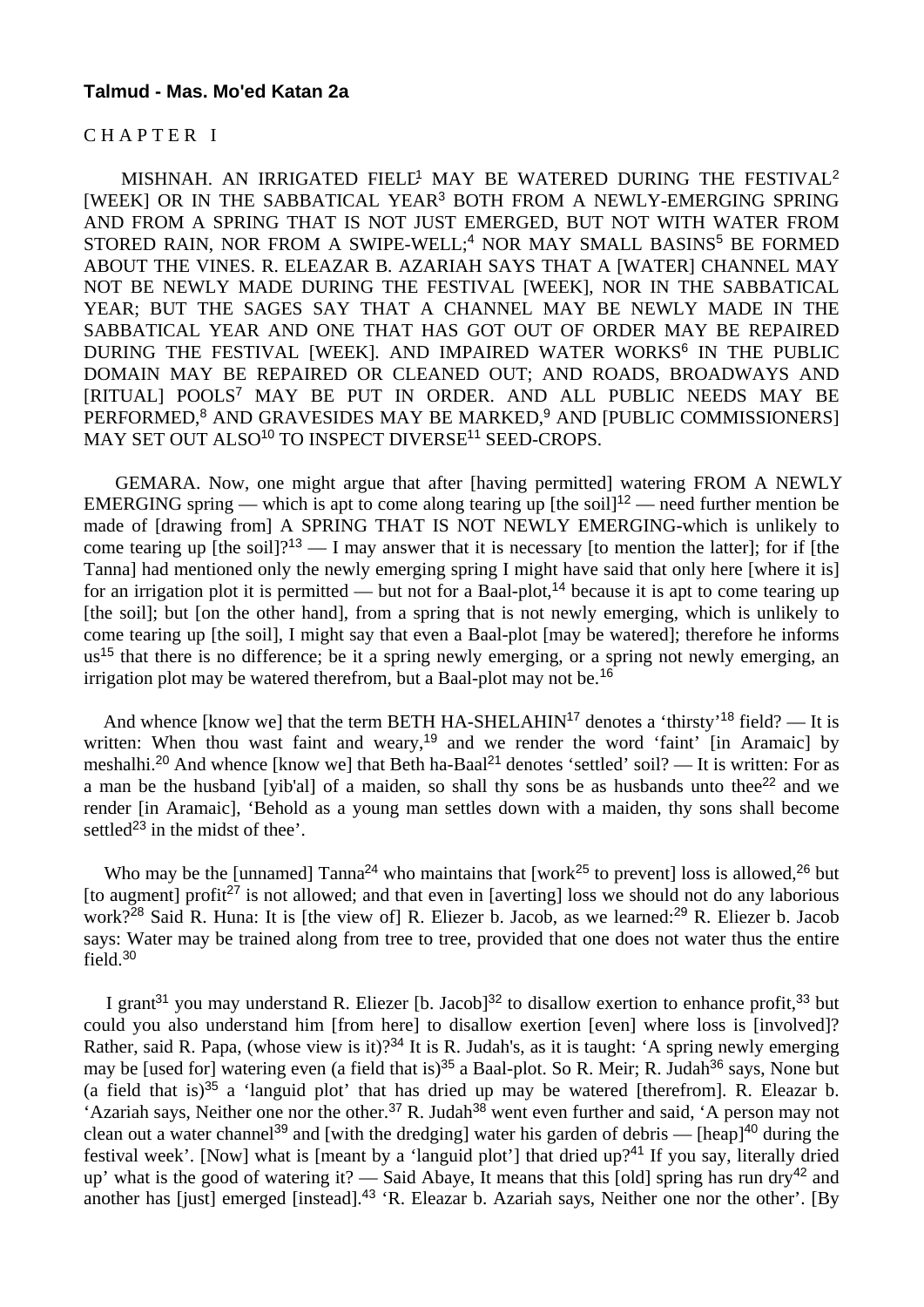this he means to say that] it makes no difference whether the [old] spring has run dry or has not run dry, a newly emerging spring is not to be used.

 But how [do you arrive at this conclusion]? Perhaps when R.Judah said that a languid plot may be watered from a newly emerging spring and a Baal-plot may not be,

**(8)** E.g., removing rubbish and thorns, levelling the road and footways, mending bridges, etc. Cf. infra 5a.

**(9)** With whitewash of lime to warn passers-by against defilement. Cf. infra 5a.

**(10)** [MS.M. omits 'ALSO' which is difficult to explain. V. Tosaf. Yom Tob].

**(11)** Lev. XIX, 19: Thou shall not sow thy field with two (or more kinds of) seeds (promiscuously). They are neither to be sown nor preserved by active process. Infra 2b, 6a and cf. Kil. I, 1, 9; Shek. I, 1, a.

**(12)** I.e., by erosion, necessitating immediate repair of the damage during the restricted period.

**(13)** Running on its habitual course.

\_\_\_\_\_\_\_\_\_\_\_\_\_\_\_\_\_\_\_\_

**(14)**  $\forall y \exists$ , lit., 'Baal's area', or field — an old pagan denomination of a fertile soil, i.e., a soil favoured by 'Baal Lord of the heavens', Baal-Shamen, with fertilizing rain and sunshine. V. Cooke's N.S.I. p. 45, n. 1 etc. and Robertson Smith's Religion of the Semites (ed. 1894) pp. 96-97. Cf. Isa. LV, 10 and Ta'an. 6b: 'Rain is earth's husband'; also Krauss, TA II, p. 546, n. 115.

**(15)** From here to the end of the sentence is not in DS., being seemingly a gloss from 2b.

**(16)** From a new or old spring.

**(17)** Rendered 'AN IRRIGATED FIELD'.

**(18)** Or 'a languid track.' The term  $\overline{177}$  (channels) is here explained by popular etymology as derived from  $\overline{177}$ (the gutturals  $\overline{\mathsf{u}}$  and  $\overline{\mathsf{u}}$  interchanging), 'weary', 'exhausted'. V. n. 2.

**(19)** Deut. XXV, 18. Han. and Aruch s.v.  $\vec{\Pi}$   $\vec{\Sigma}$  (VIII, 80b) quote more appropriately Gen. XXV, 29 referring to Esau's exhaustion and thirst. Cf. Isa. XXIX, 8 and Ps. LXIII, 2.

**(20)** A participle Shafel from  $\sqrt{77}$  meaning 'exhausted'. This derivation is grammatically unsound. In B.B., Sonc. ed. p. 271 it is more correctly connected with the root in the sense of sending water across the fields in channels. Cf. Ezek. XXXI, 4;. Ps CIV, 10; Job V, 10. It is surmised that the name of the Pool of Siloam  $(\Pi \mathcal{W})$  is derived from the same root. V. Krauss, TA. II, p. 547, n. 117.

**(21)** V. supra p. 2, n. 7.

**(22)** Isa. LXII, 5.

**(23)** Cf. our expressions husbandry and husbandman.

**(24)** In the first clause of the Mishnah.

- **(25)** During the Festival week.
- **(26)** I.e., watering a languid soil.
- **(27)** E.g., watering a fertile field to make it still more productive.

**(28)** Lit., 'excessive trouble', e.g., to use rainwater or raise water by swipe.

**(29)** V. infra 6b, Mishnah.

<sup>(1)</sup> **in**  $\mathbb{Z}^n$  **i** means lit. 'a house of channels', i.e., a plot of land which owing to situation or climate or nature of the soil requires to be watered artificially. It is often a laborious process and at times of vital importance to the crop.

**<sup>(2)</sup>** I.e., during the middle period of the two longer Feasts, namely, the 'Feast of Unleavened Bread' (Passover) and that of Tabernacles, v. Introduction.

**<sup>(3)</sup>** Lit., 'the seventh year'. Every seventh year in the Jubilee cycle was ordained to be a year of remissness, or sabbath for the land, when the regular processes of agriculture for its improvement were to be suspended. V. Ex. XXIII, 10-11; Lev. XXV, 2ff and infra 3a.

 $(4)$  **i**  $\forall$  **i**  $\forall$  **i** the Greek \*\*, a mechanical contrivance for raising water by water-wheel or bucket from a deep well, like the shadoof in Egypt and the denkli or paecottah in India. The reason for the objections is stated in the Gemara.

**<sup>(5)</sup>** Circular depressions made about the stem of the vine, or a small trench drawn about a group of vines to retain the water. V. infra 4b.

**<sup>(6)</sup>** Broken wells, cisterns or aqueducts; pools that have become muddy puddles, or blocked drains. (הולקולי) Latin cloaculae, Baneth).

**<sup>(7)</sup>** For priests and pilgrims to purify themselves ritually or their vessels that have met with defilement. Cf. Lev. XI, 24-40; XXII, 1-7.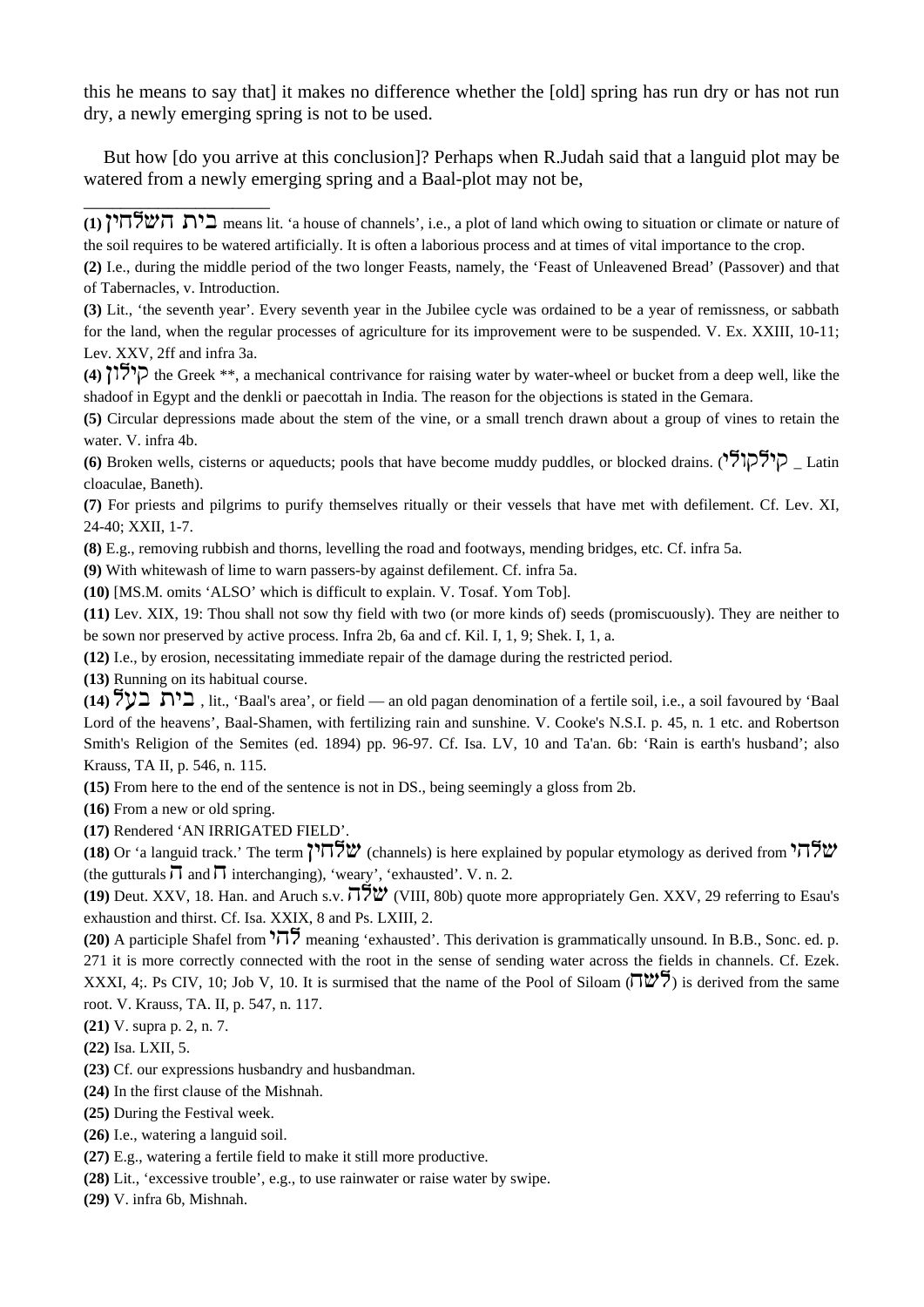**(30)** To water the whole field in that manner is all exertion to be avoided during the Festival week.

**(31)** Lit., 'say'.

**(32)** So correctly, R. Han., DS.

**(33)** As he forbids watering the entire field, presumably thinking it unnecessary to give it an extra watering to increase its fertility.

**(34)** Omitted in DS.

**(35)** A doublet occurring also in the texts given in the next note.

**(36)** J.M.K. I, 1 (81a) and Tosef.,1, I read here, 'and the Sages say' instead, showing that it is R. Judah's view that has been adopted in the Mishnah. Obviously, the Babylonian teachers engaged in this critical discussion did not have that reading.

**(37)** I.e., that a newly emerging spring may not be used either for a generally nourished field (again at R. Meir's view), nor in a 'languid field' even where it has replaced a dried-up old spring (against R. Judah's view).

**(38)** He went further in his restrictions, even in the case of a 'languid field'. (Tosaf. v. Ritba).

**(39)** A running brook or ditch which has become muddy and shallow, which he may clean out under certain conditions discussed infra 4b.

**(40)** Used as a vegetable garden or bed for nurslings. V. Tosaf. Lit., 'his garden and his ruin'.

**(41)** I.e., that is waste.

**(42)** Lit., 'it is dried up from this spring'.

**(43)** [All of which shows that R. Judah does not permit any laborious work even in order to avert loss, as in the case of the old spring having dried up, whereas R. Judah permits watering from the new spring that has emerged but not from rain-water or a swipe-well, which is in agreement with our Mishnah].

## **Talmud - Mas. Mo'ed Katan 2b**

he was referring only to a newly emerging spring since it may come along tearing up [the soil]; but a spring that is not just newly emerging and which is unlikely to come along tearing up [the soil] he might allow even for a Baal-plot?<sup>1</sup> If [you take it] thus, then whom does our Mishnah represent?<sup>2</sup> The fact is that according to R. Judah it makes no difference, whether it be a newly emerging spring, or a spring not just newly emerging; in either case a languid plot may be watered [therefrom], but a Baal-plot may not be. And the reason why it states the 'newly emerging' spring<sup>3</sup> is [merely] to show how far R. Meir is prepared to go, [namely], that even a newly emerging spring may be used for watering and even for a Baal-field!

It was stated: 'If one is [seen] weeding or watering his seedlings on the Sabbath,<sup>4</sup> under what category [of the offence] should he be cautioned?<sup>5</sup> — Rabbah said. [It comes] under the category of ploughing. R. Joseph said, under the category of sowing. Said Rabbah, My view seems the more reasonable, for what is the object of the plougher? To loosen the soil; here too, he loosens the soil. Said R. Joseph, My view seems the more reasonable, for what is the object of the sower? To promote the growth of the produce; here too, he promotes the growth of the produce.

 Said Abaye to Rabbah, Your view presents difficulty and R. Joseph's view presents difficulty. Your view presents difficulty, for does the act come [only] under the category of ploughing [and] not under that of sowing [only]? R. Joseph's view presents difficulty, for does it come [only] under the category of sowing [and] not under that of ploughing also? And should you rejoin that where there are two [possible categories], the offender is liable only on one count, [this cannot be] for did not R. Kahana say that if one [incidentally] pruned [his tree] in cutting it for wood<sup>6</sup> he is liable on two counts, one under the category of planting<sup>7</sup> and one again under that of reaping?<sup>8</sup> — This is a difficulty.<sup>9</sup>

 R. Joseph, thereupon, put an objection to Rabbah from [the following]: One who weeds or covers [with earth] diverse-seeds<sup>10</sup> receives [judicial] flogging. R. Akiba says, Also one who preserves [them].<sup>11</sup> Now this is in perfect accord with my view, as I say that [he who weeds is to be cautioned]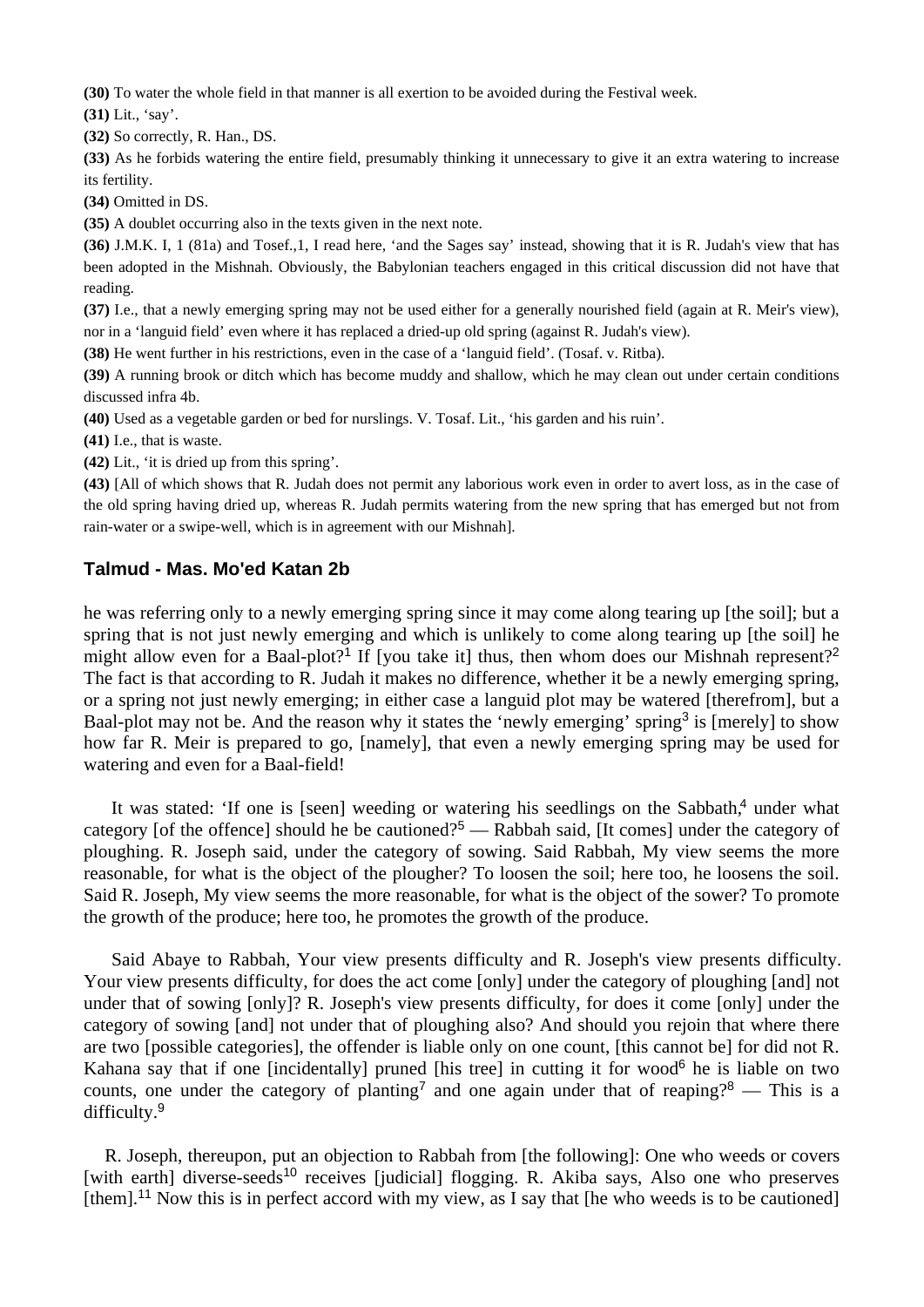under the category of sowing, which [explains the penalty] because sowing is [explicitly] forbidden in connection with diverse-seeds; but according to your view who say that [he is to be cautioned] under the category of ploughing, is ploughing forbidden in connection with diverse-seeds? — Said he [Rabbah] to him, [He<sup>12</sup> is flogged] under the category of preserving [them]. But surely, since the last clause states 'R. Akiba says, Also one who preserves [them]', may we not infer that according to the first Tanna the penalty is not on account of preserving [them]? — The entire statement is [to be taken as] recording R. Akiba's view, and the latter clause is explanatory: 'On what ground does one who weeds or covers [with earth] diverse-seeds receive a flogging? Because he comes under the category of preserving, for R. Akiba says, Also he who preserves [them]'. What is R. Akiba's reason? — It is taught: — Thou shalt not sow thy field with two kinds of seed'.<sup>13</sup> This tells me about 'sowing', whence [the prohibition against] preserving [what is already sown]? — From the instructive wording kil'ayim [diverse-seeds] in thy field not.<sup>14</sup> We learned: An IRRIGATED FIELD MAY BE WATERED DURING THE FESTIVAL [WEEK] OR IN THE SABBATICAL YEAR. This [permission] is perfectly correct in regard to the festival [week] where [the prohibition is] merely to avoid exertion, but where loss is [threatened]<sup>15</sup> the Rabbis have allowed it. But in regard to the sabbatical year, whether on the view that [watering] comes under the category of sowing<sup>16</sup> or on the view that it comes under that of ploughing,<sup>17</sup> is either sowing or ploughing permitted in the sabbatical year?<sup>18</sup> — Said Abaye, Our Mishnah is speaking of the sabbatical year in the present time and it [expresses] the view held by Rabbi;<sup>19</sup> for it is taught: Rabbi says, [It is written] And this is the manner of the release; release (by every creditor of that which he hath lent to his neighbour];<sup>20</sup> the text speaks here of two forms of release, one the release of the soil [from tillage] $^{21}$  and the other the release of money<sup>22</sup> [the juxtaposition of] which tells us that so long as you must release the soil [from tillage], you must release the money [debt], but when you do not release the soil, you need not release the money!<sup>23</sup> Said Raba [not necessarily], you may even say [it voices] the view of the Rabbis<sup>24</sup> and that they<sup>25</sup> are the principal [types of work] that the Divine Law has forbidden [explicitly],

**(8)** Having a definite purpose for the cuttings.

\_\_\_\_\_\_\_\_\_\_\_\_\_\_\_\_\_\_\_\_

**<sup>(1)</sup>** Whereas our Mishnah forbids watering a Baal-plot from a newly emerging spring. Consequently it will not represent the view of R. Judah.

**<sup>(2)</sup>** Lit., 'to whom will you throw (trace the view of) our Mishnah'.

**<sup>(3)</sup>** In the cited Baraitha: the spring might as well have been left undefined, as either is allowed for a languid plot by R. Judah.

**<sup>(4)</sup>** Ritba reads on a festival, which is preferred by R. Moses Sofer. Cf. Mak., Sonc. ed., p. 149.

**<sup>(5)</sup>** An offender doing an act which is explicitly forbidden in Holy Writ had to be duly and accurately cautioned by two witnesses against that particular act, and informed of the exact penalty it involved, before he could be judicially punished by a duly constituted tribunal. Ploughing, sowing and mowing are of the thirty-nine main categories of work forbidden (Scripturally) on Sabbath or Festivals. For the list v. Shab. VII, 2 and Shab. 73aff.

**<sup>(6)</sup>** Lit., 'he prunes and requires the wood'. Shab. 73b. Work on the Sabbath is to be purposive, whether intended or not. If one did what he desired to do, without knowing that such a thing was not to be done on the Sabbath, or forgetting for the moment that it was the Sabbath day, he would not be punishable, but would have to bring a sin-offering in Temple times.

**<sup>(7)</sup>** Pruning promotes growth and is therefore another form of sowing or planting.

**<sup>(9)</sup>** Var. lec. omit this final admission. [The statement of R. Kahana, being of an Amora, is not deemed sufficiently authoritative to refute the views of Rabbah and R. Joseph. V. Tosaf. s.v.  $\Box$ T.]

**<sup>(10)</sup>** Weeding and covering with earth diverse-seeds are here made punishable as sowing, v. Lev. XIX, 19 (cf. Deut. XXII, 9).

**<sup>(11)</sup>** Fencing in the plot to prevent cattle from trampling them out or feeding on the young blades. Cf. A.Z. 64a (Rashi and Tosaf.).

**<sup>(12)</sup>** He who weeds diverse-seeds.

**<sup>(13)</sup>** Lev. XIX, 19.

<sup>(14)</sup> Some explain a section of the Hebrew text of Lev. XIX, 19, namely, **באים שדד אא הזרע Gramely**, as it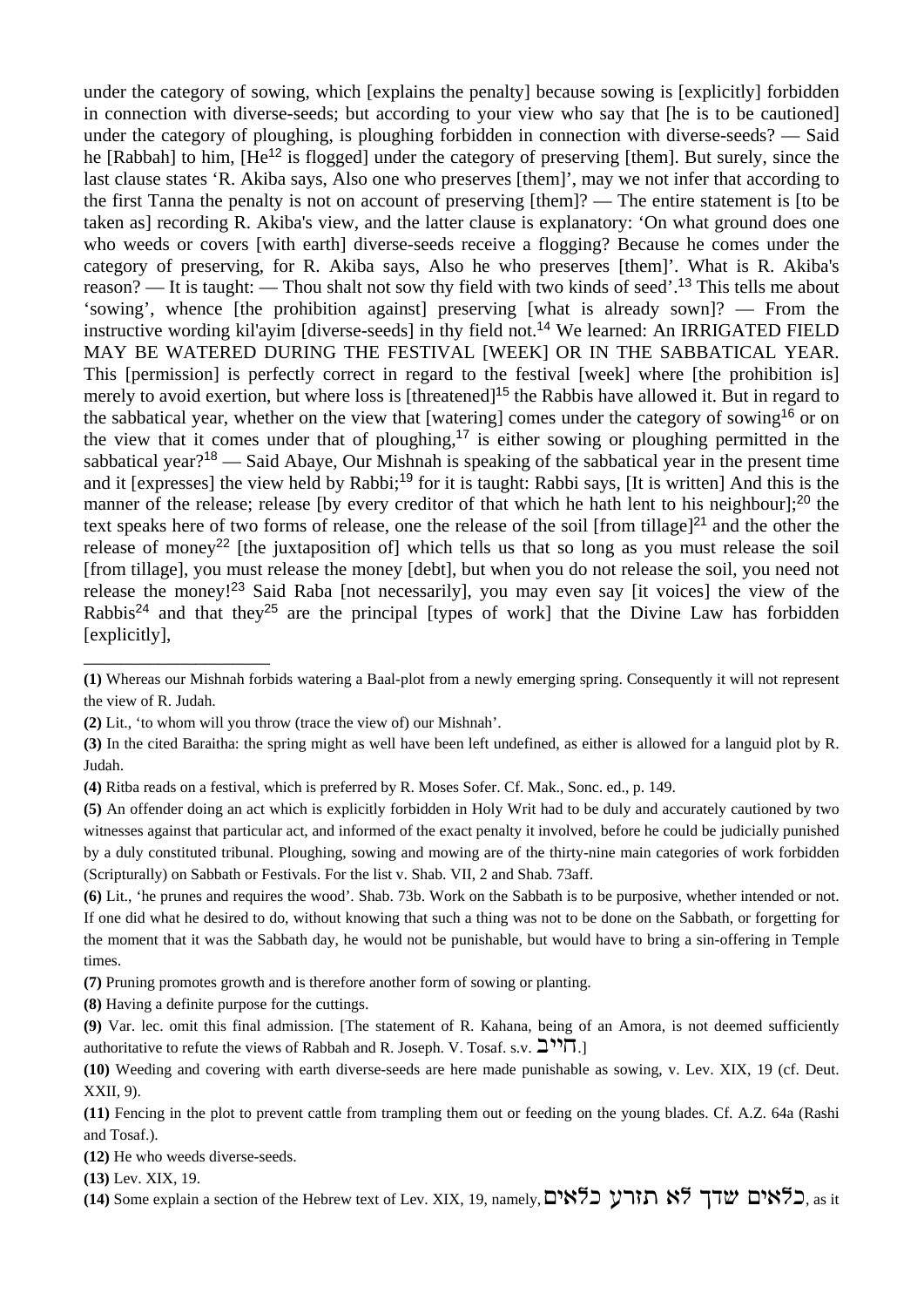were two interlocked sentences, (i)  $\frac{187}{116}$   $\frac{187}{116}$ . 'Kil'ayim in thy field not', (which forbids the presence and the preservation of diverse-seed crops in the field); and (ii) האָרע בּלאָים (ie., 'Thy field thou shalt not sow kil'ayim' (which forbids sowing). This explanation, however, is very strained, as the variations in the parallel passages show, having puzzled the commentators. The readings האה האל האה האל האה are both correct and to the same effect. It is the import of the wording rather than the form of the text that R. Akiba stressed. It is the diverse mixing or crossing — 'kil'ayim' — that is emphatically forbidden, be it of animal, or field, or raiment (Lev. XIX, 19) and fiercest of all in the (oliveyard or) vineyard (Deut. XXII, 9). Have no share by your action in producing kil'aym!

**(15)** As shown above.

**(16)** R. Joseph, above.

**(17)** Rabbah, above.

**(18)** Sowing, pruning, gleaning and reaping are directly forbidden in Lev. XXV, 4-5. Ploughing, however, is forbidden only indirectly, by implication from a positive law in Ex. XXIII, 11; XXXIV, 21. Note this point.

**(19)** R. Judah ha-Nasi, compiler of the Mishnah.

**(20)** Deut. XV, 2.

**(21)** I.e., let the soil lie fallow and the crops free and unguarded against the poor, Ex. XXIII, 11.

**(22)** Let slip the money debts owing to you.

**(23)** The interpretation is based on the ground that since the Nation, Israel as a whole, is no longer in possession of the Holy Land as his inheritance, the land laws relative to the sabbatical year and Jubilee re-distributions, which are made contingent on Israel's entry and possession (Lev. XXV, 2, 10ff; cf. ibid. XXVI, 34-35, and Deut. XXXI, 10-13) are of necessity in abeyance, for the time being. [This according to Rabbi, since the prohibition of tilling the soil on the sabbatical years nowadays is merely Rabbinical, it is not enforced where a loss is involved; hence the ruling of our Mishnah.]

**(24)** That the operation of the sabbatical year nowadays is Biblical.

**(25)** Those that are specified in the text of Holy Writ.

### **Talmud - Mas. Mo'ed Katan 3a**

but derivative<sup>1</sup> operations it has not forbidden, for it is written: But in the seventh year shall be a sabbath of solemn rest for the land..., thou shalt neither sow thy field nor prune thy vineyard. That which groweth of itself of thy harvest thou shalt not reap and the grapes of thy undressed vine thou shalt not gather.<sup>2</sup> Now, since pruning comes within the general process of sowing<sup>3</sup> and grape-gathering within the general process of reaping,<sup>4</sup> what law then did the All-Merciful desire to inculcate by inserting these [secondary processes] into the text? To indicate that only for these secondary processes [specified in the text] is one [to be] held liable<sup>5</sup> and for [any] other [secondary processes] one is not [to be] held liable.<sup>6</sup> Indeed not? Surely it has been taught: Thou shalt neither sow thy field nor prune thy vineyard, $\frac{7}{1}$  that only forbids me sowing or pruning; whence is forbidden weeding or hoeing or the trimming of wilted parts? From the instructive [form of the] text: Thy field thou shalt not... thy vineyard thou shalt not . . . [which means] no manner of work in thy field; no manner of work in thy vineyard. [Likewise] whence [is derived the rule] not to cut back shoots, or thin twigs or put up props for supporting [fruit trees]? From the [same] instructive text: Thy field thou shalt not . . . thy vineyard thou shalt not . . . [which means] no manner of work in thy field, no manner of work in thy vineyard. [Similarly] whence [is derived the rule] not to manure, $8$  or remove stones, or dust [with flower of sulphur]<sup>9</sup> or fumigate the tree? From the instructive wording of the text: Thy field thou shalt not . . . thy vineyard thou shalt not, that is, no manner of work in the field, no manner of work in the vineyard. Shall I say that one should not [even] stir the soil under the olive trees, nor use the hoe under the vines, nor fill the gaps [under the olive trees]<sup>10</sup> with water nor make drills<sup>11</sup> for the vines? There is the Instructive wording of the text: Thy field thou shalt not sow [nor thy vineyard shalt thou prune]. Now, as 'sowing' was already embraced in the general terms of the ordinance,<sup>12</sup> why then was it singled out [for mention]? To provide ground for an analogy, namely that just as sowing has the special quality of being a work common to field and orchard,<sup>13</sup> so is every [other] work that is common to field and orchard [forbidden]!<sup>14</sup> — [That is only] Rabbinically; and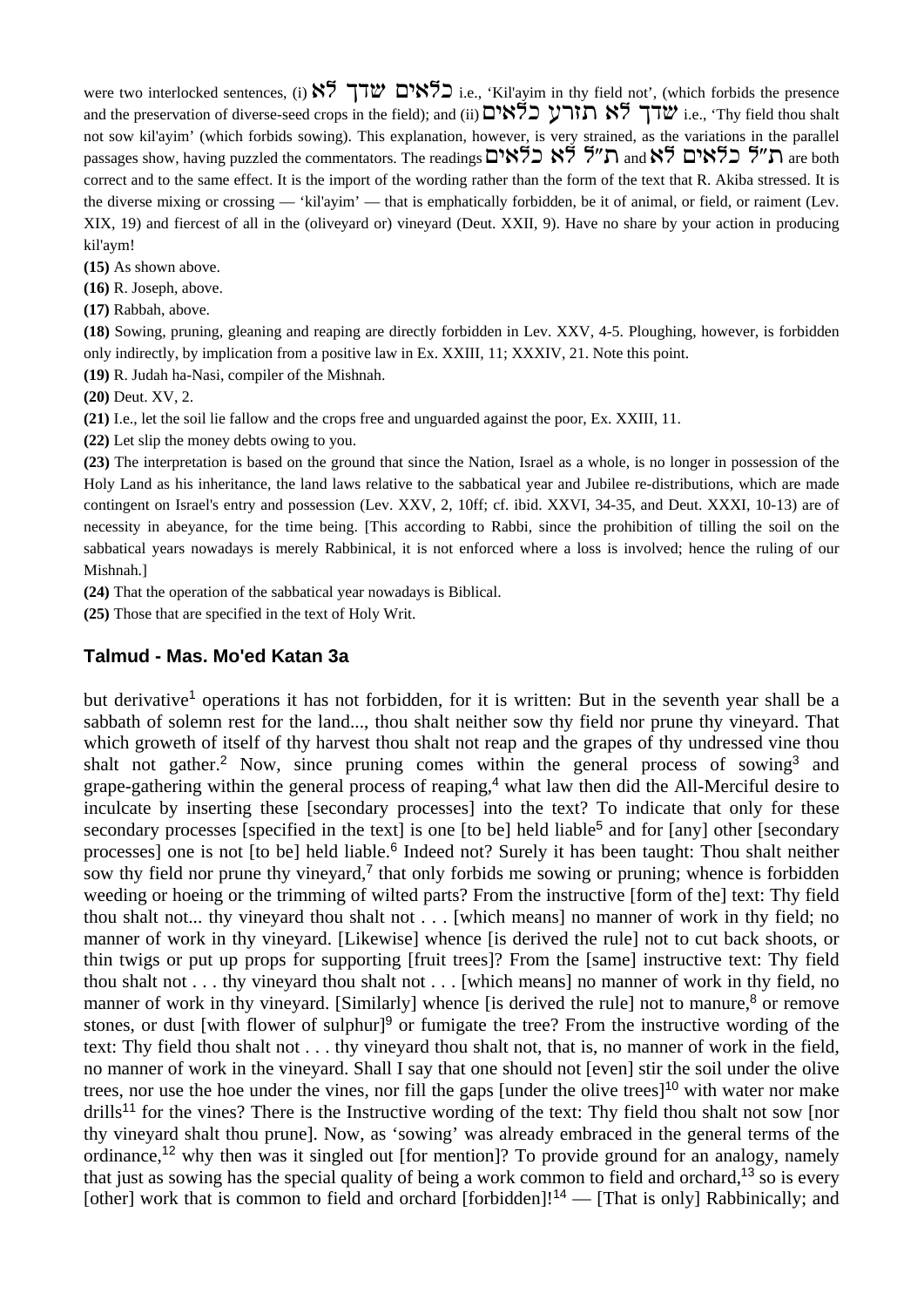the text is adduced merely as a support.<sup>15</sup> But, is it permitted to stir the soil [under the olive tree] in the sabbatical year? Surely [is it not taught]: It is written, But the seventh year thou shalt let it rest and lie fallow;<sup>16</sup> 'let it rest' — not to hoe; and '[let it] lie fallow — not to remove stones? — Said R. 'Ukba b. Haba, there are two sorts of hoeing, one for strengthening the [olive] tree, and another to close up fissures; that for strengthening the tree is forbidden, whereas that for closing up fissures is allowed.<sup>17</sup>

It has been stated:<sup>18</sup> — If one ploughed in the sabbatical year,<sup>19</sup> R. Johanan and R. Eleazar<sup>20</sup> [took] opposite views]. One said that he is flogged<sup>21</sup> and the other said that he is not flogged.<sup>22</sup> Might I suggest that the issue turns on the dictum of R. Ela as reported by R. Abin? For R. Abin reported R. Ela to have stated that wherever a general [proposition] is stated in the form of a positive command and a particular [specification] in the form of a negative injunction,<sup>23</sup> the hermeneutical rule of General-Particular-General<sup>24</sup> does not apply to it.<sup>25</sup> [Accordingly], the one who says the offender is flogged, did not agree with that dictum of R. Abin in the name of R. Ela,  $26$  while the other who says that the offender is not flogged did agree with the dictum of R. Abin [in the name of R. Ela]?<sup>27</sup> — Not [necessarily]. It can be maintained that nobody agrees with the dictum of R. Ela, as reported by R. Abin. As to the one who says that the offender is flogged<sup>28</sup> it of course is in order, while the other who says the offender is not flogged may tell you thus:<sup>29</sup> Consider: pruning comes within [the general process of] sowing and grape-gathering within [the general process of] reaping, what rule did the All-Merciful intend to inculcate by inserting these [secondary processes] into the text? To indicate that only for these secondary processes [specified in the text] is one [to be] held liable, but for any other secondary process<sup>30</sup> he is not [to be] held liable. But is he not? Surely it is taught: Thou shalt neither sow thy field nor prune thy vineyard, this only forbids me sowing or pruning; whence is forbidden weeding, hoeing, or the trimming of wilted parts? From the instructive [form of] the text: Thy field thou shalt not . . . thy vineyard thou shalt not . . . [which means] no manner of work in thy field; no manner of work in thy vineyard. Whence [is derived the rule] not to cut back shoots, or thin twigs or put up props for [fruit] trees? From the [same] instructive text: thy field thou shalt not ...thy vineyard thou shalt not . . . [which means] no manner of work in thy field, no manner of work in thy vineyard. Whence [is derived the rule] not to manure, or remove stones, [or dust] or fumigate the trees? From the instructive text: Thy field thou shalt not . . . thy vineyard thou shalt not . . . [that is], no manner of work in thy field, no manner of work in thy vineyard. Am I then to say that one may not stir the soil under the olive trees, nor use the hoe under the vines, nor fill the [open] gaps [under the olives] with water, nor make drills for the vines? There is the instructive wording of the text: Thy field thou shalt not sow and thy vineyard thou shalt not prune. Now, sowing was already embraced in the general terms of the ordinance, why then was it singled out [for mention]? For the purpose of providing [ground for] an analogy, that just as sowing has the special quality of being a work common to field and vineyard, so is any other work that is common to field and orchard [forbidden]? — [That is only] rabbinically; and the text is [adduced] as a mere support.<sup>31</sup>

\_\_\_\_\_\_\_\_\_\_\_\_\_\_\_\_\_\_\_\_

**<sup>(1)</sup>** Or secondary processes which are not unspecified.

**<sup>(2)</sup>** Lev. XXV, 4-5.

**<sup>(3)</sup>** Or planting, as explained above by R. Kahana.

**<sup>(4)</sup>** V. Shab. 73a.

**<sup>(5)</sup>** To a judicial flogging.

**<sup>(6)</sup>** I.e., scripturally (even according to the Rabbis) though reprehensible rabbinically.

**<sup>(7)</sup>** The order of the Hebrew words in the text is: 'Thy field thou shalt not sow nor thy vineyard shalt thou etc.'

**<sup>(8)</sup>** Yalkut reads: 'remove excrescences' or 'warts'.

**<sup>(9)</sup>** Thus J. Sheb. II, 2; Aruch explains 'remove dust from the foliage' and Rashi here takes it as covering with dust the exposed roots. The context seems to favour the first explanation here adopted.

**<sup>(10)</sup>** After thinning olive trees, by lifting some to give more room for the other young trees, the gap left in the soil would ordinarily be filled with manure and olive trees need much water. Cf. Sheb. IV, 5, and Sifra Behar Rabad's Commentary. **(11)** Or small ridges with furrows on top between the vines. V. loc. cit.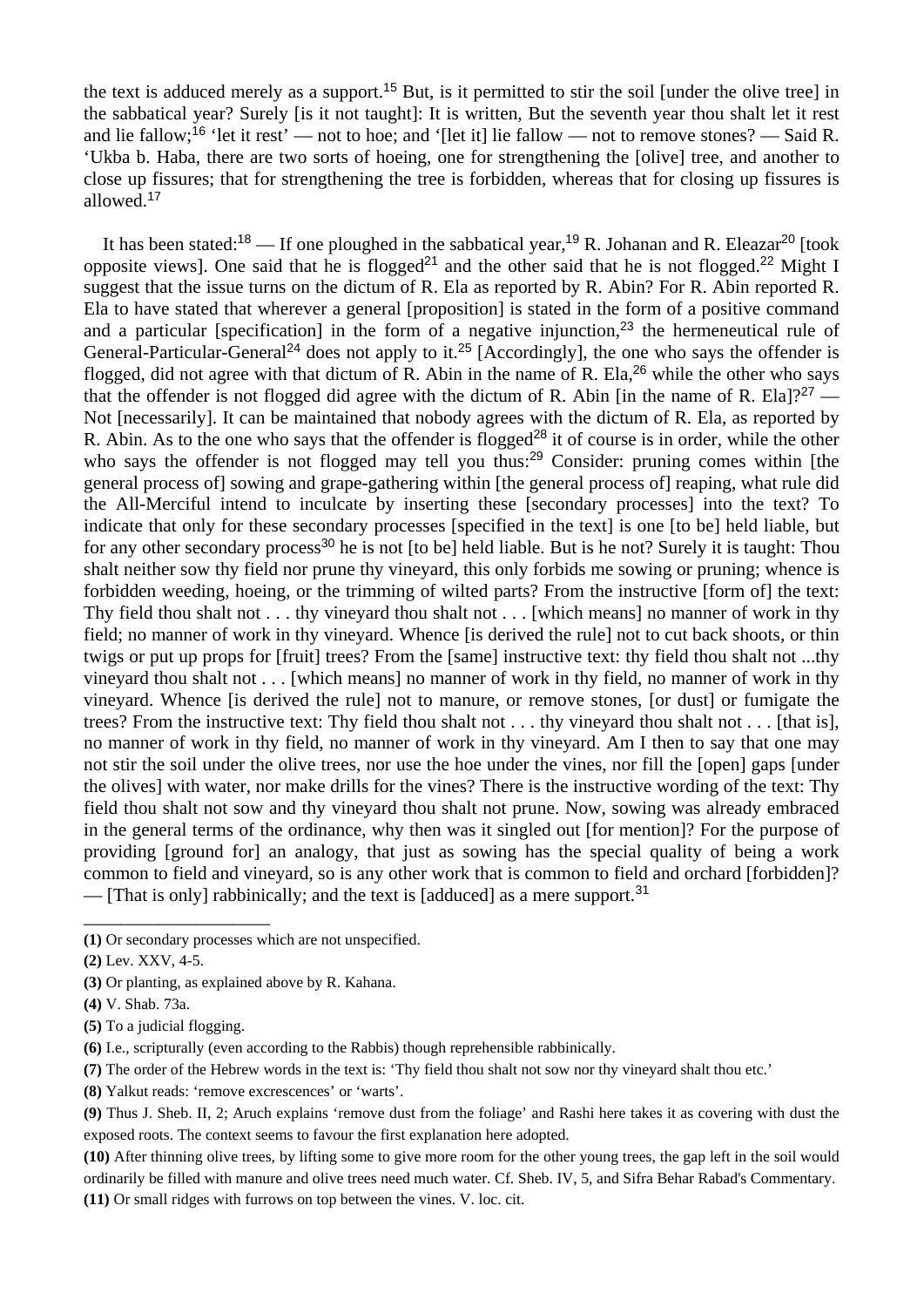**(12)** Lev. XXV, 4: But the seventh year shall be a sabbath of solemn rest for the land, a sabbath unto the Lord, in direct contrast to verse 3; there was therefore no further need to continue with specific instances of the prohibition, such as sowing the field and pruning the vineyard.

**(13)** I.e.,common to both, agriculture and horticulture.

**(14)** [Excluding the last mentioned processes which are not common to both field and vineyard. At all events this teaching shows that a number of processes though of the secondary type are forbidden in the sabbatical year).

**(15)** I.e., mnemotechnical and Biblically only sowing, pruning, reaping and gleaning are forbidden explicitly. The inclusion of ploughing, digging, hoeing or watering in the prohibition is purely Rabbinic. Thus the ruling of the Mishnah that an irrigated field may be watered . . . in the sabbatical year has now been explained: by Abaye on the basis of Rabbi's view, namely, that the restrictions of the sabbatical year are not operative nowadays; and, on the other hand by Raba, on the view of the other Rabbis (who do not concede Rabbi's interpretation of Deut. XV, 2), by pointing out that 'watering' is, strictly speaking, not textually forbidden, it being a 'derivative' (secondary) process, and hence allowed by the Rabbis in the sabbatical year where damage (loss of crop) is likely.

**(16)** Ex. XXIII, 11.

**(17)** The former is for enhancing profit and the latter is prevention of loss, namely, to save the tree from bleeding or rotting.

**(18)** The same question is again discussed from a different angle in Palestinian schools.

**(19)** After having been duly cautioned.

**(20)** B. Pedath.

**(21)** As having offended against a Biblical prohibition.

**(22)** Because 'ploughing' is not distinctly forbidden, but is only an implied offence, for which no judicial flogging can be given.

**(23)** E.g., in Lev. XXV, 2-5. We have first a general ordinance in positive terms: The land shall keep a sabbath unto the Lord. Six years thou shalt sow . . . prune . . . gather in the produce thereof, but the seventh year shall be a sabbath of solemn rest unto the Lord (cf. Ex. XXIII,11); then follow the particulars in negative terms. Thou shalt neither sow thy field, nor prune thy vineyard. That which groweth of itself thou shalt not reap and the grapes of thy undressed vines thou shalt not gather (Lev. XXV, 4-5). Then follows a general rule again in positive form: It shall be a year of solemn rest for the land.

**(24)** According to this rule, the particulars are in such a case considered typical as illustrations serving to include in the general rule all such items as are similar to the particulars. E.g. in Ex. XXII, 8 the text first states that an oath can be judicially imposed 'for every matter of trespass' (General term). This is followed by: 'for ox, for ass, for sheep, for raiment' (particulars), which again is followed finally by: 'for any manner of lost thing' (General). We infer from this that an oath can be imposed for things like those specified as typical instances, but not in the case of a dispute about land, being immovable property, or in the case of sanctuary-property, as it being not one's neighbour's property, or in the case of dispute about a slave, as being a (human) chattel, or about documents, as not being 'property', but merely instruments of evidence. Similarly in the case of the sabbatical year,if the particulars are typical of the general rule, one who does any of these would break the law.

**(25)** But it is treated merely as a general proposition which is followed only by a particularization, in which case the general proposition does not go beyond what has actually been specified by the particularization that follows it.

**(26)** I.e., he interprets the Sabbatical Ordinance as a pure instance of a General-Particular-General form and takes sowing, pruning, reaping and gleaning as typical illustrative instances and, accordingly, considers 'ploughing' as included in the general terms of the Ordinance and hence as a punishable offence.

**(27)** I.e., that the Sabbatical Ordinance cannot be treated as a pure form of General-Particular-General, it being negative in the particulars, which amounts to saying, 'Not a, not b, not c; these, I mean, precisely, and no others'. 'Ploughing' therefore is not included among the forbidden processes and hence is not a punishable offence.

**(28)** For ploughing in the sabbatical year.

**(29)** In interpreting the import of the wording of the text, to show that there is no penalty for ploughing, although the application of the General-Particular-General rule would indicate to the contrary.

**(30)** I.e., ploughing.

**(31)** For notes v. supra p. 9, n. 6.

# **Talmud - Mas. Mo'ed Katan 3b**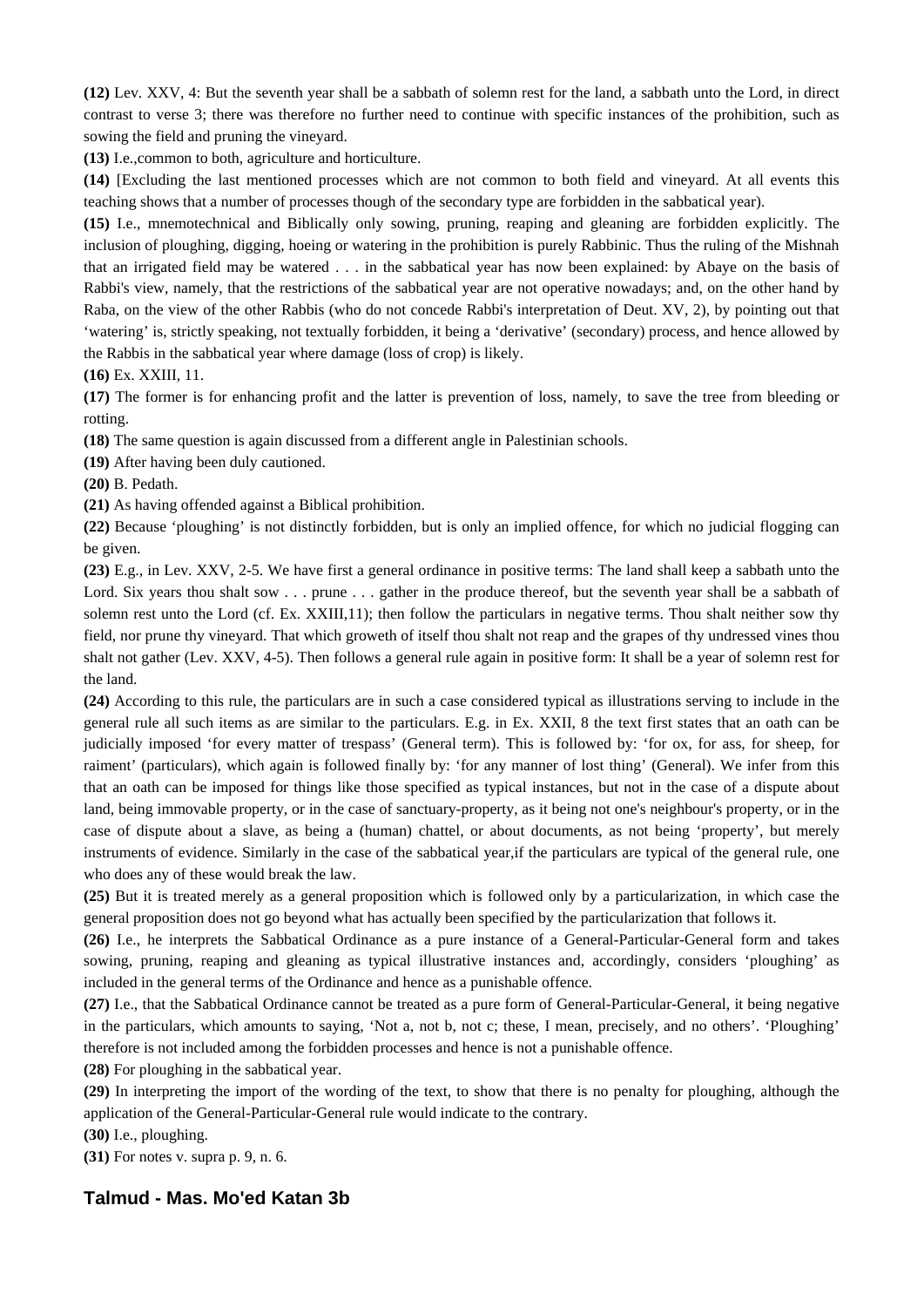#### **Talmud - Mas. Mo'ed Katan 3b**

When R. Dimi came [from Palestine] he said [the discussion went on]: Possibly, you might say that the offender be flogged [even] for the 'extension'? But the teaching was concluded<sup>1</sup> to prove that he was exempt. But [said he], I know not which was the teaching, nor what was [actually] meant by 'extension'.

 R. Eleazar [b. Pedath] said that the 'extension' had reference to [the inclusion of] 'ploughing' [as a punishable offence], and the argument proceeded thus: Possibly [you might say] that he should be flogged for 'ploughing' [in the sabbatical year], the rule being inferred by [treating the sabbatical ordinance as a case of] General-Particular-General; then the teaching was concluded to prove exemption. For, if it [the flogging] were correct, what is the [legal] import of all those particulars [set out in the text]?

 R. Johanan said [that the 'extension' had reference to] the extra days [of restriction] which the sages had added prior to New Year; and the argument proceeded thus: Possibly [you might say] that he should be flogged for [ploughing during] the extended extra period prior to New Year which is based on the text: 'In ploughing time and in reaping time thou shalt rest.<sup>2</sup> Then the teaching was concluded to prove exemption [from a flogging], as we shall seek to explain presently.

What is meant by 'the days [of restriction] prior to New Year'? — According to what we learned: 'Up to what date may ploughing be done in a tree field [orchard] in the pre-sabbatical year? Beth Shammai say, As long as it is for the benefit of the fruit; Beth Hillel say, Up to the Feast of Weeks; and the [practical effect of] one ruling is much the same as that of the other.<sup>3</sup> And up to what date may they plough a "white field"<sup>4</sup> in the pre-sabbatical year? Up to when the moisture gives out and as long as people till for planting their cucumber and gourd beds. Said R. Simeon, If that is so, you have handed over the Torah for every individual to determine for himself the right time! No: [I say], a "white field" [they may till] up to Passover and a tree field up to the Feast of Weeks'.<sup>5</sup> (And Beth Hillel say up to Passover.)<sup>6</sup>

 And<sup>7</sup> R. Simeon b. Pazzi reported in the name of R. Joshua b. Levi who had it from Bar Kappara that Rabban Gamaliel and his Beth din took a vote on these two [terminal] periods<sup>8</sup> and abrogated them. Said R. Zera to R. Abbahu, some say, Resh Lakish said to R. Johanan: How could Rabban Gamaliel and his Beth din abrogate a measure instituted by Beth Shammai and Beth Hillel? Surely we learned: 'No Beth din has power to nullify the words [ruling] of another Beth din unless it be superior to it in learning and number'!<sup>9</sup> 'He was astonished for a while';<sup>10</sup> then he replied: I say, they thus have stipulated among themselves that whoever might thereafter wish to abrogate that [measure] could come and abrogate it.<sup>11</sup> But was it their measure? Was it not an [ancient] halachah of Moses from Sinai?<sup>12</sup> As [in fact] R. Assi reported R. Johanan to have said in the name of R. Nehuniah<sup>13</sup> a man hailing from the valley of Beth Hauran,<sup>14</sup> that the [laws of] 'Ten Saplings,'<sup>15</sup> the 'Willow'<sup>16</sup> and the 'Water Libation'<sup>17</sup> were 'halachah' of Moses from Sinai! — Said R. Isaac, When we received on tradition that law [of extra restriction] as [an ancient] halachah, It was only in reference to 'thirty days prior to the New Year'; thereafter came those [of Beth Shammai and Hillel] and instituted [the cessation] from Passover<sup>18</sup> and the Feast of Weeks,<sup>19</sup> and [at the same time] they stipulated with reference to their [measure] that whoever might [thereafter] wish to abrogate [them] might come and abrogate them.<sup>20</sup>

 But were these [termini] merely halachah [-usages]? Were they not [based on Biblical] texts? For is it not taught: [Six days thou shalt work, but on the seventh day thou shalt rest]: in ploughing time and in reaping time thou shalt rest.<sup>21</sup> Says R. Akiba,<sup>22</sup> There is no need to be told  $\overline{\phantom{a}}\overline{\phantom{a}}\overline{\phantom{a}}\overline{\phantom{a}}\overline{\phantom{a}}\overline{\phantom{a}}\overline{\phantom{a}}\overline{\phantom{a}}\overline{\phantom{a}}\overline{\phantom{a}}\overline{\phantom{a}}\overline{\phantom{a}}\overline{\phantom{a}}\overline{\phantom{a}}\overline{\phantom$ clause] to desist from ploughing or reaping in the seventh year, since it is already stated [elsewhere at length]: thou shalt neither sow thy field nor prune thy vineyard: [that which groweth of itself thou shalt not reap].<sup>23</sup> [It can be taken] only [to debar] ploughing in the pre-sabbatical year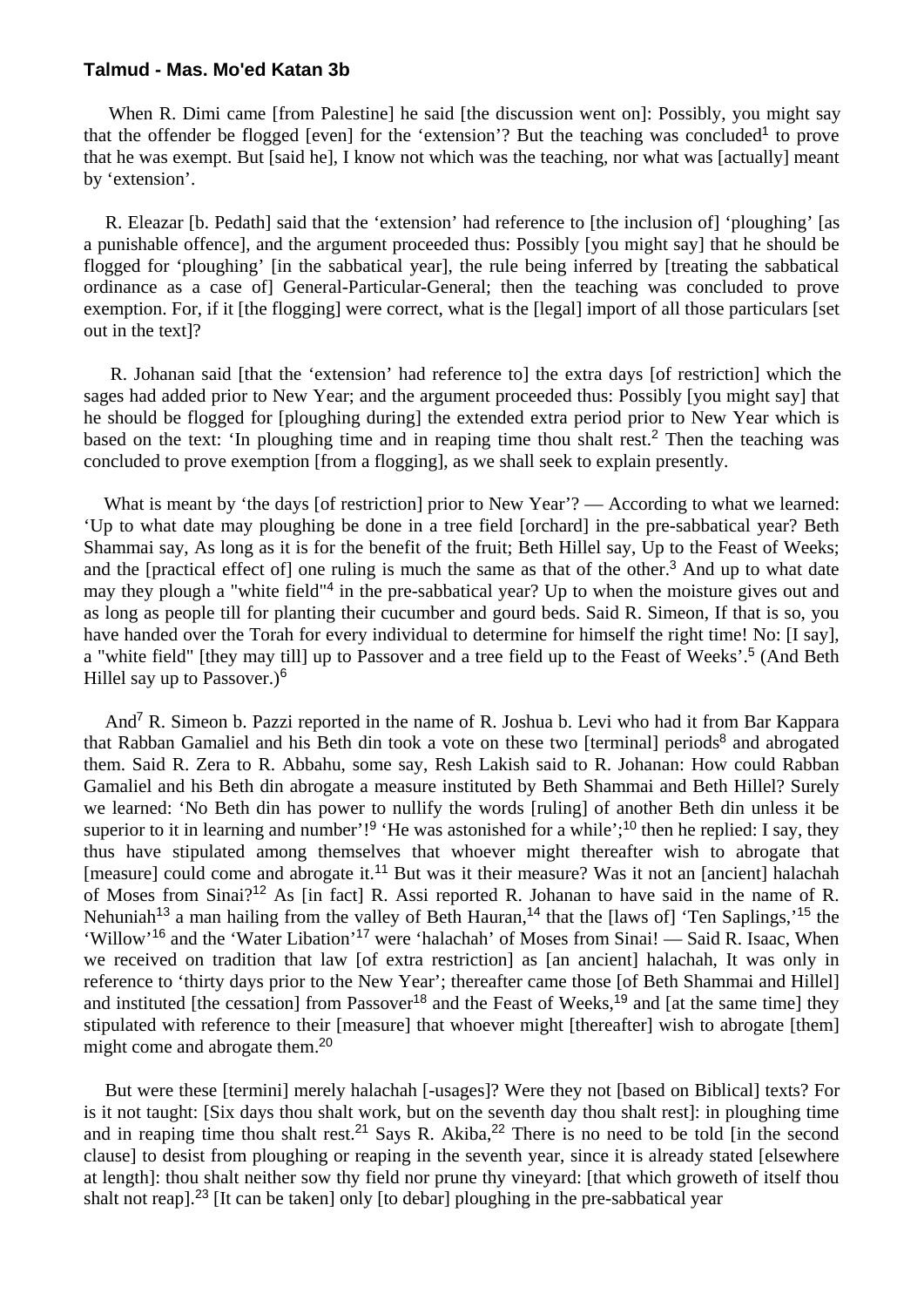**(2)** Ex. XXXIV, 21 The exposition of this follows presently.

**(3)** Sheb. I, 1.

\_\_\_\_\_\_\_\_\_\_\_\_\_\_\_\_\_\_\_\_

**(4)** Preparing for a grain crop, i.e., of cereals or legumina. A white field=a sown field, not planted with trees that cast a shadow.

**(5)** Ibid. II, 1.

**(6)** This bracketed part is a meaningless gloss.

**(7)** [So MS. M. Cur. edd. insert 'And'].

**(8)** Passover (Nisan) and the Feast of Weeks (Sivan); after these were abrogated, tillage was again permitted down to New Year (Tishri).

**(9)** 'Ed. I, 5.

**(10)** A phrase from Daniel IV, 16. R. Abbahu or R. Johanan was for the moment puzzled for a reply.

**(11)** Should the exigencies of the time demand it.

**(12)** I.e., a rule of immemorial practice, whose origin is unknown. Cf. our expression 'as old as the hills'. Cf. 'Ed. VIII, 7; Yad. Malachi No. 663 and W. Bacher's Tradition und Tradenten etc. (1914) p. 33ff.

**(13)** Also Hunya, Huna or Huna. Bacher ibid. p. 38 sect. 11.

**(14)** A high plain S.E. of Damascus mentioned by Ezekiel, XLVII, 18, among the boundaries of Palestine (cf. R.H. 22b). Herod established there a protectorate under Zamaris, a Babylonian Jew who offered military safety to the Babylonian pilgrims on their way to Jerusalem. V. Josephus, Antiquities XVII, 11, 1-2.

**(15)** A young plantation in a field of fifty by fifty cubits in dimension with at least ten saplings may be tilled entirely for their benefit, down to the edge of the sabbatical year which began with New Year's day, the first of Tishri. This implies that with old trees tilling must cease before New Year.

**(16)** V. infra. Willows were carried in procession once round the altar during the first six days of Tabenacles and then fixed at the side of the altar. On the seventh day the circuit was made seven times. V. Suk. 45a, where Abbahu suggests a Biblical indication, Ps. CXVIII, 27.

**(17)** On the same occasions the grand celebration of the water libation took place in the Temple, a golden flagon being filled with water from Siloam, was brought amidst trumpet blasts to the Temple and poured on the altar by the High Priest.

**(18)** For a 'white field', growing cereals and legumina.

**(19)** For a tree field, an orchard.

**(20)** And it is only these two earlier terms, Passover and Feast of Weeks, up to thirty days before New Year that Rabban Gamaliel and his Beth din abrogated. Cf. J. Sheb. I, 5.

**(21)** Ex. XXXIV, 21.

**(22)** As all manner of work is forbidden on the sabbath day, the particular stress on ploughing and reaping suggested a connection between the sabbath-day and the sabbath-year.

**(23)** Lev. XXV, 4-5.

# **Talmud - Mas. Mo'ed Katan 4a**

[which may have beneficial effects] extending into the seventh year and [likewise] to the reaping of the seventh year's crops which mature in the post-sabbatical year.<sup>1</sup> Says R. Ishmael, [It is purely a Sabbath law]; as the ploughing [here forbidden on Sabbath] is optional ploughing,<sup>2</sup> so is the reaping [here mentioned] optional reaping; outside this [law] is the reaping [of the new barley] for the 'omer'<sup>3</sup> which is a religious duty [by ordinance]!<sup>4</sup> — In fact said R. Nahman b. Isaac, when we received on tradition [that the pre-sabbatic restrictions had their origin in] halachah [-usage], this had reference to the permission [of tilling for the benefit] of saplings;<sup>5</sup> whereas the texts are for the prohibition of old trees.<sup>6</sup> But since 'halachah [-usage] allowed [tillage down to New Year] for saplings,it is not obvious that old trees were forbidden? — What we must say therefore is, the halachah [-usage] as basis for the prohibition is [necessary] according to R. Ishmael,<sup>7</sup> whereas the

**<sup>(1)</sup>** Lit., 'the Talmud took it up'. (3) As explained above. (4) The sabbatical year began with the New Year. It was necessary to stop tillage before that date; when, and where, did it originate? On what authority? These are the points to be discussed now at length.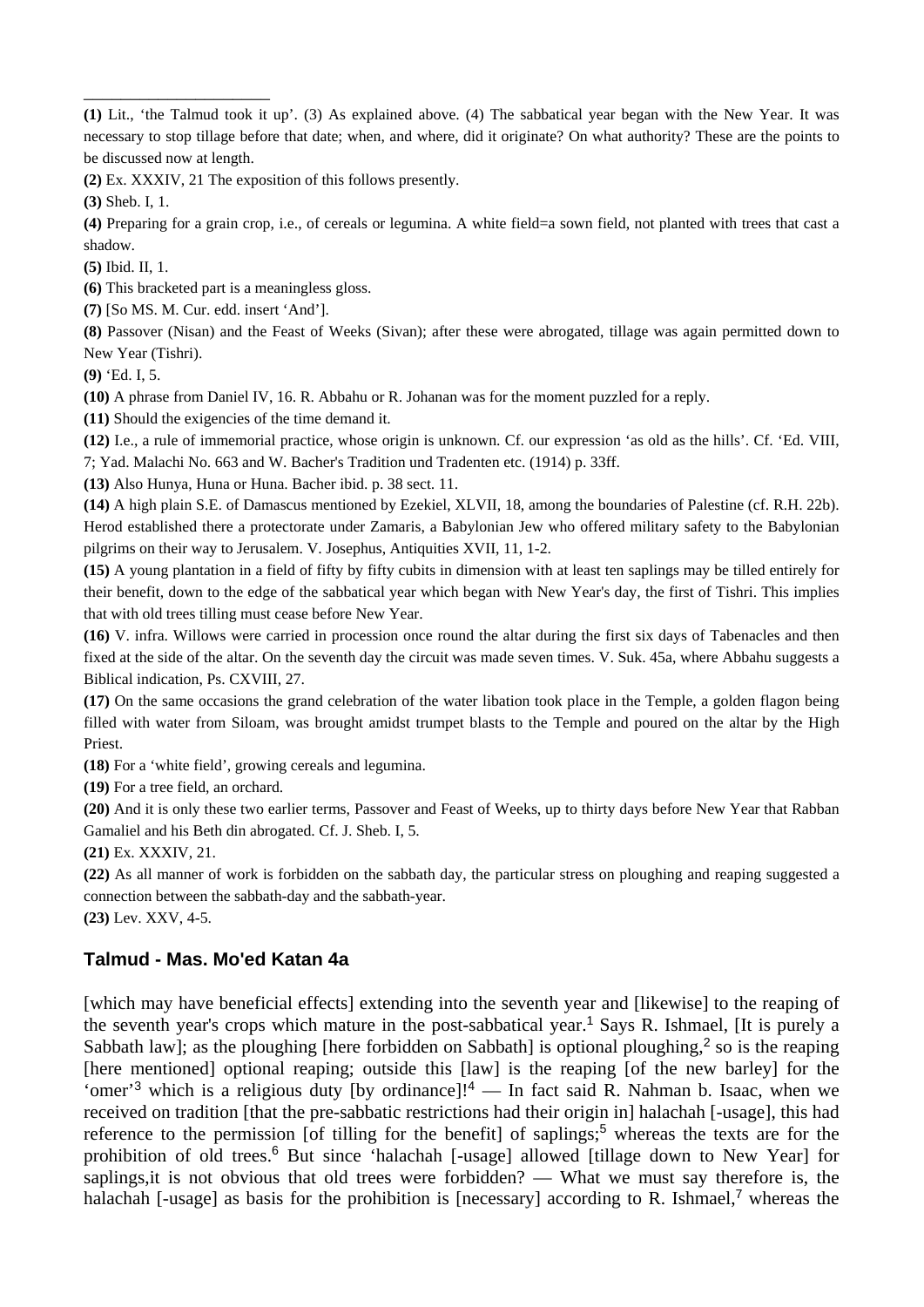texts [serve as basis] according to R. Akiba.

 But R. Johanan said that Rabban Gamaliel and his Beth din abrogated those [restrictions] on Biblical authority. What was the reason? He deduced it by equating the term 'Sabbath' common to both<sup>8</sup> the Sabbath-year and the Sabbath of Creation<sup>9</sup> [thus]: Just as in the case of the Sabbath Day [work is forbidden] on the day itself, but on the day before and on the day after it is allowed, so [likewise] in the Sabbath Year [tillage is forbidden] during the year itself, but in the year before and in the year after it is allowed.

 To this R. Ashi demurred: On the view that it [the restriction] is a halachah [-usage] can a gezerah shawah [deduction]<sup>8</sup> come and eradicate a halachah [-usage]; and [likewise] on the view that it is [based on] a Biblical text, can a gezerah shawah<sup>8</sup> come and eradicate a text! — But no, said R. Ashi, Rabban Gamaliel and his Beth din concurred with R. Ishmael who held that [the presabbatical restrictions] were based on a halachah-usage. And when did the tradition of such halachah-usage [apply]? During the time when the Temple was still standing, like that of the water libation;<sup>10</sup> but in times when the Temple is no longer standing the tradition of this halachah-usage does not apply.<sup>11</sup>

 BUT IT MAY NOT BE WATERED FROM [STORED] RAIN NOR BY THAT OF A SWIPE-WELL. It is quite correct [to prohibit water] from a swipe-well, because that is a rather extra trouble; but rain water-what trouble is there [in using it]? — Said R. Ela, reporting R. Johanan: Rain water is prohibited as a precaution on account of the swipe-well.<sup>12</sup> R. Ashi said: Rain water itself may [sometimes] come to be [just as difficult to draw<sup>13</sup> as] the water of a swipe-well. And they differ on [the statement of] R. Zera; for R. Zera said that Rabbah b. Jeremiah, citing Samuel, said that rivers drawing from [adjoining] water pools may be used for watering during the festival week.<sup>14</sup> One Master<sup>15</sup> is in agreement with [the statement of] R. Zera, while the other<sup>16</sup> is not in agreement with [the statement of] R. Zera. The text [above stated]: 'R. Zera said that Rabbah b. Jeremiah, citing Samuel, said that rivers drawing from [adjoining] water pools may be used for watering during the festival week'. R. Jeremiah put all objection to him [R. Zera]: BUT... NOT WATERED FROM [STORED] RAIN NOR BY THAT OF A SWIPE-WELL!<sup>17</sup> - Said R. Zera to him: Jeremiah, my son, these Babylonian pools are like water [pools] that do not fail.<sup>18</sup>

Our Rabbis taught: Ditches and pools<sup>19</sup> [even though] filled with water on the day before the festival are debarred from being used for watering during the festival week,<sup>20</sup> but if a canal passes between them they may be used. Said R. Papa: This is only provided that the greater part of that field obtains its supply from that canal.<sup>21</sup> R. Ashi said that [they may be used] even if the greater part of that field does not obtain its supply [from that canal], because since its flow is continuous [the owner] says. if it [the field] does not get enough drink on [this] one day, it will [soon] get its drink in two or three days.<sup>'22</sup> Our Rabbis taught: 'If a pool gets tricklings from<sup>23</sup> an irrigated field [higher] up], it may be used for watering another field'.<sup>24</sup> But is it not going [ultimately] to give out? — Said R. Jeremiah: For the present at any rate it is still trickling! Said Abaye: This is [permitted] only so long as the first source has not given out.<sup>25</sup>

 It has been taught: R. Simeon b. Menassia says: Where two cultivated beds lie one above the other, one should not<sup>26</sup> draw from the [supply of the] lower to water the upper. R. Eleazar b. Simeon went even further, saying: Even in one bed, if half of it is low and the other half higher one should not draw from the low-lying part to water the upper part.

Our Rabbis taught: 'One may raise [medallin]<sup>27</sup> for the vegetables if they are to be eaten; but if it is to improve their appearance it is forbidden'. Rabina and Rabbah of Thospia<sup>28</sup> were [once] walking on the road when they saw a certain man drawing buckets of water during the festival week.<sup>29</sup> Said Rabbah of Thospia to Rabina: Come, Sir, put a ban<sup>30</sup> on him. Said Rabina to him, But is it not taught: 'One may raise<sup>31</sup> for vegetables to be eaten'? — Replied Rabbah, Do you think that this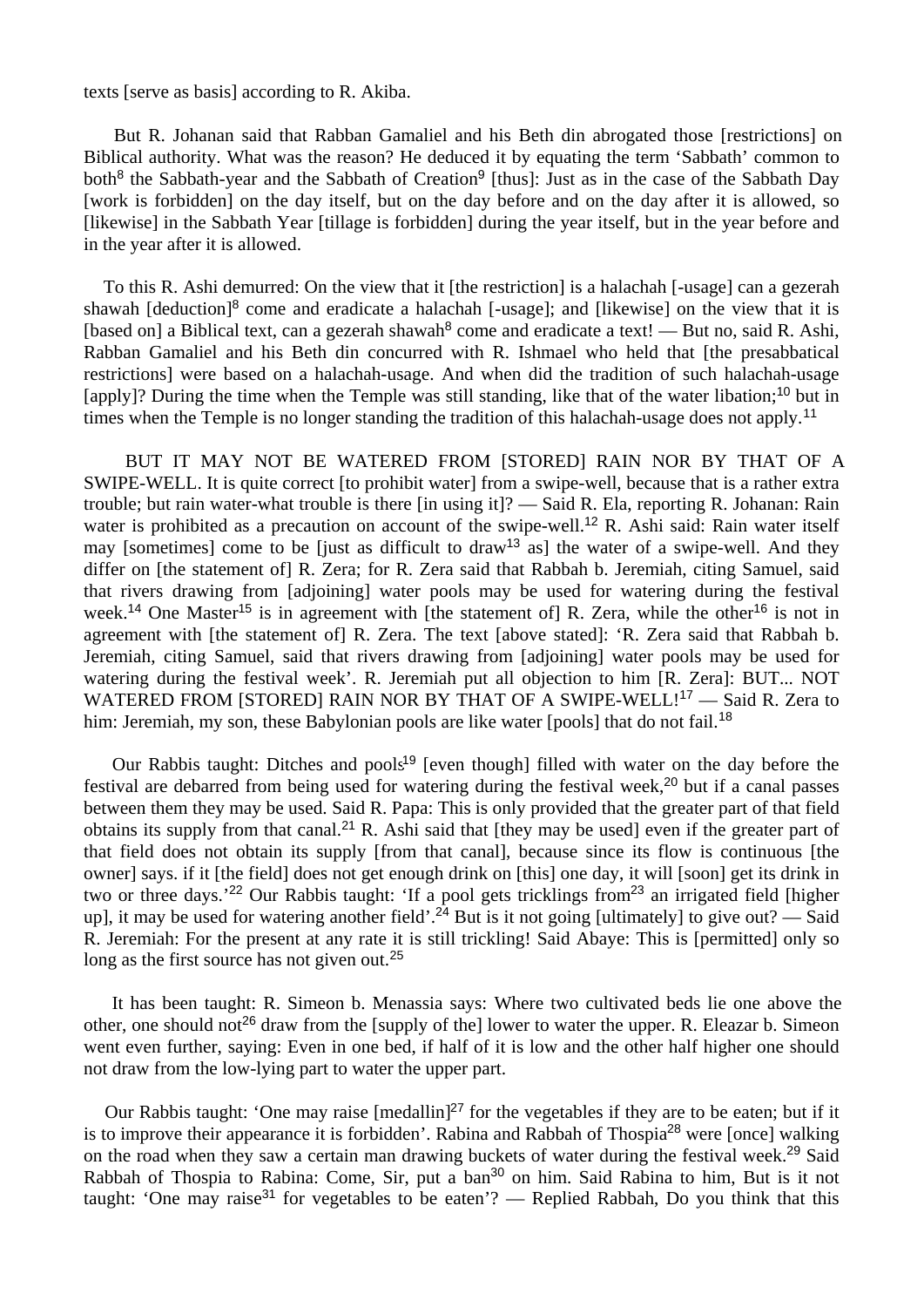medallin means one may raise water  $\lim_{n \to \infty}$  [No], what medallin means is

**(1)** Accordingly 'ploughing' is Biblically forbidden in the pre-sabbatical extension and the offender would be liable to a flogging were it not for the inferences derived from the other text of Lev. XXV, 4-5, as expounded above, 3a. Cf. Tosaf. 3b s.v.  $\sum_{i=1}^{n}$  and Han.

**(2)** I.e., not ordained to be done on any particular day.

**(3)** 'The sheaf of the first fruit of your (barley) harvest'. V. Lev. XXIII, 10ff. R. Ishmael holds that this may be reaped even on Sabbath. R. Ishmael's statement is for the moment irrelevant, though it comes in later. R. Akiba's dictum shows that the extension, i.e., the pre-sabbatical bar on tillage, is not merely a pristine halachah-usage, but has textual basis.

**(4)** Cf. M. Sheb. I, 4 and Mak., Sonc. ed. p. 48.

**(5)** Down to New Year's eve.

\_\_\_\_\_\_\_\_\_\_\_\_\_\_\_\_\_\_\_\_

**(6)** Thirty days before New Year, which prohibition was extended by Beth Shammai and Beth Hillel to Passover and Feast of Weeks, according to the field.

**(7)** Who, unlike R. Akiba, uses that text for another point, namely, as permitting reaping the barley for the 'omer even on a Sabbath, if that is the date.

**(8)** Gezerah shawah (V. Glos.) which some admit and others do not.

**(9)** I.e., Ex. XXXIV, 21 taken with Lev. XXV, 2 ('a Sabbath-rest year-unto the Lord').

**(10)** Mentioned together with the tradition regarding the ten saplings, supra 3b.

**(11)** With the fall of the Temple and the Jewish State many of the laws appertaining to the Temple and the Land fell into abeyance owing to the force of circumstances. Recently, I. S. Zuri has attempted to establish that Rabban Gamaliel's abrogation was enacted soon after May 215 C.E. when Caracalla entered Antioch and thence marched his armies through Palestine on his way to Egypt, when the people had to pay 'annonae' to feed the armies. V. his שלטון הנשיאות והועד I, Vol. III, 58-59.

**(12)** If stored rain water is permitted, one will also work a shadoof.

**(13)** When much of it has been drawn off he will have to go deep down with his bucket, with almost as much exertion as from a shadoof.

**(14)** [And we do not apprehend the possibility of the pool drying up when he might go and fetch water from another river, with all the extra trouble it involves.]

**(15)** R. Ashi.

**(16)** R. Johanan, who prohibits rain water on account of a swipe-well.

**(17)** [Presumably because we apprehend lest he may go deep down with his bucket should the water be drawn off and the same should apply to the case of R. Zera.]

**(18)** And there is no likelihood of leading to exertion during the Festival Week.

**(19)** The former rough-cut and the latter well-made (Commentators on Alfasi). J.M.K. I, 1 reads הפיםקין והבריכה, which points to the Latin piscina, reservoir, swimming bath or fish-tank.

**(20)** Because their supply comes from a distance and may entail exertion should the supply fail.

**(21)** I.e., if the supply is plentiful.

**(22)** Because he will get what he may and if not enough will readily wait for a day or two for another chance, without going to exertion during the festival week.

**(23)** [So MS.M. Cur. edd. 'trickles water (which one gets) from'].

**(24)** Tosef M.K. I, 1; J.M.K. I, 1.

**(25)** But once the trickling has ceased the pool has lost its supply and becomes like a swipe-well or stored rain water likely to entail exertion.

**(26)** During the festival week.

 $(27)$  [ $\frac{15}{7}$ ] either (i) 'medallin' (from  $\frac{15}{7}$ ), 'raise water by means of buckets', hence irrigate; or (ii) madlin (from  $\frac{1}{271}$  'to lift (vegetables)' for thinning the beds. At present the first rendering is assumed].

**(28)** The capital of the Armeman district Thospitis.,

**(29)** To water his vegetables.

**(30)**  $\sum_{i=1}^{n}$  **(30)**  $\sum_{i=1}^{n}$ 

 $(31)$   $\uparrow$  from  $\uparrow$   $\uparrow$  from  $\uparrow$   $\uparrow$  to raise, draw water with bucket ( $\uparrow$   $\uparrow$  ).

**(32)** In the course of the festival week.

# **Talmud - Mas. Mo'ed Katan 4b**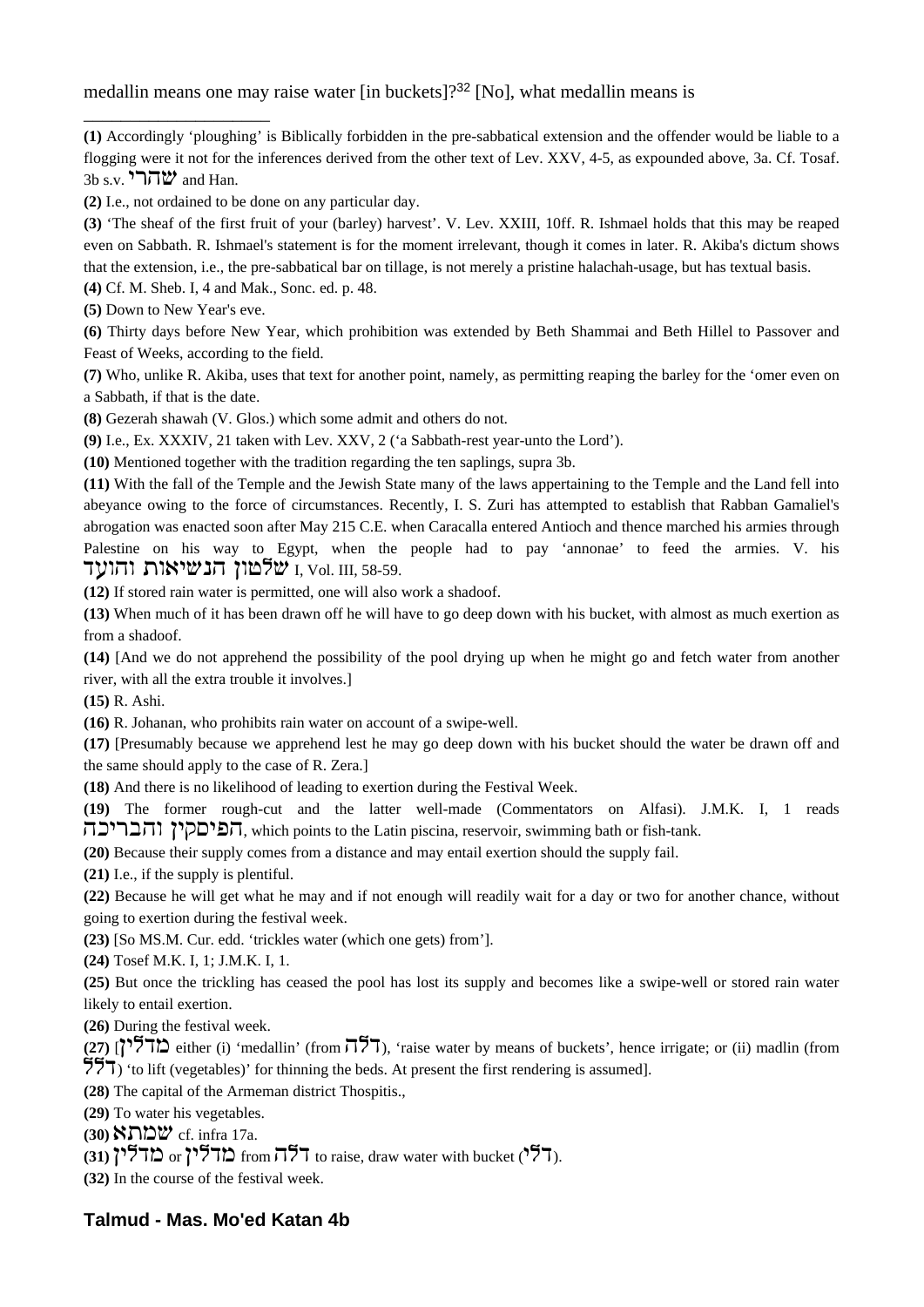#### **Talmud - Mas. Mo'ed Katan 4b**

to pull out [vegetables],<sup>1</sup> as we learned:<sup>2</sup> 'If one is [engaged in] thinning<sup>3</sup> vines, just as he may thin his own, so also he may thin those due to the poor;<sup>4</sup> so R. Judah. R. Meir says: He is permitted [to attend] to his own but not to those of the poor'.<sup>5</sup> Said Rabina: But it is taught [explicitly]: 'One may raise water for vegetables if they are to be eaten'! — Said Rabbah [of Thospia] to Rabina: If it is thus taught, that settles the matter.<sup>6</sup>

 NOR MAY SMALL BASINS ['UGIOTH] BE FORMED ABOUT THE VINES. What is meant by 'ugioth?<sup>7</sup> — Said Rab Judah, [What we call] banki.<sup>8</sup> It is also taught thus: These are 'ugioth; light hoeing done about the roots of olives and at the roots of vines.<sup>9</sup> [But] this is not so, for did not Rab Judah allow the family of Bar-Zittai<sup>10</sup> to make banki in their vineyards? — This is not difficult: The one statement [in the Mishnah] refers to fresh [trenchings], the other [Rab Judah's] refers to re-trenching.<sup>11</sup>

 R. ELEAZAR B. AZARIAH SAYS A [WATER] CHANNEL MAY NOT BE NEWLY MADE [DURING THE FESTIVAL WEEK, NOR IN THE SABBATICAL YEAR; BUT THE SAGES SAY].<sup>12</sup> It is perfectly in order in regard to the festival week, because he performs laborious work, but what reason can there be [against making a channel] in the sabbatical year? — R. Zera and R. Abba b. Memel differ in the matter: One says [it is forbidden] because [the digger] seems to be doing spading [in his field]; the other says, because he is [thereby] preparing the banks for sowing. What is the [practical] difference between the two [explanations]? — There is a difference where water comes along forthwith; according to the one who says that [it is] because he is preparing the banks for sowing, there is [still an objection], but according to the one who says that [it is] because he seems to be doing spading, there is none.<sup>13</sup> But, the one who objects on the ground that he seems to be doing spading, should he not likewise object on the ground that he seems to be preparing the bank for sowing? — Rather, the [practical] difference between them is where he takes [the mould] from the trench and throws it outside. According to the one who says that [it is] because he seems to be preparing the banks for sowing, there is no objection, whereas according to the one who says that [it is] because he seems to be spading, there is [still an objection]. But, he who takes the view that he seems to be preparing the banks for sowing, should he not likewise admit the objection that he seems to be doing spading? — [No,] because one who does spading, as soon as he takes up a spadeful he puts it down again in its place.

 Amemar taught this [clause of the] Mishnah with the explanation [that R. Eleazar b. 'Azariah forbids making a channel] 'because he seems to be doing spading [in his field]'<sup>14</sup> but felt some difficulty about it in view of another statement of R. Eleazar b. 'Azariah. Could R. Eleazar b. 'Azariah [said he] have held the view that wherever one seems to be spading [his field],<sup>14</sup> it is forbidden? And he contrasted that with the [statement in the] following [Mishnah]:<sup>15</sup> One may lay up a store of manure [in his field].<sup>14</sup> R. Meir says he may not until he places it either three handbreadths below or three handbreadths above [the surface]. If he had some small quantity [already there] he may go on adding thereto. R. Eleazar b. 'Azariah says [even then] he may not until he puts it down either three handbreadths below, or raises it three handbreadths above [the surface],<sup>16</sup> or places it on a rock!'  $-$  R. Zera and R. Abba b. Memel [explained this seeming discrepancy], one said: [The latter Mishnah means where], for instance, he has had the place excavated; the other said: [The reason there is because] the manure heap itself attests his intention.<sup>17</sup>

 AND [A CHANNEL] THAT HAS GOT OUT OF ORDER MAYBE RE-PAIRED. What is meant by OUT OF ORDER? — Said R. Abba:<sup>18</sup> 'It means that if it is [now, for instance] but one handbreadth in depth, he may restore it to [a depth of] six handbreadths'. It is obvious that [to restore it] from half a handbreadth to [the original] three, seeing that there was [originally] scarcely any flow of water, it is nothing at all;<sup>19</sup> [to deepen it] front two handbreadths to [the original] twelve<sup>20</sup> which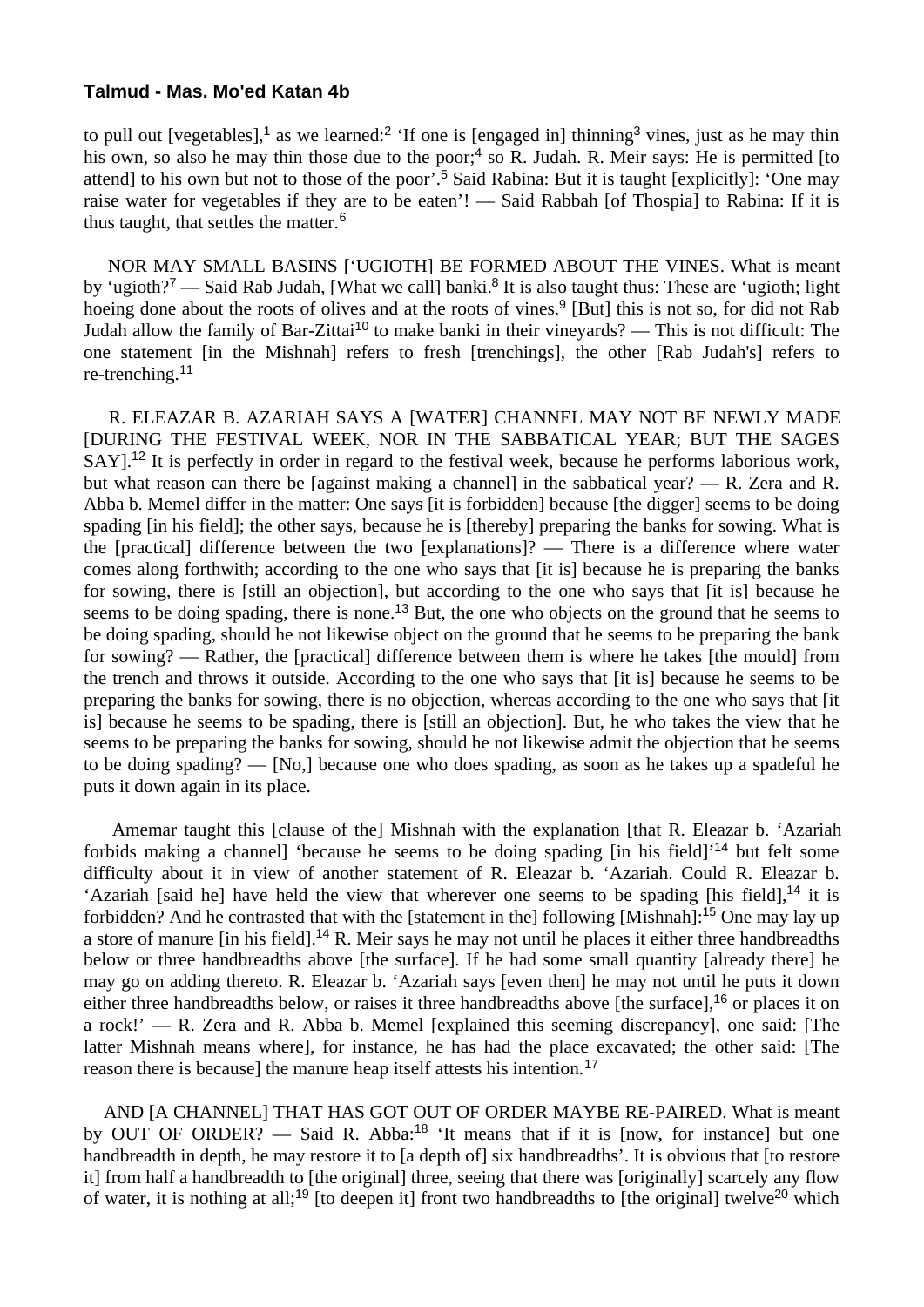involves extra exertion,<sup>21</sup> is not [allowed]. What about [deepening it] front two [handbreadths] to [the original] seven? [Do we argue that] as in the first instance [it was explained above] he deepens it by five handbreadths, [from one to six], so here he deepens it by five handbreadths [from two to seven];<sup>22</sup> or, maybe that as in this instance he [actually] deepens the channel by an extra handbreadth there is extra exertion, and hence it is forbidden? — It stands undecided.

Abaye allowed the people of Harmek to clear away<sup>23</sup> [the growths obstructing]<sup>24</sup> the canal.<sup>25</sup> R. Jeremiah allowed the people of Sacutha to dredge the canal that had become blocked.<sup>26</sup> R. Ashi allowed the people of Matha-Mehasia to clear obstructions from the river Barnis, saying that as the public obtained their drinking water from it it was virtually a [pressing] public need, and we learn: AND ALL PUBLIC NEEDS MAY BE PERFORMED.

**(2)** Pe'ah VII, 5. Cf. IV.

\_\_\_\_\_\_\_\_\_\_\_\_\_\_\_\_\_\_\_\_

- **(8)** Little hollows, basins.
- **(9)** Tosef. M.K. I, 2. Cf. Ibid. Sheb. I.
- **(10)** A well-known family referred to in Yeb. 21b.
- **(11)** Lit., 'old ones'.
- **(12)** V. Mishnah 2a.
- **(13)** The flow of water in the trench shows that he has no intention of spading the field.
- **(14)** In the sabbatical year.
- **(15)** Sheb. III, 3.

**(16)** Here R. Eleazar b. 'Azariah permits digging in the field in the sabbatical year to prepare a place for the manure store without seeming concern about giving a wrong impression, that he is said to have had in his mind when he prohibited the making of a water channel.

**(17)** Lit., 'is the proof for him'. Cf. J.M.K. I, 2. J. Sheb. III, 2.

- **(18)** D.S. react Abbahu.
- **(19)** It is useless work to be done in the festival week (Rashi).
- **(20)** That is, proportionately double, i.e., from one to six and from two to twelve.
- **(21)** V. supra 2a, pp. 3 and 4.
- **(22)** And it should therefore be permitted.
- **(23)** During the festival week.
- **(24)** Projecting from the banks, or weeds choking the canal.
- **(25)** Or stream.

**(26)** According to J.M.K. I, 2 it was a public bathing pool that had got into disorder at Sacutha and R. Abbahu allowed the repairing to be done in the festival week.

## **Talmud - Mas. Mo'ed Katan 5a**

AND IMPAIRED WATER-WORKS<sup>1</sup> IN THE PUBLIC DOMAIN MAY BE REPAIRED AND CLEANED OUT. [That is to say only] to repair, but not to be dug [afresh]. Said R. Jacob as reporting R. Johanan: This was taught only where there is no public need; but where there is public need<sup>2</sup> for it even [fresh] digging is allowed.

And where there is a public need is digging allowed? Surely it is taught: 'Wells,<sup>3</sup> ditches or caverns of a private person may be cleaned out, and needless to say, those of the public; but wells,

**<sup>(1)</sup>** I.e., one may lift vegetables for thinning and improving the crop. If the vegetables pulled up are to be eaten in the course of the festival week, and it should be vocalized to read madlin.

**<sup>(3)</sup> from 557.** 

**<sup>(4)</sup>** V. Lev. XIX, 10; Deut. XXIV, 21.

**<sup>(5)</sup>** Because he has no right to handle them, as if they were his.

**<sup>(6)</sup>** It is taught.

**<sup>(7)</sup>** Grooves, ditchlets, or circular depressions, or trenching drawn around a group of vines. V. n. 5 on Mishnah.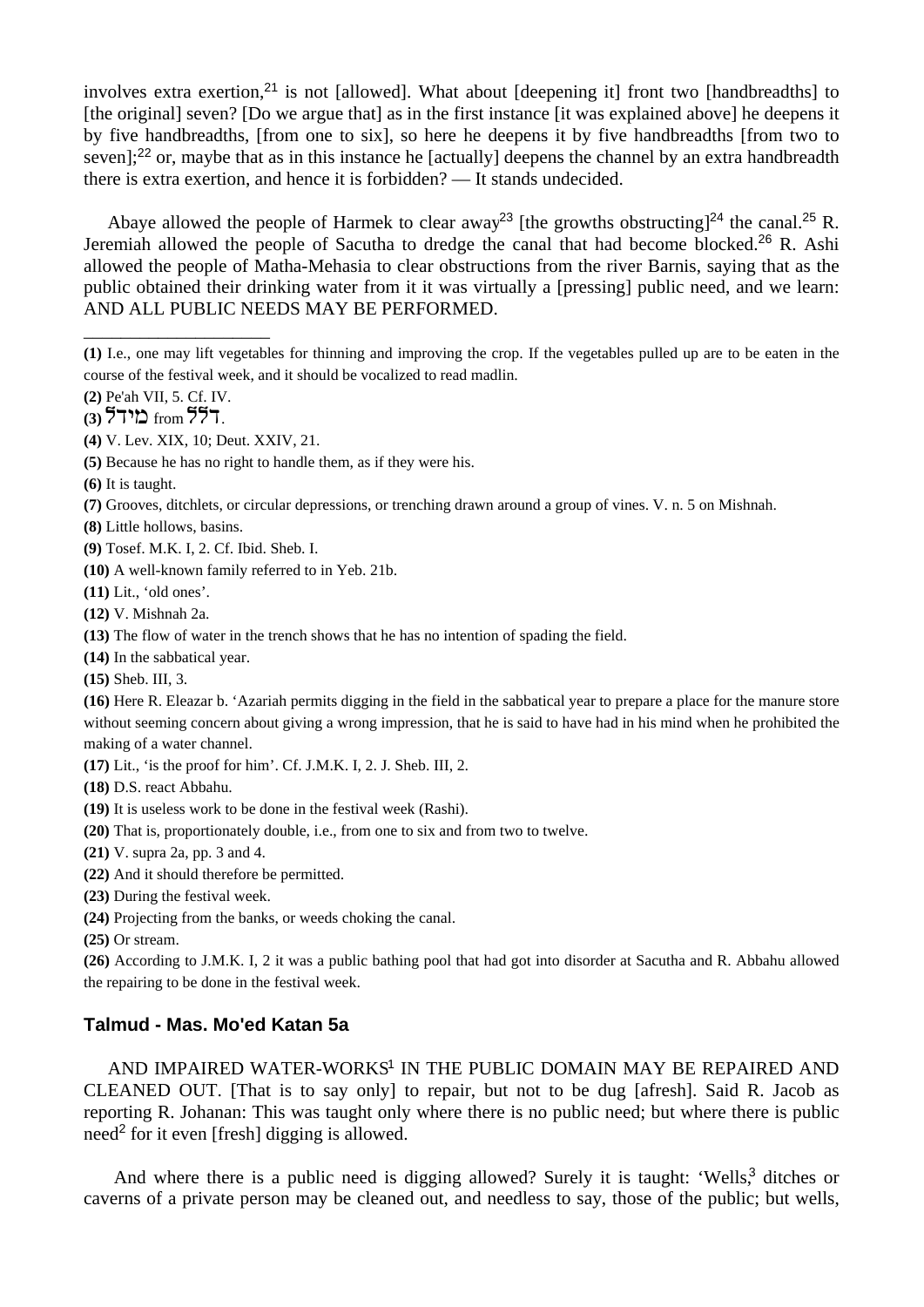ditches or caverns of the public may not be dug and still less those of a private person'.<sup>4</sup> Does not that mean that  $\lceil \text{digging} \rceil$  is not allowed] even where the public has need of it? — No,  $\lceil \text{only} \rceil$  where the public has no need of it. Then similarly the reference to a private person is where the private person has no need of it, but in that case is 'cleaning out' allowed? Surely it is taught: 'Wells, ditches or caverns of a private person may have water run into them, but they may not be cleaned out, nor have their cracks plastered; but those of the public may be cleaned out and their cracks may be plastered'? — But what else [are we to say] but that the private person has need of it; in which case [the references to the public is similarly where the public has need of it? But where the public has need of it, is digging forbidden? Surely it is taught: 'Wells, ditches or caverns of a private person may have water run into them or be cleaned out; but their cracks may not be plastered, nor may the scourings be put into them,<sup>5</sup> nor may they be plastered with cement. But those of the public may be dug and plastered with cement'.<sup>6</sup> But [if so], the first [Baraitha] is difficult. Explain it thus: 'Wells, [ditches or caverns] of a private person [may be cleaned out]' — providing he has need of them, 'and needless to say those of the public' — when the public has need of them, as then, even digging is allowed.<sup>7</sup> 'But wells, ditches or caverns of the public are not to be dug' — when the public has no need of them, 'still less, those of a private person', as when a private person has no need of them, even cleaning out is not allowed. R. Ashi remarked: Our own Mishnah is also precisely worded [to the same effect] as it states AND ALL PUBLIC NEEDS MAY BE PERFORMED. What is the force of ALL? Is it not meant to include digging? — No; it is to include [other instances] such as are taught [in the following]: 'They [Public Commissioners] go forth to clear the roads of thorns, to mend the broadways and [main] highways and to measure the [ritual] pools; and if any [ritual] pools be found short of forty [cubic] se'ahs of water<sup>8</sup> they train a continuous flow into it [to ensure] forty se'ahs'. And whence do we know that if they did not go forth and attend to all these [public needs], then if any blood be shed there [through] this neglect [Scripture] lays [blame] on them, as if they themselves had shed it? From the instructive text, And so blood be upon thee.<sup>9</sup> But surely [the Mishnah does] state these instances expressly: AND ROADS, BROADWAYS AND [RITUAL] WATER POOLS AND ALL PUBLIC NEEDS MAY BE PERFORMED! What else [then] may be included under this word ALL? Is it not digging [afresh if required by the public]? This proves it.

 AND GRAVESIDES MAY BE MARKED. R. Simeon b. Pazzi said: Where is an indication in the Torah that gravesides should be marked? In the instructive text: [And when they pass through . . . the land] and one seeth a man's bone then shall he set up a sign by it.<sup>10</sup> Said Rabina to R. Ashi, But who told us that<sup>11</sup> before Ezekiel came? — [Said the other]: Accepting your view, with regard to the statement made by R. Hisda<sup>12</sup> [namely]: This point we do not learn from the law of our Master Moses; we learn it from the words of [prophet] Ezekiel the son of Buzi: No alien, uncircumcised in heart and uncircumcised in flesh, shall enter into My Sanctuary.<sup>13</sup> [We might equally ask], who had told us that before Ezekiel came and stated it? Only, that was first learnt by oral tradition and then Ezekiel came and gave us a textual basis for it; here too, it was first learnt as an oral tradition and then Ezekiel came and gave us a textual basis for it. R. Abbahu suggested that it may be derived from this [text]: And he shall cry, 'Unclean! Unclean!'<sup>14</sup> [That is], impurity cries out [to the passer-by] and tells him, 'Keep off!' And R. 'Uzziel, the grandson of the elder R. 'Uzziel said the same, [that] impurity cries out and tells him, 'Keep off!' But was this [text] intended for this lesson? It is required for what has been taught: And he shall cry 'Unclean! Unclean!'; [this teaches that] one must needs make his distress known to many, that many pray for mercy on his behalf? — If that be so, let the text read 'Unclean' [but once]; why has it 'Unclean', 'Unclean' [twice over]? Infer [from it] the two points. Abaye said [that the rule<sup>15</sup> may be derived] from here: And put not a stumbling-block before the blind.<sup>16</sup> R. Papa said: And he will say, Cast ye up, cast ye up, clear the way.<sup>17</sup> R. Hinena suggested, Take up the stumbling-block out of the way of My people.<sup>17</sup> R. Joshua the son of R. Idi said: And thou shalt show them the way wherein they must walk.<sup>18</sup> Mar Zutra said: And ye shall separate the Children of Israel from their uncleanness.<sup>19</sup> R. Ashi said: And they shall have charge of My charge,<sup>20</sup> [which implies], make safeguards to My charge. Rabina said: And to him who ordereth<sup>21</sup> [we-sam] his way will I show the salvation of God.<sup>22</sup>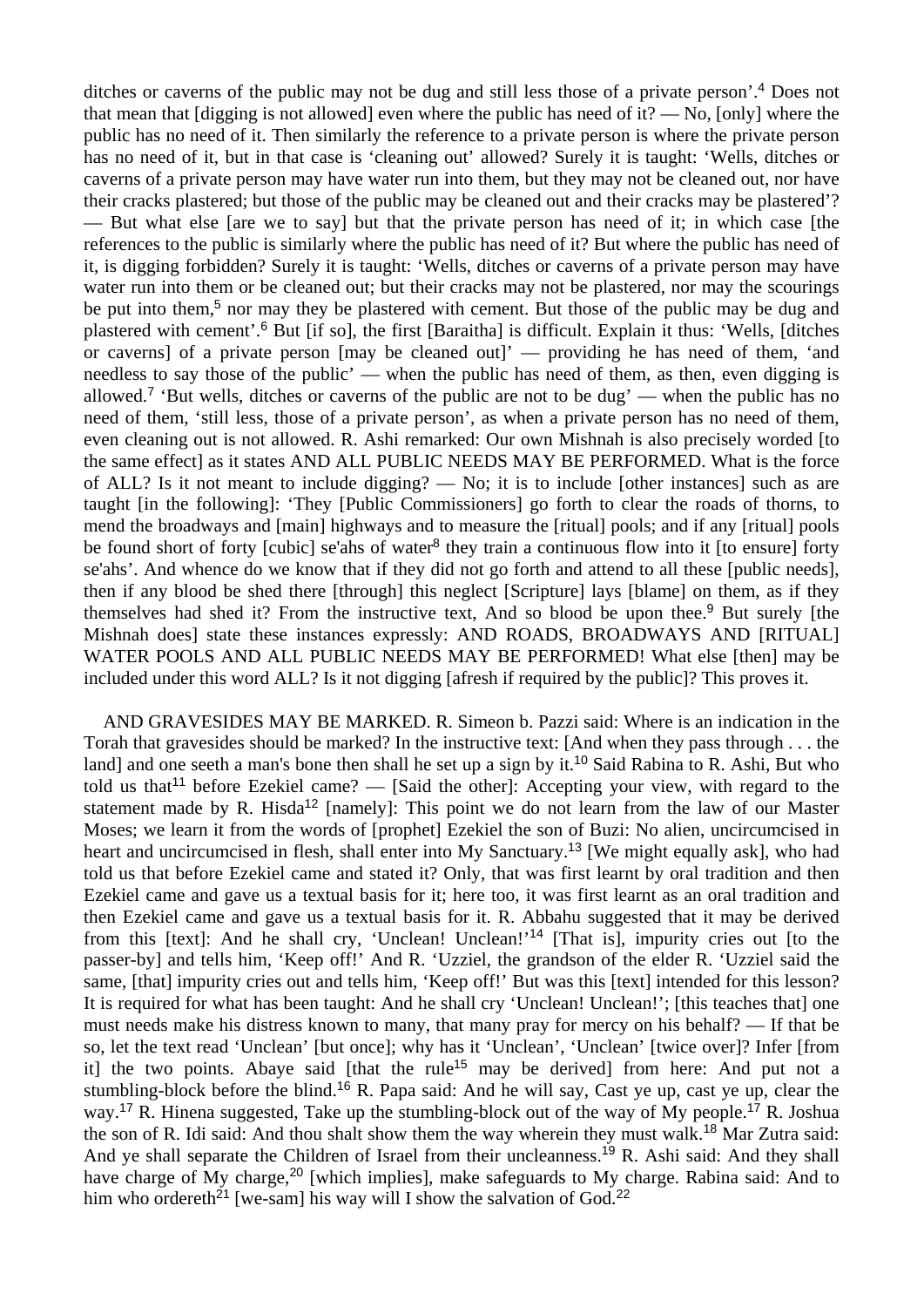Said R. Joshua b. Levi, Whoever appraises [ha-sham] his ways [in this life]<sup>23</sup> becomes privileged to behold the salvation of the Holy One, blessed be He, for it is said: '[And to him] who ordereth his way'.<sup>22</sup> Read not [we-sam]<sup>24</sup> who sets [his way], but [we-sham]<sup>25</sup> who appraises the worth [of his way], him will I show the divine salvation. R. Jannai had a certain disciple who daily raised critical points [at his college]<sup>26</sup> but refrained from raising any critical points at the periodic lectures of the Festival Sabbaths<sup>27</sup>

**(3)** Or 'cisterns, pits.

\_\_\_\_\_\_\_\_\_\_\_\_\_\_\_\_\_\_\_\_

**(4)** Note the absence of the proviso of 'need' in this Baraitha, which seemingly contradicts R. Johanan's quoted comment above.

**(5)** To fill the cracks.

**(6)** The first Baraitha, which forbids digging public wells even when the public has need of them, contradicts this latter Baraitha which permits.

**(7)** In agreement with R. Johanan's ruling.

**(8)** The minimum quantity of natural flowing water, calculated to allow an average person to go in and submerge himself completely. V. Mak., Sonc. ed. p. 13, n. 2.

**(9)** Deut. XIX, 10 in conjunction with verse 3, and Num. XXXV, 12 and 25, which was a public charge.

**(10)** Ezek. XXXIX, 15. This is a mere allusion as the verse refers to the future.

**(11)** In the Pentateuch, the main source of Law.

**(12)** V. Ta'an 17a and 17b.

**(13)** Ezek. XLIV, 9.

**(14)** The leper, in his state of uncleanness, shall warn those who approach him. Lev. XIII, 45.

**(15)** For marking off graves.

**(16)** Lev. XIX, 14. A travelling priest or pilgrim might by stepping unawares on a grave become defiled.

**(17)** Isa. LVII, 14.

**(18)** Ex. XVIII, 20.

**(19)** Lev. XV, 31; which with Num. XIX, 13, 20 has a special bearing on this marking for pilgrims on their way to visit the Temple and celebrate the Passover (Num. IX, 6ff).

**(20)** Lev. XXII, 9 as referring especially to priests and Levites who are charged again and again with repeated warnings. Cf. Num. XVIII, 3,4,5.

**(21)** In the sense of marking off the unclean paths for the people to avoid.

**(22)** Ps. L, 23.

**(23)** Some texts add these words.

 $(24)$  From the root  $\Box w$  to put, place, set out, e.g., Ex. XXI, 13 and especially Isa. XLIII, 19.

**(25)** From the later Hebrew  $\Box w$ , to estimate, the value or worth of an object or claim.

**(26)** Often this task was assigned to the most prominent member of the college or the Vice-principal.

**(27)** When many strangers were gathered to hear the master on the topics of the day. Cf. B.M. 97a.

## **Talmud - Mas. Mo'ed Katan 5b**

. He [R. Jannai] applied to him the text: And to him who ordereth his way will I show the salvation of God.<sup>1</sup>

Our Rabbis taught: 'No markings are made to indicate [the presence of] a piece of flesh<sup>2</sup> [from a corpse] no larger than an olive, nor of [human] bone no larger than a barley-corn,<sup>3</sup> nor of any [human] remains which do not diffuse defilement under 'tent'.<sup>4</sup> But markings are made to indicate [the presence of] a [human] spine, a skull or the major members of a skeleton or the major number of lesser bones thereof.5 And the markings are not made in cases of certainty6 but [only] in cases of

**<sup>(1)</sup>** Damaged wells or cisterns, etc. Cf. Mishnah n. 6.

**<sup>(2)</sup>** Lit., 'where the public needs them.' Though there be no immediate need for it, yet 'cleaning out' may be done in the festival week.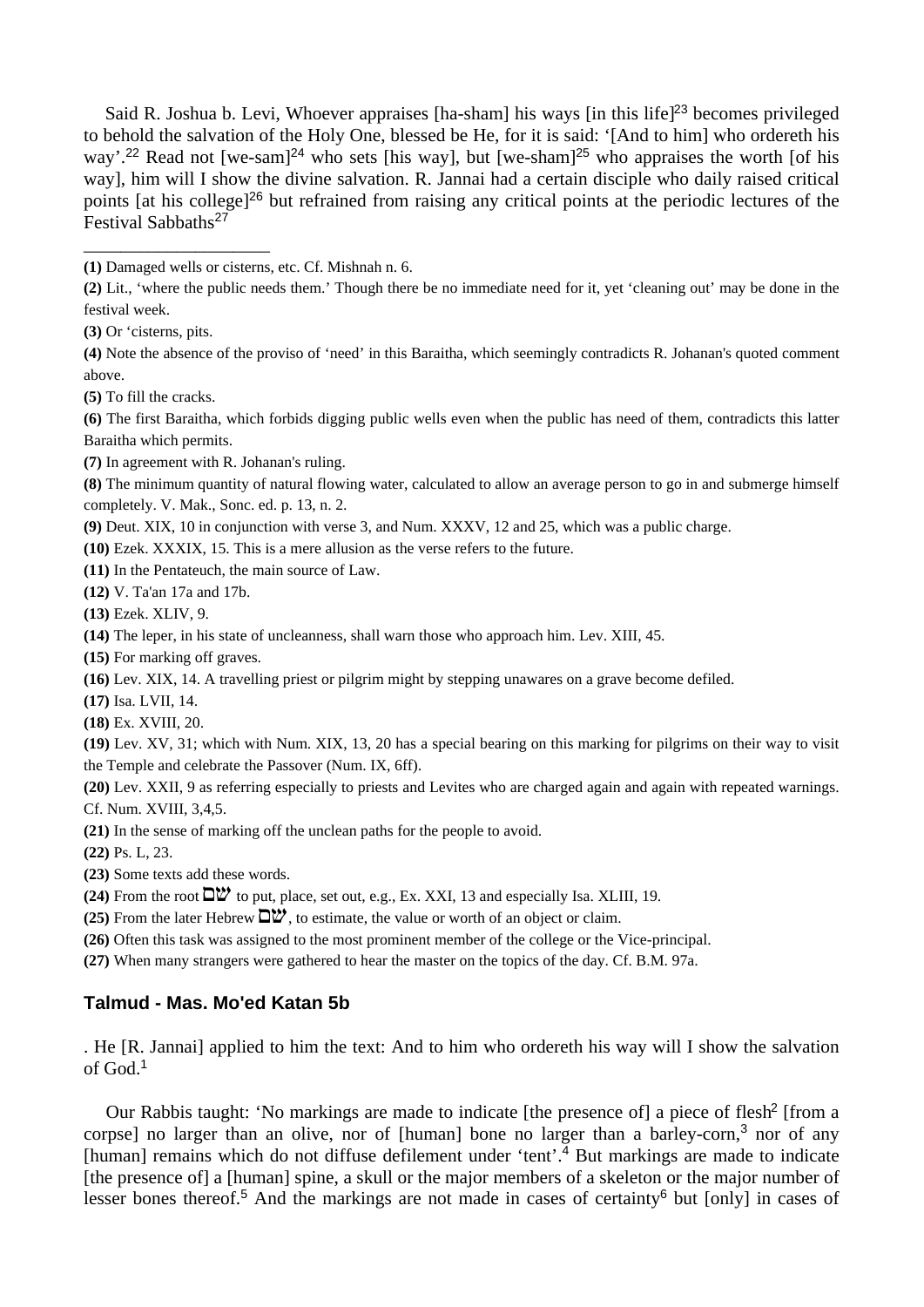uncertainty. These are [instances of] uncertainty: Leafy bowers,<sup>7</sup> jutting ledges<sup>8</sup> and a Peras-area.<sup>9</sup> And the markings are not placed on the site of the impurity [itself], in order to avoid wasting what is [preserved as] pure;<sup>10</sup> nor is the marking placed far away from the spot, in order to avoid wasting any space<sup>11</sup> of the Land of Israel'.<sup>12</sup> But does not flesh of an olive's size from a human body diffuse defilement under a tent? For we learned: 'The following diffuse defilement by tent [overspreading]: Flesh of an olive's size from a human dead body . . .'! — Said R. Papa, We speak here of an olive's size precisely which after all shrinks [to less]: far better is it that terumah and other meats that are pure<sup>13</sup> should be burnt [unnecessarily] on one occasion<sup>14</sup> than that they should be burnt continuously.<sup>15</sup>

And these are [instances] of uncertainty: Leafy bowers and jutting ledges.<sup>16</sup> 'Leafy bowers' [means] a tree which overspreads the ground<sup>17</sup> and 'jutting ledges' are [stones]<sup>18</sup> projecting from wall enclosure.<sup>17</sup> 'And a Peras-area': as we learned: 'One who runs a plough over a grave makes the site a Peras-area'; and how much thereof has he thus affected? The full length of a furrow, one hundred cubits [each way].<sup>19</sup> But does a Peras-area convey defilement by tent? Surely, Rab Judah, citing Samuel, said that one [a pilgrim] may walk across a Peras-area cautiously fanning his way [in front of him]!<sup>20</sup> Moreover, R. Judah b. Ammi, in the name of 'Ulla, said that a Peras-area which has been [much] trampled is [considered as] clean?<sup>21</sup> — Said R. Papa: 'This [discrepancy] is not difficult [to explain]. The former statement refers to a field where a grave has become lost; $^{22}$  whereas the latter refers to a field where a grave had been run over by the plough'.<sup>23</sup> But is a field where a grave has been lost<sup>24</sup> [correctly] called a Peras-area? — Yes [indeed], for we learned: 'There are three kinds of Peras-areas — [a] a field where a grave has been lost<sup>25</sup> [b] a field where a grave has been run over by the plough<sup>26</sup> and [c] the weepers' field'.<sup>27</sup> What is the weepers' field? — R. Joshua<sup>28</sup> b. Abba explained in the name of 'Ulla that it is a field where they bid final farewell<sup>29</sup> to the dead. And wherefore [is it held as a defiling area]? — Said [R. Hisda, as reporting]<sup>30</sup> Abimi, [It is] because there is here a possibility<sup>31</sup> of abandoned ownership.<sup>32</sup> But does not a field where a grave has been run over by the plough require to be marked? Surely it is taught: 'If one came upon a marked field without knowing its character,<sup>33</sup> then if there are trees on it, it is thereby indicated that a grave in it had been run over by the plough;<sup>34</sup> if there are no trees, it is thereby indicated that a grave has been lost in it.<sup>35</sup> R. Judah says: [The presence of trees is no criterion] until there is some elder or disciple [to attest it], for not all are well versed on the subject [of proper markings]'! — Said R. Papa: What is taught in this [latter Baraitha] refers to a field in which a grave had been lost, and which had [consequently] been marked. If there are trees on it, it is thereby indicated that a grave had been run over by the plough [subsequently]; if there are no trees on it, it is indicated that a grave had been lost in it.<sup>36</sup> But is there not a danger that the trees are situate within the field and the grave was outside?<sup>37</sup> — as 'Ulla said [elsewhere that we speak of a case where]<sup>38</sup> the trees are situate on the boundaries [of the field] here likewise they were situate on the boundary line.<sup>39</sup>

\_\_\_\_\_\_\_\_\_\_\_\_\_\_\_\_\_\_\_\_

**<sup>(1)</sup>** In appreciation of his disciple's thoughtful considerateness towards himself on those special public occasions. Cf. Ta'an. 9b and B.K. 117a.

**<sup>(2)</sup>** As flesh soon shrinks to less than its (traditional) minimum size of an olive and is then impotent to cause defilement without direct contact, Num. XIX, 13-16; Ohal. II, 3.

**<sup>(3)</sup>** Which is (traditionally) the minimum size for human bone to cause defilement by direct contact. V. references in previous note and Tosaf. s.v.  $\Box \Sigma y$ .

**<sup>(4)</sup>** Anything extending to one handbreadth over dead human remains represents the 'tent' of Num. XIX, 14, to diffuse defilement without contact, unless it is less than the minimum size.

**<sup>(5)</sup>** Any of these enumerated defile under cover without coming into direct contact with the object or grave. Any covering to the extent of one handbreadth, say his coat tail or sleeve spread, or hanging down over the spot, is enough to defile him, even if neither he nor his garment touch the unclean thing or spot.

**<sup>(6)</sup>** As people take care of their own accord not to run the risk of personal defilement or the loss of sacred meats.

**<sup>(7)</sup>** Lit., 'coverings', arbours, groves, avenues or single trees whose thick branches are full of folliage, constitute a 'tent', to spread the defilement to the walker; cf. Tosaf. s.v.  $\binom{5}{8}$ .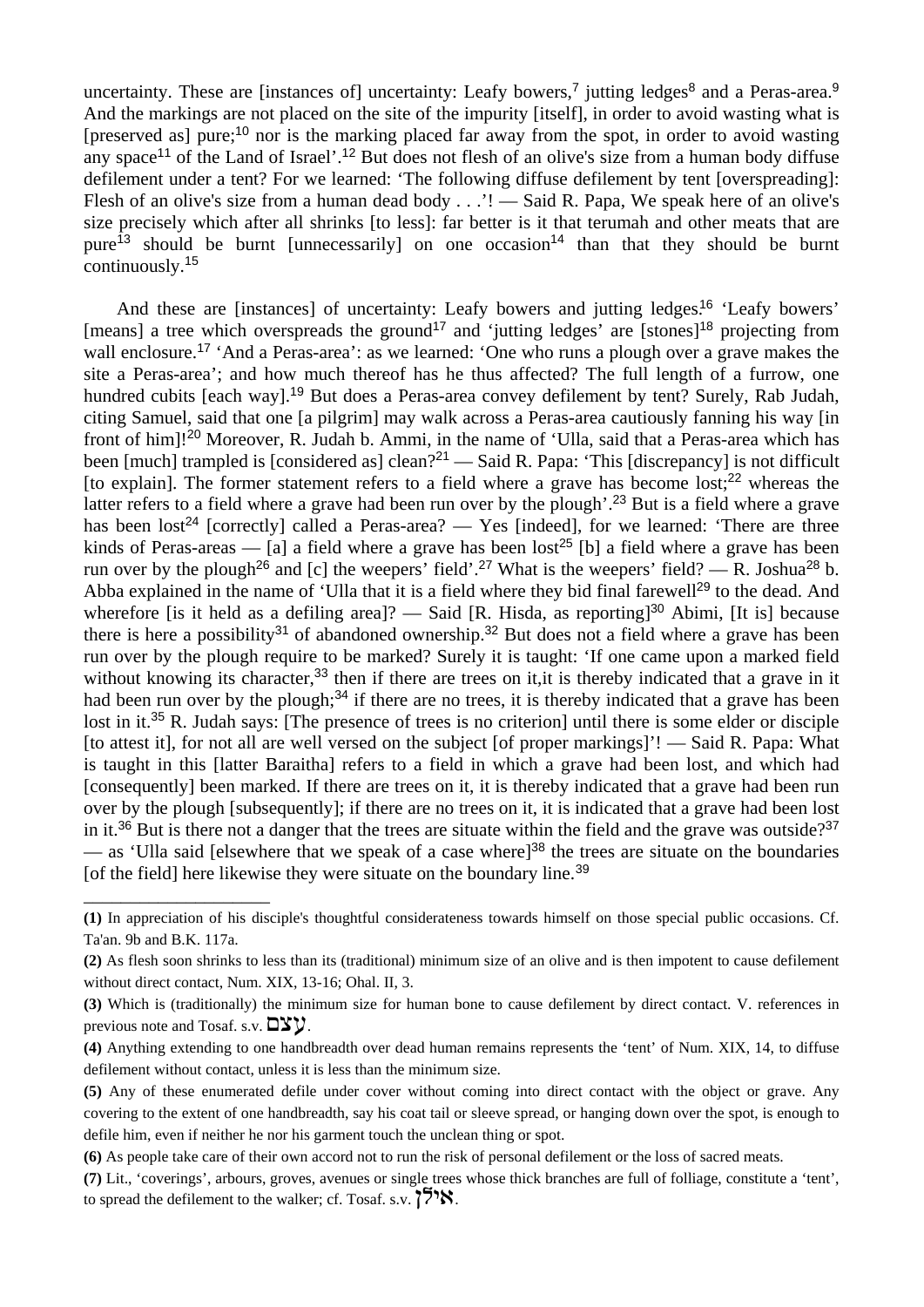**(8)** E.g., stone copings, boards and ledges projecting from cemetery walls each way within and without, constitute a 'tent'. These are doubtful, as one is not certain whether there is a corpse near by within.

**(9)** Defined lower down. On the term v. Pes., Sonc. ed. p. 492, n. 4.

**(10)** Which may be brought close to the grave and defiled before one is aware. To those pure' things belong e.g., the priest's due — terumah 'first-fruits', 'second tithe', etc. Cf. Num. XVIII, 11-13;26-30.

**(11)** I.e., declaring any of it unclean unnecessarily.

**(12)** Cf. Sot. 30b.

**(13) Reading ההרות** (instead of  $\Box$ שׁלם), as holy sacrificial meat is not carried about.

**(14)** While the human dead flesh, soon after the burial is still of the size potent to defile.

**(15)** Through the unnecessary space included in the marking. Holy food or drink (wine, corn, fruit and oil) could not be given away or thrown away, it had to be burnt.

**(16)** Explaining the above technical terms.

**(17)** Near a cemetery; Ohal. VIII, 2.

**(18)** The word 'stones' is omitted in the above Baraitha as the fence or wall enclosure may be any of other materials.

**(19)** Ibid. XVII, 1. (Cf. 'furlong' as the length of a furrow).

**(20)** With bellows or a spade to blow away from his path, without touching any piece of splintered bone cast up by the plough. They used to bury the dead in a very shallow grave, barely three handbreadths under the surface, which were therefore easily exposed. Cf. Tosaf. s.v.  $\overline{12}$  and Ohal. XVIII, 5.

**(21)** And need not be marked or avoided. (Han.).

**(22)** And, as it cannot be located, the whole field is considered a place of defilement.

**(23)** The plough, we assume, crushes the bones rendering them impotent to communicate tent-defilement.

**(24)** So according to Wilna Gaon. Cur. edd., that was ploughed over.

**(25)** Ohal. XVIII, 3.

**(26)** Ibid. 2.

**(27)** Ibid. 4'

**(28)** Better D.S.; 'R. Hoshaia in the name of 'Ulla'.

**(29)** The 'broad place' or forum provided on the cemetery.

**(30)** So D.S. and Ritba.

**(31)** Lit., 'a touch of', contingency.

**(32)** Loose limbs may have been dropped in transit, which the mourners being unable to identify, leave abandoned. On the practice of collecting bones after temporary burial and transferring them to their permanent place of rest v. infra 8a and Ber. 18a.

**(33)** Whether a grave had been lost in it, and the field cannot then be traversed by 'fanning', or whether the grave had the plough run over it in which case it may be traversed by 'fanning'.

**(34)** For the sake of the trees, this shows that a field in which a grave had been run over by the plough is marked.

**(35)** As such a field is not to be planted, Ohal. XVIII, 3; Tosef. Ohal. XVII.

**(36)** And had not been ploughed over.

**(37)** I.e., where the soil had not been ploughed, so that it is treated like a field wherein a grave had been lost.

**(38)** Ned. 42b.

**(39)** And since dead are not buried on the road, the grave must be among the trees and has been run over by the plough, when the field has been tilled for the good of the trees.

# **Talmud - Mas. Mo'ed Katan 6a**

But perhaps the defilement lies within the field while the trees stand on the outer sides [of it]?<sup>1</sup> — They were planted irregularly.<sup>2</sup> Or, if you like, I may explain by what was said above: Nor is the marking placed far away from the spot, in order to avoid wasting any space of the Land of Israel.<sup>3</sup>

 'R. Judah says [the presence of trees is no criterion] until there be some elder or disciple [to attest that it has been ploughed], for not all are well versed in the subject [of markings]'. Said Abaye: You may infer from here, that when a scholar is resident in a place, all local matters devolve upon him.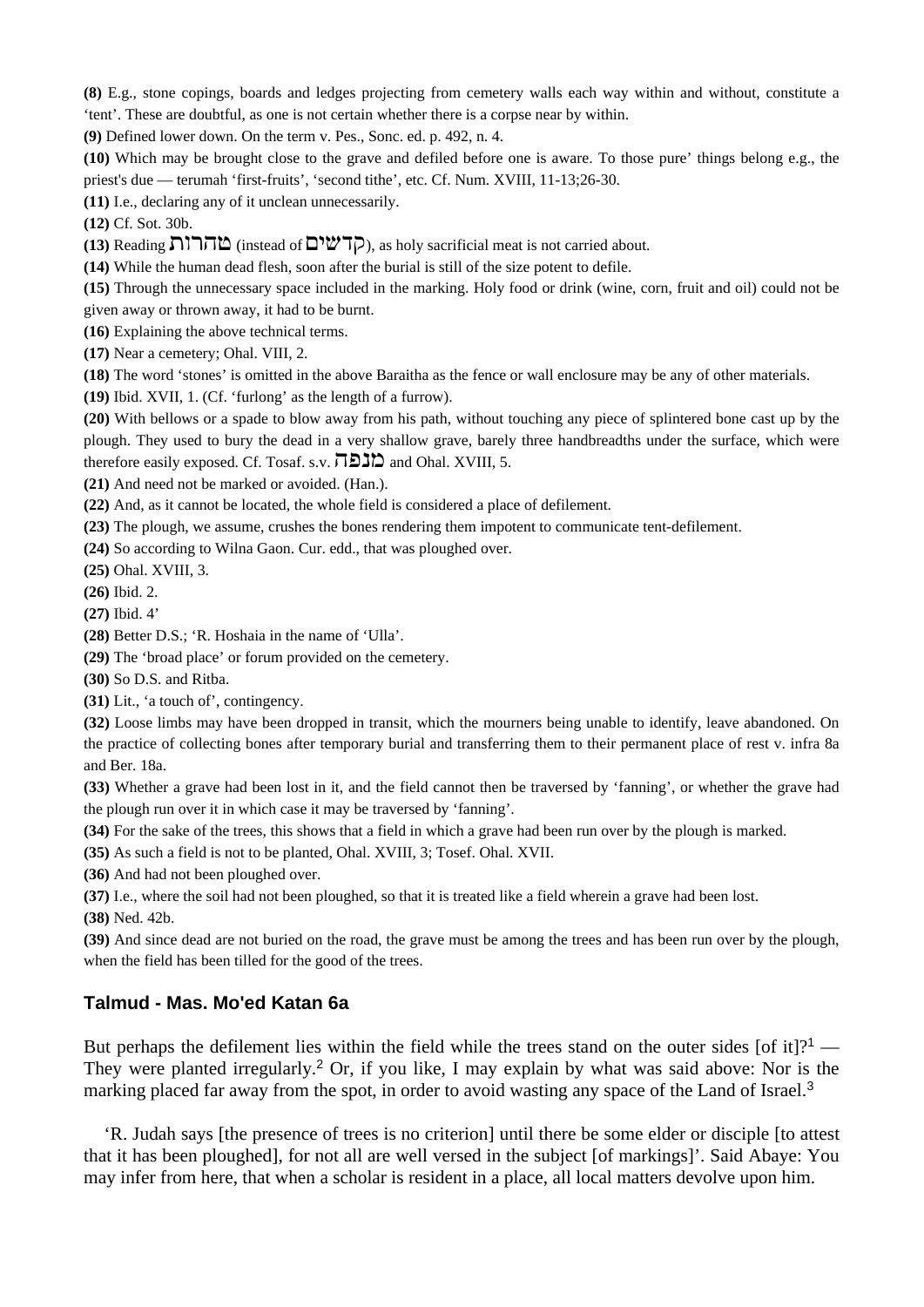Said Rab Judah: If one comes across a [single] stone which is marked [with lime], the space under it is defiled; if two stones [with markings] then if there is lime on the space between them, the space between is defiled, and if there is no lime between them, the intervening space is clean, even though there is no [sign of] tilling [there]. But surely it is taught: 'If one comes upon one stone which is marked, the space under it is defiled, if on two stones, if there is tilling between them, the intervening space is clean, if not, it is defiled'? — Said R. Papa. Here [it is a case where] the lime had been poured on top of the stones and got spread here and there. [Now] if there is any tilling [in the space] between them, [the space] between is clean, because it may be presumed that the [splashed] lime had got peeled off by the tilling; whereas if there is not [any trace of tilling] the lime is intended to mark the space between and it is 'defiled'.

Said R. Assi:<sup>4</sup> If one boundary is marked, that side [alone] is 'defiled', but the rest of the entire field is 'clean'. If two [are marked] those [alone] are 'defiled', but the rest of the entire field is 'clean'; if three [are marked], those are 'defiled', but the rest of the entire field is clean; if the four [boundaries are marked] they are clean and the entire field [within] is 'defiled', for the Master<sup>5</sup> said: 'Nor is the marking place far away from the spot, in order to avoid wasting space of the Land of Israel'.<sup>6</sup>

 AND [PUBLIC COMMISSIONERS] SET OUT [ALSO] TO INSPECT DIVERSE SEED-CROPS. But do we set out for inspecting seed-crops during the festival week? This is contradicted by the [following]: On the first of Adar announcements are made about the [contribution of] shekels and about the diverse crops. On the fifteenth thereof the scroll [of Esther] is read in the [ancient] walled cities and [commissioners] go forth to clear the roads of thorns, mend the broadways, measure the [ritual] water-pools and to perform all public needs, and they mark the gravesides and go forth to inspect the diverse seed-crops?<sup>7</sup> — R. Eleazar and R. Jose b. Hanina [gave differing explanations], One said, The latter statement speaks of earlier crops, $8$  the other of later $9$ crops; the other said, In one case<sup>8</sup> [they go out to attend] to grain crops, in the others to vegetable crops.

 R. Assi, reporting R. Johanan said: The rule laid down [in the Mishnah] applies only when the sproutings [of the season are late and] had not become recognizable<sup>10</sup> [before then]; but where the sproutings had become recognizable [before], they went forth about them [even earlier].

 Why do we particularly set out during the festival week? R. Jacob reporting R. Johanan explained that it was because the wages given for labour are then low with us.<sup>11</sup>

 R. Zebid, or some say, R. Mesharsheya said: From the afore — mentioned [explanation] you may infer that when pay was given,<sup>12</sup> it was given them out of the Terumah of the [Shekel] Chamber;<sup>13</sup> for if you should suppose that they [the owners of the fields] themselves paid, what difference does it make to us? Let them pay whatever they ask.<sup>14</sup>

And how much [constitutes an admixture]?<sup>15</sup> Said R. Samuel b. Isaac, The same as we learned:<sup>16</sup> Every se'ah of seeds that contains one quarter  $[$ of a kab $]$ <sup>17</sup>

\_\_\_\_\_\_\_\_\_\_\_\_\_\_\_\_\_\_\_\_

**(7)** Shek. I, 1. Meg. 13b.

**<sup>(1)</sup>** And the grave has not been disturbed at all. What is the indication of the trees in such a case?

**<sup>(2)</sup>** Not in even rows, but promiscuously and thus the whole site had to be disturbed by the ploughing.

**<sup>(3)</sup>** [And since the marking is in proximity to the trees, it is evident that the defilement lay between the trees].

**<sup>(4)</sup>** Explaining the precise principle and system of marking, by confining the markings close to the spot of defilement.

**<sup>(5)</sup>** In the Baraitha, supra 5b.

**<sup>(6)</sup>** [Consequently where the whole field was defiled the whole of the four boundaries had to be marked. As to the cleanliness of the boundaries themselves, v. Tosaf. s.v.  $\exists \sum S$ .]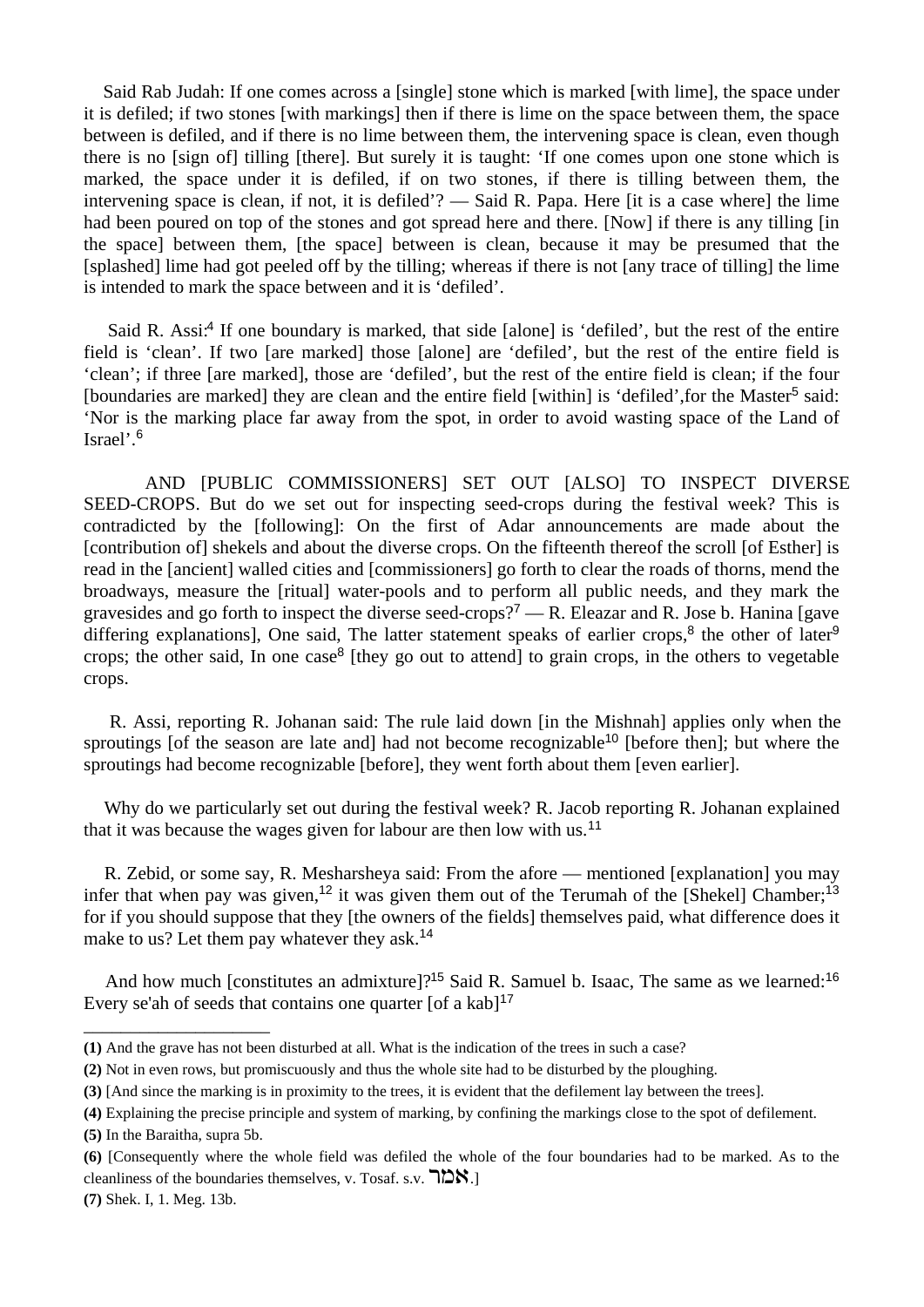**(8)** In mid Adar.

**(9)** In our Mishnah again directing it to be done in mid Nisan during the festival week.

**(10)** Cf. e.g., Ex. IX, 32.

**(11)** As ordinary work, apart from emergencies, is suspended during the festival week.

**(12)** For the work.

**(13)** V. Shek. III, 1.

**(14)** As this was a punitive campaign against the inobservant, let them be mulcted.

**(15)** What quantity of diverse seeds necessitate; the pulling up of the (offensive) crop?

**(16)** In reference to initial sowing, Kil. II, 1.

**(17)** A se'ah contains six kabs and a quarter of a kab's admixture is therefore one twenty-fourth of the se'ah, or enough seed to be sown in a field of 50 X 50 cubits.

## **Talmud - Mas. Mo'ed Katan 6b**

of another kind must be reduced.<sup>1</sup> But it is taught: They [the authorities] introduced a rule that they should declare ownerless the [crop of the] entire field? — That is not difficult [to explain]. The former [Mishnah] states the practice before the [new] rule, while the latter [of the Baraitha] gives the practice after the [introduction] of the rule, as it is [distinctly] taught: Formerly they [the public commissioners] used to uproot [the diverse-crop], throwing it to the cattle, at which the owners were doubly pleased, for one thing that they weeded their fields for them, and again that they threw [the forbidden crop] to the cattle; thereupon they made a [new] regulation that they should pull up [the forbidden crop] and cast it on the road. And still the owners were greatly pleased, because they weeded their fields. Thereupon they instituted that they should declare ownerless the crop of the entire field.<sup>2</sup>

 MISHNAH. R. ELIEZER B. JACOB SAYS: WATER MAY BE DRAWN FROM [ONE] TREE TO [ANOTHER] TREE,<sup>3</sup> PROVIDED THE WHOLE FIELD IS NOT WATERED IN THIS WAY.<sup>4</sup> SEEDS<sup>5</sup> THAT HAVE NOT HAD [ANY] DRINK BEFORE THE FESTIVAL WEEK MAY NOT BE WATERED DURING THE FESTIVAL WEEK.<sup>6</sup> THE SAGES HOWEVER ALLOW IT IN BOTH THE ONE CASE AND THE OTHER.<sup>7</sup>

GEMARA. [NOT...THE ENTIRE FIELD]. Said Rab Judah,<sup>8</sup> If the field has a clayey<sup>9</sup> soil he may [water it].<sup>10</sup> It is likewise taught:<sup>11</sup> When they said<sup>12</sup> that it is forbidden to water them during the festival [week], they referred only to seeds that had not drunk before the festival; but seeds that had drunk before the festival may [again] be watered during the festival [week]; and if the field was a clayey soil, it is allowed [to water it]. And a bare<sup>13</sup> field is not watered during the festival [week]; but the Sages allow it<sup>14</sup> in the one case and in the other. Said Rabina: You may infer from here that a garden plot may be sprinkled<sup>15</sup> in the festival week. For in the case of a bare field, why is it [permitted]?<sup>16</sup> Because it just quickens a tardy soil; here too, it just quickens a tardy soil.

Our Rabbis taught: 'A white field may be sprinkled<sup>17</sup> in the sabbatical year, but not during the festival [week]'. But it has been taught: It may be sprinkled either in the sabbatical year or during the festival [week]?<sup>18</sup> — Said R. Huna, This [discrepancy] is not difficult [to explain]; the former [quotation] states the view of R. Eliezer b. Jacob<sup>19</sup> and the latter that of the Rabbis.<sup>20</sup>

Another [Baraitha] taught: A white field may be<sup>21</sup> sprinkled in the pre-sabbatical year so that the greens may sprout in the sabbatical year. Nay, more, a white field may be<sup>21</sup> sprinkled in the sabbatical year, so that the greens may sprout [better] in the post-sabbatical year.

 MISHNAH. MOLES AND MICE MAY BE TRAPPED IN A TREE-FIELD OR WHITE FIELD IN THE USUAL WAY<sup>22</sup> DURING THE FESTIVAL [WEEK] AND IN THE SABBATICAL YEAR: BUT THE SAGES<sup>23</sup> SAY, IN THE TREE-FIELD IN THE USUAL WAY AND IN THE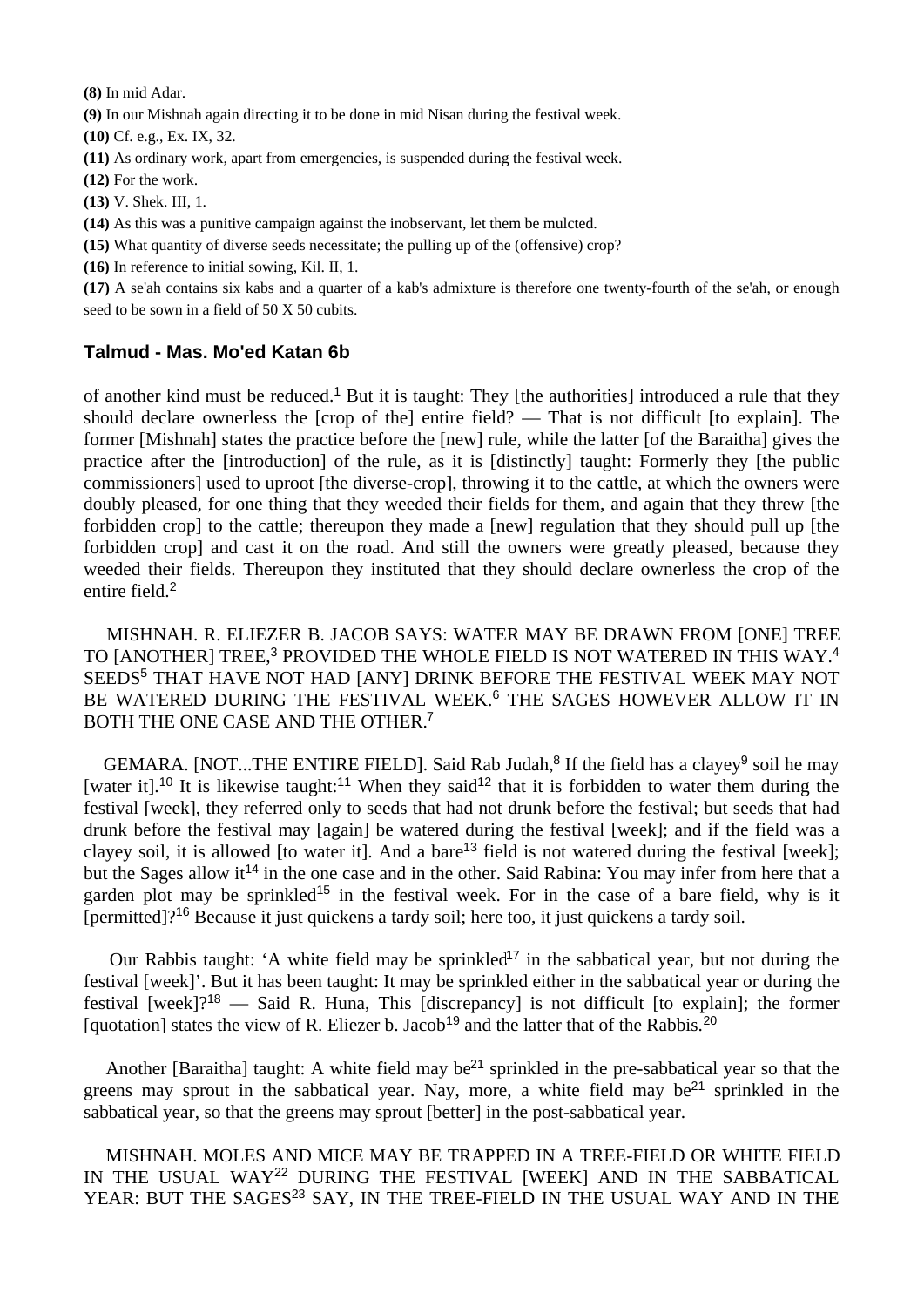## WHITE FIELD NOT IN THE USUAL WAY: AND A BREACH MAY BE BLOCKED UP DURING THE FESTIVAL [WEEK] AND IN THE SABBATICAL YEAR ONE MAY BUILD IN THE USUAL WAY.

GEMARA. What is ESHUTH?<sup>24</sup> — Said Rab Judah: [It is] a creature which has no eyes. Raba b. Ishmael, some say, R. Yemar b. Shelemia, said, What [may be the] text [for this]? — 'Let them [the wicked] be as a snail which melteth and passeth away; like the young mole [esheth]<sup>25</sup> which hath not seen the sun.<sup>26</sup>

 Our Rabbis taught: Moles and mice may be trapped in a white field and in a tree-field in the usual way and ants' holes may also be destroyed. How are they destroyed? Rabbah Simeon b. Gamaliel says: Earth is fetched from one hole and put into another and they<sup>27</sup> strangle each other. R. Yemar b. Shelemia said in the name of Abaye, That is [effective] only if [the nests are] situate on two sides of the river; and that [again], if there is no bridge; and that [again], if there is not [even] a [crossing] plank; and that [again], if there is not even a rope [to cross by].

\_\_\_\_\_\_\_\_\_\_\_\_\_\_\_\_\_\_\_\_

**(8)** D.S.: R. Huna.

**(9)** 'Trees, shrubs . . . generally thrive better in heavy soil'. 'Clays are especially of a pourous nature and consequently retentive of water and plant food'. H. J. Webb, Element, Agriculture, 1896, p. 20.

- **(10)** Otherwise the soil goes hard.
- **(11)** Var. lec. insert, R. Eliezer b. Jacob said.
- **(12)** R. Eliezer b. Jacob and those who share his view.
- **(13)** I.e., a plot uncultivated at the moment; cf. Pes. 55a and Lewin Otz. Hag. IV, 3, No. 6, p. 10.

**(14)** Both in the case of seeds that were not watered before the festival, and in the case of a bare field when an extra chance supply of water occurs, thereby to fit the soil for its turn to be sown or planted.

**(15)** By hand, jug or watering pot but not by regular irrigation, I.e., running the water into the field by ridges or channels.

**(16)** According to the Rabbis. So taken in Otz. Hag. l.c. and Tosaf. here s.v. ">, "> but Han. explains differently.

**(17)** Of cereals and legumina. Rashi here takes it as a Baal-field, i.e., one favourably situated as regards rain and sunshine.

**(18)** This is in agreement with Rashi and Tosaf. according to the reading in our text. Var. lec.: 'May not be sprinkled... neither in the sabbatical year nor during the festival (week)'. V. Han. Alfasi. The reading is discussed by the Tosafist R. Shimshon (b. Abraham) of Sens in his commentary on Sheb. II, 10.

**(19)** Who disallows (in the Mishnah) watering the whole field in the festival week (and sprinkling marrows with 'white earth' even in the sabbatical year). Sheb. II, 10 q.v.

**(20)** Both in our Mishnah and in the first cited Baraitha, as regards the tree-field and seeds.

**(21)** Tosef. Sheb. II, 1 reads 'a field'.

- **(22)** Mishnah texts read here 'not in the usual way'.
- **(23)** Var. lec. R. Judah; v. Gemara infra. Obviously, it is ultimately the view adopted by the Sages. 7a.
- **(24)** The Hebrew word for 'moles' in the Mishnah.
- **(25)** Biblical Hebrew for Eshuth.

**(26)** Ps. LVIII, 9.

**(27)** The ants of the two nests not knowing each other.

**<sup>(1)</sup>** Or when already sown and sprouting the admixture is to be pulled up.

**<sup>(2)</sup>** As a deterrent, s.v. Shek. 1, 3.

**<sup>(3)</sup>** If the fruit-trees need it.

**<sup>(4)</sup>** I.e., under this pretext.

**<sup>(5)</sup>** Grain crops, white and leguminous, in contrast to fruit-trees.

**<sup>(6)</sup>** Either because they then require fuller attention, entailing greater exertion, or to discourage leaving the task for this week of leisure.

**<sup>(7)</sup>** The Sages disagree in both clauses of the Mishnah, i.e., that they do allow watering the entire orchard by training from tree to tree, and allow watering seeds even if they had not been watered before the festival.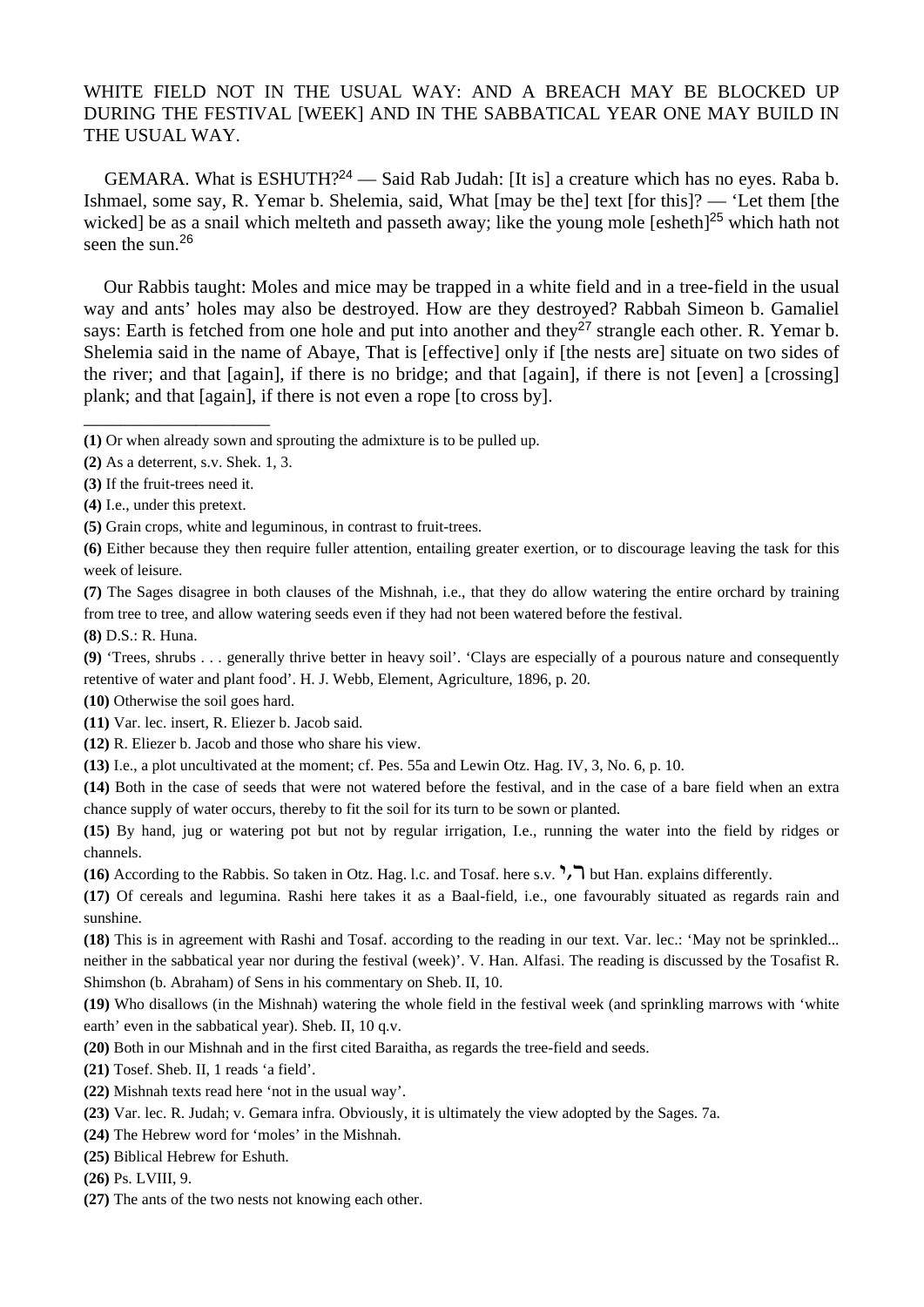## **Talmud - Mas. Mo'ed Katan 7a**

How much [apart]? — Up to a parasang.<sup>1</sup>

 R. JUDAH<sup>2</sup> SAYS: IN THE TREE-FIELD IN THE USUAL WAY AND IN THE WHITE FIELD NOT IN THE USUAL WAY. Our Rabbis taught: How is the usual way? He digs a hole and suspends a trap in it. How is the unusual way? He drives a stake [into the spot] or strikes it with a pick and flattens out the soil underneath.<sup>3</sup> It is taught: R. Simeon b. Eleazar<sup>4</sup> says, When they<sup>5</sup> said, ['And in the white field not in the usual way'], they said it only in reference to a white field situate near the city; but in a white field that is situate near a tree-field [they may trap them] even in the usual way, lest these [pests] come away from the white field and destroy the tree-field.

 AND A BREACH IS BLOCKED UP DURING THE FESTIVAL [WEEK]. How is it 'blocked up'? — Said R. Joseph: With [a hurdle made of] twigs and daphne stakes. In a Baraitha it is taught: 'Loose rubble is piled up without being plastered with clay.<sup>6</sup> Said R. Hisda, This<sup>7</sup> is taught only with regard to a garden wall,<sup>8</sup> but the wall of a court<sup>9</sup> is built in the usual way. Might one suggest that the following supports him: A wall that is bulging out into the public domain may be pulled down and built in the usual way, because it constitutes a danger [to the passers-by]!<sup>10</sup> — [Not necessarily]. There the reason is as stated: 'Because it constitutes a danger'. Some [put the argument] as follows: Come and hear: A wall that is bulging out into the public domain may be pulled down and built in the ordinary way, because it constitutes a danger. That is, where it constitutes a danger he may, but if it is not a danger he may not build. May we see in this a confutation of R. Hisda? — [Not necessarily], as R. Hisda might reply: There<sup>11</sup> he may 'pull down and build', whereas here<sup>12</sup> he may build<sup>13</sup> but not pull down. Then let one in that case<sup>11</sup> likewise [merely] pull down<sup>14</sup> and not build!<sup>15</sup> — If so, he might refrain even from pulling down.<sup>16</sup> R. Ashi said: Our Mishnah, here, gives an indication to the same effect,<sup>17</sup> for it states: BUT IN THE SABBATICAL YEAR, ONE BUILDS IN THE ORDINARY WAY. Now of what is it [that he may block up the breach]? If it means [the wall of] his courtyard, does this need to be stated?<sup>18</sup> It can only be, therefore [a breach in] his garden [wall] although he might seem to be doing it in order to safeguard his fruits.<sup>19</sup> You can infer it [from this].

MISHNAH.<sup>20</sup> R. MEIR SAYS: AN [INITIAL]<sup>21</sup> INSPECTION OF LEPROUS SYMPTOMS MAY BE MADE [DURING THE FESTIVAL 'WEEK]<sup>22</sup> FOR [THE PRIEST TO MAKE] A LENIENT PRONOUNCEMENT<sup>23</sup> [ON THE FINDINGS], BUT NOT TO MAKE A SEVERE<sup>24</sup> PRONOUNCEMENT; BUT THE SAGES SAY: [IT IS TO BE MADE] NEITHER FOR A LENIENT NOR FOR A SEVERE PRONOUNCEMENT.<sup>25</sup>

 GEMARA. It is taught: R. Meir says that an inspection is made [during the festival week] to make a lenient pronouncement but not for a severe one. R. Jose says: Neither for making a lenient nor a severe pronouncement; $26$  as, if you arrive at the necessity of having to make a lenient pronouncement [on the findings] you are [likewise] bound to make a severe pronouncement. Said Rabbi: R. Meir's statement seems appropriately applied to the case of an [observational] detention<sup>27</sup> and R. Jose's to that of a decided leper.<sup>28</sup>

Said Raba, In the case of one who is [as yet nominally] 'clean',<sup>29</sup> all are agreed that he is not examined.<sup>30</sup> In regard to one under preliminary [observational] detention, all agree that he is examined;<sup>31</sup> where a difference of opinion arises is

\_\_\_\_\_\_\_\_\_\_\_\_\_\_\_\_\_\_\_\_

**<sup>(1)</sup>** Four Roman miles.

**<sup>(2)</sup>** V. Mishnah note.

**<sup>(3)</sup>** I.e., rams it down to flatten out the tunnelled cavities.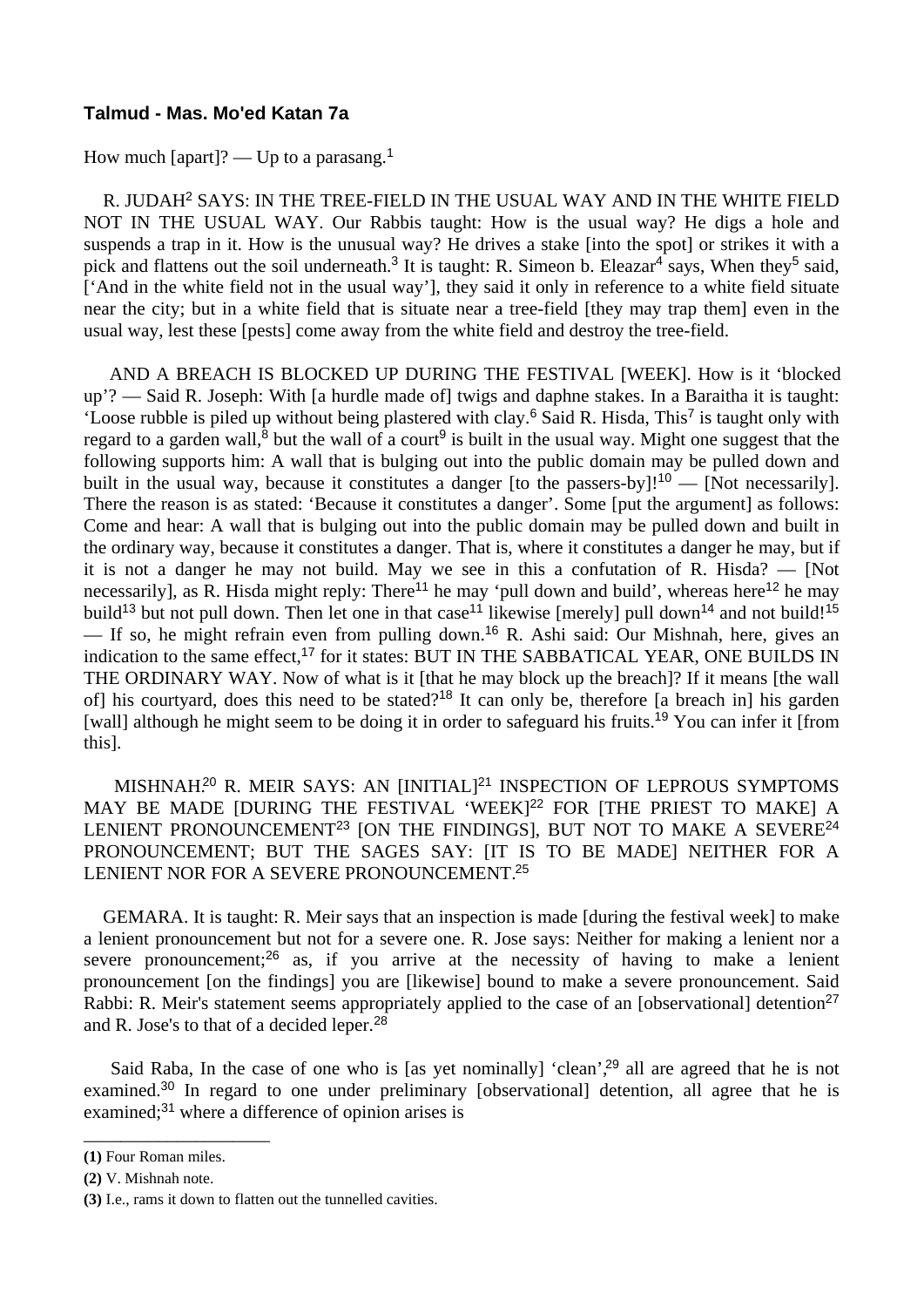**(4)** Sheeltoth reads: R. Eleazar b. Jacob. Our reacting, however, is well attested.

**(5)** The Sages (adopting R. Judah's view).

**(6)** Cf. infra 11a.

**(7)** The ruling that he may merely block it up but not build in the usual way.

**(8)** Which can wait, as not much damage or loss could be caused by this temporary delay.

**(9)** As the Talmudic saying goes: 'The breach invites the thief' (Suk. 26a, SBH), or the possible loss of cattle or poultry, by straying.

**(10)** Tosef. I, 4; infra 13a.

- **(11)** The case of a dangerous wall.
- **(12)** Where there is no public danger.
- **(13)** If it had already broken down.

**(14)** Just remove the danger.

**(15)** During the festival week, as in the other private case.

**(16)** It is therefore ultimately a case of public need which may be performed during the festival week. Cf J.M.K. a.l., 'R. Hananiah in the name of R. Johanan (said), They permitted the last act thereof by reason of the first (the danger)'.

**(17)** As R. Hisda's interpretation.

**(18)** That he may build it in the ordinary way (cf. the discussion above).

**(19)** 'Yet he may in the usual way in the Sabbatical year, but not in Festival week'.

**(20)** The technical points involved in the discussion of this Mishnah bearing on the diagnosis of the symptoms of (biblical) leprosy and the treatment of the patient are the following: (a) The diagnosis may be made by any expert, priest or layman, 'save that the pronouncement of "cleanness" or "uncleanness" is assigned to the priest: if the priest be told that the man is "clean", he pronounces him clean; if he be told the man is "unclean", he pronounces him unclean'. Neg. III, 1. (b) On the findings of the first inspection the priest pronounced the patient either (i) as 'clean' and discharged, or as 'unclean', to be isolated; and (ii) in some cases of doubt, to be remanded for seven days' observational detention. Cf. Lev. XIII, 2-4ff; Neg. III, 3-4. (c) After a second inspection in doubtful cases, the priest pronounced the patient either 'clean' or 'unclean' as before, or if still in doubt a further remand for seven days' observational detention. Cf. Lev. ibid. 5-8; 13-17; Neg. ibid. 5-6. (d) On the third and final inspection he declared him 'clean' and discharged or 'unclean' to be isolated, until he recovered from his affection. During these periods the patient was allowed to consort with his wife. (e) On his recovery the patient went through two ritual purifications, (i) a preliminary, outside the town and returned home for seven days, during which, however, he was not to consort with his wife; cf. Lev. XIV, 2-8; Neg. XIV, 1-2. He then went through a second ritual purification which admitted him to the sanctuary for the sacrificial rites. Lev. XIV, 9ff; Neg. ibid. 3 and 7ff.

(21)  $\overline{77}$  seems best omitted here, as seems apparent from Raba's comment infra, and other ancient texts, e.g., Asheri and commentaries of Alfasi, although our editions of Alfasi as well as the Mishnah texts (Babylonian and Palestian) have it. V. Heller, Tosaf. Yom Tob and particularly Dr E. Baneth's full critical examination in his commentary on the Mishnah, Berlin,, 1925, Pt. II, p. 161, n. 26.

**(22)** This (bracketed) expression is in the Mishnah text and is essential here.

**(23)** If the findings warrant it, to pronounce him 'clean'; and if not, to withhold the adverse pronouncement pending the festival.

**(24)** If the symptoms are unfavourable, to order an observational detention (first or second), or his isolation as a confirmed 'unclean' leper. Cf. supra, n. 11, b, c, and d.

**(25)** I.e., no inspection is to be made during the festival week.

**(26)** I.e., the view adopted by the Sages (in the Mishnah).

**(27)** V. p. 35, n. 3.

**(28)** After the first or second detention. V. the following discussion by Raba.

**(29)** I.e., who has not yet submitted to an inspection.

**(30)** During the festival.

**(31)** If he is pronounced 'clean' he is happy; if he is remanded for a second period he is no worse off.

## **Talmud - Mas. Mo'ed Katan 7b**

in the case of one under a second [observational] detention: one Master [R. Meir] considers that it is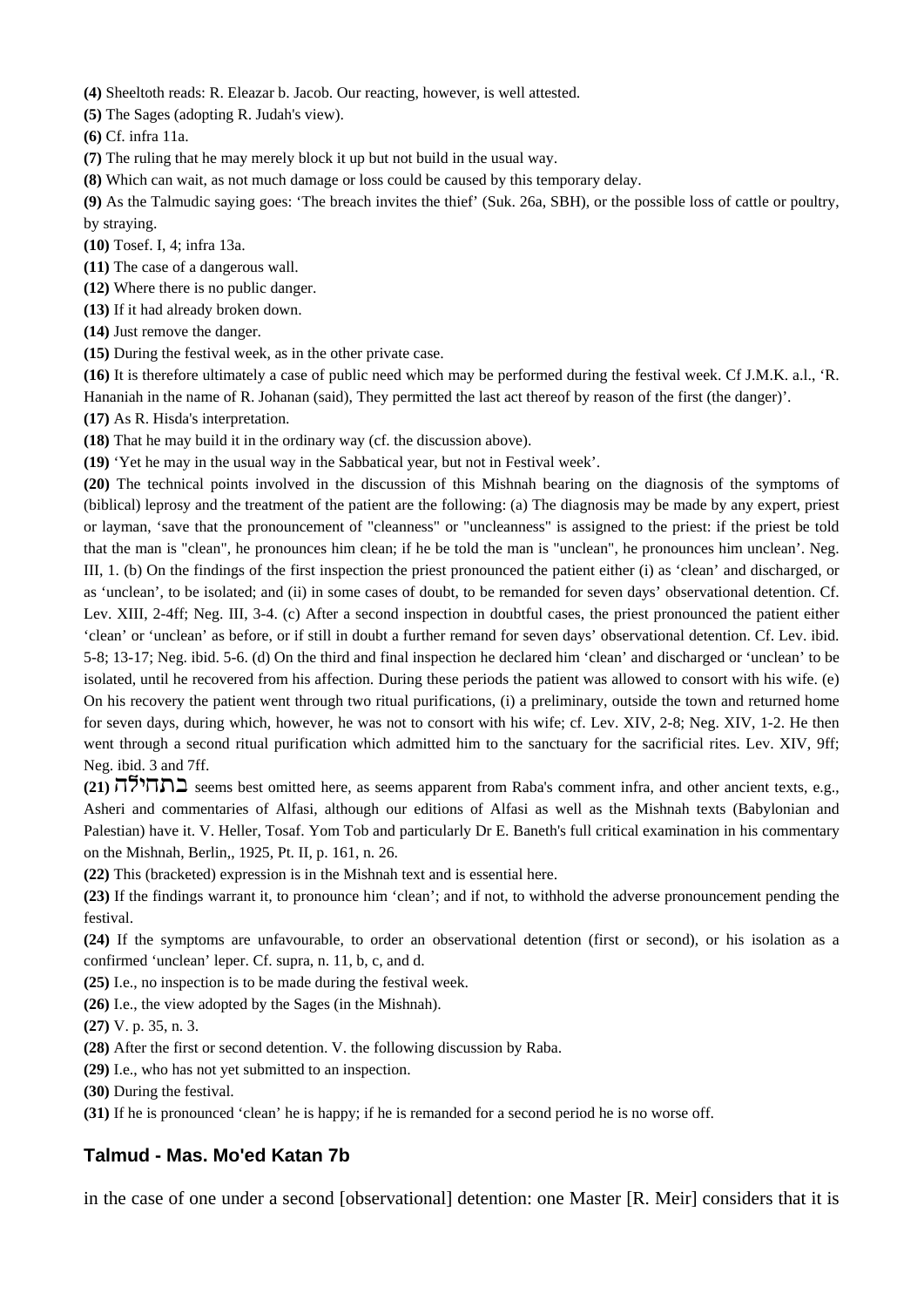left to [the discretion of] the priest, so that if the patient is [found] 'clean' he declares him 'clean', and if he is [found] 'unclean' he holds his peace; while the other Master [R.Jose] considers that, [since] it is written: [This is the law of the plague and leprosy. . .], to pronounce it clean or unclean,<sup>1</sup> [the priest has no choice].<sup>2</sup>

 The Master said: Said Rabbi, R. Jose's statement seems appropriately applied to the case of a decided leper<sup>3</sup> and R. Meir's to one under [observational] detention.<sup>4</sup> But the reverse<sup>5</sup> is taught [elsewhere]? — Both versions are [variant] tannaitic interpretations of Rabbi's observation. One [authority]<sup>6</sup> is of the opinion that the patient prefers the company of the world at large<sup>7</sup> [during the Festival], while the other [authority]<sup>8</sup> holds that he prefers to retain his wife's company.<sup>9</sup>

Is that to say that [according to Rabbi]<sup>10</sup> a confirmed leper may have the use of the [conjugal] bed? — [Yes], it is taught: But he shall dwell outside his tent seven days,<sup>11</sup> [that is] he shall be<sup>12</sup> precluded from the use of the [conjugal] bed; for 'tent' means nothing but [living with] his wife, as it is said: Go, say unto them, return ye unto your tents.<sup>13</sup> R. Judah says:<sup>14</sup> [It is written,] [And after he is cleansed] they shall reckon for him seven days,<sup>15</sup> [which implies that he is precluded only] while counting his seven days ['after he is cleansed] but not while he is a confirmed leper'. R. Jose b. Judah says: '[I take it to mean he is precluded] while counting seven days [and] all the more so while he is a confirmed leper'. 'And' 'said R. Hiyya: 'I argued on this point before Rabbi'. Our Master! [said I], You taught that [King] Jotham could not have been born unto Uzziahu<sup>16</sup> save during the time that he was a confirmed leper,<sup>17</sup> [to which] Rabbi replied, 'and I said so too'.<sup>18</sup>

Wherein do they differ? — R. Jose b. Judah argues that as the All Merciful has plainly indicated<sup>19</sup> that a convalescent leper ['shall dwell outside his tent']<sup>20</sup> while counting his seven days [of preliminary ritual purification] it is all the more [to be expected that he be apart from his wife] while being in the state of a confirmed leper; and the [other] Master [Rabbi] argues that what has been plainly indicated is [to be kept as] indicated and what has not been indicated is not [to be assumed as] indicated.<sup>21</sup>

 [Reverting to Raba's explanation above], do you mean to say that [the postponement of an unfavourable pronouncement or of the time of inspection<sup>[22</sup> is [solely] dependent on the discretion of the priest?<sup>23</sup> — Yea, indeed, as it is taught [in the following]: And on a day when [raw flesh] shall be seen in him [he shall be unclean; and the priest shall lood on the raw flesh and pronounce him unclean],<sup>24</sup> which means that there is a day when you do see it in him as well as a day when you do not see it in him. Hence said they [the Sages] that if a groom developed symptoms of leprosy they grant him [delay of inspection to the end of] the seven days of the [marriage] feast,<sup>25</sup> whether it be his person, or his house<sup>26</sup> or his garment<sup>27</sup> [that is affected]; and likewise [if the symptoms developed] during a festival they grant him [the patient] all<sup>28</sup> the seven days of the festival: thus R. Judah. Rabbi says: There is no need [to resort to this text] as it says: And the priest shall command that they empty the house<sup>29</sup> [before the priest goes in to see the plague that all that is in the house be not made unclean].<sup>30</sup> Now if [the inspection is] here delayed for his convenience, which is just an optional [matter], $31$  may it not all the more be deferred for his [due observance of a] religious obligation?<sup>32</sup> What is the [actual] issue between them? — Said Abaye: Merely the different expository results obtained by each from his text. And Rab said, it is the delay of inspection in an optional [matter]<sup>33</sup> that is the issue between them, R. Judah [holding] that from the [other] text [cited above by Rabbi<sup>34</sup> we cannot learn [this],  $35$  as it is an anomaly,  $36$ 

\_\_\_\_\_\_\_\_\_\_\_\_\_\_\_\_\_\_\_\_

**<sup>(1)</sup>** Lev. XIII, 59.

**<sup>(2)</sup>** And he must declare one or the other, according to his findings.

**<sup>(3)</sup>** To make no inspection so as to avoid the adverse decision being given in the festival week.

**<sup>(4)</sup>** The order of the statements is reversed but not the substance.

**<sup>(5)</sup>** Viz., that R. Jose's ruling is appropriate to a case under second observation and R. Meir's to that of a confirmed leper.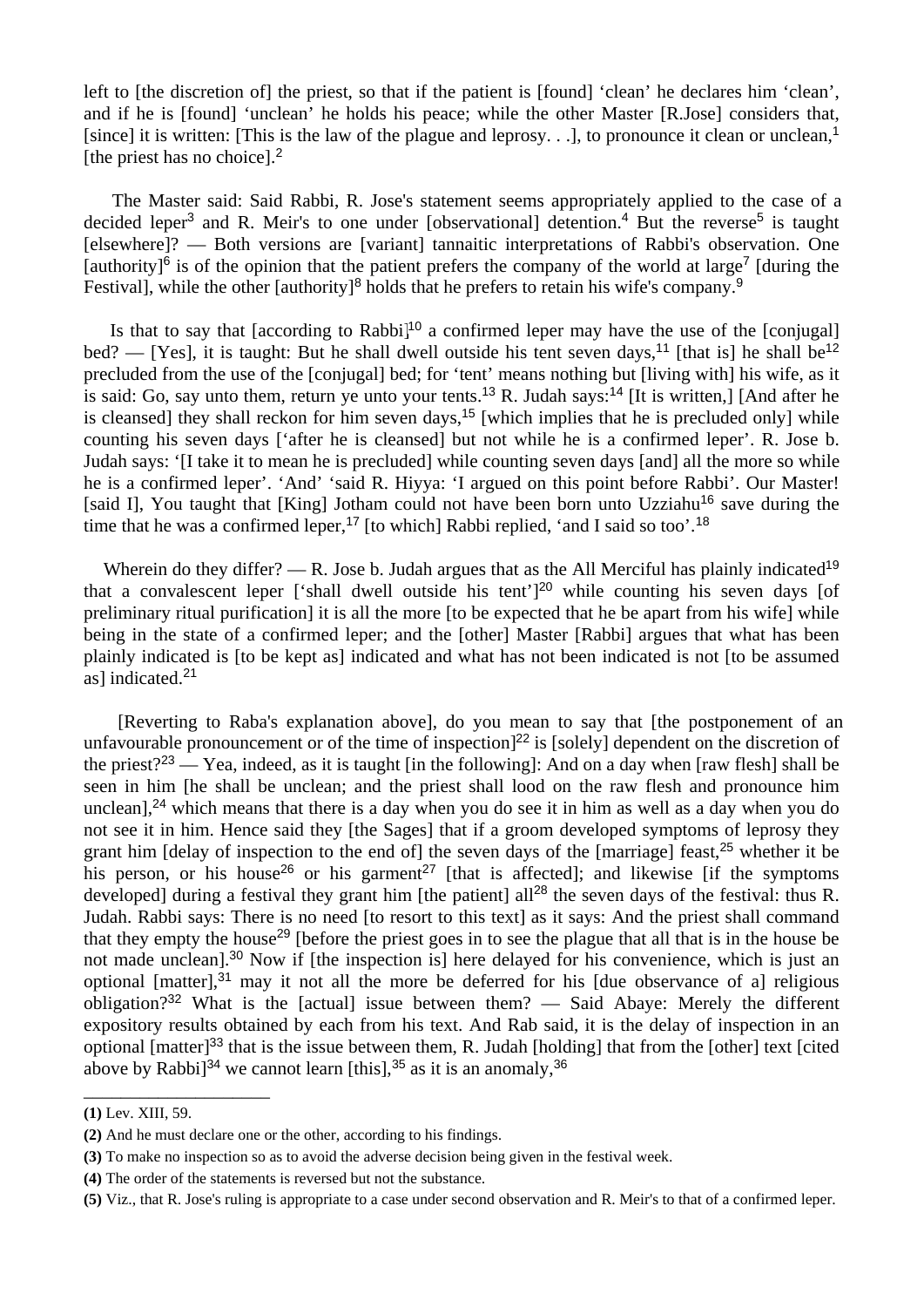**(6)** The second Baraitha which regards the view of R. Meir as appropriate to a confirmed leper and that of R. Jose to a case under second detention.

**(7)** Thus: R. Meir, having in mind a confirmed leper, says: 'Inspect him now to mitigate his plight. If he is still a leper, he loses nothing. If he is found cured, he can at once get back to the town by beginning his first ritual cleansing; and although he has thereupon to part from his wife for seven days, he does not mind it as he prefers to get back to his friends in town'. And R. Jose, thinking of the case of a second detention, says: 'No inspection! For if you find him a leper you must confirm him as such and send him into complete isolation, right away from everybody (save from his wife)'.

**(8)** The first Baraitha quoted.

**(9)** Thus: R. Jose, thinking of a confirmed leper says: 'No inspection! For if you examine and find him clean" (cured), he must at once begin counting seven days of his ceremonial cleansing (referred to infra) and live apart from his wife. Leave him alone, therefore, just now; he prefers his wife's company to getting back to the town'. And R. Meir, thinking of a case of second observation, says: 'Examine him to ease his plight. If you find him "clean" (cured) he is happy with the favourable decision; if "unclean", (make no pronouncement just yet, or) even if you declare him a confirmed leper and he had to be strictly isolated, he will not be much worse off, as he still retains his wife's company'.

**(10)** As implied in the discussion.

**(11)** 'And he that is to be cleansed shall wash his clothes . . . and bathe himself in water and he shall be clean; and after that he may come (back) into the camp, but he shall dwell . . ., Lev. XIV, 8.

**(12)** Var. lec. (v. D.S., Han.) add here: 'As one under a ban and as a mourner and'; cf. infra 15b.

**(13)** Deut. V, 27, which is taken to mean the removal of the injunction, 'Come not near a woman' before the theophany. Ex. XIX, 14-15 and Bez. 5b.

**(14)** I.e., Rabbi, as in the texts of Sifra, ad loc. ed. Weiss, 71b and RID (R. Jacob David of Wishogrod) ed. Warsaw 1866, p. 61 and Yalk. ¤ 561.

**(15)** Ezek. XLIV, 26. Although that passage speaks of the ceremonial cleansing after contact with the dead — cf. Num. XIX, II, 12ff, 19 — it is taken exegetically, as having also a bearing on the leper's ceremonial cleansing. Cf. p. 35, n. 11e.

**(16)** According to calculation. V. Rashi on II Kings XV, 1; and Tosaf. s.v.  $\Box$ ו".

**(17)** Cf. II Chron. XXVI, 19ff, and II Kings XV, 5.

**(18)** That a leper may consort with his wife while a confirmed leper. This proves that Rabbi permits a confirmed leper the use of the conjugal bed.

**(19)** Lev. XIV, 8 and Ezek. XLIV, 26.

**(20)** Avoid marital connection.

**(21)** There is no need or warrant to extend the restriction. V. Tosaf. s.v.  $\mathbf{W}$ .

**(22)** During the festival week, in a case of a second observational detention, as suggested by Raba.

**(23)** And not on the condition of the patient, or the ruling of Holy Writ which fixes definite periods for inspection and detention.

**(24)** Lev. XIII, 14-15. The first part is rendered here according to the needs of the exposition.

**(25)** Cf. Gen. XXIX, 27-28 with Nahmanides' commentary a.l. also J. Targum a.l.

**(26)** Lev. XIV, 35-38.

**(27)** Ibid. XIII, 47,50ff.

**(28)** Mishnah, Sifra and Han. read 'all the days . . ., which is more correct than our text, as Shabu'oth is shorter and Tabernacles is longer than seven days.

**(29)** Affected by symptoms of leprosy.

**(30)** Lev. XIV, 36.

**(31)** To save his effects in the house from becoming involved in defilement by the priest's declaration.

**(32)** Marriage is ordained in Gen. I, 22 and II, 24; the joyous observance of festivals is ordained in Deut. XIV, 26 and XVI, 11, 14-15.

**(33)** In the case of body leprosy (Rashi).

**(34)** Lev. XIV, 36.

**(35)** That inspection is delayed in an optional matter.

**(36)** Lit., 'novel', something exceptional altogether. You cannot take an exceptional instance as a basis for argument or deductions.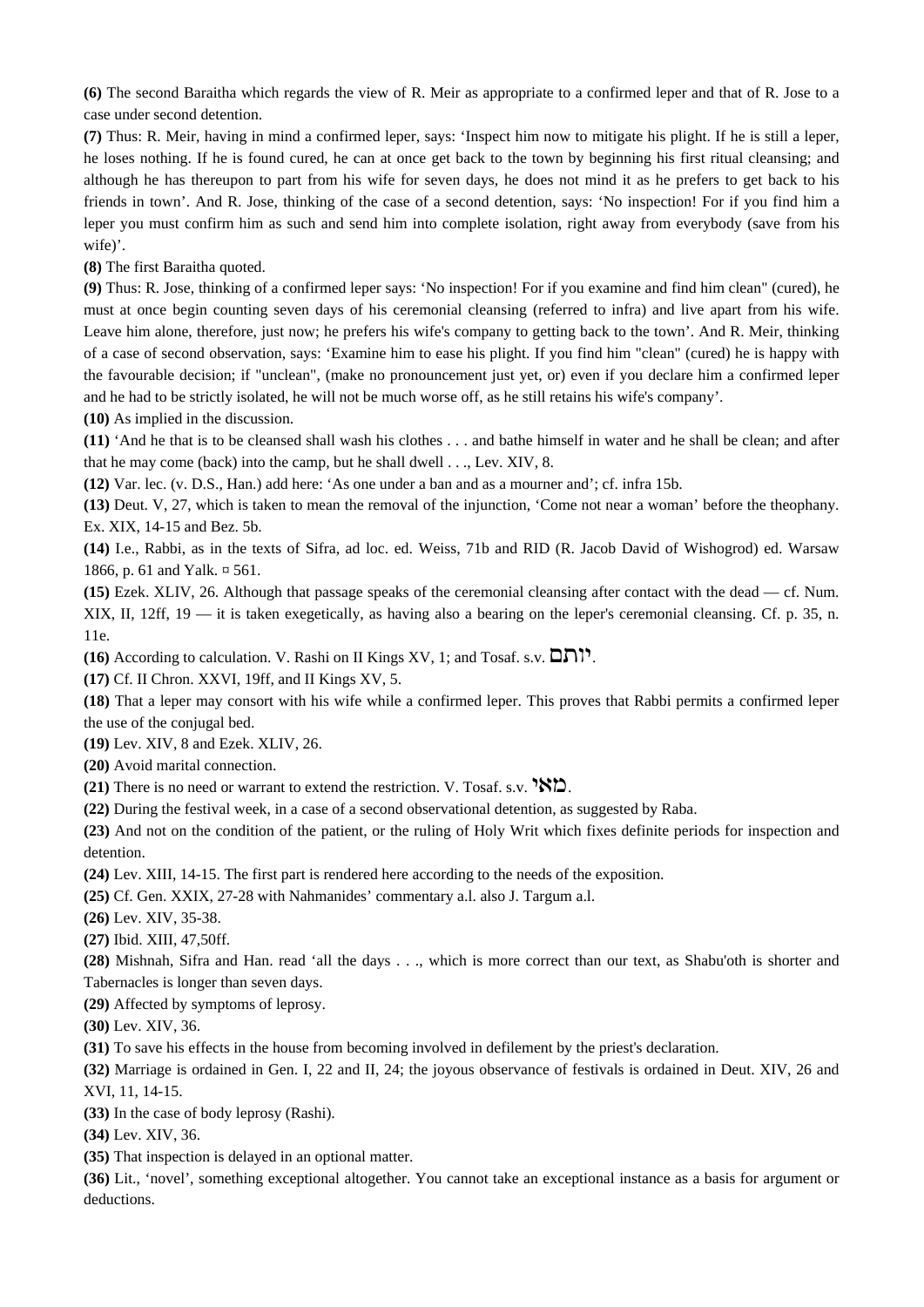### **Talmud - Mas. Mo'ed Katan 8a**

inasmuch as wood and stones elsewhere are not subject to [ceremonial] uncleanness whereas here [in a house affected by leprosy] they are [made] subject to uncleanness. And [on the other hand] Rabbi says [that this text] is also needed.<sup>1</sup> For had the All Merciful prescribed [only], 'And on a day when [raw flesh] shall be seen in him . . .' I might have said that postponement [of inspection or pronouncement on the findings] is granted only for the [due observance of a] religious obligation, but not for the sake of an optional [matter]; therefore did the All Merciful prescribe also, 'And the priest shall command'. Again, had the All Merciful prescribed only 'And the priest shall command that they empty the house . . ., I might have said that [postponement is granted] in the case of these effects [of the house] because the uncleanness is not that of a person, but where the uncleanness is that of a person I might say that the priest should inspect him, [without delay]: therefore it is necessary [to have both texts].

 The Master said: 'There is a day when you do see it in him and there is a day when you do not see it in him. How is this implied? — Said Abaye, If it is just so,  $2$  the Divine Law should have written: 'On a day [when]'; what then is the [import of] 'And on a day [when]'? From this you infer that there is 'a day' when you see in him . . . and there is 'a day' when you do not see . . . in him. Raba said: The whole text<sup>3</sup> is redundant altogether for if it be just so,<sup>4</sup> Divine Law might have had 'And when [raw flesh] is seen [in him]'. What then is the import of the [amplification] 'And on a day'?<sup>5</sup> From this infer that there is a day when you do see it in him and there is a day when you do not see it in him.<sup>6</sup> And Abaye?<sup>7</sup> He needs that [to teach that the inspection is held] by 'day', and not at night.<sup>8</sup> And whence derives Raba this [point] 'by day and not at night'? — It is derived by him from, 'According to all the sight of the eyes of the priest'.<sup>9</sup> And Abaye? — He needs that [text] to exclude a person blind in one eye [inspecting a leper]. But does not Raba also require this text for that same point? — Yea, [he does] so also. But then, whence [does he derive the point] 'by day but not at night'? — He derives it from, 'Like as a plague was seen by me in the house',<sup>10</sup> [that is, seen] by me, not by [the aid of] my [candle] light. And Abaye?<sup>11</sup> — If he did learn from there, I might have said that these [restrictions] obtain [only] where the uncleanness is not personal [of one's body]; but where uncleanness is that of the body, [it may be inspected] also by one's [candle] light. [Therefore] the [original] text<sup>12</sup> conveys it to us [best].

 MISHNAH. FURTHERMORE R. MEIR SAID, A MAN MAY GATHER<sup>13</sup> HIS FATHER'S AND MOTHER'S BONES,<sup>14</sup> SINCE THIS IS [AN OCCASION] 'OF JOY' FOR HIM;<sup>15</sup> R. JOSE SAYS, IT IS AN [OCCASION] 'OF MOURNING'<sup>16</sup> FOR HIM. A PERSON SHOULD NOT STIR UP WAILING<sup>17</sup> FOR HIS DEAD, NOR HOLD A LAMENTATION<sup>18</sup> FOR HIM THIRTY DAYS BEFORE A FEAST.

 GEMARA. AS IT IS A JOY FOR HIM. [The following] was cited in contrast to this: 'One who gathers his father's or mother's bones holds himself in mourning for them all the day,<sup>19</sup> but in the evening he does not hold himself in mourning for them [any longer].' And R. Hisda commented thereon, even if he had them by him tied up in a sheet.<sup>20</sup> Said Abaye, I should suggest [it means], 'because the joyousness of the feast prevails with him'.<sup>21</sup>

 A PERSON SHOULD NOT STIR UP A WAILING FOR HIS DEAD: What is the meaning of 'stirring up a wailing for one's dead'? Rab said: In Palestine [it is customary that] whenever a professional lamenter comes round people say, 'Let all those who are sore at heart weep with him.

 THIRTY DAYS BEFORE A FEAST. Why [just] thirty days? R. Kahana said that Rab Judah as reporting Rab told him that once it happened that a man saved money to 'go up for the feast'<sup>22</sup> [to Jerusalem] when a [professional] lamenter came and stopped at his door and the wife took her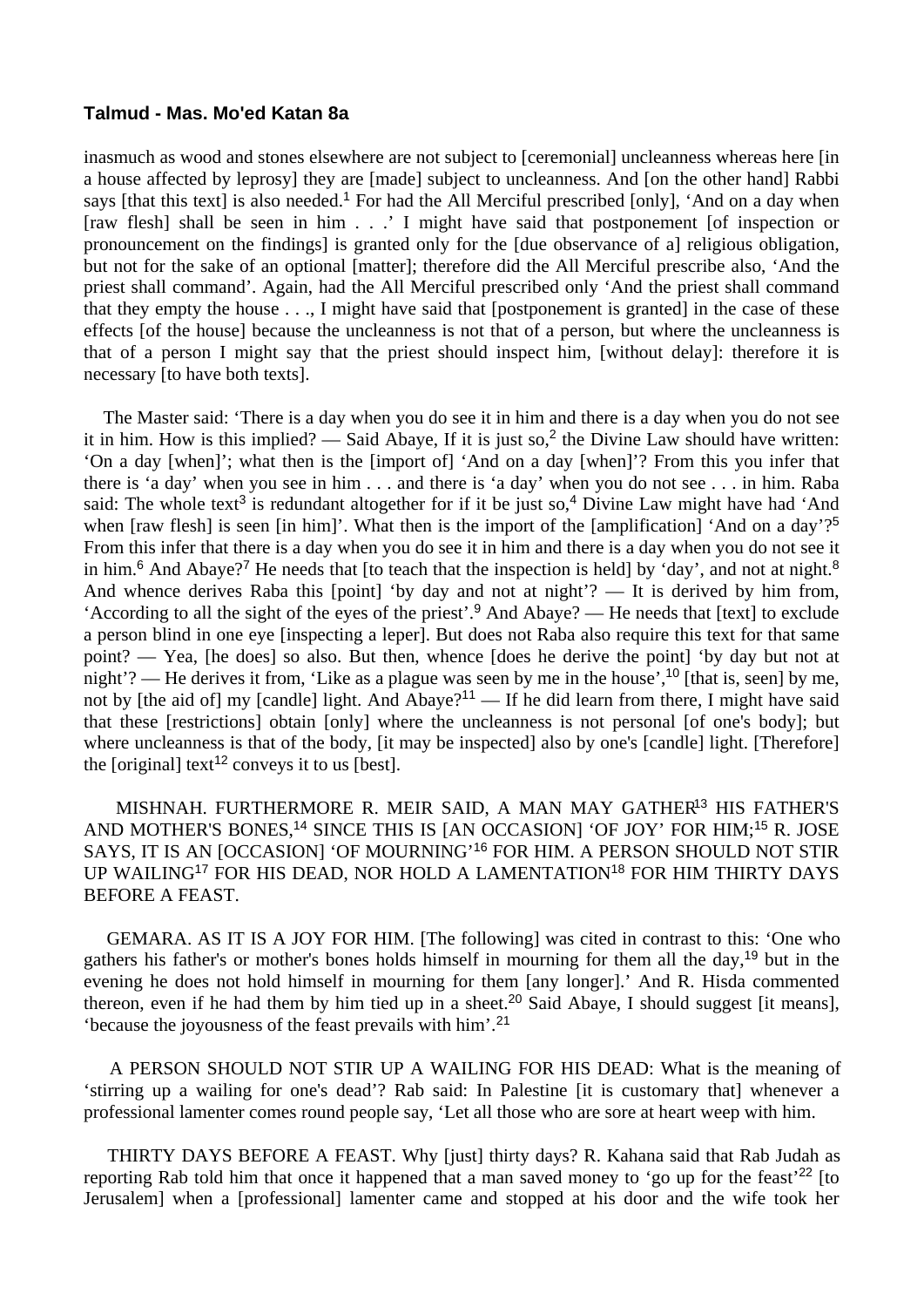husband's savings and gave them to him, and so he was prevented from going. Then it was that they [the Rabbis] said, One should not stir up a wailing for his dead, nor hold a [funerary] lament for him thirty days before a Feast; but Samuel gave another reason, namely,

**(1)** I.e., although Rabbi holds that delay is afforded in the case of body leprosy even for the sake of an optional matter on the analogy of leprosy of houses etc., yet he requires the verse quoted by R. Judah.

**(2)** To be read just ordinarily.

\_\_\_\_\_\_\_\_\_\_\_\_\_\_\_\_\_\_\_\_

**(3)** The word 'on a day'.

**(4)** To be read just ordinarily.

**(5)** Which suggests, 'yet another day'.

**(6)** Cf. Yeb. 72b.

**(7)** Why does he not explain thus the redundant phrase 'on a day'?

**(8)** Cf. Shab. 132a.

**(9)** Lev. XIII. 12, so lit. This implies that it must be held by day when it can be seen well.

**(10)** Ibid. XIV, 35.

**(11)** Why does he not derive it from this latter text.

**(12)** 'And on a day etc.' that there is a time when you see etc.

**(13)** During the festival (week).

**(14)** It was an ancient custom to give first a temporary burial, and after the flesh had decayed to transfer the bones to a reserved tomb or mausoleum, where they were kept in cedar or marble coffins. Cf. Sem. XII.

**(15)** To perform a filial duty while he is free to go and 'bring them home' to their assigned resting place. There is another possible meaning, see the discussion later.

**(16)** And should not be undertaken during the festival week.

**(17)** The meaning apparently is (as explained by Rab later) to join others in lamenting their dead and resuscitate ones own old grief on the occasion. A funeral in the town or village provided a good occasion for such a renewed lament, when professional funerary orators, 'lamenters' and female dirge-singers, were available.

**(18)** I.e., The ceremonial lament for an individual at the time of his death and funeral.

**(19)** Contrary to R. Meir who allows it during the festival week and furthermore says, 'it is a joy for him'.

**(20)** Even if he had not gathered them himself that day, their presence is mournful enough and it is surprising that R. Meir allowed transference and even said 'it was a joy for him'.

**(21)** Not that it is an occasion of joy, but that the joy of the festive season prevails in dispensing with formal mourning. Or, that the performance of his filial duty will afford him a sense of satisfaction throughout the remaining festival days (J.M.K.).

**(22)** On one of the three pilgrim feasts. V. Deut. XVI, 16. Cf. Ex. XXIII, 14ff. ibid. XXXIV, 23. The festival atmosphere is introduced by the study and discussion of its laws thirty days before. Pes. 6b.

## **Talmud - Mas. Mo'ed Katan 8b**

because the dead cannot be put out of mind and heart for [at least] thirty days. What practical difference is there between the two [explanations]? — There is [a difference] between them, where [say], the [professional] lamenter does it without a charge.<sup>1</sup>

 MISHNAH. KUKIN<sup>2</sup> AND BURIAL PLACES<sup>3</sup> MAY NOT BE DUG IN THE FESTIVAL [WEEK]: BUT KUKIN MAY BE ADAPTED<sup>4</sup> DURING THE FESTIVAL [WEEK] AND A NIBREKETH<sup>5</sup> MAY BE MADE IN THE FESTIVAL [WEEK] AND A BOX, WITH THE DEAD [BODY] CLOSE BY IN THE COURT [YARD]: R. JUDAH FORBIDS, UNLESS THERE ARE SAWN BOARDS AT HAND.

 GEMARA. What are KUKIN and what are BURIAL PLACES? — Said Rab Judah, kukin are [recesses made] by excavation and 'burial-places' [are structures made by] building. It is [actually] taught thus: 'These are kukin and these are burial places: Kukin, are [niches made] by excavation and 'burial places' are [structures made] by building'.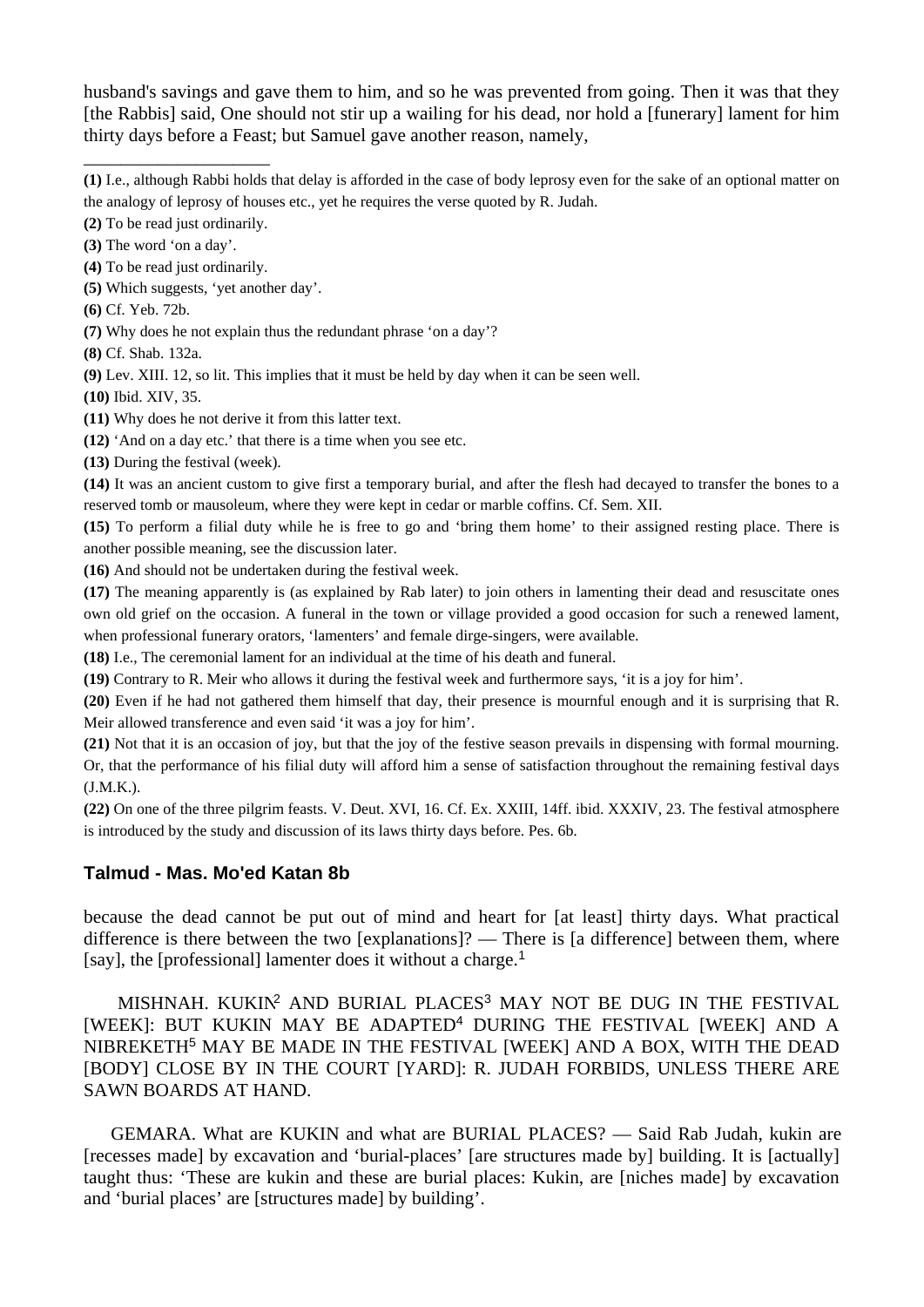BUT KUKIN MAY BE ADAPTED. How are they adapted? — Rab Judah said: If [for instance] one is [too] long it may be shortened. A. Tanna taught: 'He lengthens or shortens [the recess] within<sup>6</sup> [the cave]'.

AND THEY [MAY] MAKE A NIBREKETH<sup>7</sup> . . . What is NIBREKETH?<sup>8</sup> — Rab Judah said: It is [the same as] bekia'.<sup>9</sup> But then, is it not taught: 'The nibreketh and the bekia' [etc.]?<sup>10</sup> — Abaye, or as some say R. Kahana, replied [They have the same relation as] a trough and a troughlet.<sup>11</sup>

 AND A RON WITH THE DEAD [BODY] CLOSE BY IN THE COURT [YARD]. We learn here what our Rabbis taught [elsewhere]: 'They [may] do all that the dead requires, they cut his hair and wash a garment for him and make him a box of boards that had been sawn on the day before the Festival. Rabban Simeon b. Gamaliel says, they [may] even bring trees and he saws them [into] boards in his house, behind closed doors'.

 MISHNAH. ONE MAY NOT TAKE A WIFE DURING THE FESTIVAL [WEEK], WHETHER A VIRGIN OR A WIDOW, NOR EFFECT A LEVIRATE MARRIAGE,<sup>12</sup> AS IT IS A REJOICING FOR THE GROOM; BUT ONE MAY REMARRY HIS DIVORCED WIFE. AND A WOMAN MAY MAKE HER ADORNMENTS IN THE FESTIVAL [WEEK]. R. JUDAH SAYS, SHE MAY NOT USE LIME,<sup>13</sup> AS THAT IS A [TEMPORARY] DISFIGUREMENT TO HER. AN ORDINARY PERSON SEWS IN THE USUAL WAY; BUT A CRAFTSMAN SEWS A TUCK-STITCH.<sup>14</sup> AND THE CORDS<sup>15</sup> IN BED-FRAMES MAY BE INTERLACED. R. JOSE SAYS, THEY MAY [ONLY] BE TIGHTENED. GEMARA. [A REJOICING FOR THE GROOM]. And if it is a rejoicing for him, what is amiss? — Said Rab Judah, as reporting Samuel, and so said R. Eleazar, as reporting R. Oshaia — and some say, R. Eleazar, as reporting R. Hanina: — It is [barred], because one 'rejoicing' may not be merged in another 'rejoicing'.<sup>16</sup> Rabbah son of R. Huna said: It is [barred] because he abandons the 'rejoicing' of the festival and busies himself with that of his wife. Said Abaye to R. Joseph: That explanation of Rabbah son of R. Huna is the same as that given by Rab. For R. Daniel b. Kattina reporting Rab, said, Whence [is the ruling] that ONE MAY NOT TAKE A WIFE DURING THE FESTIVAL [WEEK]? For it is said, And thou shalt rejoice in thy feast,<sup>17</sup> [that is,] in 'thy feast', but not with thy [new] wife [instead]. 'Ulla said, [It is] because of the exertion [it occasions]. R. Isaac b. Nappaha said, Because it may cause a decline in marriage and parenthood.<sup>18</sup>

 An objection was raised: 'All those who have been declared to be forbidden to take wives during the festival [week]

**(6)** Tosef. M.K. I, 9.

\_\_\_\_\_\_\_\_\_\_\_\_\_\_\_\_\_\_\_\_

**(7)** V. p. 42, n. 5.

**(9)** A small hollow creek.

**<sup>(1)</sup>** According to the former view (of Rab), even if performed gratis it may not be held, as the bitterness and grief are thereby being roused too near the festive time. Cf. Tosaf. s.v.  $\aleph$  $\triangleright$ T.

**<sup>(2)</sup>** ihfuf (plural of luf) are loculi, or recesses, excavated in the sides of a sepulchral cave. V. B.B. 100bff, (Sonc. ed. p. 421ff.)

**<sup>(3)</sup>** A sepulchral tomb, mausoleum, built above the ground.

**<sup>(4)</sup>** I.e., one of the loculi already excavated may be adapted to receive a particular corpse during the festival week.

**<sup>(5)</sup>** ,frcb seems to denote a kind of (stone) tank, or trough used by fullers in which they soaked and cleansed soiled woollens. Cf. B.B. 19a. (Sonc. ed. p. 96). From the context however, it is quite obvious as Ritba points out — that here it is not the fuller's trough or tank, but the dead man's sarcophagus, a stone, clay or wooden coffin (box) that is allowed, such as the labella-troughs used as coffins.

**<sup>(8)</sup>** This word (connected with  $\overline{P}$  $\overline{P}$  — the fuller's trench or pool in Isa. VII, 3) is most probably of Assyrian origin as the form with initial N instead of M suggests, cf.  $\sum \sum \sum'$  with narkabtu. V. J.H.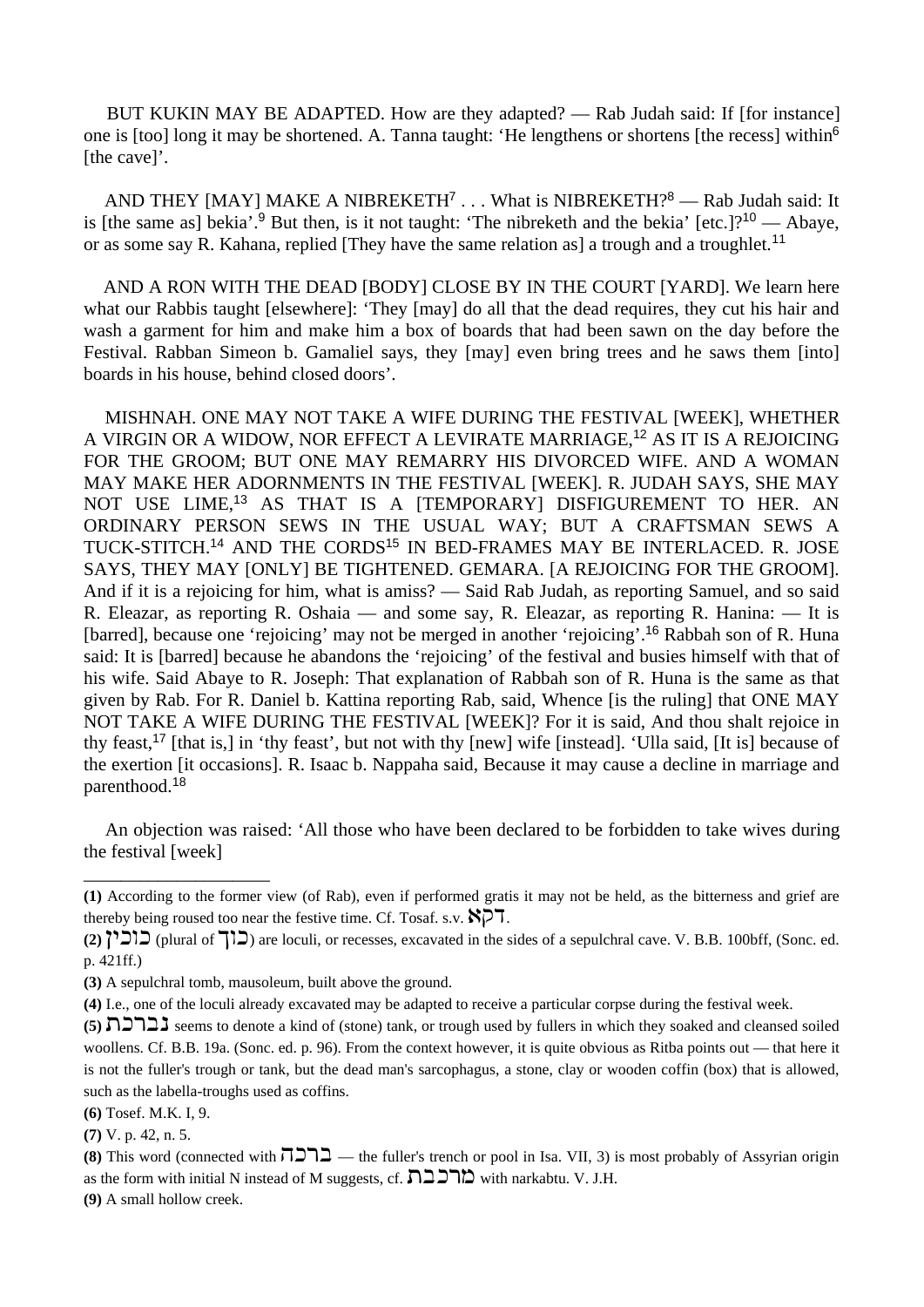**(10)** Which shows that they are not identical.

**(11)** Lit. , 'son of a trough'.

**(12)** The marriage of a deceased's brother's widow, if the deceased had died absolutely childless. This was an obligation on the brother to keep his deceased brother's memory alive. Deut. XXV, 5ff.

**(13)** As a depilatory.

**(14)** Or with irregular stitches, like a dog's teeth. It means here that a craftsman should not do skilled work, only what is barely needed for the festival week.

**(15)** Or girths that support the bedding.

**(16)** I.e., the festival will lose its own significance in the marriage festivities.

**(17)** Deut. XVI, 14.

**(18)** Lit., '(the precept of) being fruitful and multiplying. If marriages were to be deferred till the festival season when people are free, there would be a likelihood that some might never take place at other times, apart from the congestion that such a practice might cause; and others might come to nothing because of the delay through innumerable other causes. Marriage and parenthood are a primary duty of man and should receive every consideration. Cf. Gen. I, 27-28; II, 18, 24; IX, 1; Isa. XLV, 18.

## **Talmud - Mas. Mo'ed Katan 9a**

are free to marry on the day previous to the festival', which presents a difficulty to all those authorities. — There is no difficulty: As to one who states [that it is forbidden] because of the 'rejoicing', [it may be said that] the main rejoicing [of a marriage celebration] lasts mainly one day.<sup>1</sup> As to the one who states [that it is] because of the exertion [it occasions here too] the main exertion falls on one day.<sup>1</sup> As to the one who says [that it is] because it may lead to a decline in marriage and parenthood, [it may be said] that for the sake of one day<sup>2</sup> a person would not put himself off [indefinitely]<sup>3</sup> Whence do we derive the principle that 'rejoicing should not be merged in rejoicing'? From the text: So Solomon made the feast at that time and all Israel with him, a great congregation from the entrance of Hamath unto the Brook of Egypt, before the Lord our God seven days and seven days, even fourteen days.<sup>4</sup> Now, if it is the fact that one rejoicing may be merged in another rejoicing, he should have kept back the consecration ceremony [of the Temple] for the time of the feast and then have held it for seven days [concurrently], for both one and the other.<sup>5</sup> Maybe that the rule is [only] that we should not [deliberately keep a marriage] for the time of a festival,<sup>6</sup> but where it so turns out to be [opportune], we might as well hold it then? — [If so], Solomon should have left some small part [unfinished].<sup>7</sup> But perhaps this could not be done because we brook no delay in the building of the Temple!<sup>8</sup> — Then he could have left [say], an ell of the Ravens' Scare Palisade.<sup>9</sup> [But, it may be asked,] The ell of the Ravens' Scare Palisade was an essential part of the Temple building!<sup>10</sup> Rather [it is derived] from [the fact that] the text is redundant. Consider, it is written 'fourteen days', wherefore the need of 'seven days and seven days'? Infer from this that these [first] seven days and those [second] seven days were distinct from each other.

 R. Parnak, reporting R. Johanan, said that that year Israel did not observe the Day of Atonement, whereat they were perturbed, saying, that perhaps the enemies of Israel<sup>11</sup> had thereby incurred their doom;<sup>12</sup> whereat a Bath Kol<sup>13</sup> came forth and an nounced to them: 'All of you are destined for the life of the world to come.<sup>14</sup> What was the basis of their exposition? — They argued a fortiori [thus]: If within the Tabernacle, the sanctity of which was not to be in perpetuity,<sup>15</sup> yet an individual's sacrificial gifts<sup>16</sup> were allowed [at the consecration] to be offered on the Sabbath day,<sup>17</sup> which [ordinarily] is an offence punishable by stoning<sup>18</sup> to death; all the more is it the case [that it is permitted] with the Temple, the sanctification of which is to be for ever, and with public<sup>19</sup> offerings, and that on the Day of Atonement, whose desecration is an offence punished only by kareth! But then, why were they perturbed? — Because there [in the former case] the offerings were brought as dues to the Supreme Being;<sup>20</sup> whereas here, they were brought for their [own] common needs.<sup>21</sup> Then here too, should they not have made their offerings without partaking [on that day] of any meat or drink?<sup>22</sup> — There is no joyous celebration without eating and drinking.<sup>23</sup>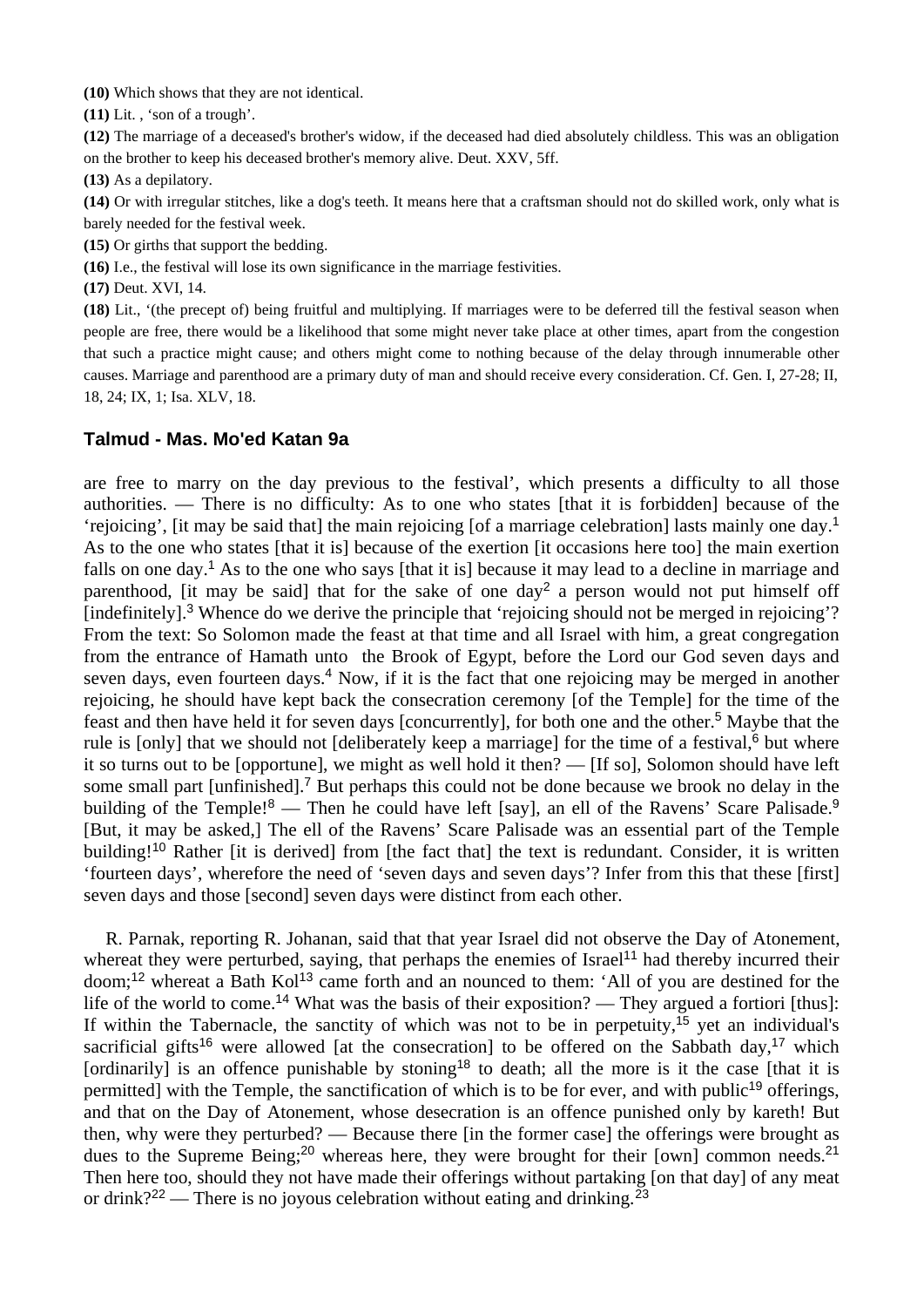Whence do we know that at [the consecration of] the Tabernacle the Sabbath restrictions were suspended? Shall I say because it is written, 'On the first day [So-and-so offered] . . . on the seventh<sup>24</sup> day [So-and-so offered], then [say I], maybe it means the seventh day [in the order] of the offerings?<sup>25</sup> Said R. Nahman b. Isaac: The text says, 'On the day of the eleventh, day'<sup>26</sup> just as a day is continuous, so were the eleven days continuous.<sup>27</sup> But perhaps, it means [continuous] on days appropriate?' — Then there is yet another such text, On the day of the twelfth day,  $28 -$  just as a day was continuous, so had the whole twelve days been entirely continuous. But that too, maybe means only continuous on days appropriate? — If that be so, why do I require two [peculiarly worded] texts?

 Again, whence do we know that during the consecration of the Temple the restrictions of the Day of Atonement were suspended? — Shall I say because it is written, 'even fourteen days', maybe it means days appropriate?<sup>29</sup> — That is learnt from the analogy between the repeated word 'day' here and in the other place.<sup>30</sup>

 'Whereat a Bath kol came forth and announced to them: "All of you are destined for the life of the world to come".' And whence know we that pardon was granted them? — For R. Tahlifa taught: [It is written], On the eighth day he sent the people away and they blessed the king and went unto their tents joyful and glad of heart for all the goodness that the Lord had shown unto David His Servant and to Israel His people.<sup>31</sup> 'To their tents', that is, they went [home] and found their wives in [a state] of purity<sup>32</sup> [to receive their husbands]; joyful', that is, that they had enjoyed the radiance of the Shechinah;<sup>33</sup> 'and glad of heart', that is, each man's wife conceived and bore him a male child. 'For all the goodness' that is, a Bath kol had come forth and announced to them: 'All of you are destined for the life of the world to come ; That the Lord had shown unto David His servant and to Israel His people': It is perfectly clear [as to what is referred to] by 'all the goodness shown to Israel His people', as indicating that God had granted them pardon for their sin against [the non-observance of] the Day of Atonement; but what is the point of 'the goodness shown unto David His servant'? — Said Rab Judah, as reporting Rab; At the moment when Solomon wanted to bring the Ark into the Temple, the gates held fast together. Solomon recited [a prayer of] four and twenty [expressions of] intercession<sup>34</sup> but had no response. He began [anew] and said: lift up your heads, O ye gates<sup>35</sup> and again he had no response. As soon as [however] he said: [Now therefore arise, O Lord God . . . Thou and the Ark of Thy strength . . .] O Lord, turn not away the face of Thine anointed, remember the good deeds of David Thy servant,<sup>36</sup> he was answered forthwith.<sup>37</sup> At that moment the faces of David's foes turned [livid] like the [blackened] sides of a pot and all became aware that the Holy One, blessed be He, had pardoned David that misdeed.<sup>38</sup>

R. Jonathan b.'Asma<sup>39</sup> and R. Judah son of proselvte parents were studying the section of 'Vows'<sup>40</sup> at the school of R. Simeon b. Yohai. They had taken leave from him in the evening, but in the morning they came and again took leave from him. Said he to them: But did you not take leave of me yesternight? Said they to him: Our Master, You taught us, a disciple who had taken leave from his Master and remained overnight in the city must needs take leave from him once again, for it is said: 'On the eighth day<sup>41</sup> he [King Solomon] sent the people away and they blessed the King,<sup>42</sup> and [then] it is written: 'And on the three and twentieth day of the seventh month he sent the people away'.<sup>43</sup> Hence we learn from here that a disciple who had taken leave from his Master and remained overnight in the city must needs take leave from him once again. Said he to his son, 'These are men of countenance,<sup>44</sup> go along with them, that they may bless you'. He went and found them comparing text with text: It is written: Balance the path of thy feet and let all thy ways be established;<sup>45</sup> and it is written: Lest thou shouldst balance the path of life?<sup>46</sup> It is not difficult [to explain]: the former text applies where an obligation can be discharged through another person: <sup>47</sup>

\_\_\_\_\_\_\_\_\_\_\_\_\_\_\_\_\_\_\_\_

**<sup>(1)</sup>** In this case on the eve of the festival.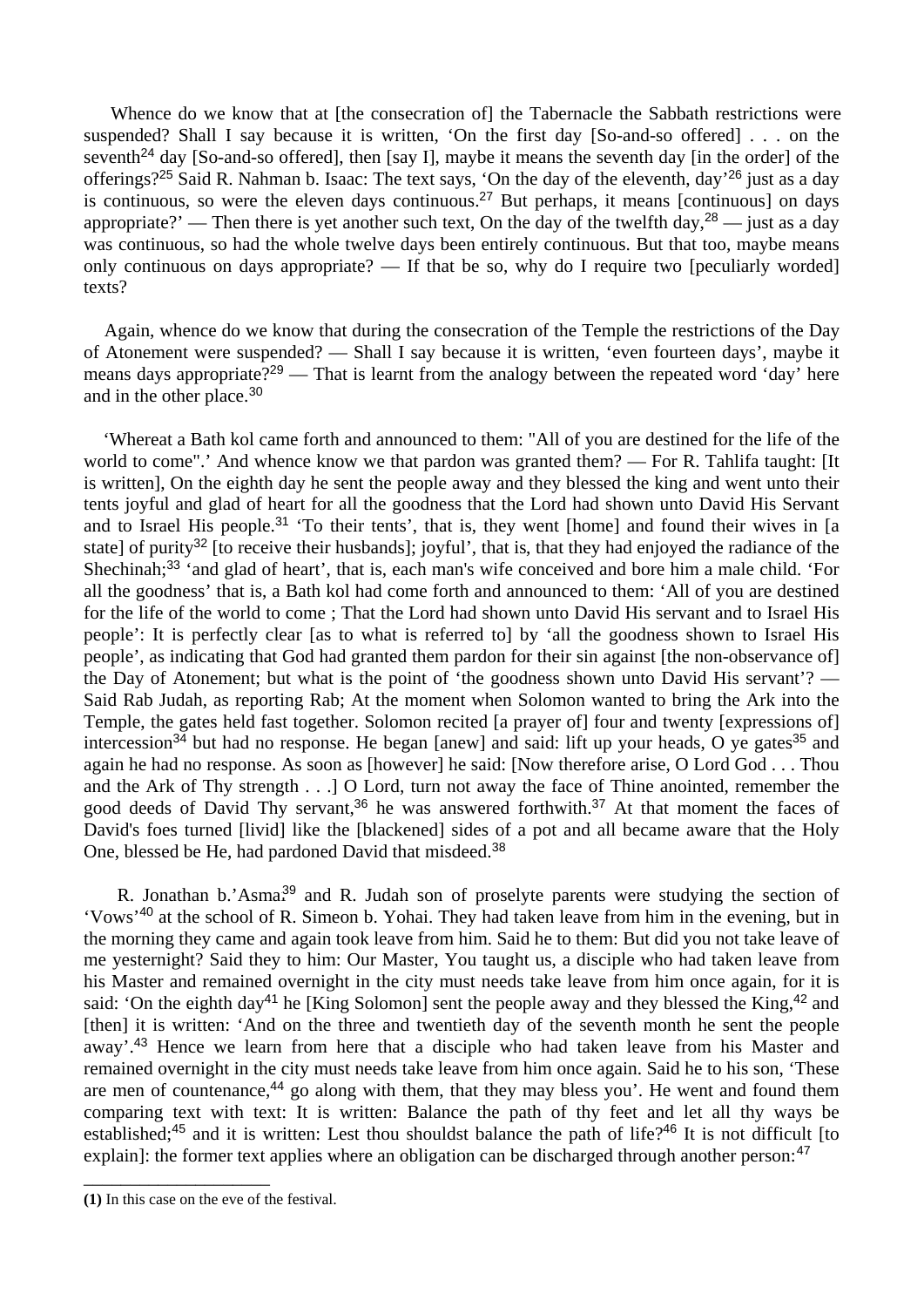**(2)** The eve of the festival.

**(3)** For fear he might be prevented from marrying on that day.

**(4)** I Kings VIII, 65, and more particularly, II Chron. VII, 9.

**(5)** To spare the people loss of time and work, as it could best be celebrated leisurely during the festival week.

**(6)** Even as we find that Solomon did not keep back the consecration.

**(7)** To be completed just before the festival so that the consecration be held on the festival. As reported, Solomon's Temple had been completed some time before. V. I Kings, VII,  $51 -$ VIII, 1 and II Chron. V, 1-3,

**(8)** And thus the Temple of Solomon affords no proof for the principle against merging one joy with another!

**(9)** A projecting palisade of iron spikes, or according to others a sheet of iron one ell wide, was fixed with sharp edge upward all round the Temple walls. V. Mid. IV, 6 and cf. Josephus, Wars, V, 5, 6.

**(10)** And likewise brooked no delay.

**(11)** A euphemistic expression for 'Israel'.

**(12)** Lev. XXIII, 29-30, threatens the non-observance of the Day of Atonement. by working and eating with the penalty of kareth.

**(13)** Lit., 'the daughter of the voice'. V. Glos. and R. Hirsch Chajes' study of the subject Immrei Binah, chap. VI.

**(14)** I.e., they felt reassured of their spiritual existence in the after life.

**(15)** Temporary, to be replaced by a permanent structure after the settlement in the Land of Promise.

**(16)** Num. VII, records the gifts which the Princes of the tribes, as individuals, brought day after day, in succession, among them 'burnt-offerings' and 'sin-offerings' which were not permitted to be eaten by the donors or the people, and the male priests alone were allowed to eat of the sin-offerings as if partaking of 'the table of the Lord'.

**(17)** Only the prescribed offerings were permitted on Sabbaths and festivals. Cf. Num. XXVIII.

**(18)** If the desecration was deliberate. Ex. XXXI, 14; XXXV, 2-3. For the expression ה'ומה (as by stoning), v. Lev. XX, 2, 27 and Num. XV, 32-36.

**(19)** I Kings VIII, 62-64, more than the sacrifices prescribed for the consecration of the Tabernacle (Lev. VIII, IX), which were permitted to the priests alone as sacred meat, whereas here they brought many 'peace-offerings' to be partaken of by the whole community. Cf. Lev. VII, 11-16 and I Sam. IX, 19-24.

**(20)** V. note 3 above.

**(21)** Making 'peace-offerings' for their own enjoyment, mainly, as only a portion was given to the altar and the priests, and the bulk went to the people.

**(22)** Fasting, v. supra p 45. n. 9.

**(23)** Cf. I Sam. IX, 19-24 cited above at the end of n. 6.

**(24)** Num. VII, 12, 18 and 48, the seventh day here being the Sabbath.

**(25)** I.e., every day, the Sabbath excepted, when no other offerings save those prescribed for the Sabbath day were offered.

**(26)** Num. VII, 72. The repetition of the word 'day' is taken to express the meaning 'day by day', daily without interruption. Cf. verse 11 and Solomon's prayer, I Kings VIII, 59; Lev. XXIV, 8.

**(27)** I.e., gift-offerings were brought consecutively on each of the twelve days.

**(28)** Num. VII, 78.

**(29)** For feasting, exclusive of the Day of Atonement.

**(30)** In connection with the offerings in the Tabernacle and here in the repetition 'seven days and seven days, even fourteen days'. This method of analogy is the Gezerah Shawah. See Glos.

**(31)** I Kings, VIII, 66.

**(32)** On the meaning of tent' as denoting wife, cf. supra 7b. As regards the state of purity referred to here, v. Lev. XVIII, 19 and XX, 18; XV, 19-24.

**(33)** The elation of feeling the Divine Presence near.

**(34)** In I Kings, VIII, 22-53, the expressions for intercession (in their nominal and verbal forms) amount to twenty-four, namely:Five in v. 28; two in 29; two in 30; two in 33; one in 35; two in 38; one in 42; one in 44; two in 45; one in 47; one in 48; two in 49; two in 52, total, twenty-four.

**(35)** Ps. XXIV, 7ff.

**(36)** II Chron. VI, 41-42.

**(37)** The gates yielded an entry.

**(38)** Against Uriah the Hittite and his wife Bath-sheba, II Sam. XI.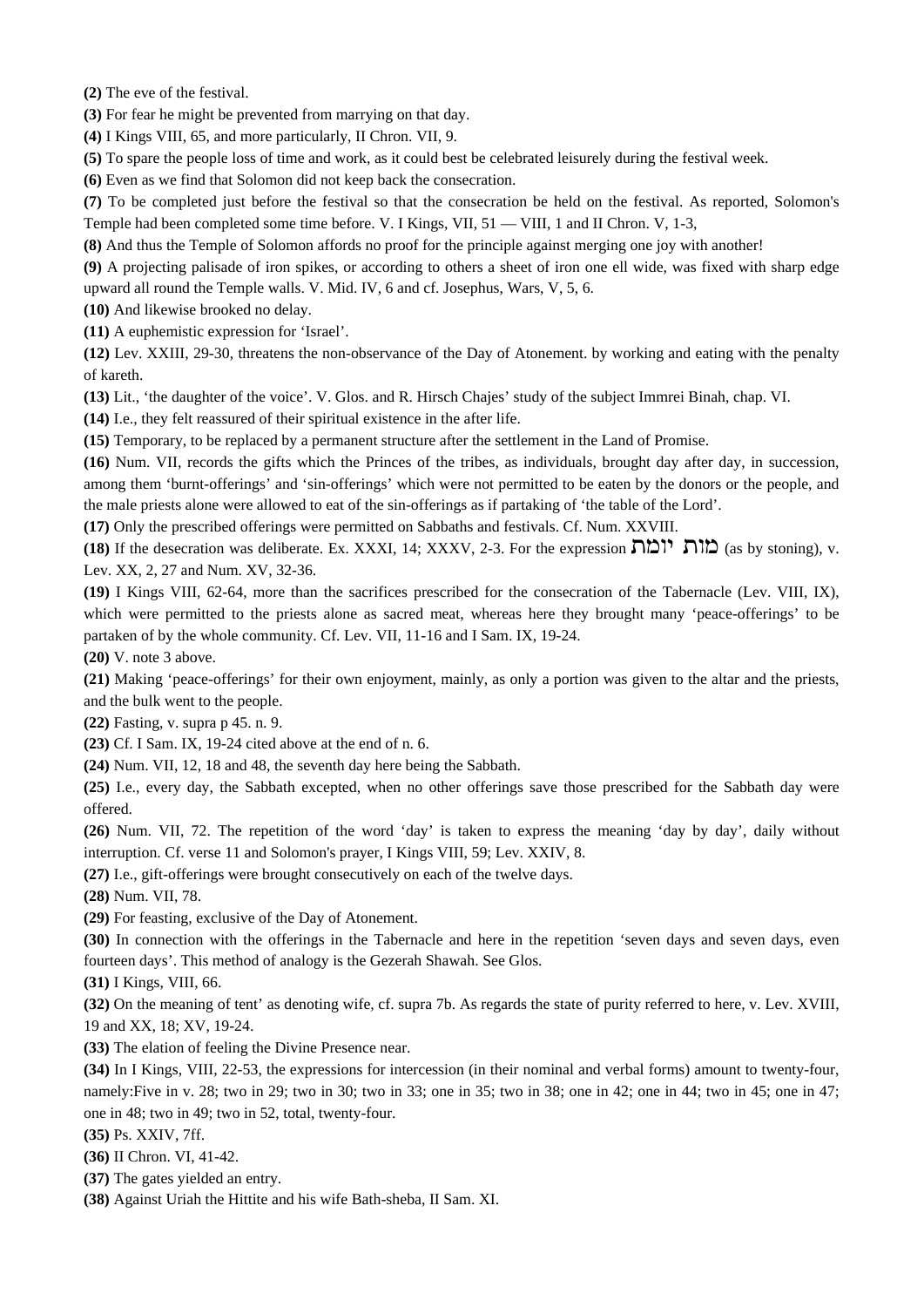**(39)** Many texts have b. Akmai. The theme here on taking leave from a master is in continuation of Solomon's farewell to the people.

**(40)** I.e., they were pursuing the method of Midrashic exposition of Num. XXX, on the law of vows ultimately formulated in the Mishnah.

**(41)** The eighth day was the twenty-second of Tishri, when they bade the King farewell.

**(42)** I Kings VIII, 66.

**(43)** II Chron. VII, 10. Which apparently contradicts the former verse.

**(44)** Men of importance.

**(45)** Prov. IV, 26, i.e., carefully pick and choose your actions and duties.

**(46)** Ibid. V, 5, i.e., do not pick and choose.

**(47)** Should duty's calls come from several directions some of which may be discharged through some other trusty person, choose the more important and responsible tasks for yourself.

#### **Talmud - Mas. Mo'ed Katan 9b**

the latter where the obligation cannot be discharged through another person.<sup>1</sup> Again they were sitting and enquiring [into the following]: It is written: She [Wisdom]<sup>2</sup> is more precious than rubies; and all the things thou canst desire are not to be compared unto her',<sup>3</sup> [which implies] that heaven's demands [of you] are comparable to Her,<sup>4</sup> Again it is written: And all things desirable are not to be compared unto Her,<sup>5</sup> [which means] that even things that are of Heaven's desire are not comparable to Her?<sup>6</sup> The former text applies where the duty can be discharged through others, the latter where the Duty cannot be discharged through others. Then [turning to him] they said: 'What is your business here?<sup>7</sup> He replied: 'Father told me, "Go along with them that they may bless you".<sup>8</sup> Said they to him: 'May it be [Heaven's] pleasure that you sow and mow not; that what you bring in go not out; that what goes out you bring not in; that your house be desolate and your inn be inhabited; that your board be disturbed and you behold not a new year'. 'When he came home to his father, he said to him: 'So far were they from blessing me that they [even] distressed me sorely<sup>7</sup> . His father asked him: 'What did they say to you?' — They said thus and thus. Said the father to him: 'Those are all blessings. That "you sow and mow not [means], that you beget children and they do not die. That "what you bring in go not out" [means], that you bring home daughters-in-law and your sons do not die, so that their wives need not leave again. "What goes out you bring not in" [means], that you give your daughters [in marriage] and their husbands do not die so that your daughters need not come back. "That your house be desolate and your inn be inhabited" [means], that this world is your inn and the other world<sup>7</sup> is a home, as it is written, Their grave is their house for ever;<sup>8</sup> reading not "their inward thought" [Kirbam] but "their grave (Kibram] is their house for ever, and their dwelling places be for generations."<sup>8</sup> "That your board be disturbed" [that is]; by sons and daughters and "that you behold not a new year [means] that your wife do not die and you have not to take you a new wife'.<sup>9</sup>

 R. Simeon b. Halafta took his leave from Rabbi.<sup>10</sup> Said Rabbi to his son: 'Go along with him that he may bless you' — Said [the parting Rabbi] to him: 'May it be [Heaven's] pleasure that you be not put to shame nor feel ashamed yourself'.<sup>11</sup> When he came to his father, he asked him: 'What did he say to you?' — He replied: 'He made some commonplace remark<sup>12</sup> to me — Said [Rabbi] to his son: 'He blessed you with the blessing with which the Holy One [blessed be He] blessed Israel twice over; for it is written: And ye shall eat in plenty and be satisfied and shall praise the name of the Lord your God . . . And My people shall never be ashamed. And ye shall know that I am in the midst of Israel, and that I am the Lord your God, and there is none else; and My people shall never be ashamed.<sup>13</sup>

 AND A WOMAN MAY MAKE HER TOILET DURING THE FESTIVAL [WEEK]. Our Rabbis taught: These are [permitted in] woman's adornment. She [plaits her hair]<sup>14</sup> treats her [eyes] with kohl; fixes a parting,<sup>15</sup> [trims her hair and nails<sup>14</sup> and] puts rouge on her face; some say she may use a razor for her privy parts. R. Hisda's wife made her toilet in front of her daughter-in-law.16 R. Hina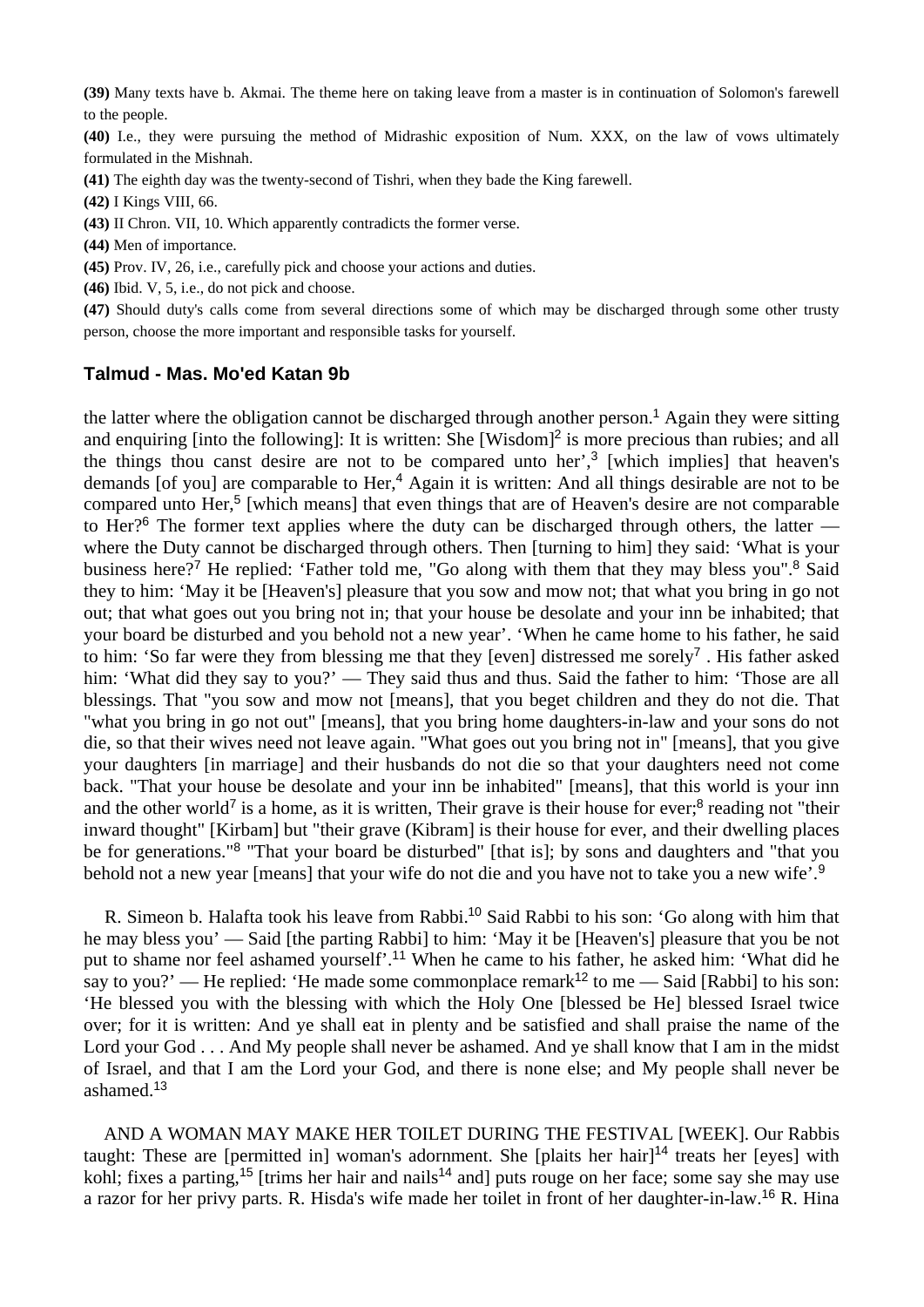b. Hinena sat before R. Hisda;<sup>17</sup> as he sat he said that the instances [mentioned in the Mishnah] applied only to a young woman, but not to an elderly woman. Said R. Hisda to him: God! even to your mother, even to your mother's mother, yea even if she be standing at the [brink of the]<sup>18</sup> grave, as the saying goes: 'At sixty as at six; the sound of a timbrel makes her nimble'.<sup>19</sup>

 R. JUDAH SAYS SHE SHOULD NOT USE LIME. It is taught: R. Judah says, a woman should not use lime, as it is a disfigurement to her. R. Judah concedes, however, that [if it is] a lime [preparation] that can be peeled off during the festival week she may apply it during the festival week, because, although it is irksome to her at the moment, It is a pleasure to her afterwards. But does R. Judah hold this view? Surely we learned [elsewhere]: 'R. Judah said, Debts may be recovered [from pagan creditors during their festivals] as it is irksome to them'. They said to him, Although it is irksome [for them] at the moment, they feel pleased afterwards?<sup>20</sup> — Said R. Nahman b. Isaac, Do not cite the rules for the festival week, as they all derive from the principle 'that though [the task] is irksome for the moment, it gives satisfaction afterwards'.<sup>21</sup> Rabina remarked that [the recovery of debts is allowed because] to a pagan the payment of a debt is always irksome.

Rab Judah [reporting Rab]<sup>22</sup> said: The daughters of Israel, who attain puberty before the [normal] age,<sup>23</sup> if they are poor, put on a cosmetic preparation made of lime; richer girls put on fine-flower.<sup>24</sup> and the wealthy<sup>25</sup> girls put on oil of myrrh, as it is said: 'Six mouths with the oil of myrrh'.<sup>26</sup> What is this 'oil of myrrh'? — Said R. Huna b. Hiyya, [It is what is called] stacte.<sup>27</sup> R. Jeremiah b. Ammi<sup>28</sup> said, It is oil obtained from olives that have reached but a third of their [normal] growth. It is taught: 'R. Judah says omphacinon<sup>29</sup> is an oil made of [unripe] olives that have reached but a third of their [normal] growth' — And why do they put it on? Because it is a depilatory and softens the flesh [skin].<sup>30</sup> R. Bebai had a dark-skinned<sup>31</sup> daughter; he applied to her that unguent one limb at a time and this brought her a husband with four hundred zuzim.<sup>32</sup> There was a pagan neighbour of his who had a daughter, and he applied it all over her at once [and] she died; [whereupon] he said, Bebai killed my daughter. Said R. Nahman: 'R. Bebai drinks beer, therefore his daughters needed unguents; [but as] we do not drink beer, our daughters need no unguents'.<sup>33</sup>

**(8)** Ps. XLIX, 12. Cf. Targum.

\_\_\_\_\_\_\_\_\_\_\_\_\_\_\_\_\_\_\_\_

**(10)** Should be Rabbi instead of Rab.

**(11)** Reading with MS.M., SBH and Han.  $W\subset K$  the more difficult text, but supported by Rabbi's observation. Cur. edd., 'that you shame not (others) nor feel ashamed' does not accord with the quotation.

**(12)** So MS. M., cur. edd., 'mere words'.

**<sup>(1)</sup>** If there be no trusty person at hand or there be but one call, do not delay action to wait for some more important task; be it great or small, do it promptly, as delay may rob you of your chance of doing it, or you may be too late to do anything at all.

**<sup>(2)</sup>** The Torah.

**<sup>(3)</sup>** Prov. III, 15.

**<sup>(4)</sup>** I.e., your own affairs and wishes are not comparable to the study of Torah; but such pursuits as please Heaven, the calls of duty and religion, are comparable to it.

**<sup>(5)</sup>** Ibid. VIII, 11.

**<sup>(6)</sup>** I.e., nothing else is comparable to the study of Torah, it is absolutely supreme.

**<sup>(7)</sup>** The sepulchre; cf. the term  $\sum Y$   $\sum$  and v. Eccl. XII, 5 and Han.

**<sup>(9)</sup>** V. Deut. XXIV, 5.

**<sup>(13)</sup>** Joel II, 26-27. The same assurance repeated twice.

**<sup>(14)</sup>** So Hananel.

**<sup>(15)</sup>** So Ps. Rashi and SBH. Perhaps it means making the hair frizzy or curled. Cf. Shab. 64b, Keth. 4b and 17a.

**<sup>(16)</sup>** To show what may and what may not be done. (SBH not so Ps. Rashi). V. Strashun's Glos. ad loc.

**<sup>(17)</sup>** To expound the Mishnah (SBH).

**<sup>(18)</sup>** So D.S. and SBH.

**<sup>(19)</sup>** Lit., 'run', to see a wedding procession. On the custom cf.B.B. 145b (Sonc. ed. p. 625).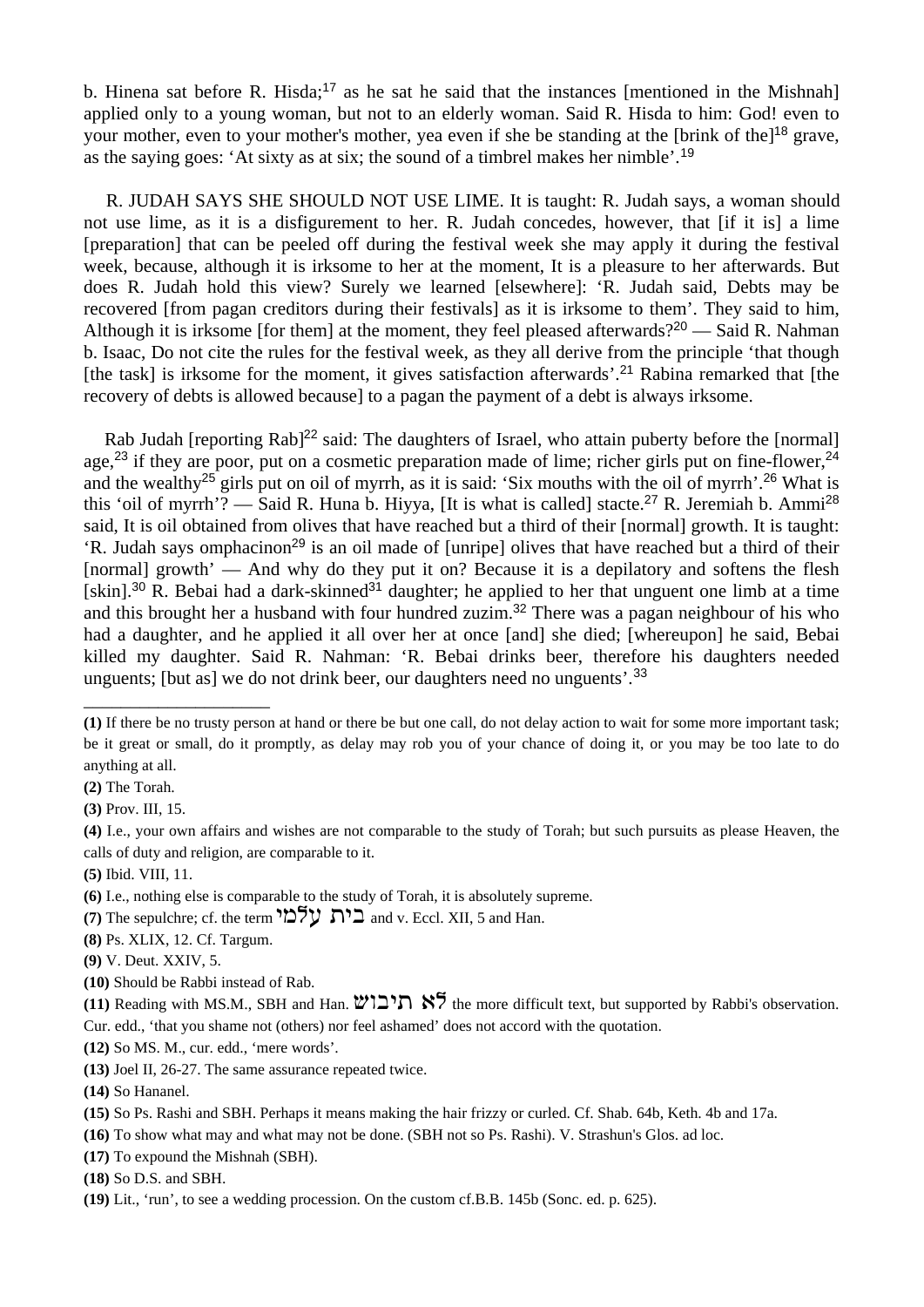**(20)** V. A.Z. 6b. The idea is to avoid any dealings with pagans

- **(21)** E.g., baking, cooking etc., troublesome at the moment but enjoyed later.
- **(22)** So Han.
- **(23)** Lit., 'years', the statutory age of twelve years and one day.
- **(24)** A cosmetic paste.
- **(25)** Lit., 'daughters of kings'. Cf. The Latin use of rex, reges for rich.
- **(26)** Esth. II, 12.
- **(27)** Latin stacta, oil of myrrh.
- **(28)** So D.S.; SBH and Meg. 13a read 'b. Abba'.
- **(29)** Latin omphacium, oil or juice of unripe olives or grapes.
- **(30)** Cf. Targum Sheni on Esth. II, 12.
- **(31)** So MS.M.
- **(32)** As a gift before marriage. Cf. B.B. 146a (Sonc. ed. p. 628).
- **(33)** Beer produces obesity and growth of hair (Rashi).

### **Talmud - Mas. Mo'ed Katan 10a**

 AN ORDINARY PERSON SEWS IN THE USUAL WAY. How do we define 'an ordinary person'? — At the school of R. Jannai they said, [It means] anyone who cannot draw a needleful

 during their festivals, as the means afforded them by the Jew may go to enhance the heathen celebrations. The settlement of a debt leaves the debtor with an easy mind. of stitches in one sweep. R. Jose b. Hainna said, [It means] anyone who cannot sew an even seam on the hem of his tunic.

 BUT A CRAFTSMAN MAY SEW A TUCK-STITCH. What is meant by sewing a 'tuck-stitch'? — R. Johanan said, [It means] 'overstepping'.<sup>1</sup> Rabbah b. Samuel said, [It means that the stiches resemble] dogs' teeth.<sup>2</sup>

 AND THE CORDS MAY BE INTERLACED IN BED-FRAMES. [R. JOSE SAYS THEY MAY ONLY BE TIGHTENED]. What is meant by 'interlacing' and what by 'tightening'? When R. Dimi came [from Palestine] he said that R. Hiyya b. Abba and R. Assi had different views on this, both reporting in the name of Hezekiah and R. Johanan. One said that 'interlacing' meant [interlacing] both the warp and the woof, and that 'tightening' meant putting in the warp without the woof;<sup>3</sup> while the other said that 'interlacing' meant putting in the warp without the woof, and tightening' meant that he may tighten a girth cord if it has become slack.

But this cannot be [correct], for R. Tahlifa<sup>4</sup> b. Saul taught: 'And all agreed that no cords may be let in afresh'. Now this is perfectly in accord with the one who says that the 'interlacing' [permitted in the Mishnah] means interlacing both the warp and the woof, and that the 'tightening' [that R. Jose permitted] means putting in the warp without the woof; hence R. Tahlifa could say: 'And all agreed that no cords may be let in afresh' — But, according to one who says that 'interlacing' means putting in the warp without the woof and that 'tightening' means that he may tighten a cord if it has become slack, [how do you explain R. Tahlifa b. Saul's statement? For,] if you say that interlacing the warp and the woof is forbidden, need one [at all state] that cords are not to be let in afresh? — This is a difficulty. Said R. Nahman b. Isaac to R. Hiyya b. Abin: Is there anybody who applies the term 'Interlacing' to inserting a warp without the woof? For surely we learned:<sup>5</sup> R. Meir says: A bed [frame] is not [subject to ritual defilement] until three warp spaces in it have been crossed? The fact is that when Rabin came [from Palestine] he said that all agree that 'interlacing' means interlacing the warp and woof; but where the difference arose was on the interpretation of 'tightening'; one Master held that the 'tightening' [that was permitted] was inserting the warp without the woof, and the other Master held [that what was allowed was] the tightening of a cord which has become slack. An objection was raised: Bed-frames may be interlaced [during the festival week] and needless to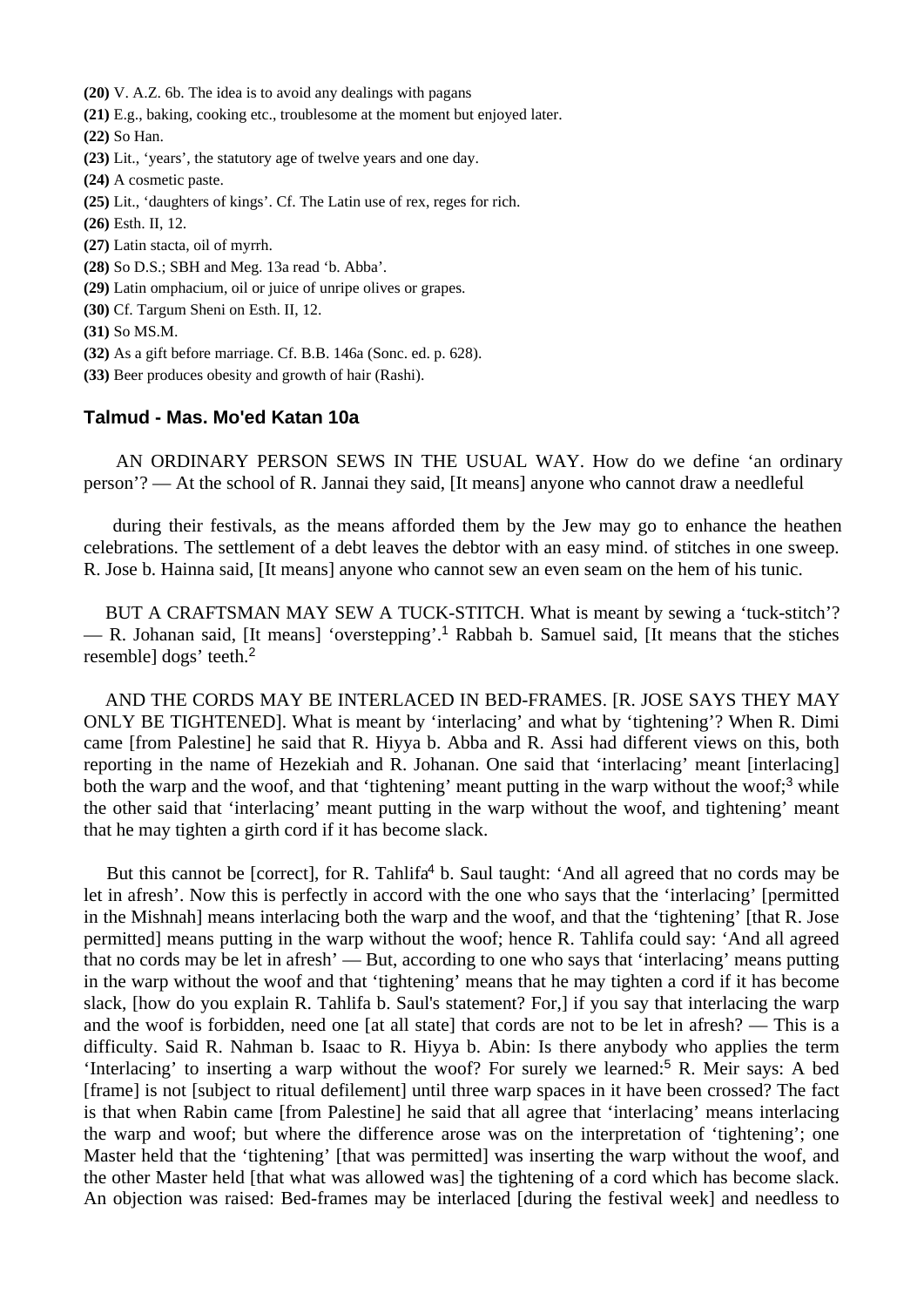say that they may be tightened: these are the words of R. Meir. R. Jose says: They may be tightened, but not interlaced and 'Some say'<sup>6</sup> that tightening may not be done at all — Now here [the several views are] perfectly [understandable] according to the one who says that by 'tightening' is meant 'inserting the warp without the woof', as then, 'Some' come and express their dissent [on that kind of mending]. But according to the one who says that by the 'tightening' [which is allowed] is meant that when a cord has become slack one may make it taut, then according to the view of 'Some' not even this [simple adjustment] is allowed! — Yes, indeed; because, since it is possible [temporarily] to fill [the sag] with bedclothes, we should not go to [further] exertion [during the festival week].

## MISHNAH. AN OVEN STOVE<sup>7</sup> OR MILL MAY BE SET UP [IN POSITION] DURING THE FESTIVAL [WEEK]; R. JUDAH SAYS, A PAIR OF MILLSTONES IS NOT TO BE COMPRESSED FOR THE FIRST TIME [IN THE FESTIVAL WEEK].

GEMARA. What is meant by 'compressing'? — Rab Judah said that [it means] chiselling<sup>8</sup> the millstones; R. Jehiel said, It means [fixing] an eye-hole.<sup>9</sup> An objection was raised: An oven or stove [or mill] may be set up in the festival [week], provided that the work is not entirely completed; these are the words of R. Eliezer; but the Sages say, It may even be finished off. R. Judah, speaking in his<sup>10</sup> name says: A new one may be set up and an old [mill] compressed, and 'Some'<sup>11</sup> say compressing may not be done at all. Now this accords well with the one who says that 'compressing' means scoring the mill [stones], hence this process is applicable in the case of an old mill; but according to the one who says that it means [fixing] an eye-hole, what fixing of an eye-hole does an old mill need?<sup>12</sup> — 1 may say, for instance, that it needs widening a little more. R. Huna [once] hearing someone scraping his millstones during the festival week said: ' Who is that? May he himself suffer desecration that desecrates the festival week!' He [evidently] held the view of 'Some say' [cited above]. R. Hama expounded:<sup>13</sup> 'One [may] scrape millstones during the festival [week]'. In the name of our Master<sup>14</sup> they said: One [may] trim the hoofs of the horse he rides or the ass he rides during the festival week;

\_\_\_\_\_\_\_\_\_\_\_\_\_\_\_\_\_\_\_\_

**(6)** Representing the view of R. Nathan the Babylonian. V. Hor., Sonc. ed. p. 104.

- **(8)** Scoring the grooves or scraping and removing the sediment of flour dust to make the two stones fit closely together.
- **(9)** Of the upper stone, the runner, through which the grain is poured in.
- **(10)** R. Eliezer's: he often cites R. Eliezer's views, which were stricter, as being of the Shammaite school.
- **(11)** R. Nathan the Babylonian. V. p. 54, n. 2.
- **(12)** Surely an old mill has an eye-hole already.
- **(13)** On a Sabbath within a month before the festival.
- **(14)** So Han. MS. M. and many texts, i.e., Rab, which is the correct reading (not R. Meir of cur. edd.).

#### **Talmud - Mas. Mo'ed Katan 10b**

but not those of the ass turning the mill.<sup>1</sup> Rab Judah<sup>2</sup> declared it permissible to trim the hoofs of the ass turning the mill or to set up the mill or build a mill, or to construct a base for the mill or build a horse stable. Rab<sup>3</sup> declared it permissible to curry horses and to construct a bed<sup>4</sup> or make a mattress-box.<sup>5</sup> Raba allowed bleeding of cattle during the festival week. Said Abaye to him: There is a Tanna who supports you: Cattle [may] be bled and no curative means are [to be] withheld from an

**<sup>(1)</sup>** Like a baste stitch, hot contiguous but in and out on either side of the material, alternatively.

**<sup>(2)</sup>** Irregular in form, or unevenly. Cf. n. 9. on the Mishnah, supra 8b, p. 43.

**<sup>(3)</sup>** I.e., putting in a cord or webbing in one direction only.

**<sup>(4)</sup>** MS.M.: Halafta.

**<sup>(5)</sup>** Kei. XVI, 1: 'Straight wooden frames, such as are used for litter or cradle, are not subject to ritual contamination until they are rubbed smooth with a fish-skin; R. Meir says, not (even then) until (the cords have been let in) and three spaces have been crossed by the woof cord'.

**<sup>(7)</sup>** Probably of clay.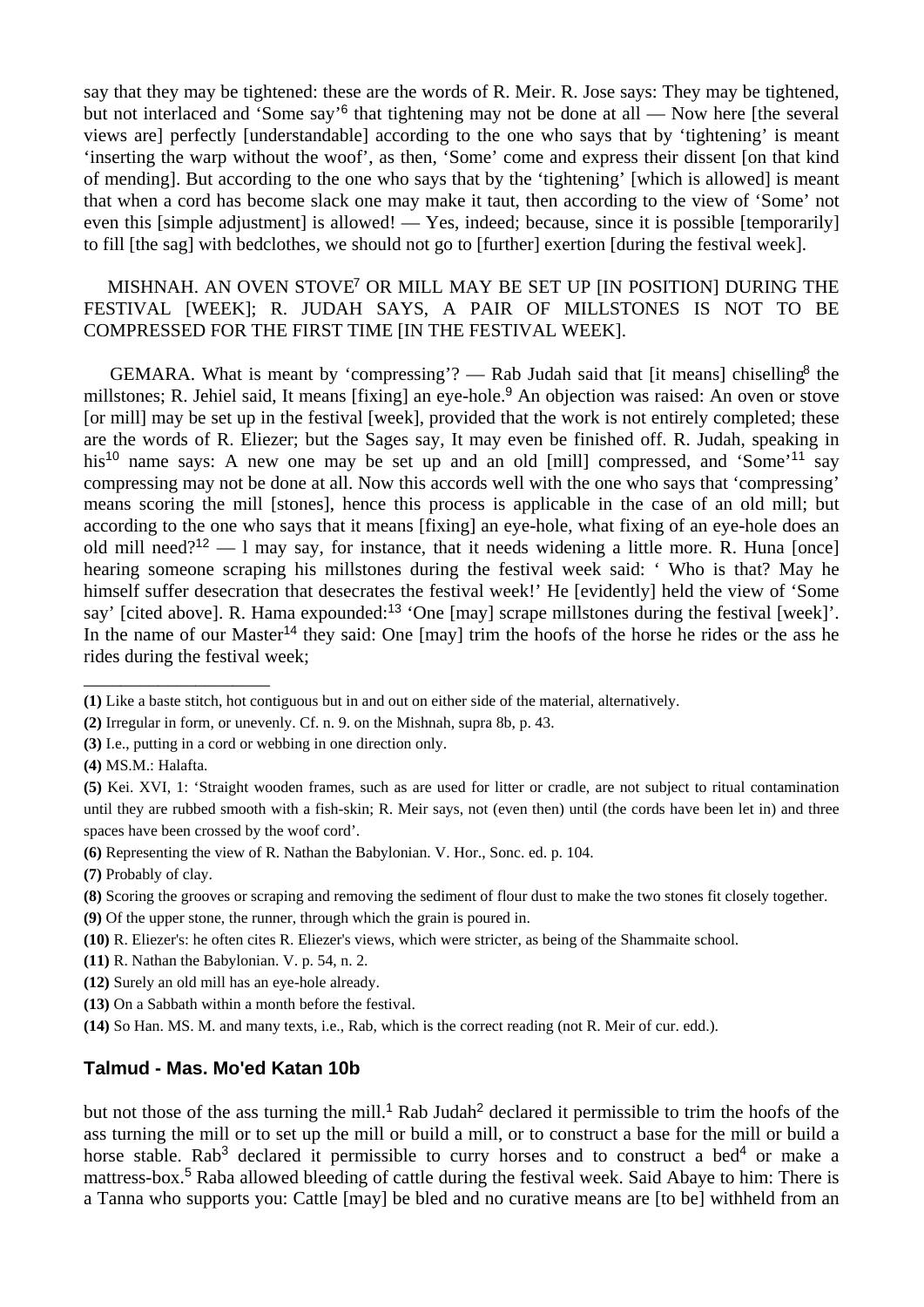animal during the festival week'. Raba allowed fulled clothes<sup>6</sup> to be rubbed.<sup>7</sup> On what ground? It is an ordinary unskilled process. Said R. Isaac b. Ammi, as citing R. Hisda: To pleat sleeve-ends<sup>8</sup> is forbidden; on what ground? Because that is a craftsman's process.

 Raba said: [With regard to] a man who levels up his ground, if it is to even [the slope of] the threshing floor<sup>9</sup> it is allowed; if merely to level the soil, it is forbidden. How can one tell? If he takes up heaped [soft] soil to heap on [soft] soil, or stiff soil to lay on stiff soil, it shows that [it is done] for [improving] the threshing floor; but if he takes up heaped [soft] soil and casts it on the stiff soil, this shows that it is for [improving] the ground.<sup>10</sup>

 Raba said: With regard to one who clears his field [of chips of wood], if it is for gathering [fire] wood, it is allowed; if for clearing the ground, it is forbidden. How can we tell? If he picks up the larger pieces and leaves the smaller, this shows that it is to gather [fire] wood; but if he picks up both large and small, this shows that it is to clear the field. Raba said also: With regard to one who opens [sluices] to let water run off into his field, if it be to get the fish,<sup>11</sup> it is permitted; if it is to water the soil, it is forbidden. How can we tell? If he opens two flood-gates one above<sup>12</sup> and another below,<sup>13</sup> this shows that it is for getting the fish; but if only one gate, it is [obviously] for watering the soil. Raba further said: With regard to one who trims his palm,<sup>14</sup> if it is for the [benefit of his] beasts it is allowed; but if for the [benefit of the] palm it is forbidden. How can we tell? If he trims one side only, this shows that it is for the beasts; if both one side and the other, it is for the [benefit of the] palm, and it is forbidden. And furthermore said Raba: Those [unripe] tauhla<sup>15</sup> dates one may pick, but to press them is not permitted. R. Papa remarked that as [if these are left] the worms get at them, they are on the same footing as a business deal<sup>16</sup> [the postponement of which] would entail loss.<sup>17</sup> and therefore may be [pressed during the festival week]. Raba also said: Any business transaction whatsoever is forbidden. R. Jose b. Abin said: And if there be a risk of loss, it is permitted. Rabina had some deal on hand which would have fetched six thousand zuzim;<sup>18</sup> he deferred the sale till after the festival and sold at twelve thousand. Rabina had advanced some money to the people living at Akra di-Shanutha.<sup>19</sup> He came to consult R. Ashi and said: 'What about going over to them just now [during the festival week]?' — Said R. Ashi to him: 'As they had ready cash just then which they might not have later, it is [practically] like a deal [the postponement of which] would entail loss, and [accordingly] is allowed'. It is also similarly taught with reference to heathens: One may go

**(5)** Stibadium or stibas (Greek) a pallet or mattress, a semicircular low seat for lounging. Cf. Pliny's Letters, V, 6.

- **(10)** Which means that he is simply working the field during the festival week.
- **(11)** When the water is run off.
- **(12)** The water that carries the fish into the next section.
- **(13)** To run off the upper water leaving the fish lower down in the shallows.
- **(14)** Removing the foliage and young shoots.

\_\_\_\_\_\_\_\_\_\_\_\_\_\_\_\_\_\_\_\_ **(1)** As not being so urgent.

**<sup>(2)</sup>** Of Pumbeditha, Rab's disciple.

**<sup>(3)</sup>** Readings vary.

**<sup>(4)</sup>** Latin, grabatus, a Macedonian article of furniture, a very low bedframe or couch. V. the references in Tosaf. s.v. Ps. Rashi takes it as meaning a crib.

<sup>(6) &</sup>lt;sup>1</sup>הובלי are fulled or carded sheets of cloth (from the Latin carminare) worn as a mantle or used as coverlets and tapestries. Cf. Suk. 10a, also Kel. XXIII, 4.

**<sup>(7)</sup>** Han. explains (in Arabic) as 'damping to be rubbed and twisted to make them soft (or pliable)'. V. B.M. Lewin, Otz. Hag. IV, Mashkin, II, no. 173.

**<sup>(8)</sup>** Reading hsh hc hruyhe. Lewin, op cit. Yom-tob p. 5, no. 164. Cf. Lat. manicatae tunicae. According to another reading רְימורי בירי, to 'pleat' or 'bleach' (with sulphur fumes or with scented perfume ingredients) mantles, birri (Jast. s.v.  $\mathbb{R}^3$ רא. According to Gaonic explanation (Lewin, Otz. Hag. IV, Yom-tob, p. 55, no. 164) as al-akmis (Arabic), Camisoles, shirt-tunics. Cf. Persian pirahan.

**<sup>(9)</sup>** Which was raised in the centre sloping outwards.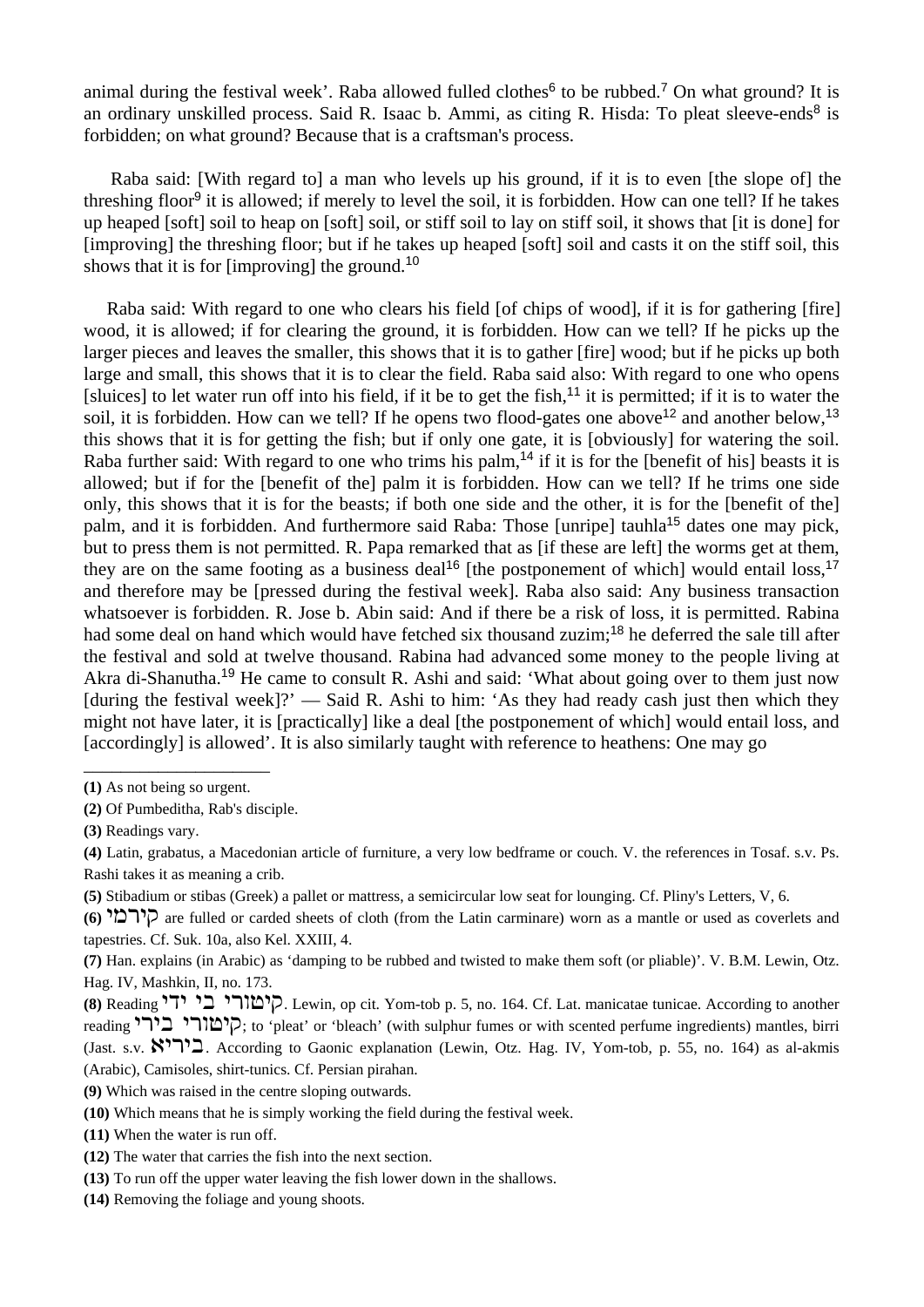**(15)** Syriac, Arabic, from Assyrian tuhallu (Brockelmann 70b) palmulla praematura. Cf. Hag. 15b.

**(16)** Lit., 'business transaction'.

- **(17)** Risk of a loss may be prevented during the festival week. V. supra, 2a, p. 3.
- **(18)** Same as (silver) denarii.
- **(19)** The foot of Shanwatha. V. Obermeyer L.B. 268. From B.M. 73b, (Sonc. ed. p. 425), we learn it was a deal in wine.

#### **Talmud - Mas. Mo'ed Katan 11a**

to a heathen fair and buy cattle, male and female slaves, houses, fields and vineyards, and draw up contracts and have them registered at their Registry Offices,<sup>1</sup> because it is [practically] like rescuing something of which they [the heathens] had got possession. Rab permitted R. Hiyya b. Ashi to mend basket-traps<sup>2</sup> during the festival week. What is the reason? — It is ordinary [unskilled] work; but [to mend] mesh-nets is forbidden. What is the reason? It is work of craftsmanship. Rab Judah allowed Ammi the ovenmaker to put up ovens and Rabbah b. Ashbi he allowed to plait sieves. But this cannot be [correct], as Rabbah b. Samuel learned: And all [authorities] are agreed that an oven may not be set up for the first time [during the festival week]! — There is no difficulty [here]: The former ruling obtains during the 'warm season'<sup>3</sup> while the latter ruling obtains in the 'rainy season'.<sup>4</sup>

 MISHNAH. A PARAPET MAY BE PUT ROUND A ROOF OR [A RAILING ROUND] A GALLERY ROUGHLY BUT NOT IN FINISHED STYLE.<sup>5</sup> PLASTER MAY BE SMEARED ON THE CREVICES<sup>6</sup> AND FLATTENED DOWN WITH A ROLLER.<sup>7</sup> WITH HAND OR FOOT, BUT NOT WITH RAMMING TOOLS.<sup>8</sup> PIVOTS AND SOCKETS,<sup>9</sup> LINTELS, LATCHES,<sup>10</sup> BOLT-LOCKS AND DOOR-HANDLES<sup>10</sup> THAT HAVE GIVEN WAY MAY BE REPAIRED DURING THE FESTIVAL [WEEK], ONLY THEY MUST NOT BE LEFT PURPOSELY FOR THE FESTIVAL [WEEK]; AND ALL PRESERVES THAT MAY BE EATABLE IN THE FESTIVAL [WEEK] ONE MAY PUT IN PICKLE.

 GEMARA. What, for instance, is meant by putting up a parapet or railing 'roughly'? — R. Joseph explained: [Something like a fence of] palm-leaves and daphne-stakes.<sup>11</sup> A Tanna taught: One may pile up rubble without daubing with clay. PLASTER MAY BE SMEARED ON THE CREVICES AND FLATTENED DOWN WITH A ROLLER, WITH HAND OR FOOT, BUT NOT WITH RAMMING TOOLS. Now, if you say it is allowed to flatten down with a roller, need one [be told] 'with hand or foot'? — What it means is: One may smear [plaster on] the crevices and flatten down as with a roller, by hand or foot, but not with ramming-tools.

 PIVOTS AND SOCKETS, LINTELS, LATCHES, BOLT-LOCKS AND DOOR-HANDLES THAT HAVE GIVEN WAY MAY BE REPAIRED DURING THE FESTIVAL [WEEK]. Some contrasted this with [the following]: 'Up to his days,<sup>12</sup> the hammer was beating in Jerusalem during the festival [week]  $\ldots$ , [that is], 'up to his days', but not thereafter!<sup>13</sup> — [Said R. Huna]<sup>14</sup> that is not difficult [to explain]; the reference there is to the smith's [hammer],<sup>15</sup> while here [the tool allowed] is the joiner's [mallet].<sup>16</sup> R. Hisda demurred to this [explanation] as according to this some will say that a loud din is forbidden, [but] a faint sound is allowed. No, said R. Hisda, it is not difficult [to explain]: One [the tool allowed here] is the bill-hook<sup>17</sup> and the other [which is not allowed] is an adze.<sup>18</sup> R. Papa said that in one statement we have the [older view held] before the restriction [had been introduced] and in the other the [later] view held after the restriction [was introduced]. R. Ashi said that one [Mishnah] expresses R. Judah's view<sup>19</sup> and the other R. Jose's; for R. Isaac b. Abdimi said: 'Who may be the [anonymous] Tanna that [holds] that work must be done in a different way from the ordinary<sup>20</sup> [in working] during the festival [week] even where its [postponement would entail] loss? Not R. Jose'.<sup>21</sup> Rabina said, Whose ruling do we follow nowadays when we raise the pivot-cups<sup>22</sup> of the doors during the festival week? — R. Jose's. AND ALL PRESERVES THAT MAY BE EATABLE IN THE FESTIVAL [WEEK] ONE MAY PUT IN PICKLE. On Baditha Luba,<sup>23</sup> everybody engaged in fishing and they brought in fish,<sup>24</sup> and Raba allowed to put them in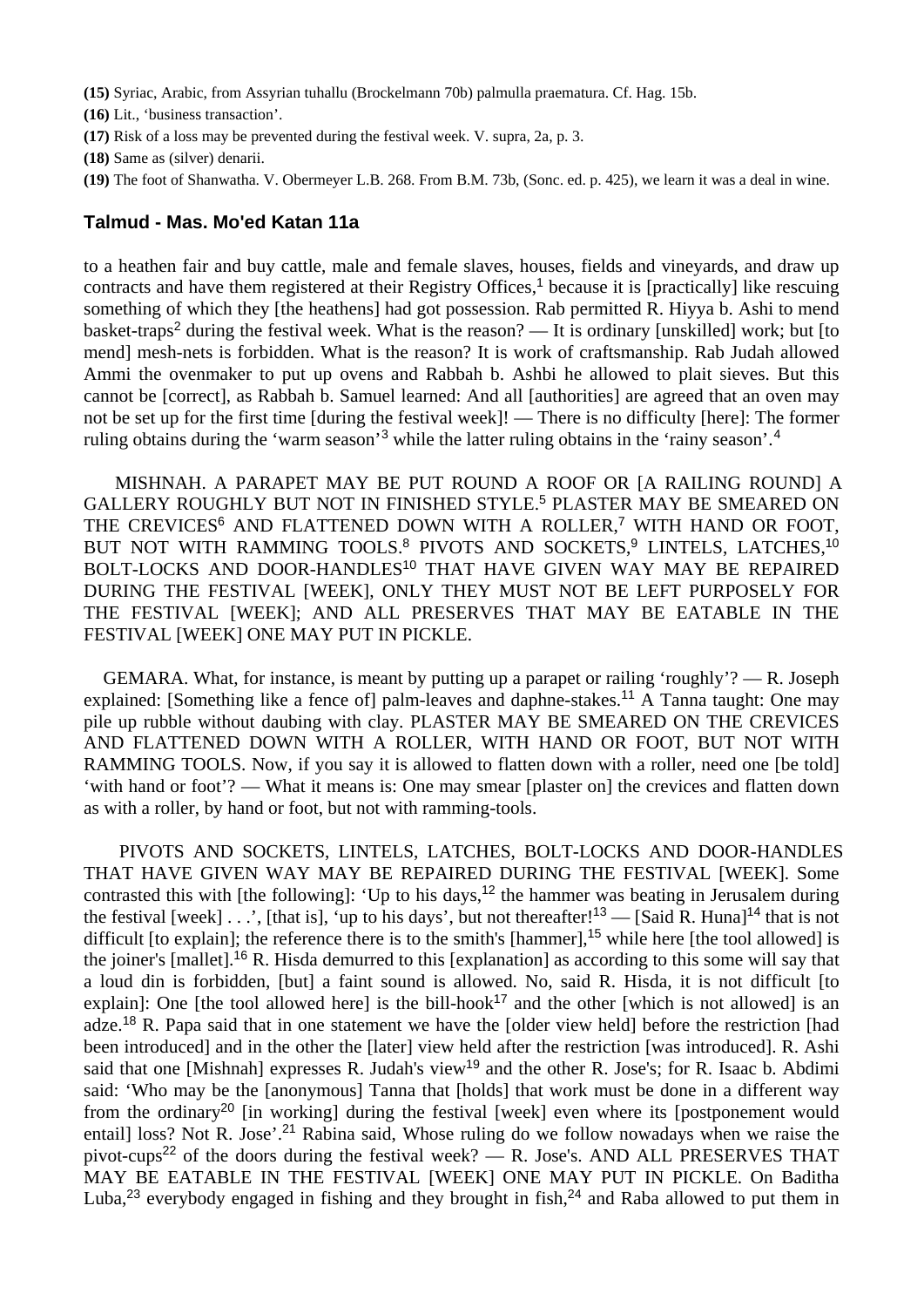salt. Said Abaye to him: But [why]? We learned: PRESERVES THAT MAY BE EATABLE IN THE FESTIVAL [WEEK] ONE MAY PUT IN PICKLE? — Said he [Raba] to him, Since they brought them home with the intention of eating them and if they leave them [uneaten] they will be spoilt, it is similar to [a case of] business that might be lost and is therefore permitted.<sup>25</sup> And some say that Raba [actually] allowed them to him, But surely we learned: PRESERVES THAT MAY BE EATABLE go fishing,<sup>26</sup> fetch the fish home and put them in salt. Said Abaye to IN THE FESTIVAL [WEEK] ONE MAY PUT IN PICKLE! — Said he [Raba] to him, These may be eaten [also] by means of 'pressing', as was the case with Samuel when they applied pressure [to the fish in salt] sixty times<sup>27</sup> and he ate [thereof]. When Raba [himself] once happened to be at the house of the Exilarch,<sup>28</sup> they prepared for him [a dish of fish] pressed sixty times and he ate it. Rab was [on a festival week] once at Bar-Shappir<sup>29</sup> [Perissabora?] where they put before him some kind of fish [which was] a third boiled, a third salted and a third broiled. Rab said, Adda the fisherman told me that a fish is at its best when it is about to turn putrid. Rab also said this, Adda the fisherman told me: Broil the fish with his brother [salt], plunge it into its father [water], eat it with its son [sauce] and drink after it its father [water]. This too Rab said: Adda the fisherman told me: [After eating] fish, cress and milk occupy your body, don't occupy your couch.<sup>30</sup> And furthermore said Rab, Adda the fisherman told the: [After] fish, cress and milk drink [rather] water, not mead;<sup>31</sup> mead and not wine. [

\_\_\_\_\_\_\_\_\_\_\_\_\_\_\_\_\_\_\_\_

**(3)** Passover time, when the clay very soon dries and the oven may be used forthwith.

**(4)** At the time of Tabernacles, when the rain delays its use, hence the work is untimely during the festival week.

**(5)** Lit., 'the work of an ordinary man but not that of a craftsman'.

**(6)** On the roof, which was flat and sloping slightly towards the edges to allow the rain to run off'. Cf. Bez. 9a.

**(7)** A leveller, so called because of its round shape. It was made of a piece of round log with a long handle fixed at right angles, by which it was drawn to and fro, like our broom. Sometimes it was a flat stone with the edges rounded on moved in a circular motion by a long handle. V. Rashi, Mak. 7a, (Sonc. ed. p. 38).

**(8)** Pressing tools; Roman pavicula.

**(9)** The doors of the ancients did not hang on hinges, but turned on wedgeshaped pins which fitted into a hollow, or metal ring fixed into the threshold and lintel. V. Krauss, T.A. I, 36ff

- **(10)** All made of wood. Cf. 'Er. 101a.
- **(11)** Like a hurdle or hedge fixed temporarily. Daphne is a dwarf shrub often used for hedges.

**(12)** Referring to the High Priest, John Hyrcanus I, one of the Maccabean princes. Cf. Sot. 17a.

**(13)** Whereas here the Mishnah permits its use!

**(14)** So MS.M.

- **(15)** Publicly plied in the forge.
- **(16)** Privately, in the house.
- **(17)** A gardener's tool for a piece of joinery.
- **(18)** The regular artisan's tool.
- **(19)** I.e., the stricter view, as he forbids exertion and only allows it where loss is threatened. Cf. supra 2a, p. 3.

**(20)** E.g., by using an improvised tool, or be satisfied with a temporary adjustment.

**(21)** V. infra 11a and 12a.

**(22)** Or the cavity which receives the bolt. Cf. Ar. Compl. s.v. VI, 161b. There are different readings.

**(23)** htck t,hsc i.e., the canal Baditha near Luba on the northern Euphrates, v. Obermeyer, p. 311.]

**(24)** The time of flood in Mesopotamia is between March and May and there was therefore at Passover-time a plentiful supply of fish in the streams.

**(25)** Cf. supra 10b for Raba's view in regard to merchandise, as modified by R. Jose b. Abin.

**(26)** Ab initio, or to purchase fish, i.e., to take advantage of the opportunity.

**(27)** Sixty is a Babylonian unit, e.g., sixty minutes an hour, a minute sixty seconds etc. and is used often as conventionally as here for 'ever so many times'.

**(28)** Resh Galutha. The official head of the Jewish community in Babylon, an office held in succession by descendants of the royal house of David, and recognized by the Government. It was, in this distance, either Mar Huna III or Abba son

**<sup>(1)</sup>** Archives.

**<sup>(2)</sup>** For fish or fowl.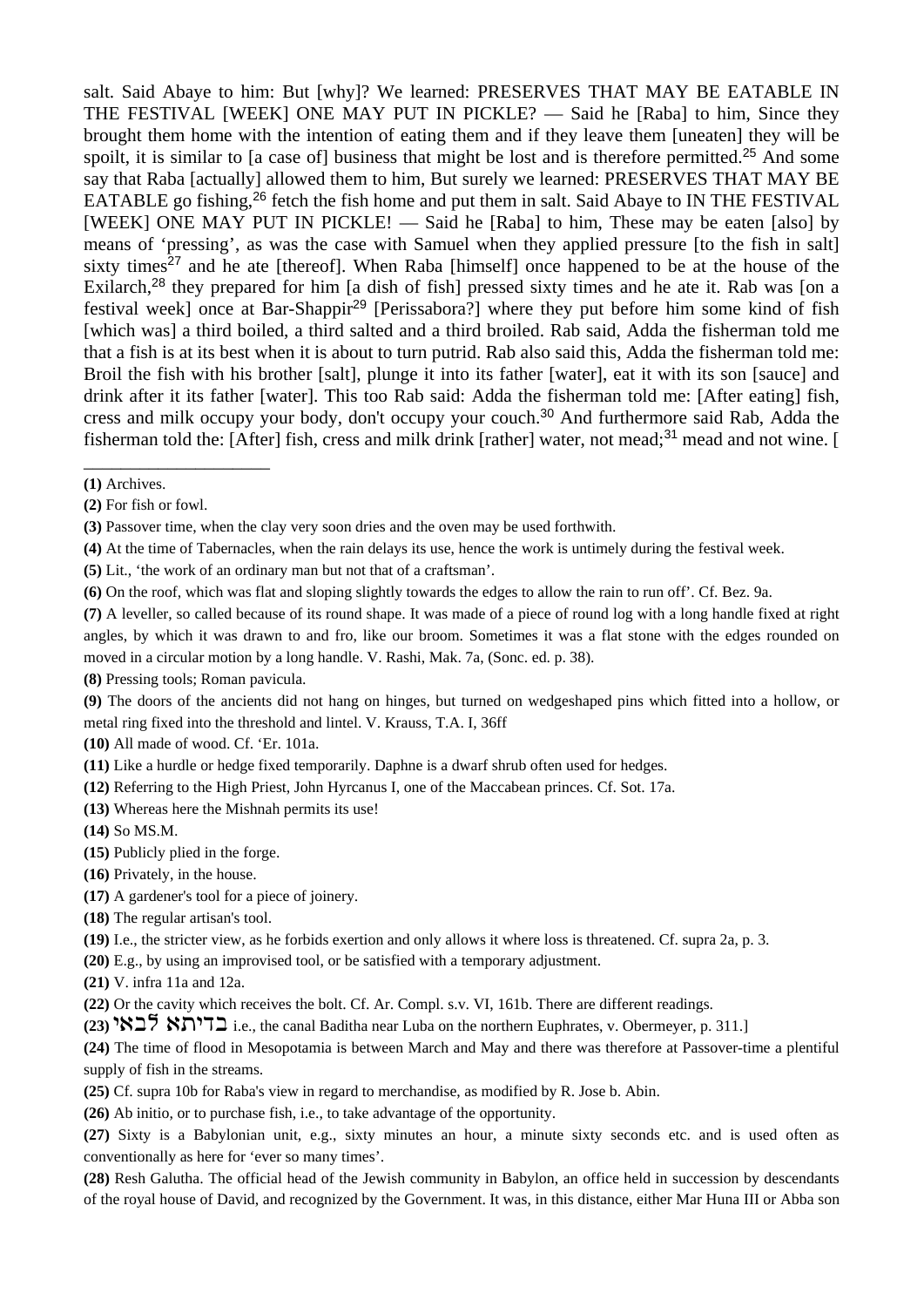of Mar 'Ukban III, to both of whom Raba was official adviser on religious matters. V. W. Bacher's article, Jew. Encycl. V, 289, s.v. Exilarch.

- **(29)** MS.M. Piruz-Shabur = Perisaboras was however rebuilt and so named later by Sapor II. Cf. Obermeyer p. 226.
- **(30)** I.e., move about and do not lie down to sleep.

**(31)** A fermented beverage made of dates used in Babylon.

#### **Talmud - Mas. Mo'ed Katan 11b**

#### CHAPTER I I

MISHNAH. IF ONE HAD [ALREADY] TURNED HIS OLIVES<sup>1</sup> WHEN MOURNING<sup>2</sup> OR SOME HINDRANCE BEFELL HIM, OR WORKMEN DISAPPOINTED HIM, HE MAY [DURING THE FESTIVAL WEEK] PUT ON THE BEAM FOR THE FIRST TIME AND LEAVE IT [THUS] UNTIL AFTER THE FESTIVAL; THESE ARE THE WORDS OF R. JUDAH. R. JOSE SAYS, HE MAY DRAW OFF [THE OIL] AND COMPLETE THE PROCESS<sup>3</sup> AND BUNG<sup>4</sup> [THE JARS] IN HIS USUAL WAY [DURING THE FESTIVAL WEEK].

GEMARA. The Mishnah begins with mourning and finally [only] deals with the festival [week]!<sup>5</sup> — Said R. Shisha<sup>6</sup> son of Idi: This implies that things one is permitted [to do] during the festival [week] are forbidden him during [the week of] his mourning.<sup>7</sup> R. Ashi says, [Not so], this wording is cast in the form of, 'No need to say'  $\ldots$ ,<sup>8</sup> no need to say [that he may put on the beam for the first time] during [the week of] his mourning when [the restriction on work] is but rabbinical, but even during the festival [week], when [work] is restricted on Scriptural grounds, the Rabbis still permit it where loss is involved.

It was taught<sup>9</sup> in the sense of R. Shisha son of Idi: These are the things they may do for the mourner during his [week of] mourning: If his olives had been turned they may put on for him [the beam for the first time], or if his wine [cask] is to be bunged, or his flax is to be lifted from the retting, or his wool is to be lifted from the dye-bath; and they may be sprinkle his field<sup>10</sup> for him when his turn for water-rights arrives. R. Judah says they may even sow for him the ploughed field or the field awaiting a flax-crop. Said they [the Rabbis] to him: [Not so], if the field is not sowed in the early season it could be sowed in the latter season and if It cannot be sowed with flax let it be sowed with some other kind [of crop].<sup>11</sup> Rabban Simeon b. Gamaliel says, If his olives had been turned and there is no skilled worker save himself, or his cask is [ready] for bunging and there is no skilled worker save himself, or his flax is [ready] for lifting from the retting or his wool for lifting from the dye-bath and there is no skilled worker save himself, such a one may perform [his task] behind closed doors. Furthermore, said Rabban Gamaliel, if he is a skilled worker engaged in the service of the public, or a hairdresser or a bath-attendant in the service of the public, and the Festival is close at hand and there is no skilled worker save him, such a one may do the work. Farmkeepers,<sup>12</sup> tenant-farmers<sup>13</sup> and contractors of labour may have others doing work for them.<sup>14</sup> Ass-drivers, camel-drivers and bargemen may not work;<sup>15</sup> but if they were [already] engaged on the job or were [just then] in the hire of others, they [themselves] may do their work.<sup>14</sup> A daily worker<sup>16</sup> may not work, even in another town.<sup>17</sup> One who has others' work in hand,<sup>18</sup> even if it is a contract job,<sup>19</sup> he may not do it. [You say,]' Even if it is a contract job', [which implies] and all the less so if it is not a contract job. On the contrary, a contract job is like his own [work]!<sup>20</sup> Rather, whether it is a contract job or not a contract job he may not do it. If his work<sup>21</sup> was placed in the hand of others, they may not do it in his own house, but in another house they may do it.

Marion the son of Rabin and Mar the son of R. Aha the son of Raba had a yoke of oxen<sup>22</sup> between them, when a misfortune<sup>23</sup> befell Mar the son of R. Aha the son of Raba; he broke up the team [and did not send his animal to work]. Said R. Ashi, A great man like Mar the son of R. Aha acting in such a manner! Granted that he minds not his own loss [of earning], is he not concerned about the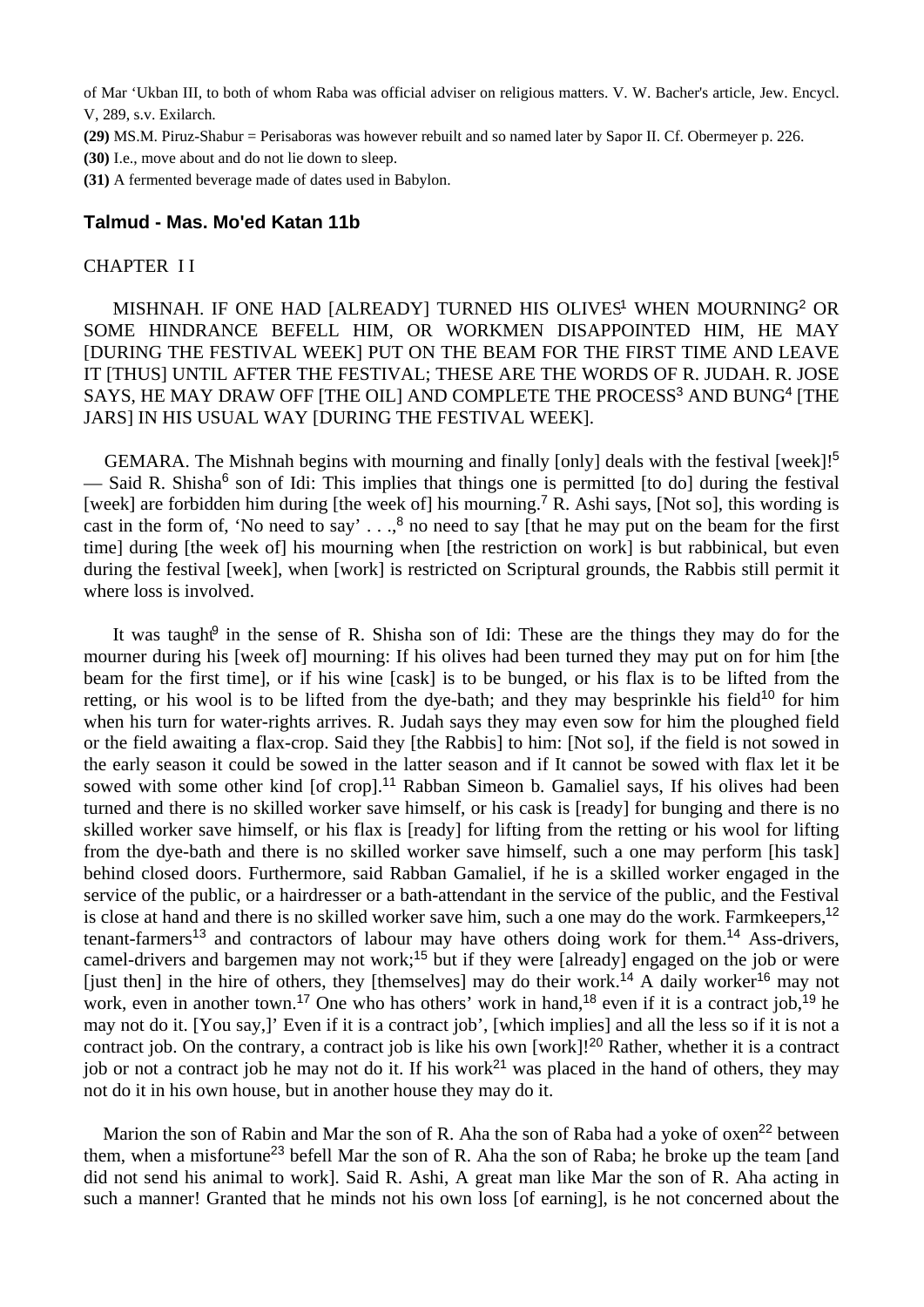loss [caused] to others? Surely it is taught: 'But if they were [already] engaged [on the job] or were [just then] in the hire of others, these may do their work'?<sup>24</sup> — He [Mar] however held the view that [the case of] a prominent man is different.<sup>25</sup>

**(3)** Of a second or third pressing, etc.

\_\_\_\_\_\_\_\_\_\_\_\_\_\_\_\_\_\_\_\_

- **(4)** Omitted in most texts as rather more applicable to the next case, that of wine.
- **(5)** Without stating how to proceed in the case of mourning.
- **(6)** Var. lec. Shesheth.

**(7)** Namely, that the permission to do those things now was granted only in connection with the festival week, but not during the week of mourning.

- **(8)** 'No need to say only this . . . but even that' may or may not be done.
- **(9)** Cf. Sem. II, 2-5, and J.M.K. II, 1 (81a).
- **(10)** Sem. has 'besprinkle for him a white field' and J.M.K. has 'irrigate for him a languid field'.
- **(11)** Abstention would thus involve no loss.

**(12)** Gardeners or metayers who receive from the owner of the field or orchard a certain proportion of the produce for their labour.

- **(13)** Who pay a fixed annual rent in money or in kind.
- **(14)** While in mourning, as their abstention means a loss to the workers besides the mourners themselves.
- **(15)** Either drive the animal or let it out on hire just then.
- **(16)** I.e., on a day to day employment.
- **(17)** Where he is not known. [Since according to the law he may withdraw during any part of the day, v. B.K. 116a.]
- **(18)** I.e., he does the work at home.
- **(19)** I.e., he is paid by piece and not by day.
- **(20)** And therefore should be forbidden.
- **(21)** Here the quotation is resumed.
- **(22)** Gemella. A pair of oxen owned in partnership which they let on hire to farmers.

**(23)** A bereavement.

**(24)** In the Baraitha cited above, with a slight variation in the order to suit the case.

**(25)** I.e., he was not unaware of the ruling in the Baraitha, but felt that a man of his status (and maybe, his partner too) should be stricter in the application of the law. Cf. Bez. II, 6; 22b; Shab. 51a.

# **Talmud - Mas. Mo'ed Katan 12a**

Samuel said: '[If non-Jews] take work on contract they may not [work for a Jew]<sup>1</sup> within the [limits] of the Sabbath] boundary;<sup>2</sup> but outside the boundary they may'. Said R. Papa, Even outside the boundary we do not say [they may] save where there is no town in the Vicinity; but where there is a town near by, it is forbidden. Said R. Mesharshaya: And even if there be not a town close by we [still] do not say [they may carry on the work] save on Sabbaths and festivals when there are not frequent [Jewish] passers-by, but during the festival week when people are often passing to and from the place it is forbidden. Mar Zutra son of R. Nahman had a mansion erected for himself by [non Jewish] contractor [builders] outside the boundary.<sup>3</sup> R. Safra and R. Huna b. Hinena happened to come thither and did not enter his house; and some report that he [R. Nahman] himself did not enter the building. But did not Samuel say that con tractors may not carry on their work within the boundary, but outside the boundary they may? — [The case of] a prominent man is different. Some say [his servant]<sup>4</sup> had assisted then with straw. R. Hama allowed the Exilarch's table-stewards to do their work<sup>5</sup> during the festival week; he said that as they received no remuneration they only intend to benefit him<sup>6</sup> which concerns us nought.

 Our Rabbis taught: Contracts may be made during the festival [week for work] to be executed after the festival [week]; but [to do it] during the festival [week] is forbidden. The general principle

**<sup>(1)</sup>** For maturing before pressing (or milling).

**<sup>(2)</sup>** For the death of a parent, wife, child, brother or sister.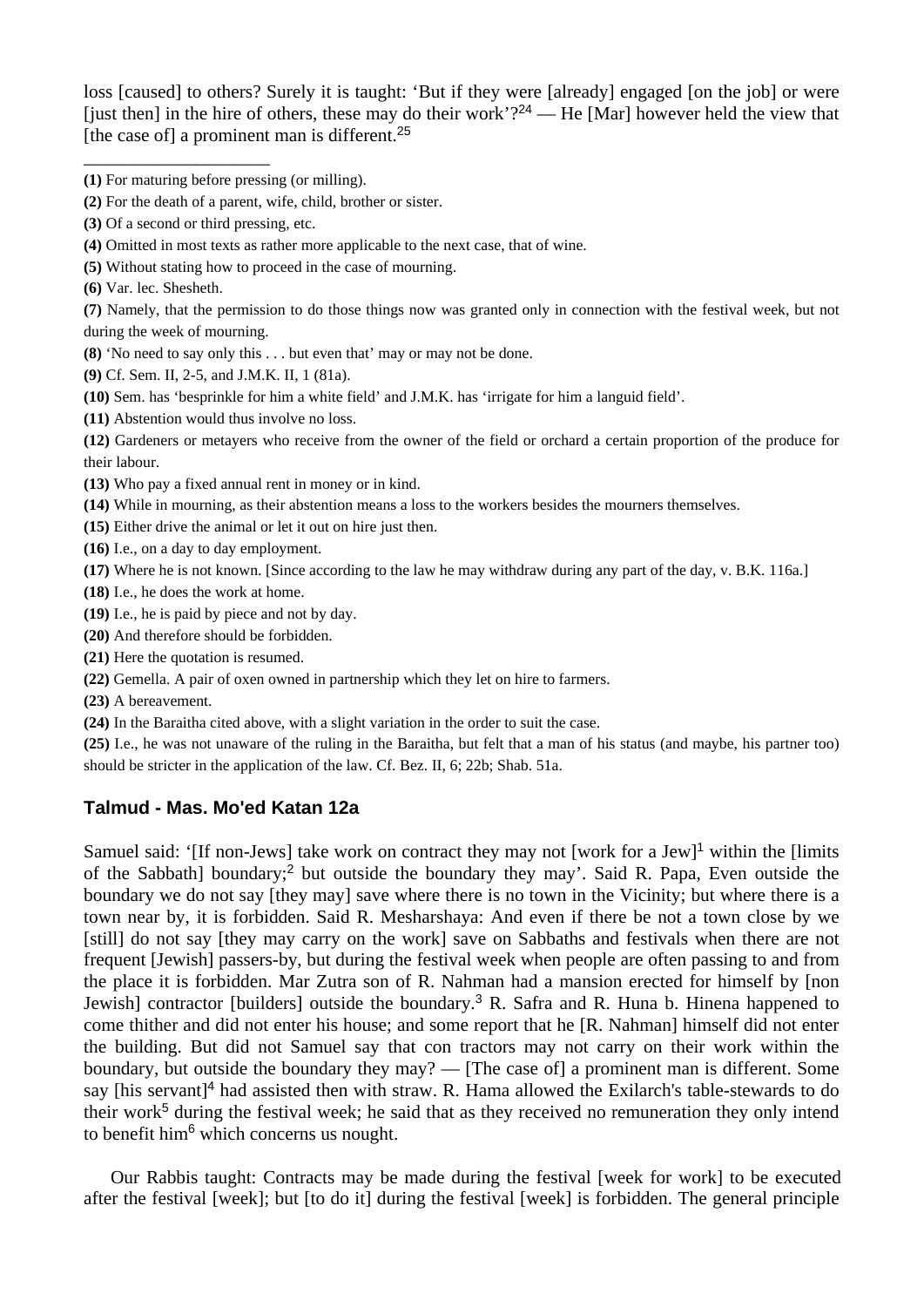on this point is that whatever one may do himself he may tell a non-Jew to do; and what he himself may not do, he may not tell a non-Jew to do. Another [Baraitha] taught: Contracts may be made during the festival [week] to be executed after the festival [week], only that one should not measure, weigh or count [quantities] after the manner in which this is done on an ordinary day.

 Our Rabbis taught: One may not bring a sire to mate during the festival week. Similarly, a 'first-born, sire should not<sup>7</sup> be [used to] mate,<sup>8</sup> nor a votive beast that has become disqualified.<sup>9</sup> Another [Baraitha] taught: They may not bring a sire to mate during the festival week. R. Judah says, Where an ass is hankering [for the male] they may bring her the jackass to mate lest she become chilled. All other beasts are [merely] brought into the stalls.<sup>10</sup>

Our Rabbis taught: Sheep may not be turned out to graze in a hurdled enclosure<sup>11</sup> on Sabbaths, festivals, or in the festival week, but if they come [and do it] of their own accord,<sup>12</sup> it is allowed; and they may not be assisted [to it]. Nor may a watchman be assigned [to the shepherds] to move the sheep about.<sup>13</sup> If [the herdsman was] engaged by the week, month, year or septennate, assistance may be given to these<sup>14</sup> and a watch may be assigned to them to move the sheep about. Rabbi<sup>15</sup> says, [This may be done] on the Sabbath by way of favour, on the festival for meals and during thee festival [week] for payment. R. Joseph stated that the law is according to Rabbi.

 MISHNAH. LIKEWISE IF ONE HAD HIS WINE [ALREADY] RUN INTO THE CISTERN THEN MOURNING BEFELL HIM, OR [SOME OTHER] HINDRANCE, OR WORKMEN DISAPPOINTED HIM, HE MAY DRAW OFF [THE WINE], COMPLETE THE PROCESS AND BUNG [THE CASKS] IN HIS USUAL WAY: THESE ARE THE WORDS OF R. JOSE; R. JUDAH SAYS, HE [MERELY] COVERS [THE CISTERN] WITH SHINGLES TO PREVENT IT TURNING SOUR.

 GEMARA. [LIKEWISE IF ONE HAD etc.] And this [wine clause] is necessary. Because, if [the Tanna] had told us the first [clause alone], we might have argued that only in that case did R. Jose say [he may complete the process] as the loss on oil is considerable, whereas in the case of wine, where the loss is not much, one might presume that he concurred with the [stricter] view of R. Judah. And if [the Tanna] had told us the latter [clause alone], we might have argued that only in this case [of wine] did R. Judah say [he may not do more], whereas in that [former case of oil], one might presume that he concurred with thee more [lenient] view of R. Jose: [therefore] it was necessary [to enunciate both clauses]. Said R. Isaac b. Abba,<sup>16</sup> Who is the Tanna who requires that work [if done] should be done with a difference during the festival [week] where loss is threatened? It is not R. Jose.<sup>17</sup> R. Joseph said, The halachah is according to R. Jose.

Some [scholars] asked of R. Nahman b. Isaac: Is it permitted to coat a mead-cask [with resin]<sup>18</sup> in the festival week? — Said he to them: Sinai<sup>19</sup> stated that the halachah is according to R. Jose. Supposing that R. Jose said [one may] in the case of wine, [does it follow] that he said [that one may] also in the case of mead? — [Indeed,] for what is the reason [that he allows] in the case of wine? [It is] because the loss on it is considerable; it is also considerable In the case of mead, as Abaye said, Mater<sup>20</sup> told me: 'Better a coated cask of Six se'ahs than an uncoated cask of eight se'ahs'.<sup>21</sup>

R. Hama b. Guria citing Rab said: The halachoth<sup>22</sup> appertaining to the festival [week] are like the halachoth regulating the dealings with Kuthites.<sup>23</sup> What is the legal import [of this dictum]? — Said R. Daniel son of R. Ketina, It is to say that they are 'sterile'<sup>24</sup> [regulations] and communicate nought<sup>25</sup> to each other, as [for instance] Samuel said that they  $\lfloor \text{may} \rfloor$  coat a jug with pitch but may not coat a cask; while R. Dimi of Nehardea said that they [may] coat a cask with pitch but they may not coat a jug; one master being solicitous to avert loss,<sup>26</sup> the other master being solicitous to avoid exertion<sup>27</sup> [during the festival week]. Said Abaye, We have it as tradition<sup>28</sup> that the halachoth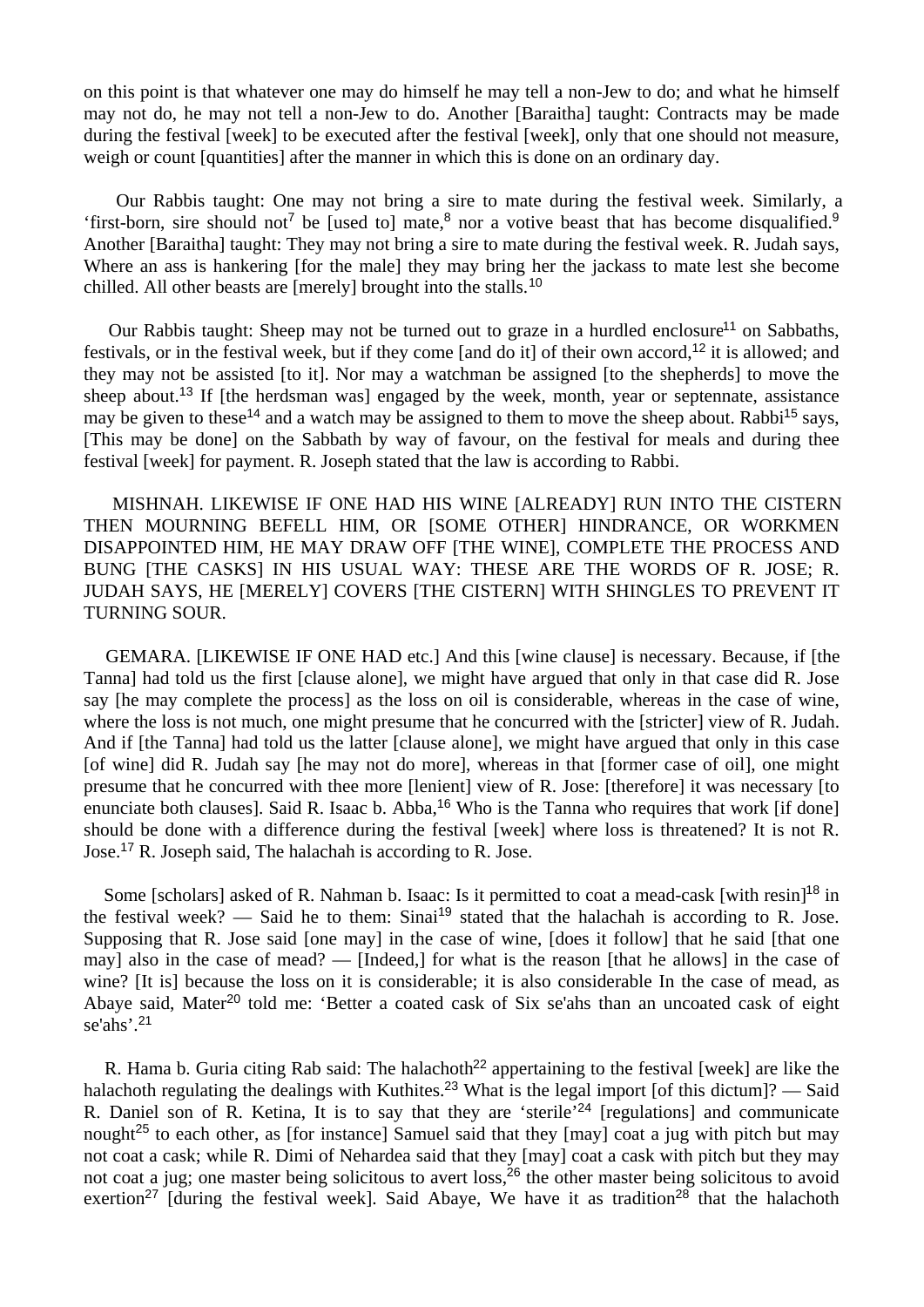appertaining to the festival [week] are like the halachoth appertaining to the Sabbath:

- **(1)** People might say that they were given the work on the Sabbath.
- **(2)** On a Sabbath or Festival (Rash). V. however, Asheri.
- **(3)** On a Sabbath or a Festival.

\_\_\_\_\_\_\_\_\_\_\_\_\_\_\_\_\_\_\_\_

**(4)** Han. and other texts.

**(5)** He allowed these non-Jewish servants to mend or improvise extra tables for the guests of the Exilarch. R. Hama is mentioned with Mar zutra in B.B. 7a.

**(6)** By working for the Exilarch during the festival week.

**(7)** At any time. Cf Tosef. M.K. II.

**(8)** 'Firstborn' males of 'clean' animals are from birth dedicated to the altar and as such claimed by the priest (v. Num. XVIII, 15, 17). These may not be worked, nor shorn for fleece, nor milked (v. Deut. XV, 19-20). Cf. Mak. 22a, (Sonc. ed. p. 155) and Bek. 15a.

**(9)** Having become blemished, it is unfit for the altar and may be redeemed for ordinary slaughter but not for any other use. V. Bek. 15b.

**(10)** To mate without assistance.

**(11)** To manure the field.

**(12)** I.e., if the non.jewish herdsmen drive the cattle into the field without any Instruction or request from the owner of the field.

**(13)** I.e., to use means whereby to expedite the discharge of excrements of the flock on the spot to be manured. V. Jast.  $_{\rm s.v.}$  נער. II.

**(14)** As these non-jewish herdsmen carry out their own work according to undertaking.

**(15)** J. Sheb. III, 3 reads here Rabban Simeon b. Gamaliel, besides other variations. Also cf. Tosef. Sheb. end of Chapter li and Tosef. Shab. XVIII, 16.

**(16)** It is Isaac b. Abdimi on 11b.

**(17)** Since R. Jose holds that he can complete the process in the usual way.

**(18)** Or pitch, to make it air-tight. V. A.Z. 33a (Sonc. ed. p. 162). Han. takes it as sealing the stopper, by smearing it over with clay or pitch to prevent the wine or mead becoming vapid. The mead made from the syrup of dates was a Babylonian beverage, cf. Pes. 107a and 113b.

**(19)** A complimentary appellation of R. Joseph as an eminent authority on the body of Baraitha-comments (on the Mishnah), in contrast to Rabbah b. Nahmani, his great contemporary and predecessor as Principal of the Academy at Pumbeditha, who was called 'Uprooter of Mountains', a title descriptive of his method of acute analysis. V. Ber. 64a and Hor. 14a, (Sonc. ed. p. 105).

**(20)** Abaye was a posthumous child and his mother died in childbirth. He was brought up by a foster mother whose instructive sayings he frequently quotes as here. V. Kid. 31b.

**(21)** A se'ah is about two and a third gallons.

**(22)** Traditional rules of practice.

**(23)** The Samaritans who, when friendly, were treated as observant Jews, and when hostile and making common cause with the heathens in persecuting Jews and jeering at their religious practices, were treated as heathens. The attitude towards them, therefore, varied from time to time, according to circumstances.

**(24)** Some texts have  $\prod_{i=1}^{n} \mathbf{y}$  'tethered', i.e., inapplicable as 'rules in practice' owing to their frequent variability.

**(25)** Serving no purpose as definite instances from which to argue any definite principle.

**(26)** There is more loss involved in neglecting a cask than a jug, which is much smaller.

**(27)** The exertion entailed in coating a cask is greater than with a jug.

**(28)** Abaye often uses that expression.

## **Talmud - Mas. Mo'ed Katan 12b**

some acts involve no penalty, though forbidden,<sup>1</sup> while other acts are allowed ab initio.

 R. Huna had his harvest reaped during the festival [week], whereupon Rabbah put an objection to R. Huna [from the following]: They may mill flour during the festival [week] for the requirements of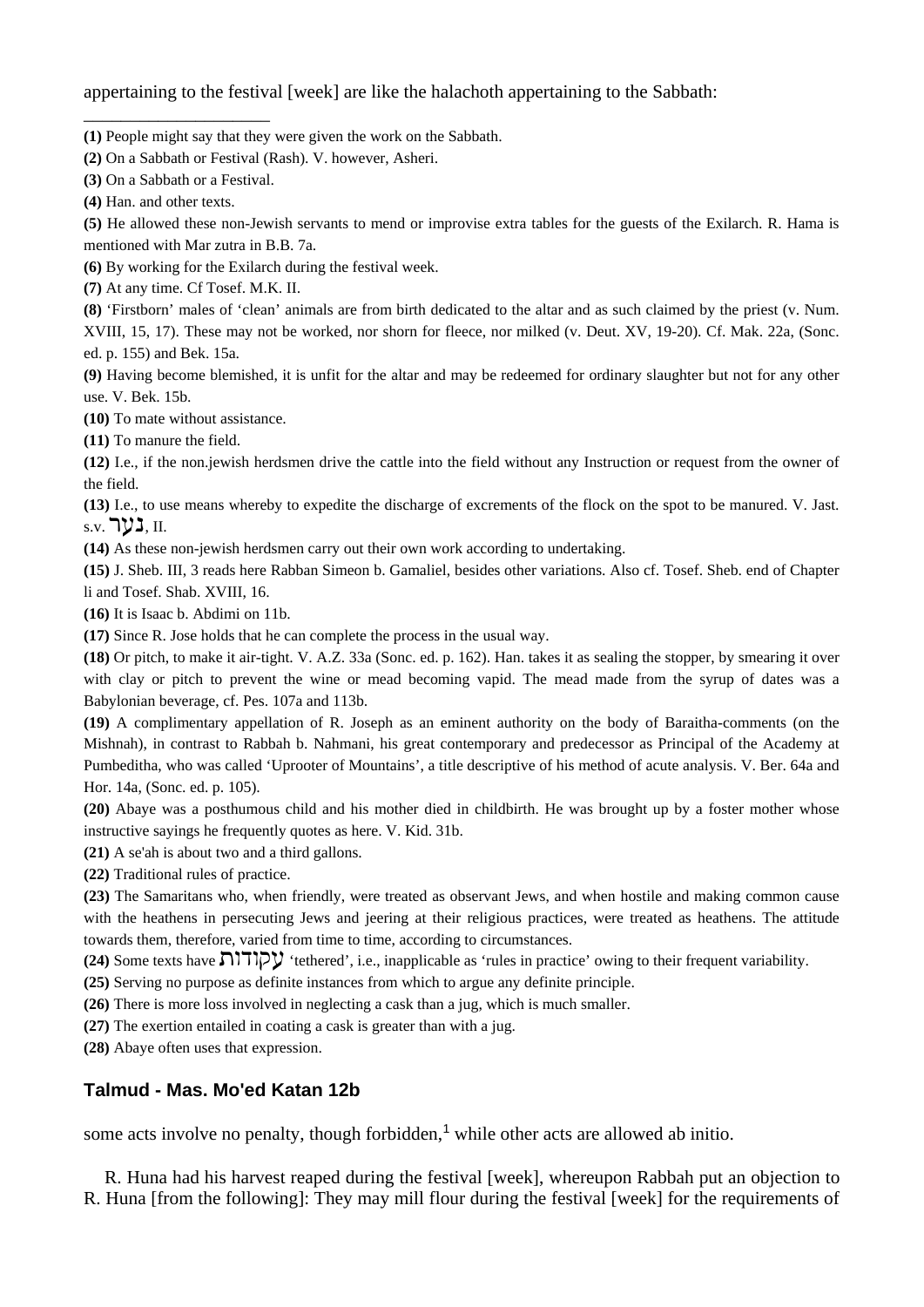the festival; what is not required for the festival is forbidden. A thing that is perishable in the festival [week] is permitted to be done; a thing that is not perishable in the festival [week] is forbidden. When does this [rule] obtain?<sup>2</sup> In the case of something that is [already] severed from the soil, but where [the crop is still] attached to the soil, even if all of it perish it is forbidden; but if he have not food to eat, he may reap, gather into sheaves, thresh, winnow, clean and mill,<sup>3</sup> only that he shall not thresh with cows?<sup>4</sup> — He replied: That [Baraitha] is but an individual<sup>5</sup> opinion, and is not generally accepted by us, as it has been taught: Rabban Simeon b. Gamaliel stated a general rule in the name of R. Jose, Whatever is [already] severed from the soil, even though only part of it might perish, yet may it be worked; while that which is [still] attached to the soil, even though it might all perish, is forbidden. But if [as you say] that [anonymous] Baraitha be R. Jose's opinion, then he should also be allowed to thresh with cows!<sup>6</sup> For Surely R. Isaac b. Abba said: 'Who is the Tanna that demands some variation In the working during the festival [week] where loss is involved? It is not R. Jose!<sup>7</sup> — [Said R. Huna],<sup>8</sup> He [R. Jose] might reply:<sup>9</sup> 'Yea indeed, so; yet as one does not usually<sup>10</sup> thresh with cows, threshing without them [during the festival week] would be no variation now.<sup>11</sup>

 Our Rabbis taught: Flour may be ground during the festival [week] for the needs of the festival; but if not for the requirements of the festival [week], it is forbidden. If, however, one ground<sup>12</sup> and had some flour over, he is allowed to use it.<sup>13</sup> Trees may be cut down during the festival [week] for the needs of the festival, but if it is not for the needs of the festival it is forbidden; if one, however, had cut down<sup>12</sup> and had some over, it is permitted.<sup>13</sup> [The ingredients] for brewing mead<sup>14</sup> may be put in during the festival [week] for the needs of the festival; but if it is not needed for the festival it is forbidden; and if one put in [the ingredients]<sup>12</sup> and had some [brew] left over, it is permitted,<sup>13</sup> provided only that there is no guile.<sup>15</sup> A contradiction was raised [from the following]: 'They may put in [ingredients for brewing] mead during the festival [week] for the needs of the festival, but what is not for the needs of the festival is forbidden, be it a brew of dates or a brew of barley, and even though one have some old [brew] he may act with guile and drink of the new'?<sup>16</sup> — There is a difference among Tannaim as was taught: There should be no resort to guile in such matters; R. Jose son of R. Judah says, One may act with guile [sometimes].<sup>17</sup>

Rab [once] had his harvest gathered for him in the festival week. Samuel heard [of it] and was annoyed. Might one suggest that Samuel concurred with the view of the individual authority?<sup>18</sup> — No, it was a crop of wheat which [if left a while] would not have deteriorated. What is the reason that Rab acted thus? — He had not then [enough] to eat; and as for Samuel, he had not been fully informed [of the circumstances]. Or, [maybe he thought that the case of] a prominent person is different.

R. Judah the Prince<sup>19</sup> [once] went out [on the Sabbath] wearing an amethyst<sup>20</sup> signet and [once] drank water which an Aramean [non-Jewish] cook<sup>21</sup> had heated. R. Ammi hearing of it was annoved. Said R. Joseph: What is the reason he was annoyed? Was it on account of the amethyst signet? Why, it is taught: Chains, earrings and rings are like all articles of dress that may be worn in the courtyard!<sup>22</sup> [Again], if because he drank water which an Aramean had made hot? Why, Samuel b. Isaac, citing Rab, stated that whatever can be eaten raw is not [debarred] as in the category of heathen-cooked food! — [The case of] a prominent person is different.<sup>23</sup>

 R. Hananel, citing Rab, said that one may lop off branches from a palm tree during the festival [week] even though he needs only the chips.<sup>24</sup> Abaye denounced<sup>25</sup> this [dictum] vehemently. R. Ashi had a wood in Shelania. He went to cut it down during the festival week. Said R. Shela of Shelania to R. Ashi, What is your ground [for acting thus]? Is it because of what R. Hananel, citing Rab, said, that one may lop branches from a palm during the festival [week] even though he needs only thee chips?<sup>24</sup> But surely Abaye denounced it vehemently! — Said he [R. Ashi] to him: 'I heard it not', as much as to Say, 'I do not concur [with Abaye's view]'. The hatchet then slipped threatening to cut off his leg. He then abandoned his task and came again.26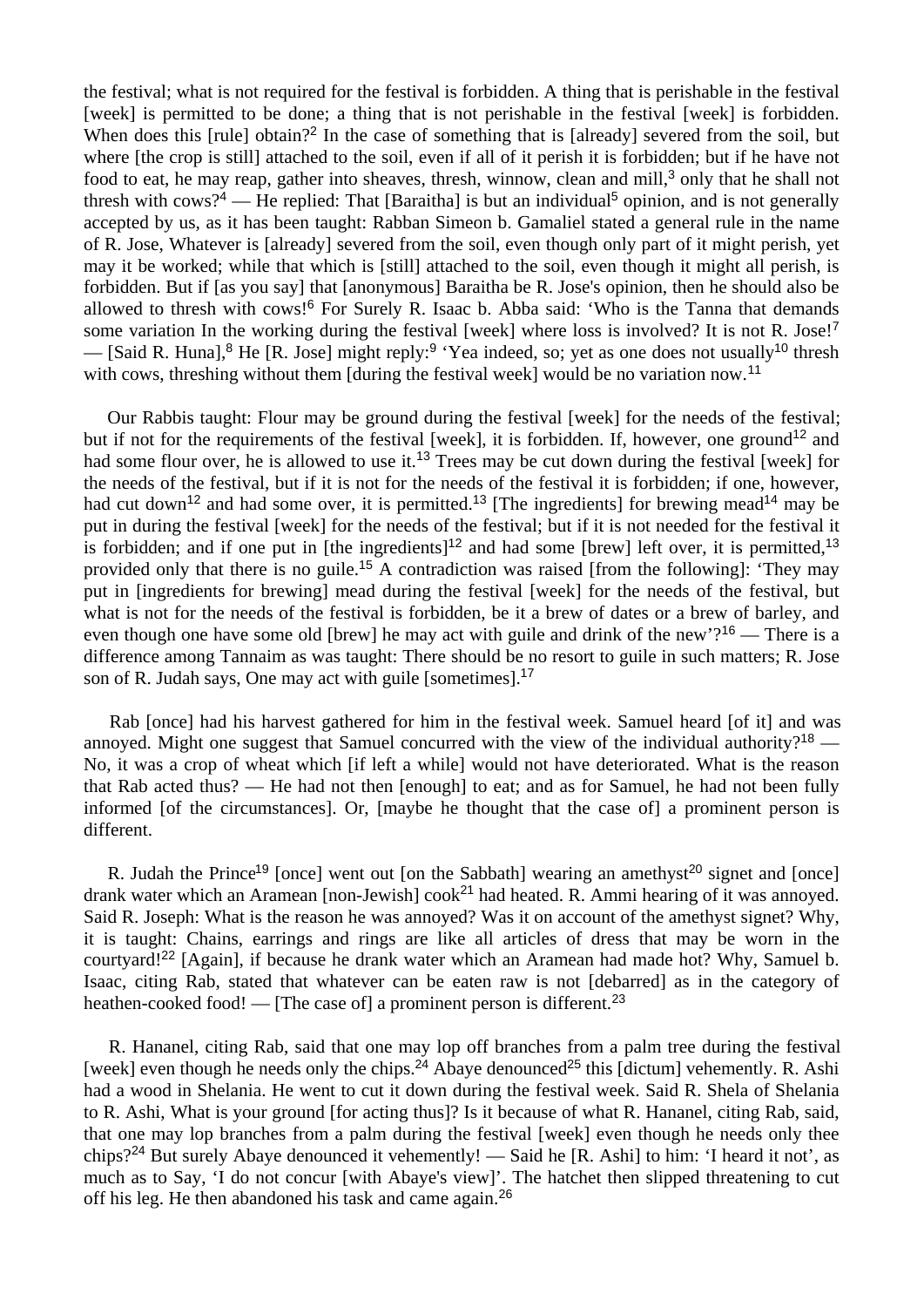Rab Judah permitted pulling up flax, picking hops and pulling up sesame crops. Said Abaye to R. Joseph: It is quite correct to do this in the case of flax, as if may be used for covering [fruits]; in the case of hops, as they may be used for [brewing] beer; but sesame — to what [immediate] use can it be put? — [It may be picked] on account of the seeds<sup>27</sup> it contains. R. Jannai had an orchard<sup>28</sup> that had become ripe for picking during the festival week [and] he picked it. The year [after] all the people kept their orchards waiting for the festival week. R. Jannai [thereupon] renounced his [proprietory rights in the] orchard that year.<sup>29</sup>

 MISHNAH. A MAN MAY BRING HIS FRUITS INDOORS FOR FEAR OF THIEVES AND PULL HIS FLAX OUT OF RETTING TO PREVENT IT SPOILING, PROVIDED HE DOES NOT PURPOSELY HOLD THE WORK OVER TILL THE FESTIVAL [WEEK]; AND ALL THOSE WHO HAVE DELIBERATELY HAD THEIR WORK HELD OVER FOR THE FESTIVAL [WEEK] SHALL HAVE IT DESTROYED.<sup>30</sup>

 GEMARA. BRING INDOORS. A Tanna taught: Provided only that he bring them into his house privily. R. Joseph had some beams of timber which he brought in during daylight. Said Abaye, But it is taught: 'Provided only that he bring them into his house privily'! — He replied, The [requisite] privacy for these is [attained best] during daylight, since at night more men would be needed and torchbearers too would be required, making much ado.<sup>31</sup>

 AND PULLS HIS FLAX OUT OF RETTING. R. Jeremiah asked of R. Zera: If a man keeps work over for the festival [week] and dies, should his children be penalized after him? Should you cite<sup>32</sup> [the case of].

\_\_\_\_\_\_\_\_\_\_\_\_\_\_\_\_\_\_\_\_

- **(12)** During the festival week for the needs of the festival.
- **(13)** After the festival.
- **(14)** Or beer.

- **(16)** Indicating thereby that he made the brew for the festival week.
- **(17)** On the principle, v. Bez. 17b, especially Rashi's observation s.v.
- **(18)** Cf. supra R. Huna's reply to Rabbah's question.
- **(19)** R. Judah III, Rabbi's grandson.

**(20) AUTHAN** representing the Greek form \*\*. The amethyst was often worn (as its name implies) as a talisman against drunkenness. Or the phrase may possibly be a talisman ring having a setting of a Medusa head, a popular charm against spells and against the power of enemies; and, although this could not have been the case in our

**<sup>(1)</sup>** Cf. rules of Ulpian: 'An in imperfect law is one which forbids something to be done, and yet if it be done, neither rescinds it nor imposes a penalty on him who has acted contrary to the Law'. I, l.

**<sup>(2)</sup>** That which is perishable may be attended to in the festival week.

**<sup>(3)</sup>** I.e., one may do anything and everything that is necessary.

**<sup>(4)</sup>** I.e., he must introduce some variation. This Baraitha forbidding to reap except in the case where he has no food to eat, refutes R. Huna who, it is assumed, was not short of ready food.

**<sup>(5)</sup>** R. Jose's view which is given in the citation that follows and which is, however, not generally accepted.

**<sup>(6)</sup>** Which, however, is distinctly debarred in the anonymous Baraitha, above.

**<sup>(7)</sup>** As may be seen from his attitude in the first and second Mishnah (11b and 12a) in contrast to that of R. Judah in regard to both oil and wine. Whereas, In the anonymous Baraitha ascribed to him he distinctly stipulates not to thresh with cows, insisting on a variation.

**<sup>(8)</sup>** To explain that there is really no contradiction in the discrepancy.

**<sup>(9)</sup>** SBH reads better: 'Said he, R. Huna, to him (to Raba)'.

**<sup>(10)</sup>** Lit., 'every day'.

**<sup>(11)</sup>** On the contrary to use cows would be in this case an undesirable offensive display of his work (Rashi).

**<sup>(15)</sup>** To prepare which under the guise of forgetfulness or mistake for the needs of the festival with the intention of having some left over after the festival.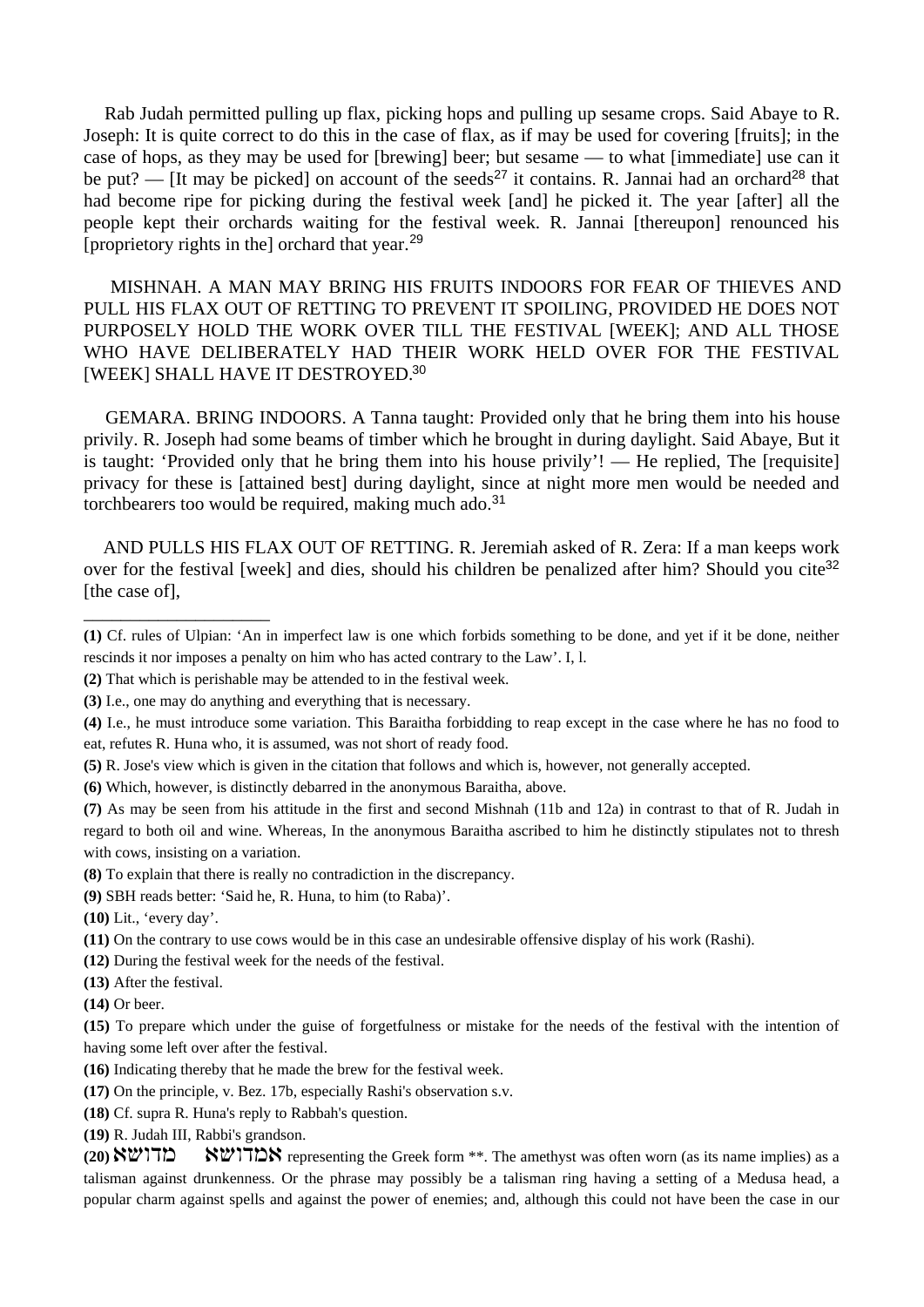instance, it is not unlikely in the instance cited in 'Er. 69a, where the wearer on sighting R. Judah the Prince, quickly covered it; he is considered there as a semi-heathen or renegade.

**(21)** Or tavern keeper.

**(22)** Cf. 'Er. 69a and R. Tam's comments, Tosaf, s.v,  $\prod_{i=1}^{n}$ .

- **(23)** Cf. Shab. 51a.
- **(24)** Or sawdust.
- **(25)** Lit., 'cursed'.
- **(26)** Another time.
- **(27)** For sesame oil.
- **(28)** J.M.K. II, 2 (81a) reads: R. Simeon, R. Jannai's son.
- **(29)** As a self-imposed penalty for having led others to do wrong.
- **(30)** I.e., they must be deprived of any advantage gained.
- **(31)** Lit., 'a noisy affair'.
- **(32)** Lit., 'Find a case to explain (my question) by saying. . .'; or, 'Extract an answer from the case of. . .'

## **Talmud - Mas. Mo'ed Katan 13a**

'One who had [craftily] clipped the ear of his first-born beast', and whose son is penalized after him,<sup>1</sup> [I can reply that] that is because that is [an offence against] a Scriptural prohibition. Or should you cite [the case of], 'One who sold his [non-Jewish] slave to a non-Jew', and whose son was penalized after him. II can say that that is because he debarred him daily from the [performance of] religious duties.<sup>2</sup> Here, what do we say? That the Rabbis' intention was to penalize the man personally and he is no more, or, maybe that it was only to impose a pecuniary penalty [on his estate] and that is to be had? — R. Zera replied, You learned it [in the Mishnah]: 'A field that has been cleared of thorns<sup>3</sup> during the seventh year may be sowed in the post-sabbatical year; if it had been well improved<sup>4</sup> or manured<sup>5</sup> by hurdling cattle<sup>6</sup> on it, it may not be sowed in the post-sabbatical year',<sup>7</sup> and [on this Point] R. Jose b. Hanina said: 'We have it on tradition that if one had well improved his field and died, his son may Sow it'. This shows that our Rabbis did [intend to] penalize him,<sup>8</sup> but his son the Rabbis did not [intend to] penalize; here too, then, it is the man himself that they would penalize, but his son the Rabbis would not have penalized. Said Abaye, We have it on tradition that if a man has defiled his fellow's clean [produce]<sup>9</sup> and dies they do not penalize his son after him [to pay for the damage caused]. What is the reason? 'Imperceptible damage<sup>10</sup> is not in the category of [legal] damage';<sup>11</sup> the man himself the Rabbis would have penalized, but his son the Rabbis would not have penalized.

MISHNAH. HOUSES, [STONES],<sup>12</sup> SLAVES AND CATTLE MAY NOT BE BROUGHT SAVE FOR THE NEEDS OF THE FESTIVAL, OR THE NEED OF A VEND OR WHO HAS NOT [ENOUGH] TO EAT. GEMARA. Raba asked of R. Nahman: What about [affording] 'earning-jobs'<sup>13</sup> in aid of one who has not [enough] to eat? — He replied: We learned: OR THE NEED OF A VENDOR WHO HAS NOT [ENOUGH] TO EAT. What is this [relative] clause, 'Who has not enough to eat' intended to cover?<sup>14</sup> Is it not to include such [casual] 'earning-jobs'? — Not [necessarily]; it is an explanatory clause.<sup>15</sup> Thereupon Abaye pointed out to him an objection: 'One should not write credit-bills during the festival [week]; but if [the creditor] does not trust [the person] or he [the clerk] has not [enough] to eat, one may [then] write'.<sup>16</sup> What is the clause, 'Or he has not [enough] to eat' intended to cover here? Is it not to include [casual] 'earning-jobs'?<sup>13</sup> — [Yes], you may infer that.

 R. Shesheth raised an objection: 'And the Sages say, Three craftsmen [may] do work until midday on the day preceding the [Feast of] Passover,<sup>17</sup> [namely], tailors, hairdressers and fullers; tailors, for the same reason that a private person may do [some] sewing in his usual way during the festival [week]; hairdressers and fullers, for the same reason that persons returning home from abroad.<sup>18</sup> or coming out of prison may crop their hair and wash their clothes during the festival [week]'.<sup>19</sup> Now,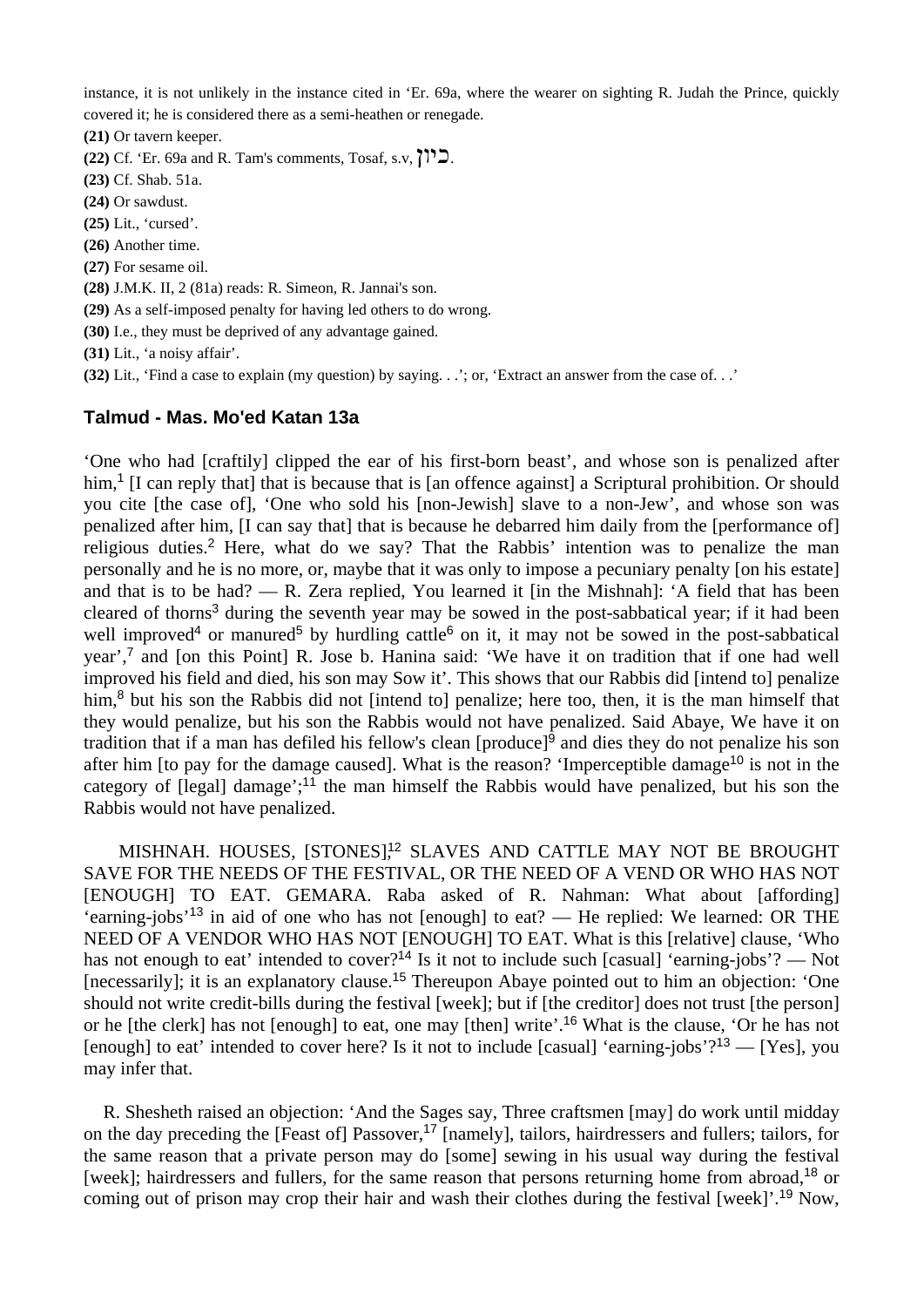if you presume that 'earning-jobs' are allowed<sup>20</sup> where one has not [enough] to eat, then also all [other] work should have been allowed here,<sup>21</sup> because 'earning-jobs' are permitted<sup>20</sup> where one has not [enough] to eat! R. Papa demurred to this [argument]: Then accordingly, building [work should] be allowed,<sup>22</sup> just as 'a wall which is bulging outward into the public domain, may be pulled down and rebuilt in the usual way,<sup>23</sup> because it is a [public] danger'!<sup>24</sup> Rabina also demurred to this [argument]: Accordingly then, a scrivener<sup>25</sup> should be allowed [to work]<sup>22</sup> just as one may 'write marriage deeds,<sup>26</sup> bills of divorcement<sup>27</sup> and receipts'!<sup>28</sup> Said R. Ashi:<sup>29</sup> [How] can you argue thus from regulations governing the festival [week] to those governing the fourteenth of Nisan? Those governing the festival [week] are based on [the avoidance of] exertion and where loss is threatened the Rabbis have allowed [exertion]; whereas the regulations governing the fourteenth of Nisan are based on the exigencies of the Festival; anything which is required for the Festival our Rabbis have permitted and anything that is not required for the Festival our Rabbis have not permitted.

MISHNAH. ONE MAY NOT REMOVE [EFFECTS] FROM HOUSE TO HOUSE,<sup>30</sup> BUT ONE MAY REMOVE THEM TO HIS COURT. WARES<sup>31</sup> MAY NOT BE BROUGHT HOME FROM THE HOUSE OF THE CRAFTSMAN. IF ONE IS ANXIOUS ABOUT THE THINGS.<sup>32</sup> HE MAY REMOVE THEM TO ANOTHER COURT.<sup>33</sup>

 GEMARA. [BUT ONE MAY REMOVE THEM TO HIS COURT]. But you said at first that one's effects may not be removed at all? — Said Abaye, The latter part comes to [tell] us that [to another] house in that [same] court he may [remove his effects].<sup>34</sup>

 AND WARES MAY NOT BE BROUGHT HOME FROM THE HOUSE OF THE CRAFTSMAN. Said R. Papa: Raba [once] gave us a test: We learned, 'WARES MAY NOT BE BROUGHT HOME FROM THE HOUSE OF THE CRAFTSMAN' and this he contrasted [with the following]: 'Wares may be conveyed  $[$ to]<sup>35</sup> and brought home from the house of the craftsman, even though they be not needed for the festival'!<sup>36</sup> And we replied to him: The latter [Baraitha] refers to the fourteenth of Nisan, while here it refers to the festival week. Or, if you like, I might suggest that both [passages] refer to the festival week, [but that the ruling] here [obtains] where he trusts him<sup>37</sup> [and] the latter [ruling obtains] where he does not trust him.<sup>38</sup>

\_\_\_\_\_\_\_\_\_\_\_\_\_\_\_\_\_\_\_\_

**<sup>(1)</sup>** The firstborn male of 'clean' animals is from birth 'dedicated' or destined for the altar and its flesh is the priests' due (Num. XVIII, 15-18). It may not be used for work or be shorn, unless it be born blemished or becomes accidentally permanently maimed, when it is no longer fit for sacrifice (Deut. XV, 19-22; cf. Lev. XXII, I8ff). If the owner cunningly contrives to get it injured either to avoid the trouble and expense of keeping it or to have the flesh, he is penalized to have it buried and is mulcted to half its value for the loss he caused to a priest. V. Shul. 'Ar. Yor. De'ah. 309-310.

**<sup>(2)</sup>** Non-Jewish male slaves who (with their consent) had been circumcised (cf. Gen. XVII. 12-13) and (male and female) ritually received into the household, enjoyed the privileges of resting on the Sabbaths (Ex. XX, 10) and Feasts (Deut. XII, 12, 18) and to partake of holy meats (ibid. XVI, 11) even in the priest's household (Lev. XXII, 11) and to perform such Jewish religious observances as they chose. (Cf. Ber. 20a and Suk. 20b). By selling him to a non-Jew he debarred the slave from the religious observances he learned to love and enjoy, and for this heartless act the offending master was penalized by the loss of his monetary gain.

**<sup>(3)</sup>** Merely picked up, cleared, lifted from the soil by the first superficial ploughing which did not constitute working the soil, forbidden Scripturally.

**<sup>(4)</sup>** By regular harrowing or deeper or cross ploughing. V. Tosaf. s.v.  $\Pi \Delta$ <sup>11</sup> $\Delta$  and commentary of R. Samson of Sens on M. Sheb. IV, 2.

**<sup>(5)</sup>** By bringing cartloads of manure and methodically spreading it over the field.

**<sup>(6)</sup>** Methodically, instead of just letting cattle roam about on it.

**<sup>(7)</sup>** M. Sheb. IV, 2.

**<sup>(8)</sup>** For clearing thorns by harrowing, manuring and hurdling cattle on the field, are not of the processes explicitly forbidden in Scripture (Lev. XXV, 1-5); and though some included even such 'secondary processes' under the Scriptural prohibition (cf. supra 3a), the Rabbis did not press the penalty against the dead man's son.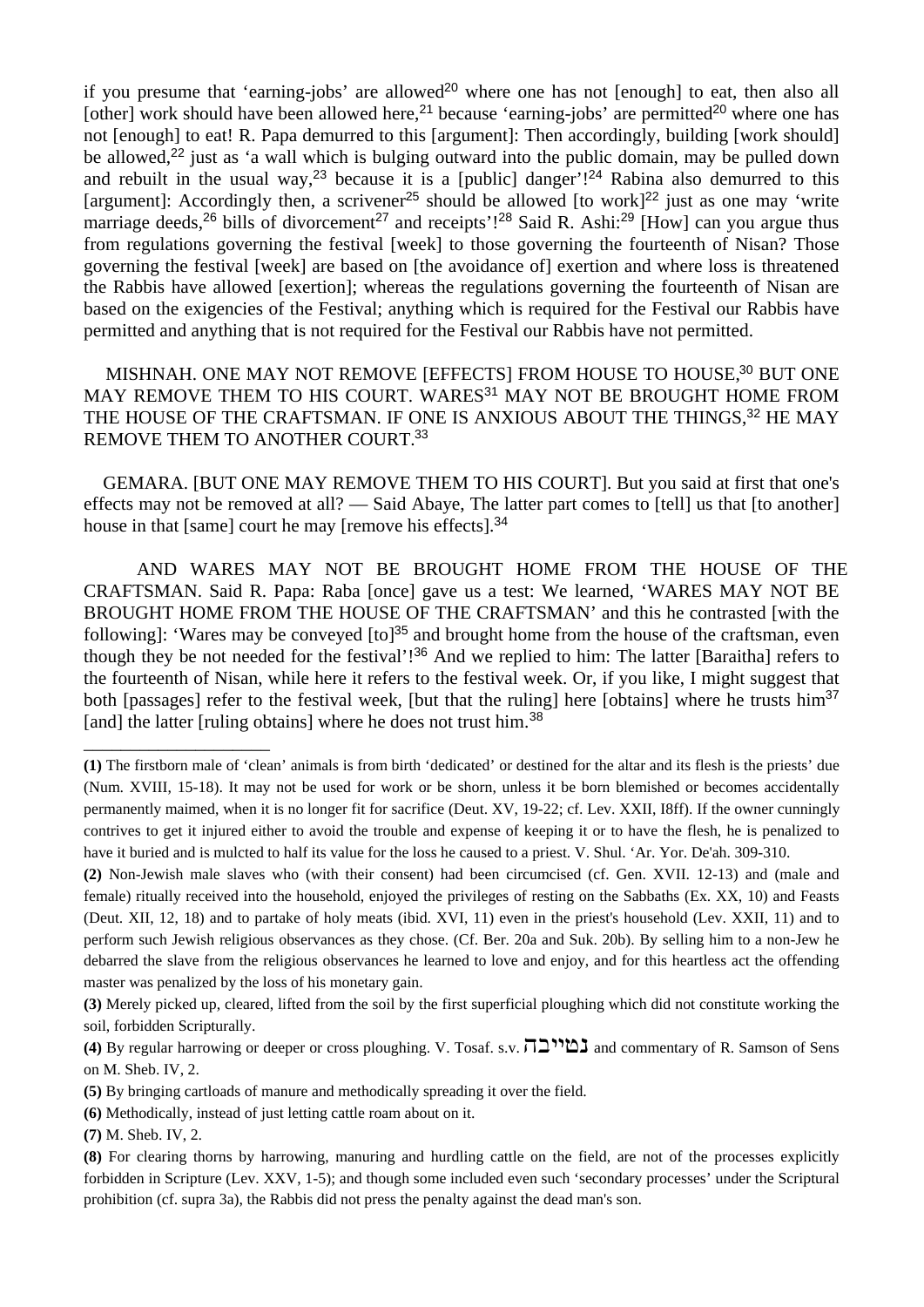**(9)** Which had been carefully guarded by the owner from contamination, if the malefactor spitefully threw (for instance) a dead reptile on the heap of washed corn or among the gathered olives or grapes (cf. Lev. XI, 29-34). Priests' due of these could not be eaten, but might only be burnt as fuel. Pious lay-people would not buy such produce.

**(10)** As there is no visible change in the produce that has been thus deteriorated, he call say that all is still as it was.

**(11)** MS. M. and in parallel passages add here: 'The penalty (imposed) is rabbinical (in origin) '.

**(12)** V. D.S. Other texts add also 'fields'.

**(13)** I.e., find a poor man some odd, unnecessary job to do, as a chance of earning something wherewith to buy provisions for the Festival.

**(14)** It is assumed that the words THE NEED OF A VENDOR imply that he has not enough to eat.

**(15)** Explaining the phrase THE NEED OF A VENDOR. But there is no indication according to this interpretation of the Mishnah — to have any unnecessary job done in the festival week.

**(16)** During the festival week, plainly allowing it as a means of helping the borrower or the (professional) scribe.

**(17)** The fourteenth of Nisan, when from early afternoon the people began the preparation of the Paschal Lambs. Cf. pes. V, 1, 5ff.

**(18)** Lit., 'from the maritime province', generally denoting the Diaspora.

**(19)** V. Pes. 55b and cf. with the Mishnah 55a on the variations in the text.

**(20)** During the festival week.

**(21)** On the fourteenth of Nisan, instead of limiting the permission to three crafts only, because there may be other craftsmen who may be in need of money for food. But, as there is no mention of such a contingency there, it shows that even in such a case, unnecessary odd 'earning-jobs' may not be given in the festival week.

**(22)** On the fourteenth of Nisan.

**(23)** During the festival week.

**(24)** V. supra 7a.

**(25)** Lat. librarius.

**(26)** The terms of the marriage contract agreed to by the parents, the bride and bridegroom.

**(27)** To end an unhappy marriage all the sooner, it is allowed even in the festival week.

**(28)** V. infra 18b.

**(29)** There is a flaw in K. Shesheth's argument.

**(30)** Either (i) from one house to another in the same court, or (ii) from another's house into his own, as this is gratifying to him. V. Han., Asheri and Ritba.

**(31)**  $\sum \overline{5}$ ; the term covers articles of household furniture, utensils, clothing and bedding; but obviously not tools, etc.

**(32)** Fearing they might be stolen.

**(33)** To ensure their safety.

**(34)** Cf. p. 75. n. 9 (ii).

**(35)** So SBH. p. 62. In our text as it stands, both here and pes. 55b וללכין might possibly refer to the conveyance of larger, unportable objects, while  $\sum_{n=1}^{\infty}$  refers to smaller, portable things. The concluding words of this discussion, however, do not take note of this possibility.

**(36)** V. pes. 55b.

**(37)** The craftsman, and may leave his things with him safely to avoid all unnecessary 'exertion'.

**(38)** Fearing they might be stolen.

## **Talmud - Mas. Mo'ed Katan 13b**

And [in fact] it is taught [thus]: 'Wares may be brought [home] from the house of the craftsman, for instance, jugs from the jug maker's and tumblers from the glass maker's, but not wool from the dyer's nor articles from the house of the craftsman; but if he has not [enough] to eat one gives him his pay [in advance] and leaves the object with him, if however he does not trust him he leaves It In a house near him<sup>1</sup> and if he is anxious about the things lest they be stolen he<sup>2</sup> brings them home privily'.<sup>3</sup> You have thus explained<sup>4</sup> [the discrepancy] about 'bringing home', [but] the discrepancy about 'conveying' still remains a difficulty; for when it states WARES MAY NOT BE BROUGHT HOME, [it follows] much less may one convey [wares to the house of the craftsman]! Hence [obviously] the explanation given at first<sup>5</sup> is the correct one. MISHNAH. FIGS [WHILE DRYING]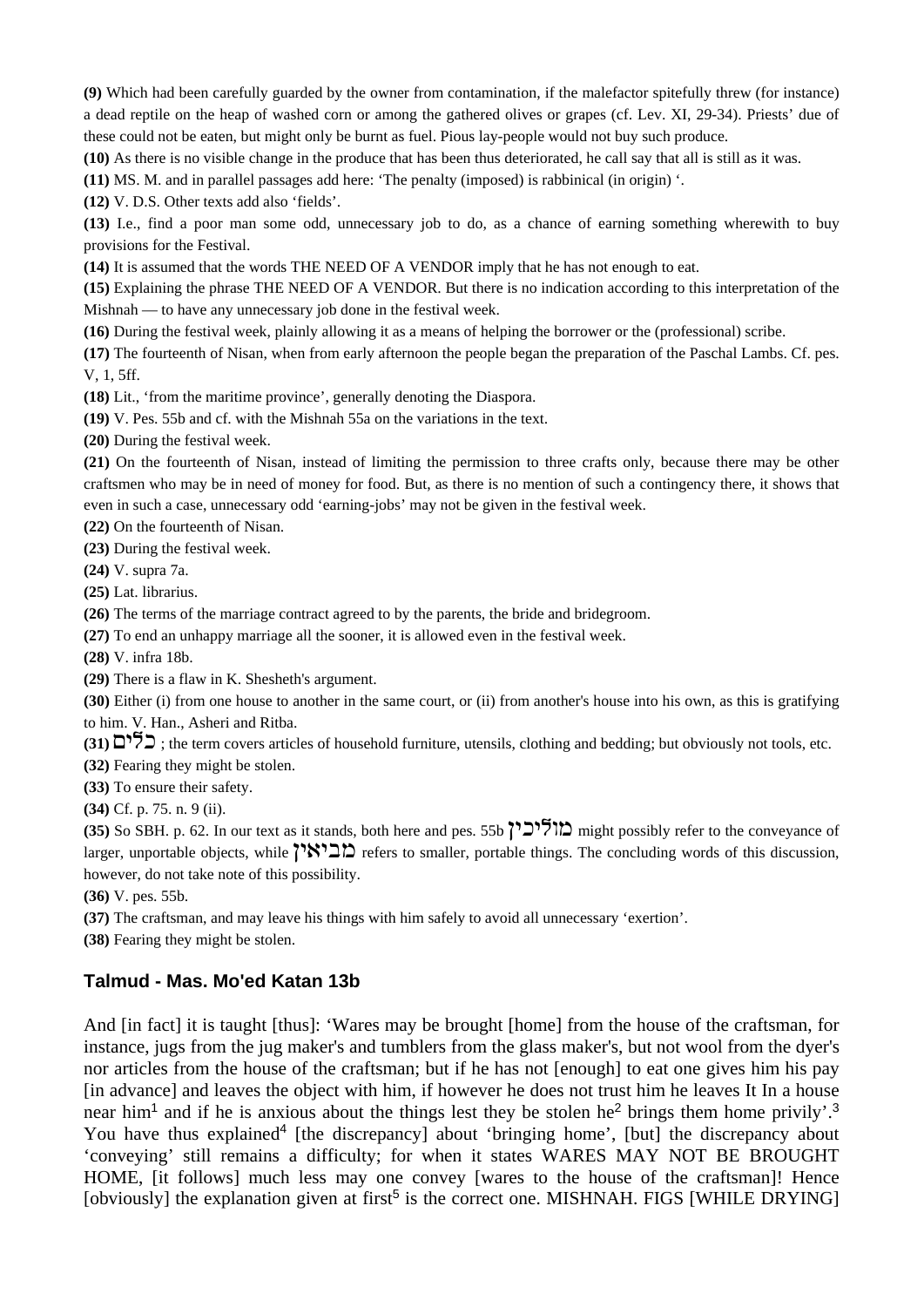# MAY BE COVERED WITH STRAW;<sup>6</sup> R. JUDAH SAYS, THEY MAY EVEN BE PILED UP IIN HEAPS].<sup>7</sup> VENDORS OF FRUITS, CLOTHING AND [OTHER] WARES MAY SELL Privily FOR THE REQUIREMENTS OF THE FESTIVAL [WEEK]. FISHERMEN, GROATS-POUNDERS AND GRIST GRINDERS<sup>8</sup> PLY THEIR TRADE PRIVILY FOR THE REQUIREMENTS OF THE FESTIVAL [WEEK]. R. JOSE SAYS, THEY HAVE IMPOSED A RESTRICTION ON THEMSELVES.<sup>9</sup>

 GEMARA. R. Hiyya b. Abba and R. Assi differ [in their interpretation] both in the name of Hezekiah and R. Johanan.<sup>10</sup> One says that the [former expression], they MAY BE COVERED, MEHAPPIN, means [covering but] lightly, and [the latter] MAY EVEN BE PILED UP, ME'ABBIN, means [spreading the straw] closely; the other says that MAY BE COVERED, means [spreading the straw] lightly or densely, while [the latter expression], MAY EVEN BE PILED UP, means miaking a sort of pile.<sup>11</sup> It is also taught thus: 'May be piled up [me'abbin] — making a sort of pile: these are the words of R. Judah'.

 VENDORS OF FRUITS, CLOTHING AND [OTHER] WARES MAY SELL PRIVILY. The question was asked: Does THEY HAVE IMPOSED A RESTRICTION ON THEMSELVES, mean that they do not work at all, or perhaps that they do it privily? Come and hear: 'Vendors of fruits, clothing and [other] wares sell privily for the requirements of the festival [week]; R. Jose says, The Tiberian traders have imposed a restriction on themselves not to sell at all. Deerstalkers, fowlers and fishermen catch privily for the requirements of thee festival [week]; it. Jose says, The catchers of Acra have imposed a restriction on themselves not to catch at all. Groats-pounders make hilka<sup>12</sup> [coarse meal], tragus<sup>13</sup> [pulse-porridge] and tisana<sup>14</sup> [pearl-barley] privily for the requirements of the festival [week]; R. Jose says, The gristpounders of Sepphoris have imposed a restriction on themselves not to pound at all'. Abaye explained:<sup>15</sup> Hilka means [groats of] one [grain broken] in two;<sup>16</sup> tragus, one into three;<sup>17</sup> tisana, one into four.<sup>18</sup> When R. Dimi came [from Palestine] he said: [All these are] kuntha [spelt].

An objection was raised: Hilka, tragus and tisana are [considered as] 'tainted'<sup>19</sup> everywhere.<sup>20</sup> Now this harmonizes well with the explanation that it is one [grain broken] in two, three or four; they are [considered] 'tainted' everywhere, because they have been rendered 'fit' [liable to take the taint of impurity]; but according to the explanation that they are all 'spelt', why then are they taken as 'tainted' everywhere, for these have not [necessarily] been rendered 'fit' [by damping]? [Sometimes they are], for instance, where the groats are [made of] peeled [spelt]; because, unless the grain had been soaked in water it would not peel. And why is it called hilka? Because it has had its 'tunic'<sup>21</sup> [husk] taken off. An objection was raised: 'One who vowed [to abstain] from dagan<sup>22</sup> is debarred even from [partaking of] the Egyptian bean<sup>23</sup> when dry, but is allowed to eat it when fresh [green];<sup>24</sup> and he is permitted rice,<sup>25</sup> hilka, tragus and tisana.<sup>26</sup> Now, this harmonizes well with the explanation that these [varieties] are so called because one [grain] is broken into two, three or four; it is Proper [to allow him to eat] because these [being now meal] no longer belong to the [category] of dagan [grain]; but according to him who says that hilka is [what we call] 'spelt', it is [still] properly [designated as] dagan! — This is a difficulty.

R. Huna<sup>27</sup> permitted vendors of Pot-herbs<sup>28</sup> to go and sell in the festival week in the market Place in the ordinary way. R. Kahana thereupon put an objection to him [from the following]: 'A shop which opens into a colonnade may be opened and closed in the ordinary way; if it opens into the public domain, [the shopkeeper] may open one door and close one; and on the day preceding the last day of the Feast [of Tabernacles]<sup>29</sup> he may bring out fruit and decorate the markets all round the town in honour of the last day of the Feast'. [That is to say], 'In honour of the last day of the Feast, [he may open]; but if not in honour of the last day of the Feast, he may not [open]! That is not difficult [to explain]: This latter prohibition refers to the sale of fruits, whereas in the former case it is the sale of seasoning [pot-herbs that is allowed].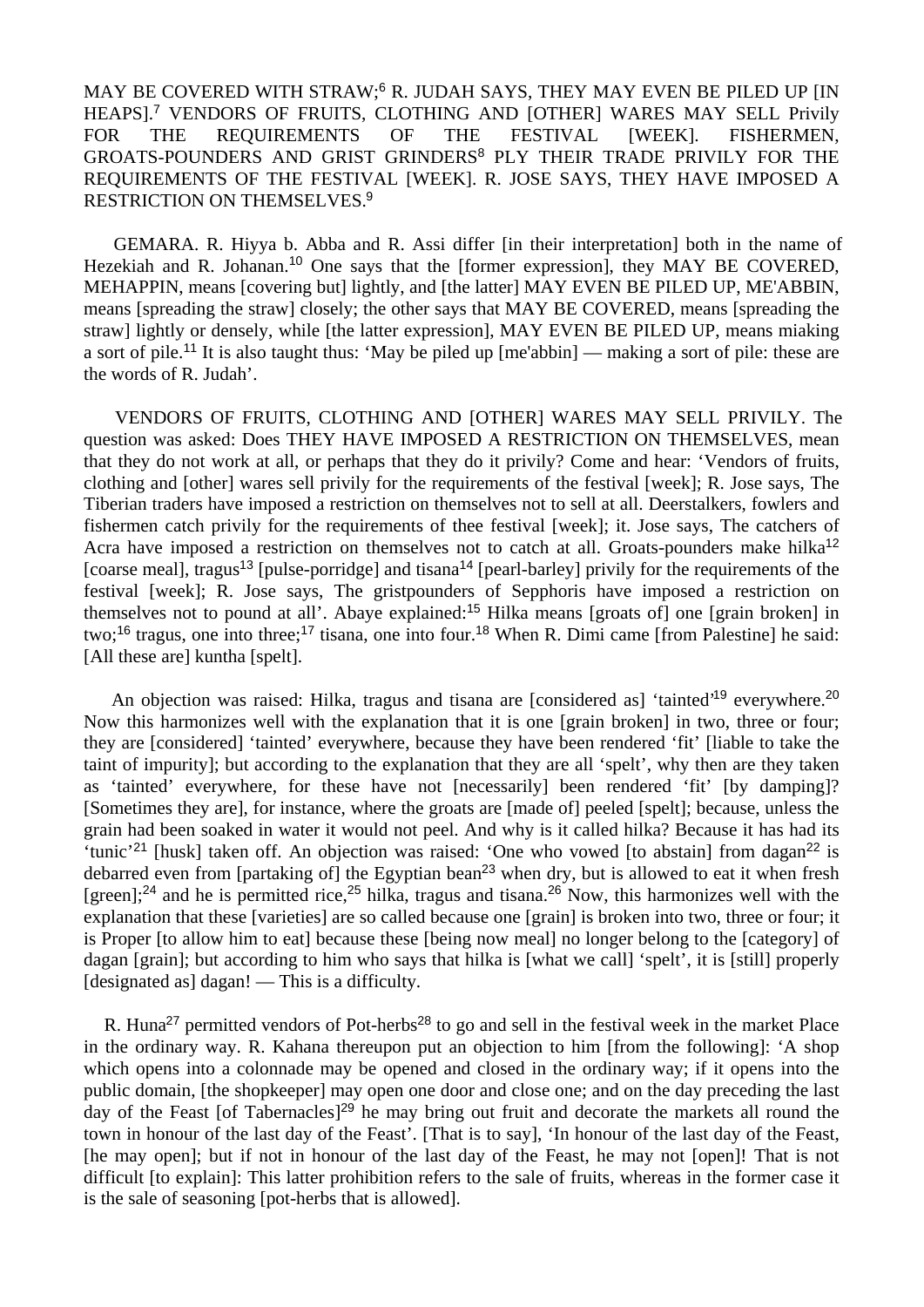### CHAPTER III

 MISHNAH. AND THESE [MAY] CROP<sup>30</sup> [THEIR HAIR] DURING THE FESTIVAL [WEEK]: ONE ARRIVING [HOME] FROM ABROAD,<sup>31</sup> OR FROM A PLACE OF CAPTIVITY OR ONE COMING OUT OF PRISON, OR ONE UNDER A BAN<sup>32</sup> TO WHOM THE SAGES HAVE [JUST] GRANTED ABSOLUTION. AND LIKEWISE ONE WHO APPLIED TO A SAGE<sup>33</sup> AND WAS ABSOLVED [BY HIM], AND A NAZIRITE<sup>34</sup> OR A LEPER ON EMERGING FROM HIS [STATE OF RITUAL] IMPURITY TO [BEGIN] HIS PURIFICATION.<sup>35</sup>

 AND THESE [MAY] WASH [THEIR GARMENTS] DURING THE FESTIVAL [WEEK]: ONE ARRIVING [HOME] FROM ABROAD,<sup>31</sup> OR FROM THE PLACE OF [HIS] CAPTIVITY, OR COMING OUT OF PRISON

**(1)** The craftsman.

**(2)** The owner takes the things into his house.

**(3)** V. supra n. 3.

**(4)** Lit., 'straightened out'.

\_\_\_\_\_\_\_\_\_\_\_\_\_\_\_\_\_\_\_\_

**(5)** Namely that the Baraitha ruling (cf. Pes. 55b) refers to the fourteenth of Nisan while our Mishnah refers to the festival week. Cf. R. Ash's reply, above. For further notes on this passage v. pes., Sonc. ed. p. 276.

**(6)** During the festival week, to protect them from rain.  $\pi y' y'$  are split figs, which are sun-dried and pressed into cakes. V. commentaries on Alfasi 's text and Krauss, TA II, 246.

**(7)** The figs, or the covering straw. V. Gemara.

**(8)** Coarse and fine.

**(9)** V. Gemara.

**(10)** All four were Palestinian teachers (Tiberias).

**(11)** Supra n. 2.

**(12)** Latin halica, alicia. Cf. Martial, Epigr. XIII, 9: 'Villio est alicia, carior illa faba'. It is mentioned there with the fine Egyptian lentil (Niliacam . . . lentem).

**(13)** Lat. tragum, pulse, porridge.

**(14)** Lat. pitsana, barley crushed and cleansed from the husks.

**(15)** By popular etymology.

**(16)** Derived from  $\overline{OPT}$  'divide' (into halves).

**(17)** From the Greek \*\* in three parts.

**(18)** Greek \*\* four.

**(19)** Literally (ritually) defiled, potentially or actually, by the grain being washed before the milling. Fruits, grain and vegetables are not subject to ritual defilement until washed or sprayed or have Purposely been left exposed to get damped by rain or dew. After that deliberate damping these take ritual defilement by contact with defiling objects. Cf. Lev. XI, 34. 37-38 with commentaries of Rashi and Nahmanides and B.M. 22a-b, (Sonc. ed. p. 138-9).

**(20)** M. Maksh. VI, 2, and cf. Pes 40a.

**(21)** Another popular derivation from  $\sqrt{27}$  a shirt or tunic.

**(22)** Means 'cereal' in the (final) form of grain.

**(23)** V. supra p. 77, n. 7.

**(24)** When it is not called a 'cereal' but a 'vegetable' and 'in vows we follow the (meaning of terms in) popular parlance', Ned. 49a; cf. 55a (top) commentaries.

**(25)** Or hirse. V. Pes. 35a.

**(26)** V. Ned. 55b; Tosef. Ned. IV, 1, ZM. p. 279. 17-l8.

**(27)** Of Sura, Rab's disciple and successor. Many texts (v. D.S. and SBH) read here Rab Judah at Pumbeditha, also a disciple of Rab, as was also R. Kahana, mentioned next.

(28) And other ingredients for food seasoning or 'cornchandlers'. V. Tosaf. s.v. <sup>2</sup>הבלין and **מתבלין** (sing.  $\kappa$ רופית, probably connected with the Greek \*\*

**(29)** The bracket is omitted in the Tosefta (M.K. II, 13) and other texts and rightly so, as the addition confines the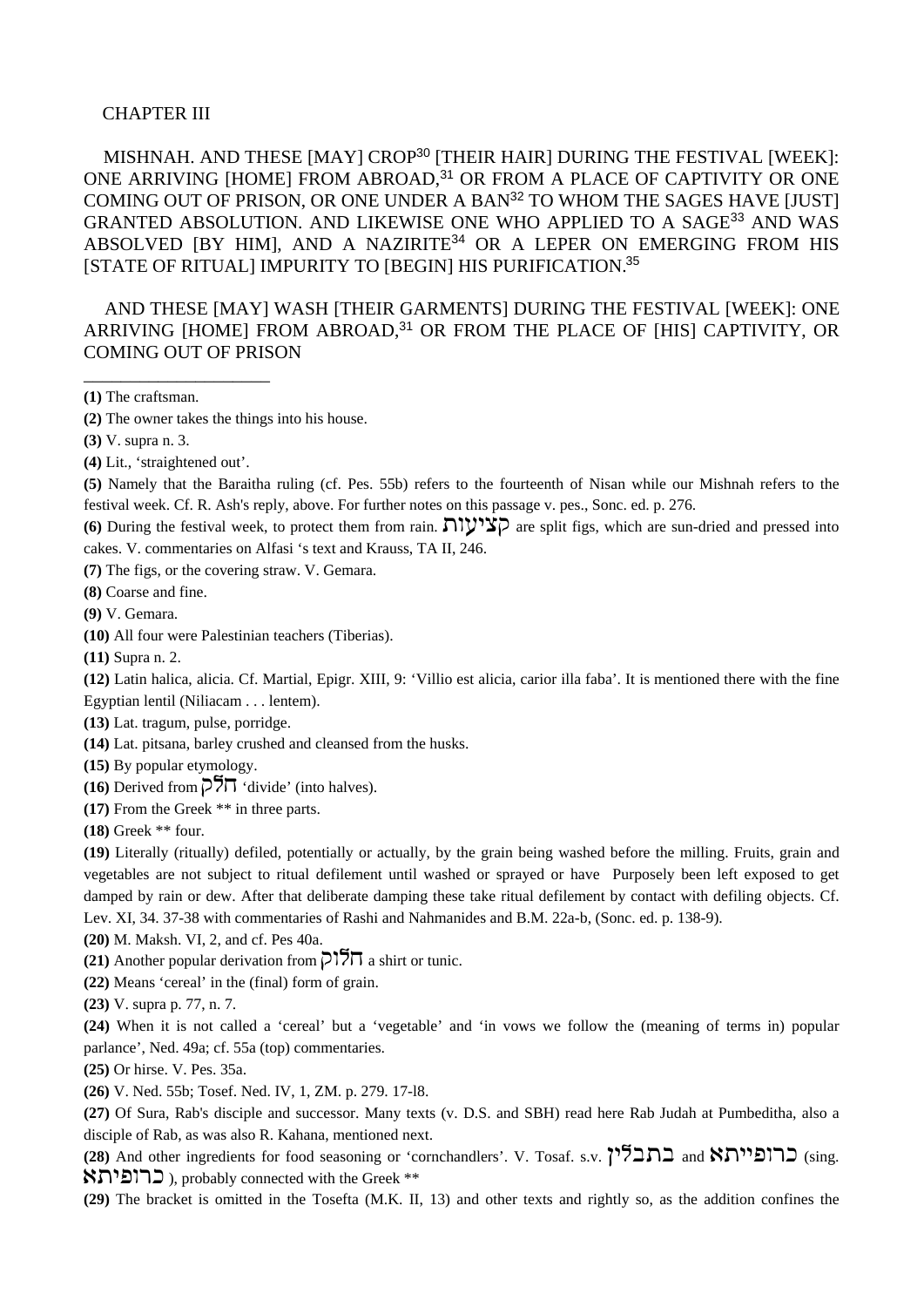permission only to the last part of Tabernacles, whereas there is no reason to exclude that of Passover.

**(30)** Lit., 'shave'.

**(31)** Lit., 'From a maritime province'.

**(32)** Lit., 'repelled' for some flagrant breach of discipline, a religious or moral offence. The matter is discussed fully infra 16aff. The 'repelled' person was expected to go about in sorry apparel, with disordered hair during the time of disgrace. as if in mourning.

**(33)** A hakam, an ordained Rabbi, to absolve him of a vow to go unkempt for a period, which is found to have been made rashly and is now extremely inconvenient or impossible of fulfillment. Cf. e.g., Ned. IX, 6; 66a.

**(34)** V. Num. VI, 1-21. If he became defiled by contact with a corpse he had first to be ritually purified and shaved (ibid 6-9); or, on the completion of his Nazirite period (13, 18).

**(35)** He had likewise to be shaved and to wash his garments. Lev. XIV, 8-9.

#### **Talmud - Mas. Mo'ed Katan 14a**

, OR ONE UNDER A BAN TO WHOM THE SAGES HAVE [JUST] GRANTED ABSOLUTION. AND LIKEWISE ONE WHO APPLIED TO A SAGE AND WAS ABSOLVED [BY HIM]. HAND-TOWELS, BARBERS' TOWELS AND BATH-TOWELS [MAY BE WASHED]. MEN OR WOMEN [AFFECTED] WITH 'THE FLUX'<sup>1</sup> OR MENSTRUANTS,<sup>2</sup> OR WOMEN AFTER CHILDBIRTH<sup>3</sup> AND ALL THOSE EMERGING FROM [A STATE OF RITUAL.] IMPURITY<sup>4</sup> TO [BEGIN] THEIR PURIFICATION ARE ALLOWED [TO WASH THEIR GARMENTS]; BUT ALL OTHER MEN ARE FORBIDDEN.

 GEMARA. What is the reason that all other men are forbidden? — As we learned: 'Members of the ward on duty<sup>5</sup> and [communal] Deputies at their Posts<sup>6</sup> are forbidden [during their turn] to crop [their hair] or wash [their garments]. But on Thursday they are allowed, in honour of the Sabbath'. Now Rabbah b. Bar-Hana reporting R. Eleazar [as commenting on this] said: 'What is the reason [they may on Thursday]? So that they should not enter [on the duty of] their Ward in a state of untidiness'. Here also the reason is that they do not enter upon the festival in a state of untidiness.

 R. Zera inquired: Suppose one had lost something on the day before the festival? [Do we say], since he was prevented [from attending to himself before] he may,<sup>7</sup> or perhaps, as the reason is not obvious, he may not? — Said Abaye: [Obviously not], as people would then say: '[So] all Syrian [fancy] loaves are forbidden, but the Syrian [fancy] loaves of Boethus are allowed'?<sup>8</sup> But admitting your argument [against], yet what about it. Assi's statement? who citing R. Johanan said: 'Anybody who has but one tunic<sup>9</sup> is allowed to wash it during the festival week'. Would not people say in that case, too: '[So] all Syrian [fancy] loaves are forbidden, but the Syrian [fancy] loaves of Boethus are allowed'? — Surely it has been stated in this connection: 'Said Mar son of R. Ashi, His girdle<sup>10</sup> proves his plight'.<sup>11</sup> R. Ashi's comments on our Mishnah were [in this form]: R. Zera enquired, What if a craftsman<sup>12</sup> had lost something on the day before the festival? Do we say that since he is a craftsman, the reason [why he is allowed] is obvious, or since the reason is not so obvious as in those other cases [mentioned in the Mishnah], he may not [attend to himself in the festival week]? Let this question stand [adjourned].<sup>13</sup>

 [ONE ARRIVING HOME] FROM ABROAD [MAY CROP]. [The anonymous view of] our Mishnah is not that of R. Judah. For it is taught: R. Judah says, One arriving [home] from abroad may not crop himself [during the festival week] because he had set out [on his voyage] without the approval [of the Rabbis].<sup>14</sup> Said Raba: 'If he merely went on a tour all [authorities] are agreed that he is forbidden;<sup>15</sup> if to seek his bread, all are agreed that he is allowed.<sup>15</sup> Difference of opinion arises only in the case of a voyage for business profits, one master looking upon it as equivalent to [mere] travelling, and the other master looking upon it as equivalent to seeking his bread'.

An objection was raised: 'Said Rabbi: R. Judah's opinion seems apposite where he had set out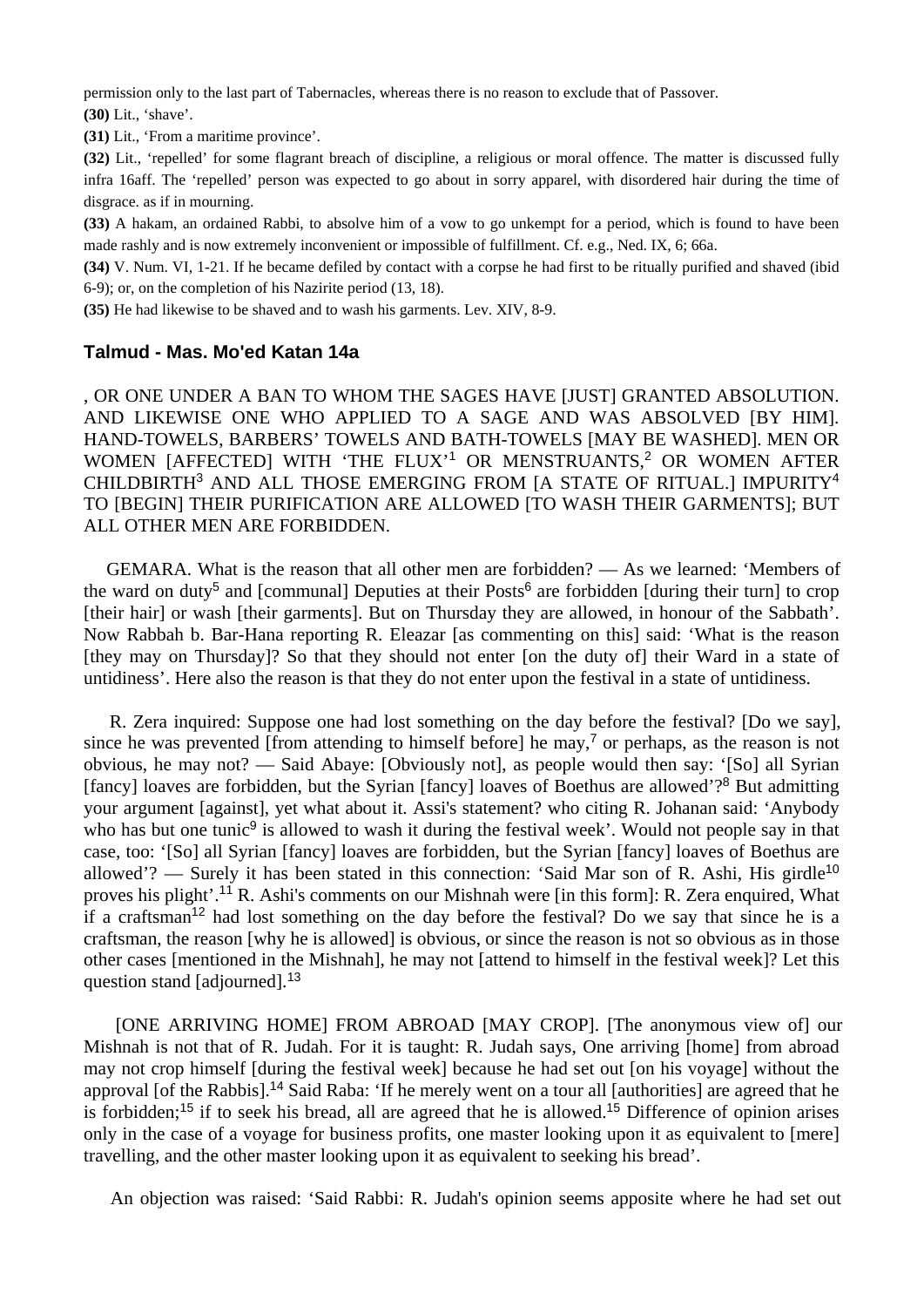without approval and the Sages' opinion seems apposite where he had set out with approval'. Now, what is 'without approval'? If I say for going on a tour, did you not say that all are agreed that he is forbidden?<sup>15</sup> Again [should it mean] for seeking [his] bread; surely did you not say that [if with this object] all are agreed that he is allowed?<sup>16</sup> It is obvious therefore that it means for profit-seeking.<sup>17</sup> Now consider the latter clause: 'And the Sages' opinion seems apposite where he had set out with approval'; what is meant by 'with approval'? If I say [approval to set out] for earning his bread, have you not said that all are agreed that he is allowed?<sup>16</sup> Again, should it [rather] mean for profit [seeking]; but surely then, did you not say that' R. Judah's [adverse] opinion seems apposite in this case [that he is forbidden]?<sup>18</sup> — This is what he [Rabbi] meant to say: The Rabbis accept R. Judah's opinion where he had started out 'without approval', and what means it? For going on a tour; because, even the Sages disagree with him only on [the question of a voyage] for gaining profit, whereas in regard to going on a tour they concur with him.<sup>19</sup> And again, R. Judah accepts the Rabbis' opinion [that he may attend to himself]<sup>16</sup> where he had set out 'with approval', and what means it? For seeking his bread; because even R. Judah disagrees with them only on [the question of a voyage] for gaining profit, whereas in regard to going out for seeking his bread he concurs with them. $20$ 

Samuel said: 'If an infant is born during the festival [week] it is allowed to cut his hair<sup>21</sup> during the festival [week] because there is no imprisonment<sup>22</sup> more real than this'. [That is, only 'if  $\ldots$ ] born] during the festival [week]' it may be done, but [if born] before then, it is [presumably] not allowed.<sup>23</sup>

 R. Phineas raised all objection: 'Every one of those mentioned [by the Sages] as being permitted to crop his hair during the festival [week] may [likewise] crop his hair during the [thirty]<sup>24</sup> days of his mourning';<sup>25</sup> [which means conversely] that every one of those who is forbidden to crop his hair during the festival [week] is [likewise] forbidden to crop his hair during the [thirty]<sup>26</sup> days of his mourning.

**(3)** Ibid. XII, 2; cf. XV, 25ff.

\_\_\_\_\_\_\_\_\_\_\_\_\_\_\_\_\_\_\_\_

**(4)** Ibid. XI, 24-25, 28, 40 and Num. XIX, 19.

**(5)** Mishmar, v. Glos. The priests and Levites were grouped in twenty-four wards to take their turn in the Temple. V. I Chron. XXIV, 1-19 (Priests) and 20-25 (Levites). Cf. Neh. XII, 44-47 and XIII, 29-31.

**(6)** Ma'amad, v. Glos. Palestine was divided into twenty-four stations or districts which sent their deputies of priests, Levites and lay Israelites to represent the community at the Temple service and they served for a week. While on duty the Deputies observed a daily fast during the day, from Monday to Thursday and in a side chapel recited Holy Writ. V. Ta'an. IV, 1; Talm. 26a and 27a.

**(7)** Trim himself and wash his garments during the festival week.

**(8)** A proverbial expression, protesting against discrimination. The origin of the proverb is found in Pes. 37a where it is objected to fancy-shaped loaves for Passover use, as the shaping of the piece of dough may delay the baking to the point of leavening. R. Boethus b. Zonin suggested that the use of moulds might easily obviate this fear, which evoked the (proverbial) retort.

**(9)** Or shirt.

**(10)** Or loin cloth.

**(11)** While washing his shirt, he is either girded with a loin cloth or wears his outer garment fastened by the belt to avoid exposure of his body.

**(12)** A barber or bath attendant who is permitted to work on the fourteenth of Nisan, who mislaid or lost one of his tools, and his customers see him worried and hindered in his work.

**(13)** For a future adequate solution.

**(14)** Quoted in J.M.K. I, 1: 'For R. Judah said it is forbidden to set out on a voyage on the great sea'. The reason for his disapproval is probably on account of the risk of not arriving home in time for the festival. Cf. Shab. 19a and J. Shab. 1,

**<sup>(1)</sup>** Ibid. XV, 2, 5, 13.

**<sup>(2)</sup>** Ibid. 19-27.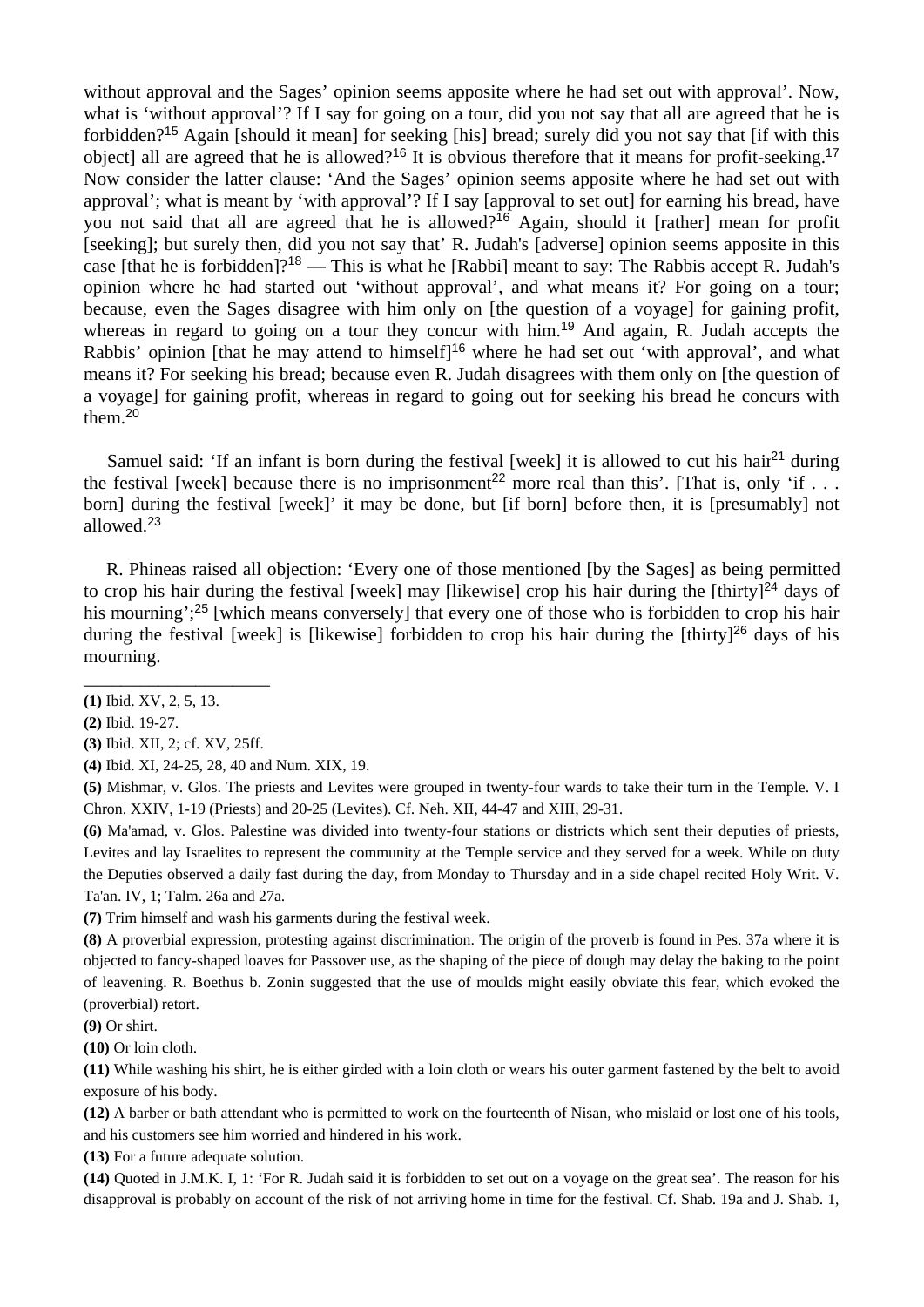3.

**(15)** To attend to his personal appearance during the festival week.

**(16)** To attend to his personal appearance during the festival week.

**(17)** I.e., R. Judah does not approve of a sea voyage for mere gain or profit.

**(18)** All of which shows that the difference cannot be as stated on the question of a voyage for profit.

**(19)** That he is to be penalized if his homecoming was delayed, and not allowed to trim himself during the festival week.

**(20)** The accepted view is that a voyage for profit is an extenuating circumstance. V. Han., Asheri and Codes.

**(21)** If its hair is abnormally long and, for convenience, would best be shortened. If, however, the shortening is imperative for hygienic reasons there is no question.

**(22)** In the pre-natal state.

**(23)** Since it could have been cut before the festival.

**(24)** So in Tosef. II, 2. I. e., if he suffered a second bereavement before the mourning days of the first expired. V. infra 17b.

**(25)** V. infra 17b.

**(26)** V. p. 83, n. 9.

#### **Talmud - Mas. Mo'ed Katan 14b**

Now if you say that there is a difference here in the case of the infant,<sup>1</sup> you are this implying that [the observance of] mourning obtains in the case of a minor, whereas it is taught: 'A minor's garment is rent out of grief of soul'?<sup>2</sup> R. Ashi said [that the negative inference is faulty, for] does it [actually] state 'but those who are forbidden'?<sup>3</sup> Perhaps [it means to state] that some there are who are forbidden<sup>4</sup> and some others who are permitted.<sup>5</sup>

 Amemar, or some say. R. Shisha son of R. Idi, taught thus: 'Samuel said: "An infant may be cropped in the festival [week]: it makes no difference whether he was born during the festival [week] or was born before".' Said R. Phineas: We learned this also [indirectly] from [the following]: 'Every one of those mentioned [by the Sages] as being permitted to crop during the festival [week] may likewise crop his hair during the [thirty] days of his mourning'; which means conversely, but every one of those who is forbidden to crop during the festival [week] is likewise forbidden to crop during the [thirty] days of his mourning. Now if you say that a [newly-born] infant is forbidden [to be cropped] you find yourself [implying] that [the observance of] mourning obtains in the case of a minor; whereas it is taught [distinctly]: 'The garment of a minor is rent [merely] out of grief of soul'? — Said R. Ashi: [That negative inference is faulty for] does it [actually] state, 'But he who is forbidden [in the festival week] is also forbidden during his [thirty] days of mourning? Probably it means that some there are who are forbidden and some others who are permitted.

 A mourner does not deport himself as one in mourning during a festival, as it is said: And thou shalt rejoice in the feast.<sup>6</sup> [For], if his mourning began before [the festival], a positive precept incumbent on the community<sup>7</sup> overrides one incumbent on him as an individual;<sup>8</sup> and if his mourning began just then [during the festival], an individual's function cannot come and put off that of the public.

 Now what about one separated [under a ban]? Should he deport himself as one in 'separation' during a festival? — Said R. Joseph: Come and hear: 'They [the Courts] deal with capital offenses, with [offenses involving judicial] floggings<sup>9</sup> and monetary suits,<sup>10</sup> [during the festival week]'. [This implies that] if one heeds not the [court's] decision, we put him under a ban.<sup>11</sup> Now if you presume that he should not deport himself during the festival like one under 'separation', [then] seeing that where one is already fallen under a ban, the festival comes and suspends  $[the ban]<sup>12</sup> shall we$ pronounce him banned in the first instance [during the festival]? Abaye replied: Perhaps [the object of the adjudication is] to examine the charge against him.<sup>13</sup> For, should you not say thus, then 'capital offenses' therein mentioned would likewise mean indeed that they would have him slain; but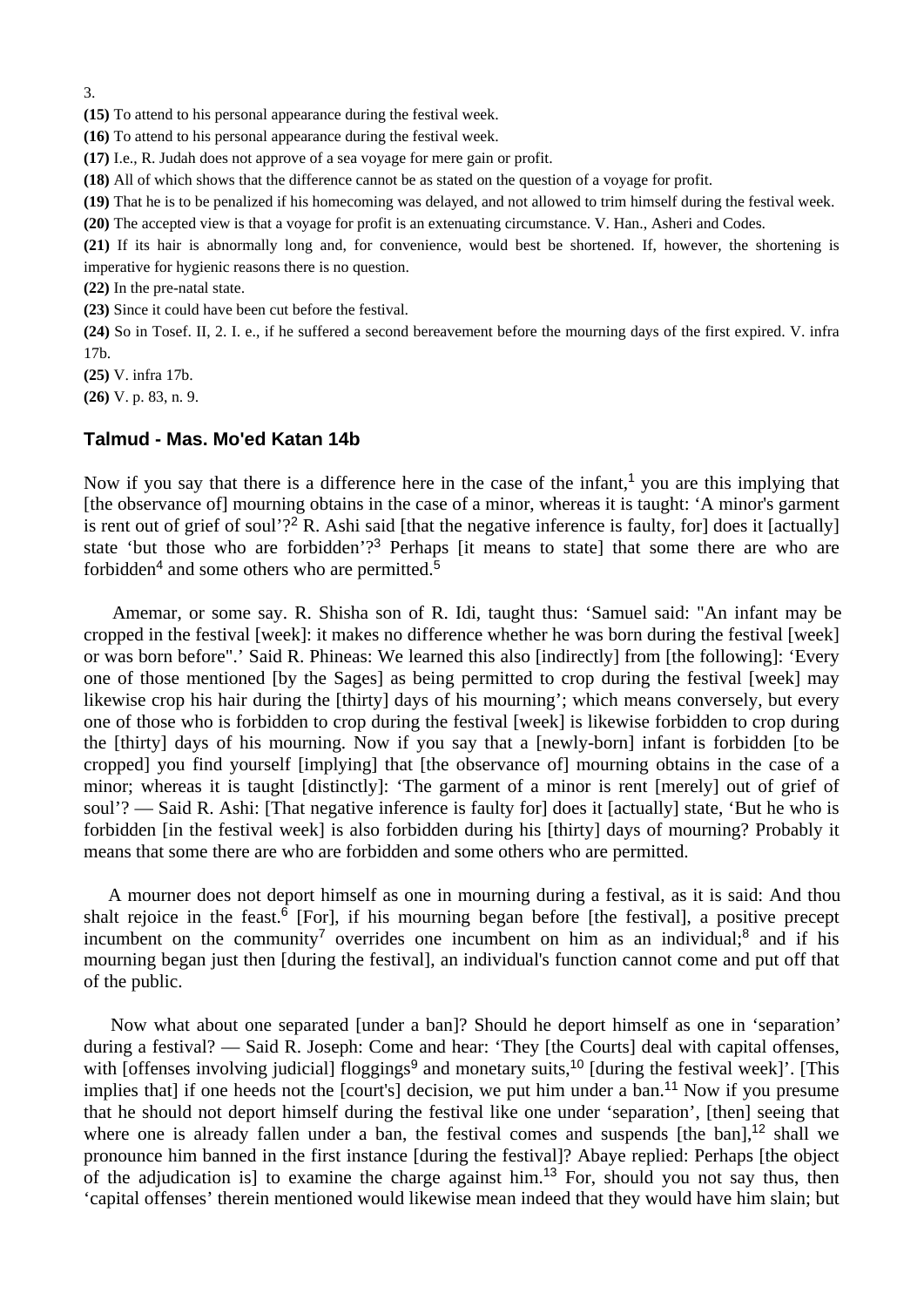surely thereby they [the judges] themselves would be debarred from 'rejoicing in the feast' [as is Scripturally ordained], as it is taught:<sup>14</sup> Says R. Akiba: Whence may it be shown that a Sanhedrin [Court] that put a [sinning] soul to death do not taste [food] all that day? From the instructive text 'Ye shall not eat on the blood'.<sup>15</sup> Therefore [I say] it must be only to examine the charge against him, and likewise here it is only to examine the charge against him. Said R. Joseph to him: If [you explain it] so, the result is that you delay the execution of his sentence [which is forbidden]?<sup>16</sup> But [I] take it], they come early in the morning and examine the charges against him; then they go home and eat and drink all that day<sup>17</sup> and, coming back with the setting sun, they do give a final decision and [also] have him put to death.<sup>18</sup>

Said Abaye: Come and hear.<sup>19</sup> OR ONE UNDER A BAN TO WHOM THE SAGES HAVE GRANTED ABSOLUTION.<sup>20</sup> Said Raba: Does it state: 'Whom the Sages granted absolution'? It says: OR ONE UNDER A BAN TO WHOM THE SAGES HAVE [JUST] GRANTED ABSOLUTION, [that is] where he [the offender] went and appeased the plaintiff and then came before our Rabbis<sup>21</sup> and they then set him free [from restraints].<sup>22</sup>

What about a leprous person; does he deport himself as a leper during the festival?<sup>23</sup> — Said Abaye: 'Come and hear: AND [ALSO] A NAZIR OR LEPER EMERGING FROM HIS [STATE OF] IMPURITY TO [BEGIN] HIS PURIFICATION [may crop his hair and wash his garments],<sup>24</sup> which implies that during the days of his impurity he does deport himself [as a leper]'! — [No]; the Tanna considered that this goes without saying [and is to be understood thus]: It goes without saying that he does not deport himself [as a leper] during the festival.<sup>25</sup> But when [he is emerging] into his state of cleanness we might [be inclined to] restrict him, in case he might defer<sup>26</sup> making his [preliminary] offerings [of purification].<sup>27</sup> Therefore he informs us [that he may, nevertheless].<sup>28</sup> Said Raba: Come and hear:<sup>29</sup> '[It is taught]: And the leper. [in whom the plague is, his clothes shall be rent and the hair of his head shall be loose  $\ldots$ ],<sup>30</sup> that is meant to include a High Priest [in this rule]'. Now [we learned] a High Priest all through the year is on a par with any other person on a festival, as we learned: The High Priest may make sacrifice [on the altar] even when he be onen,<sup>31</sup> without however eating thereof! From this *[latter restriction of even a High Priest]* you can infer [about the former] that he should deport himself as a leper during the festival. — Infer that.

 A mourner is forbidden to cut his hair, because since the Divine Law ordained the sons of Aaron: $32$  Let not the hair of your heads go loose,  $33$  we infer that for everybody else [cutting the hair] is forbidden

\_\_\_\_\_\_\_\_\_\_\_\_\_\_\_\_\_\_\_\_

**<sup>(1)</sup>** Whether the infant was born during or before the festival, in which latter case he must not be cropped, and consequently on the principle just enunciated he may not be cropped on his days of mourning.

**<sup>(2)</sup>** V. infra 26h. It is done, not as an obligatory observance on the part of the child, but merely to deepen the poignancy of grief among the mourners by including the young, unknowing child in the sorrow.

**<sup>(3)</sup>** 'But those who are forbidden to crop their hair during the festival (week) are (likewise) forbidden to do it during the (thirty) days of mourning'.

**<sup>(4)</sup>** In the case of adults.

**<sup>(5)</sup>** In the case of minors.

**<sup>(6)</sup>** Deut. XVI, 14.

**<sup>(7)</sup>** The divine charge, an 'ordinance' to the community to observe the joyous celebration of the festival.

**<sup>(8)</sup>** The observance of mourning.

**<sup>(9)</sup>** Of thirty-nine stripes, for a well-attested breach of a Scriptural prohibition after due warning. V. Deut. XXV, 1-3;

Mak., Sonc. ed. p. 90, n. 1.

**<sup>(10)</sup>** Claims or fines. So Tosef. M.K. II, 11.

**<sup>(11)</sup>** Shammetha, to enforce public discipline.

**<sup>(12)</sup>** I.e., his disabilities of seclusion and wearing a mourner's garb as in the case of the mourner.

**<sup>(13)</sup>** Without pronouncing judgment.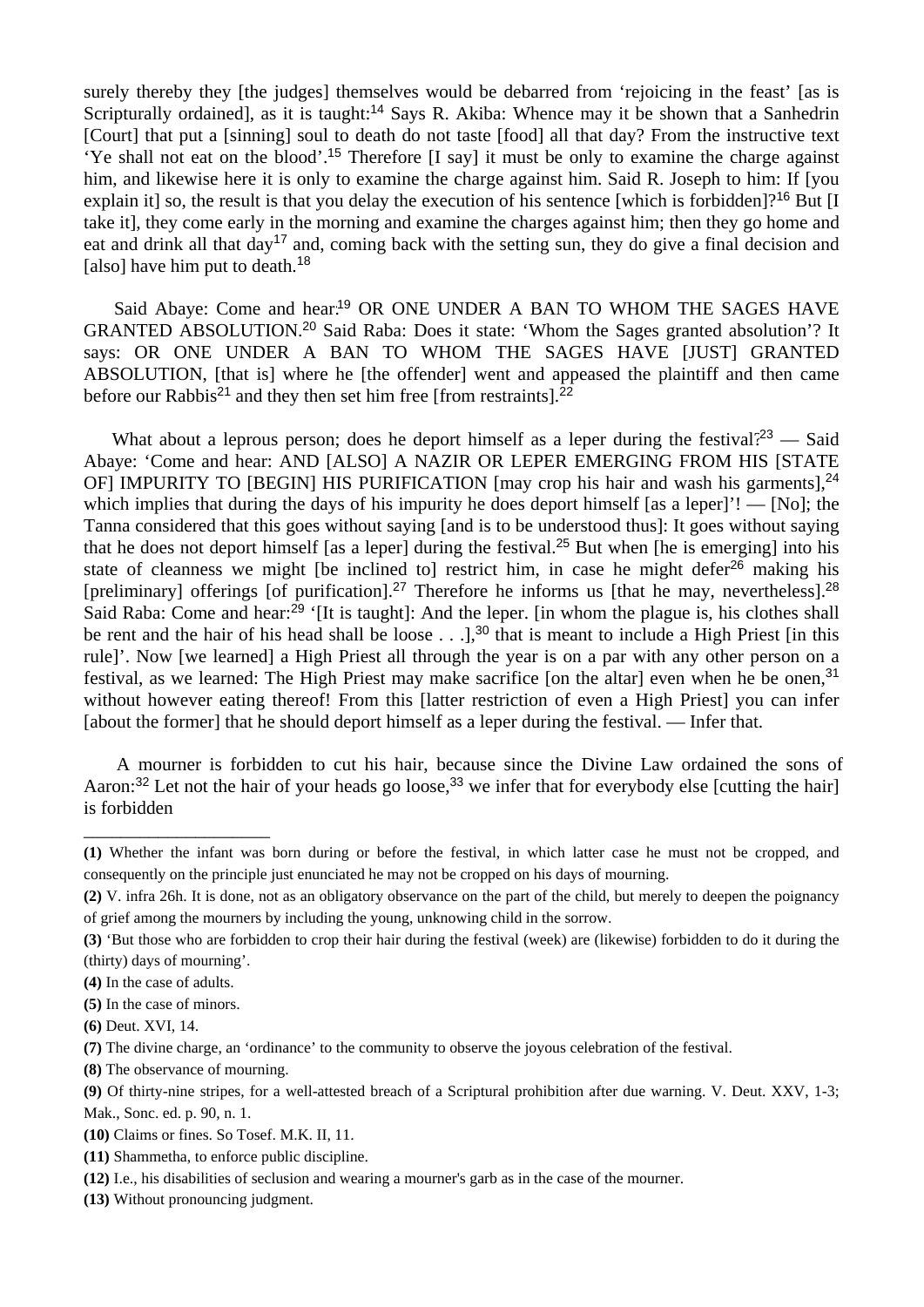**(14)** Sanh., Sonc. ed. p. 430.

**(15)** Lev. XIX, 26.

**(16)** Cf. Aboth. V, Il and Shab. 33a.

**(17)** In fulfillment of the precept of rejoicing on the Festival.

**(18)** [Since after all a final decision is given on the festival week, it follows that the ban is necessarily imposed on the disobedient and consequently proves that the regulations of the ban are in force on the festival week.]

**(19)** In support of my view.

**(20)** The relative clause is at present assumed to mean that one who is banned is automatically released by the Sages on the festival from the disabilities of a ban.

**(21)** During the festival week.

**(22)** Otherwise he remains under his disabilities during the festival.

**(23)** I.e., to remain isolated, let his hair remain long and wear torn or soiled clothes as a leper, during the festival week.

**(24)** Cf. Mishnah supra 13b.

**(25)** I.e., it is immaterial either way so long as he is still an unclean leper, as he, in any case, has to resume his disabilities after the festival. V. Ritba.

**(26)** I.e., after having trimmed himself and changed his clothes during the festival he might postpone the offerings and bring them on the last day of the festival when a private sacrifice may not be offered.

**(27)** I.e., taking two live birds and spring water for the ritual sprinkling with the hyssop, as prescribed in Lev. XIV, 2-8, after which he washed his clothes and shaved his body and was to return to the camp' (home) and after another seven days to complete his 'purification and atonement by sacrifice at the Temple.

**(28)** Crop his hair and cleanse or change his torn clothes during the festival week.

**(29)** That the leper deports himself as a leper in the festival week also.

**(30)** Sifra on Lev. XIII, 45 where by laying stress on 'And the' together with the descriptive clause 'in whom the plague is' still, the wording is taken to include especially the otherwise exceptional person of the High Priest, who may never grow long hair or wear torn clothes, even when a mourner. Lev. XXI, 10.

**(31)** I.e., on the day of poignant grief, when the death of his near and dear occurred. This law is based on the sad experience of Aaron who lost two of his soils on the day of his induction as High Priest. He then offered up the sacrifices, but did not partake of the holy meat. V. Lev. X, 16; 16-20. Cf. Hor., Sonc. ed. pp. 90 and 93. Any other priest may not officiate during the state of onen, except on festivals when the law of onen does not apply.

**(32)** When Nadab and Abihu died.

**(33)** I.e., keep it in trim. V. Lev. X, 6 and cf, Ezek. XLIV, 20.

## **Talmud - Mas. Mo'ed Katan 15a**

. What about those 'separated' [under a ban], and [segregated] lepers in regard to cutting [their hair] during the festival week? — Come and hear. 'Those "separated" [under a ban] and [segregated] lepers are forbidden to cut [their hair] and wash [their garments]. If one "separated" [under a ban]  $\text{died.}^1$  the Beth din stone his coffin; R. Judah says, not that they set up a heap of stones over him like the heap of Achan,<sup>2</sup> but the Beth din send [commissioners]<sup>3</sup> and have a large stone<sup>4</sup> placed on his coffin, which teaches you that if anyone is placed under a ban and dies in his "separation", the Beth din stone his coffin'.<sup>5</sup>

 A mourner is obliged to muffle his head. Since the All Merciful enjoined Ezekiel: And cover not thine upper lip,<sup>6</sup> we infer that everybody else is obliged [to do so].<sup>7</sup> What about one 'separated' [under a ban] in regard to muffling the head? — Said R. Joseph, Come and hear: 'And they<sup>8</sup> muffle themselves and sit as men "separated" [under a ban] and like mourners until Heaven grants them mercy'. Said Abaye: Perhaps it is different with one who is 'separated' [under a ban] by displeasure of Heaven<sup>9</sup> [as it were]; for that is [more] serious [than being in disfavour with man]!

What about a leper, in regard to muffling the head? — Come and hear: And he shall cover his upper lip;<sup>10</sup> we infer from this that he is obliged to muffle his head. — Infer that.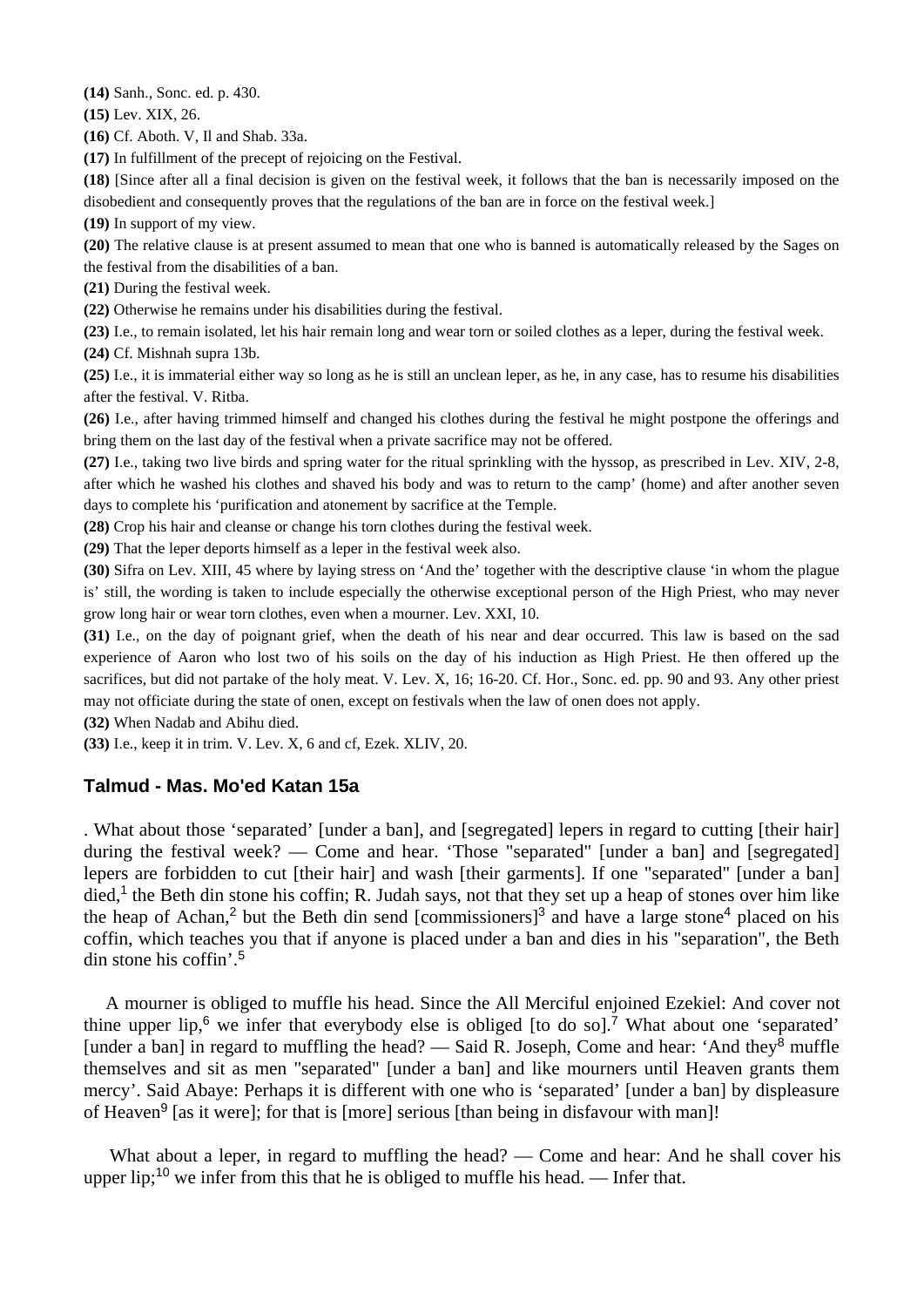A mourner is forbidden to put on tefillin.<sup>11</sup> Since the All Merciful ordained Ezekiel: Bind thy headtire upon thee,<sup>12</sup> this implies that everybody else is forbidden [to do so in deep mourning]. What about one 'separated' [under a ban], in regard to tefillin? — It stands [adjourned].

What about a leper, in regard to [putting on] tefillin? — Come and hear: [Holy Writ prescribes]. 'And the leper';<sup>13</sup> this [ampli fication] is to include [even] a High Priest [in this law];<sup>14</sup> 'his clothes shall be perumim',<sup>15</sup> that is, they shall be torn. 'And [the hair of] his head shall be parua''.<sup>16</sup> 'Parua'' means only letting the hair grow long;<sup>17</sup> these are the words of R. Eliezer. R. Akiba explains [otherwise]: 'Shall be' is stated in connection with the leper's head;<sup>18</sup> and 'shall be' is stated in connection with the leper's garment.<sup>19</sup> [Therefore] just as 'shall be' stated in connection with the garment refers to something external to the body [clothes],<sup>20</sup> so also 'shall be' stated in connection with the head refers to something external to the body.<sup>21</sup> What then [is to be discarded]? Is it not the reference to tefillin? — Said R. Papa, [Not necessarily these], it may refer to [not putting on] a cap or sudarium.<sup>22</sup>

A mourner is forbidden to give the usual greeting [of wellbeing],<sup>23</sup> because the All Merciful said to Ezekiel: Sigh in silence.<sup>24</sup> What about one 'separated' [under a ban] in regard to [abstaining from] the usual greeting?<sup>23</sup> — R. Joseph said, Come and hear: And in regard to greeting one another 'with peace', as man to man, they [that are fasting]<sup>25</sup> behave like persons who are 'separated' [under a ban] by the Omnipresent.<sup>26</sup> Said Abaye to him, Perhaps [the case of] the 'separated' [as under a ban] by displeasure of Heaven is different because it is [more] serious.

What about a leper in regard to [abstaining from] greeting one 'with peace'? — Come and hear: [It is written]: And he shall cover his upper  $lip^{27}$ , that is, his lips shall be compressed together, that he should behave like one 'separated' [under a ban] and like a mourner, and he is forbidden to greet one 'with peace Infer that. Then why not solve now<sup>28</sup> [the above question] about one 'separated' [under a ban]?<sup>29</sup> — Said R. Aha b. Phineas in the name of R. Joseph: Does it [actually] state that he [the leper] is forbidden [to greet one 'with peace' like one 'separated']? It only states that he behaves like one 'separated' or like a mourner with reference to other things and at the same time that he is also forbidden to greet one 'with peace'.

 A mourner is forbidden [to engage] in the words of the Torah, because the All Merciful said to Ezekiel: 'Sigh in silence'.<sup>30</sup> What about one 'separated' [under a ban engaging in] the words of the Torah? — Said R. Joseph, Come and hear: One 'separated' [under a ban] may teach [others] and others may teach him; he may be hired [for work] and others may be hired by him. One under anathema<sup>31</sup> neither teaches others, nor do others recite it to him; he is not hired [for work] nor are others [to be] hired by him; but he recites to himself in order that he does not interrupt his study;<sup>32</sup> and he makes a small stall for himself [as a means] for 'his livelihood'.<sup>33</sup> Whereat Rab<sup>34</sup> remarked, [As for instance] selling water at the pass of Araboth.<sup>35</sup> Infer from that.<sup>36</sup> What about a leper [engaging] in the words of the Torah? — Come and hear: [It is written], And make them known<sup>37</sup> unto thy children and thy children's children; the day that thou stoodest before the Lord thy God in Horeb. [that they may learn to fear Me all the days  $\ldots$  and that they may teach their children],  $38$  that is, just as [they heard God's word] then [at Sinai] with awe, fear, trepidation and perspiration;<sup>39</sup> [so] be it now studied with awe, fear, trepidation and perspiration]. Hence sad they [the Sages], that men who are [affected] with flux,<sup>40</sup> lepers, or such as [in error] consorted with their wife while in separation<sup>41</sup> are allowed to read [Scripture] out of the Torah [Pentateuch], the Prophets or the Hagiographa<sup>42</sup> or to recite [orally] Mishnah,<sup>43</sup> Midrash,<sup>44</sup> Gemara,<sup>45</sup> Halachah or Aggadah;<sup>46</sup> while those who have night pollutions are forbidden.<sup>47</sup> You may infer it from that.

 A mourner is forbidden to wash his clothes, for it is written, And Joab sent to Tekoa and fetched thence a wise woman and said unto her: 'I pray thee, feign thyself to be a mourner and put mourner apparel, I Pray thee and anoint not thyself with oil, but be as a woman that had a long time mourned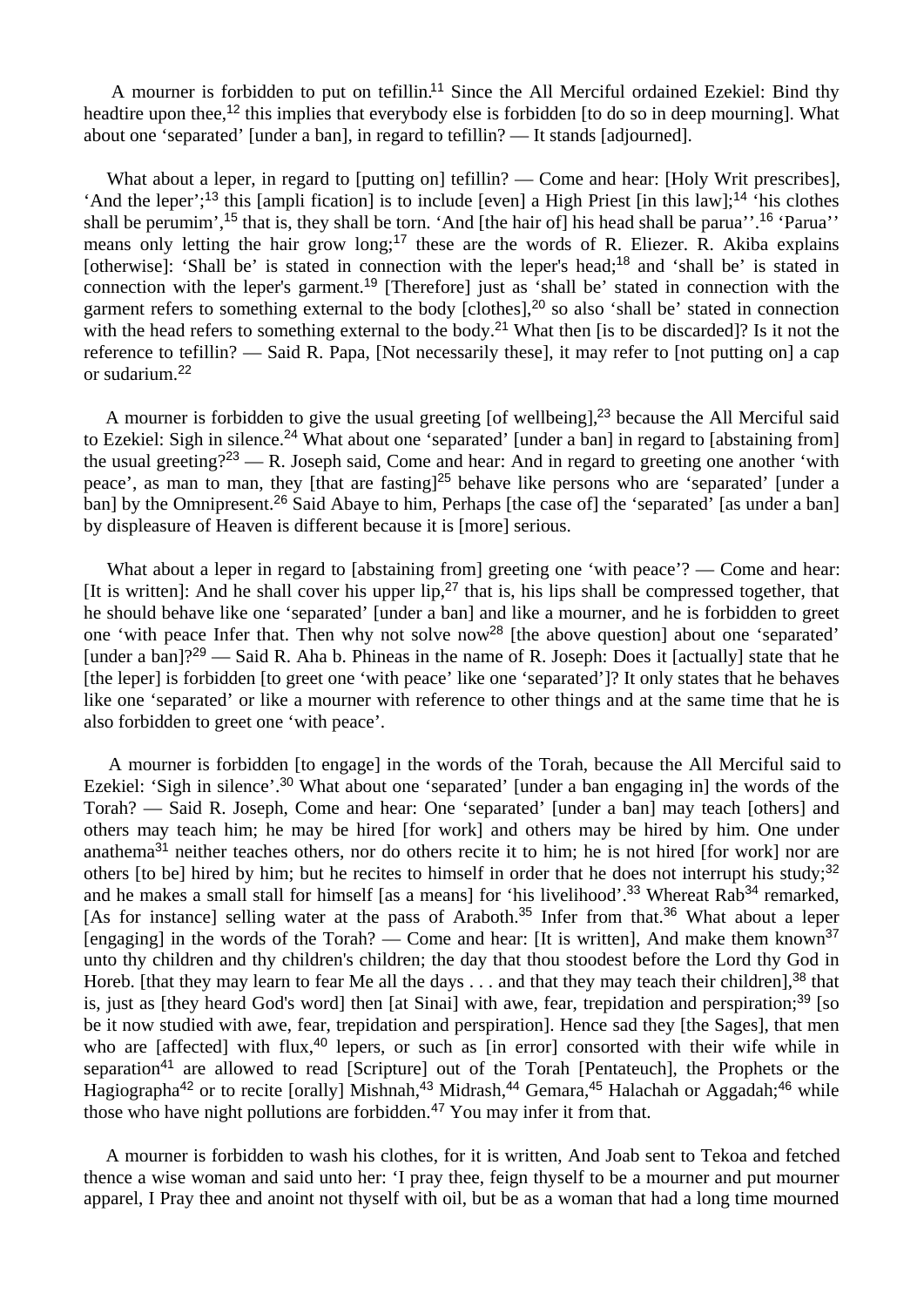for the dead'.<sup>48</sup> What about the 'separated' [under a ban] and the lepers washing their clothes? — Come and hear: Persons 'separated' [under a ban] and lepers are forbidden to cut [their hair] or wash [their clothes]. You may infer it from here.

 A mourner is in duty bound to rend [his garments], because the All Merciful enjoined the sons of Aaron, 'Neither rend [your clothes]'.<sup>49</sup> From here you infer that everyone else is bound to do it. What about one 'separated' [under a ban] rending his garments? It stands [adjourned].

What about the leper rending his garments? — Come and hear: 'His clothes shall be perumim'<sup>50</sup> which means they shall be rent. [Yes], infer it.

A mourner is bound to overturn his couch, because Bar Kappara taught:

**(4)** Cf. Lev. XXIV. 23.

\_\_\_\_\_\_\_\_\_\_\_\_\_\_\_\_\_\_\_\_

- **(5)** Cf. 'Ed. V, 6 (Sonc. ed. p. 25) and Ber. 19a.
- **(6)** Ezek. XXIV, 17.
- **(7)** Under similar circumstances of bereavement, as Ezekiel's grief was meant to be excessively poignant.
- **(8)** Some of the leading Rabbis who meet to fast and pray on account of the shortage of rain. V. Ta'an. 14b.
- **(9)** The drought being the sign of Heaven's displeasure.
- **(10)** Lev. Xlll, 45. 'Cover' here is the same term as used in Ezek. XXIV, 17; 22-23.
- **(11)** Phylacteries. Cf. Deut. VI, 4-9; XI, 19 and Prov. III, 3; VI, 20-23.
- **(12)** Ezek. XXIV, 17-23.Cf. Targum ad loc.
- **(13)** Lev. XIII, 45. V. the full text cited by Raba p. 87.
- **(14)** V. supra p 87, n. 5.

**(15)** Note the phrase, also the specific meaning of the root  $\Box$   $\Box$ , to tear, rend clothes, as here. It is used again twice (Lev. X, 6; and XXI, 10) and Lily in connection with Aaron and his sons; (not) to rend their garments for the dead.

**(16)** Note this phrase as well as the several meanings of the root  $\forall$   $\exists$   $\exists$  ; (a) to be, or get free (from restraint or debt), be loose; (b) to grow freely (of hair, foliage or branches), Num. VI, 5; (c) to let go free, without restraint (Ex. XXXII, 25); (d) to uncover, loosen, disarrange (hair etc.), Num. V, 18.

**(17)** V. 3b. Cf. Pseudo Jonathan on Lev. XIII, 45.

**(18)** V. supra p. 87, n. 5.

**(19)** V. supra ibid.

**(20)** I.e., his clothes are to be rent exposing parts of the body as a sign of distress and mourning.

**(21)** I.e., his head to be left bare, uncovered, by not putting on any external covering, as a sign of distress and mourning. Cf. Onkelos on Lev. XIII, 45.

**(22)** A Latin word meaning a napkin; here a cloth used as a kerchief.

**(23)** Lit., 'ask after peace'. E.g., Gen. XXIX, 6: 'Is it (peace) well with him? 'Is well': ibid. XLIII, 27. To ask such a question would be invidious and a happy reply even painful to the mourner who is in deep sorrow.

**(24)** Ezek. XXIV, 17; 22-23. Keep your grief to yourself, but outwardly chat and greet people freely, implying that other mourners may not greet, Han.

**(25)** on account of the prolonged drought.

**(26)** V. Ta'an. 12b.

**(27)** Lev. XIII, 45, with reference to a leper.

**(28)** From the leper's silence.

**(29)** Left in suspense because of Abaye's query that perhaps the demeanour of the faster is no criterion, as a public calamity such as drought, Hood, or epidemic disease etc. seems a more serious indication of divine displeasure than the sorrow of an individual.

**(30)** But converse and talk freely, as if nothing is amiss; implying that other mourners are forbidden. The learned

**<sup>(1)</sup>** Sem. V, 11 adds: 'he requires a stoning'.

**<sup>(2)</sup>** Josh. VII, 25.

**<sup>(3)</sup>** Sem. ibid. has: But a messenger of the Beth din takes a stone and puts it on his coffin to carry out on him the ordinance of a stoning.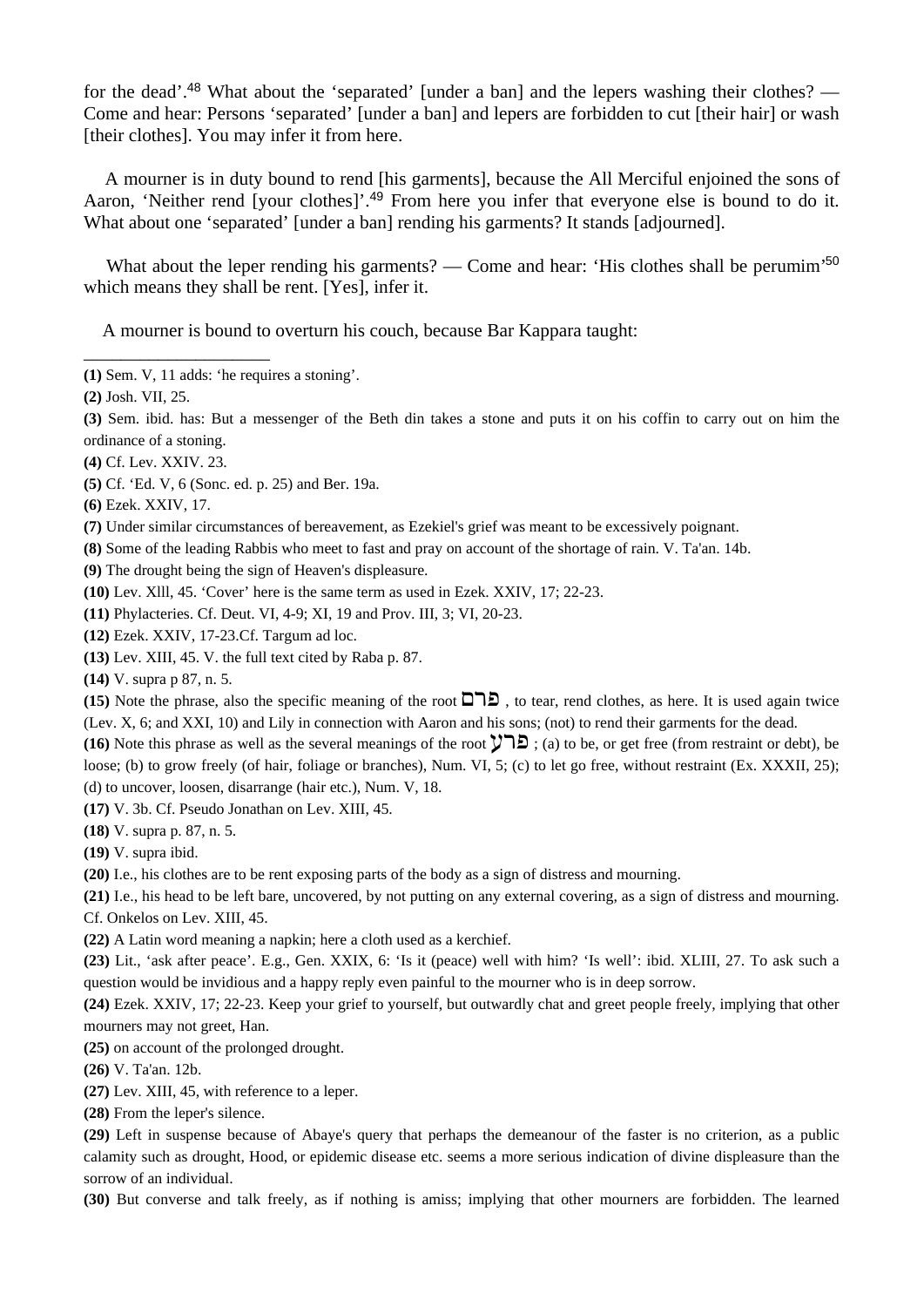discussion on the words of the Torah is deemed as a joy. V. Ps. XIX, 9-11; CXIX, 15-16 etc.

**(31)** One put under herem. This is the extreme disciplinary measure taken against a refractory offender, who persists in his defiance of the first reprimand' (for seven days); the 'separation' (or exclusion) for another seven days (in Babylon and thirty days in Palestine), refusing to submit. The matter is dealt with fully infra 16a.

**(32)** MS.M., 'Does not impair his studies'.

**(33)** Cf. Sem. V, 12-13 (where the text is defective).

**(34)** MS.M., R. Hisda.

**(35)** A place proverbially notorious for its lack of water, and highly infested by brigands. Cf. Ber. 54a; Naz. 43b. The

best place where a man like him would find ready customers.

**(36)** That one under a ban is permitted to engage in the words of the Torah.

**(37)** 'The things which the eyes saw', i.e., the scene at Sinai.

**(38)** Deut. IV, 9-10.

**(39)** 'And when people saw it they trembled . . .' Ex. XX, 15.

**(40)** Lev. XV, 2ff.

**(41)** I.e., within the forbidden period of menses. V. Lev. XV, 19, 24 and XX, 18.

**(42)** Because 'The sacred word is not subject to defilement'; besides, it cleanses the mind and heart.

**(43)** The Mishnah par excellence. Inserted by MS.M.

**(44)** Lit., 'exposition' of the Biblical text.

**(45)** Lit., 'oral' or 'complementary' teaching and explanations of the Mishnah received from the mouth of a master. These constitute the study of the Talmud.

**(46)** Halachah is matter of legal import, and Aggadah is ethical and homiletical exposition.

**(47)** V. Ber. 22a, where the subject is discussed at length showing the divided opinions of teachers, who ultimately inclined to recognize human weakness along with the value of the study of Torah as a moral aid. Cf. Mak. 10a and 23b (Sonc. ed. pp. 62, 169ff).

**(48)** II Sam. XIV, 2.

**(49)** Lev. X, 6. At the death of their brothers Nadab and Abihu, during their installation into their priestly office. **(50)** Ibid. XIII, 45. Cf. Supra p. 89, n. 2.

#### **Talmud - Mas. Mo'ed Katan 15b**

'[God says], "I have set the likeness of mine image on them and through their sins have I upset it; let your couches be overturned<sup>1</sup> on account thereof".' What about one 'separated' [under a ban] and a leper overturning couches? Let this stand [adjourned].

 A mourner is forbidden to engage in work, for it is written: And I shall turn your feasts into mourning;<sup>2</sup> [hence we say] that just as it is forbidden to engage in work during a Feast [festival], so is it forbidden to engage in work during mourning. What about one 'separated' [under a ban] in regard to doing work? — Said R. Joseph: 'Come and hear: "When the Sages said that it is forbidden them<sup>3</sup> to engage in work, [about themselves, bathe, don shoes. . .], they laid this down only for the daytime, but at night it is all permitted and [the same restrictions] you find also in the case of one 'separated' and a mourner."<sup>4</sup> Does not this refer to all those [restrictions]?' — No, it is only to the other things, [but not to work].

 Come and hear: 'One "separated" [under a ban] teaches [others] and others teach him; he is hired [for work] and others are hired by him'.<sup>5</sup> You may infer from that. What about a leper engaging in work? — Let this stand [adjourned]. A mourner is forbidden to wash himself, as it is written, And anoint not thyself with oil, $6$  and bathing is implied in anointing.<sup>7</sup> What about one 'separated' [under a ban] bathing? — Said R. Joseph, Come and hear: 'When the Sages said that it is forbidden then, to wash [on the fast day] they meant only in regard to washing the whole body, but one is permitted to wash one's face, hands or feet, and [the same restrictions] you find also in the case of one "separated" [under a ban] and a mourner'<sup>8</sup>. Now, does not this refer to all the restrictions? — No, [only] to the others [but not to bathing]. What about the leper washing himself? — Let this stand [adjourned].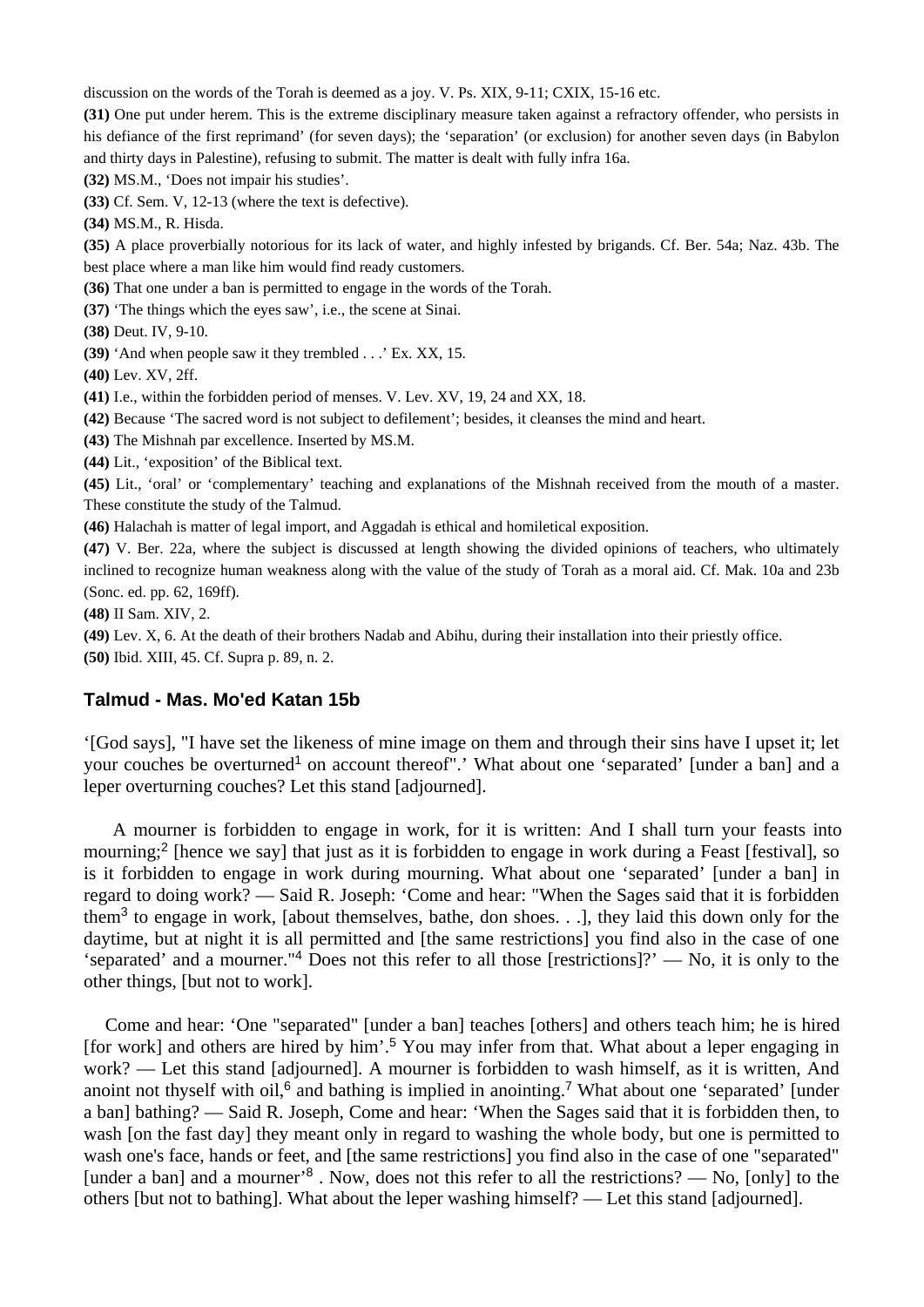A mourner is forbidden to put on sandals [shoes], as the All Merciful ordained Ezekiel, And put thy shoes upon thy feet,<sup>9</sup> which implies that for everyone else it is forbidden [to do so]. What about one 'separated" [under a ban] putting on sandals? — Said R. Joseph, Come and hear: 'When the Sages said that it is forbidden then, [on the fast day] to put on sandals, they meant only in town, but on the road it is permitted. When, for instance? When one sets out on the road he puts on [shoes], on entering town, he takes them off: and [the same] you find also in the case of one "separated" [under a ban]'.<sup>8</sup> Now, does not this refer to all those [restrictions]?<sup>10</sup> — No, [only] to the other.<sup>11</sup> What about the leper putting on sandals? — Let this stand [adjourned].

 A mourner is forbidden the use of the [conjugal] bed, as it is written: And David comforted Bath-Sheba his wife and went in unto her,<sup>12</sup> which implies that before then<sup>13</sup> it was forbidden [him]. What about one 'separated' [under a ban] in regard to the use of the [conjugal] bed? — Said R. Joseph, Come and hear: All those years that Israel spent in the wilderness they were 'separated' [under a ban]<sup>14</sup> yet they used their [conjugal] beds.<sup>15</sup> Said Abaye: But, maybe, the case of those who are 'separated' by [displeasure] of Heaven is different because it is less serious? [You say], 'less serious'! But you argued [before]<sup>16</sup> that it was more serious? — He is uncertain on the point: [if you] go [and argue] this way, he rebuts it, and if you go [and argue] the other way, he [again] rebuts it. What about a leper, in regard to the use of the [conjugal] bed? — Come and hear, for it is taught: '[It is written], But [he] shall dwell outside his tent seven days',<sup>17</sup> that is, he shall be like one 'separated' [under a ban] and like a mourner; and he is forbidden the use of the [conjugal] bed, as '[outside] his tent' means only [apart from] his wife, as it is said: Go say to them: Return ye to your tents.<sup>18</sup> You may infer it from that. Then could not one now by this [conclusion] solve the above question [on this point] about one 'separated' [under a ban]? — Said R. Huna<sup>19</sup> son of Phineas in R. Joseph's name: Does it state [categorically] that he [the leper] is forbidden [like one 'separated']? It only states that he is like one 'separated' [under a ban] and like a mourner in respect of other things and that he be [also] forbidden the use of the [conjugal] bed.<sup>20</sup>

 A mourner does not send his sacrifices [to the Temple], for it is taught: Says R. Simeon, [It is written, And thou shalt sacrifice] peace-offerings<sup>21</sup> and eat there,<sup>22</sup> and thou shalt rejoice before the Lord thy God,<sup>23</sup> that is, one offers 'peace-offerings' [only] at times when one is untroubled,<sup>24</sup> but not at a time when one is onen,<sup>25</sup> What about one 'separated' [under a ban], should he [then] send his offerings? — Said R. Joseph, Come and hear: All those years that Israel spent in the wilderness they were 'separated' [under a ban]<sup>26</sup> and [yet] they sent their offerings [to the Tabernacle]. Said Abaye to him: But perhaps one 'separated' by [the displeasure of] Heaven is different, because it is not so serious? [You say], 'Not so serious'! But you argued [before] that it was more serious! — [Abaye] being uncertain on the point rebutted it [either way]. What about a leper, may he send his [sacrificial] offerings? — Come and hear: And after he [a defied priest] is cleansed<sup>27</sup> — [that is, cleansed]<sup>28</sup> after coming away from his dead near of kin — they shall reckon unto him seven days<sup>29</sup> — those are the seven days which he has to count<sup>30</sup> — and in the day that he goeth into the Sanctuary,<sup>31</sup> into the inner court,<sup>32</sup> to minister in the Sanctuary, he shall offer his sin-offering<sup>33</sup>

**(7)** V. Ruth III, 3 and Yoma76.

\_\_\_\_\_\_\_\_\_\_\_\_\_\_\_\_\_\_\_\_

- **(8)** Cf. supra p. 92, nn. 5 and 6.
- **(9)** Ezek. XXIV, 17.

**<sup>(1)</sup>** So MS.M.; cur. edd.: 'overturn their couches'. Cf. Ezek. XXIV, 23 and J. Ber. Ill, 1.

**<sup>(2)</sup>** Amos VIII, 10.

**<sup>(3)</sup>** Those praying and fasting on account of persistent drought.

**<sup>(4)</sup>** Ta'an. 13a; Tosef. Ta'an. 1, 6; J. Ta'an. I, 3 twice, and J.M.K. III, 5.

**<sup>(5)</sup>** V. supra 15a.

**<sup>(6)</sup>** II Sam. XIV, 2.

**<sup>(10)</sup>** Including that of not wearing sandals.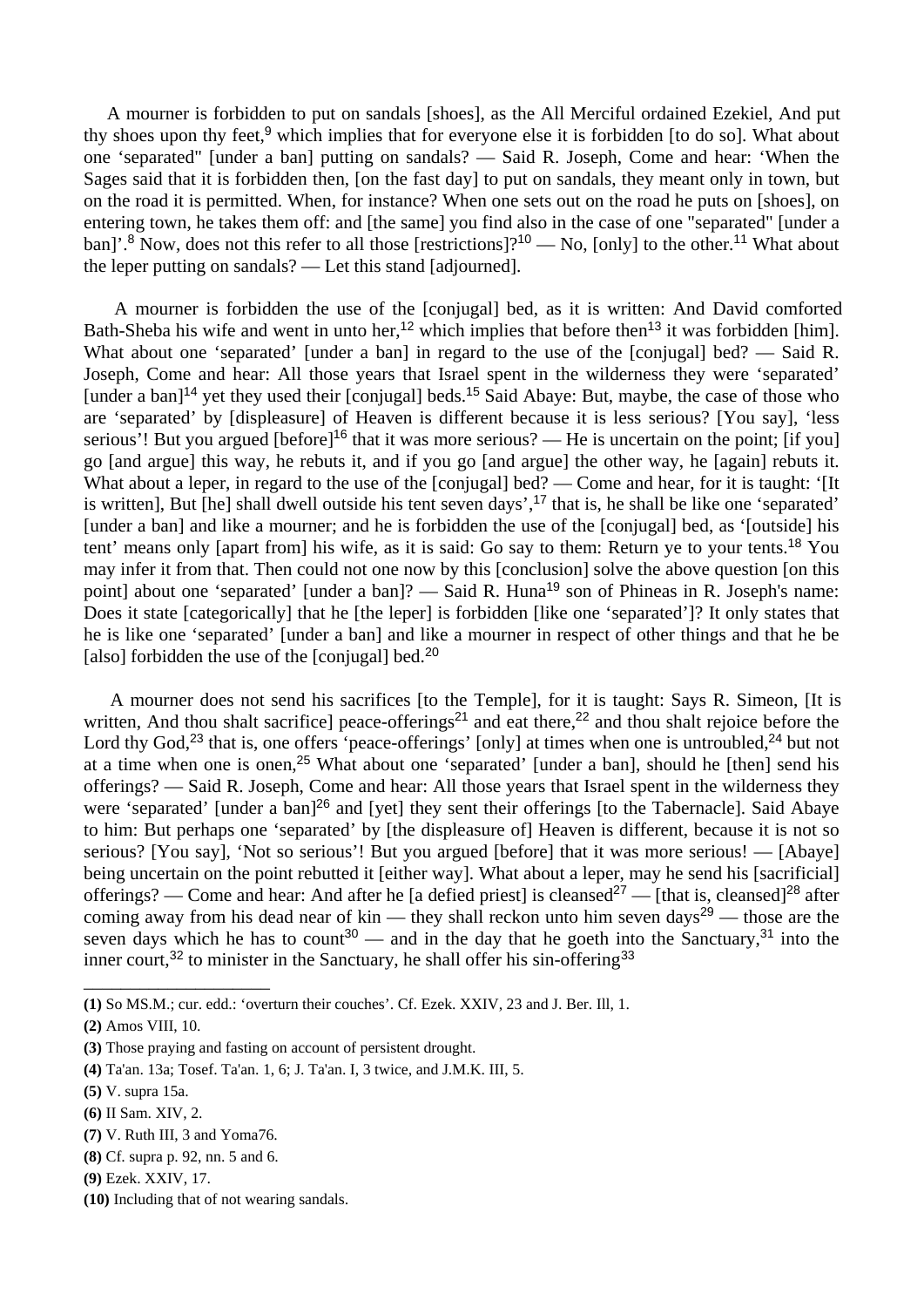**(11)** Exclusive of sandals.

**(12)** Il Sam. XII, 24 and infra 21a.

**(13)** During the period of mourning.

**(14)** Deut. 1, 34-35; 43-44. Cf Mekilta, Bo. Poem, based on Deut. II, 15-16.

**(15)** Deut. I, 39.

**(16)** V. supra p. 90.

**(17)** Lev. XIV, 8.

**(18)** Deut. V, 27. Cf. supra 7b.

**(19)** Var. lec. Aha.

**(20)** V. supra p. 93.

**(21)**  $\forall x$  derived here from  $\exists \forall x$ , to be whole, hale and at peace.

**(22)** These 'peace-offerings' were usually brought to the Temple by the pilgrims during the festivals (of Passover, Weeks and Tabernacles) and after the altar rites had been performed and the priests given their due portions (Lev. VII, 29-34), the worshippers with their family group ate the remainder of the sacrificial meat in a state of ritual purity as joyous celebrants (Deut. XII, 6-7; 17-19; XXVII, 7).

**(23)** Deut. XXVII, 7.

**(24)** Lit., 'whole'. Cf. n. 1.

**(25)** V. Supra p. 87, n. 6.

**(26)** V. n. 2 and Yeb. 72a. (12) Lev. XVII, 5. (Private peace-offerings). V. however Men. 45b.

**(27)** Ezek. XLIV, 26.

**(28)** V. verse 25; about the ritual sprinkling after being defiled by the dead (before one may enter the sanctuary), Num. XIX, 11-13; 19-20.

**(29)** The (above) ritual sprinkling from defilement by contact with the dead was done on the third and seventh days after having separated from the corpse; but the use of the phrase 'they shall reckon seven days' instead of 'they shall sprinkle upon him' is taken to be reminiscent of the seven days for a leper on his recovery and his preliminary ritual cleansing, before leaving his place of Isolation (Lev. XI V, 1-8), which were followed by another seven days of ritual purification before he may proceed on the eighth day with his final purification and atonement. (Ibid. 8-11). Accordingly, the case of a leprous priest is read into the text of Ezekiel. For obviously it would be useless to cleanse a leprous priest (or layman) from his defilement by the dead while still being unclean as a leper, and as such unfit to enter the camp or sanctuary.

**(30)** As a leper, 11 the course of his cleansing.

**(31)** After having been purified from both defilements.

**(32)** As a priest.

**(33)** Prescribed for a recovered leper (Lev. Xlv, 19 or 22); or it might be translated, 'His (offerings for) cleansing' (cf. Lev. Xlv, 52; Num. VIII, 7; XIX, 9, 12, 19). V. supra n. 3.

## **Talmud - Mas. Mo'ed Katan 16a**

— which is his [own meal-oblation<sup>1</sup> consisting of] one tenth part of an ephah [of fine flour]: These are the words of R. Judah. R. Simeon says, [the wording:] And in the day that he goeth into the sanctuary [into the inner court to minister in the sanctuary], he shall offer his sinoffering<sup>2</sup> [implies that only] when he is fit to go into the sanctuary he is fit to offer up [his own oblation]: and when he is not fit to go into the sanctuary, he is not fit to offer up [his own oblation].<sup>3</sup> Raba said: Whence do we know<sup>4</sup> the regulation that we send a messenger of the Court?<sup>5</sup> — From what is written: And Moses sent to call Dathan and Abiram the sons of Eliab.<sup>6</sup> And whence do we know that we summon<sup>7</sup> him to attend [in person]? — From what is written, And Moses said to Korah, Be thou and all thy congregation before the Lord, thou and Aaron [tomorrow].<sup>8</sup> [Whence, to appear] 'before a great personage'? — From what is written, Before the lord.<sup>8</sup> [To name both parties], 'thou and So-and-so'? — From what is written, Thou and they [that are with thee] and Aaron.<sup>8</sup> That we fix a time? — As it is written, To-morrow.<sup>8</sup> Time and again?<sup>9</sup> — As it is written: They called there,<sup>10</sup> Pharaoh the king of Eqypt [the author of] 'commotion'; he hath let the appointed time pass by. [As I live, saith the King, the Lord of Hosts, surely like Tabor among the mountains and like Carmel by the sea, so shall he come].<sup>11</sup> And whence do we know that if one behaves insolently towards the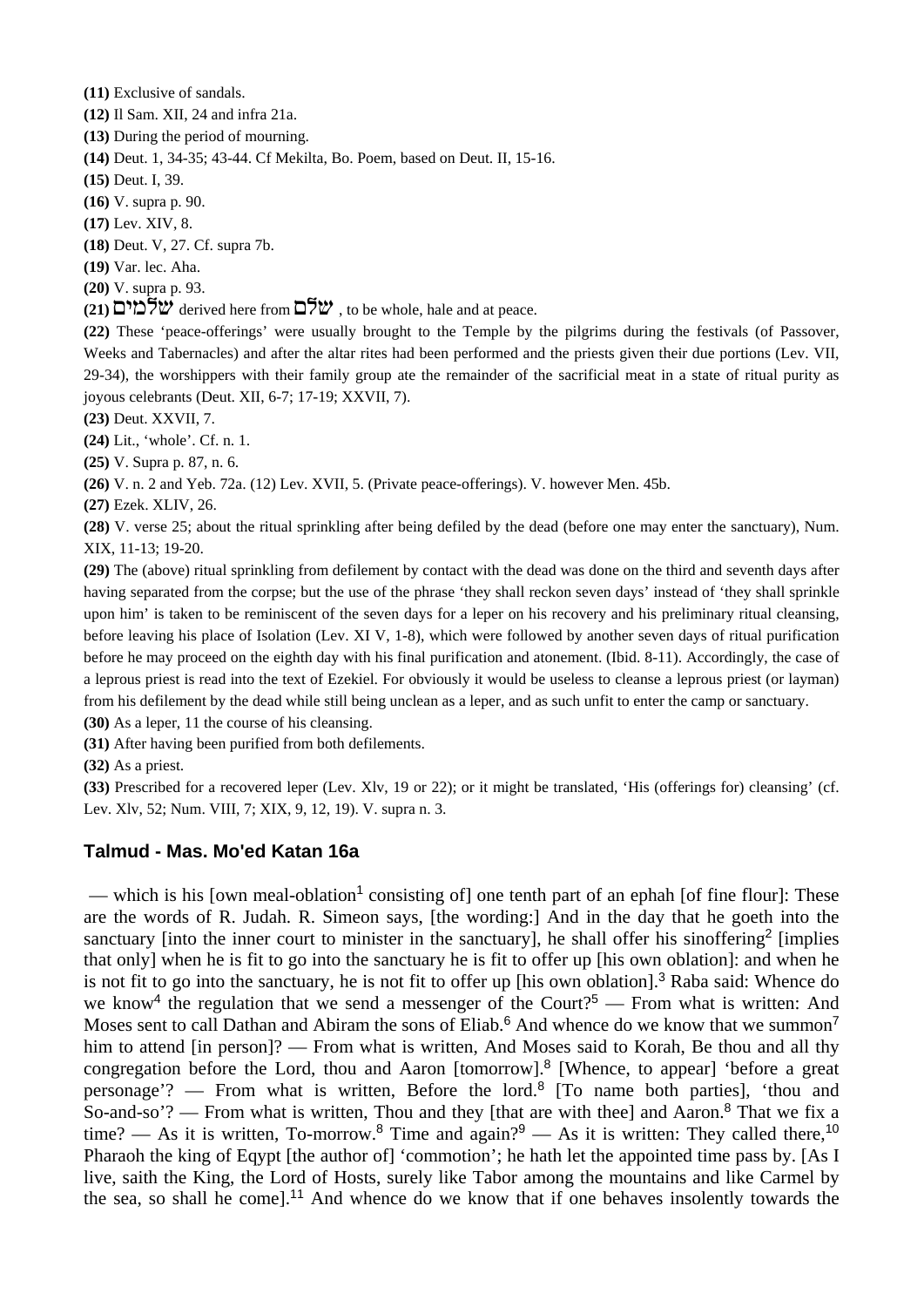Court's messenger and the latter comes and reports it, this is not deemed slander [on his part]? — As it is written: [And Moses sent to call Dathan and Abiram the sons of Eliab]; And they said: [We will not come up<sup> $6$ </sup>... Wilt thou put out the eyes of these men? [We will not come up].<sup>12</sup> Whence do we derive that we [may] pronounce a shammetha<sup>13</sup> [imprecation]? — From the text: Curse ye Meroz.<sup>14</sup> Whence do we derive that it must be according to the considered opinion of some prominent person? From the text: [Curse ye Meroz] said the angel of the Lord<sup>14</sup> [to Barak]. And whence do we derive that we pronounce the herem?<sup>15</sup> — Front the [same] text: Curse ye a cursing.<sup>16</sup> Whence do we derive that *it falls* on one who] eats and drinks with the offender or stands within four cubits of him? — From the same text: [Curse ye a cursing] the inhabitants thereof.<sup>17</sup> Whence do we derive that we publish the details of his offence? — From the [same] text: Because they [the denizens of Meroz] came not to the help of the Lord. And, said 'Ulla, Barak pronounced the shammetha<sup>18</sup> against Meroz with [the blast of] four hundred horns. Some say that Meroz was [the name of] a great personage;<sup>19</sup> others say that it was [the name of] a star,<sup>20</sup> as it is written [there]: They fought from Heaven, the stars in their courses fought against Sisera.<sup>21</sup> Whence do we derive that his property may be forfeited?<sup>22</sup> — From the text: And whosoever come not within three days, according to the counsel of the princes and the elders, all his substance should be forfeited and himself separated from the congregation of the captivity.<sup>23</sup> Whence do we derive that we may quarrel [with an offender], curse him, smite him, pluck his hair and put on him an oath?<sup>24</sup> — From the text: And I contended with them, and cursed them, and smote certain of them and plucked off their hair and made them swear by God.<sup>25</sup> Whence do we derive that we may fetter, arrest and prosecute them? — From the text: [Let judgment be executed upon him with all diligence], whether it be unto death, or to uprooting, or to confiscation of goods or to imprisonment.<sup>26</sup> What is meant by 'uprooting? Said [R.] Adda Mari, reporting Nehemiah b. Baruch, who said in the name of R. Hiyya b. Abin, who had it from Rab Judah, it mean the hardafah.<sup>27</sup> What is denoted by hardafah? — Said Rab Judah son of R. Samuel b. Shelath in the name of Rab: It means, They declare him 'separated'<sup>28</sup> forthwith; then [if he still persists] they repeat [the same declaration] after thirty days,<sup>29</sup> and finally they pronounce the herem on him after sixty days. Said R. Huna b. Hinena, This is what R. Hisda said: They [first] warn him on Monday, [then] on the Thursday<sup>30</sup> [following] and [again on the] Monday. This rule applies if he disregards a monetary judgment; but in a case of sheer contumacy the ban is imposed forthwith. When a certain butcher had been insolent to R. Tobai b. Mattena, Abaye and Raba were appointed<sup>31</sup> to investigate and they pronounced the shammetha on him. In the end, the fellow went and appeased his litigant.<sup>32</sup> Said Abaye, What is one to do? Should we absolve him now? The shammetha had not lasted [its] thirty days.<sup>33</sup> Shall we not absolve him? The Rabbis want to go in to him!<sup>34</sup> Said lie to R. Idi b. Abin: 'Have you [perchance] heard aught bearing on this?' He replied: 'Thus said R. Tahlifa b. Abimi as reporting Samuel: "A toot<sup>35</sup> binds and a toot releases!"' [Said Abaye] to him, Yea, but this obtains only in the case of disregarding a monetary decision, but in a case of contumacy [it holds] until it has rested on him for thirty days! Anyhow, that shows that Abaye was of opinion that if three people had pronounced the shammetha on a man three others cannot come and release him!<sup>36</sup> For the question was raised: If three people had pronounced the shammetha on a man, can three others come and remit it for him? — Come and hear: 'One who has been "separated" [under a ban] by the master is [deemed as] "separated" from the disciple;<sup>37</sup> but one who has been "separated" by the disciple is not [considered as] "separated" from the master. One who is "separated" by his own town is also "separated" from another town; but one who is "separated" by another town is not [considered] "separated" from his own town. One who is "separated" by the Nasi [Prince] is "separated" in all Israel; but one who is "separated" by all Israel is not [thereby] "separated" from the "Prince". Rabban Simeon b. Gamaliel says that if one of the disciples had "separated" someone and died, his part is not nullified'. From this you derive three points: — [a] That if a disciple 'separated' someone in [defence of] his personal dignity,<sup>38</sup> the 'separation' lies, and you infer [b] that each person revokes his own part, and you infer [c] that if a body of three have pronounced a shammetha on a person, three others may not come and release him.<sup>39</sup>

Amemar said: 'The rule in practice is, that if a body of three have laid a shammetha on a person, a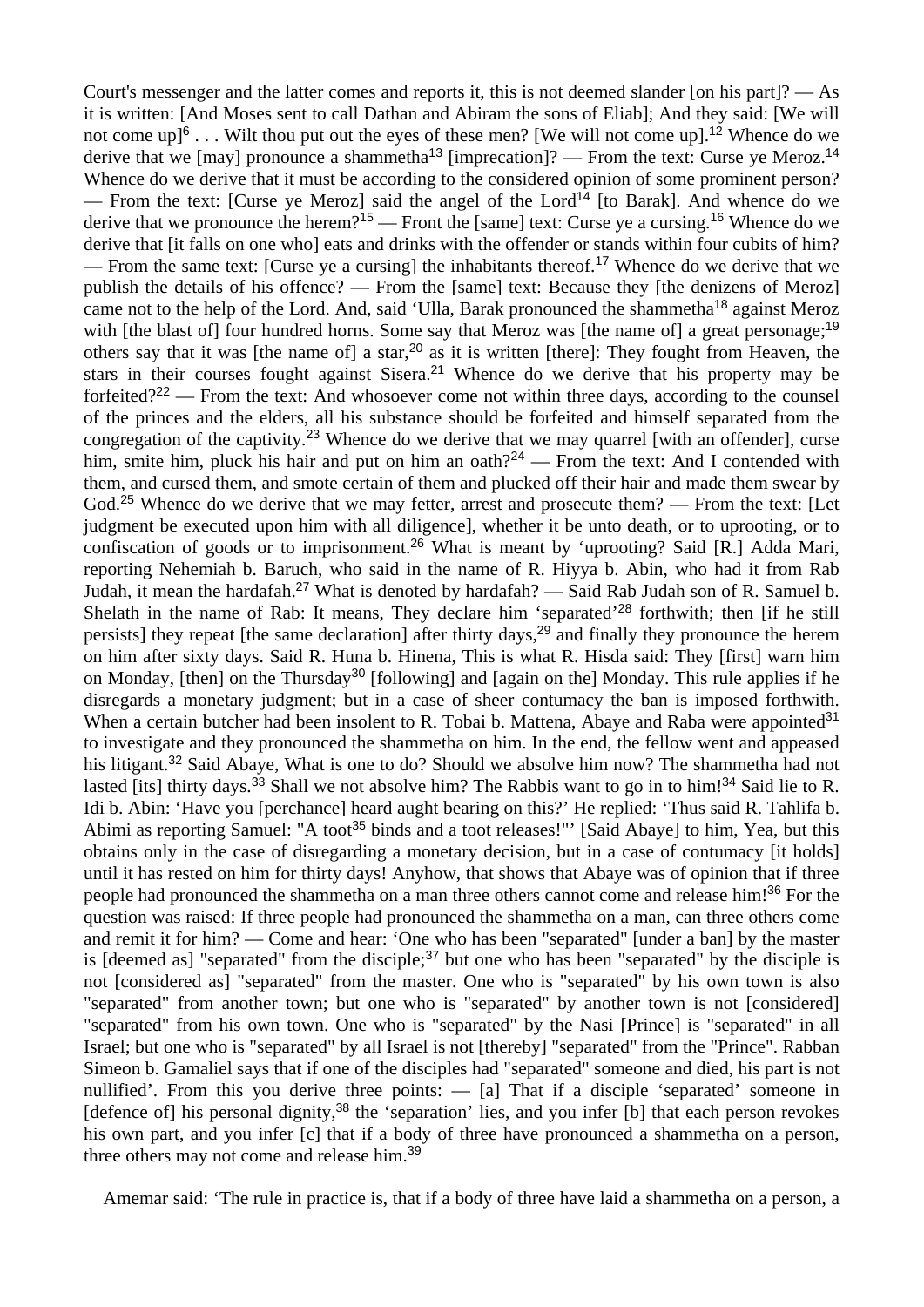body of three others [can] come and release him'. Said R. Ashi to Amemar, But it is taught: 'Rabban Simeon b. Gamaliel says that if one of the disciples "separated" someone and died, his part is not nullified'! Does not this meal, that it cannot be nullified at all? — No, [it means] not until a body of three others come and release him.

 Our Rabbis taught: No 'separation' ban holds less than thirty days and no 'reproof'<sup>40</sup> holds less than seven days; and although there is no direct proof on that point, there is an [indirect] 'indication' of it: If her father had but spit in her face, should she<sup>41</sup> not hide in shame seven days? [Let her be shut up without the camp seven days and after that he shall be brought in again].<sup>42</sup>

 R. Hisda remarked, 'Our "separation" [in Babylon] corresponds to their "reproof" [in Palestine]'. But is their 'reproof' of only seven days' duration, not more? Is it not a fact that R. Simeon, Rabbi's son, and Bar Kappara were once sitting rehearsing the lesson together when a difficulty arose about a certain passage<sup>43</sup> and R. Simeon said to Bar Kappara, 'This [matter] needs Rabbi [to explain it]', and Bar Kappara replied: 'And what forsooth can Rabbi [have to] say on this?' He went and repeated it to his father, [at which] the latter was vexed, and [when] Bar Kappara next presented himself before Rabbi, he said: 'Bar Kappara, I have never known you!'<sup>44</sup> He realized that he [Rabbi] had taken the matter to heart and submitted himself to the [disability of a] 'reproof' for thirty days. Again, on one occasion, Rabbi issued an order that they should not teach disciples in the open public market place. (What was his exposition?<sup>45</sup> — How beautiful are thy steps in sandals, O prince's daughter!<sup>46</sup> The roundings of thy thighs are like the links of a chain [the work of the hands of a skilled workman].<sup>47</sup> As the thigh is covered

\_\_\_\_\_\_\_\_\_\_\_\_\_\_\_\_\_\_\_\_

**(11)** Jer. XLVI, 17-18. V. Rash. Cf. Targum and Rashi ad loc cit.

**(20)** A planet, like Mars, Mercury, Jupiter; or a constellation, like Perseus or Orion.

**(21)** Judg. V, 20.

- **(22)** In the case of disobedience of the court.
- **(23)** Ezra X, 8.

**<sup>(1)</sup>** If he is a common priest, after full purification and re-admission into the inner court of the priests, he might on that very day officiate and offer up his own free-gift oblation (v. Men. 73-74a). This proves that as long as he is unclean, whether through contact with dead or through leprosy, he cannot bring his offerings.

**<sup>(2)</sup>** Ezek. XLIV, 27.

**<sup>(3)</sup>** That is, R. Simeon does not allow a leper and common priest or a layman to send his offerings to the Temple until after his purification and atonement by sacrifices. For a leper had to attend in person to be purified by the stated ceremony (Lev. XIV, 11, 14-18, 20).

**<sup>(4)</sup>** Scripturally.

**<sup>(5)</sup>** So amended by Bah. V. D.S. To invite one to a suit.

**<sup>(6)</sup>** Num. XVI, 12.

**<sup>(7)</sup>** The defendant.

**<sup>(8)</sup>** Ibid. 16.

**<sup>(9)</sup>** If he does not obey the first summons.

**<sup>(10)</sup>** 'Summoned', so the Targum.

**<sup>(12)</sup>** Num. XVI, 12-l4. V. Rashi.

<sup>(13)</sup> **ibh,** curse, which occurs in this sense of **in the curse, which occurs** in this sense of 'cursing' in a Nabatean El-Hejra inscription (Cooke N. Sem. Inscr. No. 80p. 220 line 8); cf. infra 17a note on etymology. **(14)** Judg. V, 23.

**<sup>(15)</sup>** V. supra p. 90, n. 5.

**<sup>(16)</sup>** I.e., a repeated cursing (of the defiant sinner).

**<sup>(17)</sup>** Cf. Judg. V, 23.

**<sup>(18)</sup>** Note that shammetha is here used as the equivalent of herem, or its Aramaic form ahramta.

**<sup>(19)</sup>** Or hero, who gave his name to the city 'Meroz'. V. Gen. IV, 17, Num. XXXII, 41-42; also cf. Alexandria, Antioch,

Caesarea, Constantinople.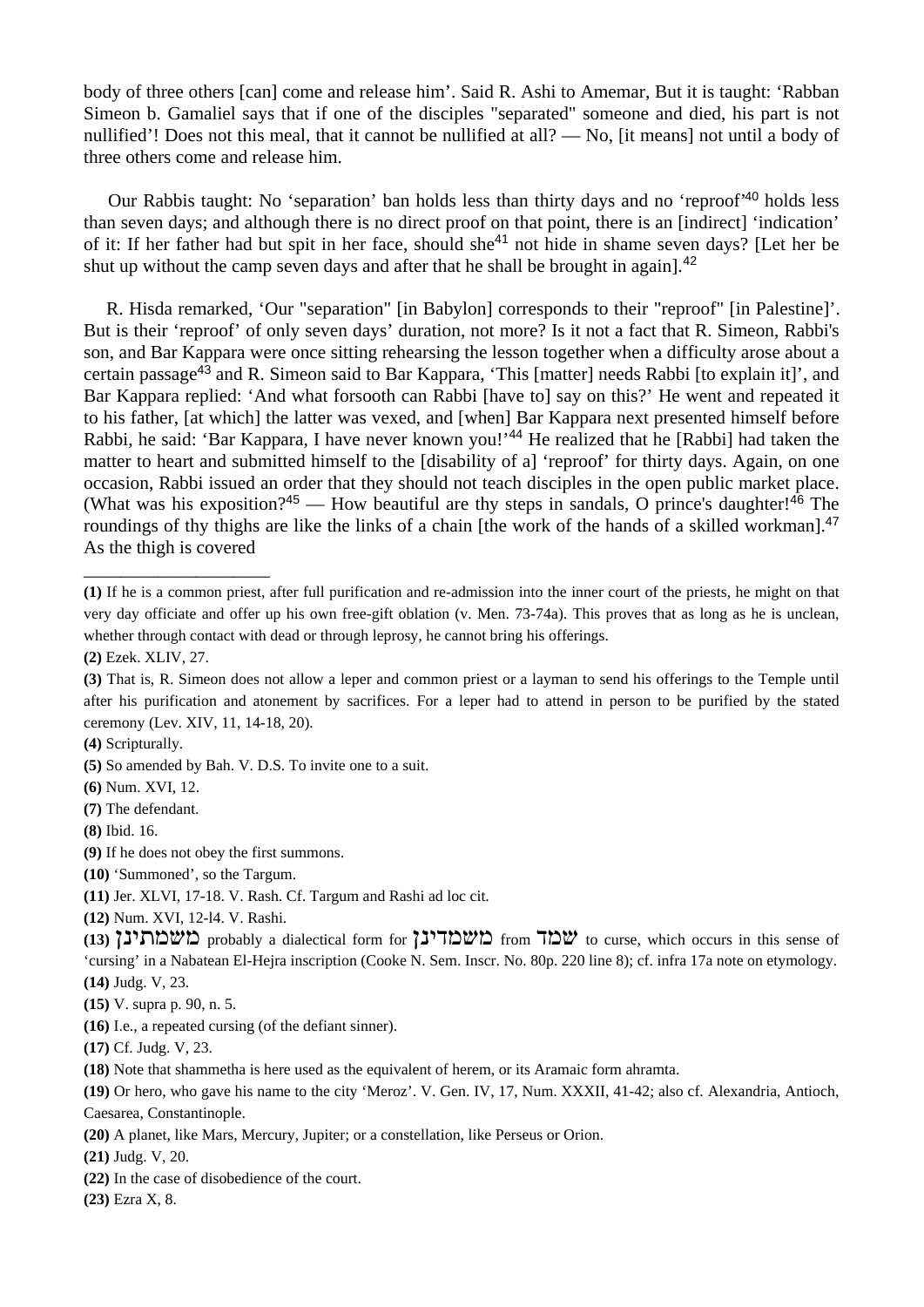**(24)** To desist from his malpractices.

**(25)** Neh. XIII, 25.

**(26)** Ezra VII, 26.

**(27)** Active pursuit, 'prosecution'; cf. Judg. XX, 43 for the term in this sense

**(28)** Repel or expel him from their midst. Niddui and herem are Mishnaic, Palestinian terms, while shammetha is a popular Babylonian term loosely used for either, and whose legal denotation was the subject of discussion in Talmudic times (e.g., Ned. 7a-b) and later in Geonic responsa; as to its precise meaning, v. B.M. Lewin's Otzar ha-Geonim IV on Mashkin, Responsa 29ff, pp. 17-19.

**(29)** The ordinary period of niddui, 'separation'.

**(30)** The Beth din had their regular sessions on Mondays and Thursdays: a practice said to have been one of the Ten Institutions introduced by Ezra, B.K. 82a (Sonc. ed. p. 466).

**(31)** With a third person, v. infra.

**(32)** Apologized to R. Tobai.

**(33)** The normal period of a 'separation'. V. R. Han.

**(34)** They need him to obtain their meat. [Var. lec. 'The Rabbis wish to depart' (Han.). The Rabbis, who took part in imposing the ban and who must consequently be present at the absolution, wish to depart and the opportunity of releasing him will thus be lost, v. infra].

**(35)** The horn blown at banning.

**(36)** [Rashi! Since he himself was anxious to perform the release. In var. lec. supra n. 6 the question is clear.]

**(37)** I.e., the ban is effective also as far as the disciple is concerned; and similarly in all the other cases that follow.

**(38)** [Since we find that a disciple's ban has no force as far as the teacher is concerned, which can apply only to a ban imposed in defence of the disciple's own dignity, and not to one for a general transgression.]

**(39)** [(b) and (c) are inferred from the statement of R. Simeon b. Gamaliel. The phrase 'his part is not nullified' is taken to mean that it can never be nullified.]

**(40)** Nezfah, a 'snub'; sometimes ge'arah, a 'shout'. Cf. Gen. XXXVII, 10 and Zech. II, 2.

**(41)** Miriam.

**(42)** Num. XII, 14.

**(43)** t,gna ; something 'heard' or 'repeated', usually a halachic interpretation repeated in the name of a well-known master.

**(44)** I.e., I don't (want to) know you, stay away, or I have never been able to understand your attitude towards me. B. Kappara clashed with Rabbi on several occasions. The cause, it seems, was not personal, but rather due to the different schools to which they each belonged. B. K. belonged to the 'Southern Sages' (Lydda and Caesarea) and was himself the compiler of an often quoted collection of Mishnah (Baraitha).

**(45)** A question interrupts the quotation.

**(46)** The Torah, which is allegorically represented by Shulammith, 'Perfection' or 'Pence', the beloved of Solomon (the divine) King of Perfection or Peace. Cf. Prov. III, 13-18; VIII, 1 ff.

**(47)** Cant. VII, 2. (Cf. its counterpart V, 15).

## **Talmud - Mas. Mo'ed Katan 16b**

so the [discussions on the] words of the Torah are also [to be] under cover.)<sup>1</sup> — R. Hiyya went out and taught the sons of his two brothers in the [open] marketplace, Rab and Rabbah son of Kar Hana. Rabbi heard [of this and] was vexed. [When] R. Hiyya [next] presented himself before him, Rabbi said to him, 'Iyya!<sup>2</sup> Who is calling you outside?' He realized that he [Rabbi] had taken the matter to heart, and sub mitted himself to [the disability of] a 'reproof' for thirty days. On the thirtieth day Rabbi sent him a message saying 'Come!' Later he sent him a message not to come! (What<sup>3</sup> was his idea in sending the first [message] and what in sending the second? At first he thought 'part of the day may be deemed equivalent to the whole day' and in the end he thought, we do not say part of the day may be deemed equivalent to the whole  $day'.$ <sup>4</sup> In the end he came. Said Rabbi to him, Why have you come? R. Hiyya replied: 'Because you, Sir, sent for me to come'. But then I sent to you not to come! He replied: 'The one [messenger] I saw and the other I have not seen'. Thereupon he [Rabbi] cited [as appropriate] the text: When a man's ways please the Lord, He maketh even his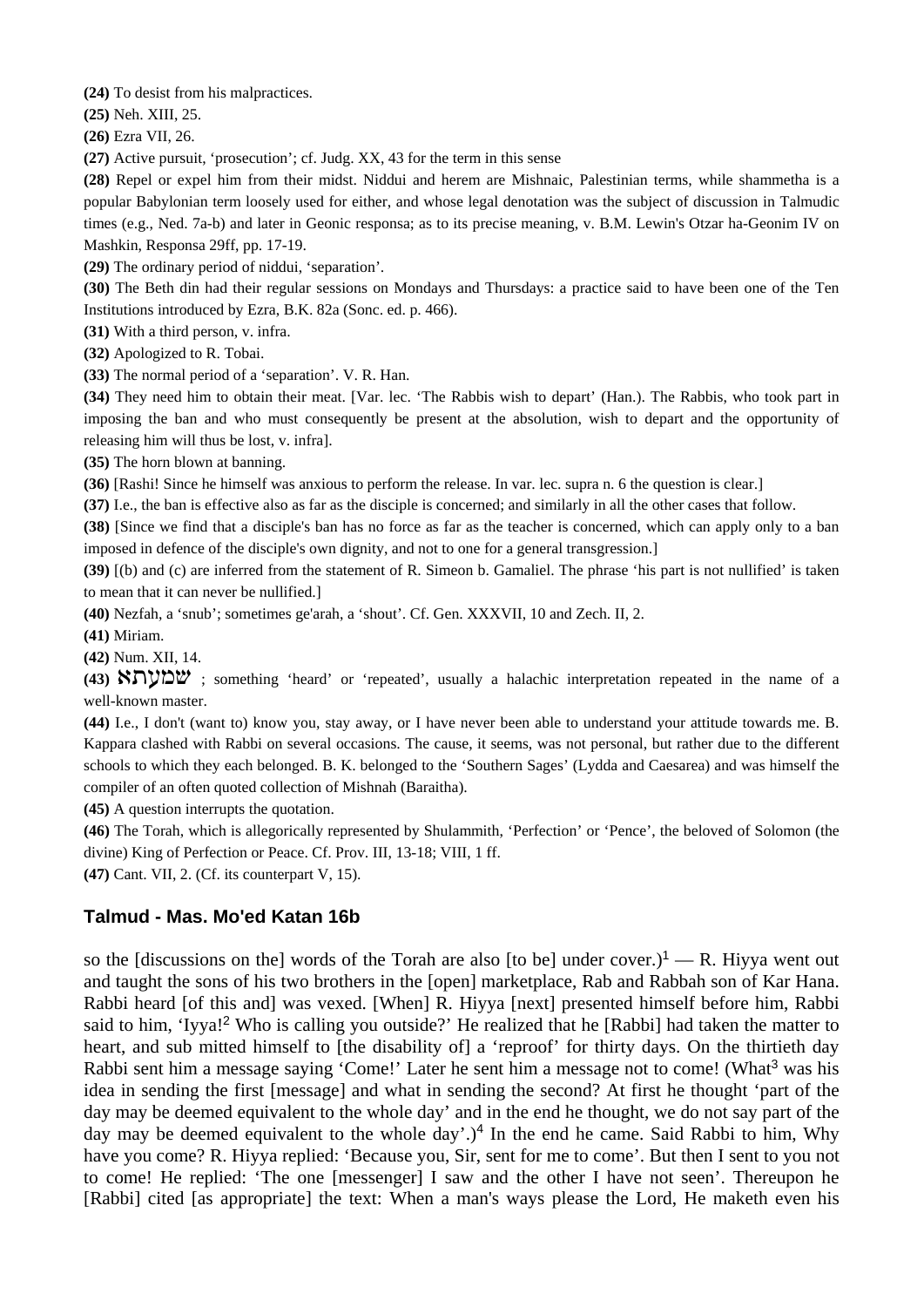enemies to be at peace with him.<sup>5</sup> Wherefore, Sir, [asked Rabbi] did you act thus [contrary to order]? — Because, replied R. Hiyya, it is written: Wisdom crieth aloud it, the street: [She uttereth her voice in the broad places; she calleth at the head of the street; at the entrance of the gates, in the city she uttereth her words].<sup>6</sup> Said Rabbi to him: 'If you read Holy Writ [once], you have not read it a second time; if you have read it a second time, you have not react it a third time; and if you have read it a third time, they [who taught you] have not explained it to you'.<sup>7</sup> [The text] 'Wisdom crieth aloud in the streets' is [to be taken] in the sense in which Raba [explained it];<sup>8</sup> for Raba said: 'If one studies the Torah indoors, the Torah proclaims his merit abroad'. But then is it not written [otherwise]: 'From the beginning I have not spoken in secret'?<sup>9</sup> — That has [special] reference to the 'Kallah' days.<sup>10</sup> And what [use] does R. Hiyya make of the text — 'The roundings of thy thighs'? — He explained it in reference to the dispensing of charity and acts of loving kindness.<sup>11</sup> Thus<sup>12</sup> [you see] the disability of their 'reproof' [in Palestine] lasts thirty days! — The 'reproof' of a Nasi is different. And our 'reproof', how long [is its disability]? — One day [only], as in the case of Samuel and Mar 'Ukba.<sup>13</sup> When they were sitting together [at the College] engaging in the revision of some theme, Mar 'Ukba sat before him<sup>14</sup> at a distance of four cubits; and when they sat together at a judicial session, Samuel sat before him<sup>14</sup> at a distance of four cubits and a place was dug out<sup>15</sup> for Mar 'Ukba where he sat on a matting so that what he<sup>16</sup> said should be heard. Every day Mar 'Uba accompanied Samuel to his house. One day he<sup>16</sup> was [rather] engrossed in a suit, and Samuel walked behind him. When he<sup>16</sup> had reached his house, Samuel said to him: 'Haven't you been rather a long time at it?<sup>17</sup> Take up now my case!<sup>'18</sup> He<sup>16</sup> then realized that he [Samuel] felt aggrieved and submitted himself to the [disability of a] 'reproof' for one day.

 There was a certain woman who sat sprawling on the footway fanning the husks out of her barley groats, and when a Collegiate was walking past her she did not make way for him. He said, 'How impudent is this woman!' She came before R. Nahman. Said he to her, Did you hear him utter the shammetha?<sup>19</sup> She replied [she had] not. Said he to her, Go and submit yourself to the [disability of a] 'reproof' for one day.<sup>19</sup> Zutra b. Tobiah was [once] expounding a Scriptural lesson in the presence of Rab Judah. Coming to the verse: And these are the last words of David,<sup>20</sup> he said to R. Judah. 'Last words': this implies that there were former words; which are those former [words]? He [Rab Judah] kept silent, without saying anything. Again said the former: 'Last words! This implies there were former words; which are those former [words]'? — He [then] replied: What, think you that one who does not know an explanation of that text is not an eminent man? He [Zutra] realized that he [Rab Judah] had taken the matter to heart [and] submitted himself to the [disability of a] 'reproof' for one day. Now, however, that we have come upon this question: '"Last words", this implies that there were former words', what were they? — [These:] And David spoke unto the Lord the words of this song in the day that the Lord delivered him out of the hand of all his enemies and out of the hand of Saul.<sup>21</sup> The Holy One, blessed 'be He, said to David, David do you compose a song on the downfall of Saul? Had you been Saul and he David, I would have annihilated many a David out of regard for him. Hence it is written, 'Shiggaion<sup>22</sup> of David, which he said unto the Lord, concerning Cush a Benjamite.<sup>23</sup> Was Cush that Benjamite's name? And was not his name Saul? — But, just as a Cushite [Ethiopian]<sup>24</sup> is distinguishable by his skin, so was Saul distinguished by his deeds. In like manner you explain: '[And Miriam and Aaron spoke against Moses] because of the Cushite woman that he had take;, to wife.<sup>25</sup> Was she a Cushite [woman]? Was not her name Zipporah? But as a Cushite woman is distinguishable by her skin so was also Zipporah distinguished by her deeds. In like manner you explain: Now Ebed-Melek the Cushite . . . heard.<sup>26</sup> Now was his name Cushite? Was not his name Zedekiah?<sup>27</sup> But as the Cushite is distinguishable by his skin so was Zedekiah distinguished by his deeds. In like manner you explain: Are ye not as the children of the Cushites unto me, O children of Israel, saith the Lord?<sup>28</sup> Now is their name [children of] Cushites? Was not their name [children of] Israel? The truth is that as the Cushite is distinguishable by his skin, so are Israel distinguished by their ways<sup>29</sup> from all other nations.<sup>30</sup>

R. Samuel b. Nahmani citing R. Jonathan. explained: [And these tire the last words of David], The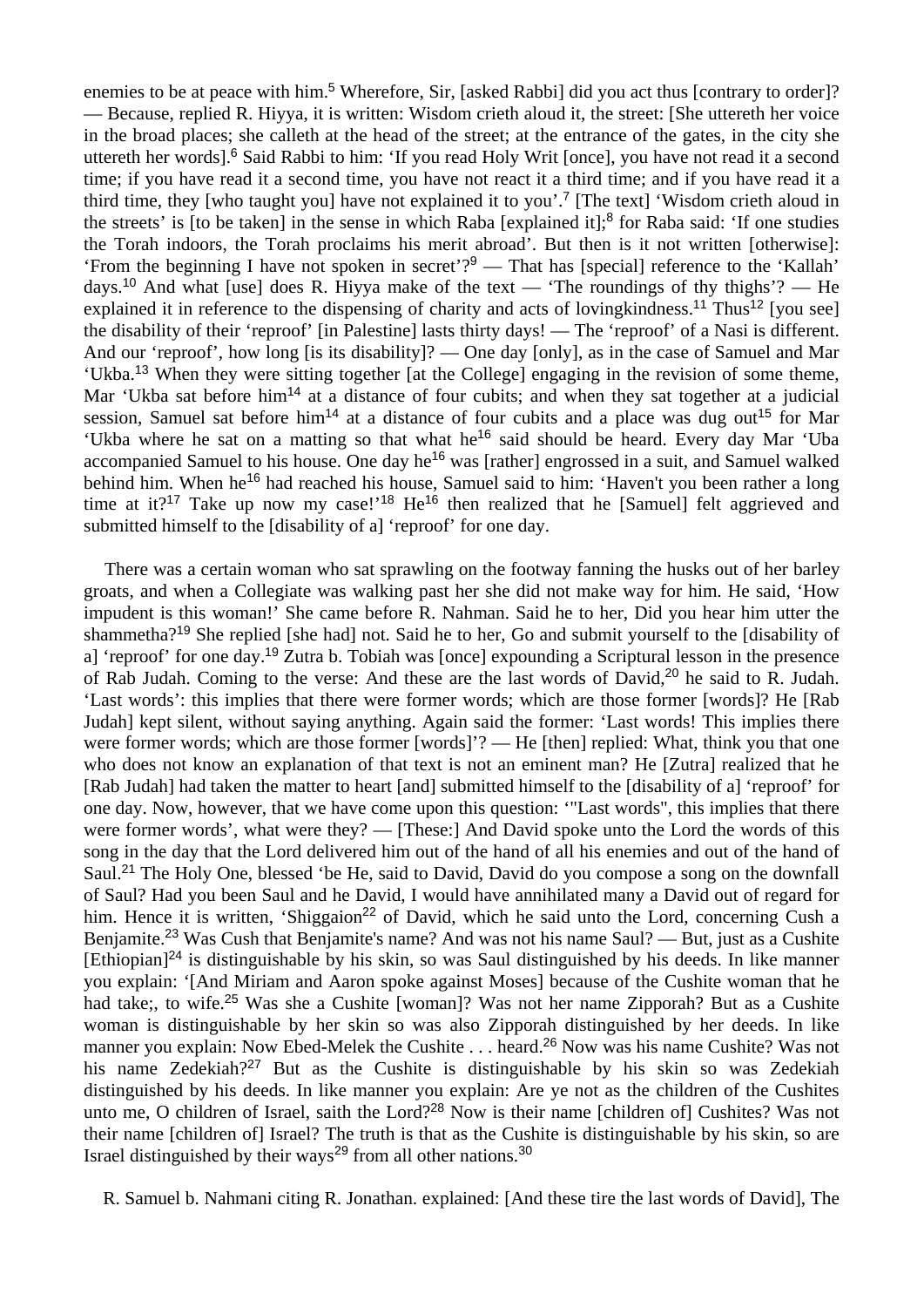saying of David the son of Jesse and the saying of the man raised on high,<sup>31</sup> [means, it is] the saying of David the son of Jesse who established firmly the yoke [discipline] of repentance.<sup>32</sup> [The spirit of the Lord spoke by the and His word was upon ny tongue]. The God of Israel said, The Rock of Israel spoke to me: Ruler over man shall be the righteous, even he that ruleth through the [reverent] fear of God.<sup>33</sup> What does this mean? — Said R. Abbahu, It means this: 'The God of Israel said, to the [David] spake the Rock of Israel; I rule man; who rules Me? [It is] the righteous: for I make a decree and he [may] annul it'.<sup>34</sup>

And these tire the names of the mighty of David: Josheb-basshebeth a Tahchemonite [etc.]<sup>35</sup> What does this mean? — Said R. Abbahu, It means: And these are the mighty deeds of David: 'Josheb-basshebeth' — [which means], sitting at the session;<sup>36</sup> [that is], When David sat at the College Session he was not seated on cushions and coverlets but on the [bare] ground.<sup>37</sup> For all the time that his Master, Ira the Jairite,<sup>38</sup> was alive he taught the Rabbis whilst being himself seated on cushions and coverlets; when his soul found rest David used to teach the Rabbis being himself seated on the ground.<sup>39</sup> Said they [the Rabbis] to him: 'Sit, sit on the cushions and coverlets'; but he would not accede to their request.

 'Tahchemoni'.<sup>40</sup> Rab explained: The Holy One, blessed be He, said to him [to David], 'Since you have humbled yourself you shall be like Me [that is], that I make a decree and you [may] annul it'. 'Chief of the Captains',<sup>41</sup> [that is] you be chief next to the three Fathers. He is Adino<sup>42</sup> the Eznite,<sup>43</sup> [that is] when he was sitting engaged in the [study of] Torah he rendered himself pliant as a worm, but when he went marching out to [wage] war he hardened himself like a lance. 'On eight hundred slain at one time', [that is] when he threw a javelin he felled eight hundred slain at one time and moaned for the [shortage of] two hundred, for it is written: How one should chase a thousand.<sup>44</sup> But an echo came forth and said: 'Save only for the matter of Uriah the Hittite'!<sup>45</sup>

 Said R. Tanhuni son of R. Hiyya a man of Kefar Acco as citing R. Jacob b. Aha who reported R. Simlai; and some say, R. Tanhun, said as reporting R. Huna; and again some say, R. Huna alone said that

- **(2)** Imitating Hiyya's defective pronunciation; he could not correctly pronounce the guttural letters. Cf. Meg. 24b.
- **(3)** The quotation is here again interrupted.

\_\_\_\_\_\_\_\_\_\_\_\_\_\_\_\_\_\_\_\_

**(4)** Cf. infra p. 129 and Pes. 4a where R. Hiyya's action determines the former alternative to be the 'rule in practice'.

**(11)** I.e., to 'be practiced privately.

**(14)** I.e., in his presence, probably sitting at his right.

**<sup>(1)</sup>** The motive of this new restriction is not given. It was an old common practice to teach in the open. perhaps it was to avoid misrepresentation on the part of the passing crowds who might mistake the heated discussions for acrimonious disputations. The quotation is now resumed.

**<sup>(5)</sup>** Prov. XVI, 7.

**<sup>(6)</sup>** Ibid. I, 20-21.

**<sup>(7)</sup>** Cf. Ber. 18a where R. Hiyya makes the same retort to R. Jonathan.

**<sup>(8)</sup>** Much later; Rabbi died about 200 C.E. and Raba lived 299-352 C.E.

**<sup>(9)</sup>** Isa. XLVIII, 16, the prophet speaking in the name of God. This is taken to refer to the Revelation when the Torah was given to all Israel assembled at Sinai and heard by all the other nations. Cf. Shab. 88b and Zeb. 116a.

**<sup>(10)</sup>** These were half-yearly assemblies held in Adar and Elul, before the great Festivals.

**<sup>(12)</sup>** Reverting to the original question.

**<sup>(13)</sup>** 'Mar' is a Babylonian title of rank and is sometimes also borne by Samuel, but mostly by the members of the Exilarch's family. Samuel was the principal of the Academy at Nehardea and the Chief justice, while Mar 'Ukba was both a disciple of Samuel and Exilarch, the supreme civil Head of the Jewish community invested with authority by the persian king. This Mar 'Ukba is probably the same as Nathan 'Ukban who succeeded his father 'Anan or Huna as Exilarch shortly before the rise of the Neo-Persian rule of the Sassanids (c. 226 C.E.). V. W. Bacher, Jew. Encyc. Vol. V, 289a s.v. Exilarch.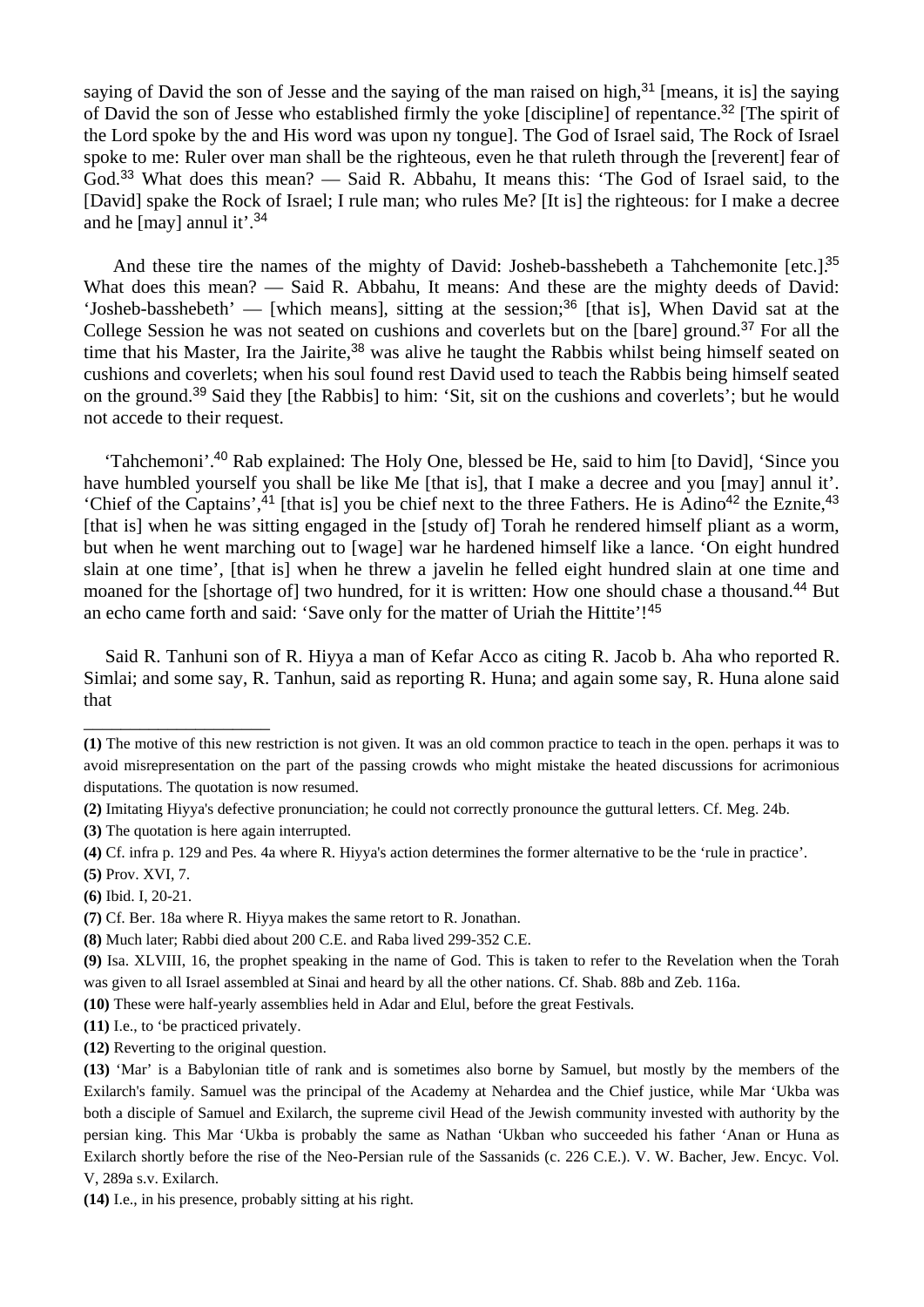**(15)** Either a kind of recess or alcove in the wall or a marked-off enclosure with a rich matting for the Exilarch. [Aliter: A place was hollowed out in the ground over which the Exilarch's matting was spread for Mar 'Ukba to sit on, in order that his seat may not be on a higher level than that of Samuel; cf. Maharsha and D.S. a.l. The text is not clear.] **(16)** Mar 'Ukba.

**(17)** Lit., 'is it not yet clear to you?'

**(18)** So MS.M. Cur. edd. 'his case'. V. Rashi.

**(19)** Which as a 'separation 'would take effect for seven days; v. R. Hisda's observation, supra 16a,

**(20)** II Sam. XXIII, 1.

**(21)** Ibid. XXII, 1.

 $(22)$  **i** $\mathbb{Z}$  (from  $\overline{\mathbb{Z}}$ ) is here taken to mean an error'. It was an error on his part to celebrate in song the downfall of Saul.

**(23)** Ps. VII, 1.

**(24)** Aithiops in Greek means 'fiery-looking', 'flashing'.

**(25)** Num. XII, 1.

**(26)** Jer. XXXVIII, 7ff.

**(27)** Sifre on Num. XII, 1 has it obviously more correctly: Baruch, son of Neriah (Jer. XXXVI, 4ff) his disciple.

**(28)** Amos IX, 7.

**(29)** Sifre. ibid. has: 'By their commandments'.

**(30)** On this antiphrasis, cf. Juvenal, Sat. VIII, 32-33: 'Somebody's dwarf we call an Atlas and an Aethiopian a swan'. And L. Friedlander's note ad loc. quotes Isid. Origg. I, 36, 24, 'antiphrasis — hoc tropo et nani Atlantes — et vulgo Aethiopes appellantur argentei(?)'.

**(31)** II Sam. XXIII, 1.

**(32)** He showed the way of repentance for a heinous sin. Cf. p5, LI, 15 and A.Z., Sonc. ed. p. 19.

**(33)** II Sam. XXIII, 2-3. V. Hananel.

**(34)** The righteous have power to move God to change his adverse decree by prayer. Cf. Gen. XVIII, 20ff; Ex. XXXII, 7-14.

**(35)** II Sam. XXIII, 8.

**(36)** Playing on the meaning of the words: josheb \_ sitting; basshebeth \_ at the 'sitting' or 'Session' (of scholars).

**(37)** Cf. Mar 'Ukba above.

**(38)** II Sam. XX, 26.

**(39)** Cf. 'Er. 63a and Sit. 59a.

**(40) II Sam. XXIII, 8. (From**  $\Box$ **ה)**, a session of the sages; but here Rab divides it into  $\Box$   $\Box$   $\Box$  'be (thou) like me'.

**(41)** Explained as Chief of the Trio, the three Patriarchs.

**(42)** From  $\mathbf{7V} = \text{'gentle'}$ ; he was gentle, tender.

**(43)** \*\* \_ wood; the wooden lance. Cf. I Sam. XVIl, 7. Cf. on this section, Seder Elijahu Rabbah Ed. M. Friedmann, III, pp. 15-16.

**(44)** Deut. XXXII, 30.

**(45)** I Kings XV, 5.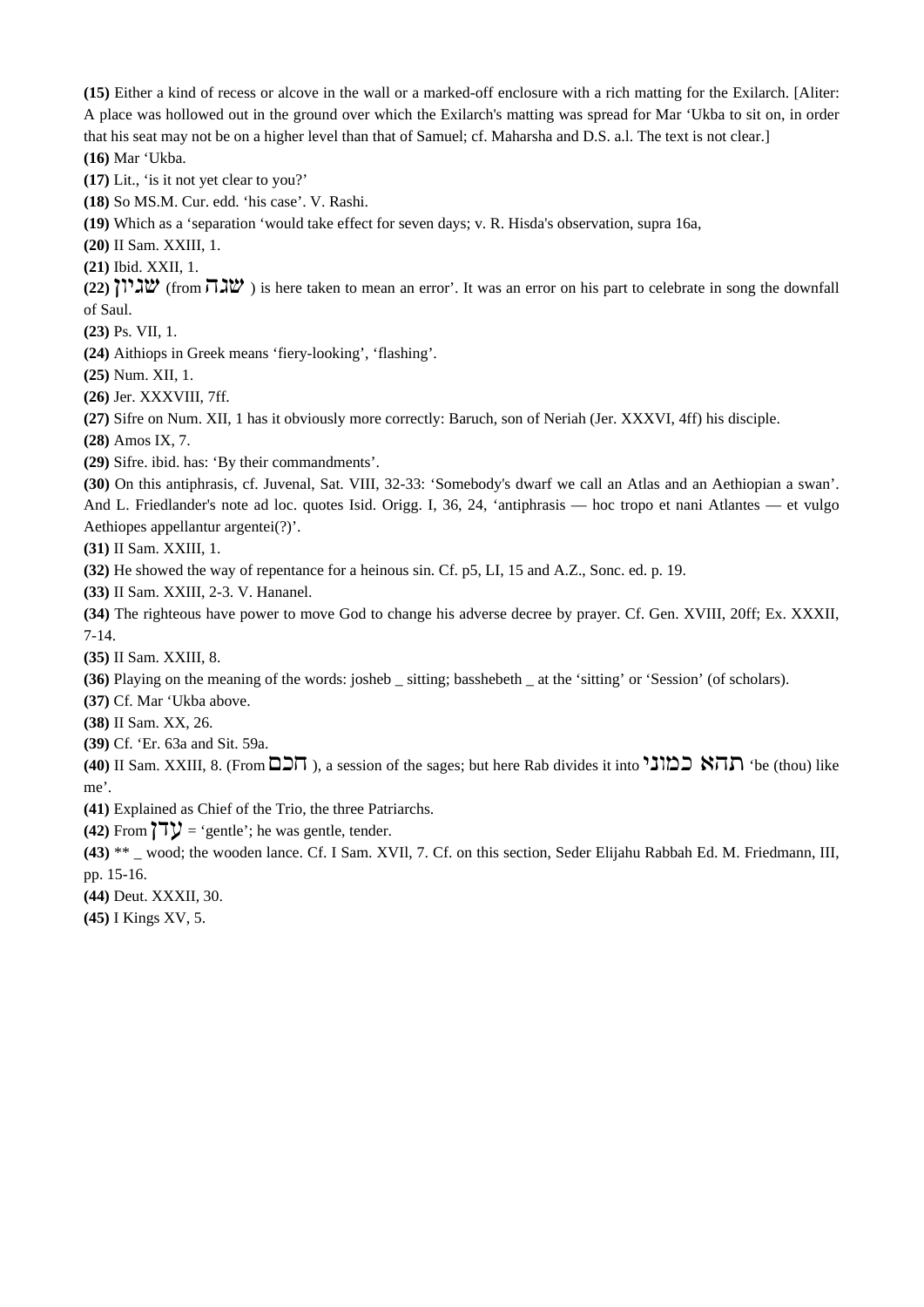#### **Talmud - Mas. Mo'ed Katan 17a**

if a disciple 'separates' someone in [defence of] his personal dignity his 'separation' is an [effective] . For it is taught: 'One who has been "separated" [as under a ban] by the Master is [deemed] "separated" from the disciple; but one who has been "separated" by the disciple is not [deemed] "separated" from the Master'.<sup>1</sup> [That means], not 'separated' from the Master; but in regard to everybody else he is ['separated']. [Now let us see; 'separated'] for what [offence]? If [it was imposed] for some offence towards Heaven, then there is no wisdom nor understanding nor counsel against the Lord!<sup>2</sup> Therefore [presumably] it is only so<sup>3</sup> [where a disciple had pronounced it] in  $[defence of]$  his personal dignity. R. Joseph said that a Collegiate<sup>4</sup> may enforce his own rights in a matter where he is perfectly certain [as to the law]. There was once a certain Collegiate whose reputation was objectionable. Said Rab Judah, How is one to act? To put the shammetha on him [we cannot], as the Rabbis have need of him [as an able teacher]. Not to put the shammetha on him [we cannot afford] as the name of Heaven is being profaned. Said he to Rabbah b. Bar Hana, Have you heard alight on that point? He replied: 'Thus said R. Johanan: What means the text, For the priest's lips should keep knowledge and they should seek the law at his mouth; for he is the messenger of the Lord of Hosts?<sup>5</sup> IIt means, that if the Master is like unto a messenger of the Lord of Hosts, they should seek the law at his mouth; but if [he be] not , they should not seek the law at his mouth'. [Thereupon] Rab Judah pronounced the shammetha on him. In the end Rab Judah became indisposed. The Rabbis came to enquire about him and that man came along with them. When Rab Judah beheld him he laughed. Said the man to him: Not enough for him that he put upon that man [me] the shammetha, but he even laughs at me! Replied he [Rab Judah]: I was not laughing at you: but as I am departing to that World [beyond] I am glad to think that even towards such a personage as you I showed no indulgence. Rab Judah's soul came to rest.<sup>6</sup> The man [then] came to the College [and] said, 'Absolve me'. Said the Rabbis to him, There is no man here of the standing of Rab Judah who could absolve you; but go to R. Judah Nesi'ah<sup>7</sup> that he may absolve you. He went and presented himself to him. Said he to R. Ammi: 'Go forth and look into his case; if it be necessary to absolve him, absolve him'. R. Ammi looked into his case and had a mind to absolve him. Then R. Samuel b. Nahmani got up on his feet and said: 'Why, even a 'separation" imposed by one of the domestics in Rabbi's house was not lightly treated by the Rabbis for three years; how much more so one imposed by our colleague, Rab Judah!' Said R. Zera, From the fact that this venerable scholar<sup>8</sup> should just now have turned up at this College after not having come here for many years, you must take it that it is not desirable to absolve that man. He  $[R.$  Judah Nesi'ah<sup>[9</sup> did not absolve him. He went away weeping. A wasp then came and stung him in the privy member and he died. They brought him into 'The Grotto of the Pious', but they admitted him not.<sup>10</sup> They brought him into 'The Grotto of the Judges' and they received him.<sup>11</sup> Why was he admitted there? — Because he had acted according to the dictum of R. Il'ai. For R. Il'ai says, If one sees that his [evil] yezer<sup>12</sup> is gaining sway over him, let him go away where he is not known; let him put on sordid<sup>13</sup> clothes, don a sordid wrap and do the sordid deed that his heart desires rather than profane the name of Heaven openly.<sup>14</sup>

 What [was the incident] of the domestic in Rabbi's house? It was one of the maidservants in Rabbi's house that had noticed a man beating his grown-up son and said, Let that fellow be under a shammetha! because he sinned against the words [of Holy Writ]: Put not a stumbling-block before the blind.<sup>15</sup> For it is taught: 'And put not a stumbling-block before the blind', that text applies<sup>16</sup> to one who beats his grown-up son.<sup>17</sup>

 Resh Lakish was once guarding an orchard [when] a fellow came and ate [some] figs; he shouted at him, but the fellow heeded him not, [whereupon] he said: 'Let that fellow be under a shammetha!' He replied: 'Rather be that other fellow [Resh Lakish] under a shammetha! Though I have incurred a pecuniary liability towards you, did I incur a "separation"?' [Resh Lakish] went to the College [and reported it]; they said to him: 'His "separation" is a [justified]<sup>18</sup> "separation", yours was not a [justified] "separation".' And what is the remedy for it?  $-$  'Go to him that he [himself] may absolve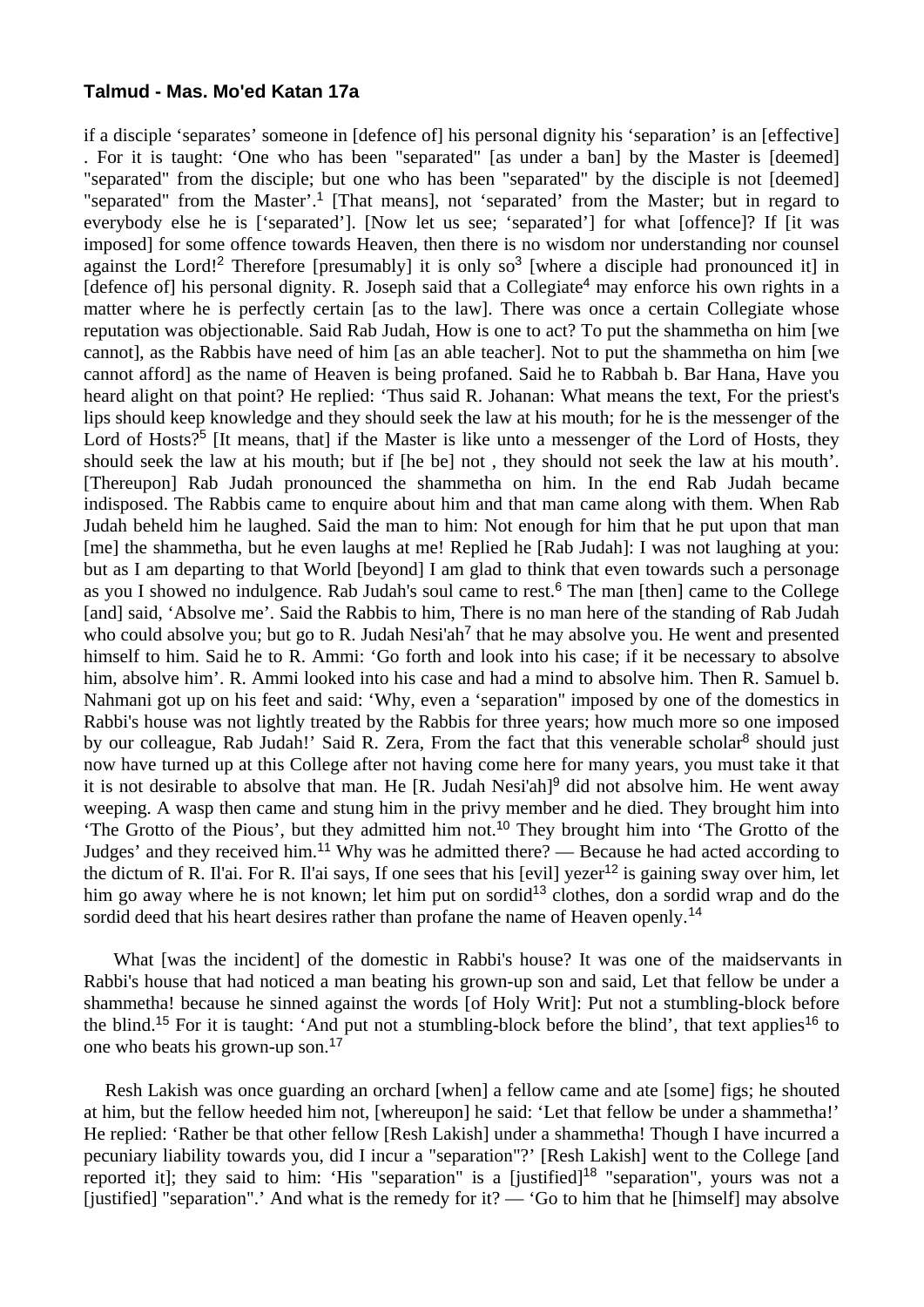you'. [But] I know him not! Said they to him [to Resh Lakish]: 'Go to the Nasi that he absolve you;' for it is taught: '[If] they "separate" him and he knows not who he was that "separated" him, let him go to the Nasi and let him absolve him from his "separation".'

Said R. Huna, At [one of the Synods at] Usha<sup>19</sup> they made a regulation that if the Ab Beth din<sup>20</sup> committed an offence he was not to be [formally] 'separated', but someone was to tell him, Save your dignity and remain at home.<sup>21</sup> Should he again offend they 'separate' him, because [otherwise there would be] a profanation of the Name [of God]. And this is at variance with Resh Lakish; for Resh Lakish said: If a scholar-disciple has committed an offensive deed they do not 'separate' him publicly, because it is said: Therefore shalt thou stumble' in the day and the prophet also shall stumble with thee in the night, [that is to say], Keep it dark,  $2^2$  like night.

Mar Zutra, the Pious,<sup>23</sup> if ever a Collegiate incurred the shammetha, pronounced the shammetha first on himself<sup>24</sup> and then pronounced it on the culprit; as he entered his house he first absolved himself and then absolved the other.<sup>25</sup> Said R. Giddal, as citing Rab: 'A scholar-disciple may Pronounce "separation" on himself and absolve himself'. Said R. Papa, 'May [good] befall me, for I have never put the shammetha on any Collegiate.<sup>26</sup> But then, when a Collegiate did incur the shammetha, how did he act? — As they do [in the West]; for in the West [Palestine] they appoint a tribunal for chastising a Collegiate but do not appoint a tribunal for pronouncing a shammetha.

 What is [the etymology of the word] shammetha? — Said Rab, [It is], sham-mitha, 'death is there'. Samuel said, [It is], shemamah yihye,<sup>27</sup> 'he shall be a desolation'; and its effects adhere to one like grease to the oven. And this is in disagreement with [what] Resh Lakish said. For Resh Lakish said that just as when it [the herem] enters, it penetrates the two hundred and forty eight joints [on one's body],<sup>28</sup> so on its withdrawal it departs from the two hundred and forty eight joints. When it enters, as it is written; And the city shall be Herem, [a curse<sup>29</sup> [i.e.,] Herem being in its letter value two hundred and forty eight,<sup>30</sup> So at its withdrawal, as it is written: In wrath remember Rahem [to have compassion] $^{31}$  the letter value being the same.

 R. Joseph said, 'Cast a shammetha on the dog's tail and it will do its work'. For there was a dog that used to eat the Rabbis' shoes and they did not know what it was [that did it], so they pronounced a shammetha on the culprit, and the dog's tail caught fire and got burnt. There was a domineering fellow who bullied a certain Collegiate. The latter came before R. Joseph [for advice]. Said he to him: 'Go and put the shammetha on him'. 'I am afraid of him', he replied. Said he to him, 'Then go and take [out] a Writ<sup>32</sup> against him.' — 'I am all the more afraid to do that!' Said R. Joseph to him: 'Take that Writ, put it into a jar,

\_\_\_\_\_\_\_\_\_\_\_\_\_\_\_\_\_\_\_\_

**(5)** Mal. II, 7.

**(7)** R. Judah II, grandson of Rabbi Judah l and son of Rabban Gamaliel III. Nesi'ah is the Aramaic form of Nasi 'the Prince'; it is conveniently used to indicate the second Judah (and sometimes the third).

- **(8)** R. Samuel b. Nahmani.
- **(9)** Or his Beth din, among whom were prominent R. Ammi and R. Zera.
- **(10)** It is forbidden to bury a bad man next to a good man. V. Sanh. 47a.
- **(11)** He was such himself and had repented.

**<sup>(1)</sup>** Supra p. 98.

**<sup>(2)</sup>** Prov. XXI, 30. That is to say, there should be no distinctions: the offender must be debarred from all and everybody.

**<sup>(3)</sup>** That the 'separated' is not debarred from his Master.

**<sup>(4)</sup>** ibcrn tcrum , the Babylonian appellation of an acknowledged scholar, a member of the Academy. The term has not been satisfactorily explained; but it is obviously from an Aramaic form,  $\exists \exists \exists$  = Hebrew  $\exists \exists$  to be joined, adhere to, the equivalent of the Palestinian term  $\exists \exists \Pi$  = associate, colleague, Collegiate.

**<sup>(6)</sup>** In 299 C.E. Succeeded after a short interregnum by Rabbah b. Nahmani. V. Sherira's Epistle, ed. B. M. Lewin, p. 86.

**<sup>(12)</sup>** I.e., the evil (formative) imagining, prompting, 'urge'. V. Gen. VI, 5; VIII, 21; Deut. XXXI, 21. There is, however,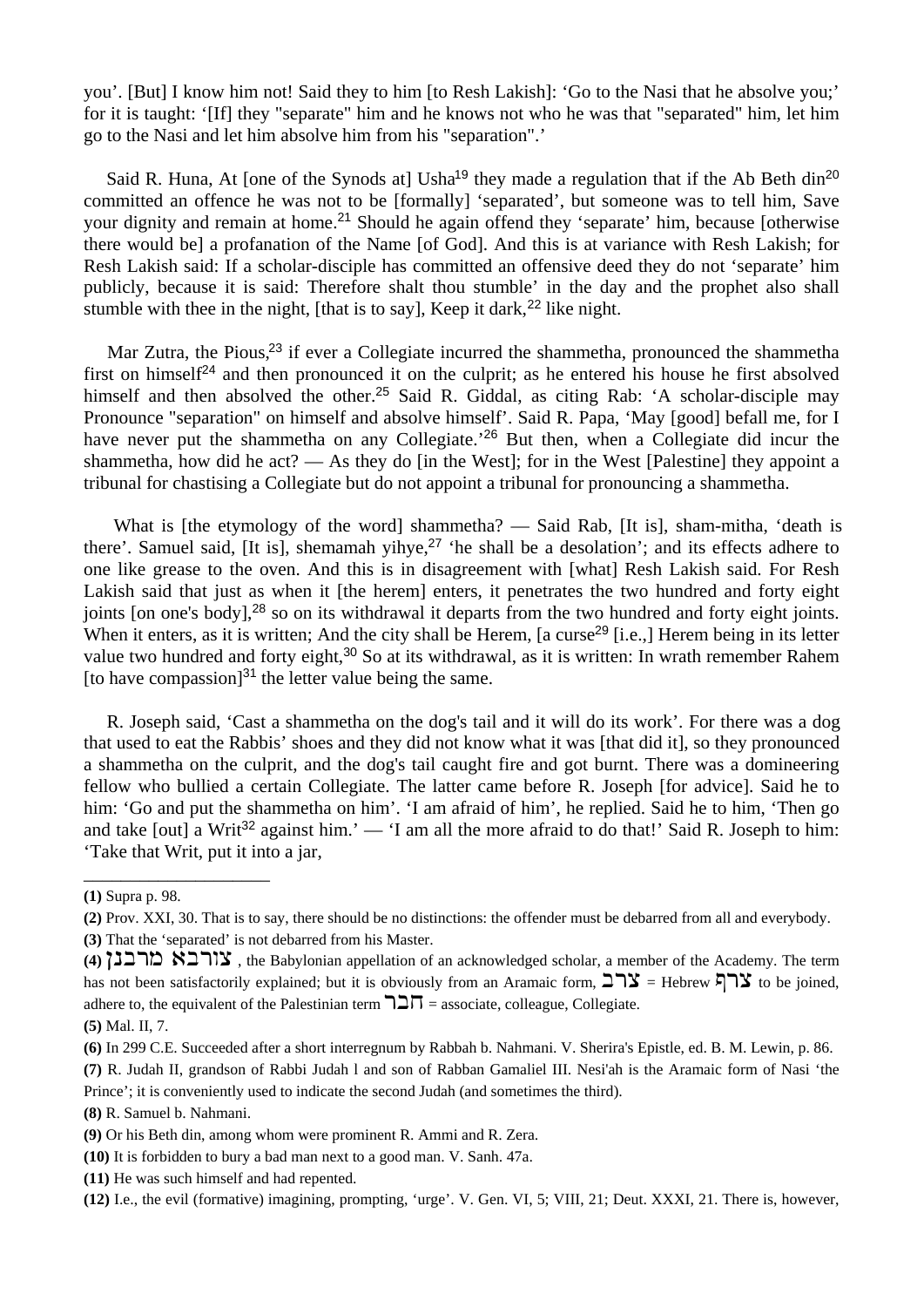a 'steady' (formative) urge for good. V. Isa. XXVI, 3 and P.B. p. 7.

**(13)** Lit., 'black clothes'. He had probably in mind the Roman custom for a discredited official to be sordidatus. For an earlier reference v. Mid. V, 4; 37b. Cf however Hag. 16a.

**(14)** V. kid., Sonc. ed. p. 199 notes.

**(15)** Lev. XIX, 14.

**(16)** Lit., 'speaks of'.

**(17)** And this caused him to rebel.

**(18)** An effective ban, because deserved. J.M.K. III, 1 gives another version of this incident.

**(19)** V. e.g., Keth. 49b-5o. J.M.K. III, 1.

**(20)** V. Glos.

**(21)** II Kings XIV, 10.

**(22)** Do it as quietly as possible for his sake and that of the community.

**(23)** Seemingly one of the Exilarchs or of their family. Cf. Sanh. 7b.

**(24)** So hateful was it to him.

- **(25)** To be free himself before he freed another. Cf. Tosaf. s.v. **המשמירת**
- **(26)** Some take it as an asseveration, 'May evil befall me if I ever did that'. Cf. II Sam. III, 35.

**(27)** Cf. fer. XLII, 18; Han. and Aruch have sham tehi, i.e., 'be it there'; let it stay there as a curse, citing Zech. V, 3-4. **(28)** Cf. Mak. 23b.

**(29)** Josh. VI, 17, 'even it and all that; is therein'.

**(30)**  $\overline{D} = 8$ ;  $\overline{D} = 200$ ;  $\overline{D} = 40$ .

**(31)** Hab. III, 2.

**(32)** Lit., the Opening', preliminary action after a verbal shammetha. It is to write out the shammetha against him.

## **Talmud - Mas. Mo'ed Katan 17b**

take it to a graveyard and hoot into it a thousand shipur [horn-blasts] on forty days'. He went and did so. The jar burst and the domineering bully died.

What is the [significance of using a] shipur'? — That he'll pay, the penalty.<sup>1</sup> What signifies the tabra<sup>2</sup> [tooting]? — Said R. Isaac son of R. Judah: [It suggests] 'the tumbling of high houses': for it is taught: Rabban Simeon b. Gamaliel said that wherever the Sages set their eye against one, [the result was] either death or poverty.<sup>3</sup>

 AND THE NAZIRITE OR LEPER, EMERGING FROM HIS [STATE OF] IMPURITY TO [A STATE OF] PURITY. . . R. Jeremiah enquired of R. Zera whether this  $[concession]$ <sup>4</sup> was allowed [only] when they had not an [earlier] opportunity.<sup>4</sup> or, maybe, even if they had an [earlier] opportunity? — He replied, We learned it [in a Baraitha]:<sup>5</sup> All those who were mentioned [in the Mishnah<sup>[6</sup> as being allowed to crop their hair during the festival [week, are allowed] where they had no [earlier] opportunity, but if they had an [earlier] opportunity [and did not use it] are forbidden.<sup>7</sup> The Nazirite and the leper [however] are allowed,<sup>7</sup> even if they had an opportunity [and did not use it]; the reason being that they should not delay bringing their [prescribed] offerings<sup>8</sup> [on their release from their respective restrictions].

A Tanna taught: A priest and a mourner also<sup>9</sup> are allowed to crop themselves.<sup>7</sup> Now, as to this mourner, under what conditions [may he do so]? Shall I assume that the eighth day of his [mourning] fell on the day before the festival? Then he ought to have trimmed himself then, on the day before<sup>10</sup> the festival! Again, if the eighth day of his [mourning] came on a Sabbath which was the day before the festival; [if so] then he should have trimmed his hair on the Friday. as R. Hisda stated, citing Rabina b. Shila, that 'the rule in practice' followed Abba Saul's view and that the Sages concurred with Abba Saul,<sup>11</sup> [namely] that where the eighth day of his [mourning'] came on a Sabbath which was the day before a festival, [in such a case] he was allowed to trim himself on the Friday!<sup>12</sup> — No, this [statement in the Baraitha] is required for the case where the seventh day of his [mourning] came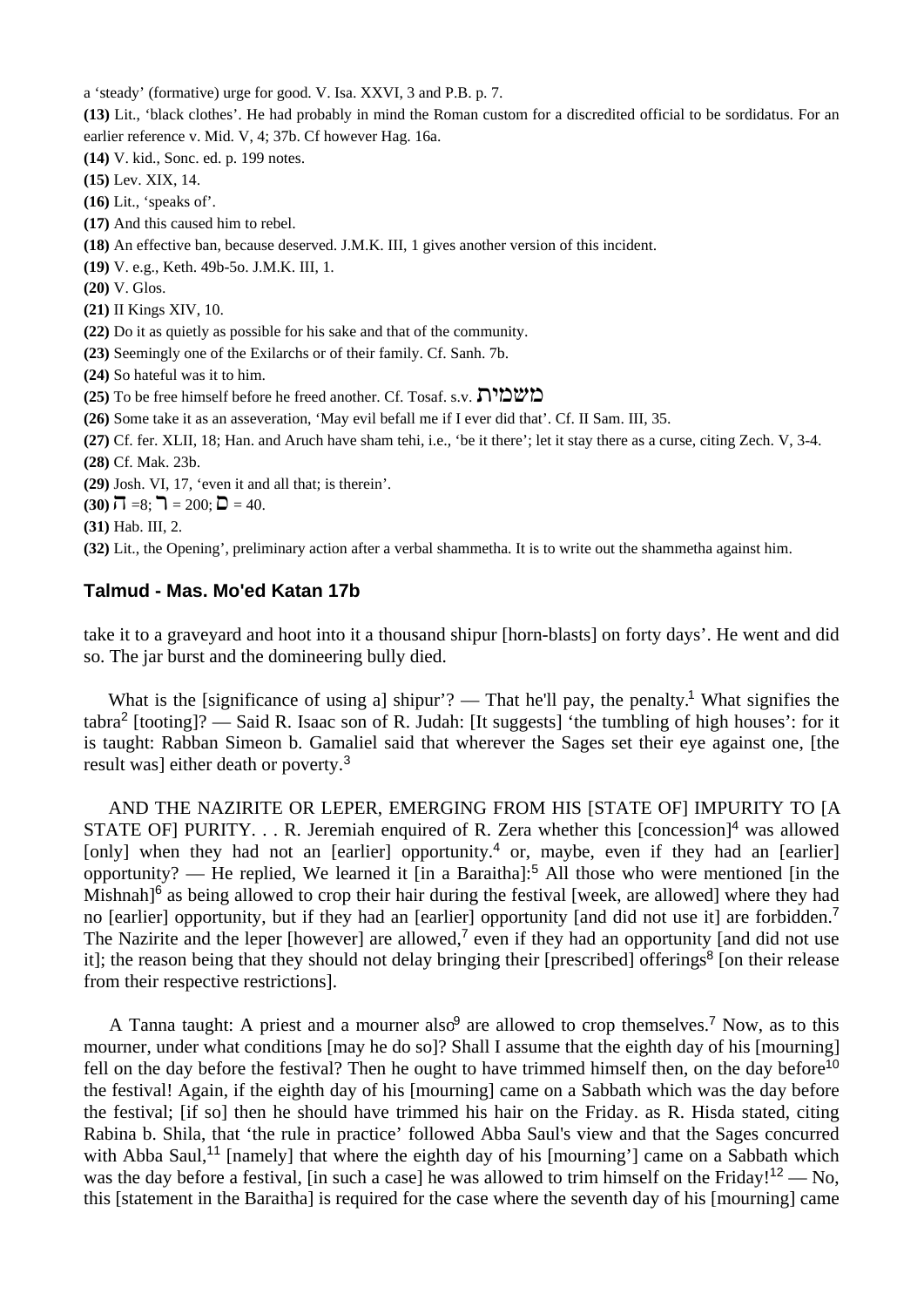on a Sabbath which was also the day before the festival. [In that case] the external Tanna takes the view of Abba Saul who says that part of a day may be deemed as an entire day; and [accordingly] the seventh day of his [mourning] is counted both with the preceding and with the following period<sup>13</sup> and as that happens to be a Sabbath day,<sup>14</sup> the mourner was prevented [from trimming himself on the festival eve].<sup>15</sup> [Whereas], our Tanna<sup>16</sup> takes the view of the Sages who say that part of a day is not deemed as an entire day, and [accordingly] the mourner has not yet completed the seven days of his mourning [before the festival].<sup>17</sup>

Now as to the priest,<sup>18</sup> under what conditions [may he]? Shall I assume that [the turn of] his Ward<sup>19</sup> terminated on the day before the festival?<sup>20</sup> He should have trimmed himself then on the day before the festival! No, it is necessary to assume that [the turn of] his Ward terminated on the festival [day].<sup>21</sup> [In that case], our Tanna<sup>16</sup> then holds in view of what we learned: At three periods of the year, all the Wards have an equal right to [assist in placing] the 'ordained' parts<sup>22</sup> of the festival offerings [on the altar] and sharing the 'shewbread'<sup>23</sup> — that we consider him as one whose Ward had virtually not yet completed [its turn].<sup>24</sup> Whereas the external Tanna holds that although [in a way] he belongs to the other Wards [also], his own Ward had nevertheless [actually] completed [its turn, and therefore he may trim himself].<sup>25</sup> Our Rabbis taught: All those who were mentioned [in the Mishnah] as being allowed to crop their hair during the festival [week] are likewise allowed to crop their hair during the days of their mourning. But surely it is taught that they are forbidden? — Said R. Hisda as citing R. Shela: When it is taught here that they 'are allowed [to crop their hair during the days of their mourning]', it refers only to persons who suffered one bereavement immediately after another. If it refers only [as you say] to persons who suffered one bereavement immediately after another, what is the point in wording it 'all those who were mentioned [in the Mishnah]' whereas [under such unfortunate circumstances] it is even applicable to anybody, as it is taught: 'If a person suffered one bereavement immediately after another and his hair has become oppressively [long], he may ease it with a razor and wash his raiment with water'? — But that has already been explained: R. Hisda said [it means], ease it with a razor but not with scissors: wash his raiment with water but not natron or lye.<sup>26</sup> [Furthermore] said R. Hisda: This [Baraitha] indicates that [otherwise] a mourner is barred from washing [his clothes].

 Our Rabbis taught: 'Just as it was said that cropping the hair during the festival [week] is not allowed, so is paring the nails during the festival [week] not allowed. This is R. Judah's opinion; but R. Jose allows it. And just as it was said that a mourner is not allowed to crop his hair within [the period of] his mourning, so is paring the nails not allowed to him within [the period of] his mourning. This is R. Judah's opinion; but R. Jose allows it

 'Ulla stated that the halachah follows the view of R. Judah in the case of a mourner, and that of R. Jose in regard to the festival [week]. Samuel said

- **(1)** She-nifra'im; lit., 'they will exact punishment'.
- **(2)** Lit., 'broken'. The short broken toots which were sounded at a shammetha.
- **(3)** Cf. Hag. 5b (top).

\_\_\_\_\_\_\_\_\_\_\_\_\_\_\_\_\_\_\_\_

- **(4)** To trim themselves during the festival week.
- **(5)** V. supra 14a-b and cf. Tosef. M.K. II.
- **(6)** V. supra 13b-14a.
- **(7)** To trim themselves during the festival week.
- **(8)** The Nazirite, Num. VI, 10ff; the leper, Lev. XIV, 9ff.
- **(9)** These are not mentioned in the Mishnah list.
- **(10)** As the seven days of mourning are over, the festival cancels the rest, down to 30 days (in all).
- **(11)** The issues are discussed at length, infra 19b.
- **(12)** Why then should he be allowed to crop himself during the festival week.
- **(13)** Lit., 'with this way and that way'.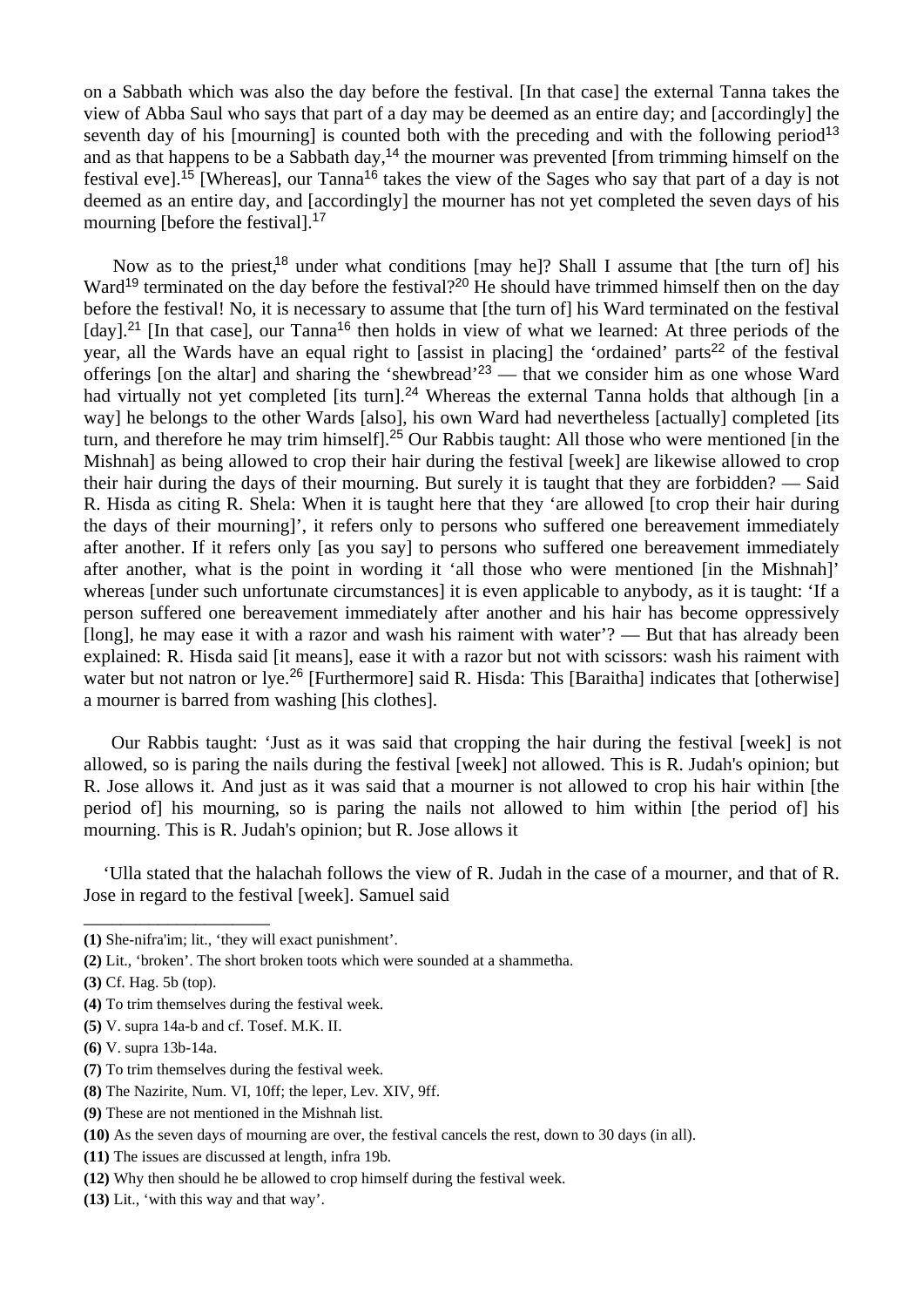**(14)** On which he may not trim himself.

**(15)** I.e., it is not on account of his negligence, but owing to the force of circumstances, and therefore he may have his hair cut in the festival week.

**(16)** Of the Mishnah who does not include the priest or mourner in his list.

**(17)** And consequently the rest of the period is not canceled and therefore he id not among those who are allowed to trim in the festival week.

**(18)** Mentioned above with the mourner by the external Tanna (in the Baraitha) as being allowed to trim in the festival week.

**(19)** Mishmar, v. Glos.

**(20)** Priests were not allowed to trim themselves or wash their garments while their Ward was on duty in the Temple, save on the Friday in honour of the Sabbath. Cf. supra 14a.

**(21)** When he could not trim himself.

**(22)** V. e.g., Lev. 1, 5-9; 11-13; II, 1-3ff; VII, 1-10 etc.

**(23)** Ibid. XXIV, 5-9.

**(24)** Therefore he is not in the list of the Mishnah among those who may.

**(25)** Cf. n. 1.

**(26)** [In the case of those mentioned in the Mishnah, where they in addition suffered one bereavement after another, the said restrictions do not apply].

### **Talmud - Mas. Mo'ed Katan 18a**

that the Halachah follows the opinion of R. Jose [both] in regard to the festival [week] and to mourning. For Samuel said that in [questions appertaining to] mourning, the halachah follows the authority of the more lenient view.

Phineas, Mar Samuel's brother, suffered a bereavement<sup>1</sup> and Samuel called on him to ask him the cause of it.<sup>2</sup> Noticing that his nails were long, he asked him why he had not cut them. He replied: Had this happened to you, would you have been so regardless of it [as to cut them]? This was [inauspicious], 'like an error which proceedeth from a ruler;<sup>3</sup> and Samuel [later] suffered a bereavement himself. When his brother [Phineas] called on him to ask the cause of it, Samuel took his cut nails and cast them down in front of his brother, saying, 'Do you not hold that a covenant has been made with the lips?<sup>4</sup> For R. Johanan said: Whence is derived the notion that the lips are subject to a covenant? From what is said: And Abraham said unto his young men: 'Abide ye here with the ass, and I and the lad will go yonder; and we will worship and [we will] come back to you';<sup>5</sup> and the words came true<sup>6</sup> so that they both came back.

Some argued from the above [incident] that  $[only]$  the fingernails may  $[be\ cut]$ , but not the toe-nails. But R. 'Anan b. Tahlifa said, 'I myself had it explained to me by Samuel, that there was no distinction made between the finger-nails and the toe-nails'. R. Hiyya b. Ashi citing Rab said: But with a nail-cutter it is forbidden. Said R. Shaman b. Abba: 'I was once standing before R. Johanan<sup>8</sup> at the College during the festival week when R. Johanan bit off his nails and threw them away. Learn from this [incident] three points: Learn that it is allowed to take off nails during the festival week; that [doing it with the teeth] was not considered objectionable, and that [nails] may be thrown away'. But this [deduction] is not [correct]? as surely it is taught. 'Three things were said in reference to nails: One who buries them is righteous;<sup>9</sup> one who burns them is pious<sup>10</sup> and one who throws them away is a villain'! What is the reason? Lest a pregnant woman should step over them and miscarry; [but then], women do not 'often come to the College. And should you say that sometimes the nails are gathered and thrown away outside, once they have been shifted their spell has been lifted.<sup>11</sup>

Rab Judah. as citing Rab, said: 'A pair [of scholars] came from Hammathan<sup>12</sup> before Rabbi . . .', and Mar Zutra taught [the same as a Baraitha]. 'A pair [of scholars] came from Hammathan before Rabbi, and asked him about [paring] the nails [during mourning]; and he permitted it to them. And if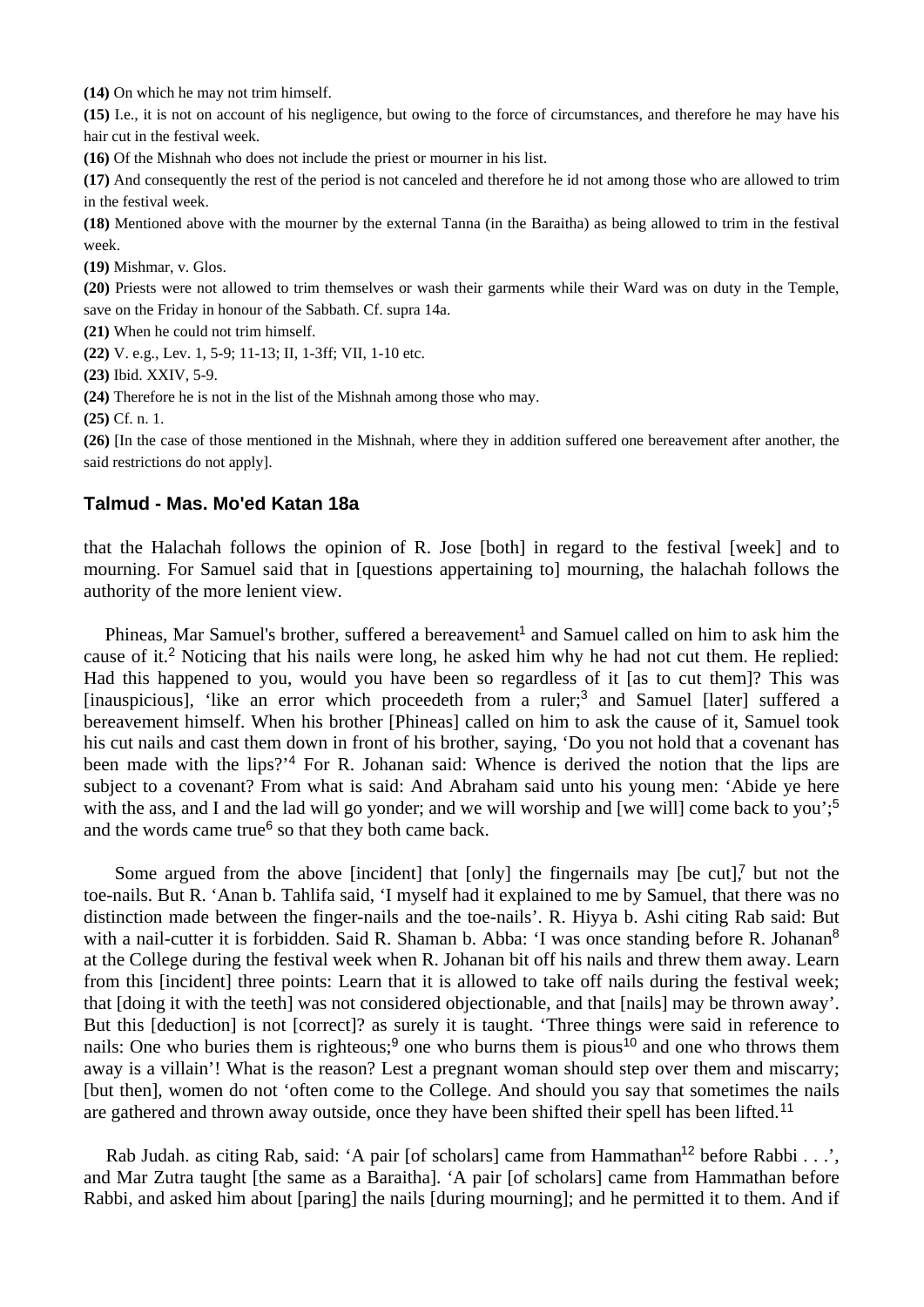they had asked him about [trimming] the upper lip. he would<sup>13</sup> have permitted it to them likewise'. And Samuel stated that they did ask him also about the upper lip and that he permitted them.

Abitol the hair-dresser<sup>14</sup> said in the name of Rab that [trimming the] upper lip means from corner<sup>15</sup> to corner; [and of the drooping ends<sup>16</sup> too, all that causes inconvenience]. Said R. Ammi, And as regards the upper lip [it also means only] whatever part causes inconvenience. Said R. Nahman b. Isaac, And to me [all of it]<sup>17</sup> is like the [end of the] upper lip causing inconvenience.

And Abitol the hair-dresser, citing Rab, said [also this]: Pharaoh<sup>18</sup> the contemporary of Moses, was [a puny fellow] a cubit [in height] with a beard a cubit long and his shock of hair<sup>19</sup> a cubit and a span, justifying what is said: And He setteth up over it [the kingdom of men] the lowest of men.<sup>20</sup> And [furthermore] said Abitol the hair-dresser, as citing Rab, Pharaoh, the contemporary of Moses, was a Magus,<sup>21</sup> because it is said: [Get thee unto Pharaoh in the morning,] lo he goeth out unto the water.<sup>22</sup>

 AND THESE [MAY] WASH [THEIR CLOTHES] DURING THE FESTIVAL [WEEK], ONE ARRIVING FROM ABROAD.<sup>23</sup> R. Assi, as citing R. Johanan said that one who has but one tunic is allowed to wash it during the festival week. Thereupon R. Jeremiah put an objection to him: 'AND THESE [MAY] WASH [THEIR CLOTHES] DURING THE FESTIVAL [WEEK]. ONE ARRIVING FROM ABROAD etc.' [which enumeration implies that only] those here mentioned may [wash] but one who has but one tunic<sup>24</sup> [may] not? — Said R. Jacob to R. Jeremiah [b. Tahlifa],<sup>25</sup> I will explain that to you: Our Mishnah [permits to wash] even if he has two garments if they be soiled.<sup>26</sup> R. Isaac son of R. Jacob b. Giyora sent [a message] in the name of R. Johanan that garments made of  $\text{flax}^{27}$  one may wash during the festival week. Raba raised an objection: HAND-TOWELS, BARBERS'-WRAPS AND BATHTOWELS [MAY BE WASHED].

**(7)** Because they are visible.

**(8)** Waiting on him.

**(9)** By justly removing a stumbling block, a believed cause for injury,

**(10)** By going to greater trouble in disposing of the injurious matter effectively, beyond recovery. Cf. B. K. 30a; 50b.

- **(11)** I.e., they are quite harmless once the nails have been shifted from their first place.
- **(12)** Ancient Emmaus, a famous spa about a mile from Tiberias. Hanimatha(n) means 'Hot Springs'.

**(13)** Judging by his attitude.

**(14)** Hardly 'scribe', as his observation shows. He is otherwise unknown; he may have consulted Rab professionally.

**(15)** Of the mouth.

**(16)** So Rabad and SBH (p. 92). Cf. Asheri (section 20) and Ritba.

**(17)** So D.S.

**(18)** Under Pharoah, Rab alluded veiledly to the new Persian rulers as may be gathered from the following description of the Parthians (or Persians). Two Palestinian Rabbis had visited Nehardea and had there an awkward experience. R. Jose b. Kippar, on his return, explained his timidity, thus: 'Those people are a cubit (in height) with a cap a cubit high, speaking as ventriloquists, bearing formidable names (such as) Arda(shir) and Arta (xerxes) and having a shock of hair on their head. If they say, "Fetter" they put on fetters; if they say "Kill" they kill . . . and they were related to royalty', Git. 14b. 'Surena (a Parthian grandee) had his face painted and his hair parted after the fashion of the Medes, whereas the Parthians (whom he led against Crassus 53 B.C.E.) made a more terrible appearance with their shaggy hair gathered in a mass upon their forehead after the Scythian manner'. Plutarch's Lives, Crassus (Everyman's Library, Vol. II, pp. 292-293). 'But to describe their persons and customs (says Ammianus Marcellus) they are nearly all slight in figure,

\_\_\_\_\_\_\_\_\_\_\_\_\_\_\_\_\_\_\_\_ **(1)** Lit., 'something befell him'.

**<sup>(2)</sup>** Rashi: to console him.

**<sup>(3)</sup>** Eccl. X, 5.

**<sup>(4)</sup>** I.e., the way in which a thing is expressed may contain a prognostication for the future.

**<sup>(5)</sup>** Gen. XXII, 5.

**<sup>(6)</sup>** Lit., 'the thing was furthered'.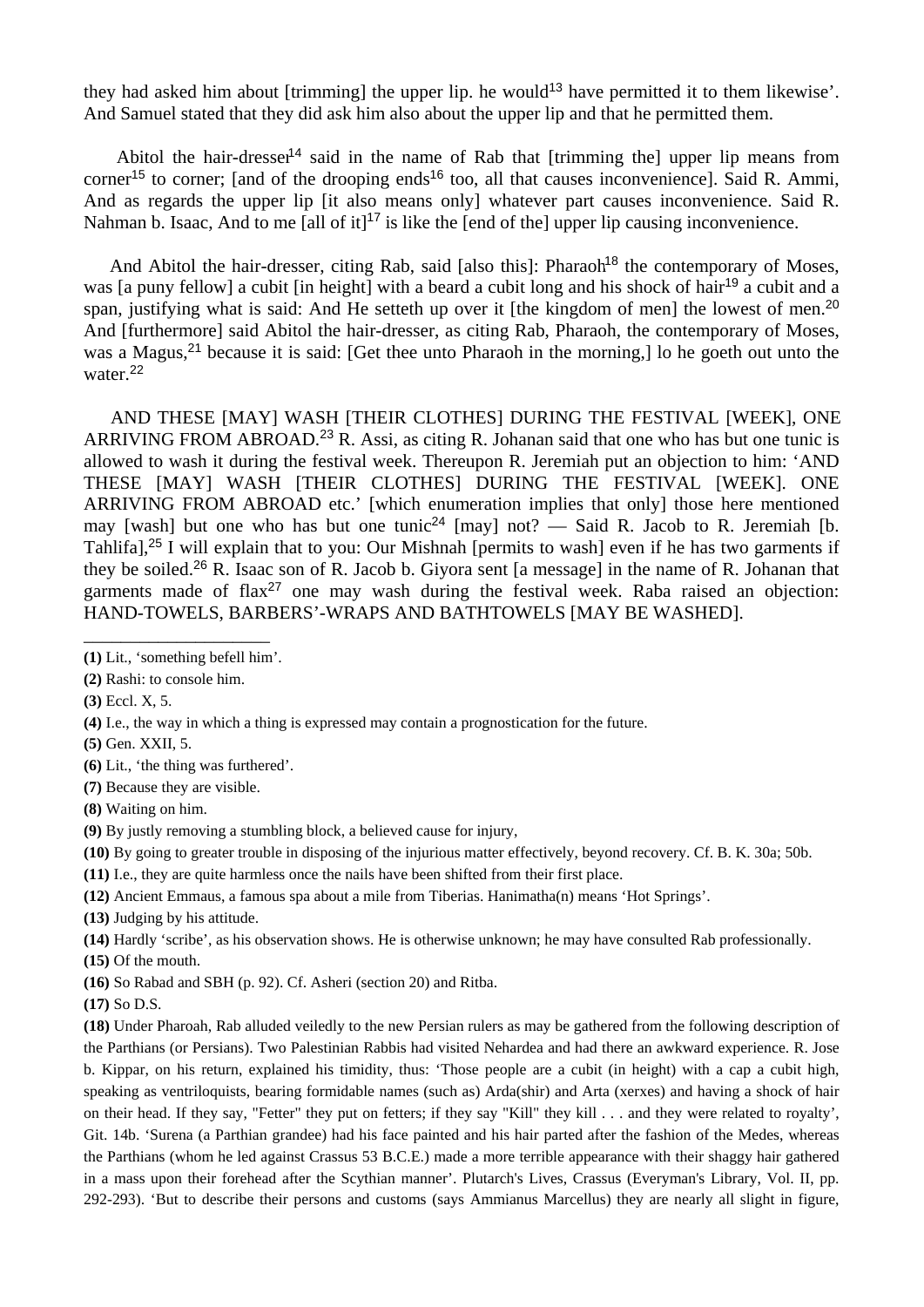swarthy... fierce-looking with goat-like eyes, eyebrows arched in semi-circle and joined, handsome beards and long hair'. Amm. Marcell. Chapter XXIII, VI, 75 (Bohn's ed. pp. 343ff expedition of Julian in 363 C.E.).

**(19) Adopting J. Perles' suggested etymology cited in (Ar. Compl. s.v. 430b) as more likely correct, \*\*** meaning here not the side whiskers but the other hair, the shock of hair on top of the head.

**(20)** Dan. IV, 14, in reference to Nebuchadnezzar who turned beast, with hair grown like eagles' feathers (v. 30). Cf. Kid. 72a (and parallel passage, Meg. 11a) where Persians are compared to a restless, corpulent, shaggy bear, with a corresponding reference to the Book of Daniel.

**(21)** I.e., a priest of the Zoroastrian religion, who adored Ahura-Mazda (Ormuzd) 'the Lord of Light' who would vanquish Angra-Mainyus, (Ahriman) 'the Lord of the Demons, Darkness and Evil'.

**(22)** Ex. VII, 15. It is the reference to the light of morning which is the emphatic part of this quotation. Rab undoubtedly referred to the then national revival of Zoroastrianism on the defeat of Artaban IV and the overthrow of the Parthian, Arsacid dynasty by Ardashir I — (Artaxerxes) and the establishment of the Sassanid dynasty in 226 C.E. Artaban (who is said to have been friendly disposed towards Rab) was captured, held a prisoner and finally put to death in 233. i.e., at the time when Alexander Severus repelled the Persian attacks on the Roman outposts in Northern Mesopotamia. Ardashir 'was an ardent devotee of the Zoroastrian doctrine and closely connected with the Priesthood and in his royal style assumed the designation Mazdayasman' (i.e., devotee of Ahura-Mazda) and depicted himself on rock-reliefs as King and Ormuzd both on horseback, i.e., King and god as Pharaoh did of old. Shapur I, his son and successor, was more liberal and friendly to Samuel. Hence the discussion between Rab and Samuel (Shab. 75a) as to what is a magus, a sorcerer (a muttering quack-priest) or a blasphemer, reviler of God? On the historical facts cf. Enc. Brit. II (1911) Art. Peria, VIII, p. 219a-b.

**(23)** Lit., 'from a maritime province'.

**(24)** Or shirt.

**(25)** So MS.M.

**(26)** Bit where he has only one tunic he may in all circumstances wash it.

**(27)** Linen, in contrast to woollens that require more skill and exertion in cleaning.

#### **Talmud - Mas. Mo'ed Katan 18b**

This [detailed enumeration] implies that these only [one may wash], but not [all sorts of] garments made of flax? — Said Abaye to him, [Not necessarily]; Our Mishnah included even those other kinds [of material].<sup>1</sup> Said Bar Hedya: I have myself seen at the lake of Tiberias [people] bringing along basins full of flax garments [and washing them] during the festival week. Abaye [however] strongly contested this [testimony]. Who can vouch to us that they did it with the approval of the Sages? Possibly they did so without the approval of the Sages!

 MISHNAH AND THE FOLLOWING DOCUMENTS MAY BE INDITED DURING THE FESTIVAL [WEEK]: INSTRUMENTS OF BETROTHAL,<sup>2</sup> BILLS OF DIVORCE<sup>3</sup> AND RECEIPTS:<sup>4</sup> TESTA MENTS, BEQUESTS<sup>5</sup> AND PROSBOLS:<sup>6</sup> VALUATION CERTIFICATES<sup>7</sup> AND ORDERS FOR ALIMONY:<sup>8</sup> RECORDS OF HALIZAH<sup>9</sup> AND OF REPUDIATION [OF MARRIAGE]<sup>10</sup> AND ARBITRATION RECORDS;<sup>11</sup> JUDGMENT ORDERS AND DIPLOMATIC<sup>12</sup> CORRESPONDENCE.

 GEMARA. [INSTRUMENTS OF BETROTHAL]. Said Samuel, 'One is allowed to betroth a woman during the festival week, [the reason being] lest another [rival suitor] anticipate him'. Might one suggest that [the wording here] lends support to Samuel's view: AND THE FOLLOWING MAY BE INDITED DURING THE FESTIVAL [WEEK]: INSTRUMENTS OF BETROTHAL. What is [meant by this]? Is it not actually inditing the formula of Kiddushin?<sup>13</sup> — No, [it means, drawing up] the [preliminary] terms, and as R. Giddal, citing Rab, stated: 'How much do you give to your son?' 'So much and so much.' 'How much do you give to your daughter?' 'So much and so much'. [If] they then stood up and pronounced the 'dedication' [espousal formula] they have acquired their legal rights [to the offers]; these are [among] the matters that are [legally] acquired by word of mouth.<sup>14</sup> Might one suggest [then] the following as lending support to him [to Samuel]? 'One may take a wife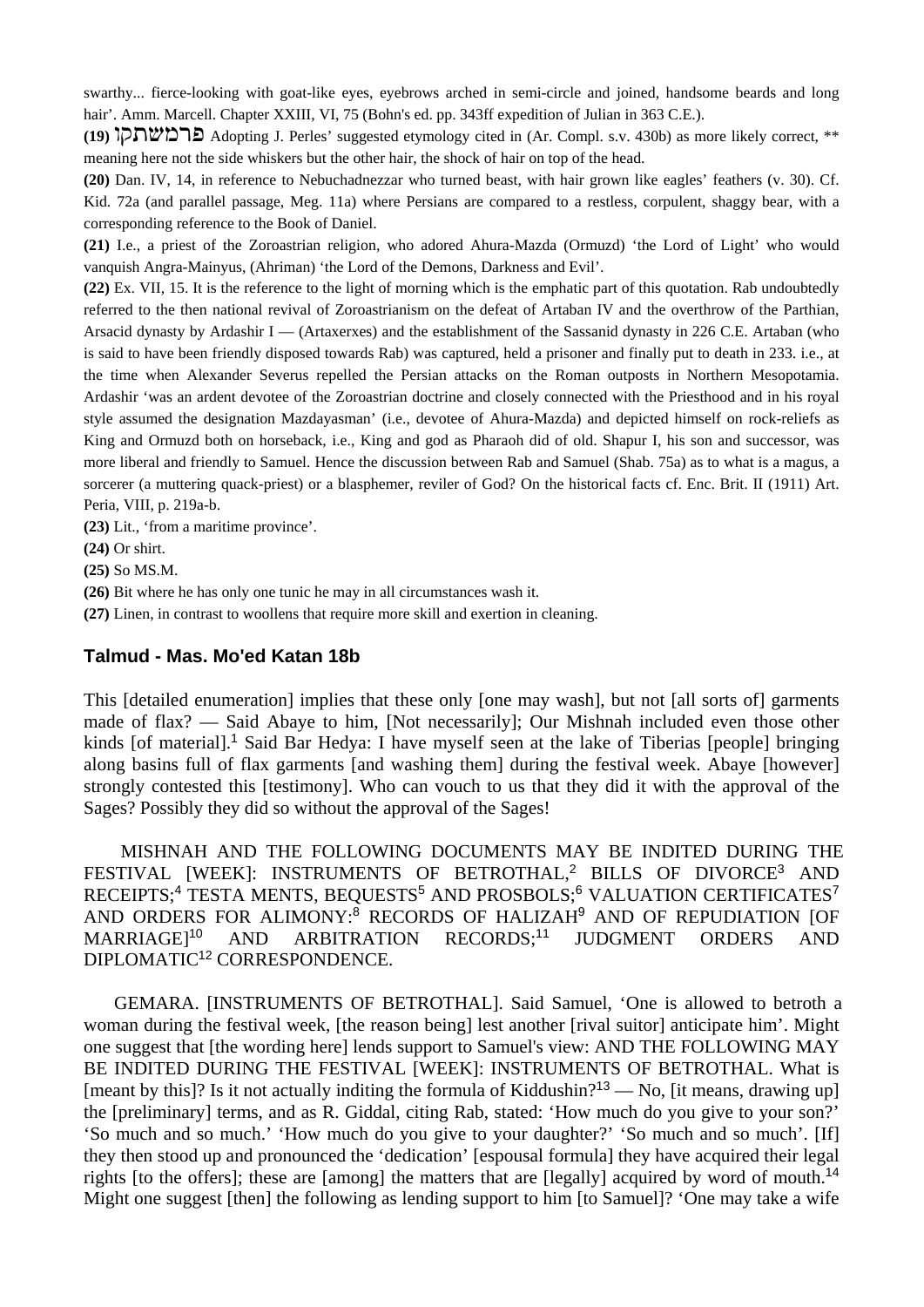during the festival [week]. whether a virgin or a widow, but not effect a levirate marriage;<sup>15</sup> as it is a rejoicing for him [the groom]',<sup>16</sup> [which implies] that betrothing is allowed. — Not [quite so]. He stated [the rule in the form] 'Not merely [this is not allowed but even that]: Not merely [it is forbidden] to betroth,<sup>17</sup> by which no scriptural obligation is carried out; but even to take [a wife in wedlock] whereby a scriptural obligation is fulfilled,<sup>18</sup> he is forbidden. Come and hear [a support for this]: For it was learnt in the School of Samuel:<sup>19</sup> [Grooms] may betroth, but not bring [a bride] home: and they may not make a feast of betrothal nor effect a levirate marriage, as this is a rejoicing for him [the groom]'. Infer this.<sup>20</sup>

But [yet], could Samuel have said 'Lest another [rival suitor] anticipate him'? Surely Rab Judah, as citing Samuel, said: ['Forty days before the embryo is formed<sup>21</sup> an echo issues<sup>22</sup> forth [on high] announcing, "The daughter of So-and-so is [to be a wife] to Soand-so".' [Similarly]. 'Such and such a field<sup>23</sup> is [to belong] to Soand-so'. — No; what it means is, 'Lest another [rival suitor] anticipate him' by means of prayer, as is illustrated by what occurred to Raba, who overheard a certain fellow praying for grace saying: 'May that girl be destined to be mine!' Said Raba to the man: 'Pray not for grace thus; if she be meet for you, you will not lose her, and if not , you have challenged Providence'.<sup>24</sup> Later he overheard him praying that either he should die before her or she before him. Said Raba to him: '[Praying Jack],<sup>25</sup> did I not tell you not to pray for grace in this matter?' Thus said Rab in the name of R. Reuben b. Estrobile, from the Torah,<sup>26</sup> from the Prophets and from the Hagiographa it may be shown that a woman is [destined to] a man by God. From the Torah: Then Laban and Bethuel answered and said, The thing proceedeth from the Lord.<sup>27</sup> From the Prophets: But his [Samson's] father and mother knew not that it was of the Lord.<sup>28</sup> And from the Hagiographa: House and riches are the inheritance of fathers, but a prudent wife is from the Lord.<sup>29</sup>

 And Rab said [also this] in the name of R. Reuben b. Estrobile: 'A person does not incur suspicion unless he has done the thing [suspected]; and if he has not done it wholly he has done it partly; and if he has not done it partly, he has a mind to do it; and if he has not had a mind to do it, he has seen others doing it and enjoyed [the sight of it]'. [As against this], R. Jacob [of Nehar Pekod]<sup>30</sup> raised an objection [from the following text]: 'And the children of Israel did impute things that were not right unto the Lord their God.<sup>31</sup> There they did it [purposely] to provoke [God].

Come [then] and hear [this statement]: And [Moses heard and fell on his face].<sup>32</sup> What tidings had he heard? — Said R. Samuel b. Nahmani, as reporting R. Jonathan: [He heard that] they suspected him of [adultery with] a married woman, as it is said: And they were jealous<sup>33</sup> of Moses in the camp and of Aaron the holy one of the Lord.<sup>34</sup> And, said R. Samuel b. Isaac, this indicates that everyone was jealous of his wife because of Moses. — There [again] it was done out of hatred.<sup>35</sup>

 [Then] come and hear [this statement]: Said R. Jose, May my share be with him whom they suspect of something of which he is innocent. Nay further, R. Papa said, They suspected me myself of something of which I was innocent! — It is not difficult [to explain]. One [speaks of a] rumor that dies away, the other of a rumor that persists. And how long would a persistent rumor be? — Said Abaye. 'Nanna' told me, Local gossip lasts a day and a half; and that holds good only if it did not cease in the meantime, but if it had ceased in the meantime, we take no notice of it. If, however, it does cease in the meantime, the rule is [to disregard it] only where it was not [stopped] out of fear, but if it was stopped out of fear, it is not [to be disregarded]; again, the rule is [to disregard it] only where it does not break out again, but where it breaks out again [we do] not [disregard it]; also, the rule is [to disregard it] when he [the maligned] person has no enemies, but if he has enemies, [we say] it is his enemies who have spread the [adverse] rumor.

 MISHNAH. BILLS OF CREDIT MAY NOT BE WRITTEN DURING THE FESTIVAL [WEEK]; BUT IF HE [THE CREDITOR] DOES NOT TRUST HIM OR HE<sup>36</sup> HAS NOT [ENOUGH] FOOD TO EAT, HE MAY WRITE. SCROLLS [OF THE LAW] AND THE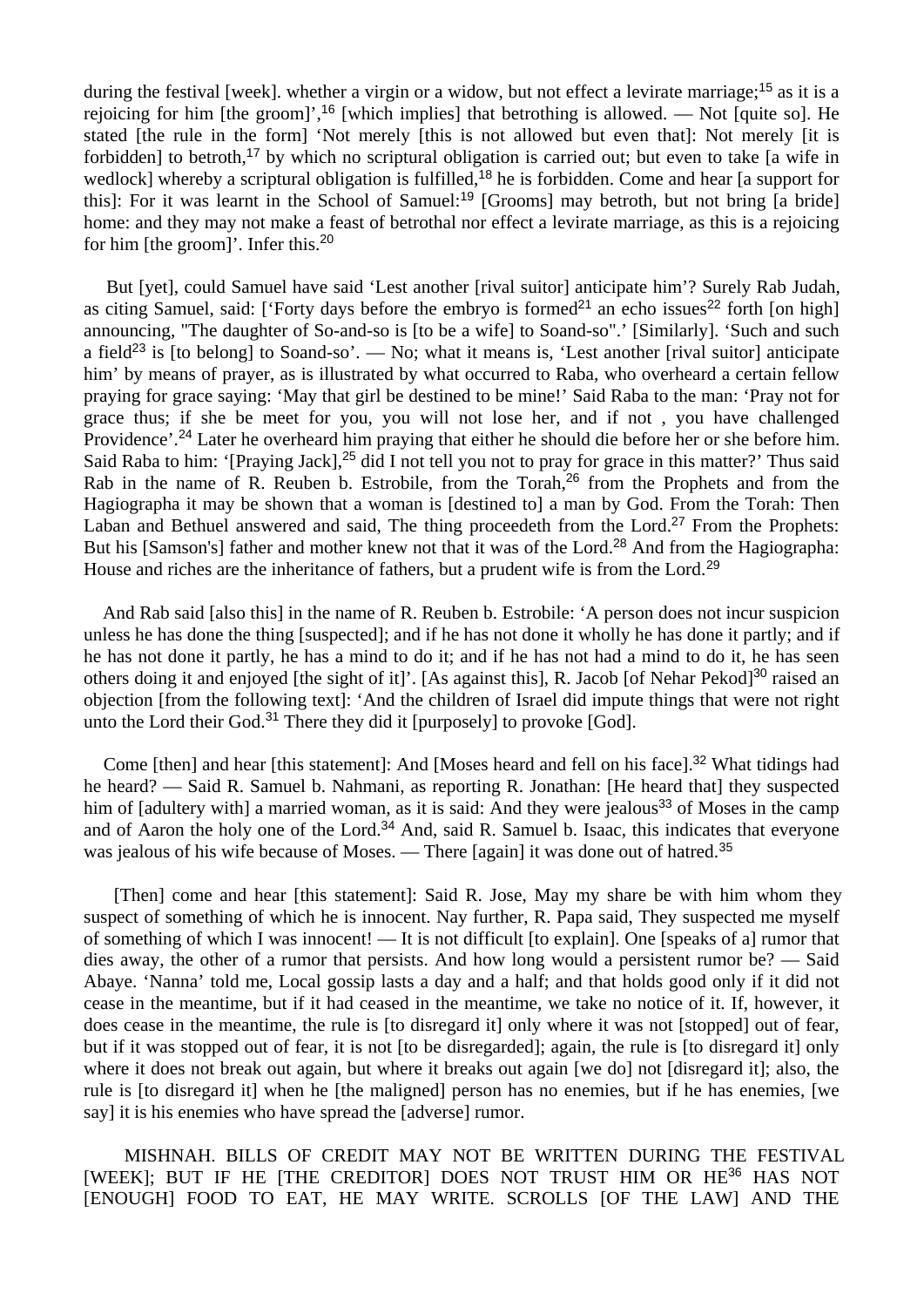[SCRIPTURAL SECTIONS FOR] PHYLACTERIES<sup>37</sup> AND MEZUZOTH<sup>38</sup> MAY NOT BE WRITTEN DURING THE FESTIVAL [WEEK]; NOR MAY A SINGLE LETTER BE CORRECTED, EVEN IN THE [ANCIENT] TEMPLE-SCROLL.<sup>39</sup> R. JUDAH SAYS, A PERSON MAY WRITE THE [SCRIPTURAL SECTIONS FOR] THE PHYLACTERIES OR MEZUZOTH FOR HIMSELF

**(2)** Either (a) the formula of espousal: 'Behold thou art dedicated unto me according to the law of Moses and Israel' (Cf. Kid. 5b and 6a), to be handed by the suitor to his bride (thereby to secure her for himself forthwith in case of another rival suitor) as a 'marriage' may not be celebrated during the festival week (Rashi); or, (b) the terms of the marriage settlement (instrumenta dotalia). V. Gemara and SHB ad loc. p. 95; also Lewin, Otz. Hag. Mashk No. 52.

**(3)** Cf.. Deut. XXIV, 1-4.

\_\_\_\_\_\_\_\_\_\_\_\_\_\_\_\_\_\_\_\_

**(4)** Or part-cancellation of a debt. Cf. Keth. 89a ff and B.M. 18a, 19a-b.

**(5)** During his lifetime. B.M. 19a. palest. Mishnah reads: 'and bequests'.

**(6)** A formal written declaration made by a creditor before the Judges assigning to the Court the collection of an outstanding debt, thus preventing its cancellation by the incidence of the Sabbatical year. Cf. Deut. XV, 2, and Sheb. X, 4; Git. 36a. The Prorbol is said to have been instituted by Hillel.

**(7)** Valuation of a debtor's property by order of Court prior to a public auction to meet the payment of his debt. Cf. B.M. 20a and 'Arach. 21b.

**(8)** E.g., to keep a step-daughter for a certain period. V. Keth. 101b.

**(9)** The ceremony on the refusal of the levirate marriage by the brother of a man who died absolutely childless. V. Deut. XXV, 5-10. For the text see J.M.K. ad loc. and Yeb. 3 9b.

**(10)** By a girl minor who before attaining puberty had been given in marriage (after her father's death) by her mother or brothers. Her repudiation before a tribunal of three judges was sufficient to nullify the marriage. Cf. Yeb. 107b ff.

**(11)** 'Compromissium', a covenant to abide by the decision of arbitrators, according to J.M.K. III, 3 or copies of the pleadings and award, according to B.M. 20a.

**(12) יהווא דישות = government 'letters of credentials', 'diplomas'; or שות (12) voluntary, private, friendly** letters, J.M.K., ibid; also Lewin Otz. Hag. IV, Mashk. Nos. 53-55.

**(13)** The dedication formula, v. n. 6 on Mishnah.

**(14)** Without formal, symbolical 'delivery'. Cf. Keth. 102a and b.

**(15)** Deut. XXV, 5-6. V. p. 117, n. 5.

**(16)** V. supra 8b.

**(17)** During the festival week.

- **(18)** The duty of procreation. Gen. I, 27-28; II, 18, 22-24.
- **(19)** [Han.: Menasseh.]
- **(20)** I.e., this is conclusive.
- **(21)** V. D.S. note ad loc and cf. Sot. 2a and Sanh. 22a (Sonc. ed. p. 124).
- **(22)** Cur. edd. have here 'daily'.
- **(23)** Or house, family, D.S.
- **(24)** You will (in the end) challenge Providence for not having granted your sincere prayer.
- **(25) <sup>ht</sup>k,** SBH. (Cf. Ex. XXXII, 11).
- **(26)** The Pentateuch.
- **(27)** Gen. XXIV, 50.
- **(28)** Judg. XIV,4.
- **(29)** Prov. XIX, 14.
- **(30)** So MS.M. and parallels.
- **(31)** II Kings, XVII, 9. Surely, God has not been guilty of improper intentions. Yet ill is imputed to Him.
- **(32)** Num. XVI, 4. According to MS.M. Cf. Sanh. 110a.
- **(33)** Connecting this expression with that of Num. V, 14.

**(34)** Ps. CVI, 16.

**(35)** It was not suspicion, but sheer spite.

**<sup>(1)</sup>** [E.g., woollen which requires more skill in cleaning, yet in the case of hand-towels, washing is permitted. But as to those made of linen, all sorts of garments may be washed].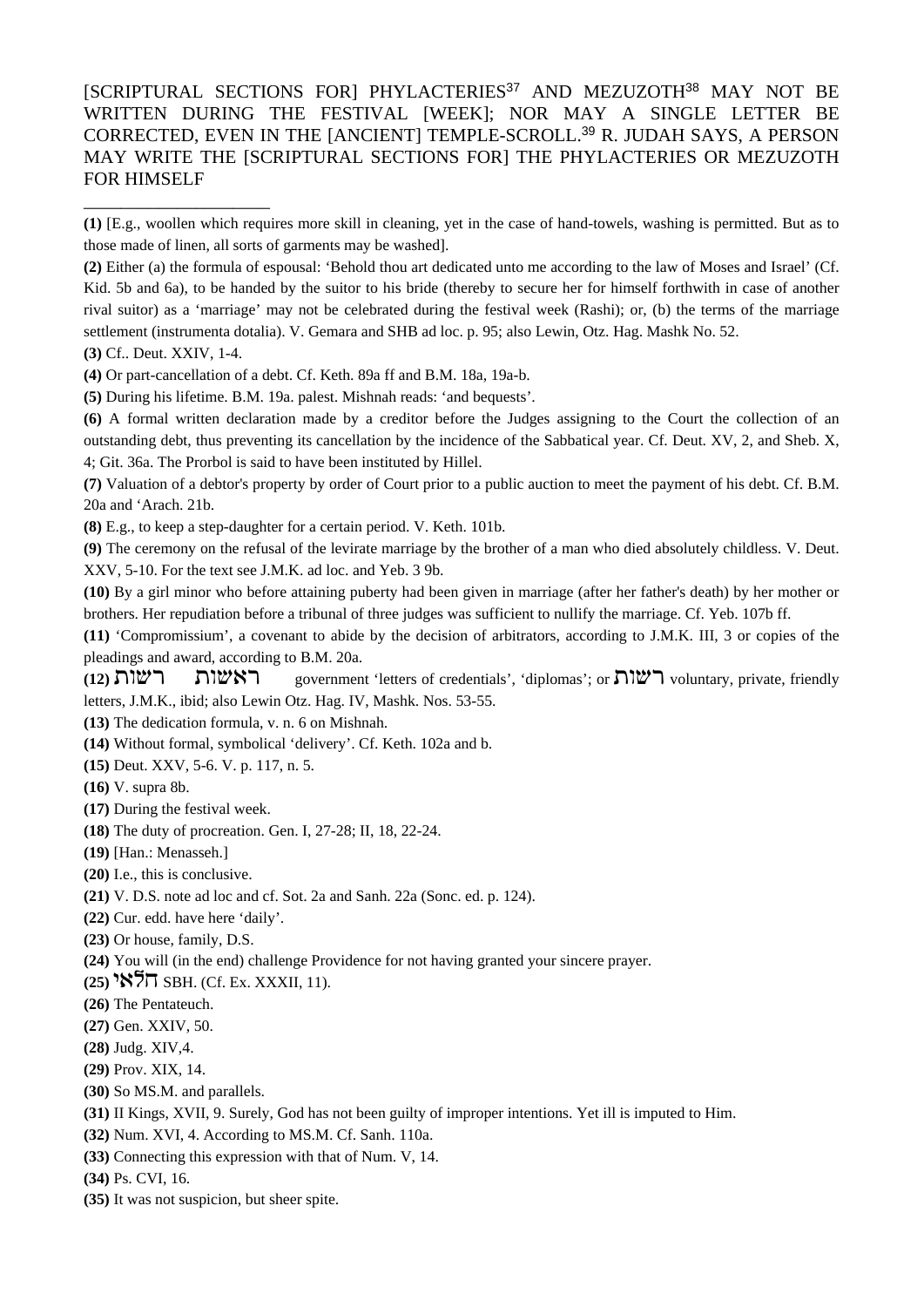**(36)** The borrower or the scribe. V. J.M.K. 82a.

**(37)** Cf. Deut. VI, 8; XI, 18 and supra.

**(38)** Deut. VI, 9; XI, 20.

**(39)** According to some, a copy written by Ezra, according to others, the scroll kept in the 'Court' of the Temple.

### **Talmud - Mas. Mo'ed Katan 19a**

#### AND MAY SPIN ON HIS THIGH THE BLUE-WOOL FOR HIS FRINGE.<sup>1</sup>

 GEMARA. Our Rabbis taught: A person [may] write [the scriptural sections for] phylacteries or mezuzoth for his own use [and spin on his thigh the blue threads for his own fringe],<sup>2</sup> and for others [he may do so] as a favour:<sup>3</sup> this is R. Meir s view; R. Judah says, He may artfully dispose of his own and [then] write fresh ones for his own use. R. Jose says, He may write and sell [them] in his usual way enough for his [personal] requirements',<sup>4</sup> Rab gave a decision to R. Hananel and some say, Rabbah b. Bar-Hanah to R. Hananel<sup>5</sup> — that the halachah is that one [may] write and them in his way to the extent of his requirements.

 AND [MAY] SPIN ON His THIGH BLUE-WOOL FOR HIS FRINGE. Our Rabbis taught: A person [may] spin on his thigh the blue [thread] for his fringe, but [may] not do so with a stone [as a spindle-whorl]: that is R. Eliezer's view; but the Sages say [he may] even with a stone. R. Judah says in his [R. Eliezer's] name: [He may] with a stone, but not with a spindle; but the Sages say, [He may] either with stone or with spindle. Said R. Judah as citing Samuel, and similarly R. Hiyya b. Abba said as citing R. Johanan: The halachah is that [one may spin the blue-wool for his fringe] whether with a stone [as whorl] or with a spindle;<sup>6</sup> and it is also the halachah that one [may] write in his usual way and sell sufficient for his requirements.<sup>7</sup>

MISHNAH. IF ONE BURIES HIS DEAD THREE DAYS BEFORE A FESTIVAL, THE RESTRICTIONS<sup>9</sup> APPERTAINING TO HIS SEVEN DAYS' MOURNING FALL AWAY; [IF HE BURIES HIS DEAD] EIGHT DAYS BEFORE A FESTIVAL, THE RESTRICTIONS OF THE THIRTY [DAYS] FALL AWAY,<sup>10</sup> BECAUSE THEY [THE SAGES] SAID THAT THE SABBATH ENTERS INTO COUNT BUT DOES NOT INTERRUPT,<sup>11</sup> WHILE FESTIVALS INTERRUPT<sup>12</sup> AND DO NOT ENTER INTO COUNT.<sup>13</sup> R. ELIEZER SAYS, SINCE THE SANCTUARY [AT JERUSALEM] WAS LAID IN RUINS, [THE FEAST OF] 'AZERETH'<sup>14</sup> IS [RECKONED] AS AN [ORDINARY] SABBATH [DAY];<sup>15</sup> RABBAN GAMALIEL SAYS, NEW YEAR AND THE DAY OF ATONEMENT ARE [RECKONED] AS FESTIVALS; WHILE THE SAGES SAY, [THE RULE IS] NEITHER ACCORDING TO THE STATEMENT OF THE ONE NOR ACCORDING TO THE STATEMENT OF THE OTHER, BUT AZERETH IS [RECKONED] LIKE [THE OTHER] FESTIVALS AND NEW YEAR AND THE DAY OF ATONEMENT ARE [RECKONED] AS A SABBATH [DAY].

 GEMARA. [THE RESTRICTIONS... FALL AWAY]. Said Rab, [this means only] 'the restrictions'<sup>16</sup> fall away, but the days [of mourning] do not fall away<sup>17</sup> and so said also R. Huna:<sup>18</sup> The 'restrictions fall away but the 'days' do not fall away; and R. Shesheth<sup>19</sup> said that even the days also fall away.<sup>20</sup> What is the meaning of, 'But the days [of mourning] do not fall away'? [It means] that if he had not cropped his hair on the day before the festival he is forbidden to crop himself after the festival

\_\_\_\_\_\_\_\_\_\_\_\_\_\_\_\_\_\_\_\_

**<sup>(1)</sup>** Num. XV, 38ff.

**<sup>(2)</sup>** This bracketed part is omitted in many texts. Cf. D.S.

**<sup>(3)</sup>** Without payment for his work.

<sup>(4)</sup> **Philop includes** 'food, raiment and home' for himself, wife and children or his father's widow. Cf. Shab. 118a and Keth. 69a.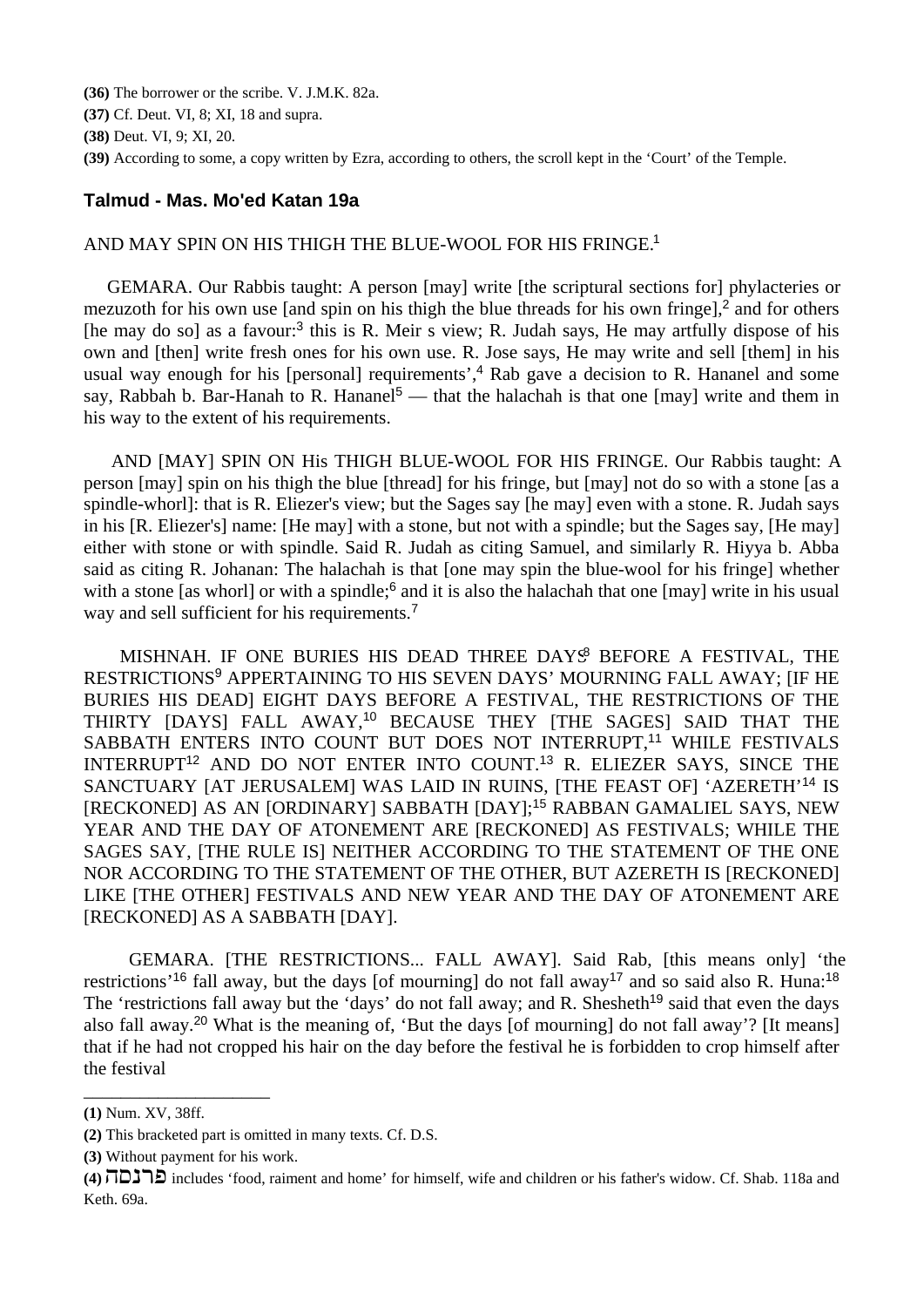**(5)** V. J.M.K. III, 4.

**(6)** It being for the performance of a Biblical ordinance which gives him joy.

**(7)** To help him joyously to keep the festival.

**(8)** V. infra 20a.

(9)  $\Pi$ <sup>3</sup>, means generally a restrictive measure. (Cf. Be. 4b, 8b, 36b). Here it refers to the abstention, during the seven days of mourning, from work and bodily comforts — bathing, anointing, footwear and fresh clean clothes, i.e., the maintenance of a neglected disconsolate appearance in honour of the deceased. The public, religious, festive rejoicing suspends, or according to some, cancels the formal observance of sorrow.

**(10)** I.e., the remaining period of formal mourning down to thirty days lapses on his having duly observed the first seven days plus one day of the remaining period before the festival.

**(11)** I.e., it neither counts as a blank day, nor does it cancel the rest. The re maining days of mourning continue after the Sabbath.

**(12)** Cancel the remaining days of mourning.

**(13)** If the interment took place during the festival. But v. Rashi.

**(14)** The rabbinic term for the 'Feast of Weeks' (Deut. XVI, 10). or the Day of Bikkurim, First Fruits (of wheat; Lev. XXIII, 17). Both terms occur in Num. XXVIII, 26. V. Targums on the last, and Mid. Lekah Tob, ad loc. p. 272; cf. also infra 24b.

**(15)** It enters into count and does not interrupt.

**(16)** I.e., only the outer, formal observances of mourning but not the obligation.

**(17)** I.e., the period of mourning of seven or (down to) thirty days (as the case may be, according to the wording of the Mishnah) is not canceled but only deferred pending the festive time.

**(18)** Rab's disciple and his successor at the Academy of Sura.

**(19)** Var. lec., Samuel; v. D.S. a.l.

**(20)** I.e., they are not to be compensated after the festival to the number of the days during which the mourning formalities were suspended.

### **Talmud - Mas. Mo'ed Katan 19b**

and that is [exactly] what is taught [in a Baraitha]: If one buries his dead three days before a festival his restrictions of the seven fall away;<sup>1</sup> if eight days before a festival his restrictions of the thirty fall away;<sup>1</sup> and he crops [his hair] on the day before the festival.<sup>2</sup> If he had not cropped himself on the day before the festival, he is forbidden to crop himself after the festival.<sup>3</sup> Abba Saul says, He is permitted to crop himself after the festival; for just as the '[observed] obligation<sup>4</sup> of three' [days] quashes the restriction of the seven'<sup>5</sup> so does the '[observed] obligation of seven' quash the 'restrictions of thirty'.<sup>6</sup> [You Say, 'The observed obligation of] seven'? But we learned [in our Mishnah] 'eight' [days before the festival]! — Abba Saul maintains the view that part of a day is [reckoned] as an entire day and [here] the seventh day [of mourning] enters into the count both this way and that.<sup>7</sup> R. Hisda, as citing Rabina son of Shela, said the halachah follows the opinion of Abba Saul;<sup>8</sup> and the Sages concur with Abba Saul that when his eighth day comes on a Sabbath which is the day before a festival he is permitted to crop himself [even] in the Friday.<sup>9</sup>

 Whose opinion is followed in the statement in which R. Amram, citing Rab, said: '[As to] the mourner, as soon as the comforters have risen to depart from his house, he is permitted to bathe'? Whose view [is it]? — It is Abba Saul's [view]. Said Abaye, The halachah follows Abba Saul's view in regard to the seventh day [of mourning] and the Sages concur with Abba Saul in regard to the thirtieth day [of mourning] that we say, part of the day is regarded as the whole day. Raba said, The halachah follows Abba Saul's view in regard to the thirtieth day, but in regard to the seventh day the halachah does not follow the view of Abba Saul. And the Nehardeans<sup>10</sup> say the halachah follows Abba Sauls view in both instances, because Samuel stated that in matters appertaining to mourning the halachah is to follow the view of the more lenient authority.

Whence [in Scripture] do we derive the term of thirty days [of mourning]? — It is obtained by an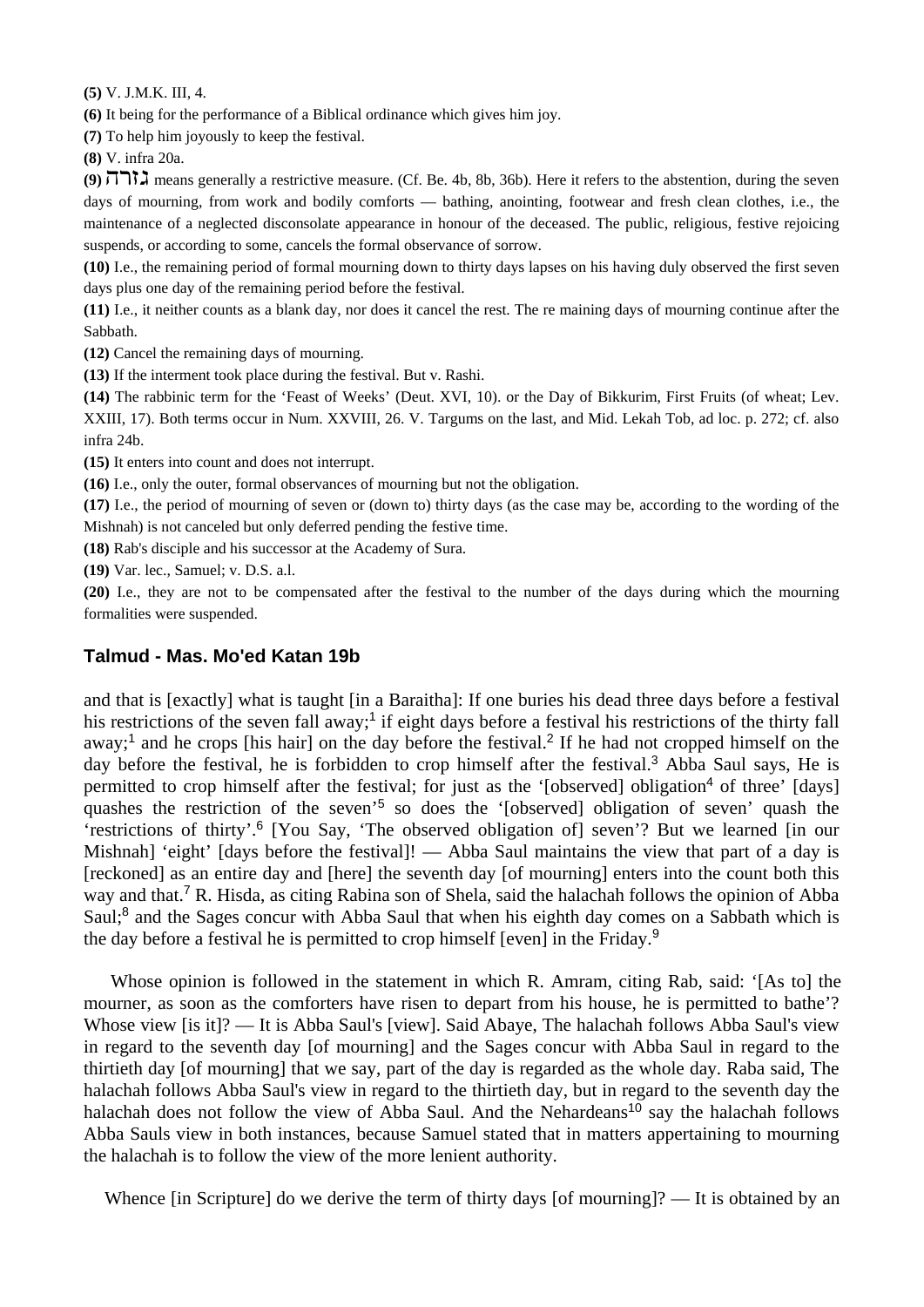analogy<sup>11</sup> between two texts which have in common the term pera' used [in connection] with mourning<sup>12</sup> and again used [in connection] with the Nazirite,<sup>13</sup> [namely]: Here [in the law about mourning] it is written, Let not the hair of your heads grow long [tifra'u];<sup>12</sup> an there [in the law of the Nazirite] it is written: He shall let the locks of the hair of his head [pera'] grow long.<sup>13</sup> Just as the period there [for the Nazirite] is thirty days, so also here [for the mourner] it is thirty days. And whence do we derive it there? — Said R. Mattena: An unspecified Nazirite-vow is [binding] for thirty days. What is the reason? The text there reads: He shall be [Yihyeh] holy;<sup>14</sup> the [consonant] letter value of Yihyeh being  $[ten + five + ten + five]$  thirty.

Said R. Huna the son of R. Joshua,<sup>15</sup> [Authorities] all accept the view that when the third day [of mourning] occurs on the day before the festival the mourner is forbidden to wash [his whole body]<sup>16</sup> till the evening.<sup>17</sup> Said R. Nehemiah the son of R. Joshua: I once found R. Pape and R. Papa sitting together and stating that the halachah is in accordance with the statement of R. Huna the son of Joshua. Some report it thus: R. Nehemiah the son of R. Joseph said, I once found R. Pape, R. Papa and R. Huna the son of R. Joshua sitting together and stating that all are agreed that when the third day occurs on the day before a festival, the mourner is forbidden to bathe till the evening.

 Abaye enquired of Rabbah: What if one buried his dead during the festival? Does the festival enter into his counting of the thirty days, or does the festival not enter into his counting of the thirty days?<sup>18</sup> I am not asking about [counting the festival as part of] the seven days, because the 'due observance of seven [days of mourning] does not obtain during the festival;<sup>19</sup> but what I do ask is about the period of thirty days, because the 'due observance of thirty days does [partly] obtain during the festival;<sup>20</sup> what [is your view]? — He [Rabbah] replied, The [days of the] festival do not enter into the counting.

 [Thereupon] he put to him an objection from [the following]: If one buried his dead two days before the festival, he counts five [supplementary] days after the festival,<sup>21</sup> and his work is done [for him] by others; his men-servants and maid-servants do [their domestic] work quietly indoors, privily; and the public do not [need to] condole formally<sup>22</sup> with him

**(5)** Not to be resumed again.

\_\_\_\_\_\_\_\_\_\_\_\_\_\_\_\_\_\_\_\_

**(7)** I.e., that after part has served for the seventh day, the remainder can count as part of the eighth day with its easier regimen.

- **(8)** [With reference to his latter ruling, cf. D.S. note7 and Han].
- **(9)** Though it is still the seventh.

- **(13)** Num. VI, 5. Cf. supra 15a.
- **(14)** Num. VI, 5:  $\binom{9}{10}$  = 10,  $\binom{10}{1}$  = 5 (twice).
- **(15)** The discussion on the former theme is resumed here.
- **(16)** I.e., to bathe in warm water which affords pleasure.

**<sup>(1)</sup>** As then his obligation to the dead is already sufficiently fulfilled.

**<sup>(2)</sup>** In honour of the festival, although he is still within the thirty days.

**<sup>(3)</sup>** I.e., the remaining period of mourning up to thirty is resumed: it having been only suspended but not canceled.

**<sup>(4)</sup>**  $\pi$ **131** means a positive order and denotes rather the positive aspect, the active fulfillment of the obligation to the departed, in contrast to the  $\overline{1}$ <sup>177</sup> $\overline{1}$ , the restrictive aspect of mourning.

**<sup>(6)</sup>** I.e., again. if he had not cropped himself before the festival he is permitted to do so immediately after the festival.

**<sup>(10)</sup>** Represented by R. Han., Sanh. 17b. Also by R. Nahman b. Isaac (according to another source). V. A. Hyman, Toledoth II, p. 919.

**<sup>(11)</sup>** This question interrupts the discussion. The method of equalling two texts is gezerah shawah, v. Glos.

**<sup>(12)</sup>** V. Lev. X, 6; Aaron and his sons were thus commanded at the death of Nadab and Abihu, not to allow their hair to go loose, i.e., not to grow freely or long.

**<sup>(17)</sup>** Even Abba Saul will in this case not regard a part of the day as the whole.

**<sup>(18)</sup>** Formal mourning alter burial falls into three periods: (i) three days of weeping and (ii) up to the seventh day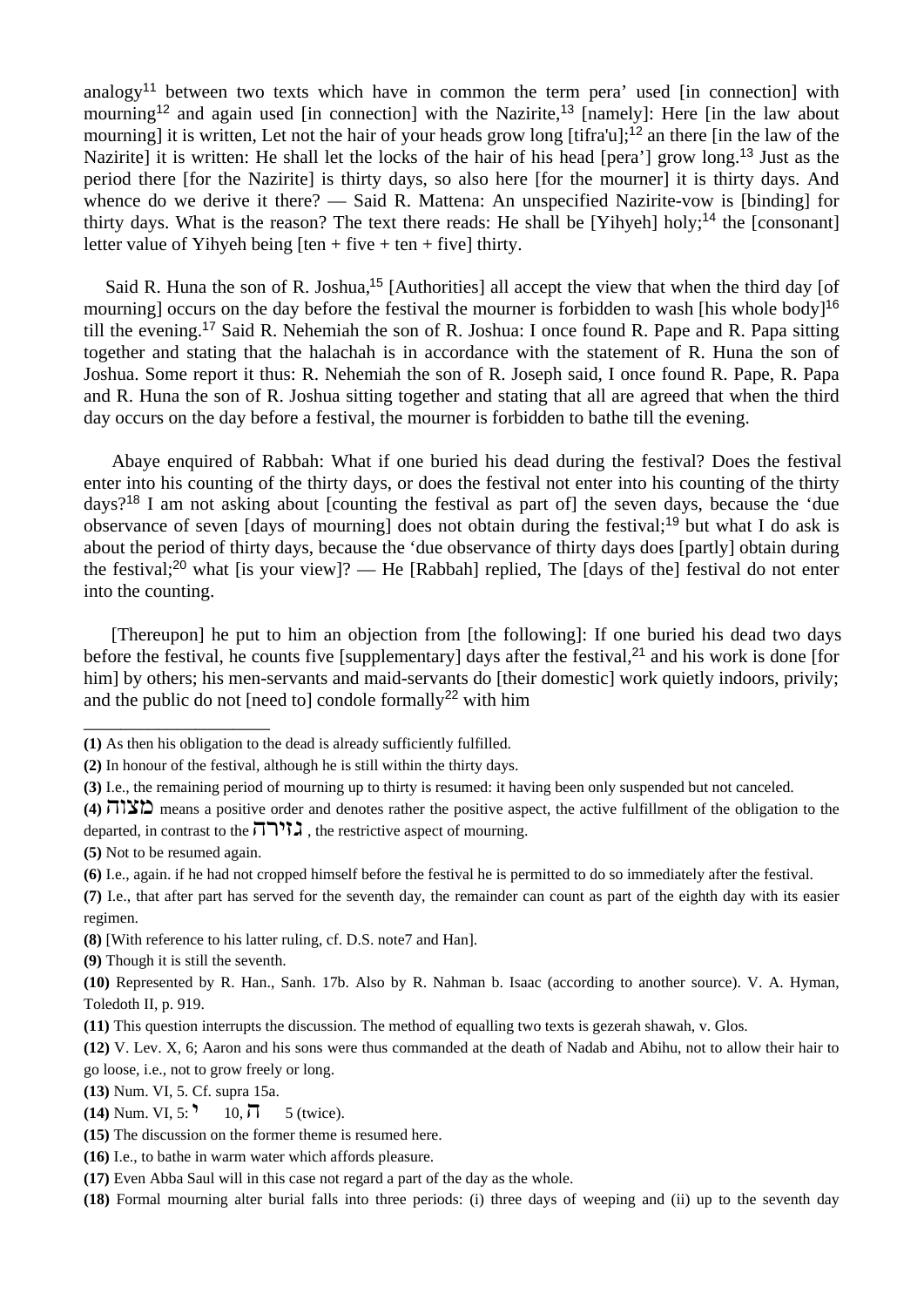(part-inclusive) for lamenting with abstention from work and attention to the person; then (iii) down to the thirtieth day (part-inclusive) in slightly mitigated formal mourning.

**(19)** Therefore it is certain that the mourner begins his observance of the seven after the festival; and as these had not begun, there was as yet no part to be taker, into account.

**(20)** For on it too, like during the thirty days, washing clothes and cropping hair are forbidden.

**(21)** To make up the requisite seven days of mourning.

**(22)** Lit., 'busy themselves'.

### **Talmud - Mas. Mo'ed Katan 20a**

as they have already done that Service towards him during the festival. As a general principle on this matter [it may be stated]: 'Whatever appertains to the mourner [himself],<sup>1</sup> that the festival interrupts,<sup>2</sup> but whatever appertains to the [obligations of] the public,<sup>3</sup> that the festival does not interrupt'. If he buried his dead three days towards the conclusion of the festival,<sup>4</sup> he counts seven days [of mourning] after the festival. During the first four days [alter the festival] the public engage [in condoling] with him, but in the last three days the public do not [need to] condole with him as they have already done [this service] towards him during the [three days within the] festival; and the festival enters into the counting. Now, does not [this last sentence] refer to the latter part [of the statement]?<sup>5</sup> — No, [said Rabbah] it refers to the former part [of the statement].<sup>6</sup> Thereupon he put an objection to him [from the continuation of the Baraitha]: The festival enters into the counting of thirty days: how, for instance? If one buried his dead at the beginning of the festival he counts seven days [of mourning] after the festival and his work is done by others; his men-servants and maid-servants do work quietly indoors, and the public do not [need to] engage [in condoling] with him, as they have already done that service towards him during the festival; and the festival enters in the counting!<sup>7</sup> — That Is a confutation [of Rabbah].

 When Rabin came [from Palestine] he reported R. Johanan to have said, Even if one buried his dead during the festival;<sup>8</sup> and similarly R. Eleazar gave as his decision to his son R. Pedath, Even if one buried his dead during the festival.

Our Rabbis taught: 'If one carried out the rule of overturning the couch<sup>9</sup> for three days before the festival, he need not overturn it [any more] after the festival; these are the words of R. Eliezer; but the Sages say: [He need not] even if he had [done so] only for one day or even for one hour. Said R. Simeon b. Eleazar, Those were the very words of Beth Shammai and the very words of Beth Hillel: for Beth Shammai say: 'For three days [before the festival]', and the Hillelites Say: Even [if] for one day'. R. Huna said: R. Hiyya b. Abba, as citing R. Johanan. stated<sup>10</sup> — sonic say that R. Johanan told R. Hiyya b. Abba and R. Huna: [He need not], even if he had [overturned the couch] for one day; even for one hour. Raba stated<sup>11</sup> that the halachah is according to our Tanna [of the Mishnah] who said three days.<sup>12</sup>

Rabina once came to Sura-cum-Euphrates.<sup>13</sup> Said R. Habiba to Rabina: What is the law [on this point]? — He replied: 'Even [if he had the couch overturned] one day and even for one hour'. R. Hiyya b. Abba, R. Ammi and R. Isaac were [once] seated in the marquee of R. Isaac b. Eleazar<sup>14</sup> when a discussion was begun between them: Whence is it authentically derived that the observance of mourning is for seven days? From the text, And I shall turn your feasts<sup>15</sup> into mourning . . . [and I will make it as the mourning for an only son];<sup>16</sup> just as the 'Feast' lasts seven days.<sup>15</sup> so [the period of] mourning is also for seven days. But why not [draw an analogy with] the feast of 'Azereth,<sup>17</sup> which lasts but one day? — [No], that [analogy] is needed [for another lesson] as explained by Resh Lakish; for Resh Lakish said in the name of R. Judah Nesi'ah:<sup>18</sup> Whence is it derived that on [the receipt of] belated tidings<sup>19</sup> [formal] mourning obtains for one day only? From the text, And I shall turn your feasts into mourning;<sup>20</sup> and we find 'Azereth as an instance where one day's celebration is designated [a 'Feast'].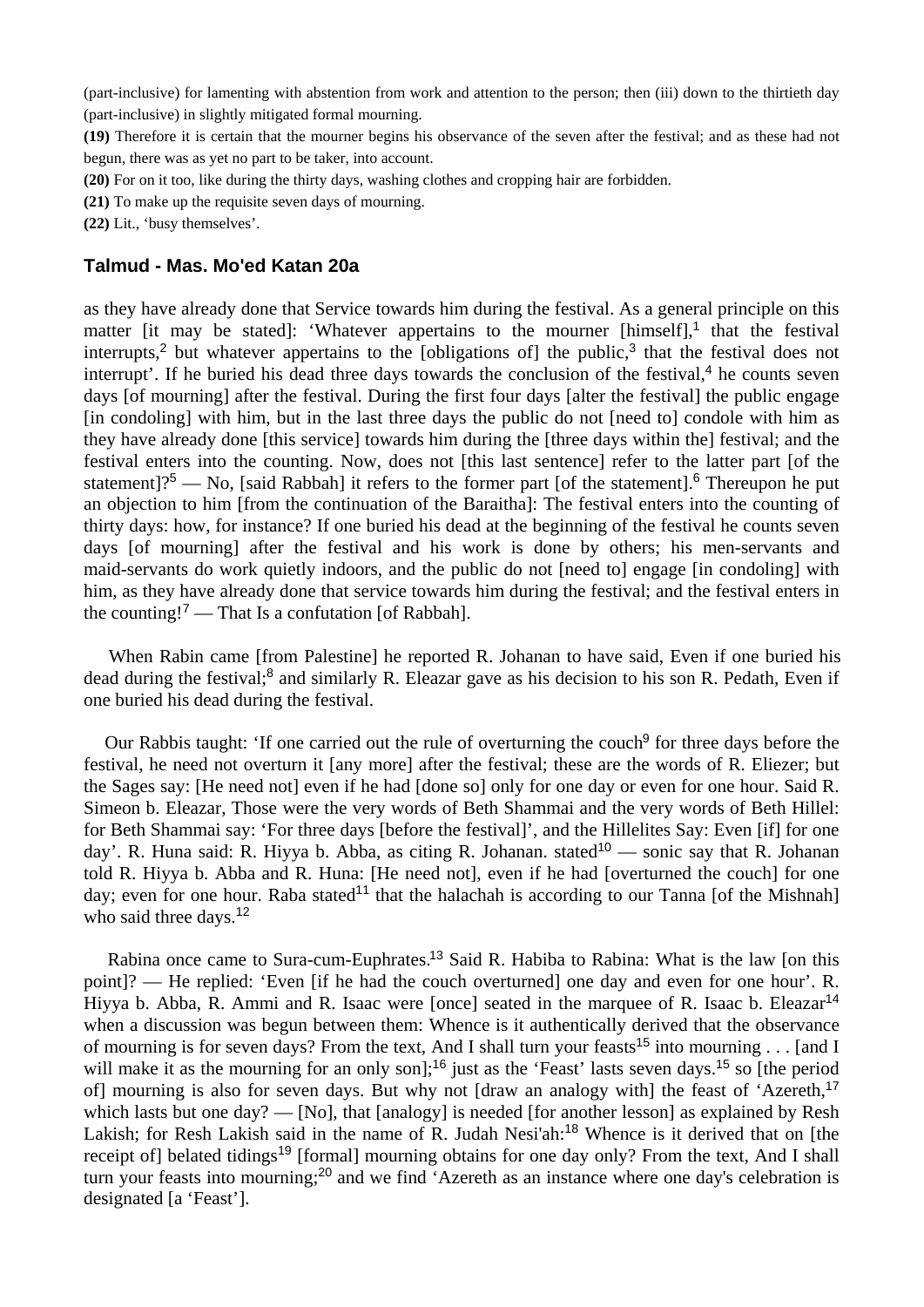Our Rabbis taught: On receiving near tidings [formal] mourning obtains for seven [days] as well as [up to] thirty [days]; on distant tidings, it obtains for one day only. Which are 'near' tidings and which 'distant' tidings? 'Near' tidings are [recent tidings] within, thirty [days] and 'distant' tidings are [belated tidings] after thirty [days]: these are the words of R. Akiba; the Sages, however, say, One and the same [practice obtains in both], on [the receipt of] 'near' tidings or of 'distant' tidings, [formal mourning] obtains for seven as well as [up to] thirty [days]. Said Rabbah b. Bar Hanah, as citing R. Johanan: Wherever you find a single authority expressing a lenient view and a number expressing a strict view, the halachah is in accordance with the strict view, save in this case: that although R. Akiba is lenient and the Sages are strict, the halachah is in accordance with R. Akiba, as Samuel stated, that in matters obtaining to mourning the halachah follows the lenient authority.

R. Hanina<sup>21</sup> received tidings from Be[th]-Hozai about [the death of] his father; he consulted<sup>22</sup> R. Hisda, [who] told him, 'On [receipt of] distant tidings [formal mourning] obtains for one day only'. R. Nathan b. Ammi received tidings from Be[th]-Hozai about his mother; he consulted<sup>22</sup> Raba. who told him: The authorities have already stated [that] on [receipt of] distant tidings [formal mourning] obtains for one day only. Thereupon he put to him an objection [from the following]: When does this ruling apply? In the case of the [other] five nearest-of-kin [for whom mourning is] obligatory;<sup>23</sup> but for one's father or mother [mourning is for] seven [days] and [up to] thirty [days] — [Raba] replied: That is the ruling of an individual<sup>24</sup> with which we do not concur, as [will be made clear from what] is taught [in the following]: 'There was the case of the father of R. Zadok who had died at Ginzak,<sup>25</sup> and he was not informed till after three years. He [thereupon] came and asked of Elisha b. Abuyah and the elders that were with him and they told him to observe seven [days] and [up to] thirty, and when R. Ahiyya's son died in the Diaspora,<sup>26</sup> he [too] sat on his account seven and [observed] mourning up to] thirty'. But this is not so? For when Rab, R. Hiyya's brother's son — who was also R. Hiyya's sister s son<sup>27</sup> — came up there [to Palestine], he [R. Hiyya] said to his nephew [Rab]: 'Is father alive'?<sup>28</sup>

\_\_\_\_\_\_\_\_\_\_\_\_\_\_\_\_\_\_\_\_

- **(5)** 'If one buried his dead during the festival, three days before towards conclusion . . .' As the seven days have been dealt with already, the last sentence must refer to the thirty days, namely, that the festival days enter into the counting; i.e., not as Rabbah replied, negatively.
- **(6)** 'If one buried his dead two days before the festival', when two days of the seven were also two days of the thirty, as Abaye himself admitted when he put the question to Rabbah.
- **(7)** Of the thirty days, obviously.
- **(8)** That part of the festival enters in the counting of thirty days.
- **(9)** Cf. supra p. 92.
- **(10)** As the Palestinian practice.
- **(11)** As the Babylonian practice.

- **(13)** The Western part of Sura which lay along the junction of the Sura canal. V. Obermeyer p. 293.
- **(14)** Palestinian authorities.
- **(15)** I.e., Passover and Tabernacles, Lev. XXIII, 7-8 and 34-35.
- **(16)** Amos VIII, 10.
- **(17)** The Feast of Weeks; Deut. XVI, 10, 16 and cf. Num. XXVIII, 26.
- **(18)** Judah II. grandson of R. Judah ha-Nasi (Judah I).
- **(19)** Lit., 'distant tidings' (of a death), defined below.
- **(20)** Amos VIII, 10. (10) The Feast of Weeks, Deut. XVI, 1, 16, cf. Num. XXVIII, 26.
- **(21)** Var. lec. R. Hinena of Be(th)-Hozai (Chuzistan).

**<sup>(1)</sup>** I.e., the observance of formal mourning by the mourner.

**<sup>(2)</sup>** Is deferred till after the festival.

**<sup>(3)</sup>** Lit., 'the business of the public', i.e., to pay visits of condolence and offer words of comfort.

<sup>(4)</sup>  $\mathsf{A}$  in  $\mathsf{A}$  a misreading of  $\mathsf{A}$   $\mathsf{A}$  and 'within', 'during the festival', as in MS.M.

**<sup>(12)</sup>** As the minimum observance of formal mourning before the festival secures remission of the remainder.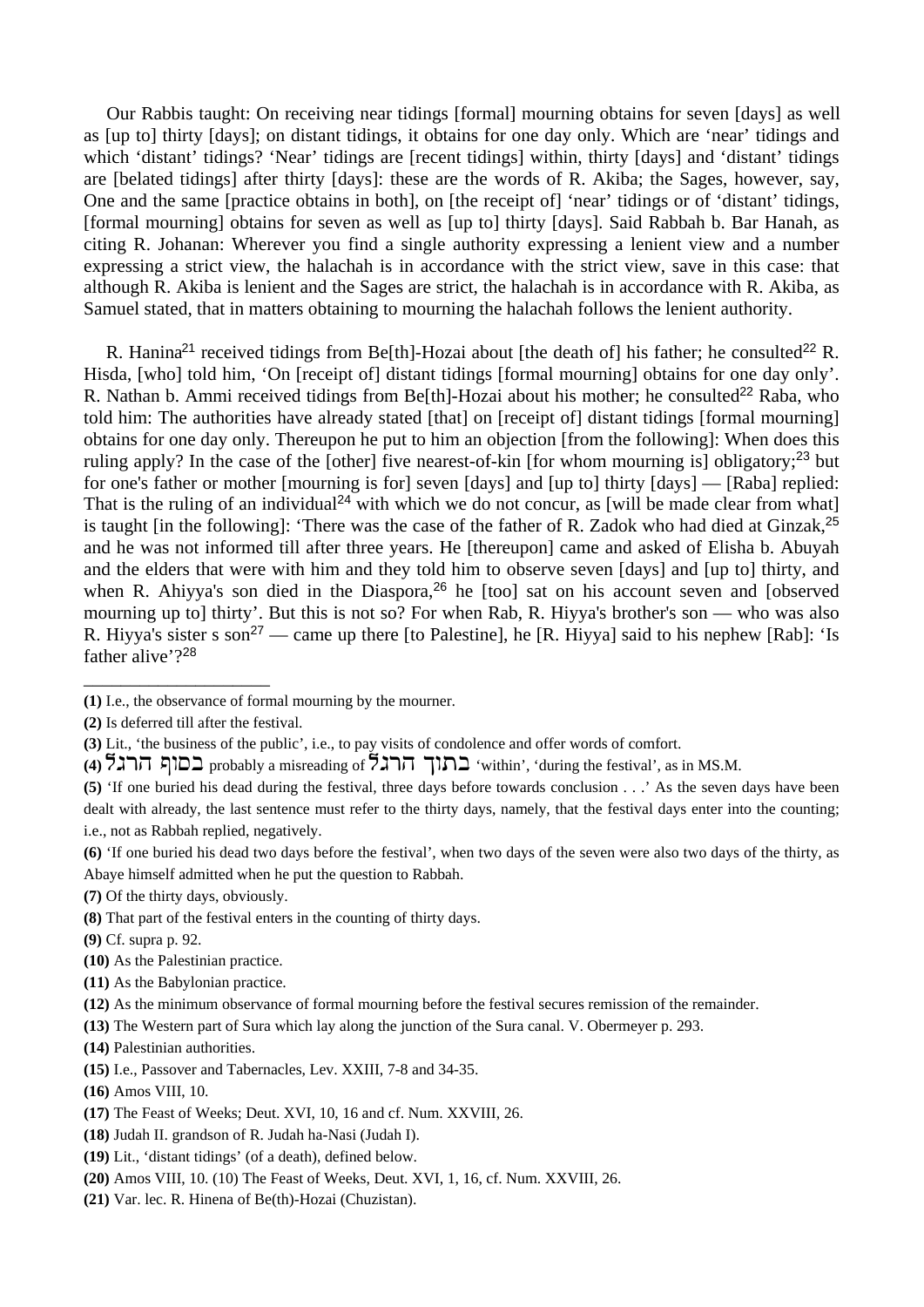**(22)** Lit., 'came before'.

**(23)** I.e., for brother, sister, wife, son and daughter. Lev. XXI, 2-4. This is again taken up lower down.

**(24)** The authority is named lower down.

**(25)** Gazaka, a city in North Media (Atropatene); according to Rawlinson it is Shiz near Lake Urmia. V. Obermeyer p. 10.

**(26)** Golah, the ancient place of the 'Captivity' when the first Temple fell, Babylon, Nehardea and later, Pumbeditha, were considered the most ancient centres of the Golah.

**(27)** R. Aha of Kafri married a widow and his eldest son Aybu married her daughter. From these unions Aha had a son R. Hiyya, and Aybu had a son Rab ('R. Abba the Long', later the famous principal of Sura). Rab's mother was R. Hiyya's half-sister (from one mother, i.e., R. Ala's second wife); and Rab's father Aybu was R. Hiyya's eldest half-brother (from the same father, namely, R. Aha of Kafri). R. Hiyya was therefore doubly related to his nephew Rab, being his paternal uncle as well as his maternal uncle, cf. Pes. 4a (Rashi).

**(28)** I.e., is my father Aha alive?

#### **Talmud - Mas. Mo'ed Katan 20b**

He replied, 'Mother'<sup>1</sup> is alive'. [Again] he asked 'Is mother<sup>2</sup> alive'? He replied: 'Father is alive'.<sup>3</sup> R. Hiyya thereupon said to his attendant: 'Take off my shoes and bring along my things after me to the [public] baths'. Now from this instance we learn three lessons: We learn that a mourner is forbidden to don shoes;<sup>4</sup> that distant tidings [entail formal mourning] but for one day; and that part of the day is [deemed] as all entire day's [mourning]!<sup>5</sup> [In fact], R. Hiyya is one person and R. Ahiyya [whose son died in the Diasporal is another person.<sup>6</sup>

 Said R. Jose b. Abin: [If] one received near tidings on a festival and by the [time of its] termination it became distant tidings, [the festival-time] enters into the counting and [accordingly] he observes but one day [of formal mourning]. R. Adda<sup>7</sup> of Caesarea recited in the presence of R. Johanan: If one hears near tidings on a Sabbath day and by the termination of the Sabbath it has become distant tidings, he observes but one day [of formal mourning]. Does one [in such a case] rend his garment, or does he not rend his garment? — R. Mani said: He does not [need to] rend his garment; R. Hanina said, He does rend [his garment]. Said R. Mani to R. Hanina: My view that he does not rend [his garment] is consistent with the fact that there is no [observance of] 'seven'. But according to your view that he [should] rend his garment, tell me, is there a rending of [one's garment] without [the observance of] the seven [days of mourning]? But is there not? Surely, Isi, father of R. Zera — or as sonic say, R. Zera's brother, recited in the presence of R. Johanan: If one had no tunic<sup>8</sup> to rend [at the time] and he obtained one during the seven [days], he should rend it then; [if it became available] after the seven days, he does not rend it! [Thereupon] R. Zera chimed in after him: 'When does this ruling apply? In the case of the [other] five nearest-of-kin [for whom mourning isl obligatory.<sup>9</sup> but in the case of father or mother one always rends one's garment!' — What you cited [in fact] refers to the deference to be shown to one's father or mother.<sup>10</sup>

Our Rabbis taught: For all [nearest-of-kin] mentioned in the Priest's Section<sup>11</sup> for whom a priest is to defile himself, a mourner is to observe [formal] mourning, namely, these: [For] his wife, father or mother, brother or [single] sister, son or daughter. To these they added: His brother or single sister from the same mother,<sup>12</sup> as well as his married sister, be it from the same mother or the same father.<sup>13</sup> And just as he observes [formal] mourning for these, he likewise observes [formal] mourning for their relatives in the second degree:<sup>14</sup> this is R. Akiba's ruling. R. Simeon b. Eleazar says: [Extended, formal] mourning is not observed except for one's son's child and a father's father,<sup>15</sup> and the Sages say [by way of definition]: Whomever he mourns for he should also mourn with.<sup>16</sup> Is not the Sages' view [practically] the same as that of the former Tanna?<sup>17</sup> — Not [quite]; there is a [practical] difference between them, whether [we require him to be, that is to say when he is] with him in the [same] house,<sup>18</sup> as Rab<sup>19</sup> said to his son Hiyya, and as R. Huna likewise said to his son Rabbah:20 'In her presence observe mourning; away from her presence do not observe mourning'.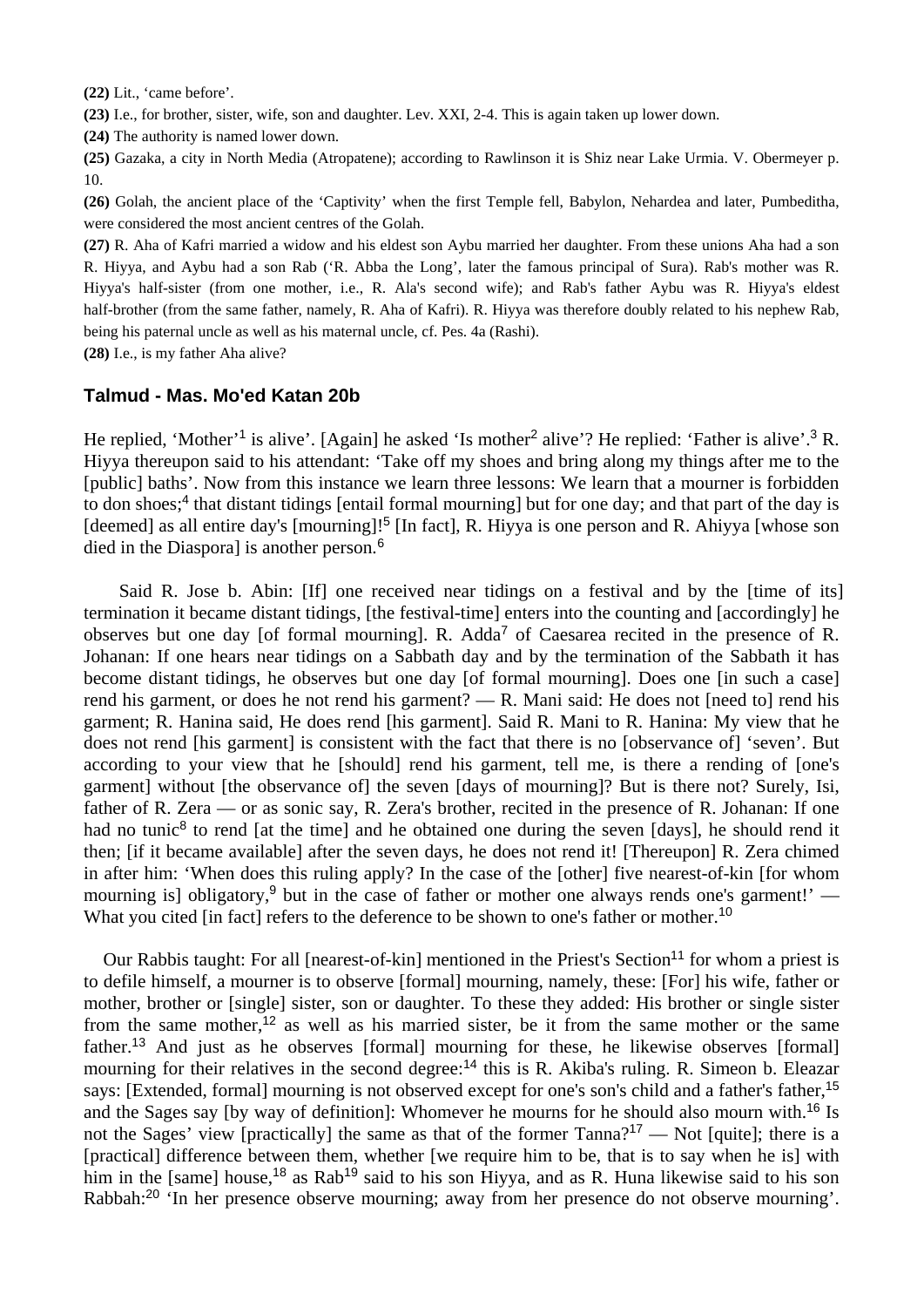[When] Mar Ukba's father-in-law's son died, he thought of sitting for him<sup>21</sup> seven [days of mourning] and [continuing to] thirty. R. Huna going to his house found him [in formal mourning]. 'Do you desire', said he, 'to eat of mourners' fare?'<sup>22</sup> They [the Sages] did not say that [one should observe formal mourning] out of deference to his wife only in the case of [the death of] his father-in-law or his mother-in-law,<sup>23</sup> as it is taught: 'If his father-in-law or mother-in-law died the husband may not compel his [mourning] wife to put on kohl or do her hair<sup>24</sup> [as usual], but he should overturn his [own] couch and observe [formal] mourning with her; and likewise she, when her fatherin-law or mother-in-law dies, may not put on kohl or do her hair [as usual]; but she should overturn her couch and observe [formal] mourning with him'. And another Baraitha taught: 'Although it was stated [that] he may not compel his wife to put on kohl or do her hair [as usual] it is — said they — indisputably correct<sup>25</sup> that she [may] mix his wine for him, make his bed and wash his face, hands and feet'.<sup>26</sup> [Now the regulations in] the two citations contradict each other.<sup>27</sup> Hence infer from this that the one Baraitha refers to [the death of] a father-in-law or mother-in-law,<sup>28</sup> while the other to [the death of] other near of kin.<sup>29</sup> — This proves it.<sup>30</sup> It is also taught thus [explicitly]: 'They did not lay down [that one should observe formal mourning] out of deference to his wife, save [at the death of] his father-in-law or his mother-in-law alone'.

 Amemar lost his son's son, and he rent [his garment]. Thereupon his son came and he [again] rent [his garment] in his [son's] presence. He then recollected that he had done it while sitting; he rose and relit [his garment again] standing. Said R. Ashi to Amemar: Whence do we derive that the rending [of a garment] is [to be done] standing? From the text: Then Job rose<sup>31</sup> and rent his mantle.<sup>32</sup>

\_\_\_\_\_\_\_\_\_\_\_\_\_\_\_\_\_\_\_\_

**(7)** Var. lec. Abba.

**(9)** Brother, sister, wife, son and daughter. see next citation.

**(11)** Lev. XXI, 1ff.

- **(12)** [Though not of the same father. The text implies only a paternal brother or sister.]
- **(13)** [Although the text speaks only of a single sister (ibid. v. 3).]
- **(14)** I.e., for his grandfather, grandmother or grandchildren; also for brothers and sisters of parents, i.e., uncles and aunts.
- **(15)** I.e., for these only but no others of those included in R Akiba's extended list. Cf. n. 7.

- **(18)** As implied in the words of the Sages, 'he should mourn with him'.
- **(19)** When Rab's sister died, v. J.M.K. III, 5.
- **(20)** When Rabbah's wife was in mourning.
- **(21)** Out of deference to his wife.

**<sup>(1)</sup>** To evade a direct doleful reply, Rab said that his own mother was alive, but said nothing about his grandfather, R. Aha of Kafri.

**<sup>(2)</sup>** I.e., is my mother alive? I.e., R. Hiyya's mother, Rab's grandmother, R. Aha's wife.

**<sup>(3)</sup>** Again to evade the direct and sad answer Rab replied that his own father (i.e., Aybu, R. Hiyya's half-brother) was alive, but nothing about it. Hiyya's mother, Aha's wife. This is according to R. Hananel. Rashi and Tosaf. s.v.  $12''$ offer different interpretations. V. Pes. 4a (Sonc. ed. p. 11.)

**<sup>(4)</sup>** Cf. supra p. 93.

**<sup>(5)</sup>** Even in the case of a parent one short while and one simple demonstration of respectful, sorrowful mourning, such as doffing the shoes, are enough; as soon after R. Hiyya went to the baths, which is forbidden to a mourner for a recent bereavement. Cf supra p. 101.

**<sup>(6)</sup>** That is, do not confuse Ahiyya of the Baraitha with Hiyya, Rab's uncle as being the same person who had acted differently on two occasions, at receiving belated distant news of the loss of a son and again of the loss of parents. They are two different persons.

**<sup>(8)</sup>** Of his own, to rend it at the poignant moment of hearing the sad tidings. Cf. infra, 24a and Tosaf. s.v.  $\sum$ .

**<sup>(10)</sup>** [I.e., though there is no observance of seven days he rends his garments not as an obligation but as a special mark of respect for his parents; v. Nimmuke Yosef.]

**<sup>(16)</sup>** E.g., One mourns (in sympathy) with his father on the death of his father's father; likewise a father mourns (in sympathy) with his son who loses a child.

**<sup>(17)</sup>** I.e., R. Simeon b. Eleazar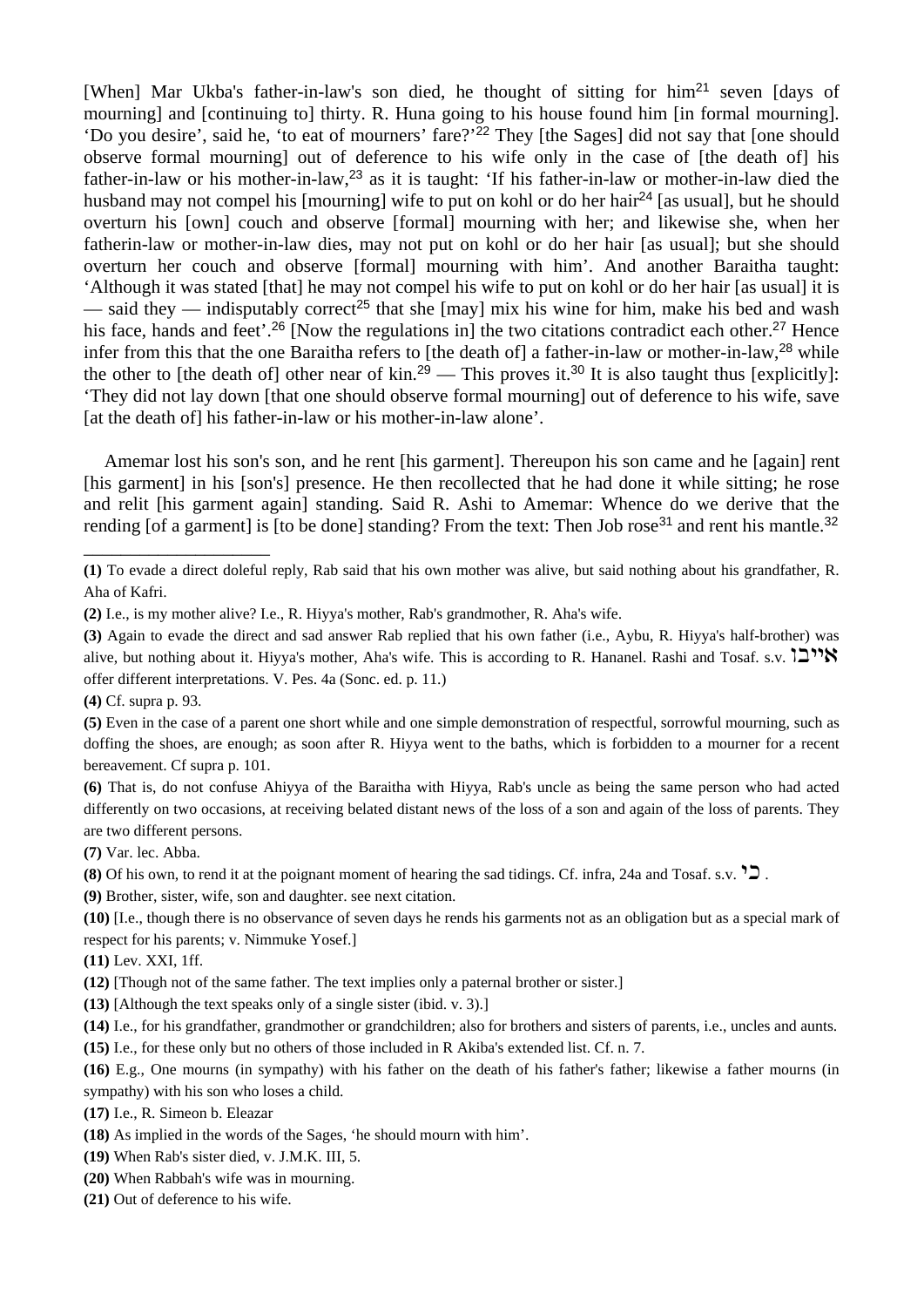**(22)** Food provided by friends. Cf. infra 24b arid 27aff.

**(23)** Cited in Samuel's name, J.M.K. III, 5.

**(24)** I.e., to insist that she should keep up her personal appearance, instead of looking neglected and dejected when numerous callers come to condole with her; kohl was used for the eye-brows.

**(25)** Lit., 'in truth, they said'. V. B.M. 6.

**(26)** I.e., she may attend to his usual needs. [Washing hands and feet means in warm water which is forbidden to a mourner (Tosaf.).]

**(27)** In the former it is insisted that the husband must observe formal mourning out of deference to the wife, while in the latter, it implies that the husband need not.

**(28)** In which case he must mourn with her.

**(29)** In which case he need not mourn with her.

**(30)** That the distinction made by R. Huna supra is correct.

**(31)** I.e., stood up to perform the act of rending.

**(32)** Job I, 20.

#### **Talmud - Mas. Mo'ed Katan 21a**

But if that is so,<sup>1</sup> [the text]: And if he stand and say, I like not to take her,<sup>2</sup> [will be interpreted] similarly? But surely it is taught: [And if she loose the shoe from off the foot of a grownup levir], whether he be standing or sitting or stooping, [the ceremony is valid]?<sup>3</sup> . — He replied: [It is because] there it is not written, 'And he stood and said':<sup>4</sup> whereas here [in our instance] it is written, 'And Job rose and rent his mantle'. Rami b. Hama said: Whence [is it derived] that the rending [of a garment] is to be done standing? From what is said: And Job rose and rent his mantle. But perhaps what he did was something extra? For should we not say so, [what of the next thing Job did], And he shaved his head, [should we] likewise [have to conform with it]? — Rather it is [to be derived] from here: Then the king arose and rent his garments.<sup>5</sup> But here too, perhaps, what he did was something extra? For should you not say so [what of the next thing he did], And he lay on the earth,<sup>5</sup> [should we] likewise [have to conform with it]? Whereas it is taught: 'If a mourner sat on a bed,<sup>6</sup> on a chair<sup>7</sup> or on a stall for urns [and cans],<sup>8</sup> or even goes to the extreme<sup>9</sup> of sleeping on the bare ground, he has not discharged his duty [to the dead]'. And, explained R. Johanan, [It is] because he has not carried out the [custom of] overturning the bed? — He replied: [It means that David lay] as it were on the ground.

 Our Rabbis taught: The following things are forbidden to a mourner: He is forbidden to do work, to bathe or anoint himself, to have [marital] intercourse, or don sandals; he is forbidden to read the Pentateuch, Prophets or Hagiograplia, or to recite the Mishnah, or Midrash and halachoth or the Talmud or aggadoth.<sup>10</sup> If, however, the public have need of him, he need not abstain. There was all actual case, when a son of R. Jose of Sepphoris<sup>11</sup> died, he went into the Beth Hamidrash<sup>12</sup> and expounded there all day long;  $[also^{13}$  when a daughter of Rabbi died at Beth-Shearim, he went into the Beth Hamidrash and expounded there all day long]. Rabbah b. Bar Hanah had a bereavement [and] he thought he ought not to go out to [give] his lecture. Said Rab to him, We learned:<sup>14</sup> 'And if the public have need of him he does not refrain'. He then thought of calling upon his 'expositor' [assistant].<sup>15</sup> When Rab said to him, 'We learned:<sup>14</sup> 'Provided only that he does not place [at his side] an expositor [assistant]'. But then how is he to do? — After the manner taught [in the following]: 'It happen ed, that when a son of R. Judah b. Il'ai died, he went into the Beth Hamidrash and R. Hananiah b. 'Akabia also went in and sat him down at his side: he then whispered to R. Hananiah b. 'Akabia and R. Hananiah b. 'Akabia [whispered] to the Turgeman and the Turgeman spoke aloud to the public'.

 Our Rabbis taught: '[During] the first three days a mourner is forbidden to put on phylacteries.<sup>16</sup> From the third day onward, the third day included, he is allowed to put on phylacteries and he does not<sup>17</sup> [have to] take them off at the entry of fresh personages [visitors]:<sup>18</sup> this is R. Eliezer's opinion.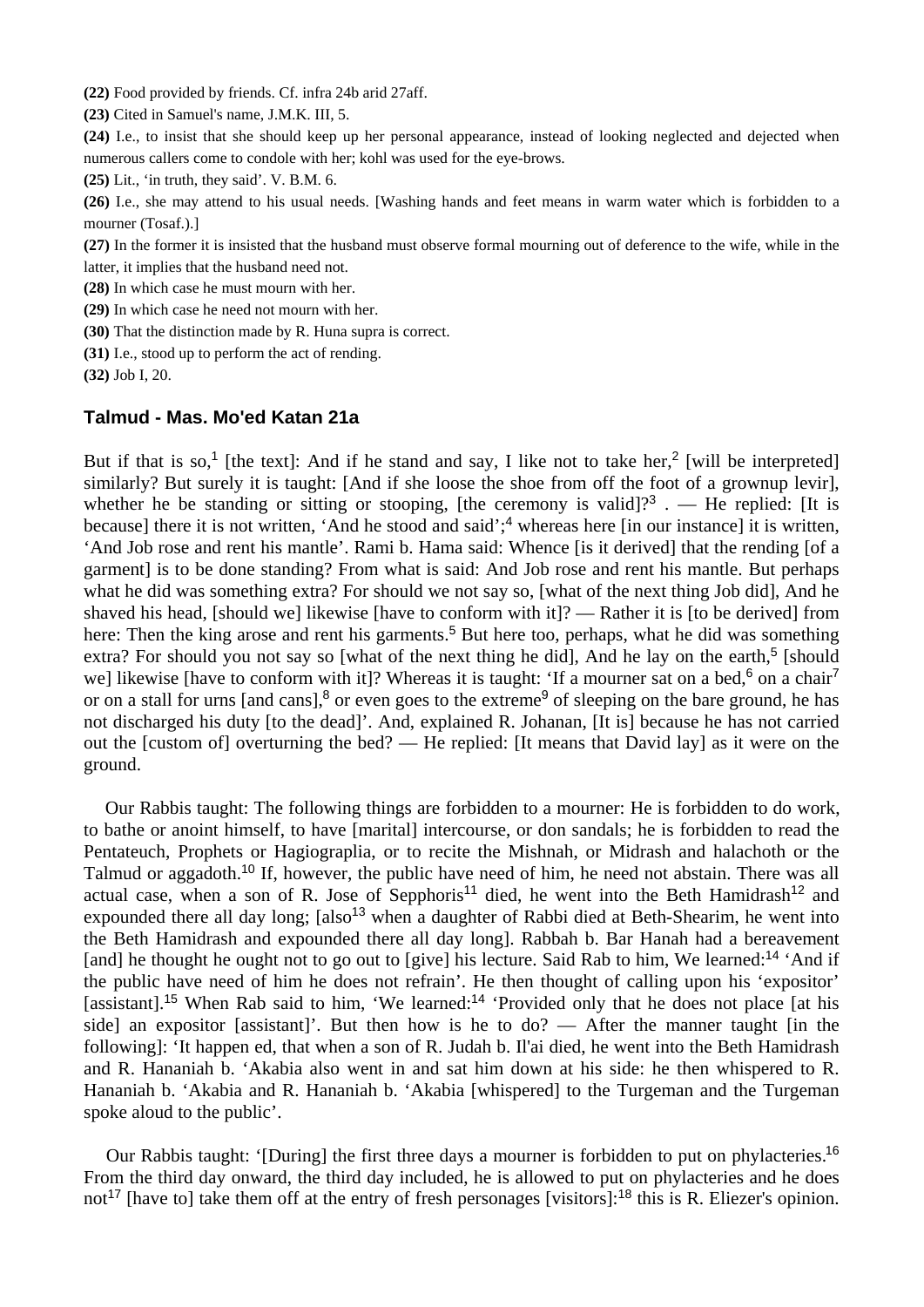R. Joshua says, A mourner is forbidden to put on phylacteries [during] the first two days. From the second day onward, the second day included, he is allowed to put on phylacteries; but at the entry of fresh personages [visitors] he takes<sup>17</sup> them off.<sup>19</sup> Said R. Mattena: What is the reason for R. Eliezer's view? — Because it is written: And the days of weeping in the mourning of Moses were ended.<sup>20</sup> Said R. Ena: What is the reason for R. Joshua's view? — Because it is written: [And I will turn your feasts into mourning . . . And I will make it as the mourning for an only son] and the end thereof as a bitter day.<sup>21</sup> But as to R. Joshua. surely it is written: [And the days of weeping in the mourning for Moses] were ended? — He may reply. The case of Moses was different; the mourning for him was [more] intense. And what of R. Eliezer too, surely it is written, 'And the day thereof [I will make] as a bitter day'? — The poignancy of the bitterness is but on one day. Said 'Ulla: The halachah follows R. Eliezer in regard to taking off [the phylacteries]<sup>22</sup> and R. Joshua in regard to putting on [the phylacteries].<sup>23</sup> They enquired: What of the second day [of mourning]. according to 'Ulla? Does he [at the entrance of fresh personages] have to take them off, or does he not [have to] take them off? — Come and hear: 'Ulla said: He takes them off and puts them on [the second day] even a hundred times'.<sup>24</sup> Likewise it is taught: Judah b. Tema Says, He takes them off and puts them on even a hundred times. Raba said, Having put them on he does not take them off. But was it not Raba who said [above],<sup>25</sup> The halachah follows our Tanna [of the Mishnah],<sup>26</sup> who says [that the minimum observance of formal mourning is] three [days]?

**(1)** That the brother of the deceased husband must declare his rejection of a levirate marriage standing.

- **(4)** The distinction is not clear, and texts vary; v. D.S. ad loc.
- **(5)** II Sam. XIII, 31.
- **(6)** Without any bedding.

\_\_\_\_\_\_\_\_\_\_\_\_\_\_\_\_\_\_\_\_

**(7)** Var. lec. a bench.

**(8)** hbhhrut is the correct form derived from the Latin urnari(um), a low bench or stand for the urnae-cans and water buckets. This derivation fits in with the requirements of all the passages where this obscure word occurs. B.B. 144a and vhbrhg J.B.B. IX, 4; Tosef. Kel. 587, 22 and Sifra, Mezora II, Weiss 75c. Cf. however, Dictionaries and S. Krauss, T A. I., 273 n. 60 and addenda III, 361.

**(9)** V. marginal note according to Han. and Alfasi.

**(10)** The study of the Torah is considered a source of joy. Cf. Ps, XIX and CXIX, e.g. vv. 14, 16, 24, 47 etc.

**(11)** R. Jose b. Halafta, prominent in the College of Rabbi.

**(12)** The College.

**(13)** This bracketed part (which occurs in MS.M.) has accidentally fallen out through the same ending 'all day long'.

**(14)** So MS. M.

**(15)** It was the practice to call upon a competent scholar or scholars at the college to stand at the side of the Principal or lecturer of the day and expound the theme to the listeners in several groups. He was called Amora or Turgeman (Meturgeman) \_ expounder, interpreter (dragoman).

**(16)** Cf. supra 15a.

**(17)** In Sem. VI, and J.M.K. III, 5, it is the reverse.

**(18)** [Although they might be led to assume that he had donned the phylacteries also in the first two days.]

**(19)** Rashi: on the second day; according to J.M.K. (ibid.) in the week of mourning.

**(20)** Deut. XXXIV, 8. That the main mourning is during the first three days is derived by counting the three expressions. 'days', 'weeping', 'mourning'.

**(21)** Amos VIII, 10, which indicates that the essential mourning is but one day. .

**(22)** That he need not take them off on the third day at the entry of fresh visitors.

**(23)** On the second day.

**(24)** Each time at the entry of new visitors, to show the visitors that he has not been disregarding the law hitherto.

**(25)** 20a about keeping the bed overturned for at least three days before a festival.

**(26)** Supra 19a.

# **Talmud - Mas. Mo'ed Katan 21b**

**<sup>(2)</sup>** Deut. XXV, 8.

**<sup>(3)</sup>** Yeb. 103a.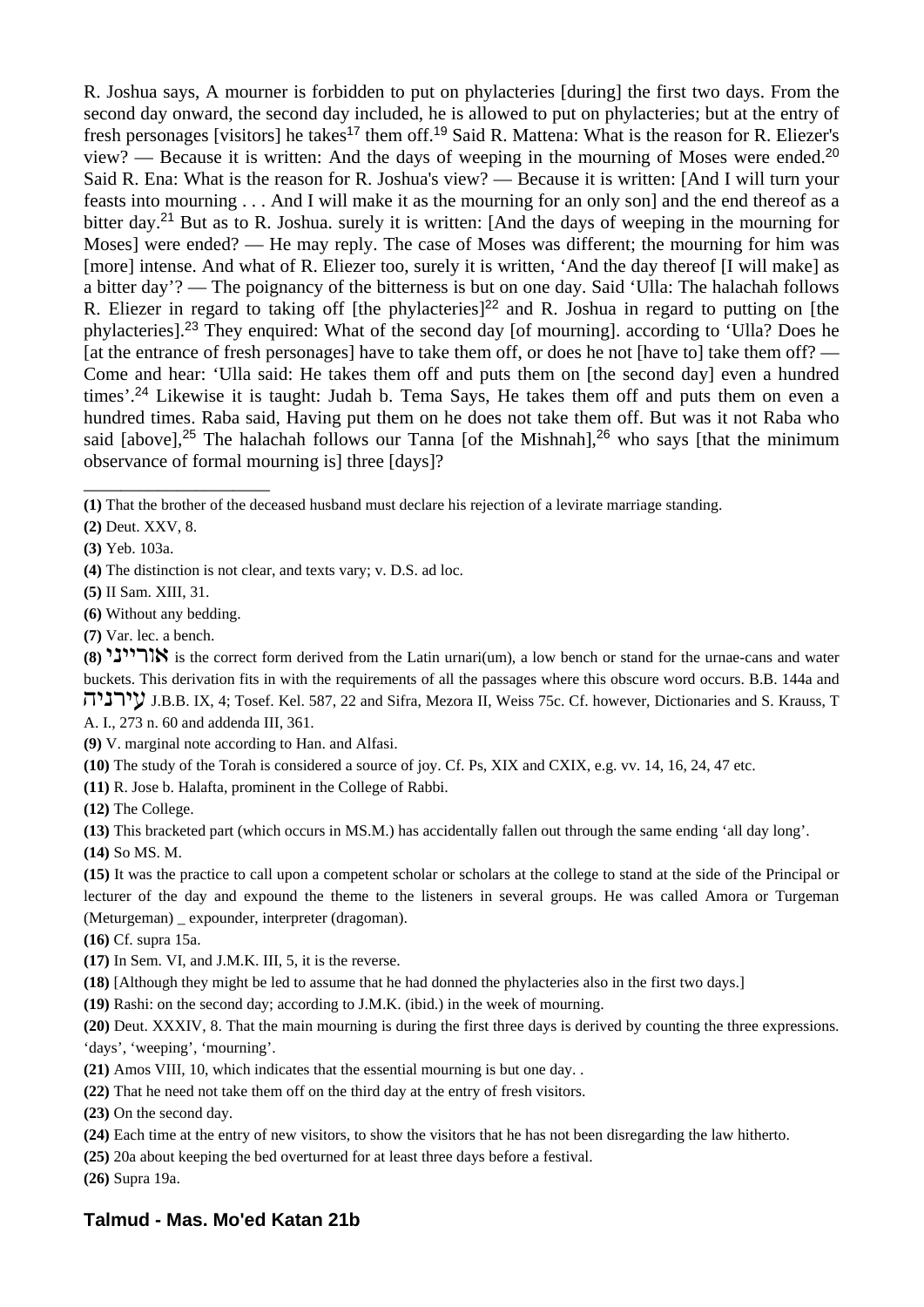#### **Talmud - Mas. Mo'ed Katan 21b**

— It is different in the case of a religious precept. [like phylacteries].<sup>1</sup>

 Our Rabbis taught: A mourner is forbidden, during the first three days [to do] work, even a poor man who receives maintenance from charity; thereafter he does [his work] privately, in his house: and a woman [in mourning] plies the spindle in her house.

Our Rabbis taught: A mourner should not go during the first three days to a place of mourning;<sup>2</sup> thereafter he may go but not take a place among the comforters, but among those who are [to be] comforted.

Our Rabbis taught: A mourner is forbidden during the first three days to give greeting [of peace];<sup>3</sup> after three and to seven [days], he responds but does not give greeting [of peace]; thereafter he gives greeting [of peace] and responds in his usual manner.

 [It is stated above] 'Forbidden during the first three days to give greeting of peace'. But surely it was taught: It happened, when  $[two]^4$  sons of R. Akiba,  $[bridgerooms]$ <sup>5</sup> died, all Israel entered<sup>6</sup> and made a great lament for them, and as the people were about to depart, R. Akiba stood on a large bench<sup>7</sup> and addressed them: Our brethren, the House of Israel, hear ye! Even though these two sons were 'bridegrooms',  $8$  I am<sup>9</sup> consoled on account of the honour you have done [them].<sup>10</sup> And even though you have come on account of Akiba, there is many an Akiba!<sup>11</sup> But this it is what you said [to yourselves]: The law of God is in his heart, [his footsteps will not falter].<sup>12</sup> All the more then, two-fold be your reward: Go home unto peace!'<sup>13</sup> — Deference towards the public is a different matter.

 [It was stated above 'After three to seven [days]; he responds but does not give greeting [of peace]; thereafter, he gives greeting [of peace] and responds, in his usual manner'. Some contrasted this statement with the following: 'One who meets his fellow mourner within thirty days, tenders him [words of] consolation but enquires not about his peace; after the thirty days he enquires about his peace, but tenders him not [words of] consolation.<sup>14</sup> If his [friend's] wife had died and he married another [formally],<sup>15</sup> he is not allowed to call at his house to tender him [there,<sup>16</sup> words of] consolation; if he meets him in the street he expresses [his condolence] to him in a low voice and with downcast looks! $17 -$  Said R. Idi b. Abin: The mourner enquires about the peace of others [within his period of mourning]<sup>18</sup> because others' are abiding in peace; others enquire not about the peace of the mourner, because he is not abiding in peace [but in sorrow].<sup>19</sup> But then, since it states [in the former Baraitha]: [After three to seven days] 'he responds. . .', does this not imply that others may enquire [about the mourner's peace]?<sup>20</sup> — Where they are unaware [of his bereavement]. If so, does not the same apply also to the other earlier period?<sup>21</sup> — [No,] then<sup>21</sup> he is obliged to acquaint them [of his sorrow] and makes no [further] response, whereas here<sup>22</sup> he need not acquaint them [of it].

 Thereupon some contrasted [this latter Baraitha] with the following: One who meets another mourner within a twelvemonth tenders him [words of] consolation, but does not enquire about his 'peace';<sup>23</sup> after a twelvemonth, he enquires about his 'peace and does not tender him [words of] consolation, but may refer to his sorrow indirectly.<sup>24</sup> Said R. Meir: If one meets another mourner after a twelvemonth and tenders him [then words of] consolation, to what can he be likened? To [the case of] a man who had his leg broken and healed when a physican met him and said to him, Come to me and let me break it and set it [again], to convince you that my medicaments are good? — This offers no diffculty: This last citation refers to [the death of] father or mother, while the former refers to [the death of] other near of kin. But in that case<sup>25</sup> too, why not tender him [words of] consolation indirectly? — Yes indeed [he may], and what means: ['After thirty days he may] not tender him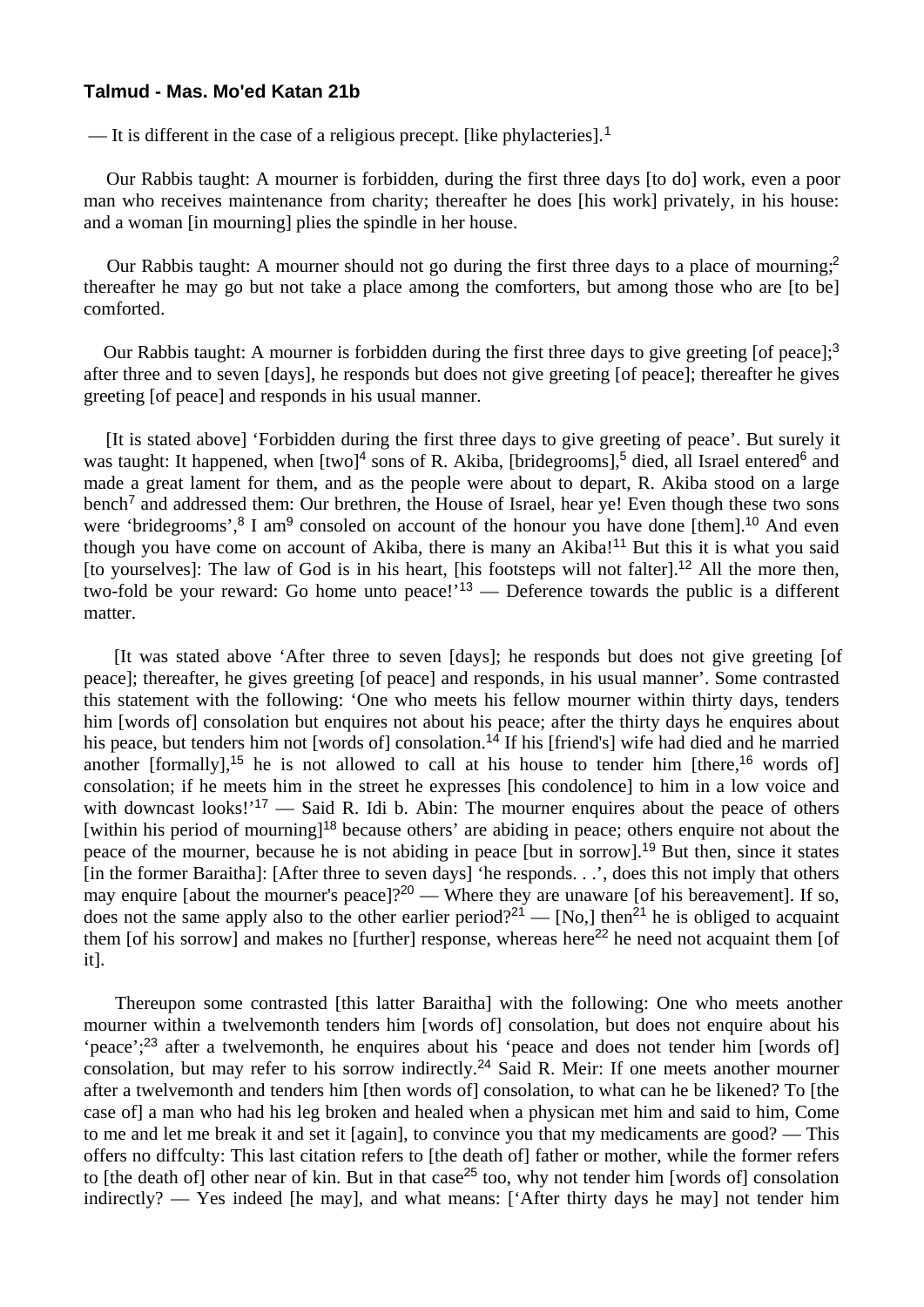[words of] consolation' is, [not] in one's usual manner — but he refers to his sorrow indirectly.

 Our Rabbis taught: A mourner who arrives home during the first three days from a place in the near vicinity, counts [his days of mourning] with them.<sup>26</sup> If he came home from a distance, he counts on his own. Thereafter even if he came home from a place in the vicinity he counts on his own. R. Simeon says: Even if he came home on the seventh day from a place in the vicinity, he counts with them.<sup>26</sup>

 The Master said: 'During the first three days from a place in the vicinity, he counts with them'. R. Hiyya b. Abba, as citing R. Johanan said that this is done only where the chief person of the household was at home. The following question was then raised:

\_\_\_\_\_\_\_\_\_\_\_\_\_\_\_\_\_\_\_\_

- **(7)** An improvised rostrum.
- **(8)** V. p. 135 n. 8.

**(9)** The text reads, 'He is consoled' by way of euphemism, to avoid an omen for one who reads or recounts this.

**(10)** By your presence.

**(11)** I.e., I am not so great a man as to be entitled to it all.

**(12)** Ps. XXXVII, 31.

**(13)** Thus R. Akiba tendered 'peace' to his audience on the very first day of mourning. Cf. Sem. VIII, where this incident among others is told at length.

**(14)** Here ends the part that causes difficulty. The attempted reply follows later after the conclusion of the whole quotation.

**(15)** That is by betrothal within the thirty days of mourning: this is permitted for the sake of little children, left motherless; often it is the deceased wife's sister. He may thus marry her formally but is not to live with her as man and] wife till after the period of mourning is over. Generally a widower should wait till after the three Festivals — Passover, Weeks and Tabernacles have passed, before he marries again. Cf. infra, 23a.

**(16)** Not to embarrass the second wife.

**(17)** Lit., 'with faint lip and heavy head', so as to avoid giving the impression of being cynical. l This Baraitha thus teaches that within the thirty days one may not greet a mourner, which is in opposition to the ruling of the former Baraitha that the mourner himself is permitted to exchange greetings once the seven days are over].

**(18)** Within the thirty days.

**(19)** [I.e., the two Baraithas are not contradictory: whereas the former teaches that the mourner may greet others within the thirty days, the latter forbids others to greet him within, that period.]

- **(20)** And thus the two Baraithas are still contradictory.
- **(21)** I.e., during the first three days.
- **(22)** After three days.
- **(23)** Whereas above it was ruled that after thirty days one may tender greetings.
- **(24)** Rashi: He merely utters a word of comfort without mentioning the name of the deceased.
- **(25)** I.e., in the case of other near-of-kin to which the former Baraitha refers.
- **(26)** With the other members of the family.

# **Talmud - Mas. Mo'ed Katan 22a**

What if the chief person<sup>1</sup> of the household had gone to the place of interment?<sup>2</sup> — Come and hear: For R. Hiyya b. Abba as citing R. Johanan. said that even if the chief person of the household went to the place of interment, he [still] counts with them. [You say] 'He counts with them?' Why, it is

**<sup>(1)</sup>** Deut. VI, 8; XI. 18.

**<sup>(2)</sup>** Lit., 'House of mourning', i.e., either to a private house or to the cemetery to attend a funeral. Cf. Sem. VI.

**<sup>(3)</sup>** Lit., 'enquire about his "peace"' (welfare). E.g., Gen. XXIX, 6 and cf. supra p. 89, n. 10.

**<sup>(4)</sup>** Cf. D. note 7: probably during a plague.

**<sup>(5)</sup>** So Sem. III, 6. The expression denotes that they died in the prime of life, under thirty years of age.

**<sup>(6)</sup>** The cemetery.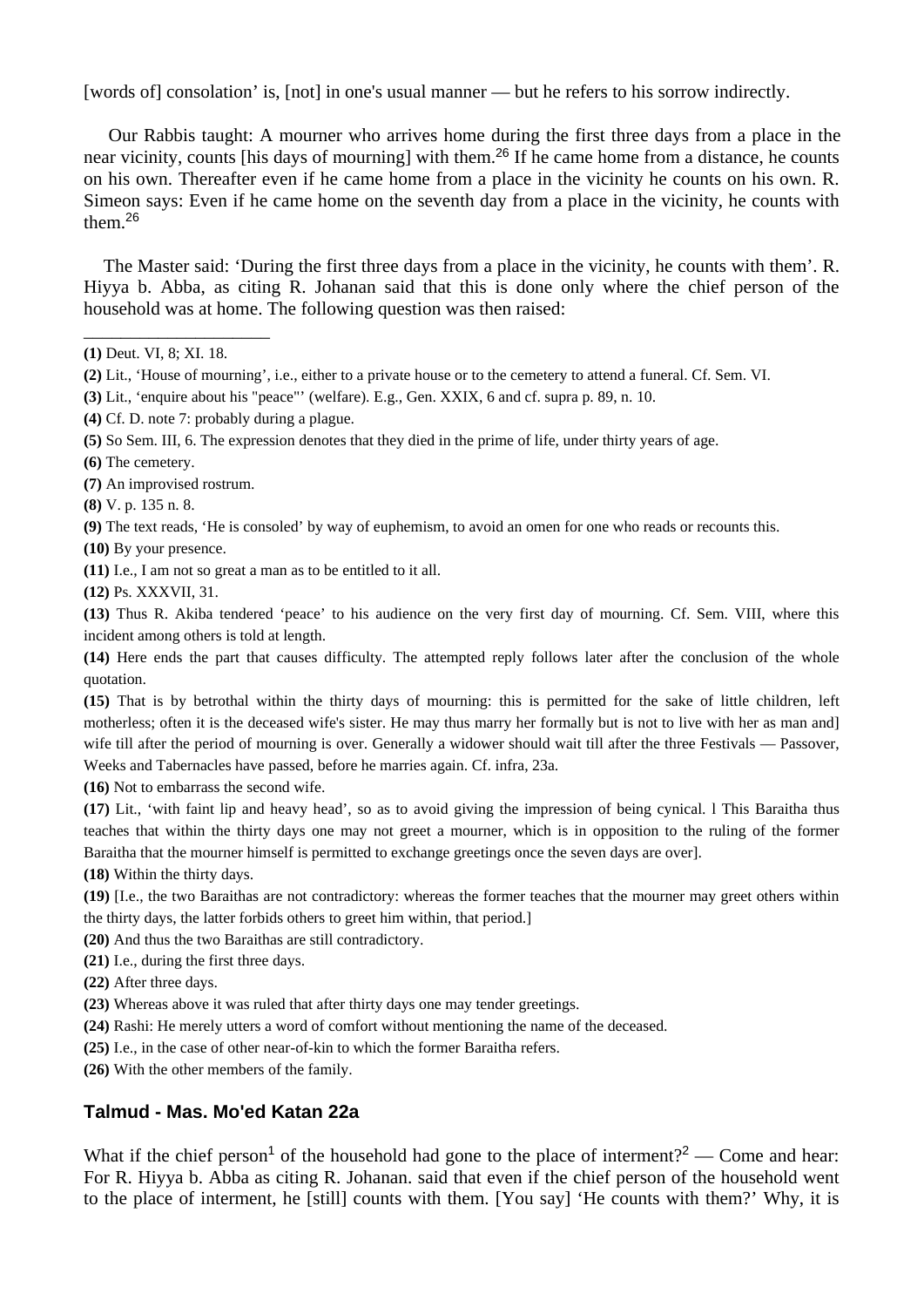taught [definitely]: 'He counts by himself'! — That is not difficult [to explain]: The former [ruling] obtains where he returned within three [days]; the latter [ruling] obtains where he had not returned within three [days]. Similar it is to what Rab told the sons of Hazzalponi:<sup>3</sup> Those that come [home] within three [days] should count with you; those that do not come [home] within three [days] should count by themselves. Raba told the people of Mahoza: You who do not follow the bier,<sup>4</sup> should begin counting [the days of mourning] as soon as you turn your faces from the city gates.

 'R. Simeon says, Even if he came home on the seventh day from a place in the vicinity he counts with them'. Said R. Hiyya b. Gamada that R. Jose b. Saul as reporting Rabbi said: That is [done] only where [on his arrival] he found comforters still present.<sup>5</sup> R. 'Anan then enquired: What if they [the comforters] had just made ready<sup>6</sup> themselves to get up [and leave] but had not yet left? — This stands over [for a solution]. The fellow-collegiate of R. Abba b. Hiyya had it as a tradition from R. Abba — Who was that [fellow-collegiate]? — R. Zera; and some say that it was the fellow-collegiate of R. Zera who had heard it from R. Zera. — And who was that [fellow-collegiate]? — R. Abba son of R. Hiyya b. Abba — who reported R. Johanan [to have stated]: 'The halachah is to follow R. Simeon b. Gamaliel's view on the point of terefoth<sup>7</sup> and the halachah is to follow R. Simeon on the point of mourning'. The view of R. Simeon on the point of mourning is this one which we have just cited; and the view of R. Simeon b. Gamaliel on terefoth is that which is taught:<sup>8</sup> 'If intestines had become perforated and mucilage blocks the perforation, it [the animal's flesh] is kasher'.<sup>9</sup> What is 'mucilage'? — Said R. Kahana: it is the viscous matter inside the intestines which comes away under pressure. Said someone; May I be granted to go up to [Palestine] and learn the legal dictum from the mouth of the Master himself! When he went up he came upon R. Abba son of R. Hiyya b. Abba. Said he to him: 'Did you, sir, say that the halachah is to follow R. Simeon b. Gamialiel on the point of terefoth'? — He replied: 'I said that the halachah is not so'! And what about the point of mourning', [is the halachah in that case] to follow R. Simeon? — He replied: Opinions are divided on that, as it has been stated: 'R. Hisda said, [R. Simeon's view is] the halachah, and R. Johanan said likewise; [but] R. Nahman said, [R. Simeon's view is] not the halachah. The [present] halachah however does not follow R. Simeon b. Gamaliel's view in terefoth; but as to the point of mourning. the halachah is like R. Simeon's, because of Samuel's dictum that in matters of mourn ing, the halachah is to follow the [view of the] lenient authority'.

[Our Rabbis taught]:<sup>10</sup> '[If] for all [other] dead one expedites [the departure of] the bier,<sup>11</sup> he is praiseworthy; but in the case of one's father or mother, he is blameworthy. If it was the day before the Sabbath or a festival,<sup>12</sup> [or if pouring rain was falling on it], he is praiseworthy, as he expedites [the interment] out of deference to his father or mother. For all [other] dead, if he desires, he minimizes his business<sup>13</sup> or if he does not desire,

\_\_\_\_\_\_\_\_\_\_\_\_\_\_\_\_\_\_\_\_

**<sup>(1)</sup>** Not necessarily the senior person of the family, but the person in charge of the affairs of the household.

**<sup>(2)</sup>** And was away for three days. Does he count on his return with the folks at home whose period of mourning commenced as soon as the cortege departed. or does he count from the time of interment?

**<sup>(3)</sup>** Cf. I Chron. IV, 3. Or were these Jewish converts of the Beni-Solibi clan of bedouin Arabs, hailing from the neighbourhood of Zulfa in N.E. Arabia? V. Enc. Brit. s.v. Bedouins, III, (11th ed.) p. 623h. [Obermeyer, p. 298, identifies it with Zalfiun near Sura, the seat of Rab.]

**<sup>(4)</sup>** [The cemetery was far removed from the town so as not to offend the susceptibilities of the Persians who disapproved of the burial of the dead; v. Obermeyer, p. 174].

**<sup>(5)</sup>** Lit., 'at his side'.

**<sup>(6)</sup>** Lit., 'bestirred themselves'.

**<sup>(7)</sup>** Plur. of trefa, a defect indicating a disease in animals or birds slaughtered for food. Cf. Hul. III, 1ff.

 $(8)$   $\mathcal{N}'$  is more correct than  $\mathcal{L}'$ . Hul. 50a.

**<sup>(9)</sup>** Fit for Jewish consumption, not rejected on account of some organic defect.

**<sup>(10)</sup>** So D.S. and many other texts. Cf. Sem. IX.

**<sup>(11)</sup>** I.e., hastens the interment.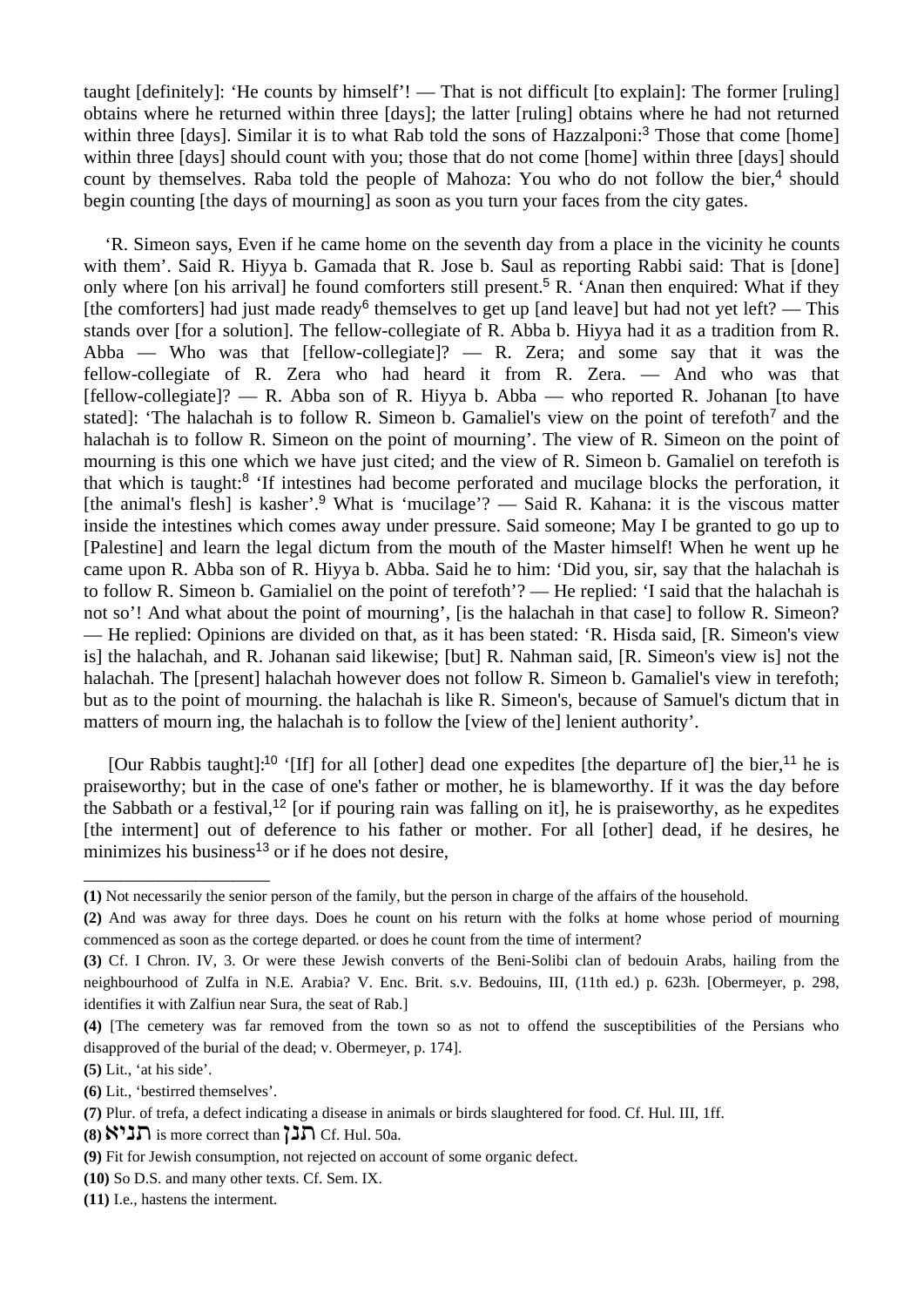**(12)** When delay involves keeping the body till the day after their termination.

**(13)** I.e., his business affairs (Rashi) before the funeral. Or, according to Han. quoting Palestinian Talmud, he minimizes the expenses of the funeral and lament. Cf. J.M.k. III, 8.

### **Talmud - Mas. Mo'ed Katan 22b**

he does not minimizes it'; but for his father or mother he should minimize [his business].<sup>1</sup> For all [other] dead, if he desires, he bares [his shoulder] and if he does not desire he does not bare it; for his father or mother he must bare [his shoulder]<sup>2</sup> It happened once with a certain 'great man of the generation' whose father had died, that he desired to bare [his shoulder],<sup>3</sup> and [another] 'great man of the generation' that was with him desired to bare his too, and on that account he [the mourner] refrained and did not bare [his shoulder].<sup>4</sup>

 Said Abaye, The 'great man of the generation' referred to was Rabbi, and the [other] 'great man of the generation' that was with him was R. Jacob b. Aha [the elder]. Some say that 'the great man of the generation' was R. Jacob b. Alia and the [other] great man of the generation' that was with him was Rabbi. Now it seems correct if Rabbi was the 'great man of the generation' that was with him [with the mourner], we understand why [R. Jacob b. Aha]<sup>5</sup> refrained and did not bare [his shoulder and heart];<sup>6</sup> but according to the [other] report that Rabbi [was the mourner] and that R. Jacob b. Aha was the 'great man of the generation' that was with him, why did not he [Rabbi] bare [his shoulder and both hands] as Rabban Simeon b. Gamaliel [Rabbi's father] was the Nasi, and everybody should by rights have bared [their shoulders]!<sup>7</sup> — This is difficult [to explain].

 'For<sup>8</sup> all dead one has his hair trimmed after thirty days; for one's father or mother [one lets his hair grow long<sup>[9</sup> until his companions rebuke him. For all dead one enters a house of rejoicing after thirty days; for his father and mother [not] till after twelve months'. Rabbah b. Bar Hanah<sup>10</sup> said:<sup>11</sup> 'And [one may go] to a joyous entertainment of comrades'.<sup>12</sup> An objection was raised: 'And [one may not go to a joyous [feast] as well as to [an entertainment of] rejoicing and to comrades [for] thirty days'!<sup>13</sup> — This [divergence] presents difficulty.

 Amemar taught [his comments] on that [same] Baraitha thus: Said Rabbah b. Bar Hanali, 'But [to go] to a joyous entertainment of comrades is allowed forthwith'.<sup>14</sup> But then [in another version] it is taught: '[One may go] to a joyous [feast] after thirty [days] and to an entertainment of comrades [after] thirty days'? — This [discrepancy] is not difficult [to explain]; the latter [version] refers to a first<sup>15</sup> [invitation to an] entertainment [of comrades], while the former [version] refers to a return entertainment<sup>16</sup> [of comrades].

 'For all<sup>17</sup> [other] dead one makes a rent [in his tunic] of a handbreadth [in depth]; for one's father or mother [he rends his clothes] till he bares his heart [chest].' Said R. Abbahu, What text is there [which teaches this]? Then David took hold on his clothes and rent them,<sup>18</sup> and there is no taking hold [of anything] by less than a hand's breadth.<sup>19</sup>

 'For all [other] dead one rends only the uppermost [garment] even though he be wearing [then] ten; but for one's father or mother one rends them all'. And [the rending of] one's undershirt is not indispensable, be it in man or woman; R. Simeon b. Eleazar says. 'A woman rends her undermost garment and turns it [front to] back and then again rends her uppermost garment,<sup>20</sup> For all [other] dead, if one desire he divides the [upper] selvage-border of his [garment], $2<sup>1</sup>$  and if he does not desire he does not divide it; for his father or mother he must divide, R. Judah says, Any rending [of a garment] that divides not the selvage-border thereof is mere make-believe. Said R. Abbahu: What is the reason for R. Judah's [statement]? — The text: [And Elisha saw it, and he cried, My father, my father, the chariots of Israel and the horsemen thereof! And he saw him no more] and he took hold of his own clothes and rent them in two pieces.<sup>22</sup> Once it says 'and he rent them' do I not know that he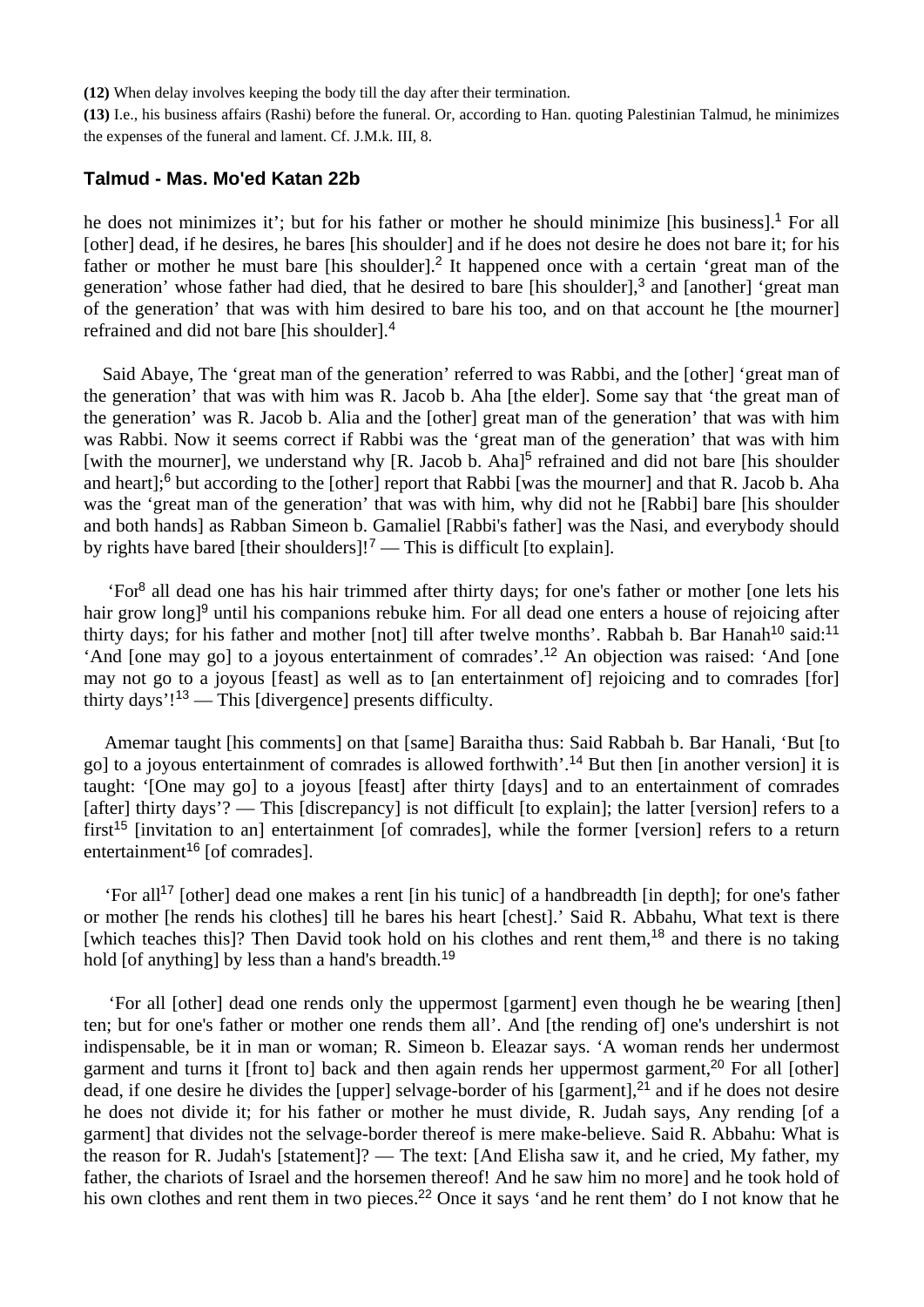rent them in two? But [the addition of 'in two'<sup>23</sup> implies] that [at the rent] the garments appeared as if torn into two [separate] pieces.<sup>24</sup>

'For all [other] dead, one tacks<sup>25</sup> the rent together after seven [days] and [completely] reunites [the edges] after thirty [days]; for one's father or mother one tacks it together after thirty [days], but never reunites [the edges]; a woman tacks it together forthwith, out of the respect due to her. When R. Abin came [from Palestine] he said as citing R. Johanan: 'For all [other] dead, if one desires, he rends [his garment] with the hand, or if he desires he rends by an instrument; for one's father or mother one rends with the hand'. And R. Hiyya b. Abba said, as citing R. Johanan: 'For all [other] dead [one rends] inside;<sup>26</sup> for one's father or mother one rends outside'.<sup>27</sup>

R. Hisda observed: And the same rule obtains<sup>28</sup> on the [death of a] Nasi. An objection was raised: '[Those other dignitaries]<sup>29</sup> were not deemed equal to one's father or mother save in regard to re-uniting [the edges of the rent] alone'. Does not this [inequality] hold also for the Nasi<sup> $2^{30}$ </sup> — No, the Nasi alone [is an exception].<sup>30</sup> The Nesi'ah<sup>31</sup> died. Said R. Hisda to R. Hanan b. Raba:<sup>32</sup> Turn the mortar<sup>33</sup>, upside down, stand on it and show the rending [of garmentsj to all the people!

For a Hakam [sage]<sup>34</sup> one bares [the hand and shoulder] on the right; for the Ab Beth din, on the left, and for a Nasi on both sides'.

 Our Rabbis taught: When a Hakam dies, his Beth Hamidrash is in vacation; when the Ab Beth din dies all the Colleges in his city are in vacation and [the people of the synagogue]<sup>35</sup> enter the synagogue<sup>[s]</sup> and change their [usual] places: those that [usually] sit in the north sit in the south and those that [usually] sit in the south sit in the north. When a Nasi dies, all the Colleges are in vacation<sup>36</sup> and the people of the synagogue enter the synagogue<sup>37</sup>

\_\_\_\_\_\_\_\_\_\_\_\_\_\_\_\_\_\_\_\_

**<sup>(1)</sup>** I.e., even after the burial, during the thirty days of mourning. Han. and Hay Gaon, quoted Otz. Hag. no. 199.

**<sup>(2)</sup>** And also bares his heart (chest). Sem. IX.

**<sup>(3)</sup>** For a Hakam (doyen), the (shoulder and) right hand are bared; for the president of the Beth din, the (shoulder and) left hand are bared; for the Nasi both (shoulders and) hands are bared. It happened, when R. Eliezer died, that R. Akiba bared 'both his hands' (arms) and beat his breast till it was bleeding and he said: my father, my father, the chariots of Israel, and the horsemen thereof. (II Kings, II, 12). Sem. IX. Cf. infra 22b.

**<sup>(4)</sup>** Here the series of citations from Sem. IX is interrupted by an observation of historical interest.

**<sup>(5)</sup>** D.S. and many other texts.

**<sup>(6)</sup>** Out of deference to Rabbi who was the Nasi, and therefore for him it was infra dignitatem. This was no disrespect to R. Jacob's father, as this is provided for in the rules: 'And if they (one's father or mother) seem not important (enough) for (the baring), he (the son) does lot bare himself even for his father or mother'. Sem. IX. It should be noted that R. Jacob's father was not a qualified Rabbi, and that if 'Rabbi' Judah, the Nasi did out of deference to R. Jacob b. Aha bare himself, it would cause adverse comment among those present at the funeral. On R. Jacob b. Aha's status, v. Shab. 31a and A. Hyman, Toledoth s.v. II, 774a.

**<sup>(7)</sup>** V. p. 140, n. 8.

**<sup>(8)</sup>** The quotation is resumed.

 $(9)$  So D.N. and other texts. V. Tosaf. s.v.  $\nabla$ .

**<sup>(10)</sup>** Var. lec. Rabbah b. R. Huna.

**<sup>(11)</sup>** [In commenting on the rule that one may enter a house of rejoicing after thirty days].

**<sup>(12)</sup> שמחת מריעות** . For the expression, cf. Judg. XIV, 10ff, where it is connected with a betrothal or marriage celebration. It is this taken by SBH p. 110. Generally, however, it is taken to denote an ordinary social repast shared with one's intimate friends. The import of Rabbah's observation is rather ambiguous and, accordingly, taken variously: — (a) A comrade's entertainment may not be attended until before the thirty days are over, as there is conviviality, eating and drinking; much less may one go to a joyous celebration, such as a betrothal, or marriage ceremony with music and singing. (b) That a comrade's entertainment which provides enjoyment for one's own boon companions should not be entered upon before thirty days; but at a religious ceremonious celebration, a marriage ceremony, a circumcision etc. one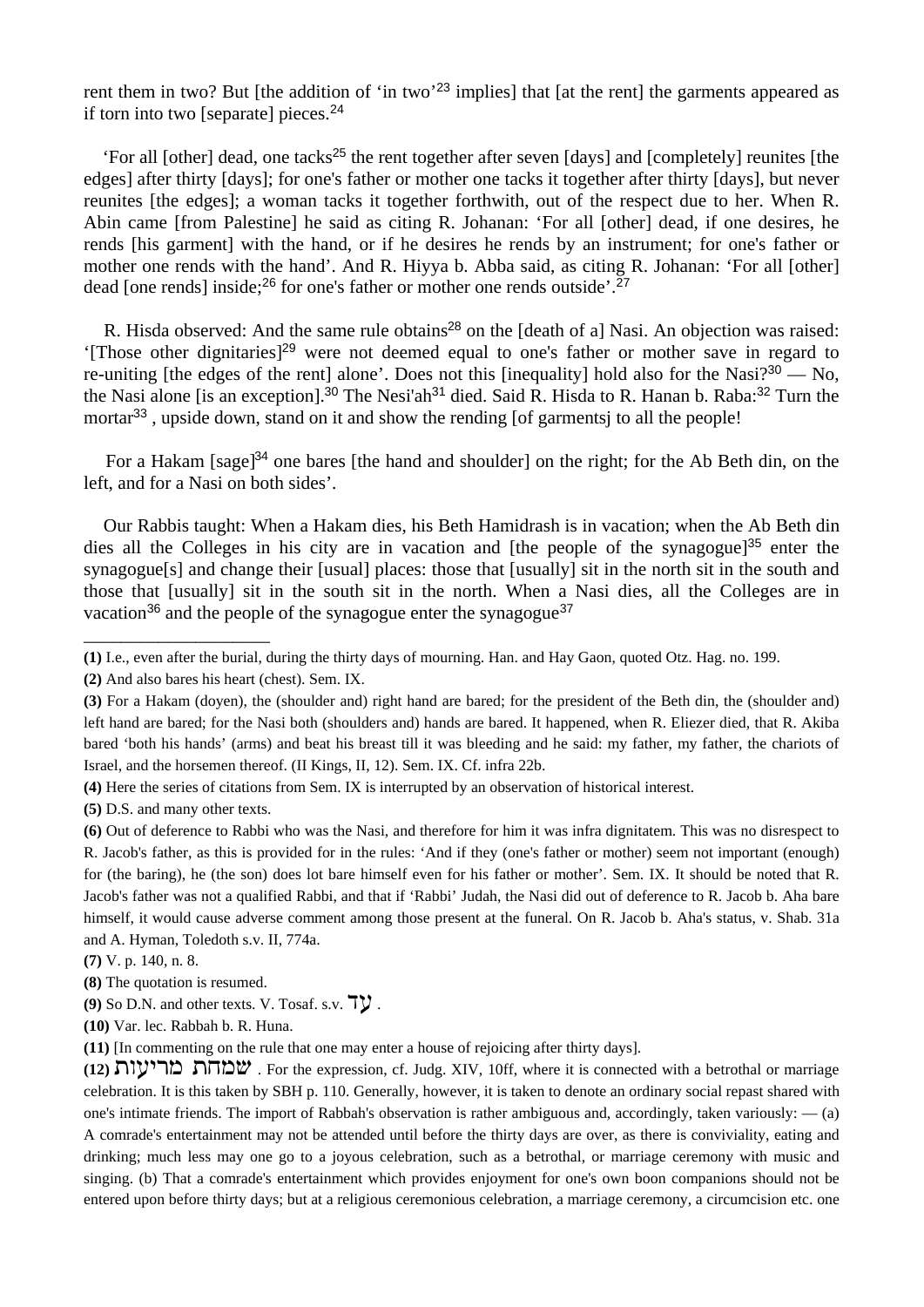may attend sooner, especially if one does not join in the feasting. V. Tosaf., Asheri par. 41, Nahmanides (Torath ha-Adam) and Ritba.

**(13)** [This proves that the two phrases are not identical].

**(14)** At the termination of the seven days.

(15) There are various readings: D.S. reads — **Kלשיותא** ; SBH: **Kלומארי — from Kל**, 'to begin with'. Cf Ber. 46a and Ritba: \*\* — a 'voluntary' entertainment, which can be fixed for a later date.

**(16)** I.e., when it is his turn to entertain or to attend and he cannot defer it or absent himself and therefore may hold his entertainment forthwith. So Han.

**(17)** The quotation is resumed. V. supra p. 141, n. 8.

**(18)** II Sam. I, 11.

**(19)** Cf. Suk. 32fr,and Nid. 26a.

**(20)** Thus avoiding exposure of her chest.

**(21)** About the neck and shoulders.

**(22)** II Kings, 11, 12.

**(23)** Lit., 'And he rent them in two rent pieces'.

**(24)** So infra 26a (for parents or one's teachers). V. D.S. p. 76 n. 7.

**(25)** Roughly, large basting stitches.

**(26)** Privately, aside, turned away from the bystanders (Rashi); or, rending an interior garment (Giat). V. Ritba.

**(27)** Coram populo, demonstratively displaying his grief before all present.

**(28)** As in the case of a parent, to rend publicly.

**(29)** One's master, the Nasi, and the president of the Beth din. Cf. infra 26a (top).

**(30)** In regard to rending the garment publicly.

**(31)** The descendant-successors of R. Judah Ha-nasi were denominated Nesi'ah (Aramaic form of ha-Nasi).

**(32)** Var. lec. R. Nahman b. Ammi.

**(33)** The mortar was a large crib or trough (for pounding olives for the press or soaking barley for brewing beer) cf. A.Z. 8b and Keth. 8a.

**(34)** The official title of the consultative expert of a constituted Beth din, next in rank to the Ab Beth din, Vice President of the Court and the Nasi. V. Hor., Sonc. ed. p. 101, nn. 6 and 8.

**(35)** So Han; Asheri etc. read: and the people of his town.

**(36)** Cf. Keth. 103a-b.

**(37)** On the Sabbath day.

#### **Talmud - Mas. Mo'ed Katan 23a**

and seven persons read [the weekly portions of the Torah]<sup>1</sup> and thereafter they come away. R. Joshua b. Korhah says, Not that they go and walk about in the street but they sit [at home] in silence.<sup>2</sup> Neither a halachic theme<sup>3</sup> nor an aggadah should be discussed in the house of mourning. It was related of R. Hananiah b. Gamaliel that he used to speak on halachic and aggadic themes in the house of mourning.

 Our Rabbis taught: during the first week a mourner does not go out of the door of his house; the second week he goes out but does not sit in his [usual] place [in the synagogue];<sup>4</sup> the third week he sits in his [usual] place but does not speak; the fourth week he is like any other person. Says R. Judah: There was no need to say 'In the first week he does not go out of the door of his house', as then everybody comes into his house to comfort him; [what it should] rather [say is that] the second [week] he does not go out of the door of his house; the third [week] he goes out but does not sit in his [usual] place [in the synagogue]; the fourth [week] he sits in his place but does not speak; in the fifth [week] he is like any other person. Our Rabbis taught: For [the whole] thirty days [the mourner is debarred from] taking a wife. If his wife died, he is forbidden to take another until three Festivals have gone by. R. Judah says. [Until] the first festival and the second he is forbidden [to marry]; before the third he is allowed. If he have no children he may take a wife forthwith,<sup>5</sup> lest [otherwise]<sup>6</sup> he may fail in [the duty of] procreation.<sup>7</sup> If she left him little children, he is allowed to take a wife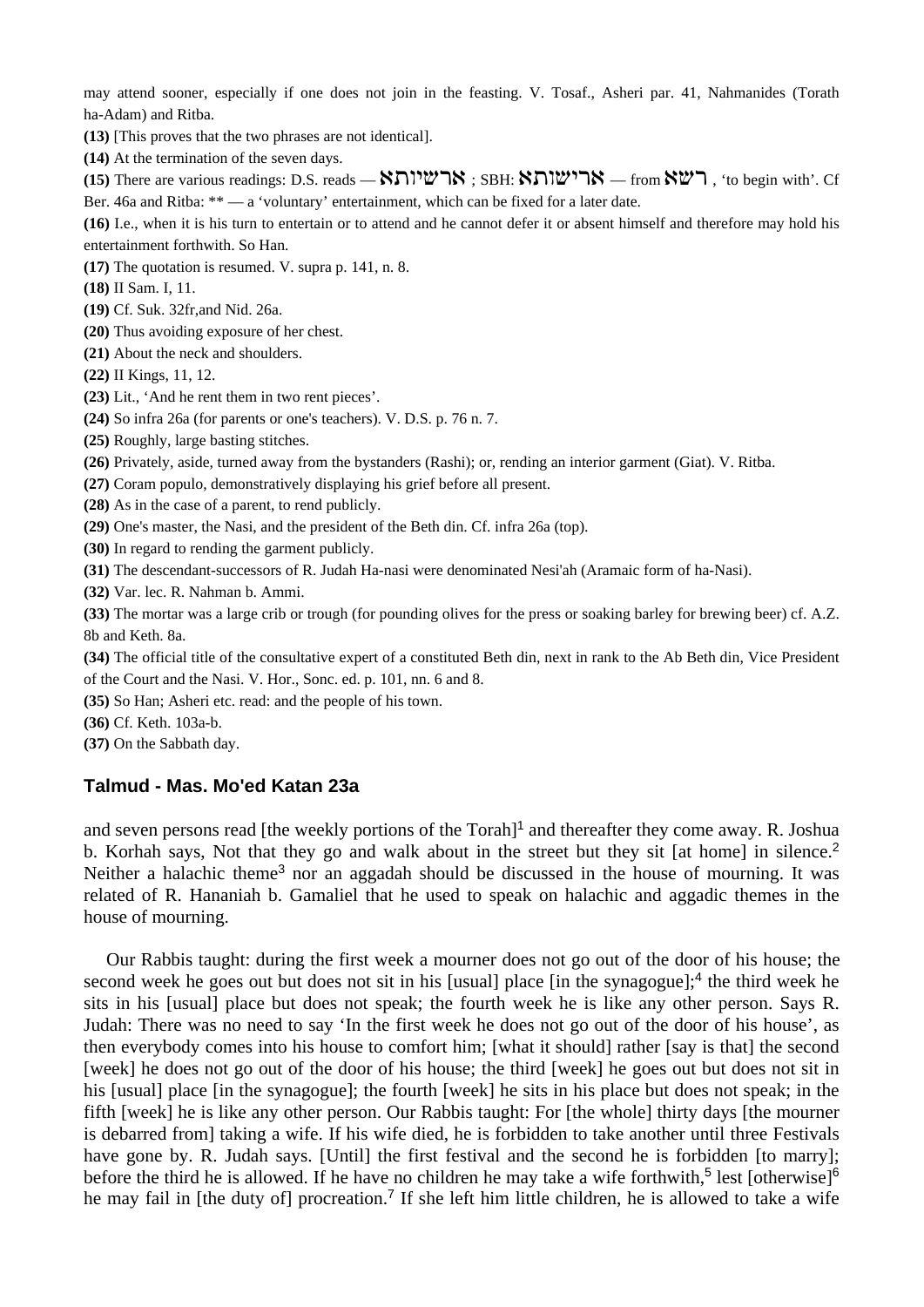forthwith to take care of them. It happened that the wife of Joseph the Priest died and he said on the burial ground to her sister: Go and take care of your sister's children: nevertheless he did not go in to her [as husband] till a long time after. What is [meant by] a 'long time'? — R. Papa said, Alter thirty days.

 Our Rabbis taught: [During the whole] thirty days [the mourner is debarred from donning] pressed<sup>8</sup> clothes: it makes no difference whether they be old or new clothes coming out of the press.<sup>9</sup> Rabbi says, They only forbade new clothes; R. Eleazar son of R. Simeon says, They only forbade new white linen clothes.

Abaye went out<sup>10</sup> in a worn sarbal,<sup>11</sup> in accordance with Rabbi.<sup>12</sup> Raba went out<sup>13</sup> in a new Roman re tunic,<sup>14</sup> in accordance with R. Eleazar son of R. Simeon.<sup>15</sup>

BECAUSE THEY [THE SAGES] SAID<sup>16</sup> THAT THE SABBATH ENTERS [INTO COUNT] BUT DOES NOT INTERRUPT; [WHIle FESTIVALS INTERRUPT, AND DO NOT ENTER INTO COUNT]. The Judeans and the Galileans [differed in regard to this Mishnah], the one party saying

**(6)** Delay might lead to a cancellation of the match and loss of his only opportunity for a suitable spouse.

**(7)** V. Gen. I, 27-28; II, 24.

\_\_\_\_\_\_\_\_\_\_\_\_\_\_\_\_\_\_\_\_

**(9)** After bleaching, the clothes were put in a press; v. Krauss, loc. cit.

**(10)** During the thirty days of mourning.

(11) **KTLX I.** In Syrian grida means a worn garment, or piece of cloth. Is **KTLX** perhaps the Aramaic equivalent of the Greek \*\* or \*\*? which means a shabby, rough cloak or cape. Sarbal means a mantle (and sometimes, Persian trousers). V. Kohut Ar. Compl. s.v.  $\sum \sum \cup$ . Jast. renders, in a fresh scraped and smoothed cloak.

**(12)** [Who permitted freshly pressed or bleached clothes provided they were not new].

**(13)** During the thirty days of mourning.

**(14)** Or shirt.

**(15)** [Who forbade new pressed clothes only if white].

**(16)** In reference to the efficacy of festivals or the Sabbath to cancel or defer the observances of formal mourning. V. Mishnah, supra 19a.

# **Talmud - Mas. Mo'ed Katan 23b**

that [some] mourning is to be observed<sup>1</sup> on the Sabbath and the others saying that there is no [observance of] mourning on the Sabbath. Those that said that [some] mourning is observed on the Sabbath based themselves on the wording in the Mishnah, [THE SABBATH] ENTERS [INTO COUNT]; the others who said that mourning is not observed on the Sabbath based their view on the wording [AND] DOES NOT INTERRUPT. For, [said they], should you assume that mourning is to be observed on the Sabbath, why need we have [the reservation] AND DOES NOT INTERRUPT? But surely it states [also], [THE SABBATH] ENTERS [INTO COUNT]! — Because he has to teach in the latter part that [FESTIVALS]. . . DO NOT ENTER INTO COUNT, he teaches also [for the sake of symmetry] in the former part [THE SABBATH] ENTERS [INTO COUNT]. And as to the other side who said that [some] mourning is to be observed on the Sabbath, surely it states AND

**<sup>(1)</sup>** But pray individually, not as a congregational service. So Rashi. This however is contradicted by a responsum of Natronai Otz. Hag. (Lewin) n. 91.

**<sup>(2)</sup>** Han. Alfasi, MS.M. etc. read: 'sit in anguish'. Sem. X (end) enlarges: They sit or stand saddened and are like people who have Parnes (leader). When the time of rising arrives they minimize their affairs and rise'.

**<sup>(3)</sup>**  $\forall$   $\forall$   $\forall$  a novel exposition of the legal import of a Mishnah, Baraitha 'heard' from some prominent teacher. Aggadah, is a homiletical exposition of ethical import.

**<sup>(4)</sup>** Sem. X.

**<sup>(5)</sup>** If the date of nuptials had been fixed before the bereavement took place.

**<sup>(8)</sup>** I.e., ironed, or pressed smooth out of their creases. S. Krauss, TA I, 156, 581 translates, 'bleaching';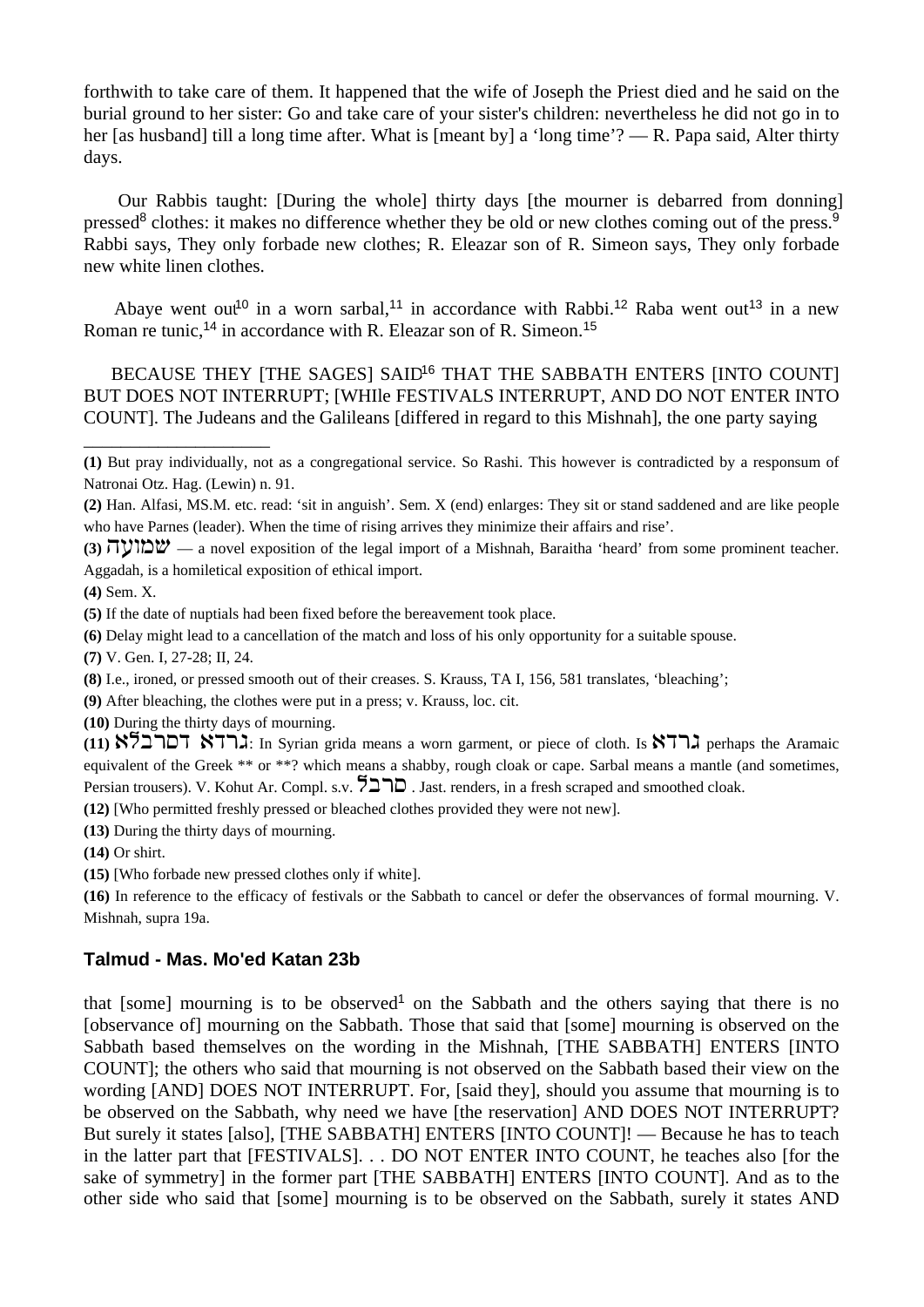DOES NOT INTERRUPT? — Because he has to state in the latter part that [FESTIVALS] INTERRUPT [the mourning], he teaches also [for the sake of symmetry] in the former part [THE SABBATH. . .] DOES NOT INTERRUPT.

 Might not one suggest that their disagreement goes back to the [divergent] views of [older] Tannaim [as set out in the following Baraitha]? For it has been taught: 'One who has his dead laid out before him eats [his meals] in another house [room]; if he have not another house [room], he eats in his friend's house; if he have not a friend's house [available], he makes him a partition [ten handbreadths high];<sup>2</sup> if he have not the wherewithal to make a partition, he turns away his face as he takes his meals. And he does not recline<sup>3</sup> as he eats [nor does he eat his fill]<sup>4</sup> — he eats not meat nor drinks wine, nor does he say the grace. nor does he invite others [partaking in the meal to join in grace with him<sup>5</sup> nor do others invite him;<sup>6</sup> and he is exempt from a recital of Shema',<sup>7</sup> from Saying the Tefillah<sup>8</sup> or donning phylacteries, and [exempt] from the performance of any religious duties that are commanded in the Torah. [When do these said restrictions obtain? On weekdays];<sup>9</sup> but on Sabbath<sup>10</sup> he takes meals reclining, eats meat and drinks wine, recites grace, invites others [to join him] and others invite him and it is incumbent on him to recite the Shema' and to say the Tefillah<sup>11</sup> and to perform all the religious duties commanded in the Torah. Rabban Gamaliel<sup>12</sup> says,<sup>13</sup> Since he re-enters into these several obligations [here mentioned] he enters into the obligation of all [religious duties].' [And commenting on this] R. Johanan said that the actual difference between them is the question of 'using the [marital] couch'.<sup>14</sup> Now, is not this the issue between them: One Master<sup>15</sup> takes the view that [some] mourning is to be observed on Sabbath and the other Master<sup>16</sup> that there is to be no mourning on Sabbath? Why [do you think so]? Perhaps there<sup>17</sup> the first Tanna might not have gone so far as to forbid,<sup>18</sup> save only because his dead is still laid out in front of him; but here,<sup>19</sup> he might not [forbid].<sup>20</sup> Again, Rabban Gamaliel there<sup>21</sup> would not have gone so far as to allow,<sup>20</sup> save only because there<sup>21</sup> the incidence of mourning has not yet occurred;<sup>22</sup> whereas here,<sup>19</sup> where the incidence of mourning has already occurred, he might also [forbid].<sup>20</sup>

- **(3)** On a couch or seated round the table with others; that is, he does not have his meals in style.
- **(4)** Sem. adds: 'Nor does he eat all he requires' i.e., his fill.
- **(5)** Three or more eating together should join as a group in saying grace. Cf. Ber. 45a.
- **(6)** [Rashi Ber. 17b explains differently: He recites no benediction before meals, nor does he say grace after meals. Nor do others recite the benediction before meals on his behalf, nor does he join in the grace after meals.]
- **(7)** 'Hear, O Israel. . ., Dent. VI, 4ff Cf. P.B. pp. 30ff
- **(8)** The 'Amidah, or the 'Eighteen Benedictions (19) Prayer' for weekdays. V. P.B. p. 44ff.
- **(9)** So Sem. X.

\_\_\_\_\_\_\_\_\_\_\_\_\_\_\_\_\_\_\_\_

- **(10)** Sem. ibid. adds, he eats according to his requirements.
- **(11)** The 'Amidah or Seven Benedictions for the Sabbath. MS. M. omits 'phylacteries', as these are never donned on Sabbath.
- **(12)** So also Sem. and other texts. In Ber. 17b Rabban Simeon b. Gamaliel.
- **(13)** Sem. inserts: A mourner on Sabbath is as if he were no mourner.
- **(14)** I.e., marital intercourse during the Sabbath, which is otherwise forbidden during the week of mourning. Rabban Gamaliel's statement implies that he is permitted to use the marital couch on the Sabbath of the week of mourning.
- Conjugal rights are among the Scriptural obligations of a husband to his wife. Ex. XXI, 10 and cf. Keth. 61a.
- **(15)** The first Tanna in the cited Baraitha.
- **(16)** R. Gamaliel.
- **(17)** In the Baraitha which deals with the case before burial.
- **(18)** The conjugal couch on the Sabbath.

**<sup>(1)</sup>** privately, at home, e.g., covering the head, sleeping on an overturned couch, not occupying the marital couch, not greeting with 'peace'. 'In Judea they greeted mourners with "peace" on entering and leaving his house, to show that mourning did not obtain on Sabbath'. Sem. X (end.).

**<sup>(2)</sup>** This is a gloss — not found in the parallel texts — on the technical height of a partition. Cf. Shab. 6a — and Tosa, Suk. 5b s. v.  $\nabla \mathbf{W}$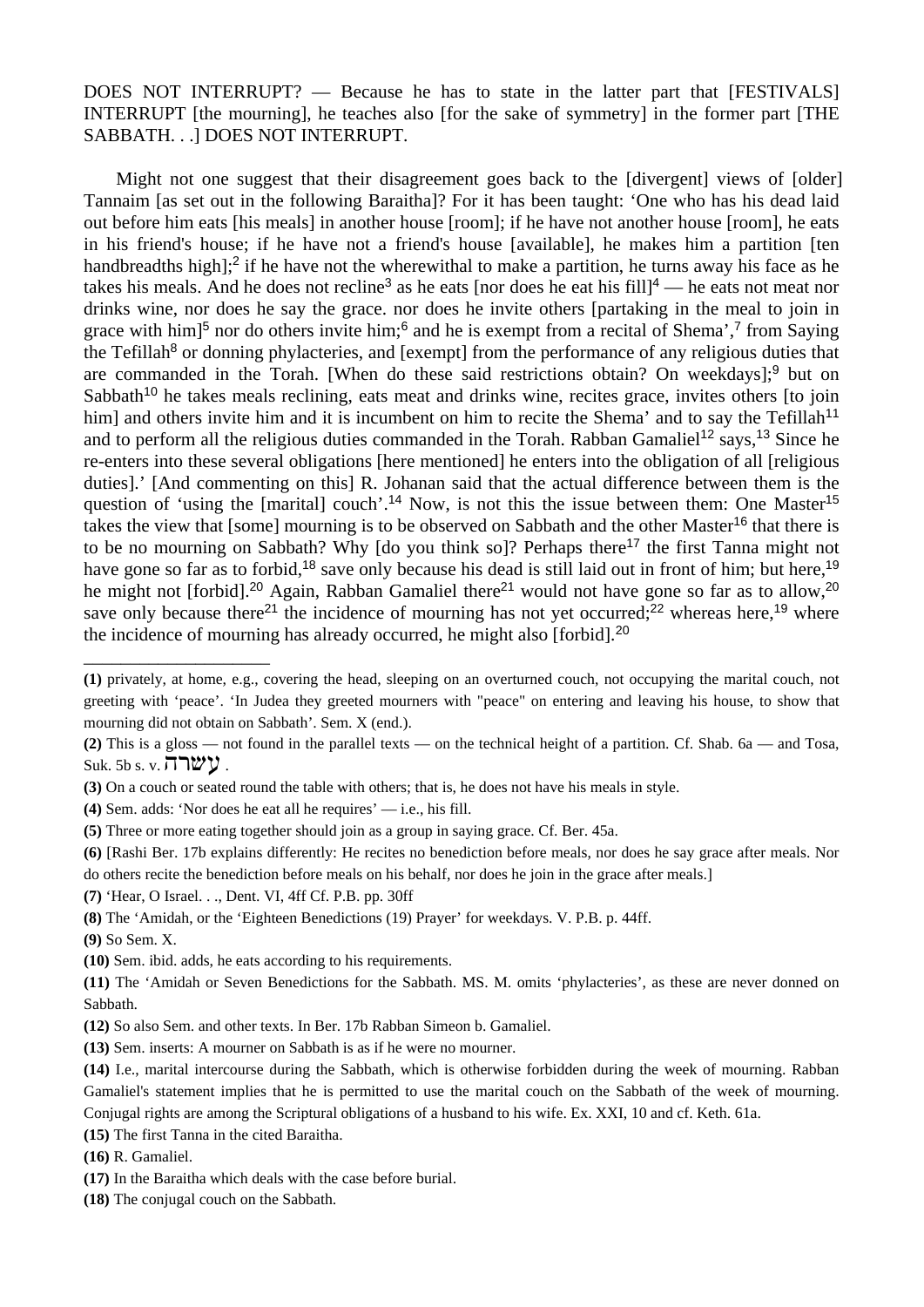- **(19)** In the Mishnah which deals with mourning after the burial.
- **(20)** The conjugal couch on the Sabbath.
- **(21)** In the Baraitha which deals with the case before burial.
- **(22)** The observance of formal mourning does not begin till after the funeral.

# **Talmud - Mas. Mo'ed Katan 24a**

Mar Yohani<sup>1</sup> enquired of Samuel, Was there [some] mourning [to be observed] on Sabbath or was there no mourning on the Sabbath? — He replied, There is no mourning [to be observed] on the Sabbath.

 Some Rabbis sitting in the presence of R. Papa reported in the name of Samuel that a mourner who used the conjugal couch during the [seven] days of his mourning is guilty of a mortal offence. Said R. Papa to them, What was reported was that it is 'forbidden', not 'a mortal offence', and in the name of R. Johanan it was reported [and not in the name of Samuel]; and if you heard aught [condemned] in the name of Samuel [as a mortal offence] it was this: 'Said R. Tahlifa b. Abimi, as reporting Samuel, A mourner who did not let his hair grow long and did not rend his clothes is guilty of a mortal offence. For it was said [to Aaron and his surviving sons]:<sup>2</sup> Let not the hair of your heads go loose neither rend your clothes, that ye die not.  $\ldots$ ,<sup>3</sup> which [clearly] implies that any [other] mourner if he has not let the hair [of his head] go loose and has not rent his clothes, is guilty of a mortal offence'.

Rafram<sup>4</sup>, b. Papa said, It is taught in the Ebel Rabbathi:<sup>5</sup>  $^{\circ}$ A mourner is forbidden to use the [conjugal] couch during his [seven] days of mourning'; and it happened [once] with one who used his [conjugal] couch during the [seven] days of his mourning that swine hauled away his carcass.<sup>6</sup>

Samuel said, Pahaz,<sup>7</sup> are obligatory; Natar,<sup>7</sup> are optional [on the Sabbath] i.e., the unveiling of the head, $8$  turning the rent side [of his garment] from front to back and tilting up the couch [into its normal position] are obligatory [on the mourner, in honour of the Sabbath]; donning sandals, the use of the conjugal bed and washing his hands and feet with warm water at [the approach of the] Sabbath even are optional.<sup>9</sup> But Rab says, The unveiling of his head is also optional. Now, what is the difference n the case of the donning of sandals [on the Sabbath] that Samuel treats it as optional? [presumably] because not everyone usually wears shoes;<sup>10</sup> is it not so likewise with the unveiling of the head, as not everybody generally goes about with head unveiled? — Samuel is consistent in this, as Samuel said, 'Any rending [of clothes] not done in the flush [of grief]<sup>11</sup> is not a [proper] rending, and any muffling [of the face] not alter the manner of the Ishmaelites,<sup>12</sup> is not a proper muffling [for a mourner]'. R. Nahman demonstrated it [by covering himself up in his mantle] right up to the sides of the beard.<sup>13</sup>

Said R. Jacob, as reporting R. Johanan: This statement was made  $[above]$ <sup>14</sup> only in reference to one who has no shoes on his feet, but if he has shoes on his feet [on the Sabbath] his shoes give evidence about him.<sup>15</sup>

 'Any rending [of clothes] not done in the flush [of grief] is not a [proper] rending'. But yet [when] they said to Samuel, 'Rab's soul has gone to rest', he rent on account of him thirteen garments [and] said: 'Gone is the man before whom I trembled'!<sup>16</sup> When they told R. Johanan. 'The soul of R. Hanina has gone to rest', he rent on account of him thirteen robes<sup>17</sup> of Milesian wool and said: 'Gone is the man before whom I trembled'!<sup>18</sup> — Rabbis are in a different category, since their discussions are always recalled it is [for us] like 'the first flush [of grief]'.<sup>19</sup>

 Said Rabin b. Adda to Raba: Your disciple R. Amram said that it was taught, 'A mourner [hearing of a fresh bereavement] at any time during the seven [days] rends his [clothes] in the forepart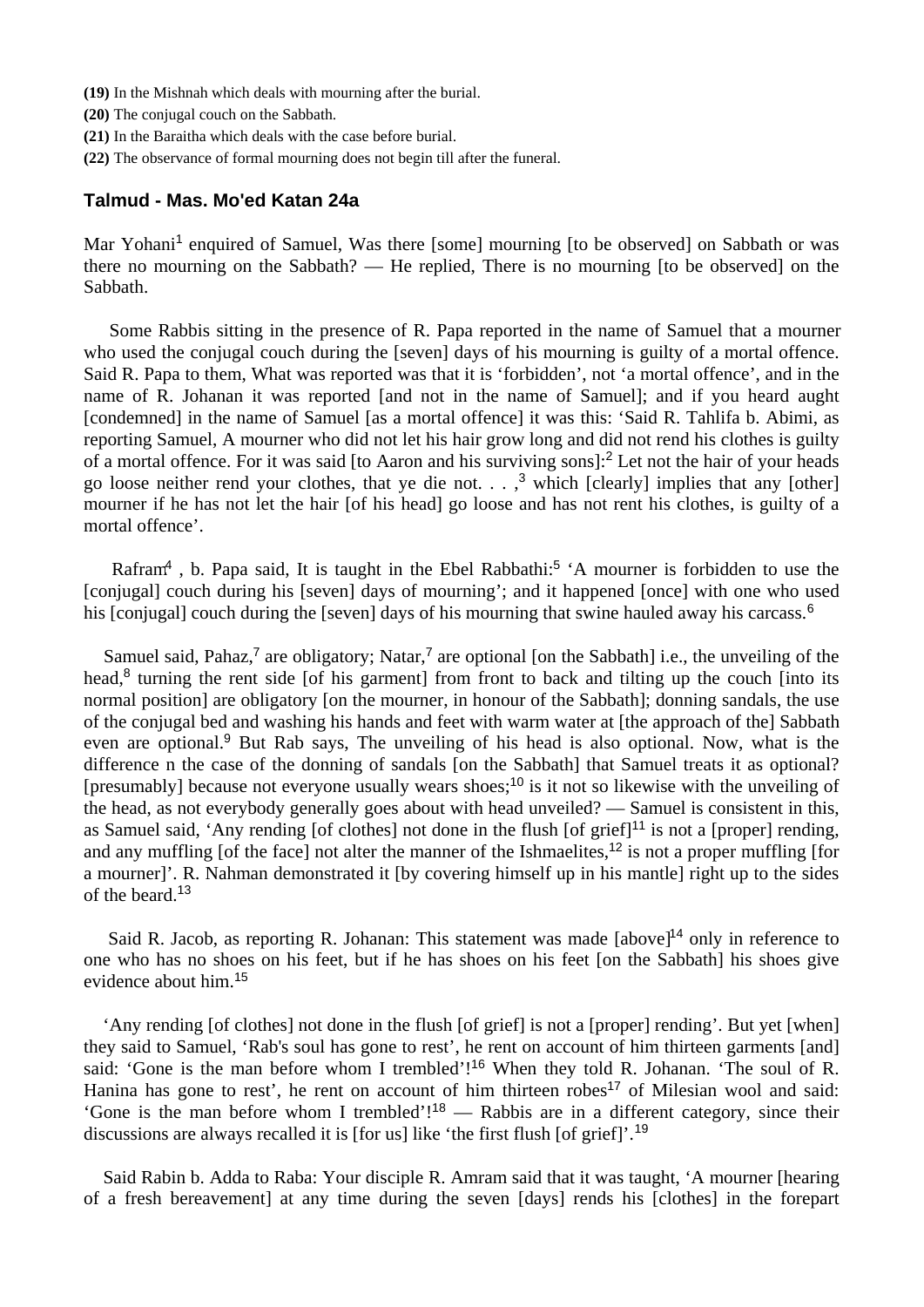thereof, and if he has [occasion] to change [the garment]. he changes and rends afresh; on the Sabbath he rends [on hearing the news] in the hinder part [of the garment]. and if he has [occasion] to change it, he changes but tears not [afresh]'?<sup>20</sup> — That was taught only where [it was] in honour of one's father or mother, [but not for other near of kin].

Are such rents [to be] sewed up<sup>21</sup> or are they not [to be] sewed up? — On that, [Nahmani]<sup>22</sup> father of R. Oshaia and Bar Kappara held different views, one saying that the rents are [to be] sewed up and the other saying that they are not [to be] sewed up. May it be inferred that it was the father of R. Oshaia that said that these were not [to be] sewed up, as R. Oshaia said that they were not [to be] sewed up; from whom had he heard this if not from his father? — Not [necessarily]: he [R. Oshaia] heard it from his master, [who was] Bar Kappara.

Raba said, A mourner may walk about in his [rent] wrap<sup>23</sup> indoors [on the Sabbath]. Abaye found R. Joseph going in and out of his house, his head covered with a sudarium<sup>24</sup> [on the Sabbath]. Said he to him:<sup>25</sup> Do you not, sir, hold the view that there is to be no [observance of] mourning on the Sabbath? — He replied: Thus said R. Johanan: 'Intimate [forms of] mourning may be maintained [on the Sabbath]'.

 R. ELIEZER SAYS, SINCE THE SANCTUARY [AT JERUSALEM] WAS LAID IN RUINS [THE FEAST OF] 'AZERETH<sup>26</sup> [IS CONSIDERED] AS AN [ORDINARY] SABBATH, etc. Said R. Giddal b. Menashia as citing Samuel, The halachah follows the opinion of Rabban Gamaliel. And some attach this comment of R. Giddal b. Menashia to [the following Baraitha]: 'Any infant up to thirty days old is carried out in  $\text{arms}^{27}$  and buried by one woman and two men, but not by one man and two women.<sup>28</sup>

\_\_\_\_\_\_\_\_\_\_\_\_\_\_\_\_\_\_\_\_

(5) **הבתי** 15 **h**, Kajor (tractate) on Mourning mentioned again infra 26b, identified with Sem. Reference is also made to a 'Minor Tractate on Mourning' — הוא לבאורת<sup>י</sup> B by Salomo beli Hajathom (SBH) in his Commentary on M.K. (ed. H. P. Chajes, 1909, p. 125) who saw both at Rome. V. Strack's Einleitung in Talmud und Midrash (5th ed., 1921, p. 73, c).

**(6)** A liter: his membrum virile, as per talionem.

(7) Abbreviation used as a word of the rules that follow.  $P = Pri'$ ath ha-Rosh (unveiling of the head);  $H = Hazarath$ Keran' (turning of rent). Z = Zekifath ha-mittah (tilting up the couch); N = Ne'ilath Ha-sandal (donning sandals); T = Tashmish ha-mittah (Use of conjugal bed);  $R =$  Rehizath yadaim etc. (washing hands etc.).

**(8)** Ct infra n. 5.

**(10)** On the Sabbath, and therefore the variation in honour of the Sabbath is not so marked after all.

**(11)** At the moment of death, or on first hearing the sad news.

**(13)** That is, drawing the mantle together so as to enfold the forehead above and the chin and mouth below, leaving only nose and eyes exposed, as a mourner is to keep silence.

- **(14)** In regard to the differences between Rab and Samuel about uncovering the head.
- **(15)** That he is not observing mourning on the Sabbath.
- **(16)** On account of his great learning.

**(17)** Stolae.

- **(18)** On account of his great learning.
- **(19)** I.e., each time when their discussions are recalled.

<sup>(1)</sup> According to older editions and MS.M. V. D.S. p. 78. n.  $\sum R$ . Johanan in our text is corrupt. V. Tosaf. s.v.  $\aleph y \beth$ . V. also Hyman, 'Toledoth, 653a who cites A.Z. 16b.

**<sup>(2)</sup>** When Nadab and Abihu died on the day of their induction.

**<sup>(3)</sup>** Lev. X, 6.

**<sup>(4)</sup>** An abbreviated form of R. Ephraim.

**<sup>(9)</sup>** Opinion differed considerably on this also in Palestine. V. J.M.K. III, 5. Cf. n. 7 infra.

**<sup>(12)</sup>** Samuel is speaking of the customs in Babylon where many Arabs had come to settle in constant streams from Arabia.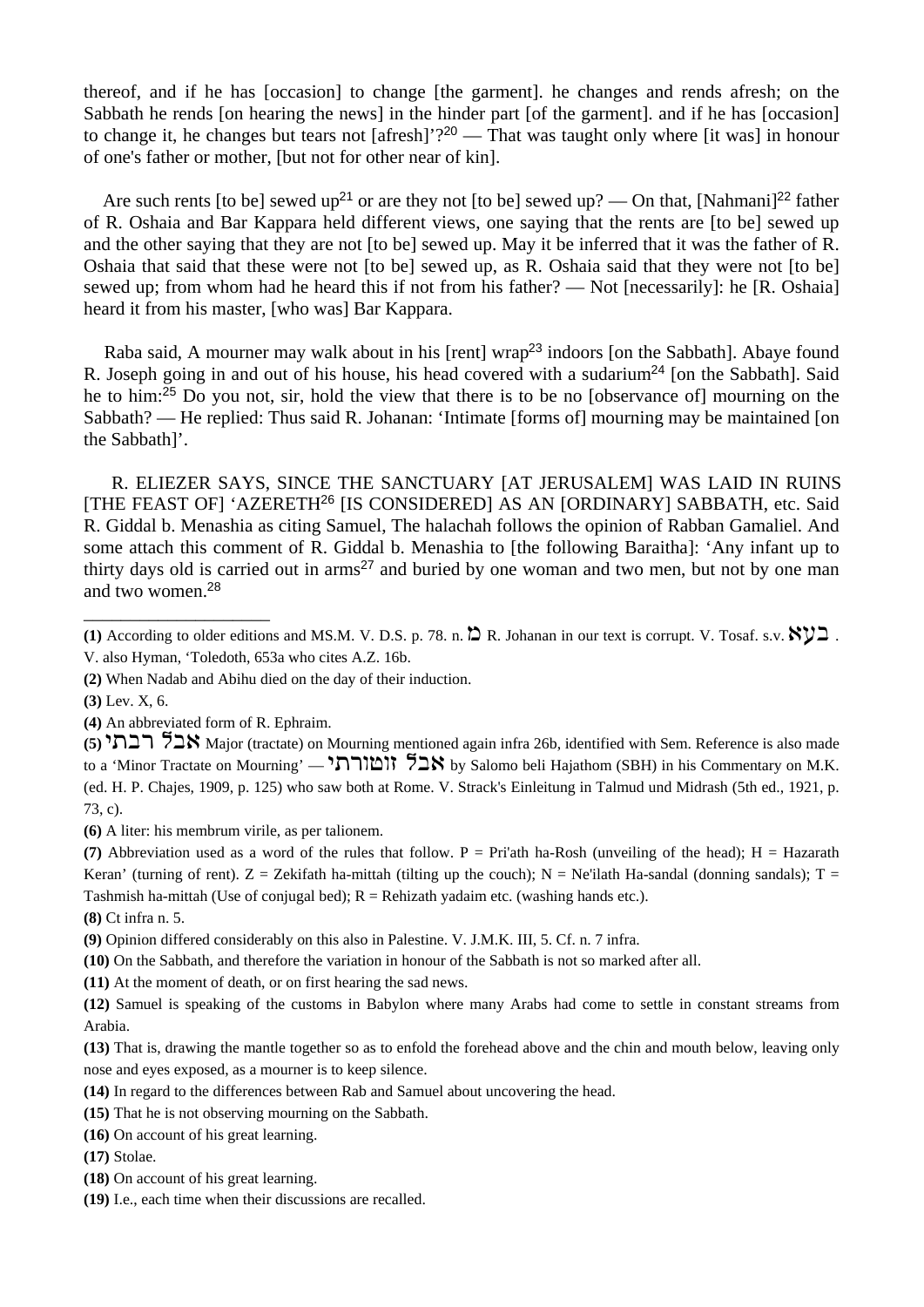**(20)** Which shows that rending is not limited to the first flush of grief.

**(21)** Lit., 're-united', properly mended.

**(22)** V. Hyman Toledoth I, 116a.

(23) Heb. <sup>אונ</sup>קלי, probably the Latin amiculum, an upper cloak. Cf. Becker's Gallus (E.T. ed. 4) Exctirsus II on dress, p. 436ff.

**(24)** A square piece of cloth worn as a kerchief.

**(25)** Abaye was a disciple of R. Joseph.

**(26)** The Feast of Weeks. V. Mishnah and notes supra 19a.

**(27)** Lit., 'bosom'.

**(28)** For reasons of propriety. Cf. Kid. 80b.

# **Talmud - Mas. Mo'ed Katan 24b**

Abba Saul says, Even by one man with two women. And they [the people] do not stand in line<sup>1</sup> on the [immature] infant's account, nor do they [need] to recite the [usual] mourners' benediction,<sup>2</sup> nor tender the [usual] condolence to the mourners. An infant thirty days old is taken forth [to burial] in a case.<sup>3</sup> R. Judah says: Not a case that is borne on the shoulder, but one that is borne in the arms; and the people stand in line<sup>1</sup> on its account, and recite the [additional] mourners' benediction<sup>2</sup> and tender the [usual] condolence to the mourners. One twelve months old is taken forth [to burial] on a bier; R. Akiba says, If the infant is twelve months old and its limbs are like those of one two years old, or two years old and its limbs are like those of one twelve months old, it is carried out on a bier. R. Simeon b. Eleazar says, For any one that is taken out on a bier the public [should] show their distress;<sup>4</sup> for any one that is not taken out on a bier the public do not [need] to show their distress. R. Eleazar says, If he is known to the public at large, the public should participate in the proceedings; if he be not known to many [of the public] they do not [need] to participate. And what is the rule in respect of making lamentation for them? R. Meir in the name of R. Ishmael says: In the case of the poor lamentation is made for a child of three and in the case of the rich for a child of five.<sup>5</sup> R. Judah speaking in his [R. Ishmael's.] name says: With the poor [they make a lament] for children of five; with the rich for children of six. And [as for] the children of 'elders', they are [treated] in the same way as the children of the poor.<sup>6</sup> Said R. Giddal b. Menashia, as citing Rab,<sup>7</sup> The halachah is as stated by R. Judah in the name of R. Ishmael.

R. 'Anani b. Sason<sup>8</sup> gave a discourse at the door of the Prince<sup>9</sup> [and said]: 'One day [of mourning] before 'Azereth<sup>10</sup> [the Feast of Weeks] with [one day of] 'Azereth count as fourteen days [out of the thirty].' R. Ammi heard of this and was indignant saying. Is that his own view? It is what R. Eleazar [b. Pedath] said as citing R. Oshaia! R. Isaac the smith gave a discourse at the marquee<sup>11</sup> of the Exilarch [and said]: 'One day [of mourning] before 'Azereth with the [one day of] 'Azereth, count as fourteen days [out of the thirty]'. R. Shesheth heard of this and was indignant, saying, Is that his own view? It is what R. Eleazar said, as citing R. Oshaia! For R. Eleazar, citing R. Oshaia, said: Whence is derived the ruling that 'Azereth [the Feast of Weeks] is allowed a supplementary extension to full seven days?<sup>12</sup> From what is said: Three times in a year shall all thy males appear before the Lord thy God in the place He shall choose: on the Feast of Unleavened Bread and on the Feast of Weeks and on the Feast of Tabernacles; and they shall not appear before the Lord thy God empty.<sup>13</sup> Just as the Feast of Un leavened Bread has a supplementary [period] to full seven days [for the celebration offerings],<sup>14</sup> the Feast of Weeks<sup>15</sup> has likewise a supplementary extension [for festive offerings] of full seven days.<sup>16</sup> R. Papa invited<sup>17</sup> the elder R. Awia [to act as expositor] and he expounded [the theme]: 'One day [of mourning] before New Year and New Year's Day [together] account for fourteen [out of the thirty days]'. Said Rabina, According to this, then, one day [of mourning] before 'the Feast' [of Tabernacles] together with the [seven days of the] festival and 'the Eighth Day' [of 'Solemn Assembly'] account [together] for twenty-one [out of the thirty days of mourning]. Rabina turned up at Sura-on the Euphrates<sup>18</sup> when R. Habiba of Sura-on-the Euphrates put the question to him: Did you, sir, say that one day<sup>19</sup> before New Year and New Year's Day [together] account for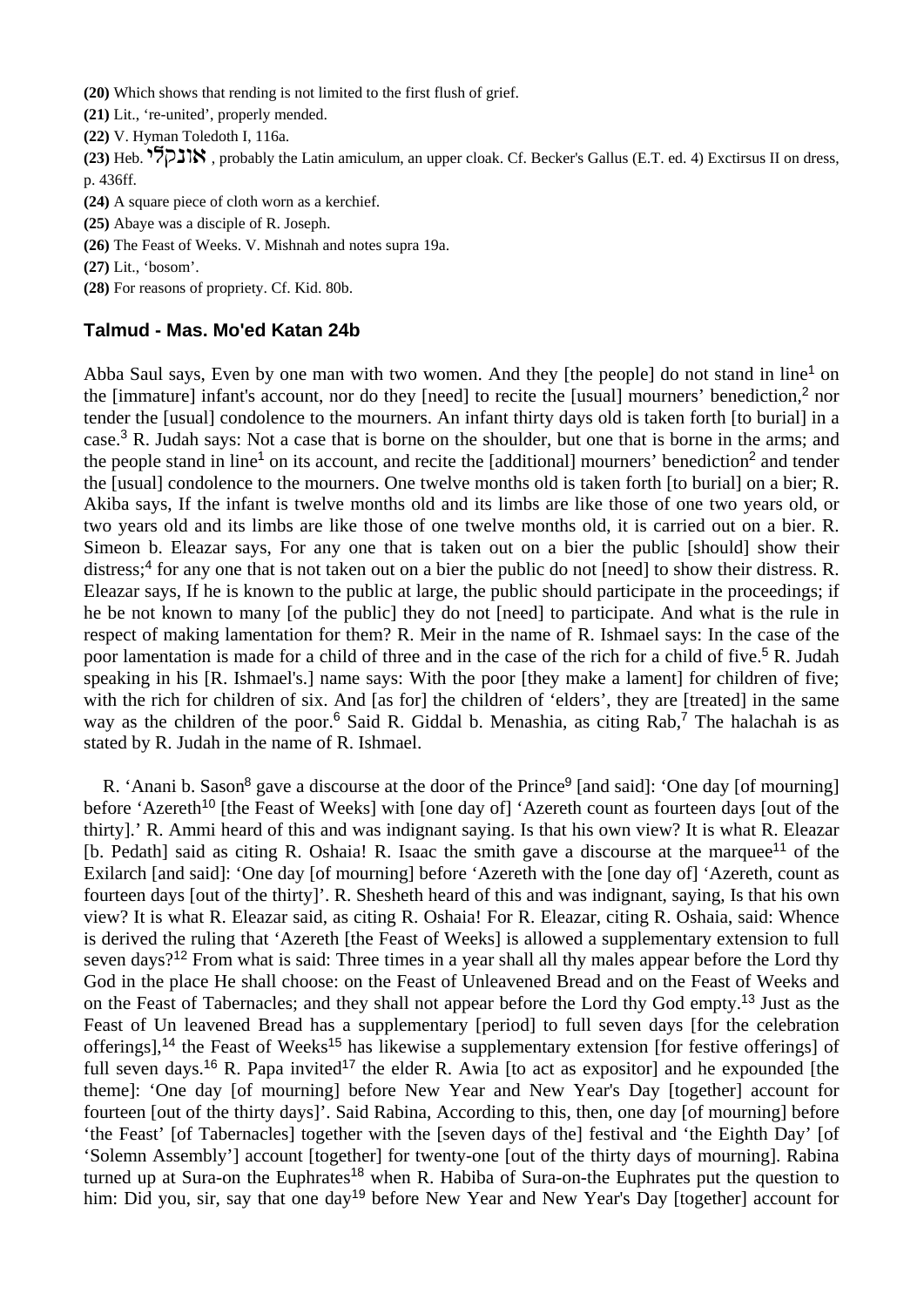fourteen [out of the thirty days]? — He replied, I did say that, arguing on [the basis of] Rabban Gamaliel's view.<sup>20</sup>

 MISHNAH. NONE REND [THEIR CLOTHES] NOR BARE [THEIR SHOULDER], NOR PROVIDE A REPAST [FOR THE MOURNERS]<sup>21</sup> SAVE THOSE [WHO ARE] NEAR OF KIN TO THE DEAD; NOR DO THEY PROVIDE A REPAST SAVE [SEATED] ON AN UPRIGHT COUCH.<sup>22</sup>

**(1)** To offer condolence to the mourners.

**(2)** V. Keth. 8b, foot-note.

\_\_\_\_\_\_\_\_\_\_\_\_\_\_\_\_\_\_\_\_

**(3)**  $\mathcal{B} \Box \Box \Box \Box \Box \Box$  (a Doric form of) \*\*.

**(4)** (ohbp) ihchvmn = (ohbp) ihchmgn Cf. e.g., Gen, VI, 6; Neh. VIII, 9-10.

**(5)** [The grief of the poor at the loss of a child is greater than among the rich, since a child is the poor's only joy (Rashi)].

**(6)** For variations on the passage v. Sem. III, 2-4.

**(7)** Han. has, 'As citing Samuel'.

(8) Identical with **iua** *VL CHO* **(VLONGO)** with in and **h**y **Internal Ry Indian (PI)** with  $V$ . Zuri's  $V$ , Zuri's  $V$ , Zuri's  $V$ , Zuri's  $V$ ,  $V$ ,  $V$ Voi I, book 3, sec. 2, pp. 36 and 142.

**(9)** Judah II.

**(10)** Pentecost, a one-day feast.

**(11)** Or castle.

**(12)** For making the prescribed 'festive' offering at the Temple. If one had been unable to make it on the festival itself, it may be done up to the seventh day after.

**(13)** Deut. XVI, 16.

**(14)** Cf. Hag. 9a.

**(15)** I.e., Azereth, though essentially a Feast of but one day.

**(16)** The same argument applies to the analogy with the Feast of Tabernacles which has a range of eight days; but this argument is logically questioned, as thereby the one-day Feast of Weeks would be entitled to a day more than the seven-day Feast of Mazzoth; besides, it is shown that the eighth day of Tabernacles is, by virtue of its special sacrificial tariff a distinct Feast by itself. Cf. Hag. 17a and note discussion that follows.

(17) **ATK** Lit., 'took him along, brought or led him forward'. R. Papa, as Principal, invited him to act as Amora or Turgeman of the occasion (cf. supra p. 133, n. 10). probably on one of the two or four Sabbaths preceding a festival  $t$ לגלא דריג $\mathcal{V}$  — when the theme was seasonal. Cf. Pes. 6a-b and more fully in Tosef. Meg. IV, 5: 'And they enquire about the laws of Passover at Passover; the laws of Azereth at 'Azereth; the laws of the Feast (of Tabernacles) at "the Feast" in the House of the Assembly ( $\overline{U}$ רבית, And they enquire about the laws of Passover thirty days preceding the Festival'. And on the expression  $\overline{H}$  $\overline{H}$  $\overline{H}$ , v. Bez. 29a (Sonc. ed., p. III, n. 3).

**(18)** Cf. supra 20a, p. 127.

**(19)** 'Even one hour's mourning before the festival'.

**(20)** V. Mishnah supra 19a.

**(21)** After the interment at the house of the mourners, and sometimes in the special forum on the burial ground, where the lament was held. Cf. supra 5b and the formal tendering of comfort with the first repast which followed. Cf. infra 27a. Shab. 105a (Rashi), and Keth. 8b.

**(22)** I.e., a couch in its normal position. J.M.K. and other texts read, 'upright couches', i.e., couches for both the comforters and the mourners. 'Such was the custom; when they provided the mourners' fare and wished to take the meal, they set up the couches erect, and after the comforters left (the house) they overturned (upset) them (again)'. V. B.M. Lewin, Otz. Ha;. IV, n. 132.

# **Talmud - Mas. Mo'ed Katan 25a**

GEMARA. [NONE REND etc.] even though [the dead be] a recognized scholar.<sup>1</sup> But then, it is taught [otherwise]: If a scholar dies, all are his near of kin?<sup>2</sup> 'All are his near of kin', say you? — Rather All are like his near of kin. — All rend their clothes on his account and all bare [their shoulders] on his account and all provide a repast for those that mourn on his account in the broad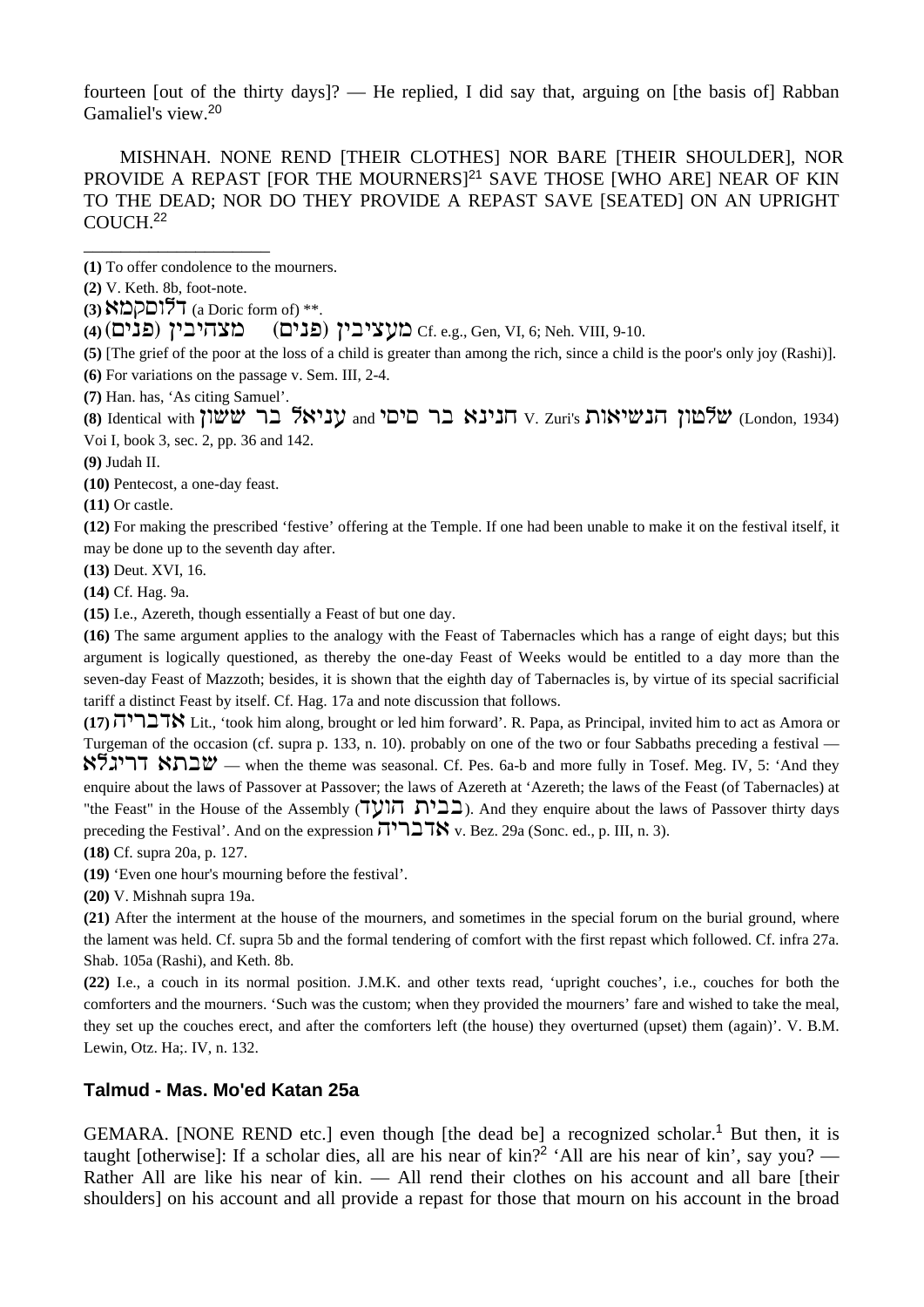space?<sup>3</sup> — It<sup>4</sup> is a necessary ruling where the deceased was not a scholar. But then if the deceased was a worthy person, one is [still] in duty bound to rend his clothes, as it is taught: 'Wherefore do a person's sons and daughters die in infancy? That one should weep and mourn for a worthy person.' — [You say]. 'That one should weep and mourn [for a worthy person]'!<sup>5</sup> What, levy a distress on one [in advance]?<sup>6</sup> — Say rather, 'Because one has not wept and mourned for a worthy person'. — 'For<sup>7</sup> whoever weeps and mourns for a worthy person, all his sins are forgiven him, on account of the honour he rendered to him [the deceased]'? — It is necessary<sup>8</sup> where the deceased is not a [particularly] worthy person. But yet if one stands here, at the time of a person breathing his last, one is [also] in duty bound [to rend his clothes]. as it is taught: R. Simeon b. Eleazar says, One who stands near the dying, at the time when he breathes his last, he is in duty bound to rend [his clothes]: To what is this like? To a scroll of the Law that is burnt,<sup>9</sup> when one is in duty bound to rend [his clothes]. — It is a necessary<sup>10</sup> ruling where one was not standing there at the time when the dying breathed his last.

When the soul of R. Safra<sup>11</sup> went into repose, the Rabbis did not rend [their clothes] on account of him,<sup>12</sup> since, they said, We have not learnt from him [directly].<sup>13</sup> Said Abaye, Is it taught: 'When a Master died'? The teaching is: 'When a scholar dies [all are his near-of-kin]'. Besides, we repeat daily the halachic interpretations reported [in his name] at the College! The [Rabbis of the College] then took the view that what was done was done.<sup>14</sup> Said Abaye to them, We learned: 'If a scholar dies, as long as they are engaged in a lament for him they are in duty bound to rend [their clothes]'. They thought then of rending forthwith [their clothes].<sup>15</sup> Said Abaye to them, [No], it is taught: 'A scholar is honoured at the lament held [on his account].<sup>16</sup>

When the soul of R. Huna<sup>17</sup> came to repose, they thought of Placing a scroll of the law on his bier.<sup>18</sup> Said it. Hisda to them: Should one do for him now something that he did not countenance in his life-time? For R. Tahlifa<sup>19</sup> said: I myself [once] saw R. Huna when he wanted to sit down on his couch, but there was a scroll of the law lying on it, so he put an inverted jar on the ground and put on it the scroll of the law. Obviously he thought that it was forbidden to sit on a couch when there was a scroll of the law lying thereon. Then the bier could not be got through the doorway<sup>20</sup> and they thought of letting it down from the roof. Said R. Hisda, I have learnt this from himself: 'The honour of a scholar requires that his bier should pass through the door'. They then thought of transferring him from this bed to another, but said R. Hisda to them, l have learnt thus from himself: 'The honour of a scholar requires that he should be taken out on the first bier'. For Rab Judah, as citing Rab, said, Whence is derived the lesson that the honour of a scholar requires that he should be borne on his first bier? From what is said: And they set the ark of God on a new cart<sup>21</sup> and brought it out of the house of Abinadab that was on the hill.<sup>22</sup> They then readied the gateway and brought it out.

 R. Abba then opened [his funerary address]: 'Our Master [said he] was worthy that the Shechinah<sup>23</sup> should abide with him, but [the fact of his being in] Babylon prevented it'.<sup>24</sup>

 Thereupon R. Nahman, son of R. Hisda — some say it was R. Hanan, son of R. Hisda — referred to [the text]: The word of the Lord came expressly unto Ezekiel the priest, the son of Buzi in the land of the Chaldeans by the river Chebar.<sup>25</sup> His father tapped him with his sandal, saying to him: Have I not told you not to worry everybody [with this point]? What is meant by the [double expression] 'Hayoh [hayah]'?<sup>26</sup> That it had been [had come] before [he came to Babylon].

When they brought him up thither [to Palestine, for burial] people told R. Ammi and R. Assi<sup>27</sup> that R. Huna had come. They said: 'When we were there [in Babylon] we had not [a chance] of raising our heads because of him;<sup>28</sup> now that we have come here he is come after us'.<sup>29</sup> They then were told that it was his coffin that had arrived. R. Assi and R. Assi went out [to meet him]; R. Ela<sup>30</sup> and R. Hanina did not go out. Some say, R. Ela went out, R. Hanina did not go out. What was the reason of the one who went out? According to what is taught [in the following]: 'If a coffin is passing [on its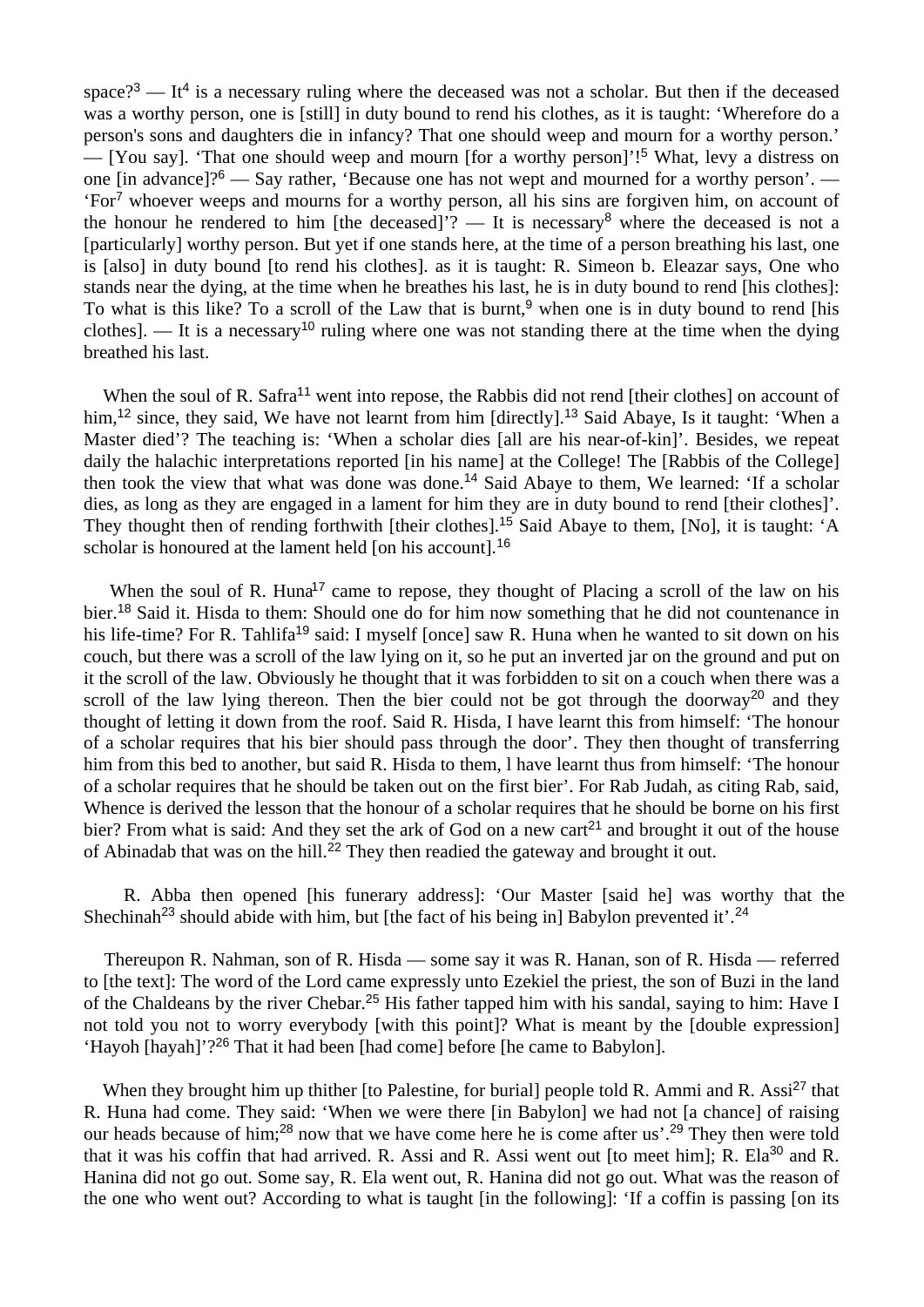way] from place to place they stand in a row<sup>31</sup> on account of the deceased, and say the mourners' benediction on account of him and also offer condolence to the mourners'. What was the reason of the one who did not go out? — According to what is taught [in the following]: 'If a coffin is passing [on its way] from place to place, they do not stand in a row on account of it, nor say on his account the mourners' benediction, nor [offer] condolence to the mourners'. These citations contradict one another! — This is not difficult [to explain]; the former [ruling obtains] where the body is intact; the latter where the body is not intact, and R. Huna's body was intact. Why did one not go out [to meet it]? Because he had not been fully informed of this. Then they said, Where shall we lay him to rest? [Said some, Let us lay him at the side of R. Hiyya];<sup>32</sup> for R. Huna disseminated Torah in Israel<sup>33</sup> and R. Hiyya had likewise disseminated Torah<sup>34</sup> in Israel. Who will bring him into [the cave of] R. Hiyya? — Said R. Hagga 'I shall bring him in, because I sustained [revised] my studies [before him<sup>35</sup> when I was but eighteen years of age, never having experienced the effects of an unchaste dream<sup>36</sup> and he made me his attendant<sup>37</sup> and therefore I know of his [pious] deeds. For one day the strap of his phylacteries was [accidentally] reversed,<sup>38</sup> whereupon he sat fasting forty days'. He then brought him in [to the cave].<sup>39</sup> Judah was laid there at the right of his father [R. Hiyya] and on his left was his [twin brother]<sup>40</sup> Hezekiah. Said Judah to Hezekiah: 'Rise from your place, for it is not good manners that R. Huna be left standing'. As he [Hezekiah] rose a column of fire rose with him<sup>41</sup> . R. Hagga, seeing that, was overcome with fear, set up the coffins and came away. And the reason that he came to no harm<sup>42</sup> [from the pillar of fire] was because he set up the coffin of R. Huna.<sup>43</sup>

When the soul of R. Hisda went to its rest they [the Collegiates] thought of placing a scroll of the law on his bier. Said R. Isaac to them: What he had disapproved of being done for his master, shall we now do to himself? They then thought that they should not stitch the rent in their garments, when R. Isaac b. Ammi said to them, It is taught:<sup>44</sup> In the case of a Scholar, [who died] as soon as they have turned away their faces, at the rear of the bier, they [may] stitch together [the rent]'.

When the soul of Rabbah<sup>45</sup> son of R. Huna went to its rest and [that of] R. Hamnuna, they took them  $[both]$  up thither.<sup>46</sup>

**(2)** The citation is here interrupted by a question and continues after the explanation.

- **(4)** I.e., the ruling in our Mishnah, here.
- **(5)** Again the citation is interrupted.
- **(6)** I.e., give one cause to weep in anticipation that some worthy person shall die and not be fittingly mourned by the punished person. Cf. Rashi, Shab. 105b.

**(7)** Here the citation is resumed.

**(8)** I.e., the ruling in our Mishnah. So MS.M. and Shab. 105b. I.e., there is no contradiction between this citation and the ruling in our Mishnah.

**(9)** Cf. infra 26a and Rashi Shab. 105b. The divine Law is the inner Light that guides and at death it is as if the candle has been taken out of the lantern. Cf. Prov. VI, 33; XX, 27; and Sot. 21a.

**(10)** V. p. 154. n. 9.

**(11)** A great scholar, saint and merchant who used to go to and fro between Babylon and Palestine. Cf. supra 12a; Mak. 24a.

- **(12)** At the news of his death.
- **(13)** I.e., we are not really of his disciples.
- **(14)** And nothing more is to be done.
- **(15)** Without waiting for the holding of a lament for him.
- **(16)** And it is on that occasion that the rending is proper to take place.
- **(17)** Rab's great disciple and his successor in 247 as Principal of Sura. He died in 297, C.E.

**(18)** 'They laid a scroll of the law on his (King Hezekiah's) bier and said: This one maintained what is written in this (scroll)".' B.K. 17b.

\_\_\_\_\_\_\_\_\_\_\_\_\_\_\_\_\_\_\_\_  $(1)$   $\Box$  $\Box$  $\Pi$  an ordained Rabbi.

**<sup>(3)</sup>** V. p. 153. n. 8.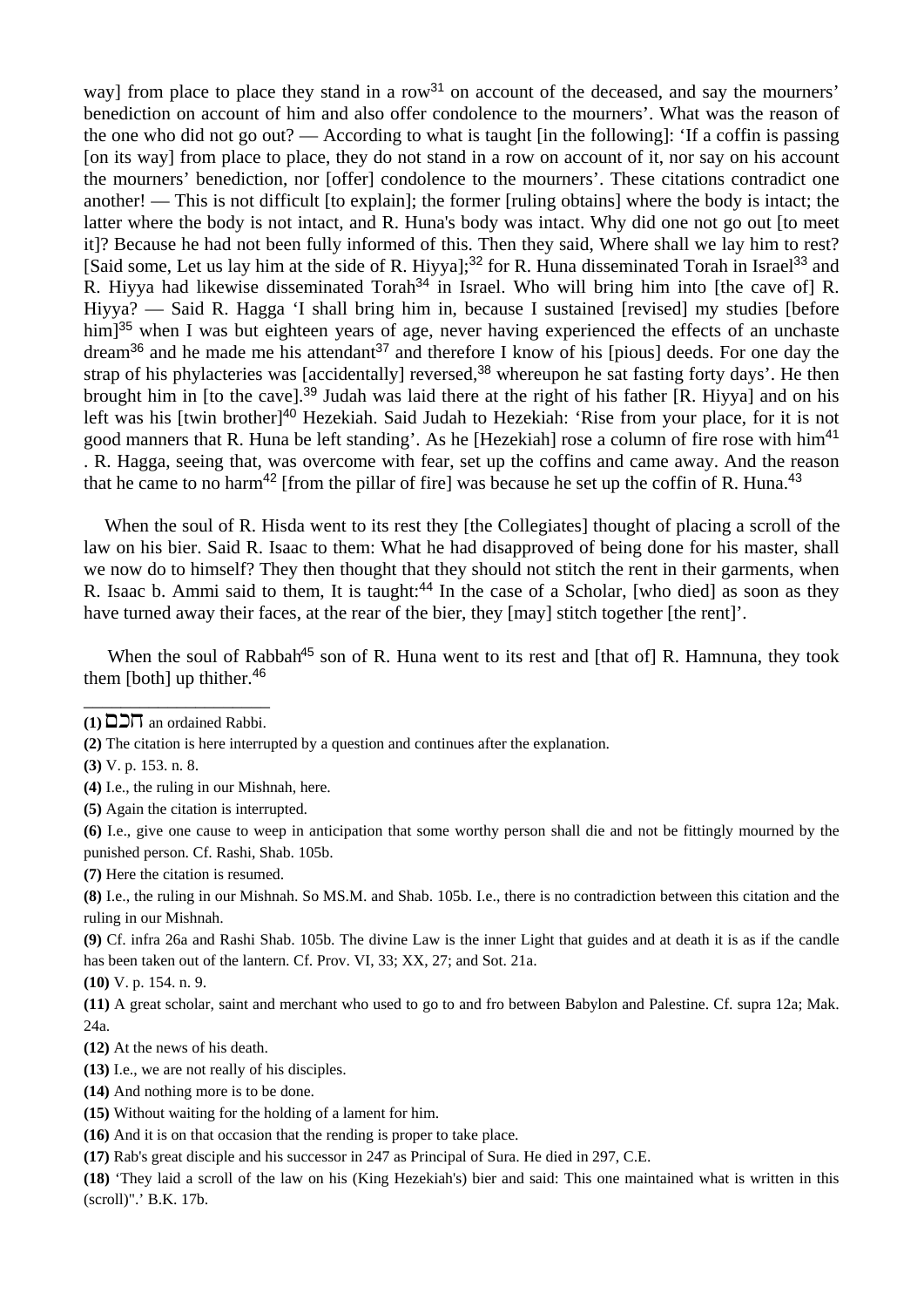**(19)** Cf. Me. 32b, where as here MS.M., SBH and other texts read R. Helbo who often cites R. Huna's dicta.

**(20)** Lit., 'the gateway'.

**(21)** The same that had been provided originally by the Philistines. I Sam. VI, 7ff. Cf. Elijahu Rabbah (ed. Friedmann) XXIX (XXXI) p. 157: 'All Israel were gathered and David with them, to bring up the ark. And the halachah had been forgotten by them; said (Ahitophel) and all, The ark came from the field of the Philistines in the cart, likewise in the cart let it come (back) to the house of David'.

**(22)** II Sam. VI, 3.

**(23)** The 'Divine Presence'.

**(24)** Caused it to (be otherwise for) him.

**(25)** Ezek. I, 3. On this point cf. Mekilta Bo, Proemium s.v. (Ed. Friedmann 1b n. 21).

**(26)** Taken as pluperfect.

**(27)** Two Babylonians who had become leading scholars in Palestine. Cf. Keth. 17b.

**(28)** Being aware of his superiority and seniority. Cf. Meg. 22a(bottom).

**(29)** They thought we were still alive.

**(30)** Also a Babylonian who became very famous in Palestine. Cf. supra 3a.

**(31)** To condole with the mourners.

**(32)** So MS.M.

**(33)** Cf. Keth. 106a.

**(34)** Cf. B.M. 85b. He was accounted as a second Ezra or Hillel; Suk. 20a.

(35) For the expression cf. <sup>25</sup> **ADDI אוקימתון מסכת בל** revise their studies by reciting alone before their master, periodically. Cf. Ber. 11a (R. Hiyya b. Ashi I before Rab). 38b (R. Hiyya b. Abba before R. Johanan), Hul. 86b and Ker. 27a. R. Ash did so every thirty days. (M.K. 28a). Resh Lakish did every forty days. Ta'an. 8a.

**(36)** A night pollution, cf. Ber. 10b about Elisha as a holy man.

**(37)** Cf. A.Z. 37a (of R. Simlai) and 58a (of R. Elyakim). Then he (Elisha) arose and went after Elijah and ministered unto him (I Kings XIX, 21). It is not said 'and he (Elijah) taught him', but 'and he (Elisha) ministered unto him'; hence they said: Greater is (practical) ministration in (connection with) Torah than the teaching (or study) thereof. Elijahu Rabbah, V (ed. Friedmann, p. 23).

**(38)** Cf. Men. 3a-b.

**(39)** Cf. B.M. 85b. Like a second Ezra or Hillel. Suk. 20a. The family cave of R. Hiyya was probably at Tiberias.

**(40)** Yeb. 65b.

**(41)** Tilted it hastily in front of the fiery column. (Rashi); or set the coffin in its place (on stones or trestles).

**(42)** V. J. Kii. IX, 4, where it is stated that R. Hagga was then eighty years old and his years were doubled.

**(43)** This R. Huna II was one of the Exilarch's family. Moreover, Rab, Hiyya's nephew, had one of his daughters married into the Exilarch's family (Hul. 92a). Furthermore, the Exilarchs of Babylon were senior and held as superior both in civil authority and descent to the Nasi in Palestine, and admitted by Rabbi himself (J. Keth. XII, 3) by R. Hiyya (and his sons). Hor. 11b (Sonc. ed. p. 81) and Sanh. 5a (Sonc. ed. p. 15.) Cf. Bacher, J.E. s.v. Exilarch V, 289a.

**(44)** So MS.M.

**(45)** Son of the above R. Huna II.

**(46)** To Palestine for burial.

# **Talmud - Mas. Mo'ed Katan 25b**

As they came to a bridge the camels<sup>1</sup> halted. Said a certain Arab<sup>2</sup> to those [who accompanied the cortege]. What is that  $2^3$  — They replied that the [deceased] Rabbis were doing honour to one another: one saying [as it were], 'You, Sir, proceed first', and the other saying, 'You, Sir, proceed first'. Said he, [the Arab]: [In my judgment],<sup>4</sup> it is right that [a notable the son of a notable],<sup>4</sup> Rabbah son of R. Huna, should take precedence. The camel bearing Rabbah son of R. Huna then passed along first. The molars and teeth of that Arab fell out.<sup>5</sup> Then a certain child opened [his funerary oration] thus:

'A scion of ancient stock from Babylon<sup>6</sup> came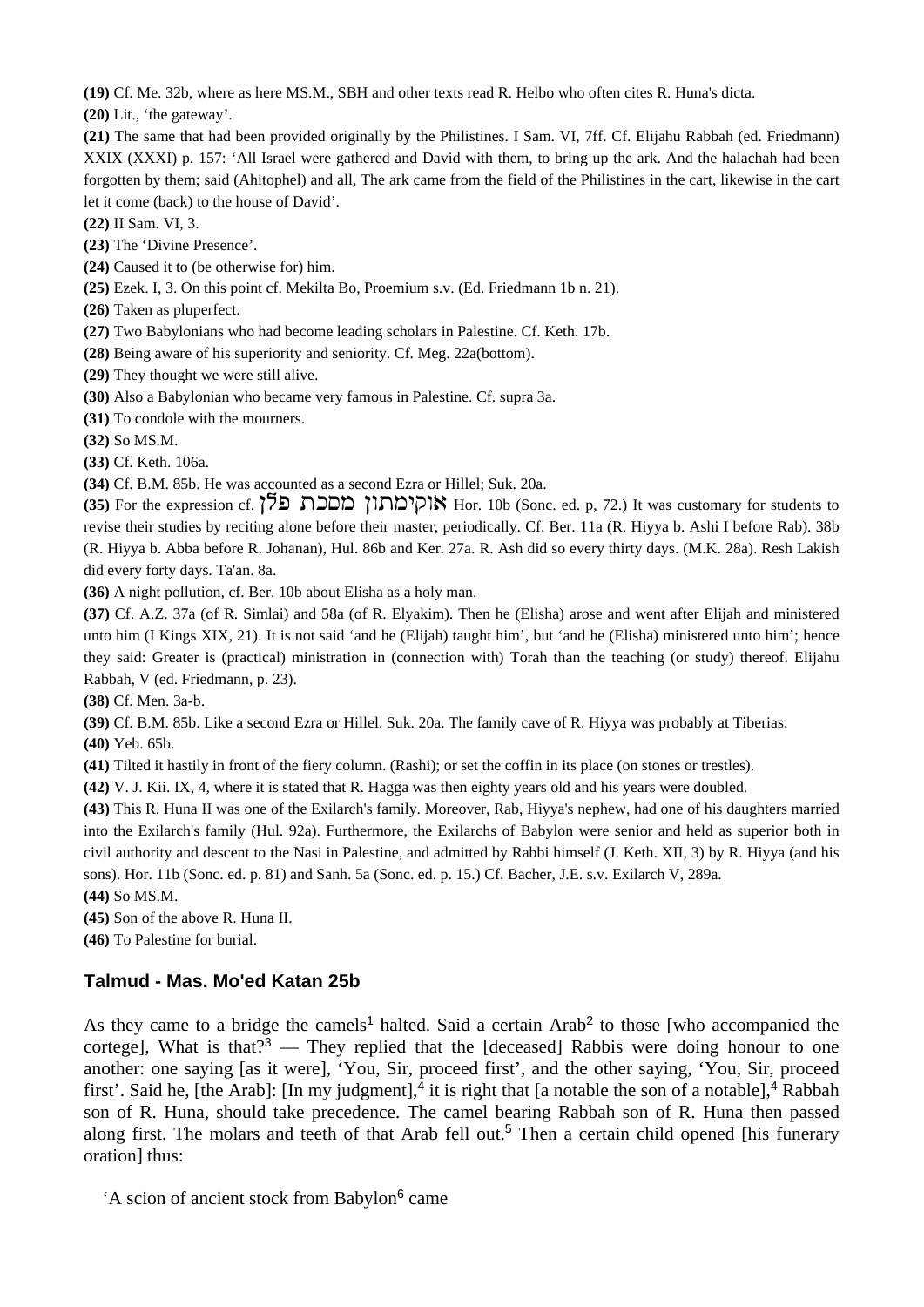With records of prowess in combat<sup>7</sup> and fame; Twice numerous pelican and bittern<sup>8</sup> from far Came for the ravage and ruin<sup>9</sup> in Shinear.<sup>10</sup> When [God] views His world with displeasure, He seizes [great] souls in exacting measure, Awaiting their coming as new brides, with delight And, riding on Araboth<sup>11</sup> in empyrean height,

 He welcomes the souls of the pure and right'.<sup>12</sup> When the soul of Rabina went Into repose, a certain orator opened [his funerary oration] thus:

'Ye Palms, sway your heads [and deplore]

A Saint, a noble Palm<sup>13</sup> that is no more

Who days and nights in meditation spent;

For him, day and night, let us lament.'

Said R. Ashi to Bar-Kipok,<sup>14</sup> What would you say on such a day [about me]? He responded thus:

'If a flame among the Cedars fall

What avails the lichen<sup>15</sup> on the wall?<sup>16</sup>

If Leviathan<sup>17</sup> by hook be hauled to land,

What hope have fishes of a shallow strand?

If fish in rushing stream by hook<sup>18</sup> be caught

What death may in marshy ponds be wrought!'

Said Bar Abin<sup>19</sup> to him: '[God] forfend that I should talk of "hook" or "flame" in connection with the righteous'. Then what would you say? — I should say:

'Weep ye for the mourners

Not for what is lost:

He found him rest;

'Tis we are let distressed'.

R. Ashi was' offended<sup>20</sup> with them,<sup>21</sup> and their feet<sup>22</sup> were turned.<sup>23</sup> On that day [of R. Ashi's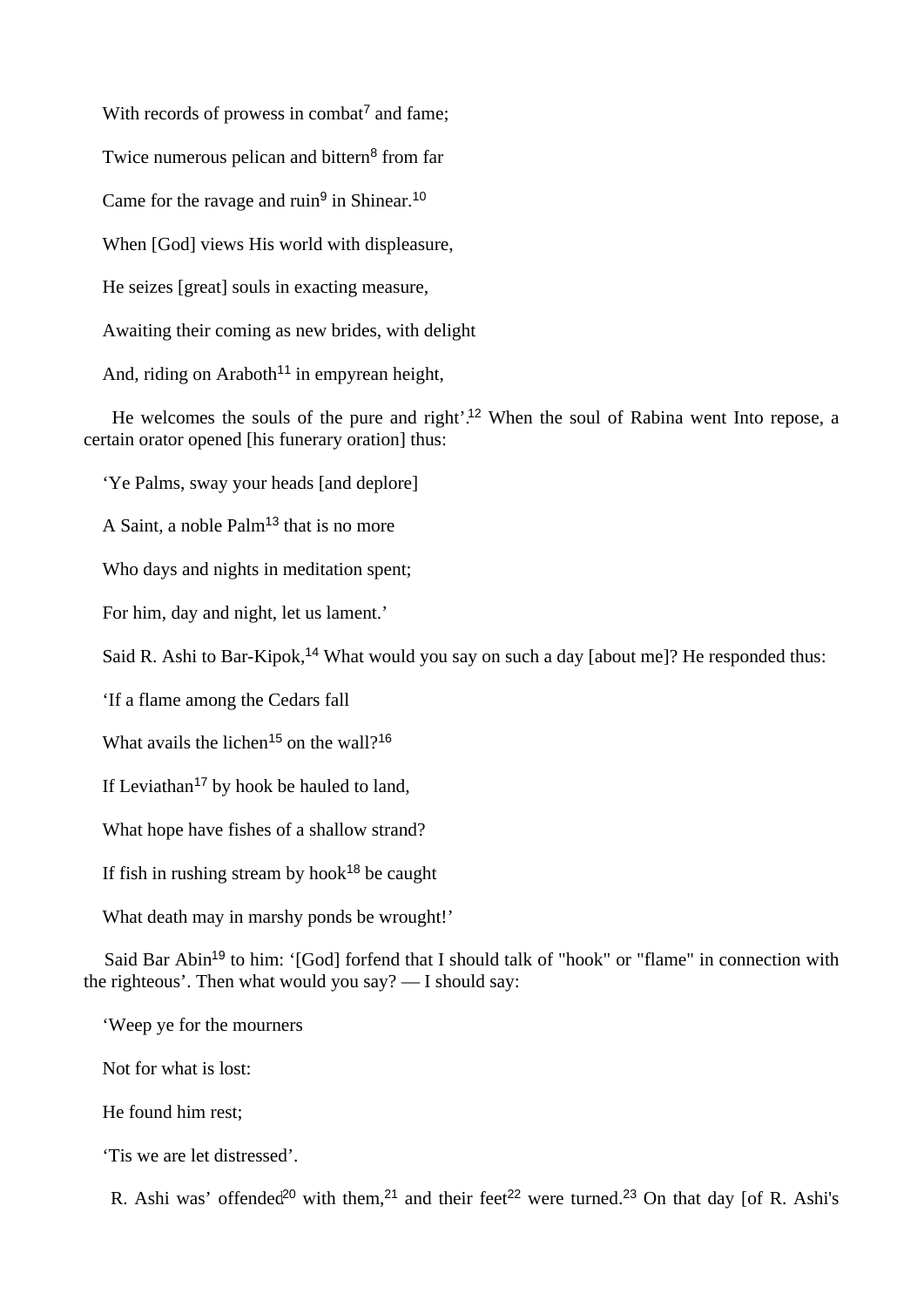demise] they did not come to make a lament for him, and that is what R. Ashi had said: 'Neither shall Bar-Kipok<sup>24</sup> bare [his shoulder] nor shall Bar-Abin<sup>24</sup> bare<sup>25</sup> [his shoulder, for me]'.

When Raba once came to Dagleth [Tekrit],<sup>26</sup> he said to Barabin,<sup>27</sup> Get up and say something. He rose and said [the following]:<sup>28</sup>

When more than a 'third'<sup>29</sup> wadeth in water deep Remember the covenant<sup>30</sup> and mercy keep.<sup>31</sup> We strayed from Thee as a wayward wife;<sup>32</sup> Leave us not: as at Marah<sup>33</sup> save our life. R. Honin<sup>34</sup> was a son-in-law in the Nasi's family. He had no children but he prayed for mercy and had [his wish granted]. On the day when the child was [born] unto him he himself went to his repose, and the funeral orator on that occasion opened [his lament] thus:

Joy is turned to sorrow and

Gladness linked with sadness.

When the time of joy<sup>35</sup> came nigh

The father heaved a dying sigh:

At [the birth of] his Gracious-little-son<sup>36</sup>

The Gracious-sire's life was done.

They gave the child the name of Hanan after his father.

When the soul of R. Pedath<sup>37</sup> went into repose, R. Isaac b. Eleazar<sup>38</sup> opened [his address] thus: This day is as hard for Israel as the day when the sun set at noon-tide, as it is written: And it shall come to pass in that day . . . that I will cause the sun to go down at noon and I will darken the earth in the clear day. And I will turn your feasts into mourning and all your songs into lamentation. . . as the mourning of an only so,  $39$  And, said R. Johanan, that was the day of King Josiah's death.<sup>40</sup>

When the soul of R. Johanan went into repose R. Ami observed [on his account] the seven [days of mourning] and the thirty. Said R. Abba son of R. Hiyya b. Abba: What R. Ammi did, he did but on his own initiative;<sup>41</sup> for thus said R. Hiyya b. Abba, as citing R. Johanan: 'Even for his master who had taught him Wisdom<sup>42</sup> one sits but one day'. When the soul of R. Zera<sup>43</sup> went into repose the orator of that occasion opened [his address] thus:

'The land of Shinear<sup>44</sup> was his home of birth

The land of Glory<sup>45</sup> reared her Darling<sup>46</sup> to fame;

"Woe is me!" saith  $Rakath^{47}$  in lament,

For she hath lost her choicest ornament.'

When the soul of R. Abbahu went into repose the columns at Caesarea ran with tears.<sup>48</sup> At [the death of] R. Jose<sup>49</sup> the roof gutters at Sepphoris ran with blood. At that of R. Jacob [b. Aha],<sup>50</sup> Stars were visible in daytime. At that of R. Assi [all cedars]<sup>51</sup> were uprooted; [at the death of R. Samuel b. Isaac]<sup>51</sup> all trees were uprooted. At that of R. Hiyya [b. Abba]<sup>50</sup> fiery stones came down from the sky; at that of R. Menahem [b. Simai]<sup>50</sup> all images were effaced<sup>52</sup> and came to be [used] as stone rollers;<sup>53</sup> at that of Tanhum son of R. Hiyya [of Kefar Acco]<sup>51</sup> all human statues were torn out of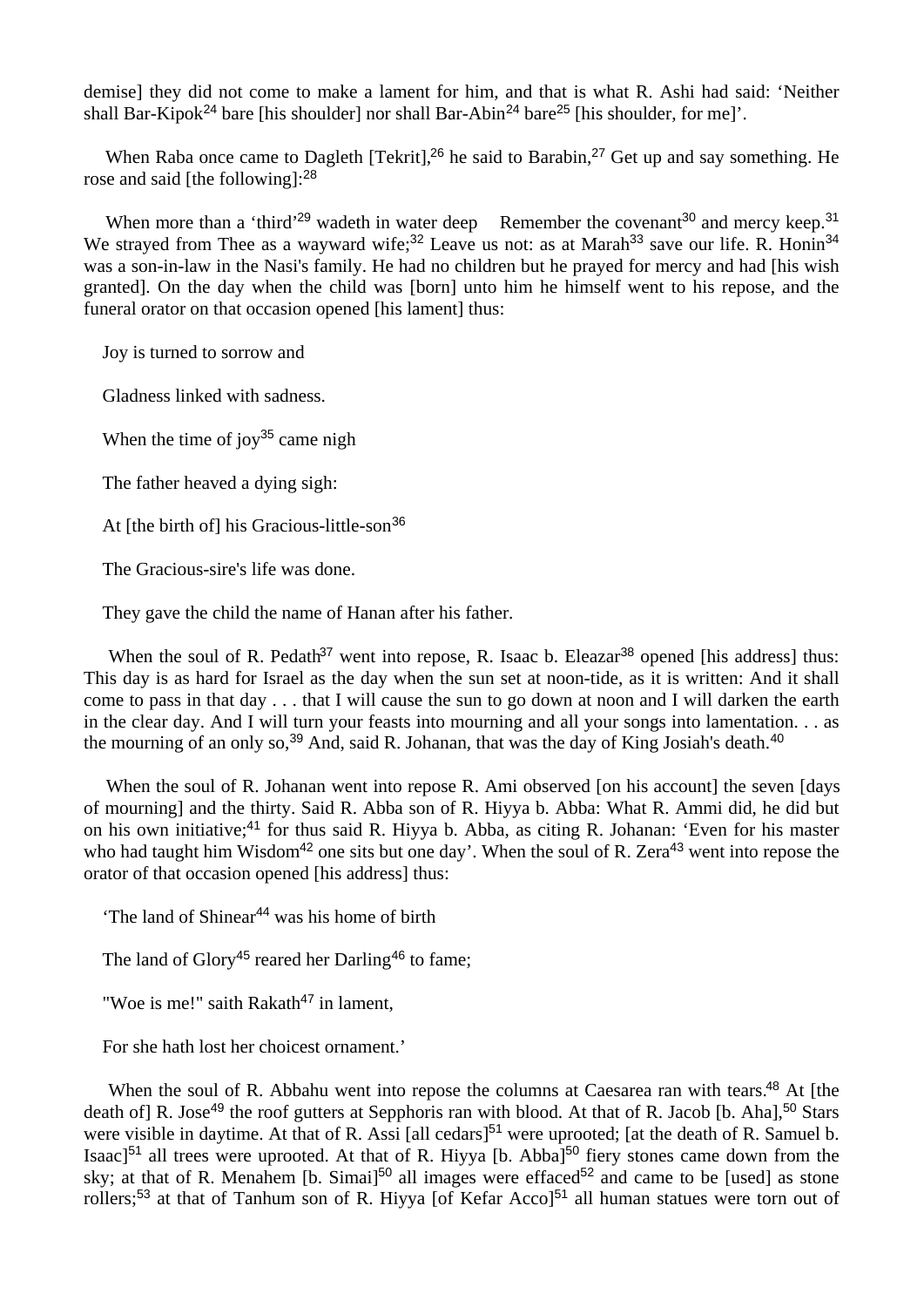their position; at that of [R. Isaac, son of R.] $51$  Eliashib seventy houses were broken into [by theives] at Tiberias;<sup>54</sup> at that of R. Haninuna,<sup>55</sup> hail stones came down from the sky; at that of Rabbah and R. Joseph the rocks of the Euphrates kissed each other;<sup>56</sup> at that of Abaye and Raba the rocks of the Tigris kissed each other. When the soul of R. Mesharsheya went into repose the palms were laden with thorns.<sup>57</sup>

 Our Rabbis taught: \_\_\_\_\_\_\_\_\_\_\_\_\_\_\_\_\_\_\_\_

- **(2)** Tayi'a, the name of an Arab tribe which came to be used for Arabs in general.
- **(3)** What does this strange thing indicate?

**(4)** The bracketed words which form the reading of MS.M. are here combined with the text of cur. edtl. to bring out the import of the Arab's remarks more fully.

- **(5)** A proverbial expression. He received the meed for his irreverence.
- **(6)** The Babylonian Exilarchs to which Rabbah b. R. Huna belonged traced their descent to Jehoiachim, King of Judah. V. JEV, 288ff.
- **(7)** Referring to his prowess and triumphs at the Collegiates' discussions.

**(8)** An echo of Isa. XXXIV, 11; Zeph. II, 14.

- **(9)** Cf. Isa. LI, 19 and Jer. XLVIII, 3.
- **(10)** I.e., Babylon. Cf. Gen. XIV, 1.

**(11)** Ps. LXVIII, 5 is taken as 'High-Heavens'; cf. v. 34 and Deut. XXXIII. Hoffin. Mid. Tann. ad loc. p. 221 and Hag. 12b.

**(12)** With this thought, cf. Midr. Tehil. on Ps. CXVI, 15: Precious in the sight of the Lord is the death of His saints, a parable of a king who sent an eparchos (prefect) to a place which he directed well. Having completed his term, the king gave him another eparchia (province). In the place which he was leaving they praised him that he had directed them well, and in the place that he was entering they (also) praised him, that he was going to rule them well. Likewise, when the Holy One, blessed be He, sent a righteous man into the world to direct the age and he directed it well, on his departure from the world, people are distressed about him (leaving): for so long as the righteous man is among them he prevents tribulation from coming into the world while the Ministering Angels rejoice about his coming to abide among them. (Edition Buber, p. 478)

**(13)** Cf. Ps. XCII, 13.

**(14)** A noted orator.

**(15)** The hyssop is frequently associated with the cedar, the high and low in contrast. Cf. Lev. XIV, 51, 52 and I Kings V, 13. Cf. 'And he (Solomon) spake of trees, from the cedar that is in Lebanon even unto the hyssop that springeth out of the wall'.

**(16)** V. Elijahu Rabbah (ed. Fried.) XIV (XIII) p. 65.

**(17)** The monster fish. 'Canst thou draw out Leviathan with a fish hook, or press down his tongue with a cord?' Job XL, 25. Cf. Isa. XXVII, 1; Ps. CIV, 25-26.

(18)  $\overline{15}$  var. lec. (v. D.S. p. 86) יובה הבה: 'If rushing stream run dry What water may marshy ponds supply?' — Cf. Jer. XIV, 3: Ezek. XLVII, 11.

**(19)** A noted orator.

**(20)** Lit., 'his mind weakened', felt discouraged, disappointed.

**(21)** At their ill-chosen metaphors, such as a flame among the cedars (cf. Judg. IX, 15); hooking the Leviathan (cf. n. 5), or marshy shallows, or 'what is lost', implying as it were that all his life's best work, the encouragement of scholarship and the careful redaction of the Talmud, are of no lasting value.

**(22)** Lit., 'knees'.

**(23)** I.e., they turned about and fled in confusion, ashamed of their indiscreet and almost impudent poetic effusion. For the idiomatic use of this expression, cf. R. Johanan's similar utterance in a sharp disputation with Resh Lakish who was his junior: 'We cut off the legs of the youngster'. Me'ila 7b and also Bez. 25b. The traditional interpretation takes it literally, that they both became crippled. V. next notes.

**(24) Yeb. 103a has קיפוף and <b>K**בר אובא

**(25)** I.e., shall not attend my funeral nor bare their shoulder as is done at the lament of a Principal of an Academy. Cf.

**<sup>(1)</sup>** Which were carrying the coffins.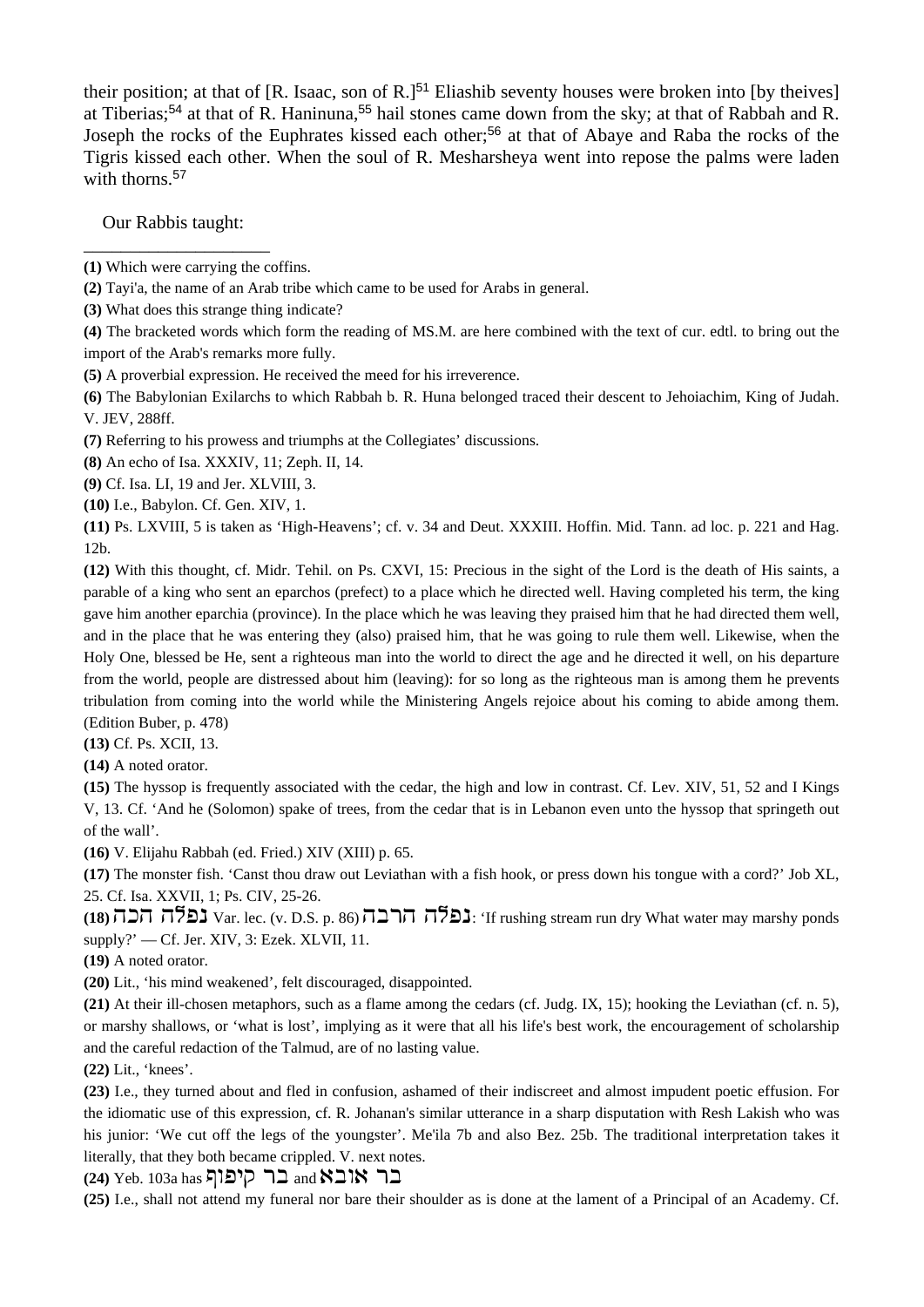supra p. 140, n. 7. The traditional explanation takes the above observation as referring to their 'lameness' in connection with a discussion between R. Ashi and Amemar on the possibility of effecting the rite of halizah, i.e., taking off the shoe, by the levir or brother of a deceased childless husband, if he is a cripple where the malformation of his foot is such as to render it impossible to walk or don or take off a shoe, as required by Scriptural law. Deut. XXV, 5-10. According to this interpretation the translation of the sentence is: 'Neither Bar-Kipok nor Bar-Abin are fit to submit to the rite of halizah. V. Yeb., Sonc. ed. ' p. 709.

**(26)** ,kds . Tagrit, Tekrit or Tikrit (cf. Obermeyer p. 142). It could not be here the Tigris, as Mahoza itself lay on the Tigris. Tagrit or Tekrit lies higher up on the Tigris between Mosul and Baghdad and is often mentioned in Syrian literature.

**(27)** It seems doubtful whether it is the same Bar-Abin as above.

**(28)** The following poem seems to be part of a  $\overline{J}$  $\overline{J}$ . which had been composed by Bar-Abin on the occasion of a bad flooding of the Tigris in spring time, April-May, cf. Ta'an. 14a (bottom).

**(29)** A third of the country is flooded. Perhaps  $\sum_{i=1}^{n} \mathbb{Z}$  here refers to Israel, the Jewish quarter in the town. Cf. Isa. XIX, 24 and Shab. 88a.

**(30)** That a flood come not again. Cf. Gen. IX, 15, 16.

**(31)** Cf. Hab. III, 2 and P.B. P. 65.

**(32)** A faithless wife was tried by water, Num. V, 22. The flooding has made the waters undrinkable and caused many deaths.

**(33) Var. lec. באות מי מרה.** by virtue of the old favour at Marah's water', or, as our text: **באות מי מרה** Deliver us now miraculously as when the bitter water was healed and sweetened for our forefathers at Marah, Ex. XV, 23-25.

**(34)** probably pronounced Honein. He may be identical with 'Anani b. Sason mentioned supra 24b. R. Honein is cited infra 28a.

**(35)** The joyous birth of the child.

(36)  $\prod_{i=1}^n$  (from  $\prod_{i=1}^n$  Grace) a diminutive form (fu'ailah) i.e., 'Little Honein' — a play on his father's name, from  $\overline{})\cdot\overline{J}\cdot\overline{J}$  (graced, favoured).

**(37)** So MS.M. and other texts; but cur. edd. R. Johanan, which seems however incorrect.

**(38)** Lived and taught at Caesarea.

**(39)** Amos VIII, 9-10.

**(40)** At Megiddo. V. Ii Chron. XXXV, 23-25; Rashi on v. 25; Targum on Lam. IV, 20; infra p. 188 and Ta'an. 22b.

**(41)** I.e., as his personal tribute to R. Johanan; but it is not to be taken as a rule to be followed generally.

**(42)** I.e., Torah.

**(43)** A great Babylonian sage highly esteemed for his learning, piety and noble character. Cf. supra 17a; Meg. 28a (twice) and Sanah. 14a (Sonc. ed., p. 65).

**(44)** Babylon.

**(45)** Palestine. Cf. Dan. XI, 16, 41.

**(46)** Cf. Jer. XXXI, 19.

**(47)** An ancient name identified with Sepphoris or Tiberias, both the seat of the Nasi. V. Meg. 6a (top).

(48) המערא, (instead of  $\mathbb{S}^1$  water, sweat). So MS. M., J.A.Z. III, 1 and other texts.

**(49)** Jose b. Halafta. J.A.Z. ibid. names Laodicea as the place.

**(50)** So MS.M.

**(51)** MS.M. and other texts, v. J.A.Z. ibid.

**(52)** As he refused to look even at the image of coins. Cf. J.A.Z. ibid. 'At the death of R. Nahum b. Simai they covered all the images, saying that as he never looked at them in his lifetime he should not see them after he fell asleep'.

**(53)** Cf. supra 11a.

**(54)** So MS.M. CC. more correctly than Nehardea of cur. edd., as J.A.Z. ibid. states it happened in Galilee and Ta'an. 23b shows this R. Isaac b. El. to have been with R. Mani of Tiberias. Besides, Nehardea had been in ruins since 259 C.E. **(55)** Mentioned supra p. 158.

**(56)** I.e., they were thrown together, probably referring to the tier rocks which carried the bridges of the river. Cf. B.M. 86a where it is related that at Rabbah's death there arose so violent a storm that an Arab with his camel were bodily carried across the Nehar Papa canal. Cf. Obermeyer pp. 166 and 238.

**(57)** [According to the Meiri (Jerusalem 1937), these were figures of speech introduced by orators as the funerary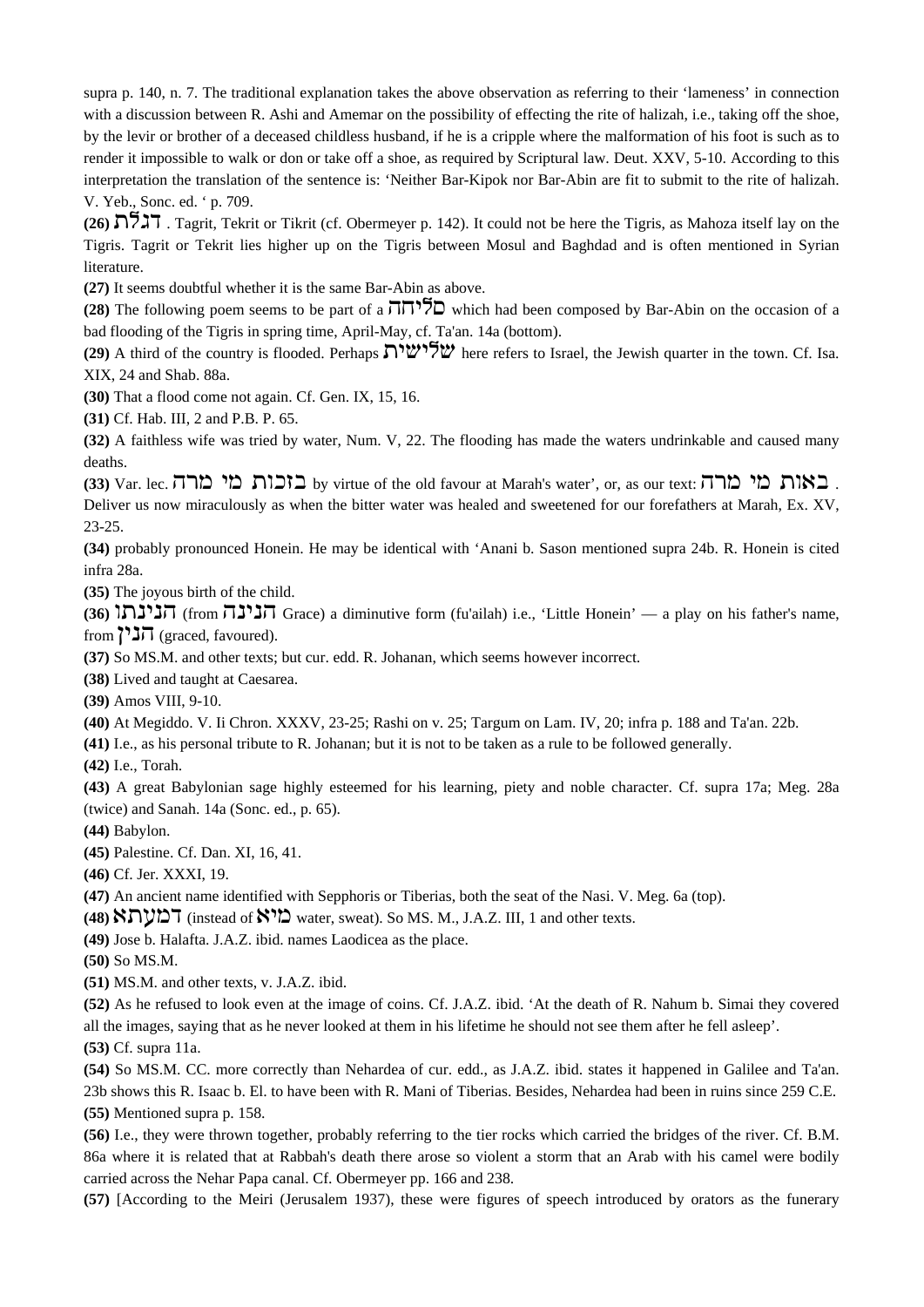orations respectively on the deaths of the above-named scholars, describing the gravity of the loss.]

#### **Talmud - Mas. Mo'ed Katan 26a**

And these are rents that are not [to be] sewed up: One who rends [his clothes] for his father or mother; or his master who taught him Wisdom,<sup>1</sup> for a Nasi, or Ab Beth din;<sup>2</sup> or on hearing evil tidings or [hearing] God's name blasphemed, or when a scroll of the law has been burnt; or at the [sight of the ruined] cities of Judea, the Holy Temple or Jerusalem. And one rends [first] for the Temple and then enlarges [the rent] for Jerusalem.

 'For his father or mother or for his master who taught him Wisdom'. Whence derive we [these rulings]? — From what is written: And Elisha saw it and he cried: My father. my father, the chariots of Israel and the horsemen thereof.<sup>3</sup> 'My father, my father', that is, [to rend on the loss of] one's father or mother. 'The chariots of Israel and the horsemen thereof', that is [for] a Master who taught one Torah. How exactly does it convey this [meaning]? — As R. Joseph rendered it [in Aramaic]: 'My master, my master, who was better [protection] to Israel with his prayer than chariots and horsemen'.

 And whence that these rents are not [to be] reunited? — From what is written [in the same passage]: And he [Elisha] took hold of his own clothes and rent them in two pieces.<sup>3</sup> Once it says 'and he rent then;', do I not know that he rent them in two [asunder]? It must be meant to teach that the severed parts ever remain rent [apart] in two.<sup>4</sup> Said Resh Lakish to R. Johanan: Elijah [however] is alive!<sup>5</sup> — He replied, Since it is written there 'And he saw 'him no more,' he was as dead to him [to Elisha].

 'For a Nasi or Ab Beth din or on hearing evil tidings'. Whence do we derive [these rulings]? — From what is written: Then David took hold of his clothes and rent them,' and likewise all the men that were with him. And they wailed and wept and fasted until even, for Saul and for Jonathan his son and for the people of the Lord and for the house of Israel, because they were fallen by the sword.<sup>6</sup> Now 'Saul', that is the Nasi [Prince]; 'Jonathan', that is the Ab Beth din. 'And for the people of the Lord and for the house of Israel', that refers to 'evil tidings' [that reached them].

 Said Rab b. Shabba to R. Kahana: Might not one explain that [they did] not [rend their clothes] until [after hearing] all those misfortunes [that had then happened]?<sup>7</sup> He replied, The repetition of 'for' this 'and for' that 'and for' separate the items [from one another]. Yet do we [have to] rend [clothes] on hearing evil tidings? For when they informed Samuel that King Shapur had slain twelve thousand Jews at Caesarea-Mazaca, $8$  he did not [then] rend his clothes? — They [the Sages] did not say lit should be donel save where the misfortune involves the larger part of the Community resembling the typical instance.<sup>9</sup> And is it a fact that King Shapur slew Jews? For [it is reported] that King Shapur said to Samuel,<sup>10</sup> 'May [ill] befall me if I have ever slain a Jew!' — For there, it was they [the Jews] that had brought it on themselves, as R. Ammi said, that the noise of the harp-strings<sup>11</sup> about Caesarea-Mazaca burst the wall of Laodicea.<sup>12</sup>

 '[Rents] on [hearing] God's name blasphemed'.<sup>13</sup> Whence do we derive this? — From what is written: Then came Eliakim the son of Hilkiah who was over the household and Shebna the scribe and Joah the son; of Asaph the recorder to Hezekiah with their clothes rent and told him the [blasphemous] words of Rabshakeh.<sup>14</sup>

 Our Rabbis taught: 'It makes no difference whether one hears it [himself] or hears it from another who had heard it, he is in duty bound to rend [his clothes], but the witnesses arc not in duty bound to rend [again on reporting] as they have already rent at the time they heard [the blasphemy]'. [You say], 'as they have already rent at the time they heard [the blasphemy]', what matters it, since they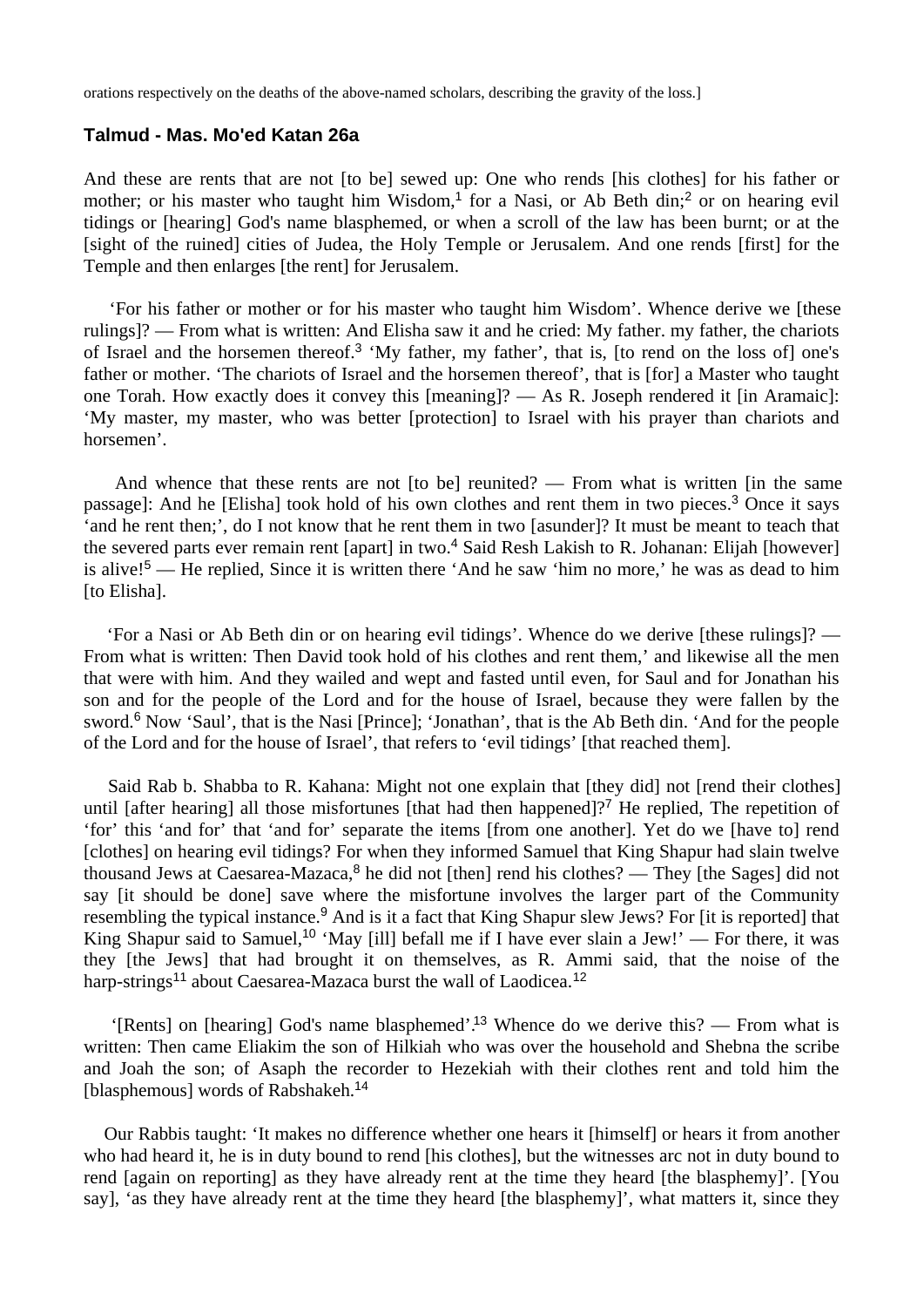do hear it now [again in reporting]? — Do not imagine such a thing. For it is written, And it came to pass, when the King heard it, that he rent his clothes:'<sup>15</sup> the King [we are told], rent [his clothes], but they [who reported it] did not rend [again]. And whence [do we know] that these rents are not [to be] mended? — That is learnt from a comparison<sup>16</sup> between the 'rending' [here] by King Hezekiah and 'rending' [elsewhere].<sup>17</sup>

 '[Rents] when a scroll of the law has been burnt'. What is the source for this? — What is written: And it came to pass when Jehudi had read three or four columns that he cut it with a penknife and cast it into the fire that was in the brazier.<sup>18</sup> What is the point of saying '[had read] three or four columns'? — They told [King] Jehoiakim that Jeremiah had written a book of Lamentations, [and] he said to them: What is written there? [They quoted] 'How doth the city sit solitary'.<sup>19</sup> — [The King] replied: I am the King.<sup>20</sup> They then cited to him [the second verse]: She weepeth sore in the night. He replied [again]: I am the King. [They then cited the third verse]: Judah is gone into exile because of affliction. [Again he replied]: I am the King. [They continued with verse four]: The ways of Zion do mourn. I am the King [he replied]. [They continued with the fifth verse]: Her adversaries are become the head. He asked: Who said that? — [They continued with that same verse]: For the Lord hath afflicted her for the multitude of her transgressions. Forthwith he [began to] cut out all the names of God mentioned therein and burnt them in the fire; hence it is written [in the report there]: Yet they were not afraid, nor rent their garments, neither the King, nor any of his servants that heard all these words,<sup>21</sup> which implies that the [bystanders] should have rent [their clothes]. Said Abaye to R. Papa: Might it not be suggested that the reason [why they should have rent was] for hearing evil tidings?<sup>22</sup> — He replied: [Hardly, for] were there at that time any evil tidings as yet?

Said R. Helbo, as citing R. Huna: One who witnesses a scroll of the law being torn<sup>23</sup> is in duty bound to make two rents: one on account of the  $\left[\text{injury to the}\right]$  parchment<sup>24</sup> and one for  $\left[\text{the injury to the}\right]$ to] the writing, as [may be gathered] from what is said: Then the word of the Lord came to Jeremiah after that the King had burned the roll and the words which Baruch wrote at the mouth of Jeremiah.<sup>25</sup> 'The roll,' that is, the parchment and 'and the words', that is, the writing.<sup>26</sup>

 R. Abba and R. Huna b. Hiyya were once sitting together. R. Abba got up to [go and] relieve himself. He took off his head phylactery and put it down on a pillow, when a young ostrich came and wanted to swallow it.<sup>27</sup> Said he [R. Abba]: [If that had been swallowed] I should now have had to make two rents.<sup>28</sup> Said the other:<sup>29</sup> Whence do you derive this? A similar thing happened to me and I came to R. Mattenah [asking for guidance] and he had none to give me. I then came to Rab Judah and he told me: Thus said Samuel: 'The [Rabbis] taught [that one should rend] only where [a sacred text is torn or burnt] by force majeure<sup>30</sup> and as in the example cited'.<sup>31</sup> 'Or at the [sight of the ruined] cities of Judea: the Holy Temple or Jerusalem'. Whence do we learn this? — From what is written: And it came to pass the second day after he<sup>32</sup> had slain Gedaliah and no man knew it that there come certain men from Shechem, front Shiloh and from Samaria, even fourscore men, having their beards shaven and their clothes rent and having cut themselves, with meal-offerings and frankincense in their hand to bring them in the house of the Lord.<sup>33</sup> Said R. Helbo. as citing 'Ulla of Berai who reported R. Eleazar: One who sees the cities of Judah in their [state of] ruin, recites the verse: Thy holy cities are become a wilderness,<sup>34</sup> and rends his garment. [On seeing] Jerusalem in its [state of] ruin, one recites: Our holy and our beautiful house, where our fathers praised Thee, is burned with fire and all our pleasant things are laid waste,<sup>35</sup> and rends his garment.

 'He [first] makes a rent for the Holy Temple and then enlarges [the rent] for Jerusalem'. [In contrast to this] some cited [the following Baraitha]: 'It is all the same whether one hears [that Jerusalem is fallen into ruin]<sup>36</sup> or sees [Jerusalem in ruin he is] in duty bound to rend [his garment].<sup>36</sup> As soon as he reaches the Scopus he rends; and he rends for the holy Temple separately and for Jerusalem separately'? — This [seeming discrepancy] is not difficult [to explain]. The former ruling obtains where he first [of all] encounters the site of the [ruined] Sanctuary<sup>37</sup> and the latter, where he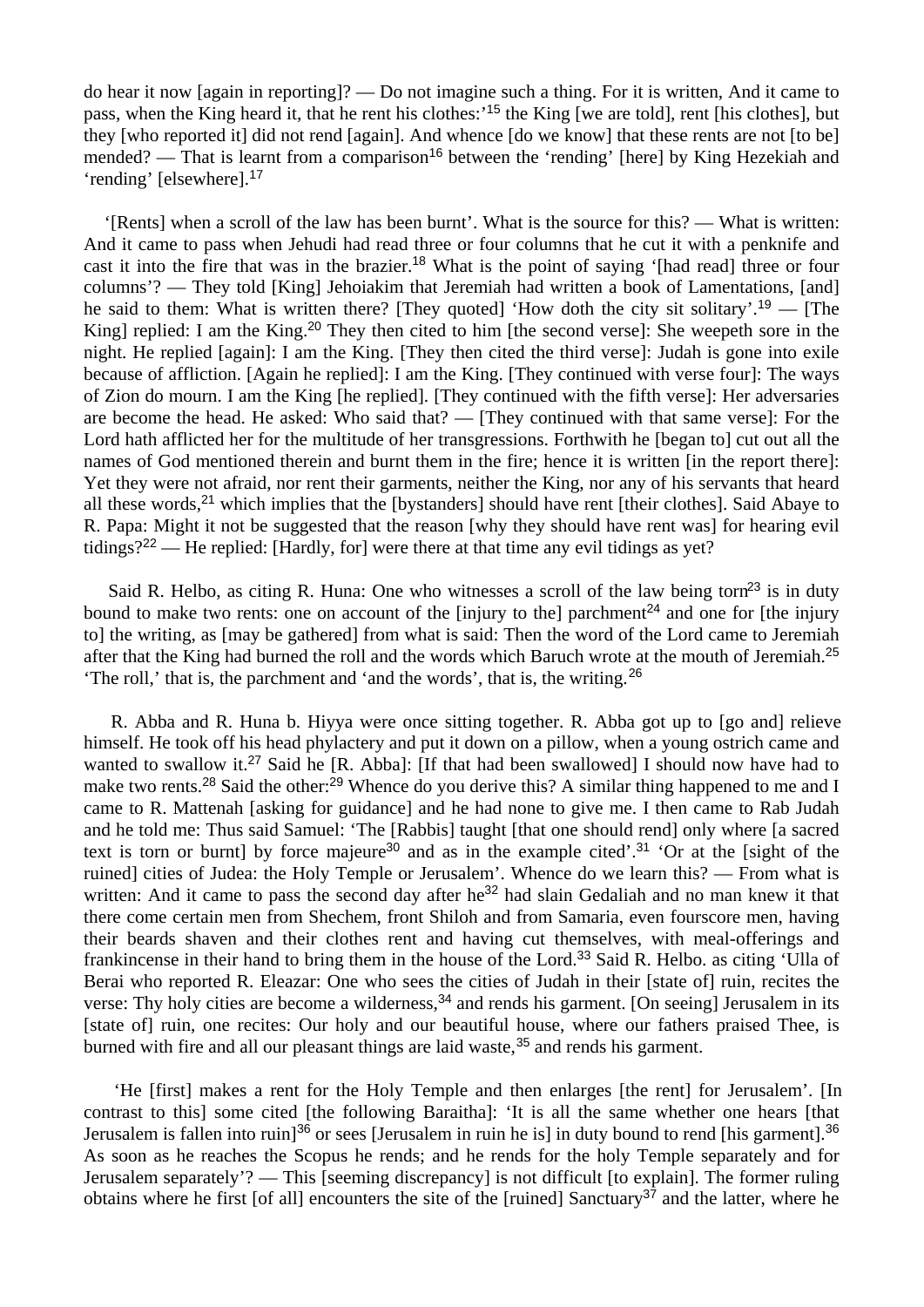encounters Jerusalem [ruins] first [and afterwards the Sanctuary].

Our Rabbis taught: 'And all these [rents] they may tack together,<sup>38</sup> baste or pick up [the frayed edges]<sup>39</sup> or with a ladderstitch, but may not reunite the edges [by a sewn seam]'.<sup>40</sup> Said R. Hisda:

- **(2)** V. Glos.
- **(3)** II Kings II, 12.

\_\_\_\_\_\_\_\_\_\_\_\_\_\_\_\_\_\_\_\_

**(4)** I.e., the two edges of the torn part remain as they are, apart. Cf supra 22b.

**(5)** He constantly reappears, from time to time, communing with saintly persons. Cf. B.M. 85b and Ta'an. 22a. How can this be the guiding instance for a ruling on a loss by death?

- **(6)** II Sam. I, 11-12.
- **(7)** The case of Saul and Jonathan.

**(8)** Shapur I (241-272) is said to have destroyed Caesarea-Mazaca, the capital of Cappadocia, a vital military post on the main roads leading to the East, in 260 C.E. after he defeated the Emperor Valerian. It is said that there were then four hundred thousand inhabitants. Cf. Enc. Brit. (11th ed.) IV, 943a. The date 260 however makes this statement rather difficult, as Samuel died in 252 and Papa bar Nasr of Palmyra (Odenath) destroyed Nehardea 259. The occasion must therefore have been earlier, after the murder of Gordian III at Zaitha in 244 when Philip the Arab (of Hauran) made the best terms he could with Shapur [V. Graetz MGWJ 1852, p. 512 and Hoffmann D. Mar Samuel, p. 48.]

**(9)** Of Saul and Jonathan.

- **(10)** They were on very friendly terms.
- **(11)** Played by the Jews rebelling against the Persians (Rashi).
- **(12)** I.e., brought about the destruction of Laodicea. Laodicea Combusta lay further West.
- **(13)** Resuming the discussion of the points quoted in the Baraitha.
- **(14)** II Kings XVIII, 37.
- **(15)** Ibid. XIX, 1.
- **(16)** Gezerah shawah, v. Glos.
- **(17)** In the case of Elisha as explained above from 'and he rent them in two pieces'. II Kings II, 12.
- **(18)** Jer. XXXVI, 23ff.
- **(19)** Lam. I, 1ff.
- **(20)** There is nothing in that verse about the King himself, but only lamentations about the city of Jerusalem.
- **(21)** Jer. XXXVI, 24.
- **(22)** And not for blasphemy.
- **(23)** MS.M., Asheri and other texts read here burnt.
- **(24)** Which is especially prepared as dedicated for a sacred text.
- **(25)** Ibid. v. 27.
- **(26)** So MS.M. and J.M.K.
- **(27)** 'R. Huna seized the bird and held it by the throat'. J.M.K. III, 7.
- **(28)** If the ostrich had swallowed or destroyed it. for the parchment and also for the text.
- **(29)** R. Huna b. Hiyya. In J.M.K. the names are reversed.
- **(30)** An irresistible attack, lit., 'by arm'.
- **(31)** Blasphemously, as did Jehoiakim and his friends; but not when happening casually, as in this instance.
- **(32)** Ishmael the son of Nethaniah.
- **(33)** Jer. XLI. 4.5.
- **(34)** Isa. LXIV, 9.
- **(35)** Ibid. 10.
- **(36)** Enlarged according to the version in J.M.K. III, which is merely condensed in our texts.

**(37)** Without somehow having caught sight of the ruins of Jerusalem on entering the city, travelling in a covered van, for instance or entering at dusk. He then rends first for the ruined Sanctuary and enlarges the rent on beholding the ruins of Jerusalem.

- **(38)** Soon after, the next day.
- **(39)** With a herringbone or cross stitch.

**<sup>(1)</sup>** I.e., Torah.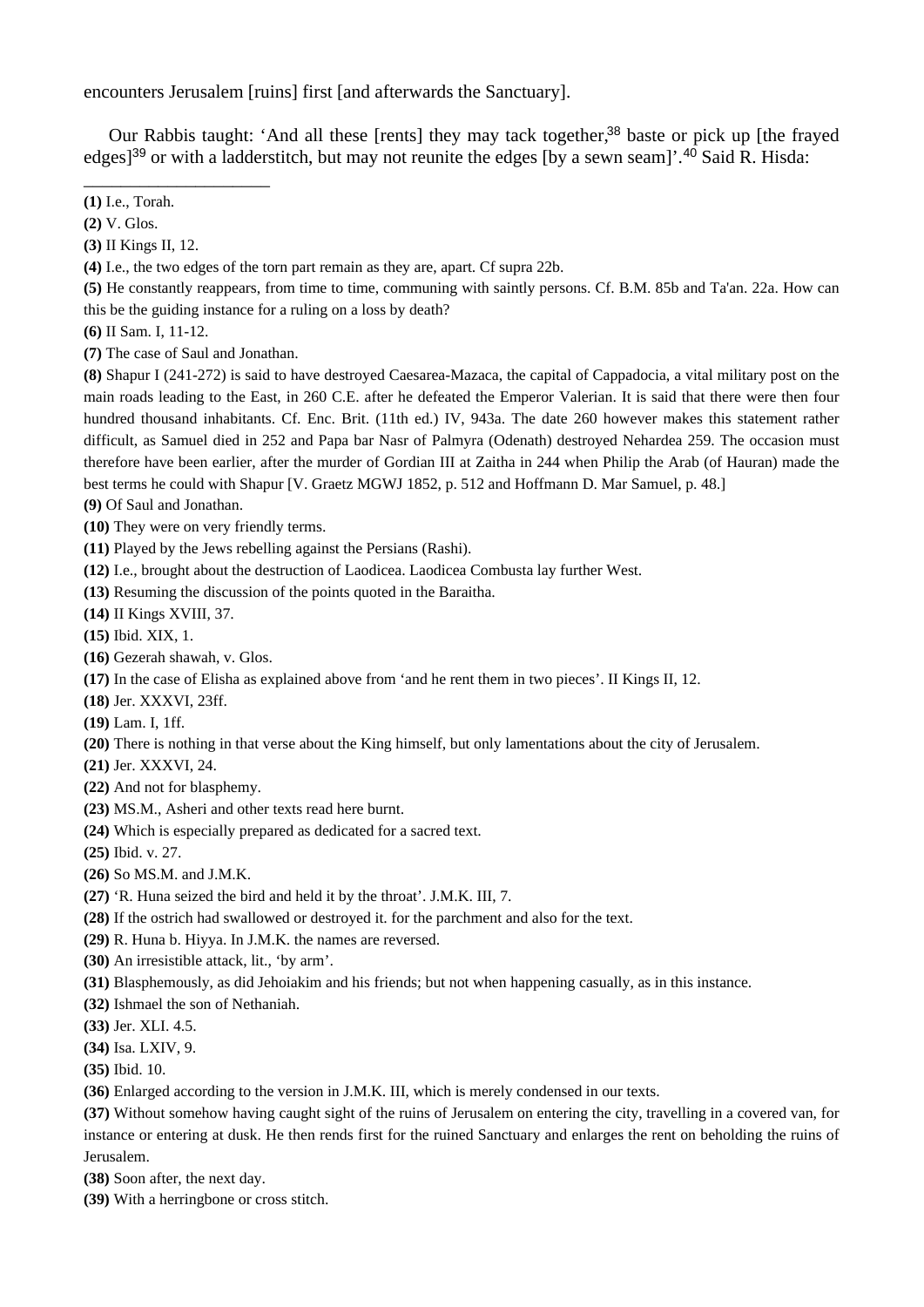**(40)** Sew up permanently.

### **Talmud - Mas. Mo'ed Katan 26b**

Nor may the Alexandrian<sup>1</sup> mending [be used]. Our Rabbis taught: One who rends [his garment] in a part that had been tacked together, basted, or [the edges] picked up by cross or ladderstitch, has not discharged his duty; if in a part which had been rejoined [in a seam], he has discharged his duty. Said R. Hisda: Also [if he rent] in a part [which had been done up] with the Alexandrian mending.

Our Rabbis taught: One is allowed to turn [a garment] upside down<sup>2</sup> and [then] completely mend the rent. R. Simeon b. Eleazar forbids complete mending of the rent. And just as the vendor [of the garment] is forbidden to reunite the rent [completely] the buyer too is forbidden to reunite it [completely] and accordingly the vendor is bound to inform the buyer of [the nature of the rent].

Our Rabbis taught: The initial rending is [to the extent of] a handbreadth,<sup>3</sup> and any extension thereof<sup>4</sup> is to be to the depth of three fingers: these are the words of R. Meir. R. Judah says: The initial rending is [to the extent of] three fingers and the extension may be as small as he cares.<sup>5</sup> Said 'Ulla, The halachah; follows R. Meir in regard to the [initial] rending and in regard to the extension, the halachah follows R. Judah. It is likewise taught: R. Jose Says. The initial rending is [to the extent of one hand bread than d the extension may be as little as one cares.<sup>5</sup>

 Our Rabbis taught: If one was informed that his father died and he rent [his garment], [then] that his son died and he added thereto, the lower [inner portion] may be reunited; the upper parts is not to be reunited; that his son died and he rent his garment, [then] that his father died and he added thereto, the upper part may be reunited [and] the lower part $<sup>6</sup>$  is not to be reunited. [If one was</sup> informed] that his father died, that his mother died, that his brother died, that his sister died,<sup>7</sup> he makes one rent for all. R. Judah b. Bathyra<sup>8</sup> says: For all [near of kin he makes] one rent; for his father and/or mother<sup>9</sup> [he makes] another rent: because a rent made for one's father or mother is not to be added to.<sup>10</sup> What is the reason [for this differentiation]? — Said R. Nahman b. Isaac, it is because there is no extension [of a rent] in their case.<sup>11</sup> Samuel said: The halachah follows the view of R. Judah b. Bathyra. But did Samuel say that? Inasmuch Samuel stated that the halachah in matters of mourning is to follow the view of the [more] lenient authority!<sup>12</sup> — The [observance<sup>13</sup> of] mourning comes under one category and the [act of] rending<sup>14</sup> under another [category],

 To what extent does one rend [his garment]? — To [exposing his breast down to] the [region of the] navel; some say, [only] down to the [region of the] heart — Although there is no [authentic] proof on this point, there is some [Scriptural] allusion to it, as it is said: And rend your hearts and not your garments.<sup>15</sup> Having reached to the navel. [on hearing another evil report] he moves away a space of three fingers [from the former rent] and rends [afresh]. If the forepart of his garment is become full [of rents], he turns the garment front to back and then rends [again]; if it become full [of rents] in the upper parts. he turns the garment [upside] down; but one who rends the lower part or on the sides [of the garment] has not discharged his duty, save the High Priest, who rends [his garment] below.

 [On the extension rending] R. Mattenah and Mar 'Ukba held different views and both advanced them in the names of [Abba] Samuel's father and R. Levi [b. Sisi]. One said: 'Anytime during the seven days. one rends [anew for another bereavement] and after the seven he [merely] adds [to the first rent]'. The other said: 'Anytime during the thirty. one rends [anew for another bereavement] and after the thirty he [merely] adds thereto'. To these statements R. Zera demurred. Now [said R. Zera], in regard to the one who says: 'Anytime during the seven days one rends [anew for another bereavement]',<sup>16</sup> why [rend anew]? Because the rent may not be tacked together;<sup>17</sup> then [in the case of a woman] in view of the Master's statement: 'A woman [mourner] tacks the rent together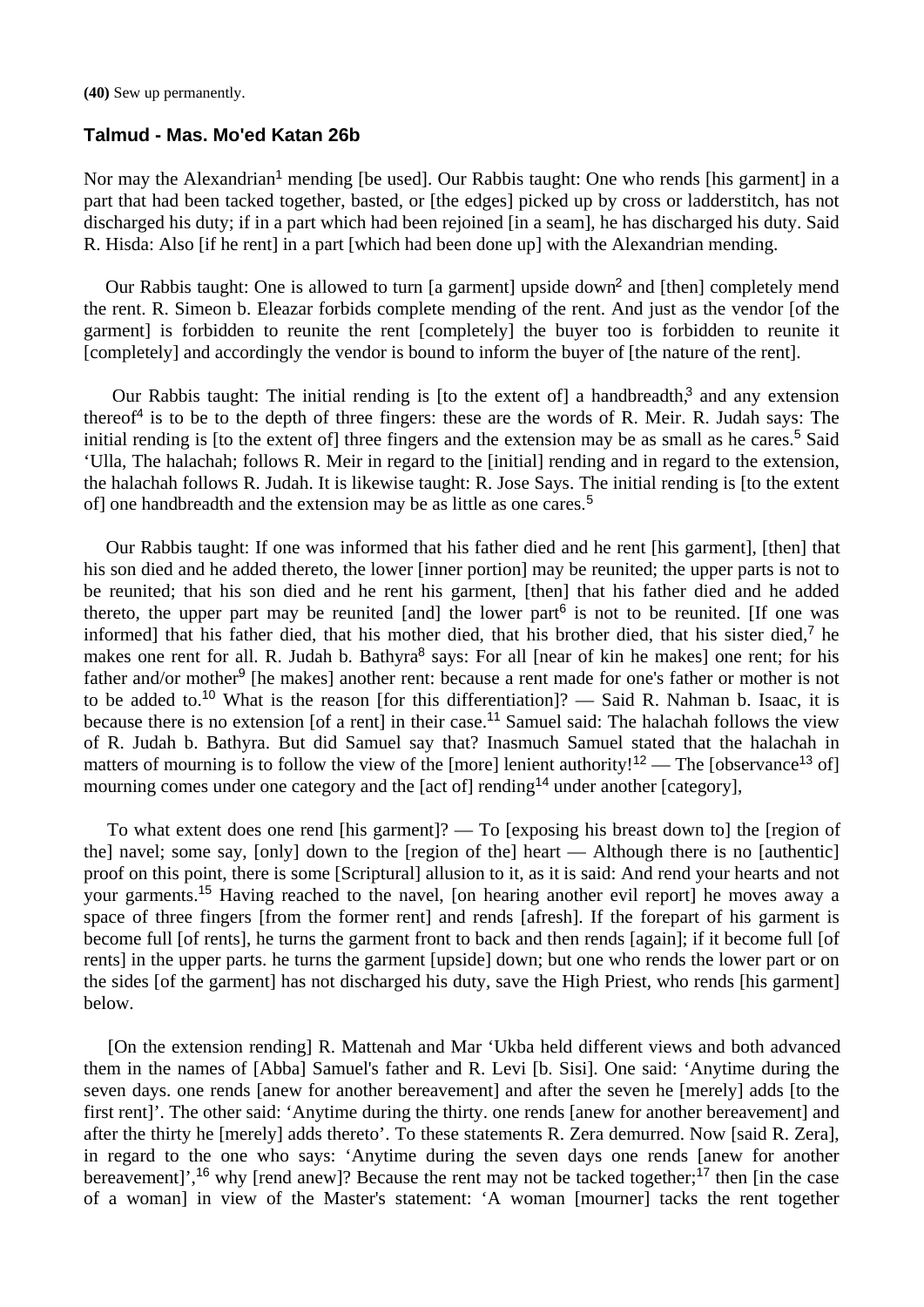forthwith' [may she not] just as well [add even to the first rent]?<sup>17</sup> — [No, because] there<sup>18</sup> it is [a concession merely] out of the respect due to a woman.<sup>19</sup> Again [said R. Zera], in regard to the one who says: ' Anytime during the thirty, one rends [anew for another],<sup>16</sup> why is that? Because the rent is not to be reunited;<sup>20</sup> then [in the case of] a rent made for a father or mother that is never to be reunited, [may he not] just as well [add to the rent]?<sup>21</sup> — [No, because] there [also the restriction is merely] out of the deference<sup>22</sup> due to one's father and mother.

 Our Rabbis taught: One who goes forth before the dead with a garment already rent, robs the dead and the living [relatives of their due]. Rabban Simeon b. Gamaliel says: If a man says to his friend, 'Lend me your cloak and I shall go and visit my father who is ill', and he went and found him already dead, he rends it and then mends the rent. After returning home he returns the cloak and compensates him for the damage done by the rent; but if he had not informed him [of his intention to visit his sick father], he must not touch it.

 Our Rabbis taught: If one who is ill sustains bereavement, they should not inform him thereof, lest he thereby become distracted in mind; nor do they direct to have any garments rent in his presence and they direct the women to keep silent [from lamenting] in his presence. Children may be made to rend their clothes in order to stir up sadness and garments are also rent for a father-in-law or mother-in-law, out of deference to one's wife. R. Papa said: It is taught in the Ebel Rabbathi:<sup>23</sup> 'A mourner should not set an infant on his knee, because the child may amuse him and he may thereby incur censure from his fellow men'.

NOR DO THEY PROVIDE A REPAST SAVE<sup>24</sup> [SEATED] ON UPRIGHT COUCHES.<sup>25</sup> Our Rabbis taught: 'One who goes to the house of a mourner, if he be on familiar terms with him, may provide the repast for him [to be taken]<sup>26</sup> on overturned couches, but if not, he provides the repast for him [to be taken] on couches in erect position'.<sup>27</sup>

 Raba suffered a misfortune and Abba b. Martha, who is the same as Abba b. Manyomi, went to the house [to provide the mourner's repast for him]. Raba sat on all upright couch while Abba b. Martha sat on an overturned one. Said Raba: How lacking in [good] sense<sup>28</sup> is that Associate of the Rabbis!

 Our Rabbis taught: One who goes from place to place [and mourning befell him while being on the road],<sup>29</sup>

**(6)** Of the rent made for a parent.

\_\_\_\_\_\_\_\_\_\_\_\_\_\_\_\_\_\_\_\_

**<sup>(1)</sup>** Neatly sewed together on the surface with the joined ends on the wrong side of the material, or darned invisibly, or a piece neatly let in. V. Tosaf. s.v.  $\sum_{i=1}^{n}$ 

**<sup>(2)</sup>** I.e. , adapting the bottom part for the neck.

**<sup>(3)</sup>** Four fingers, the width of the palm.

**<sup>(4)</sup>** on the intermediate occurrence of another bereavement.

**<sup>(5)</sup>** Lit., 'whatever it be'.

**<sup>(7)</sup>** I.e. , the news of their several deaths reached him simultaneously. J.M.K. III, 7 reads thus: 'Even if he heard of the death of his father and mother and of his Master who had taught him wisdom, he makes one rent for all'.

**<sup>(8)</sup>** J.M.K. III, 7 reads: 'R. Judah b. Tema says. 'He makes a rent for this one separately and for that one separately: only that he does not make that for his father and that for his mother as an extension". But is not this (latter part) to the same effect as the former part? Only, what he means is, that one shall make no extension on a rent made for a father or a mother'.

**<sup>(9)</sup>** Note the ambiguity indicated here by 'and/or', that is, either (a) a separate rent for father and mother jointly, quite apart from the rent made for the other near-of-kin on that occasion; or (b) a separate rent for each, even if the news of their deaths was communicated to him at the same moment. The former interpretation (with some reservations) is accepted by Ritba. V. infra n. 1.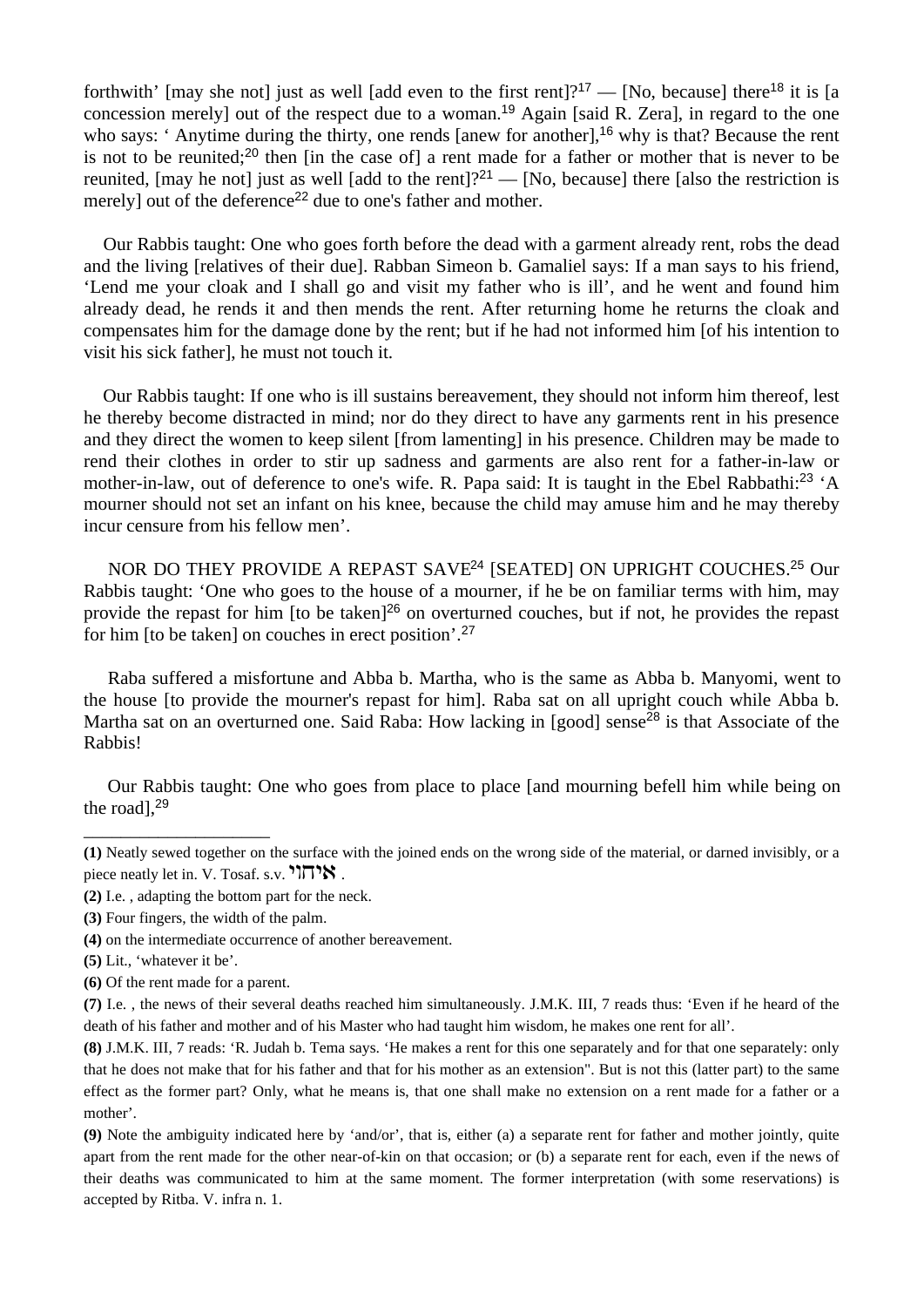**(10)** Cf. n. 1 suf'ra. Sem. IX reads as follows: One whose father and mother died (together) makes one rent for both; R. Judah b. Tema says: He makes a rent for this one separately and a rent for this one separately.

 $(11)$  Tosaf. s.v.  $728$  fails to see the purport of this remark of R. Nahman b. Isaac and favours the view that the last clause ('because a rent made. . .') is probably a gloss (and is in fact not found in Sem. I.e.). Rabad, however, cited by Asheri, n. 71, explains the comment thus: Since a rent for a parent extends to the region of the heart (or even to the navel), any extension of it (for another sorrow) would fail to be any indication thereof, as his friends would take the enlarged rent as the sign of the mourners excessive grief for his parent.

**(12)** Whereas R. Judah's view is in fact stricter than the first.

**(13)** I.e. , the period of seven or thirty days. which begins after the interment.

**(14)** Which is effected at the most poignant moment of grief, at witnessing the death of a beloved (even before the interment) or at the first intelligence of it. It is a tribute to the dead.

**(15)** Joel II, 13.

**(16)** It is the last part of the quotation on which the argument turns.

**(17)** Within the seven days.

**(18)** V. supra 22b, p. 142.

**(19)** V. ibid. Not the law, whereas rending the garment is a duty according to the law for all, it is a tribute she owes to the dead, and like everybody else she should act in the regular way for all, i.e., rend anew.

**(20)** During the thirty days. V. supra p. 143.

**(21)** Even during the thirty days; as, even after the thirty days he would, according to the view expressed above, act like any other person according to the law and merely add to the rent a little, in tribute of the fresh loss; otherwise there is no concession in the case of a son mourning for a parent until the end of the year.

**(22)** Not the law; hence after thirty days he merely adds to the rent.

**(23)** Cf. supra p. 148, n. 10.

**(24)** [MS.M. omits 'save', v. n. 6.]

**(25)** For the reading. v. supra p. 154, n. I.

**(26)** The one who provided the mourner's would also join him at the meal.

**(27)** [Our Mishnah accordingly speaks of one who is not on familiar terms with the mourner. Raabad and others (v. Asheri) explain the Mishnah as referring to festival week, when in no case is the meal provided on overturned couches. As, however, no couches are overturned on festival week, the word 'SAVE' is redundant and on this interpretation is to be omitted, v. n. 3.]

**(28)** As Raba and his visitor were not on intimate terms, it was presumptuous on the part of the visitor to sit low, while Raba out of deference to the visitor sat on the couch in its normal position.

**(29)** So MS.M. Asheri and other texts.

# **Talmud - Mas. Mo'ed Katan 27a**

if he can reduce his business affairs, he should do so, and if not, let him carry on with them [as best he may].

 Our Rabbis taught: When do mourners overturn the beds? From the moment [the corpse] is taken from the house: these are the words of R. Eliezer; R. Joshua Says, From the moment that the rolling  $slab<sup>1</sup>$  closes the tomb. It happened [when] Rabban Gamaliel the Elder<sup>2</sup> died, as soon as he was taken out of the door of his house, R. Eliezer said to them,<sup>3</sup> Overturn your beds. And after the 'rolling slab' had been placed [to close the tomb] R. Joshua said to them:<sup>3</sup> 'Overturn your beds'. Said they to him, 'We have already overturned them by order of the Elder' [R. Eliezer].

 Our Rabbis taught: When do they place the beds in erect position on the [approaching] eve of the Sabbath? From the time of the evening offering<sup>4</sup> onwards'. Said Rabbah son of Huna,<sup>5</sup> Nevertheless he [the mourner] does not sit down on it until it gets dark, and on the termination of the Sabbath, although he may have but one day [more] to sit [in mourning] he overturns it again.<sup>6</sup>

Our Rabbis taught: One who [has to] overturn his bed, over turns not his own bed alone, but all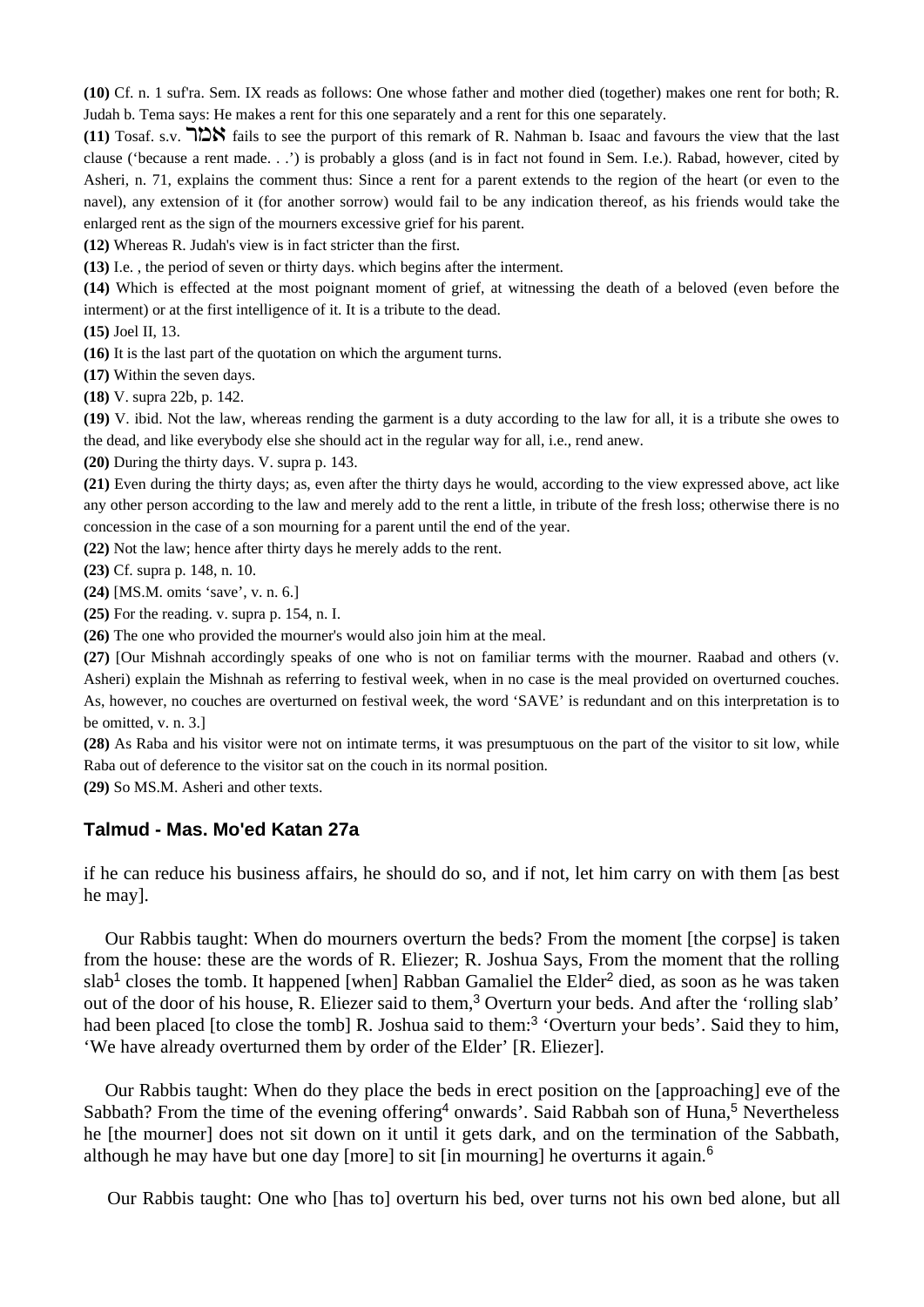the beds he has in the house;<sup>7</sup> even though he has ten beds in ten places, he overturns them all.<sup>8</sup> And even if there be five brothers one of whom died, they all overturn [their beds].<sup>9</sup> If, however, it be a bed specially set apart for vestments,<sup>10</sup> that one need not be overturned. A dargesh<sup>11</sup> [couch] need not be overturned, but should be tilted up;<sup>12</sup> Rabban Simeon b. Gamaliel says, [In the case of] a dargesh [it is enough if] he loosens the bolster-frame and lets it drop [down] of its own accord. What is a dargesh? — Said 'Ulla, It is a Couch of Fortune.<sup>13</sup> Said Rabbah to him: But then [how does that] meaning fit the ruling in reference to a king, for we learned:<sup>14</sup> '[And when they provide for him the mourner's repast] all the people recline [at the repast ] on the ground while the king sits on the dargesh'.<sup>15</sup> Is there any reason why he should now be seated on [a special couch] which he had hitherto not been able to sit on?<sup>16</sup> To this question R. Ashi demurred, [saying]: What is this difficulty? It may be just as exceptional as eating and drinking [with the king], because heretofore they [the people] did not provide for him food and drink, whereas now [in his mourning] they do provide for him food and drink! But, if difficulty there be [in the offered explanation] it arises from what is taught: 'There is no need to overturn a dargesh, but he [merely] tilts it up'. Now if dargesh be a 'Couch of Fortune' why is there no need to overturn it, surely it is taught: 'One who [has to] overturn his bed overturns not his own bed alone but all the beds he has in his house! And what is this difficulty? Why, a dargesh is similar to a bed specially set apart for vestments,<sup>17</sup> as it is taught [there]: 'If it be a bed specially set apart for vestments, that need not be overturned'. But if difficulty there be [in the explanation] it is this [from what is taught there]: 'Rabban Simeon b. Gamaliel says, [In the case of] a dargesh [it is enough if] he unfastens the inner bolster-frame and lets it drop [down]'. Now if you suppose that dargesh means a 'Couch of Fortune', what bolster-frame is there [at all]?

 When Rabin came [home from Palestine] he said, One of the Rabbis whose name is R. Tahlifa the Palestinian, who used to frequent the leather-mart, told me: What is a dargesh? It is [said he] a couch covered with a hide.<sup>18</sup> It has also been stated: 'R. Jeremiah said,<sup>19</sup> In a dargesh the interlacing<sup>20</sup> [of the girths] is on the inside; in a bed [couch] the interlacing [of the girths] is on the outside'. Said R. Jacob b. Aha as reporting R. Joshua b. Levi: The halachah follows the opinion of R. Simeon b. Gamaliel.<sup>21</sup> Also this, R. Jacob b. Ala is to have said as reporting R. Assi that where a couch has projecting lean-backs,<sup>22</sup> it is enough if he merely tilts it up.<sup>23</sup>

 Our Rabbis taught: If he slept [during the seven days] on a chair, or on a large bench for water-jugs<sup>24</sup> or [even] on the ground. he has not discharged his duty.<sup>25</sup> Said R. Johanan: [He has not discharged his duty] because he has not conformed to [the practice of] overturning the bed.<sup>26</sup>

Our Rabbis taught: We may sweep or strew<sup>27</sup> [the floors] in a house of mourning and wash dishes, cups, jugs and wine-goblets<sup>28</sup> in a house of mourning; but do not bring perfumes<sup>29</sup> or spices into a house of mourning. But this is not [correct]? For Bar Kappara taught: One should not say a benediction for [enjoying the scent of] perfumery or spices in a house of mourning, which implies that while we do not say a benediction, they may yet be taken into the house? — That presents no difficulty: the former ruling is for the house of mourning,<sup>30</sup> while the latter ruling is for the house of comforters.<sup>31</sup>

MISHNAH. [PROVISIONS<sup>32</sup> SHOULD NOT BE CONVEYED TO THE HOUSE OF MOURNING ON AN [ORNAMENTAL] TRAY,<sup>33</sup> SALVER,<sup>34</sup> OR FRUIT-BASKET,<sup>35</sup> BUT IN [PLAIN] BASKETS. AND THE MOURNERS BENEDICTION [IN GRACE AFTER MEALS] IS NOT SAID DURING THE FESTIVAL [WEEK]. BUT COMFORTERS MAY STAND IN A ROW AND COMFORT [THEM].<sup>36</sup> AND THE MOURNERS GIVE LEAVE OF DEPARTURE TO THE MANY [COMFORTERS]. THE BIER IS NOT SET DOWN IN THE BROADWAY [DURING THE FESTIVAL WEEK] SO AS NOT TO ENCOURAGE THE [FUNERARY] LAMENT; AND THE BIER OF WOMEN IS NEVER [SET DOWN IN THE BROAD WAY] FOR THE SAKE OF PROPRIETY.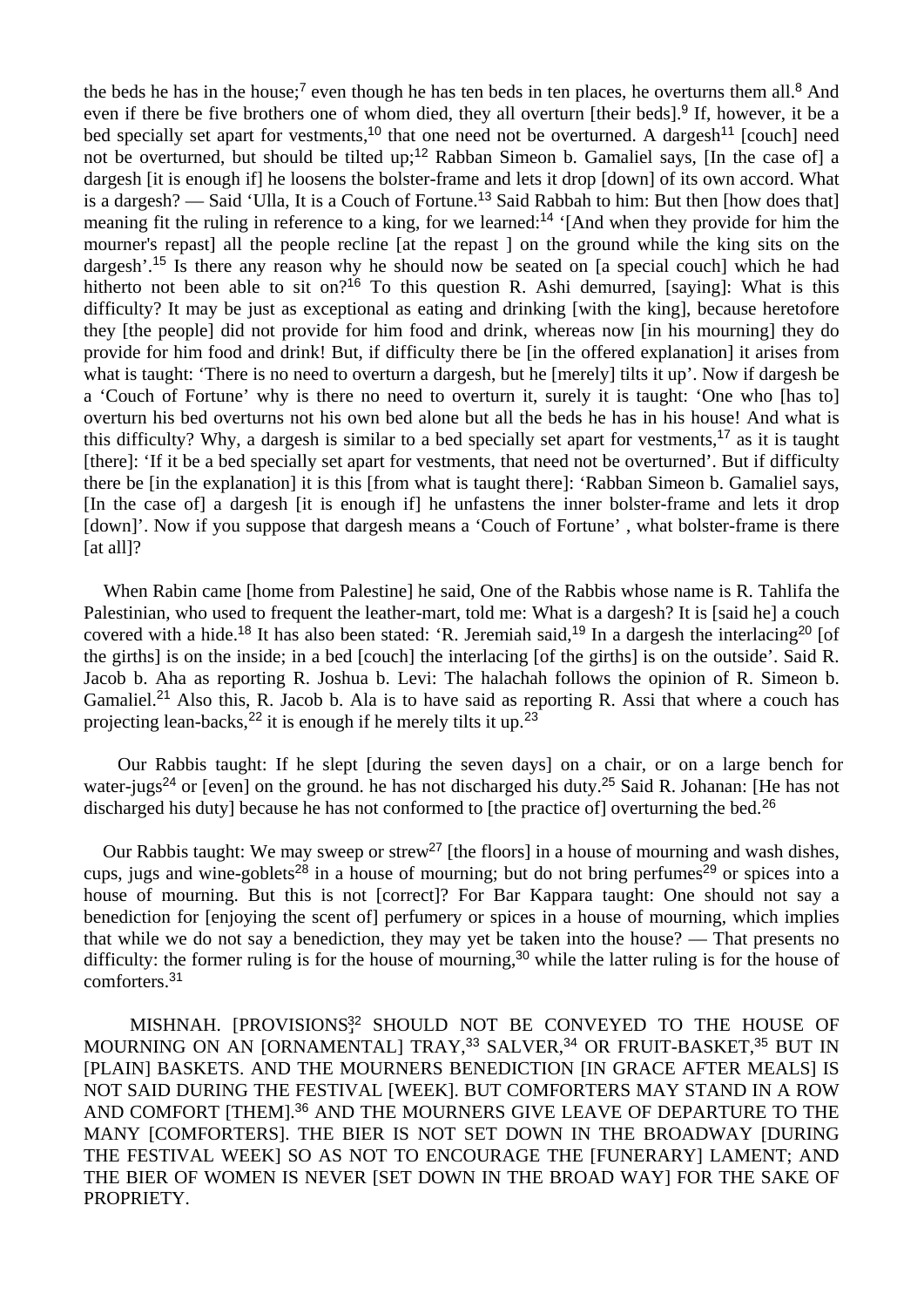GEMARA. Our Rabbis taught: Formerly they were wont to convey [victuals] to the house of mourning, the rich in silver and gold baskets and the poor in osier baskets of peeled willow twigs, and the poor felt shamed: they therefore instituted that all should convey [victuals] in osier baskets of peeled willow twigs out of deference to the poor.

 Our Rabbis taught: Formerly, they were wont to serve drinks in a house of mourning, the rich in white glass vessels and the poor in coloured glass, and the poor felt shamed: they instituted therefore that all should serve drinks in coloured glass,  $37$  out of deference to the poor.  $38$  Formerly they were wont to uncover the face of the rich and cover the face of the poor, because their faces turned livid in years of drought and the poor felt shamed; they therefore instituted that everybody's face should be covered, out of deference for the poor.<sup>38</sup> Formerly. they were wont to bring out the rich [for burial] on a dargesh<sup>39</sup> aid the poor

**(5)** Asheri read, 'Rabba b. 'Ulla'.

\_\_\_\_\_\_\_\_\_\_\_\_\_\_\_\_\_\_\_\_

**(6)** To remind him that he is still a mourner within the seven days. J.M.K. III, 5.

**(7)** 'His own as well as those of his wife and children, who observe mourning in the house out of deference to him, but not those of strangers staying in the house'. Raabad, cited in Asheri.

**(8)** If he occupies any of those, even away from the place where the death had taken place (Asheri). Cf. Sem. XI.

**(9)** If they sleep in their own homes.

- **(10)** A kind of sofa or couch like our ottomans, for clothes or coverlets; i.e., one not used for sleeping.
- **(11)** An elaborate couch, explained and discussed below at length.

**(12)** To make it uncomfortable for sleeping or sitting on it.

**(13)** Among non-Jews. Among the Romans the lectus genialis was a symbolical, ornamental marriage-bed placed on the day of marriage in the front hall, the atrium, (as the bride's domain). 'Genialis lectus, qui nuptiis sternitur in honorem genii' quoted by Becker, Gallus, Excursus I (on Woman and Roman Marriage) p. 166. Cf. ibid. p. 154.

**(14)** Sanh. 20a.

**(15)** So that the king does not go down to the level of the people and sit with them.

**(16)** I.e., how call dargesh possibly mean a 'Couch of Fortune'? It can only mean a couch other than the ordinary, for the king.

**(17)** Not for sleeping.

**(18)** I.e., a bedstead with a hide thrown on girths or stretched on the frame which serves as a mattress or bolster. So Han., v. Becker's Charicles, Scene VIII, n. 8 (Eng. Trans. p. 136).

**(19)** In J.M.K. III, 5 we have: 'Where the interlacing (girths) are attached to the body (i.e., the frame of the bedstead itself) it is a bed; where the interlacing is not attached to the body (i.e., that the mattress-frame is a separate piece, the grabatus) it is a dargesh. Cf. further the notes on the discussion of the Mishnah.

**(20)** Horace's tenta cubilia.

**(21)** That it is enough, in the case of a dargesh, if he unfastens the inner bolsterframe and lets it drop down.

**(22)**  $\mathbb{Z}$  **= \*\*, lit. , 'something to lean back on'; here are meant head-rests and the back of a couch to support the** cushions as well as the poles, at the head and the foot of a bed, to support a curtain or net. Cf. Suk. 10b.

**(23)** To show that it is not in use and does not need to be overturned.

**(24)** The Roman urnariun, a low oblong bench or kitchen-table, used for keeping near to hand urns, water vessels and other earthenware utensils and out of the way of being broker. אורייצי for אורבריי is the correct rendering and this meaning of the word fits all the parallel passages.

**(25)** J.M.K. III, 5 explains the context: 'If he said, I am not going to up turn the bed, for behold, I shall sleep on a bench, they do not listen to him, because he said, "I am not going to upturn the bed"; but if he said, lo, I am going to upturn the

 $(1)$   $\frac{5511}{1}$ , a stone rolling in a groove to close a tomb.

**<sup>(2)</sup>** Rightly omitted in J. Ber. and J.M.K. (loc. cit.), as this could be only Rabban Gamaliel II (of Jabne). R. Eliezer's brother-in-law. Cf. B.M. 59b (Sonc. ed., p. 354, nn. 3 and 4.)

**<sup>(3)</sup>** To his wife Imma Shalom, Rabban Gamaliel's sister and others in the house. J. Ber. and J.M.K.: 'To his disciples'.

**<sup>(4)</sup>** I.e., 3.30 p.m. The Minhah was a meal-offering which accompanied the 'daily offerings', morning and afternoon. Num. XXVIII, 5, 8.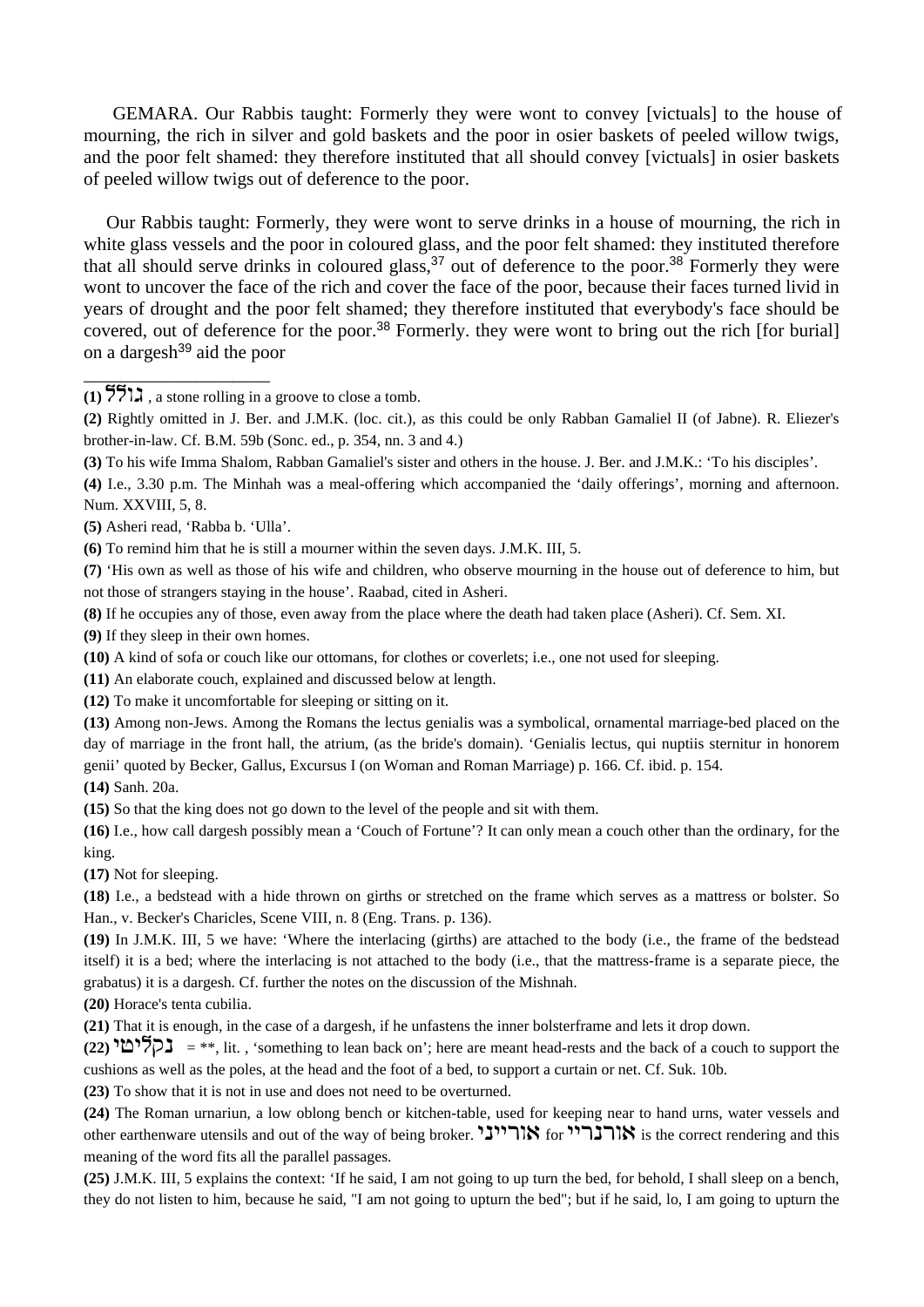bed . . . they do listen to him'.

**(26)** Cf. Sem. XI, (end). 'But they say to him, There is the Mizwah (duty) of upturning'.

**(27)** With sawdust or said.

**(28)** and \*\* a Lacoman earthen drinking vessel or goblet.

- **(29)** Spices to be burnt on 'coals' in fumigation pans.
- **(30)** While the corpse is still in the house; it suggests that the dead is objectionable. Cf. Baraitha on the next Mishnah.
- **(31)** I.e., after the burial, when comforters come in to visit and condole with the mourner.
- **(32)** 'The mourners fare'.
- **(33)** Tabella or tabula.
- **(34)** Scutella.
- **(35)** Calathus.
- **(36)** On the cemetery after the burial, during the festival week.
- **(37)** Tosef. Nd. IX, 17 has: 'Then they reverted to bringing (drink) in coloured or white (glass vessels)'.

**(38)** MS.M. inserts: Our Rabbis taught.

**(39)**  $\mathbb{Z}$  **a** tall state bed, ornamented and covered with rich coverlets. V. Targum and Kimhi on Ezek. XXIII, 41 מטה כבודה . In Lewin, Otz. Hag. No. 208 it is explained by מטה מטה מבודה  $\Box$ מבה  $\Box$  Cf. Persius, Sat. III, 103, 'tandemque beatulus alto Compositus lecto...,' and at last our blessed (dead) little friend being laid out on a tall bier'. Cf. also Jos., Ant. XVII, 8, 3 (197) and War, XXXIII, 9 (671) about Herod's gorgeous bier.

#### **Talmud - Mas. Mo'ed Katan 27b**

on a plain bier,<sup>1</sup> and the poor felt shamed: they instituted therefore that all should be brought out on a plain bier, out of deference for the poor. Formerly they were wont to set a perfuming-pan under [the bed of] those that died of intestinal disorders, and the living suffering from intestinal disorders felt shamed: they instituted therefore that it should be set under all [alike], out of deference to the living that suffer from intestinal disorders. Formerly they were wont to subject to [ritual] ablution all utensils that had been used by [dying] menstruants,<sup>2</sup> and the living menstruant women felt thereby shamed: they instituted therefore that they should subject utensils used by all [dying] women alike, out of deference to the living menstruants. Formerly they were wont to subject to [ritual] ablution all utensils used by those suffering from a flux.<sup>3</sup> while dying, and the living suffering from a flux felt shamed: they therefore instituted that they should subject to ablution utensils used by all, out of deference to the living suffering from flux.<sup>4</sup> Formerly the [expense of] taking the dead out [to his burial] fell harder on his near-of-kin than his death so that the dead man's near-of-kin abandoned him and fled, until at last Rabban Gamaliel came [forward] and, disregarding his own dignity, came out [to his burial] in flaxen<sup>5</sup> vestments and thereafter the people followed his lead to come out [to burial] in flaxen vestments. Said R. Papa. And nowadays all the world follow the practice of [coming out] even in a paltry<sup>6</sup> [shroud] that costs but a zuz.

THEY SET NOT DOWN THE BIER IN THE BROADWAY. Said R. Papa,<sup>7</sup> in the case of a scholar [who died] no regard is paid to the festival [week].<sup>8</sup> and much less so during Hanukkah<sup>9</sup> or Purim,<sup>10</sup> and this ruling obtains only in his presence, but away from his presence no [lament is allowed]. But that is not [correct]? For R. Kahana did make a lament for R. Zebid of Nehardea at Pum-Nahara? — Said R. Papi,<sup>11</sup> it was on the day of [receiving] the tidings [of his death] and that is deemed the same as in his presence.

Said 'Ulla: [The technical meaning of] a hesped<sup>12</sup> is [lamenting with striking] upon the breast, as it is written: [Tremble ye... strip you... and gird sackcloth upon your loins]. striking upon the breast.<sup>13</sup> [The technical meaning of] tippuah<sup>14</sup> is clapping one's hands [in grief], and that of killus<sup>15</sup> is [tapping] with the foot [in mourning].

Our Rabbis taught: One who does the tapping with the foot. should not do so when wearing either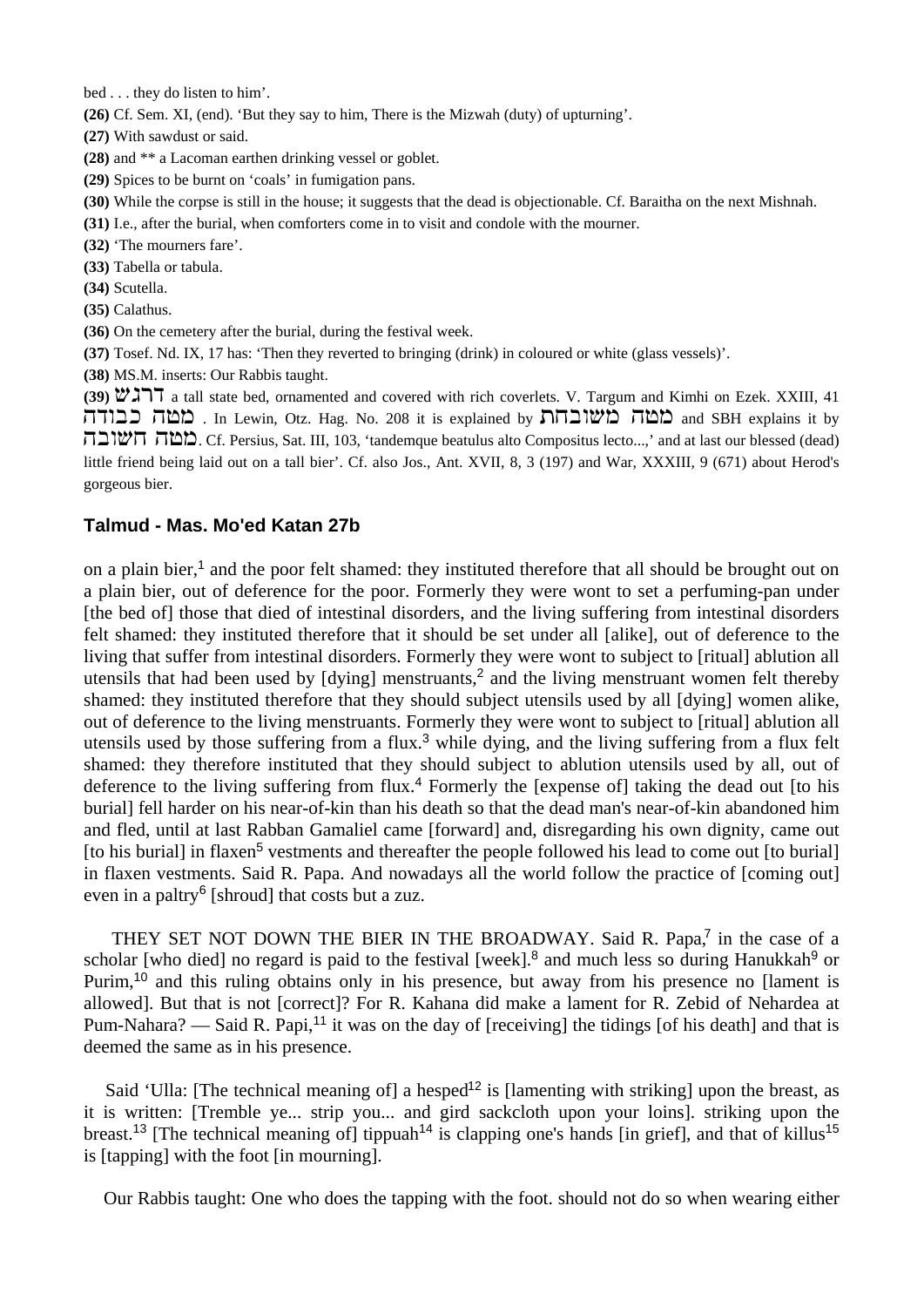sandal or boot, because of the danger.<sup>16</sup>

Said R. Johanan, As soon as the mourner nods his head,<sup>17</sup> the comforters are no longer allowed to remain seated by him. R. Johanan said also, All are in duty bound to rise at the Presence of the Nasi,<sup>18</sup> save a mourner, or one who feels ill. And furthermore, said R. Johanan, To all we may say<sup>19</sup> 'be seated' save to a mourner or one who feels ill.<sup>20</sup>

 Said Rab Judah, as citing Rab: A mourner is forbidden to eat of his own bread on the first day [of mourning].<sup>21</sup> as the AII-Merciful said to Ezekiel: And eat thou not the bread of men.<sup>22</sup> Rabbah and R. Joseph alternately provided the repast to each other.

 This also said Rab Judah as reporting Rab: When a person dies in town, all the townspeople are forbidden from doing work. R. Hamnuna once came to Daru-matha;<sup>23</sup> he heard the sound of the funerary-bugle<sup>24</sup> [and] seeing some people carrying on their work, he said: Let the people be under the shammetha [ban]! Is there not a person dead in town? They told him that there was an Association<sup>25</sup> in the town. If so, said he to them, it is allowed you [to work]. And furthermore, Rab Judah said, as citing Rab, Whoever indulges in grief to excess over his dead will weep for another. There was a certain woman that lived in the neighbourhood of R. Huna; she had seven sons one of whom died [and] she wept for him rather excessively. R. Huna sent [word] to her: 'Act not thus'. She heeded him not [and] he sent to her: If you need my word it is well; but if not, are you anxious to make provision<sup>26</sup> for yet another? He [the next son] died and they all died. In the end he said to her, Are you fumbling with provision for yourself? And she died.

[Our Rabbis taught]:<sup>27</sup> 'Weep ye not for the dead, neither bemoan him<sup>28</sup> [that is], 'Weep not for the dead' [that is] in excess, 'neither bemoan him' — beyond measure. How is that [applied]? — Three days for weeping and seven for lamenting and thirty [to refrain] from cutting the hair and [donning] pressed clothes; hereafter, the Holy One, blessed be He, says, 'Ye are not more compassionate towards him [the departed] than I'.

Weep sore for him that goeth away.<sup>28</sup> Said Rab Judah [as reporting Rab],<sup>29</sup> that means, Weep for him who goes [to his long home] childless.<sup>30</sup> R. Joshua b. Levi would not go to [visit] a house of mourning save to that of one who had gone childless, for it is written [said he]: Weep sore for him that goeth away,<sup>31</sup> for he shall return no more nor see his native country.<sup>28</sup> R. Huna said this [verse refers to] one who committed a sinful act and repeated it again. R. Huna is here adhering to his own view, as he said: 'As soon as a person has continued a sinful act and has repeated it, it has become unto him permissible'. [You say]. 'Become unto him permissible'? Can you conceive such a thing? — Say rather that it has become unto him as though it were something permissible.

 Said R. Levi: A mourner [during] the first three days should look upon himself as if a sword is resting between his shoulders;<sup>32</sup> from the third to the seventh, as if it stands in the corner facing him; thereafter as if it is moving alongside him in the [broad] market place.

 AND THE BIER OF WOMEN IS NEVER [SET DOWN IN THE BROADWAY] FOR THE SAKE OF PROPRIETY. Said the Nehardeans:<sup>33</sup> This [Mishnah] was taught only

**(4)** MS.M. inserts: Our Rabbis taught.

\_\_\_\_\_\_\_\_\_\_\_\_\_\_\_\_\_\_\_\_

**<sup>(1)</sup>** Or box.

**<sup>(2)</sup>** A menstruant's touch defiled persons, her bed, clothes and utensils. Cf. Lev. XV, 19-24.

**<sup>(3)</sup>** Lev. XV, 4-12.

**<sup>(5)</sup>** That is, dressed in linen instead of woollen expensive vestments, as had been the custom heretofore.

<sup>(6)</sup> **XTHS** : This is the correct reading for **XTTHS** a popular pronunciation of the Latin word sordida which means cheap, poorly, mean, ragged. Cf. sordidn amictus and the Latin proverb: 'Saepe est etiam sub palliolo sordido sapientia'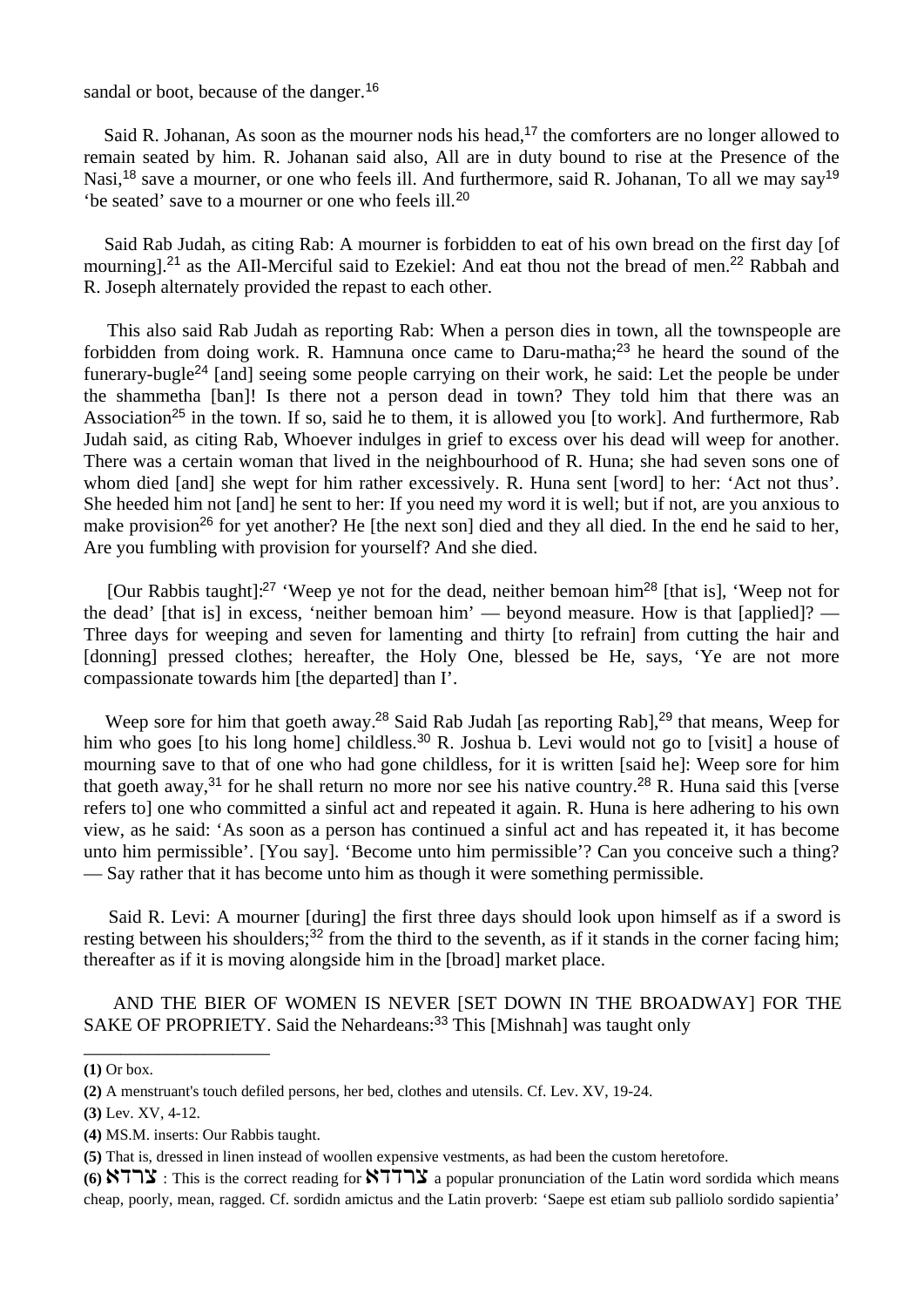(Wisdom is often hidden under a ragged cloak). Also Juv. III, 149: Si toga sordidula est etc. (If the toga is somewhat threadbare...). This meaning fits also R. Papa's statement in B.M. 51b as cheap, slightly soiled (second-hand?) clothes dealers. Cf. also Hul. 105b  $\sum_{i=1}^{n} \min_i \sum_{i=1}^{n} \prod_i \prod_i$  Shab. 82a.

**(7)** MS.M. and other texts read: Rabbah b. R. Huna.

**(8)** I.e., lament may be made for a scholar even on festival week.

**(9)** The Maccabean Feast of Lights beginning on the 25th of Kislev. V. I Macc. IV; II Macc. X, 1ff.

**(10)** V. Esth. IX, 19ff.

**(11)** MS.M., R. Papa.

**(12) הםפ**ד

**(13)** Isa. XXXII, 11-12.

 $(14)$   $\Pi$ **let**. v. Tosaf.

 $(15)$   $\overline{O}$  $\overline{O}$ , cf. Ezek. VI, 11.

**(16)** Of twisting the ankle or hurting another's foot.

**(17)** Thereby indicating to the comforters that they may retire, whatever his reason may be, whether his wish or necessity; he may not bid them farewell with the word 'Peace' —  $\Box$ 

**(18)** At his entry.

**(19)** E.g., to distinguished visitors or elderly persons.

**(20)** As this might be taken ill, as an ominous expression wishing one to 'be seated' as a mourner.

**(21)** I.e., after the funeral.

**(22)** Ezek. XXIV, 17. to be taken there as having been contrary to all regular practice, and done by the prophet to convey to his hearers the magnitude of the threatening calamities.

**(23)** Obermeyer, p. 197 suggests that this place is identical with Darukart, in the neighbourhood of Wasit. SBH reads: Dara (N. of Nisibis).

**(24)** Cf. Meg. 29a (top).

**(25)** A collegium that attended to burials.

**(26)** Provision for the long way, shrouds, etc.

**(27)** So Han. and SBH.

**(28)** Jer. XXII, 10.

**(29)** So MS.M. and Yalkut.

**(30)** Cf. B.B. 116a (Sonc. ed. p. 477.)

**(31)** 'Goeth away' also means 'to die childless'. Cf. Gen. XV, 2.

**(32)** Close by and ready to slay him.

**(33)** R. Hama, R. Nahman and Samuel. V. Sanh. 17b and A. Hyman Toledoth III, 919b.

## **Talmud - Mas. Mo'ed Katan 28a**

with reference to a woman who died in childbirth,<sup>1</sup> but [that of] other women may be set down [in the broadway]. R. Eleazar says: [The rule applies] even to other women, as it is written: And there Miriam died and was buried there,<sup>2</sup> which shows that her death was close to her [place of] burial. R. Eleazar also said that Miriam also died by the Divine kiss [like Moses]: We interpret the expression 'there' [used at Miriam's death] in the same sense as that of the expression 'there' used of Moses.<sup>3</sup> Wherefore then is it not said about her [that she died] by the mouth of the Lord?<sup>3</sup> Because it would be unbecoming to say so.

Said R. Ammi, Wherefore is the account of Miriam's death<sup>4</sup> placed next to the [laws of the] red heifer?<sup>5</sup> To inform you that even as the red heifer afforded atonement [by the ritual use of its ashes], so does the death of tie righteous afford atonement [for the living they have left behind].

 R. Eleazar said, Wherefore is [the account of] Aaron's death closely followed by [the account of the disposal of] the priestly vestments?<sup>6</sup> [To inform you] that just as the priest's vestments were [means] to effect atonement, $\frac{7}{5}$  so is the death of the righteous [conducive to procuring] atonement.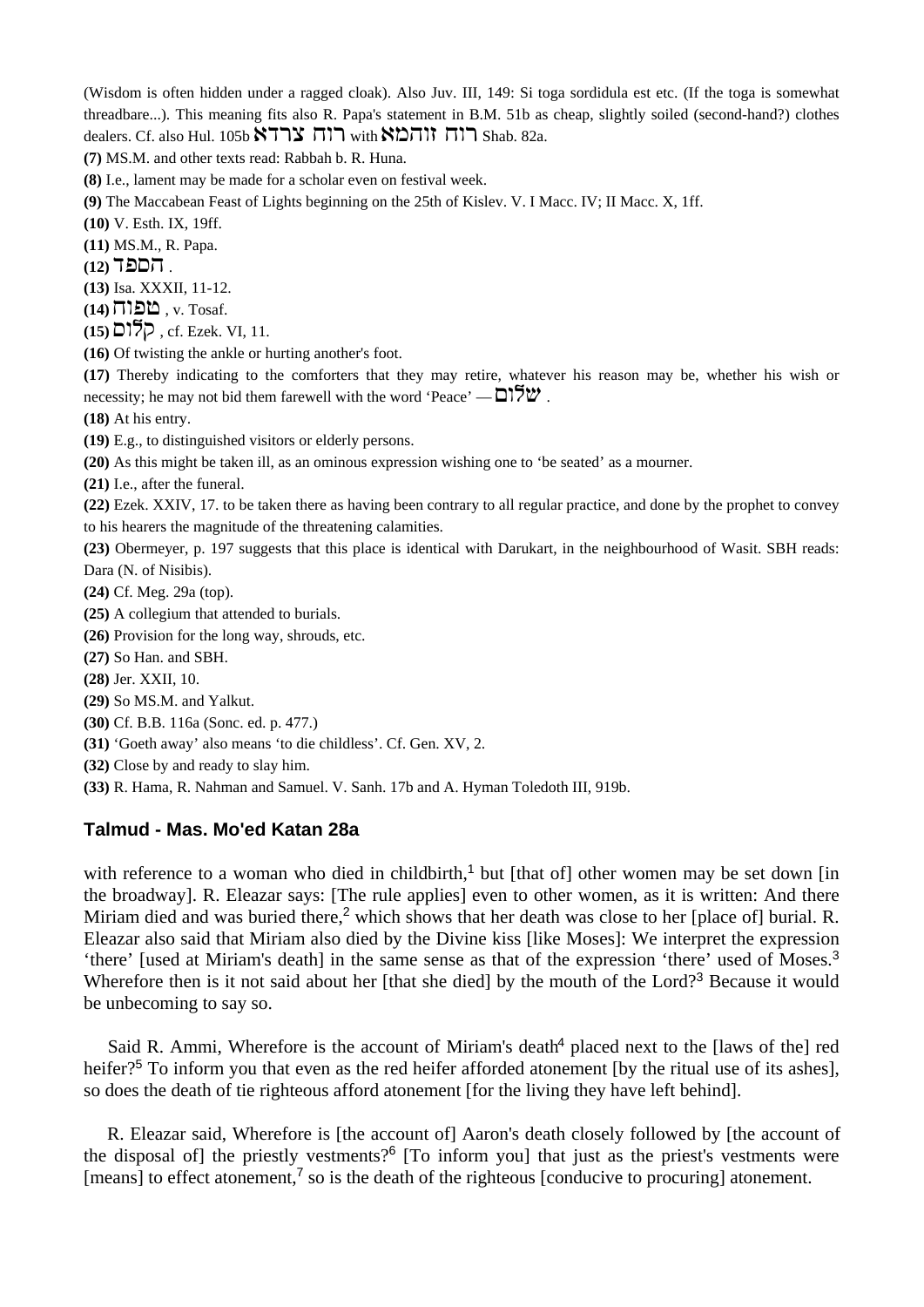Our Rabbis taught: If one die suddenly, this is [reckoned] as being 'snatched away'; if one is ill one day and dies, that is reckoned as being hustled away; R. Hanania b. Gamaliel says, That is death by a stroke, for it is said: Son of Man, behold I take away from thee the desire of thine eyes with a pestilential stroke,<sup>8</sup> and it is written [there. after], So I spoke unto the people in the morning and at even my wife died.<sup>9</sup> After two days' [illness], it is a rather precipitous death.<sup>10</sup> [After] three — it is one of reproof; [after] four — it is one of rebuff [snubbing]; [after] five is the ordinary death of all men.<sup>11</sup> (Said R. Honin: What is the text [for this]? Behold thy days are approached that thou must die.<sup>12</sup> 'Behold' [accounts for] one;<sup>13</sup> 'thy days' accounts for two [more]; 'are approached' [gives us] two [more], which makes five. 'Behold' makes one because the word for 'one' in Greek is hen.)<sup>13</sup>

'If one dies  $\lceil \text{under} \rceil^{14}$  fifty years  $\lceil \text{old} \rceil$  — that is death by kareth;<sup>15</sup> at fifty-two years — that is the death of Samuel of Ramah; at sixty — that is by the hand of Heaven'.<sup>11</sup> (Said Mar Zutra: What is the text [for this]? Thou shalt come to thy grave in ripe age,<sup>16</sup> as the [numerical value of the] word for 'in ripe age' yields sixty.) 'At seventy, it is the death of the hoary head; at eighty it is the death of a vigorous [old man]. for it is written, The days of our years are three score and ten, or even by reason of strength four score years.<sup>17</sup> Said Rabbah,<sup>18</sup> From fifty to sixty years [of age]. that is death by kareth, and the reason why this has not been mentioned was out of deference to [the prophet] Samuel of Ramah. R. Joseph, on his attaining the age of sixty, made a festival day for the Rabbis [of the Academy] saying. 'I have just passed beyond [the limit of] kareth'. Said Abaye to him: 'Granted, Sir, that you have passed the Himit of kareth as to years, but as to the Himit of sickening days<sup>19</sup> have you escaped that'? He replied: 'Nevertheless, hold on to the half'.<sup>20</sup> R. Huna's soul went into repose suddenly<sup>21</sup> and the Rabbis [of the academy] were perturbed [thereat] when  $Zoga^{22}$  who hailed from Adiabene taught them:<sup>23</sup> 'What we learned applies only when one has not attained the "age of strength" [eighty] but if one has attained the "age of strength" [eighty] a sudden death is dying by the kiss'.

Raba said: [Length of] life, children and sustenance depend not on merit but [rather on] mazzal.<sup>24</sup> For [take] Rabbah and R. Hisda. Both were saintly Rabbis; one master prayed for rain and it came, the other master prayed for rain and it came. R. Hisda lived to the age of ninety-two,<sup>25</sup> Rabbah<sup>26</sup> [only] lived to the age of forty. In R. Hisda's house there were held sixty marriage feasts, at Rabbah's house there were sixty<sup>27</sup> bereavements. At R. Hisda's house there was the purest wheaten bread for dogs, and it went to waste;<sup>28</sup> at Rabbah's house there was barley bread for human beings and that not to be had. This too, Raba said: These three requests I made of Heaven; two were granted me and one was not. [I prayed for] the scholarship of R. Huna and the wealth of R. Hisda which were granted me; but the modest disposition of Rabbah son of R. Huna,<sup>29</sup> that was not granted me.

R. Se'orim, Raba's brother, while sitting at Raba's bedside<sup>30</sup> saw him [Raba] going into sleep [dying],<sup>31</sup> when he [the invalid] said to his brother: 'Do tell him,<sup>32</sup> Sir, not to torment me'. R. Se'orim replied: 'Are you, Sir, not his intimate friend?'<sup>33</sup> Said Raba: 'Since [my] mazzal<sup>34</sup> has been delivered [to him], he takes no heed of me'. R. Se'orim then said to the dying: 'Do, Sir, show yourself to me [in a dream]'. He did show himself and when asked: 'Did you, Sir, suffer [pain]?' He replied: 'As from the prick of the cupping instrument'.

Raba, while seated at the bedside<sup>30</sup> of R. Nahman, saw him sinking into slumber [death].<sup>35</sup> Said he to Raba: 'Tell him,<sup>36</sup> Sir, not to torment me'. Said Raba: 'Are you, Sir, not a man esteemed?'<sup>37</sup> Said [R. Nahman] to him, 'Who is esteemed, who is regarded, who is distinguished [before the Angel of Death]?' Said [Raba] to him: 'Do, Sir, show yourself to me [in a dream]'. He did show himself. [Raba] asked him: 'Did you suffer pain, Sir'? He replied: 'As [little as] the taking of a hair from the milk; and were the Holy One, blessed be He, to say to me, Go back to that world as you were, I wish it not, for the dread thereof [of death] is great'.

R. Eleazar was eating some terumah [priest's holy food] when he<sup>36</sup> showed himself to him. Said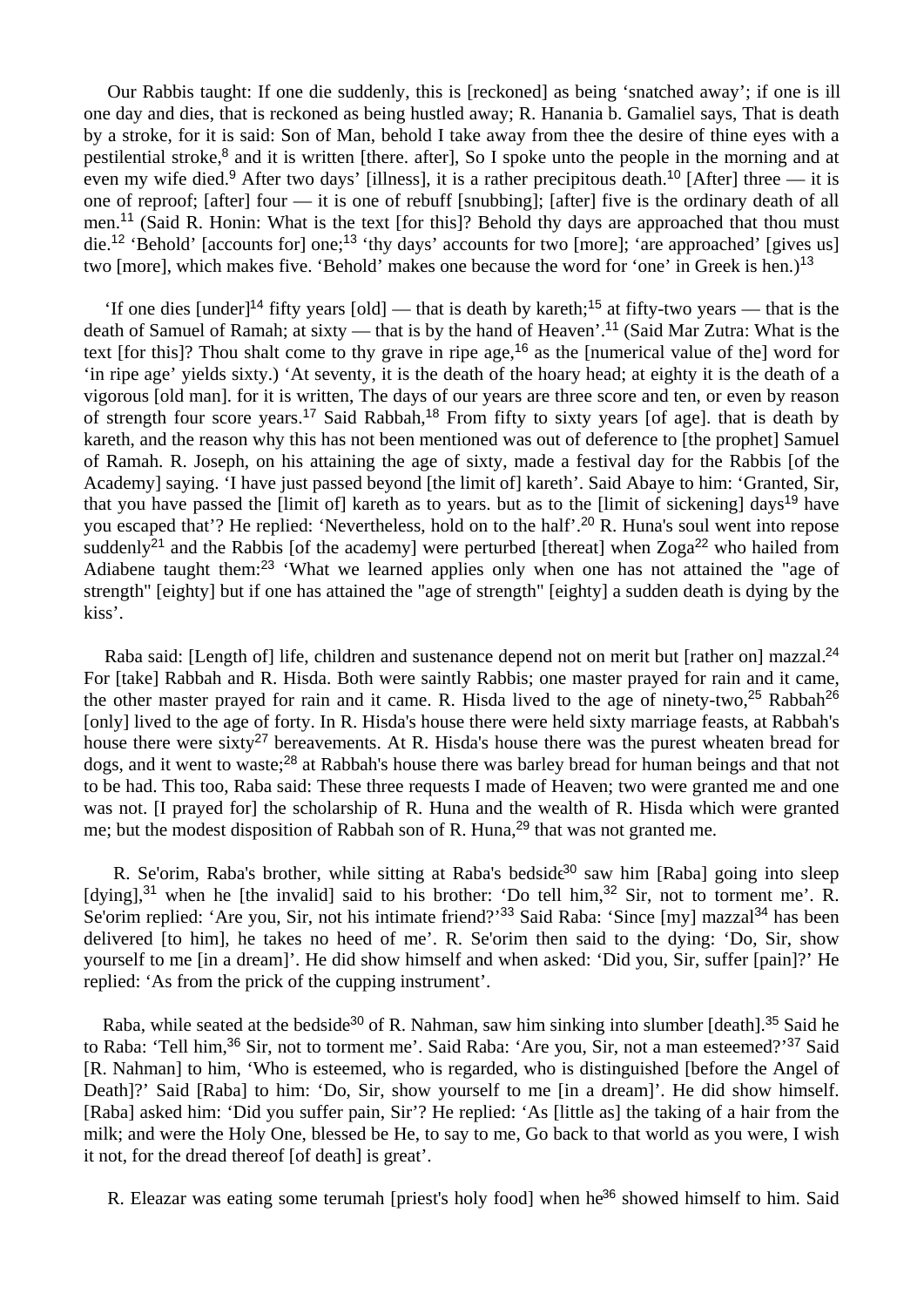he, Am I not [in the pious act of] eating terumah and is not that designated 'holy [meat]'?<sup>38</sup> The [fatal] moment [thus] was past! R. Shesheth caught sight of him<sup>36</sup> in the market place. Quoth he: 'Do you [seize me] in the market place like a beast? Come to [the] house'! R. Ashi<sup>39</sup> caught sight of him<sup>36</sup> in the market place. Quoth he: 'Grant me thirty days' respite and I shall revise my studies, inasmuch as you say [in Heaven above]: "Happy he that cometh hither [to Heaven] bringing his learning ready with him".<sup>'40</sup> he came [again] on the thirtieth day; quoth he, 'What is the urgency?' He replied: R. Huna<sup>41</sup> b. Nathan is close on your heels<sup>42</sup> and, 'No sovereignty encroaches upon the sphere of another even to a hair's breadth'.

As for R. Hisda, he<sup>36</sup> could never overcome him as his mouth was never silent from [repeating] his learning by rote. So he went and settled on the cedar tree of the Schoolhouse. The tree cracked; R. Hisda stopped [and] he overcame him.

As for R. Hiyya, he<sup>36</sup> could not gain access to him. So one day he adopted the guise of a poor man and came and rapped at the gate, saying, 'Bring me out some bread'. They [others] brought out some bread to him. Said he then to R. Hiyya: 'Don't you, Sir, treat the poor kindly? Why not, Sir, [also] treat kindly this man [standing outside]?<sup>43</sup> He [R. Hiyya] opened the door to him,<sup>44</sup> whereupon, showing him a fiery rod, he made him yield his soul.

**(1)** For obvious reasons of delicacy; they might stain their clothing and bier.

\_\_\_\_\_\_\_\_\_\_\_\_\_\_\_\_\_\_\_\_

- **(11)** Here the quotation is interrupted.
- **(12)** Deut. XXXI. 14.

**(13)** The word  $\overrightarrow{11}$ , — hen — similar in sound to \*\* — hen — the Greek neuter for one. The quotation is now resumed. **(14)** So Sem. III, 8.

- **(15)** 'Cut off' for certain sins. E.g., Lev. XVIII. V. Mak. Chapter III, 13aff. (Sonc. ed., p. 90. n. 2). Cf. Tosaf. here, s.v.
- **(16)** Job V, 26,  $\overline{17}$  $\overline{22} = 2 + 20 + 30 + 8$ , in letter value.
- **(17)** Ps. XC, 10.
- **(18)** Raba is probably more correct, as Rabbah himself died at forty.
- **(19)** I.e., there is yet the danger of dying suddenly without any warning as cited above.
- **(20)** Take what you get, a proverbial phrase.
- **(21)** 297 C.E. Cf. supra 25a.
- **(22)** Or Zawa.
- **(23)** I.e., cited to them a Baraitha on the point.
- **(24)** 'Destiny'. Cf. however, Shab. 156a.
- **(25)** Died 309 C.E.
- **(26)** 13. Nahmani, died 330 C.E.
- **(27)** A proverbial number. The number sixty is a Babylonian unit, e.g., the hour and minute are divided into sixty.
- **(28)** Lit., 'was not wanted'.
- **(29)** Died 322 C.E.
- **(30)** Lit., 'in front of R.'

**<sup>(2)</sup>** Num. XX, 1, 'There' being repeated twice.

**<sup>(3)</sup>** Deut. XXXIV, 5: So Moses the servant of the Lord died there in the land of Moab by the mouth of the Lord. In the is passage 'there' could have been omitted, and in the above passage we have also a superfluous 'there', which suggests the Gezerah shawah, v. Glos.

**<sup>(4)</sup>** Num. XX, I.

**<sup>(5)</sup>** Ibid. XIX. It is called a 'sin-offering' and the ritual use of its ashes afforded the means of purification as well as the desire to sanctification.

**<sup>(6)</sup>** Ibid. XX, 26, 28.

**<sup>(7)</sup>** Lev. XVI, 4, 24, 32, 33. Cf. Zeb. 88b.

**<sup>(8)</sup>** Ezek. XXIV, 16.

**<sup>(9)</sup>** Ibid. verse 18.

**<sup>(10)</sup> Cf. P5. CXVIII, 13 , הה דהיתני**, 21 and XXXVI, 13.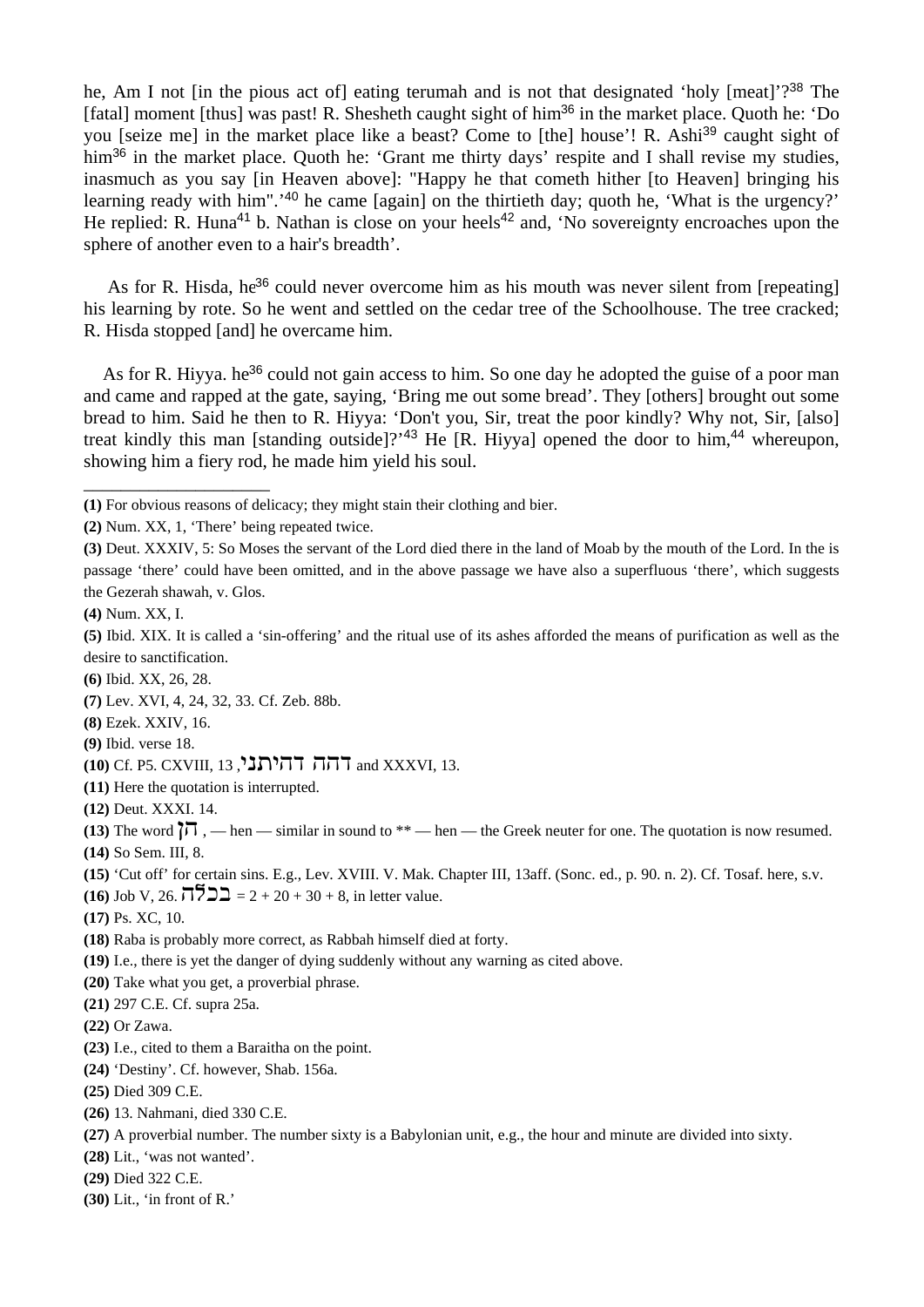**(31)** 252 C.E.

**(32)** The Angel of Death.

**(33)** Lit., 'a bosom friend', cf. Sanh. III, 5. As a teacher of Torah, he is God's messenger himself. V. Mal. II, 6-7.

**(34)** The guardian Angel.

**(35)** 320 C.E.

**(36)** The Angel of Death.

**(37)** To make your appeal direct to the Angel of Death; He would surely grant your request.

**(38)** Cf. Num. XVIII, 11-12. If he were to die just then the terumah would be defiled which is not a correct thing to do.

Besides, 'a pious deed acts as a shield against tribulation'. Cf. Aboth. IV, 11, P.B. p. 107 (top).

**(39)** Var. lec. Assi.

**(40)** Lit., 'in his hand'. Cf. Pes. 50a.

**(41)** So MS.M. V. Git. 59a and Zeb. 19a. Var. lec. R. Huna b. Hisda,

**(42)** I.e., waiting to succeed you.

**(43)** Why not yourself befriend me, this poor man, and give me the bread with your own hand?

**(44)** Cf. A.Z. 58a (Sonc. ed., 11. 289). Here probably to be one word  $\overline{1}$ <sup>515</sup>. The pushed the door aside'; cf.  $\overline{5}$ . a slab used for closing the entrance to a tomb.

## **Talmud - Mas. Mo'ed Katan 28b**

MISHNAH. WOMEN MAY RAISE A WAIL DURING THE FESTIVAL [WEEK], BUT NOT CLAP [THEIR HANDS IN GRIEF]; R. ISHMAEL SAYS, THOSE THAT ARE CLOSE TO THE BIER CLAP [THEIR HANDS IN GRIEF]. ON THE DAYS OF NEW MOON, OF HANUKKAH AND OF PURIM<sup>1</sup> THEY MAY RAISE A WAIL AND CLAP ITHEIR HANDS IN GRIEFI. NEITHER ON THE FORMER<sup>2</sup> NOR ON THE LATTER OCCASIONS DO THEY CHANT A DIRGE. AFTER [THE DEAD] HAS BEEN INTERRED THEY NEITHER RAISE A WAIL NOR CAP [THEIR HANDS IN GRIEF]. WHAT IS MEANT BY RAISING A WAIL' ['INNUY]?<sup>3</sup> WHEN ALL SING IN UNISON. WHAT IS MEANT BY A DIRGE [KINAH]?<sup>4</sup> WHEN ONE SPEAKS<sup>5</sup> AND ALL RESPOND AFTER HER, AS IT IS SAID: AND TEACH YOUR DAUGHTERS WAILING AND ONE ANOTHER [EACH] LAMENTATION [KINAH].<sup>6</sup> BUT AS TO THE FUTURE [DAYS] TO COME, [THE PROPHET] SAYS: HE WILL DESTROY DEATH FOR EVER AND THE LORD GOD WILL WIPE AWAY TEARS FROM OFF ALL FACES.<sup>7</sup>

GEMARA. What say the women [in lament]? — Said Rab.<sup>8</sup> 'Cry woe o'er him that is now departing! Cry woe o'er his wounds<sup>9</sup> [and smarting]!' Raba<sup>10</sup> said, The women of Shoken-Zeb<sup>11</sup> speak thus:

'Cry woe o'er him that is departing!

Cry woe o'er his wounds and smarting!'

Raba also said, The women of Shoken-Zeb speak thus:

'Withdraw the bone from out the pot<sup>12</sup>

And the kettles<sup>12</sup> fill with water  $[hot]$ <sup>'</sup>.

Raba said this also: The women of Shoken-Zeb speak thus:

'Be muffled,<sup>13</sup> ye high mountains,

[Clouds] covering your head;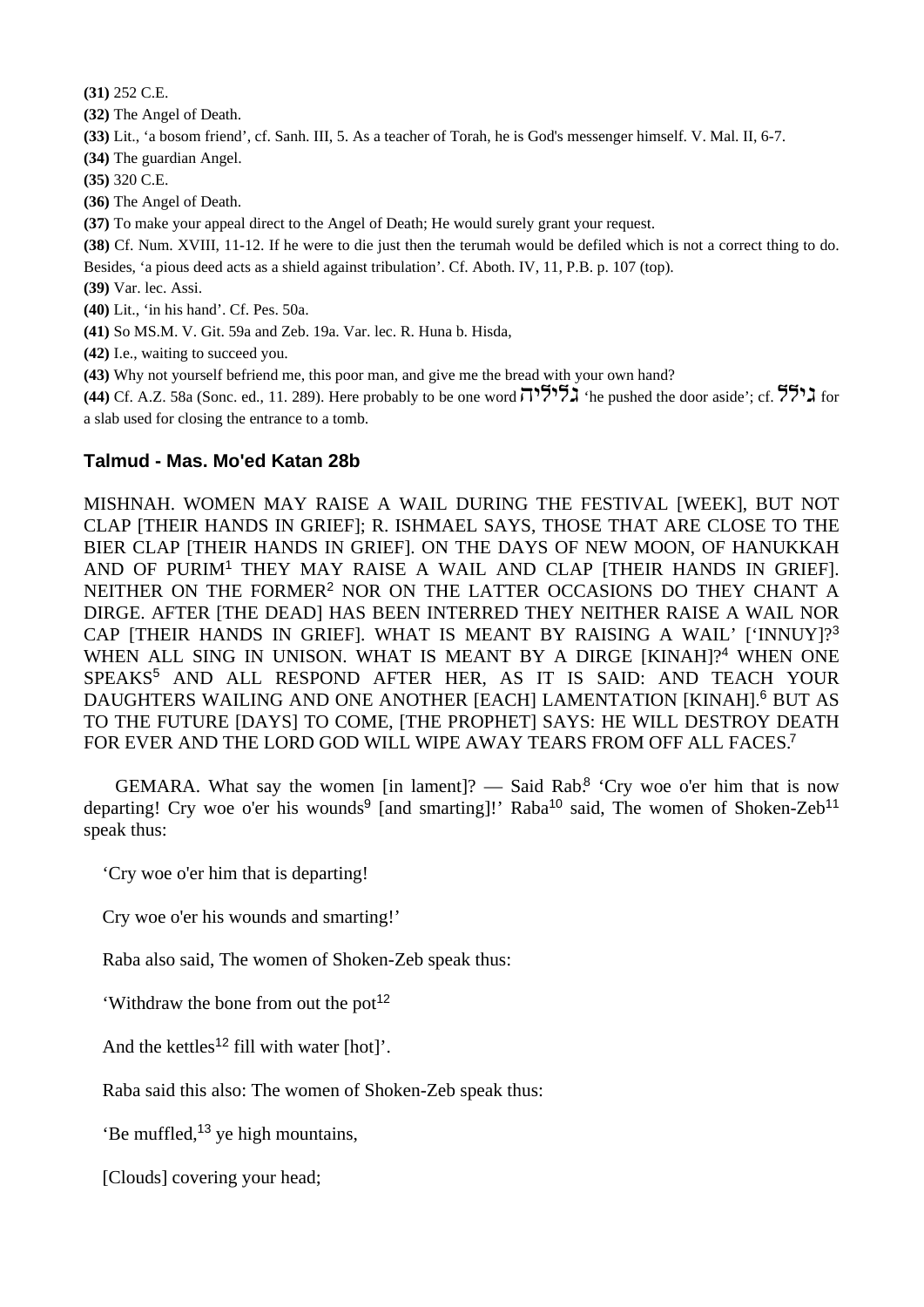Of high lineage and grand ancestry

Came he that is dead'.

Also this said Raba: The women of Shoken-Zeb speak thus:

'Borrow [and buy] a Milesian<sup>14</sup> robe

To dress a free-born son;

[Give it free of charge] for

Provision left he none'.<sup>15</sup>

And furthermore said Raba: The women of Shoken-Zeb speak thus:

'Comes hurrying and scurrying<sup>16</sup> Tumbling aboard the ferry

And having to borrow his fare'.

Again this said Raba: The women of Shoken-Zeb speak thus:

'Our brothers are merchants who

At the custom houses<sup>17</sup> are searched'.

And again said Raba: The women of Shoken-Zeb speak thus:

'This death or that death [is the end of the quest];

Our bruises are the rate of interest'.

 It is taught: R. Meir was wont to say: '[It is written], It is better to go to the house of mourning than to go to the house of feasting; for that is the end of all men and the living will lay it to heart.<sup>18</sup> ["And the living will lay it to heart"], what is that? Things about death; if one makes lament, others will lament for him; if one assists at burial, others will bury him; if one bears the bier, others will bear him; if one raises [his voice]<sup>19</sup> others will raise [their voice] for him'. Others read [the last]: 'And he that raises not [himself with pride], others will raise him, as it is written: Glorify not thyself in the presence of the King and stand not in the place of great men; for better is it that it be said unto thee, Come up hither, than that thou shouldest be put lower in the presence of the prince.<sup>20</sup>

 Our Rabbis taught: When the sons of R. Ishmael died, four Elders went into his house to comfort him. R. Tarfon, R. Jose the Galilean, R. Eleazar b. 'Azaria and R. Akiba. Said R. Tarfon to them: 'Know ye, he is a great sage and erudite in homiletic exposition, let none of you break in while another is speaking'. Said R. Akiba: 'And I be last!' R. Ishmael opened<sup>21</sup> [the conversation] and said: 'His<sup>22</sup> sins were many, his sorrowful bereavements came in close succession; he<sup>22</sup> troubled his Masters once and a second time!' R. Tarfon responded and said: 'But your brethren, the whole house of Israel bewail the burning which the Lord hath kindled.<sup>23</sup> Is not this universal sorrow more due<sup>24</sup> now [even than there]? Why, if Nadab and Abihu who had performed but one office — as it is written: And the sons of Aaron presented the blood unto him<sup>25</sup> . . . were thus [universally mourned] — how much more clue to the sons of R. Ishmael'! R. Jose the Galilean then responded and said: It is written: And all Israel shall make lamentation for him and bury him.26 Is not more due now? Why,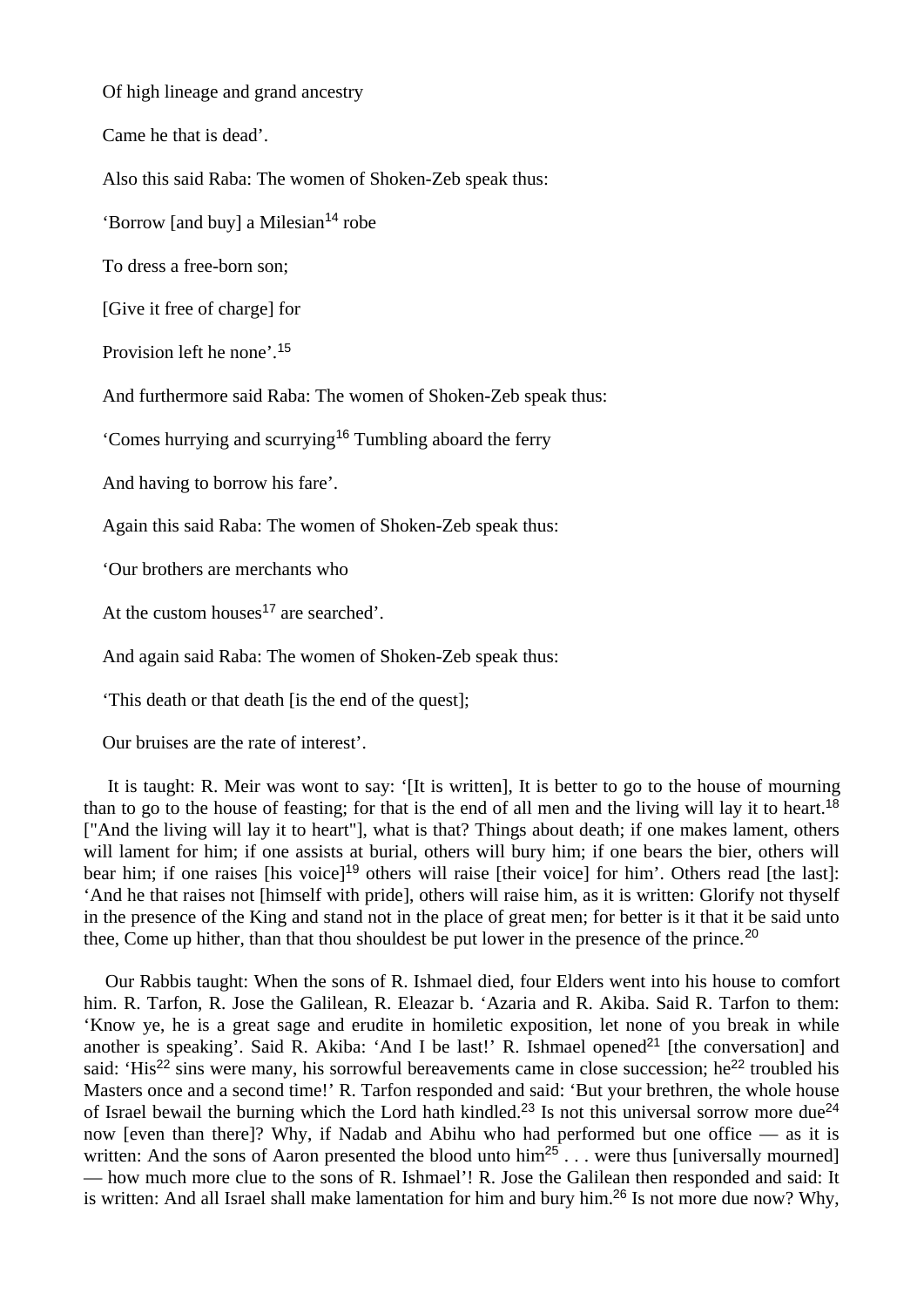if Abijah Jeroboam's son who had done but one good thing — as it is written: Because in him there is found some good thing towards the Lord God of Israel,  $26$  — was mourned in such universal manner, how much more is clue to the sons of Ishmael!

What was that 'good thing'? R. Zeira and R. Hanina b. Papa [gave different explanations]: one Saying that he left his charge [post] and went on a festive pilgrimage [to Jerusalem]; the other saying that he removed the military guards<sup>27</sup> that his father had posted on the roads to prevent the Israelites from going on a pilgrimage [to Jerusalem].<sup>28</sup>

 R. Eleazar b. 'Azaria then responded and said: 'Thou shalt die in peace and with the burning of thy fathers, the formaer kings that were before thee, so shall they make a burning for thee.<sup>29</sup> Is not more clue now? Why, if Zeclekiah King of Judah who had performed but one office in having had Jeremiah lifted from the mire,<sup>30</sup> was to be mourned thus, how much more is due to the sons of Ishmael'!

 R. Akiba then responded and said: 'In that day there shall be a great mourning in Jerusalem, as the mourning of Hadadrimmon in the valley of Megiddon'.<sup>31</sup> [On this] R. Joseph said, Had we not the [Aramaic Targum] rendering of that text, I would not have known what it said there: 'In that time the mourning at Jerusalem will be as great as the lament over Ahab son of Omri whom Hadadrimmon son of Tabrimmon had slain<sup>32</sup> and as the lament over Josiah son of Amon whom Pharaoh the Lame<sup>33</sup> [Necho] had slain in the valley of Megiddon.<sup>34</sup> Is not more due now? Why, if Ahab King of Israel who had done but one good thing — as t is written: And the king was stayed up in his chariot against the Arameans [and died at even]<sup>35</sup> — was lamented thus how much more is due to the sons of Ishmael'!

Said Raba to Rabbah b. Mari, It is written about Zedekiah: Thou shalt die in peace;<sup>36</sup> yet it is written [thereafter]: Moreover he [Nebuchadnezzar] put out Zedekiah's eyes?<sup>37</sup> — He replied that R. Johanan had explained it thus, [namely] that Nebuchadnezzar died in Zedekiah's lifetime.<sup>38</sup> Again said Raba to Rabbah b. Mari, it is written: Therefore, behold I will gather thee to thy fathers, and thou shalt be gathered to thy grave in peace;<sup>39</sup> yet it is written [about him elsewhere]: And the archers shot at King Josiah,' [and the King said to his servants, Have me away for I am sore wounded;<sup>40</sup> And [on this last part] R. Judah citing Rab, commented: They riddled<sup>41</sup> his body like a sieve! — This, too he replied, R. Johanan explained that the Temple had not been destroyed [as threatened] in his lifetime.

Said R. Johanan.<sup>42</sup> Comforters are not permitted to say a word until the mourner opens [conversation], as it is said: So they sat down with him on the ground. . . and none spake a word unto him; for they saw that his grief was very great.<sup>43</sup> After this opened Job his mouth<sup>44</sup> . . . Then answered Eliphaz the Temanite.<sup>45</sup>

Said R. Abbahu: Whence [derive we the practice] that the mourner reclines in the foremost place<sup>46</sup> [at the mourners' repast]? From what is said [by Job]: I chose out their way, and sat chief, and dwelt as a king it, the army, as one comforteth the mourners.<sup>47</sup> 'As one comforteth the mourners'? Does not that convey [rather] that he was [at the head in] comforting others? — Said R. Nahman b. Isaac: [Not necessarily as] it is written Yenahem, it may be rendered, 'as when one comforteth mourners'.<sup>48</sup>

Mar Zutra said: The rule might be [derived] from here:<sup>49</sup> And prince<sup>50</sup> be he who is embittered distraught<sup>51</sup> among those stretched [on couches].<sup>52</sup> Said R. Hama b. Hanina, Whence [is derived the practice] that a bridegroom reclines in the foremost place [at the marriage feast]? From what is said: I will rejoice in the Lord . . . for He hath clothed me with the garments of salvation . . . as a bridegroom that ministers in his diadem as a priest.<sup>53</sup> Which means that just as a priest [with whom he is compared] is at the head, so is the bridegroom [placed] at the head. And whence have we this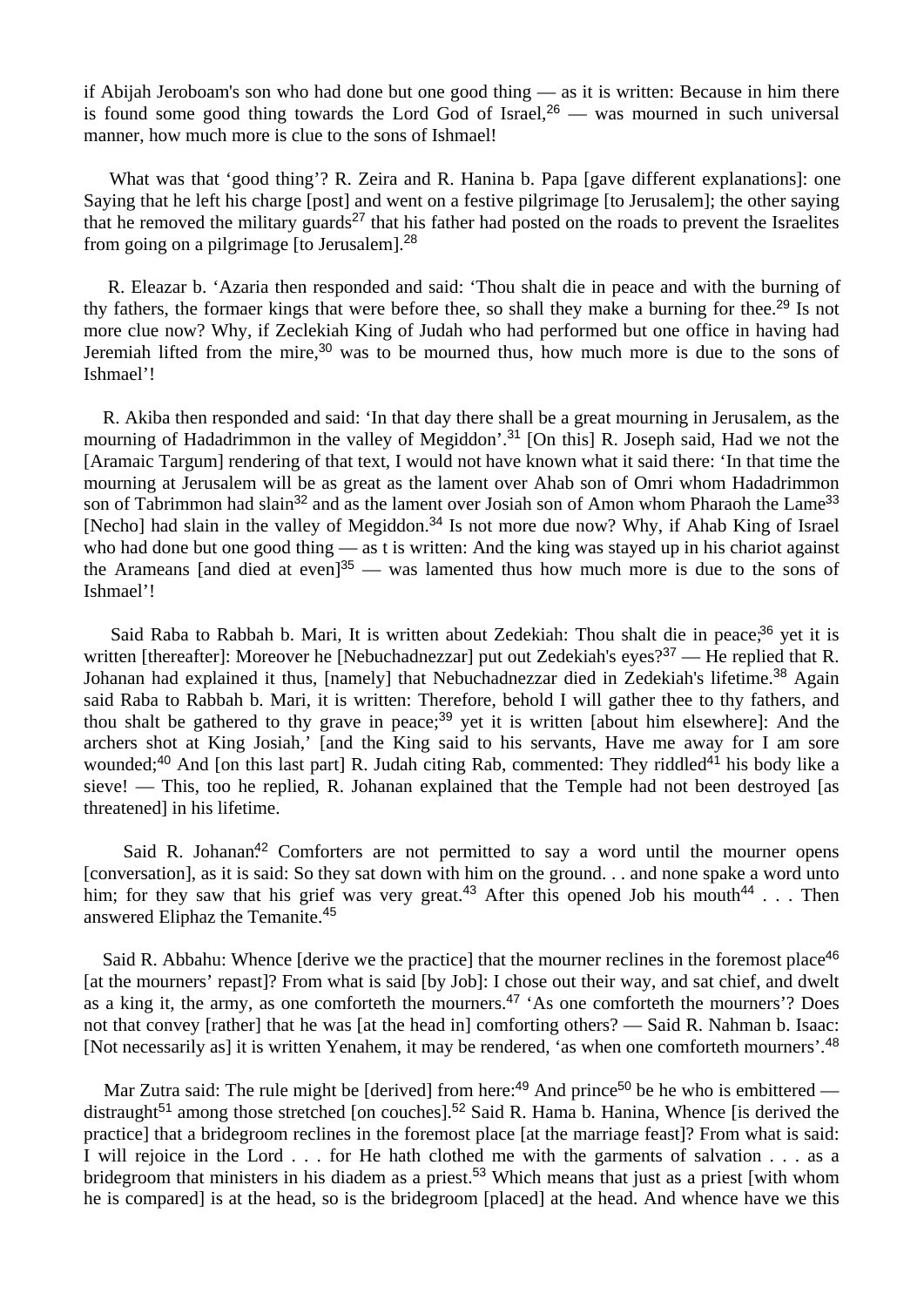ruling about the priest himself? — From what is taught in [a Baraitha of] the School of R. Ishmael: And thou shalt sanctify him [the priest] for he offereth the bread of thy  $God<sub>54</sub>$  which means, [sanctify him] in every matter appertaining to hallowed things, to be first to begin,<sup>55</sup> first to say grace, first to take a fair portion.

R. Hanina said: The dying gasps severely agitate the body

\_\_\_\_\_\_\_\_\_\_\_\_\_\_\_\_\_\_\_\_

**(4)** The term for chanting a dirge used in the Mishnah.

**(5)** Or, leads.

**(6)** Jer. IX, 19.

**(7)** Isa. XXV, 8 cited here as a comforting conclusion to the lugubrious subject of the tractate.

**(8)** Died 247 C.E.

**(9)** Cf. P5. XVIII, 5-6; CXVI, 3; Micah II, 10. Aliter: 'loss'.

**(10)** Died 309 C.E. half a century after Rab, who reported the same dirge.

**(11)** Identified by Obermeyer. 190ff as Askun — Zefia, two places in close proximity on the eastern bank of the Tigris, a parasanq (mile) from Sikara and, higher up. Mahoza, Raba's place.

(12) Reading  $\sum$ כלא instead of  $\sum$ כלא as in our text (or D.S.  $\sum$ כלא) which means, 'Withdraw the bone from the molar tooth' which gives no sense, as the dying do not suck or gnaw a bone. It has hitherto defied all explanation. It is probably a misreading of  $\sum \sum$  from \*\* or Latin cacabus a three-legged cooking pot synonymous with cucuma —  $\Box$ סומקום $\Box$  = \*\* (V. Shab. 41a) meaning: He's dead, he needs no broth; fill now the pots and kettles with hot water to wash the dead instead.

**(13)** Cf. supra 24a about the mourner muffling himself in his cloak and covering his head. Han. and other commentators give other various interpretations.

**(14)** A robe of Milesian wool was the finest. V. Classical Dictionaries.

**(15)** Lit., 'has come to an end', has run out. Give him a decent funeral.

**(16)** Han. has different readings to the same effect — 'Running and tumbling comes one with a wallet...' Cf 'a purse of denars'. B.M. 28b (Sonc. ed., p. 176) and v. Jast. 22a.

**(17) Reading 1218.** Cf. Kohut, Ar. Compl. III, 264 s.v. **1211**. His correction is confirmed by SBH p. 235. Kohut appropriately refers to Shab. 32a q.v. Han. gives another reading cited in Ar. Compl. l.c.: 'Our brothers are merchants who are tested by the goods they sell'.

**(18)** Eccl. VII, 2.

**(19)** I.e., will cry aloud in his lament. Cf. Ber. 6b.

**(20)** Prov. XXV, 6-7.

**(21)** Comforters are not to speak until the mourner has acknowledged their presence by some word addressed to them. Cf. Job II, 11-13; III, 1ff

**(22)** Euphemistically altered by the Scribe, instead of saying. 'My sins etc.' 'I troubled...'.

**(23)** Lev. X, 6.

**(24)** Lit., 'is not this a fortiori?'

**(25)** Ibid. IX, 9, while assisting their father at the ceremony of their induction into the priestly office.

**(26)** I Kings XIV, 13.

# $(27)$   $\blacksquare$ פריםתקאות  $\blacksquare$  or אולאב $=$  praesidia. V. Ar. Compl. VI, p. 418a. Var. lec. האות cf. \*\*

**(28)** Cf. B. B., Sonc. ed. p. 499.

**(29)** Jer. XXXIV, 5.

- **(30)** Cf. Ibid. XXXVIII, 6.
- **(31)** Zech. XII, 11. The quotation is interrupted by a comment.
- **(32)** I Kings XXII, 34f.
- **(33)** Translation of  $\overline{7}$   $\overline{2}$  Necho. Cf. II Sam. IV, 4; IX, 3.
- **(34)** II Kings XXIII, 29-20; II Chron. XXXV, 20ff.

**<sup>(1)</sup>** For these cf. supra p. 178, nn. 7 and 8.

**<sup>(2)</sup>** The festival week.

**<sup>(3)</sup>** I.e.. what is the technical meaning of the word used in the Mishnah, which literally means chanting, singing the lamenting words.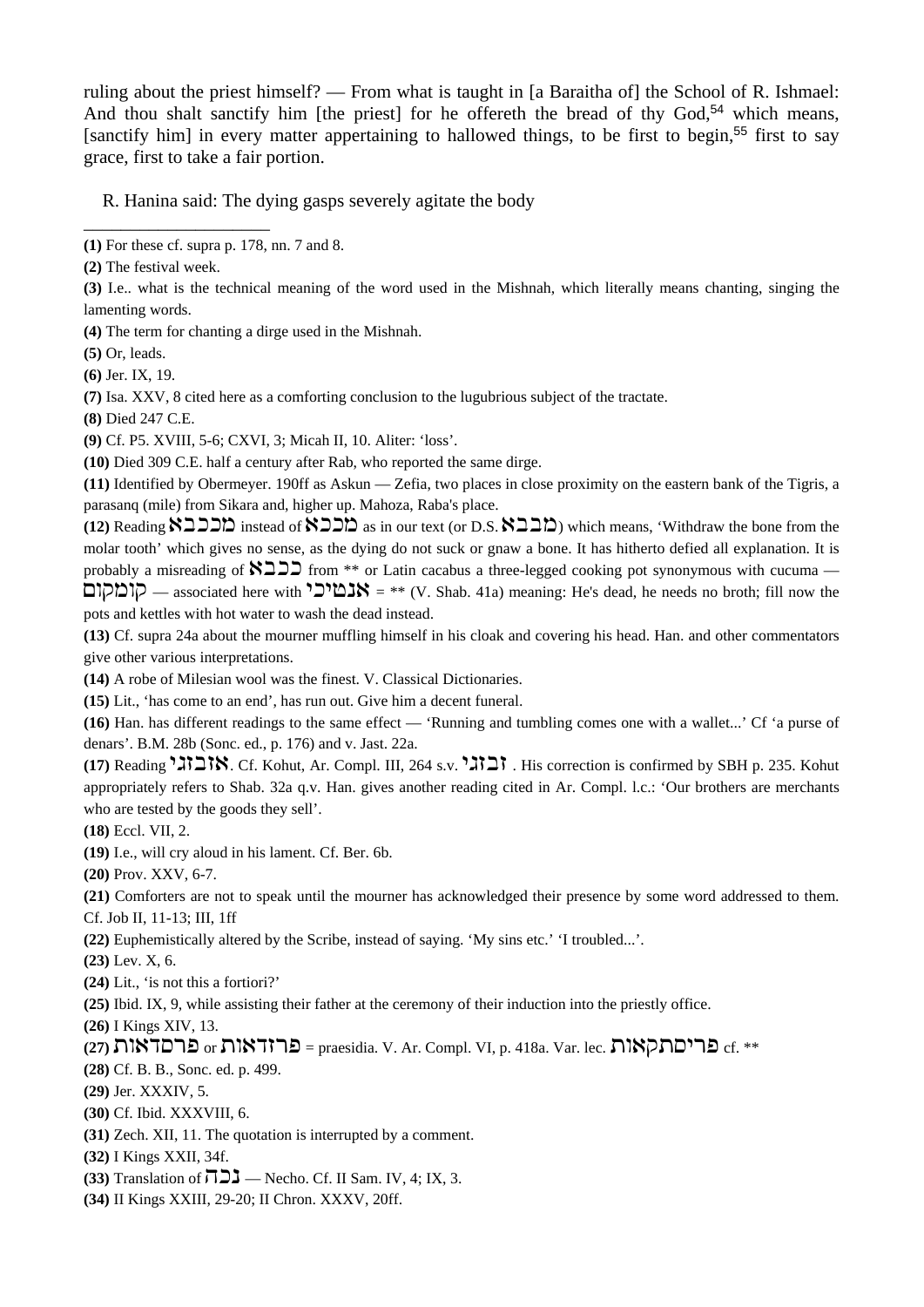**(35)** I Kings XXII, 35. The good deed consisted in the wounded king being propped up so as not to discourage the fighting men and not to give the enemy an advantage.

**(36)** Jer. XXXIV, 5.

**(37)** Ibid. XXXIX, 7.

**(38)** I.e., Zedekiah had the satisfaction to outlive his captor.

**(39)** II Kings XXII, 20 addressed to King Josiah.

**(40)** Il Chron. XXXV, 23.

**(41)** Taking the word  $\overline{77}$  $\overline{77}$  (I have been made ill) as if it were from  $\overline{77}$  $\overline{77}$  (I am pierced, holed). Cf Num. XIX, 16. J. Kid. I, 7 adds: 'They riddled him with three hundred arrows',

**(42)** D.S., Han., Asheri and others have: Said Rab Judah, as citing Rab.

**(43)** Job. II, 13.

**(44)** Ibid. III, 1.

**(45)** Ibid. IV, 1.

**(46)** On the table etiquette of the ancients, both in Palestine and in Babylon, v. Ber. 46b, where both R. Naliman b. Isaac and Mar Zutra mentioned here are among the persons taking part in the discussion on this point.

**(47)** Job XXIX, 25. Possibly R. Abbahu and Mar Zutra (mentioned next) read into the terms 'chief' and 'king' the popular, familiar usage of these terms in Latin and Greek, by which they designated the person presiding over the toasts at the end of a feast, the rex convivii, basileus, or symposiarch. The following citation from Sem. XIV, (end), will make it clear: 'Ten cups (toasts) they drink in the house of mourning; two before the meal, five during the meal and three after the meal (namely) one for the benediction of the mourners, one for comforting the mourners and one (in reference) to acts of loving-kindness (the merits of the deceased; the bearers of the biers and the orators at the funeral; cf. Sot. 14a). Then they added more cups — one (toast) for the "chief of the synagogue", one for the "administrator of the synagogue" and one to (the memory of) Rabban Gamaliel. But when the Beth din saw that some were coming away drunk they issued an inhibition (on the innovation) and made them go back to the old practice'. For considerable divergencies v. Keth. 8b. Cf. Ber. 46b. In J. Ber. III, 1 it is stated that the cup for Rabban Gamaliel had been introduced after his death. Seemingly it was introduced to commemorate his great social reform in directing the simplification of funerals. Cf. supra 27b, p. 177.

**(48)** Which is the equivalent of the passive 'as when mourners are being comforted'. For other instances of this use of the third person singular in the passive sense v. Gen. XLVIII, 1-2 (someone told Joseph, one told Jacob). Cf. Gesenius, Hebrew Grammar, 144, 3a. Or, it may be pointed  $\Box \Box$  = as when 'it being comforted', i.e., when comfort is being tendered to mourners.

**(49)** Amos VI, 7. The rendering is here adapted to the requirements of the exposition. The prophet there threatens: Therefore now shall they (the callous revellers) go captive at the head of captives and the revelry ( $\pi$ ) of them that lay (סרוחים) stretching (on banqueting couches) shall pass away (סרוחים). It is the three words, ובר מרזה סרוחים, in the second half of the sentence that are being strained to yield the sense required by Mar Zutra.

**(50)**  $\Box$  (and shall pass away) =  $\Box$  (and prince be).

**(51)** is divided into  $\overline{D}$  (bitter) and  $\overline{D}$  (moved, perturbed, distraught). Cf. Rashi on the parallel passage Keth. 69b. The term  $\overline{1}$ , denotes solemn feasting, particularly a funerary repast, as seems clear from Jer. XVI, 5-8. Cf. Ar. Compl., a.v. Also, Kimhi on Jer. l.c. and on Amos, l.c.

**(52)** Cf. Amos VI, 4.

**(53)** Isa. LXI, 10.

**(54)** Lev. XXI, 8.

**(55)** The reading of the Law in the synagogue.

#### **Talmud - Mas. Mo'ed Katan 29a**

like the rigging<sup>1</sup> at the edge of the mast.<sup>2</sup> R. Johanan said, like the top-sail<sup>3</sup> at the edge of the mast.

 R. Levi b. Hitha said: One bidding farewell to the dead should not say unto him 'Go unto peace', but 'Go in peace'; one bidding farewell to the living [friend] should not say to him 'Go in peace'. but 'Go unto peace'. One bidding farewell to the dead should not say to him, 'Go unto peace', because it